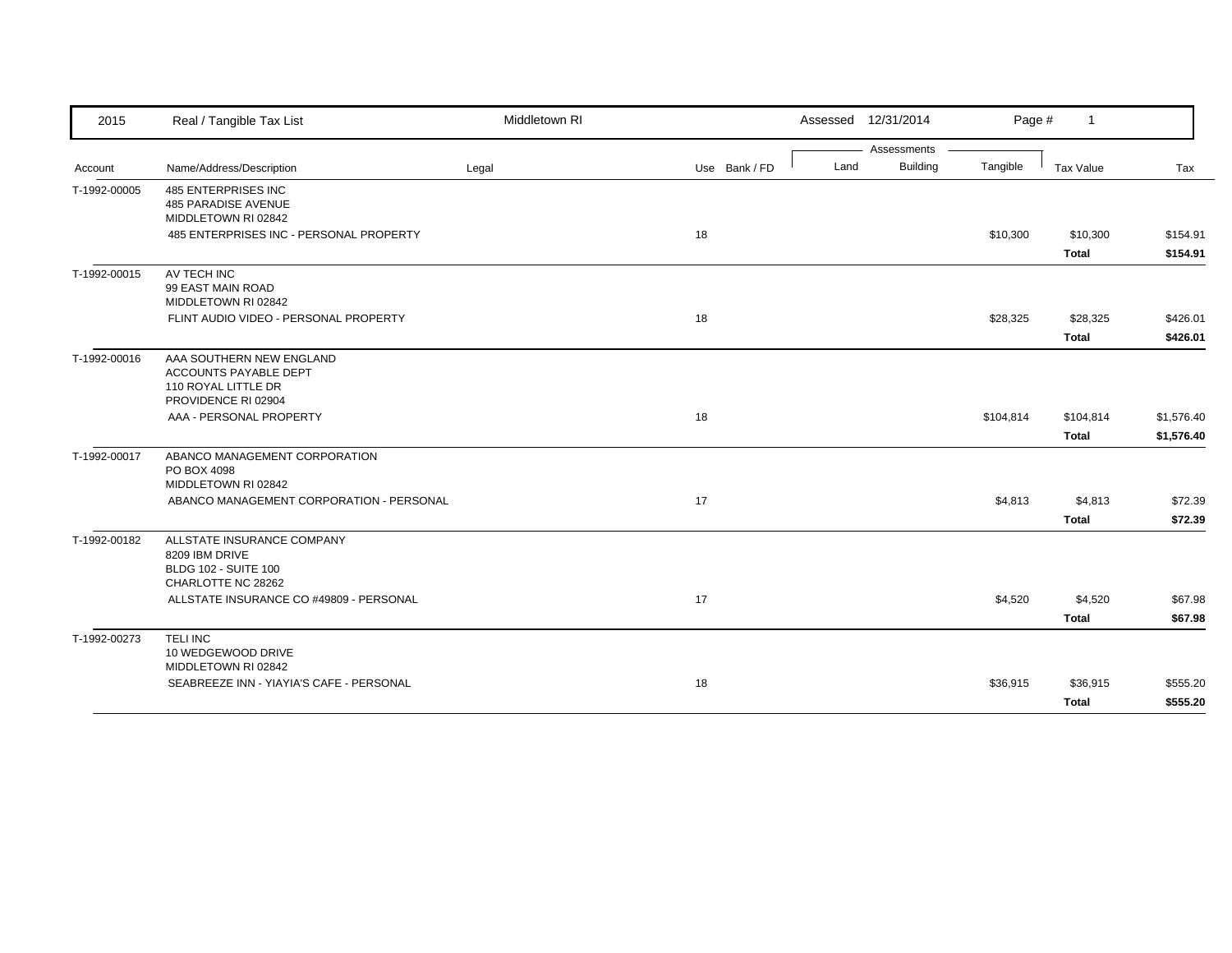| 2015         | Real / Tangible Tax List                                                                              | Middletown RI |               |      | Assessed 12/31/2014            | Page #    | $\overline{2}$            |                          |
|--------------|-------------------------------------------------------------------------------------------------------|---------------|---------------|------|--------------------------------|-----------|---------------------------|--------------------------|
| Account      | Name/Address/Description                                                                              | Legal         | Use Bank / FD | Land | Assessments<br><b>Building</b> | Tangible  | Tax Value                 | Tax                      |
| T-1992-00287 | AMERICAN SYSTEMS CORP<br>14151 PARK MEADOW DR<br><b>SUITE 500</b><br>CHANTILLY VA 20151-2218          |               |               |      |                                |           |                           |                          |
|              | AMERICAN SYSTEMS CORP - PERSONAL PROPERTY                                                             |               | 18            |      |                                | \$44,016  | \$44,016<br><b>Total</b>  | \$662.00<br>\$662.00     |
| T-1992-00300 | GENERAL DYNAMICS INFO TECH INC<br>C/O IS&T TAX DEPT<br>13857 MCLEAREN RD<br>HERNDON VA 20171          |               |               |      |                                |           |                           |                          |
|              | GENERAL DYNAMICS INFO TECH INC - PERSONAL                                                             |               | 18            |      |                                | \$339,911 | \$339,911<br><b>Total</b> | \$5,112.26<br>\$5,112.26 |
| T-1992-00363 | <b>BANK OF AMERICA NA</b><br>ATTN PER PROP TX<br>101 NO TRYON ST - NC1-001-03-8<br>CHARLOTTE NC 28255 |               |               |      |                                |           |                           |                          |
|              | BANK OF AMERICA - PERSONAL PROPERTY                                                                   |               | 18            |      |                                | \$149,072 | \$149,072<br><b>Total</b> | \$2,242.04<br>\$2,242.04 |
| T-1992-00367 | NATIONAL ENTERTAINMENT NETWORK<br>325 INTERLOCKEN PARKWAY B<br>BROOMFIELD CO 80021-8043               |               |               |      |                                |           |                           |                          |
|              | NATIONAL ENTERTAINMENT NETWORK - PERSONAL                                                             |               | 94            |      |                                | \$1,279   | \$1,279<br><b>Total</b>   | \$19.24<br>\$19.24       |
| T-1992-00389 | RHODE ISLAND CVS PHARMACY LLC<br>C/O ALTUS GROUP US INC<br>PO BOX 880<br>SPARKS MD 21152              |               |               |      |                                |           |                           |                          |
|              | CVS #00493 - PERSONAL PROPERTY                                                                        |               | 18            |      |                                | \$322,807 | \$322,807<br><b>Total</b> | \$4,855.02<br>\$4,855.02 |
| T-1992-00390 | SMG INC<br>55 JOHN CLARKE ROAD                                                                        |               |               |      |                                |           |                           |                          |
|              | MIDDLETOWN RI 02842<br>AQUIDNECK EMPLOYMENT SERVICES - PERSONAL                                       |               | 17            |      |                                | \$2,252   | \$2,252<br><b>Total</b>   | \$33.87<br>\$33.87       |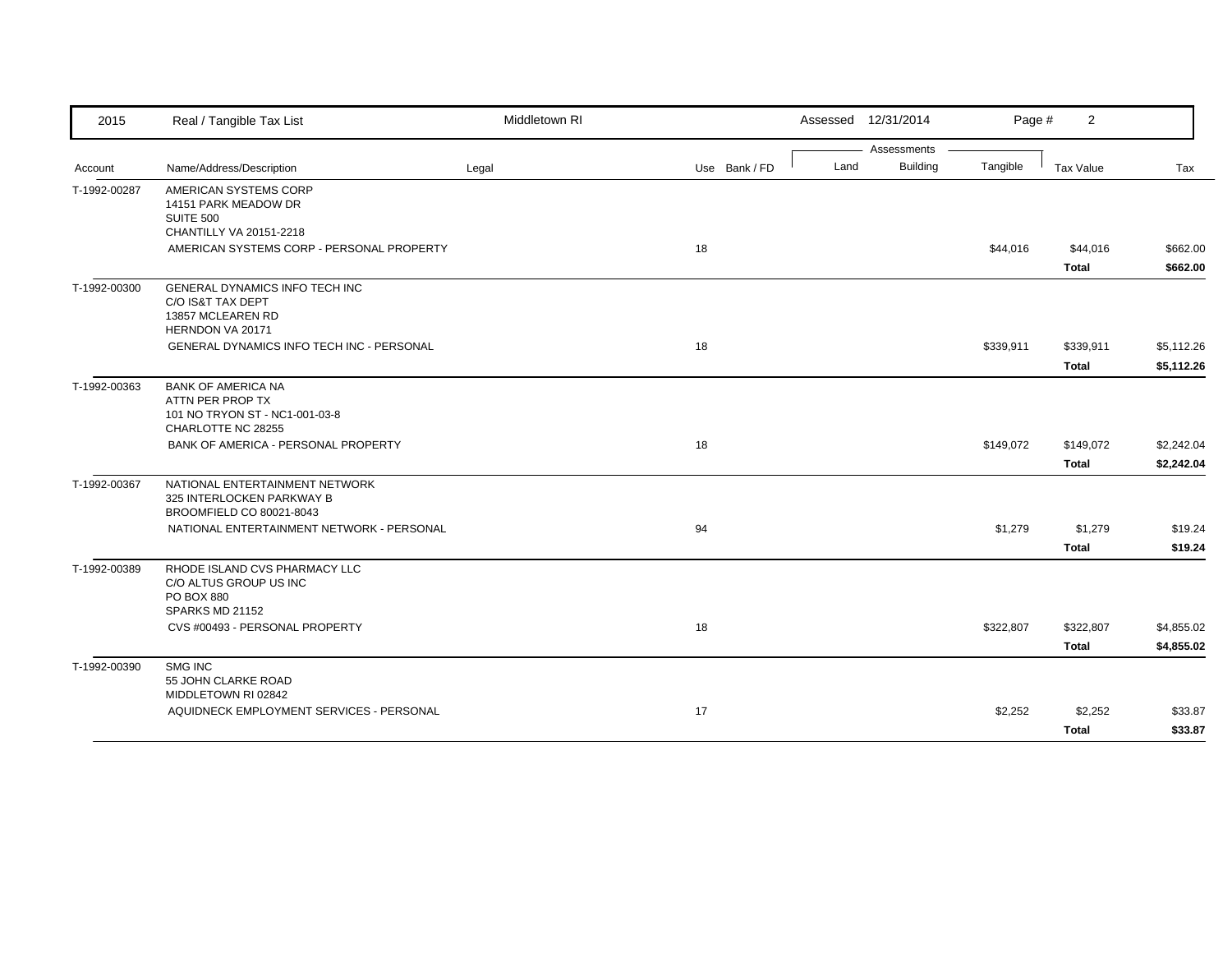| 2015         | Real / Tangible Tax List                                                                            | Middletown RI |               | Assessed 12/31/2014 |                 | Page #   | 3            |            |
|--------------|-----------------------------------------------------------------------------------------------------|---------------|---------------|---------------------|-----------------|----------|--------------|------------|
|              |                                                                                                     |               |               |                     | Assessments     |          |              |            |
| Account      | Name/Address/Description                                                                            | Legal         | Use Bank / FD | Land                | <b>Building</b> | Tangible | Tax Value    | Tax        |
| T-1992-00393 | <b>AQUIDNECK GROUP</b><br><b>CROSSPOINT ASSOCIATES</b><br>300 THIRD AVE SUITE 2<br>WALTHAM MA 02451 |               |               |                     |                 |          |              |            |
|              | AQUIDNECK GROUP - PERSONAL PROPERTY                                                                 |               | 18            |                     |                 | \$18,519 | \$18,519     | \$278.53   |
|              |                                                                                                     |               |               |                     |                 |          | <b>Total</b> | \$278.53   |
| T-1992-00395 | <b>BRIGHT IDEAS INC</b><br>1272 WEST MAIN RD<br>MIDDLETOWN RI 02842                                 |               |               |                     |                 |          |              |            |
|              | BRIGHT IDEAS - PERSONAL PROPERTY                                                                    |               | 18            |                     |                 | \$17,530 | \$17,530     | \$263.65   |
|              |                                                                                                     |               |               |                     |                 |          | <b>Total</b> | \$263.65   |
| T-1992-00402 | AQUIDNECK MOTORS INC<br>360 WEST MAIN ROAD<br>MIDDLETOWN RI 02842                                   |               |               |                     |                 |          |              |            |
|              | AQUIDNECK MOTORS - PERSONAL PROPERTY                                                                |               | 18            |                     |                 | \$24,008 | \$24,008     | \$361.08   |
|              |                                                                                                     |               |               |                     |                 |          | <b>Total</b> | \$361.08   |
| T-1992-00403 | AQUIDNECK PACKAGE STORE INC<br><b>15 EAST MAIN ROAD</b><br>MIDDLETOWN RI 02842                      |               |               |                     |                 |          |              |            |
|              | AQUIDNECK LIQUORS - PERSONAL PROPERTY                                                               |               | 18            |                     |                 | \$13,052 | \$13,052     | \$196.30   |
|              |                                                                                                     |               |               |                     |                 |          | <b>Total</b> | \$196.30   |
| T-1992-00406 | ARAMARK REFRESHMENT SRVS<br>234 BALLARDVALE STREET<br>WILMINGTON MA 01887                           |               |               |                     |                 |          |              |            |
|              | ARAMARK REFRESHMENT SRVS - PERSONAL                                                                 |               | 94            |                     |                 | \$10,824 | \$10,824     | \$162.79   |
|              |                                                                                                     |               |               |                     |                 |          | <b>Total</b> | \$162.79   |
| T-1992-00546 | <b>BMW OF NORTH AMERICA LLC</b><br>ATTN: TAX DEPT<br>P O BOX 1227                                   |               |               |                     |                 |          |              |            |
|              | WESTWOOD NJ 07675-1227<br>BMW OF NORTH AMERICA - PERSONAL PROPERTY                                  |               | 94            |                     |                 | \$85,340 | \$85,340     | \$1,283.51 |
|              |                                                                                                     |               |               |                     |                 |          | <b>Total</b> | \$1,283.51 |
|              |                                                                                                     |               |               |                     |                 |          |              |            |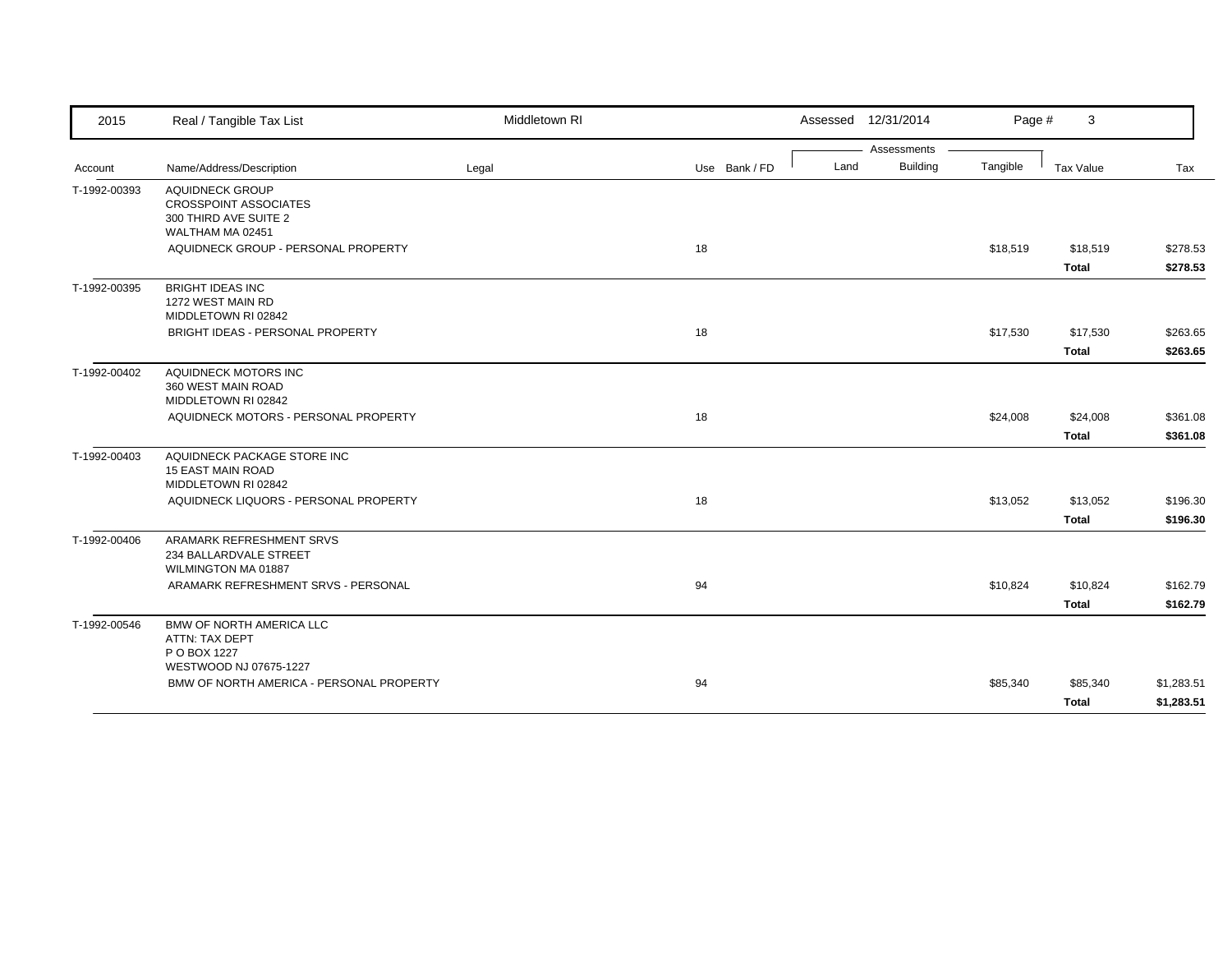| 2015         | Real / Tangible Tax List                                                    | Middletown RI |               |      | Assessed 12/31/2014 | Page #   | 4            |          |
|--------------|-----------------------------------------------------------------------------|---------------|---------------|------|---------------------|----------|--------------|----------|
|              |                                                                             |               |               |      | Assessments         |          |              |          |
| Account      | Name/Address/Description                                                    | Legal         | Use Bank / FD | Land | Building            | Tangible | Tax Value    | Tax      |
| T-1992-00660 | <b>BARKER BENJAMIN B III</b><br>41 WARD AVENUE<br>MIDDLETOWN RI 02842       |               |               |      |                     |          |              |          |
|              | BB LANDSCAPE GARDENER - PERSONAL PROPERTY                                   |               | 17            |      |                     | \$4,651  | \$4,651      | \$69.95  |
|              |                                                                             |               |               |      |                     |          | <b>Total</b> | \$69.95  |
| T-1992-00737 | BAYNES & JONES ELECTRICAL SPLY<br>PO BOX 51687<br>NEW BEDFORD MA 02745-0048 |               |               |      |                     |          |              |          |
|              | BAYNES & JONES ELECTRICAL SPLY - PERSONAL                                   |               | 18            |      |                     | \$19,245 | \$19,245     | \$289.44 |
|              |                                                                             |               |               |      |                     |          | Total        | \$289.44 |
| T-1992-00742 | <b>HPK INC</b>                                                              |               |               |      |                     |          |              |          |
|              | 53-55 AQUIDNECK AVENUE                                                      |               |               |      |                     |          |              |          |
|              | MIDDLETOWN RI 02842                                                         |               |               |      |                     |          |              |          |
|              | <b>TICKETS - PERSONAL PROPERTY</b>                                          |               | 18            |      |                     | \$51,568 | \$51,568     | \$775.58 |
|              |                                                                             |               |               |      |                     |          | <b>Total</b> | \$775.58 |
| T-1992-00806 | DS SERVICES OF AMERICA INC                                                  |               |               |      |                     |          |              |          |
|              | 2300 WINDY RIDGE PKWY<br>SUITE 500N                                         |               |               |      |                     |          |              |          |
|              | ATLANTA GA 30339                                                            |               |               |      |                     |          |              |          |
|              | DS SERVICES OF AMERICA INC - PERSONAL PROPERTY                              |               | 94            |      |                     | \$2,136  | \$2,136      | \$32.13  |
|              |                                                                             |               |               |      |                     |          | <b>Total</b> | \$32.13  |
| T-1992-00812 | BENCHMARK ASSOCIATES INC<br>747 AQUIDNECK AVE STE 3<br>MIDDLETOWN RI 02842  |               |               |      |                     |          |              |          |
|              | BENCHMARK ASSOCIATES INC - PERSONAL PROPERTY                                |               | 17            |      |                     | \$1,570  | \$1,570      | \$23.61  |
|              |                                                                             |               |               |      |                     |          | <b>Total</b> | \$23.61  |
| T-1992-00858 | JADE STYLES INC                                                             |               |               |      |                     |          |              |          |
|              | JEFFREY A POULTON<br>33 COUNTRY DR                                          |               |               |      |                     |          |              |          |
|              | CHARLESTOWN RI 02813                                                        |               |               |      |                     |          |              |          |
|              | FANTASTIC SAM'S - PERSONAL PROPERTY                                         |               | 18            |      |                     | \$11,780 | \$11,780     | \$177.17 |
|              |                                                                             |               |               |      |                     |          | Total        | \$177.17 |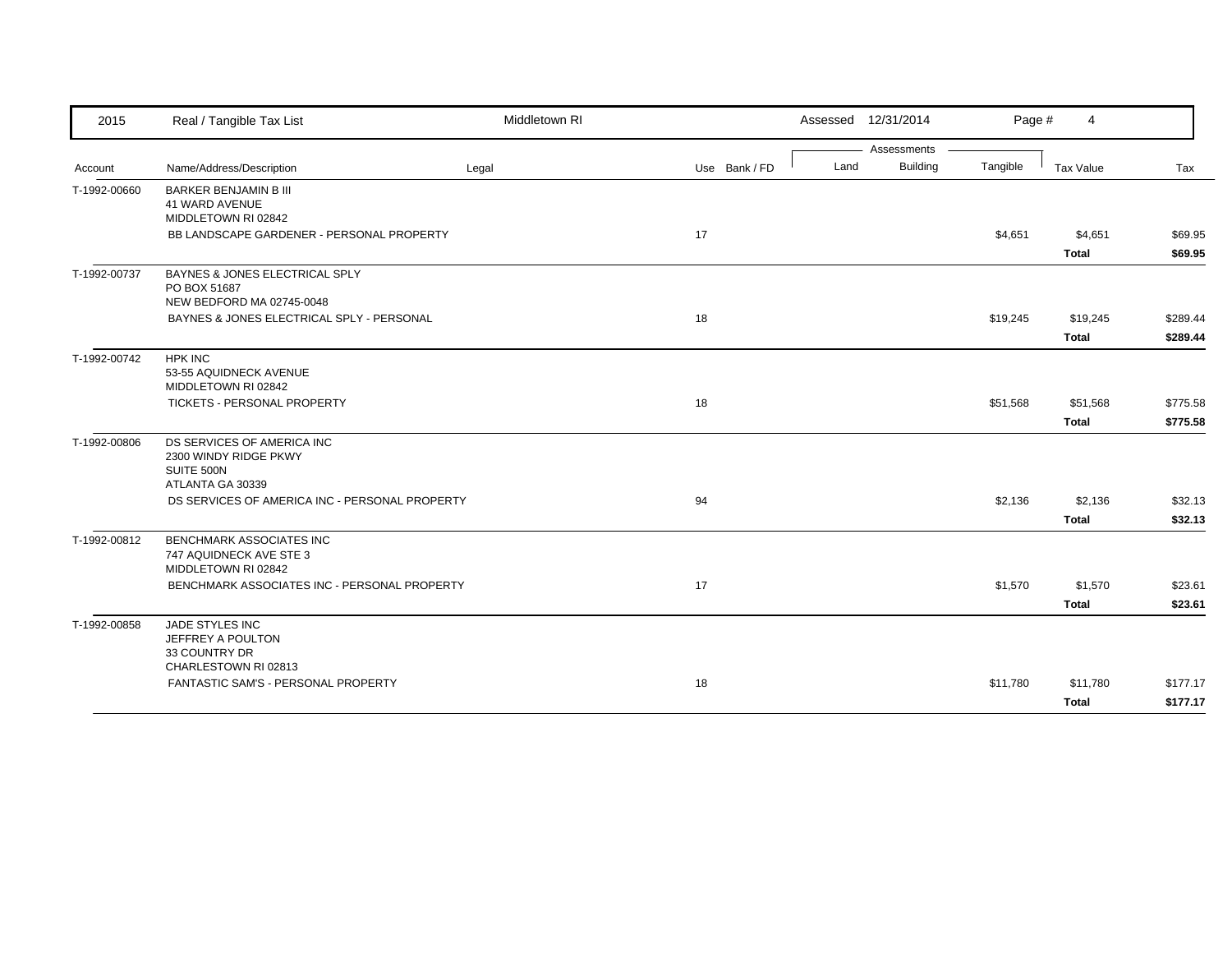| 2015         | Real / Tangible Tax List                                                                                      | Middletown RI |               |      | Assessed 12/31/2014 | Page #      | 5                           |                            |
|--------------|---------------------------------------------------------------------------------------------------------------|---------------|---------------|------|---------------------|-------------|-----------------------------|----------------------------|
|              |                                                                                                               |               |               |      | Assessments         |             |                             |                            |
| Account      | Name/Address/Description                                                                                      | Legal         | Use Bank / FD | Land | <b>Building</b>     | Tangible    | Tax Value                   | Tax                        |
| T-1992-00958 | <b>BLANK MICHAEL J III</b><br><b>76 PECKHAM AVENUE</b><br>MIDDLETOWN RI 02842                                 |               |               |      |                     |             |                             |                            |
|              | BLANK PAINTING CONTRACTING - PERSONAL                                                                         |               | 17            |      |                     | \$3,605     | \$3,605                     | \$54.22                    |
|              |                                                                                                               |               |               |      |                     |             | Total                       | \$54.22                    |
| T-1992-00969 | B-X OPERATIONS HOLDING CO LLC<br><b>DBA BLENHEIM - NEWPORT</b><br>40 WILLIAM ST STE 350<br>WELLESLEY MA 02481 |               |               |      |                     |             |                             |                            |
|              | BLENHEIM- NEWPORT - PERSONAL PROPERTY                                                                         |               | 18            |      |                     | \$1,144,829 | \$1,144,829<br><b>Total</b> | \$17,218.23<br>\$17,218.23 |
| T-1992-00989 | MONRO MUFFLER BRAKE INC #574<br>C/O BADEN TAX MGMT<br>6920 POINTE INVERNESS WAY - ST<br>FORT WAYNE IN 46804   |               |               |      |                     |             |                             |                            |
|              | MONRO MUFFLER BRAKE INC - PERSONAL PROPERTY                                                                   |               | 18            |      |                     | \$72,507    | \$72,507                    | \$1,090.51                 |
|              |                                                                                                               |               |               |      |                     |             | Total                       | \$1,090.51                 |
| T-1992-01111 | KEMPENAAR REAL ESTATES INC<br>HOWARD JOHNSON INN<br>351 WEST MAIN RD<br>MIDDLETOWN RI 02842                   |               |               |      |                     |             |                             |                            |
|              | HOWARD JOHNSON MOTOR LODGE - PERSONAL                                                                         |               | 18            |      |                     | \$531,720   | \$531,720                   | \$7,997.07                 |
|              |                                                                                                               |               |               |      |                     |             | <b>Total</b>                | \$7,997.07                 |
| T-1992-01315 | INLAND WESTERN MIDDLETOWN<br>2021 SPRING ROAD<br>SUITE 200<br>OAK BROOK IL 60523                              |               |               |      |                     |             |                             |                            |
|              | BROWN'S LANE SHOPPING CTR - PERSONAL                                                                          |               | 18            |      |                     | \$23,000    | \$23,000                    | \$345.92                   |
|              |                                                                                                               |               |               |      |                     |             | <b>Total</b>                | \$345.92                   |
| T-1992-01428 | <b>BULK RICHARD J</b><br>787 AQUIDNECK AVENUE<br>MIDDLETOWN RI 02842                                          |               |               |      |                     |             |                             |                            |
|              | BULK LAWN & GARDEN EQUIP - PERSONAL PROPERTY                                                                  |               | 17            |      |                     | \$7,500     | \$7,500                     | \$112.80                   |
|              |                                                                                                               |               |               |      |                     |             | <b>Total</b>                | \$112.80                   |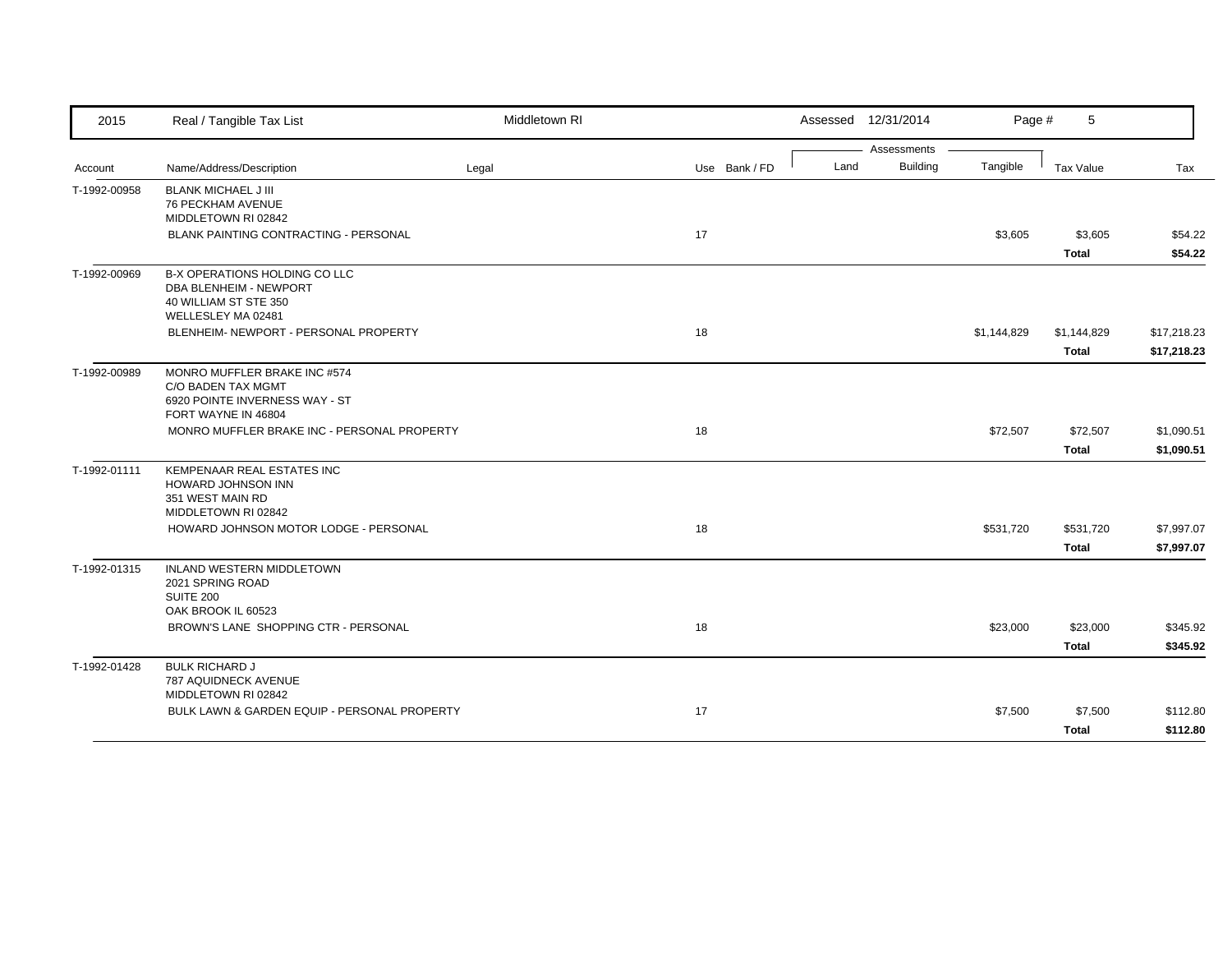| 2015         | Real / Tangible Tax List                                                                      | Middletown RI |               |      | Assessed 12/31/2014            | Page #    | 6                        |                            |
|--------------|-----------------------------------------------------------------------------------------------|---------------|---------------|------|--------------------------------|-----------|--------------------------|----------------------------|
| Account      | Name/Address/Description                                                                      | Legal         | Use Bank / FD | Land | Assessments<br><b>Building</b> | Tangible  | <b>Tax Value</b>         | Tax                        |
| T-1992-01434 | <b>BULK RONALD W</b><br>248 VAUCLUSE AVENUE<br>MIDDLETOWN RI 02842                            |               |               |      |                                |           |                          |                            |
|              | BULK RONALD W - PERSONAL PROPERTY                                                             |               | 17            |      |                                | \$5,382   | \$5,382<br><b>Total</b>  | \$80.95<br>\$80.95         |
| T-1992-01619 | <b>CANON USA INC</b><br>ATTN TAX DEPT<br>ONE CANON PLAZA<br>MELVILLE NY 11747                 |               |               |      |                                |           |                          |                            |
|              | CANON USA INC - PERSONAL PROPERTY                                                             |               | 94            |      |                                | \$6,544   | \$6,544<br><b>Total</b>  | \$98.42<br>\$98.42         |
| T-1992-01632 | <b>CAPPACCILLI JOHN</b><br>50 RED FOX DRIVE<br>FEEDING HILLS MA 01030                         |               |               |      |                                |           |                          |                            |
|              | 2008 26' PROWLER - PERSONAL PROPERTY                                                          |               | 45            |      |                                | \$11,267  | \$11,267<br><b>Total</b> | \$169.46<br>\$169.46       |
| T-1992-01858 | OCEAN SIDE REALTY<br>55 JOHN CLARKE RD<br>MIDDLETOWN, RI 02842                                |               |               |      |                                |           |                          |                            |
|              | OCEAN SIDE REALTY - PERSONAL PROPERTY                                                         |               | 17            |      |                                | \$5,750   | \$5,750<br><b>Total</b>  | \$86.48<br>\$86.48         |
| T-1992-01952 | CHAVES GARDENS INC<br>935 EAST MAIN RD<br>MIDDLETOWN RI 02842                                 |               |               |      |                                |           |                          |                            |
|              | CHAVES GARDENS INC - PERSONAL PROPERTY                                                        |               | 18            |      |                                | \$87,311  | \$87,311<br><b>Total</b> | \$1,313.16<br>\$1,313.16   |
| T-1992-01986 | <b>HEALEY KIRSTEN M</b><br>811 AQUIDNECK AVENUE<br>MIDDLETOWN RI 02842-5256                   |               |               |      |                                |           |                          |                            |
|              | SAKONNET EYE CARE INC - PERSONAL PROPERTY                                                     |               | 18            |      |                                | \$31,298  | \$31,298<br><b>Total</b> | \$470.72<br>\$470.72       |
| T-1992-02018 | CHRISTMAS TREE SHOPS INC<br>C/O TAX DEPARTMENT<br>700 LIBERTY AVENUE<br><b>UNION NJ 07083</b> |               |               |      |                                |           |                          |                            |
|              | CHRISTMAS TREE SHOPS #7009 - PERSONAL                                                         |               | 18            |      |                                | \$753,793 | \$753,793<br>Total       | \$11,337.05<br>\$11,337.05 |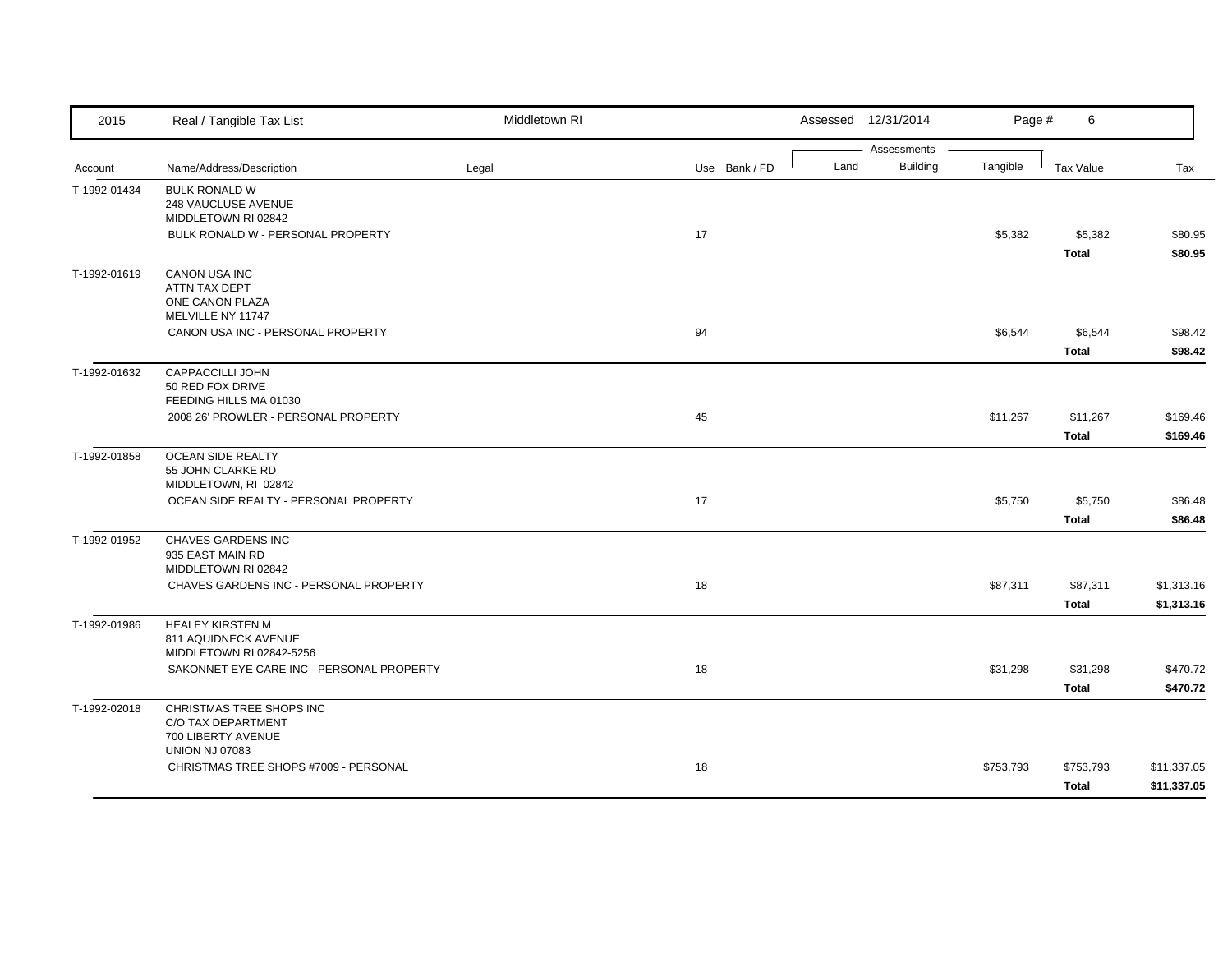| 2015         | Real / Tangible Tax List                                                                            | Middletown RI |               |      | Assessed 12/31/2014            | Page #    | $\overline{7}$            |                          |
|--------------|-----------------------------------------------------------------------------------------------------|---------------|---------------|------|--------------------------------|-----------|---------------------------|--------------------------|
| Account      | Name/Address/Description                                                                            | Legal         | Use Bank / FD | Land | Assessments<br><b>Building</b> | Tangible  | <b>Tax Value</b>          | Tax                      |
| T-1992-02070 | CITZENS BANK, NATIONAL ASSC<br><b>RBS CITIZENS NA</b><br>1 CITIZENS DR RSD260<br>RIVERSIDE RI 02915 |               |               |      |                                |           |                           |                          |
|              | CITIZENS BANK - PERSONAL PROPERTY                                                                   |               | 18            |      |                                | \$222,129 | \$222,129<br><b>Total</b> | \$3,340.82<br>\$3,340.82 |
| T-1992-02117 | CLASSIC INSURANCE AGENCY LTD<br>126 WEST MAIN ROAD<br>MIDDLETOWN RI 02842                           |               |               |      |                                |           |                           |                          |
|              | CLASSIC INSURANCE AGENCY - PERSONAL PROPERTY                                                        |               | 17            |      |                                | \$2,283   | \$2,283<br><b>Total</b>   | \$34.34<br>\$34.34       |
| T-1992-02144 | COCA COLA BOTTLING CO OF SENE<br><b>150 PARKWAY S</b><br>WATERFORD CT 06385-1219                    |               |               |      |                                |           |                           |                          |
|              | COCA COLA BOTTLING CO OF SENE - PERSONAL                                                            |               | 94            |      |                                | \$108,588 | \$108,588<br><b>Total</b> | \$1,633.16<br>\$1,633.16 |
| T-1992-02163 | COFFEE PAUSE COMPANY<br>1260 SUFFIELD ST<br>AGAWAM MA 01001-2933                                    |               |               |      |                                |           |                           |                          |
|              | COFFEE PAUSE COMPANY - PERSONAL PROPERTY                                                            |               | 94            |      |                                | \$632     | \$632<br><b>Total</b>     | \$9.51<br>\$9.51         |
| T-1992-02241 | <b>COMPETITION IMPORTS INC</b><br>114 WEST MAIN ROAD<br>MIDDLETOWN RI 02842-0962                    |               |               |      |                                |           |                           |                          |
|              | COMPETITION IMPORTS INC - PERSONAL PROPERTY                                                         |               | 17            |      |                                | \$3,311   | \$3,311<br><b>Total</b>   | \$49.80<br>\$49.80       |
| T-1992-02245 | <b>CONCEPTS INC</b><br>438 EAST MAIN ROAD<br>MIDDLETOWN RI 02842                                    |               |               |      |                                |           |                           |                          |
|              | CONCEPTS INC - PERSONAL PROPERTY                                                                    |               | 17            |      |                                | \$6,005   | \$6,005<br><b>Total</b>   | \$90.32<br>\$90.32       |
| T-1992-02374 | CORBETT JOHN W PHOTOGRAPHY INC<br>928 WEST MAIN RD                                                  |               |               |      |                                |           |                           |                          |
|              | MIDDLETOWN RI 02842<br>JOHN W CORBETT PHOTOGRAPHY INC - PERSONAL                                    |               | 18            |      |                                | \$110,829 | \$110,829<br><b>Total</b> | \$1,666.87<br>\$1,666.87 |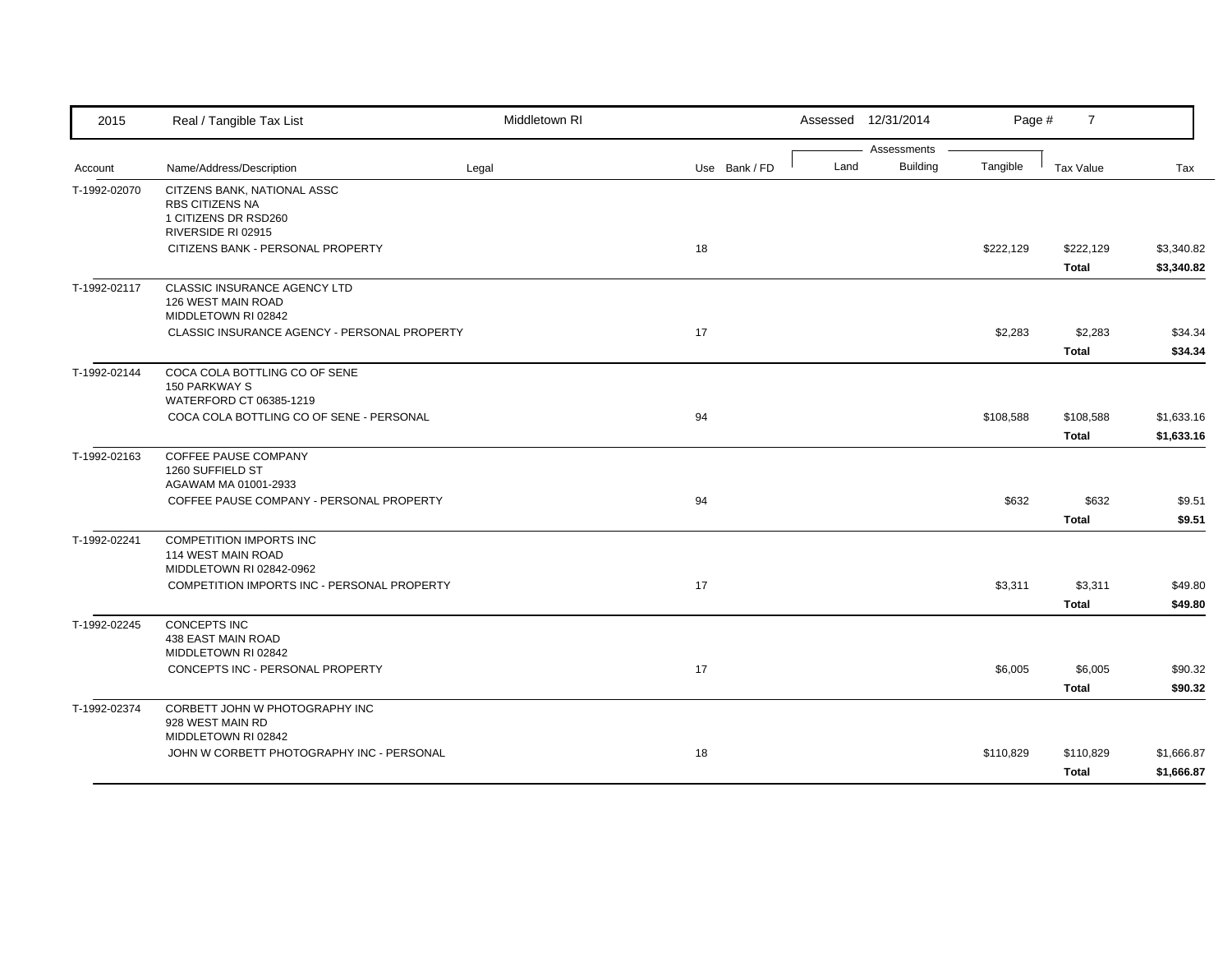| 2015         | Real / Tangible Tax List                                                                               | Middletown RI |               |      | Assessed 12/31/2014 | Page #    | 8                        |                      |
|--------------|--------------------------------------------------------------------------------------------------------|---------------|---------------|------|---------------------|-----------|--------------------------|----------------------|
|              |                                                                                                        |               |               |      | Assessments         |           |                          |                      |
| Account      | Name/Address/Description                                                                               | Legal         | Use Bank / FD | Land | Building            | Tangible  | Tax Value                | Tax                  |
| T-1992-02603 | <b>CROOKES DENNIS M</b><br>238 EAST MAIN RD<br>MIDDLETOWN RI 02842                                     |               |               |      |                     |           |                          |                      |
|              | WOODHOOKER'S SPORTS TAVERN - PERSONAL                                                                  |               | 18            |      |                     | \$15,532  | \$15,532<br><b>Total</b> | \$233.60<br>\$233.60 |
| T-1992-02630 | CRYSTAL SPRING WATER CO INC<br>1259 WEST MAIN RD<br>MIDDLETOWN RI 02842                                |               |               |      |                     |           |                          |                      |
|              | CRYSTAL SPRING WATER - PERSONAL PROPERTY                                                               |               | 18            |      |                     | \$131,273 | \$131,273                | \$1,974.35           |
|              |                                                                                                        |               |               |      |                     |           | <b>Total</b>             | \$1,974.35           |
| T-1992-02632 | COMPUTER SCIENCES CORPORATION<br><b>RYAN LLC</b><br>PO BOX 4900 - DEPT 655<br>SCOTTSDALE AZ 85261-4900 |               |               |      |                     |           |                          |                      |
|              | COMPUTER SCIENCES CORP - PERSONAL PROPERTY                                                             |               | 94            |      |                     | \$85,499  | \$85,499                 | \$1,285.90           |
|              |                                                                                                        |               |               |      |                     |           | <b>Total</b>             | \$1,285.90           |
| T-1992-02646 | CUMBERLAND FARMS INC #1264<br>100 CROSSING BLVD V1030<br>FRAMINGHAM MA 01702                           |               |               |      |                     |           |                          |                      |
|              | <b>CUMBERLAND FARMS - PERSONAL PROPERTY</b>                                                            |               | 18            |      |                     | \$45,397  | \$45,397                 | \$682.77             |
|              |                                                                                                        |               |               |      |                     |           | <b>Total</b>             | \$682.77             |
| T-1992-02685 | ATLANTIC COFFEE & PROVISION<br>267 LIBBEY PARKWAY<br>WEYMOUTH MA 02189                                 |               |               |      |                     |           |                          |                      |
|              | ATLANTIC COFFEE & PROVISION - PERSONAL                                                                 |               | 94            |      |                     | \$2,187   | \$2,187                  | \$32.89              |
|              |                                                                                                        |               |               |      |                     |           | <b>Total</b>             | \$32.89              |
| T-1992-02690 | D & H INC<br>D/B/A CODDINGTON BREWING CO.<br>210 CODDINGTON HWY<br>MIDDLETOWN RI 02842                 |               |               |      |                     |           |                          |                      |
|              | CODDINGTON BREWING CO - PERSONAL PROPERTY                                                              |               | 18            |      |                     | \$48,662  | \$48,662<br>Total        | \$731.88<br>\$731.88 |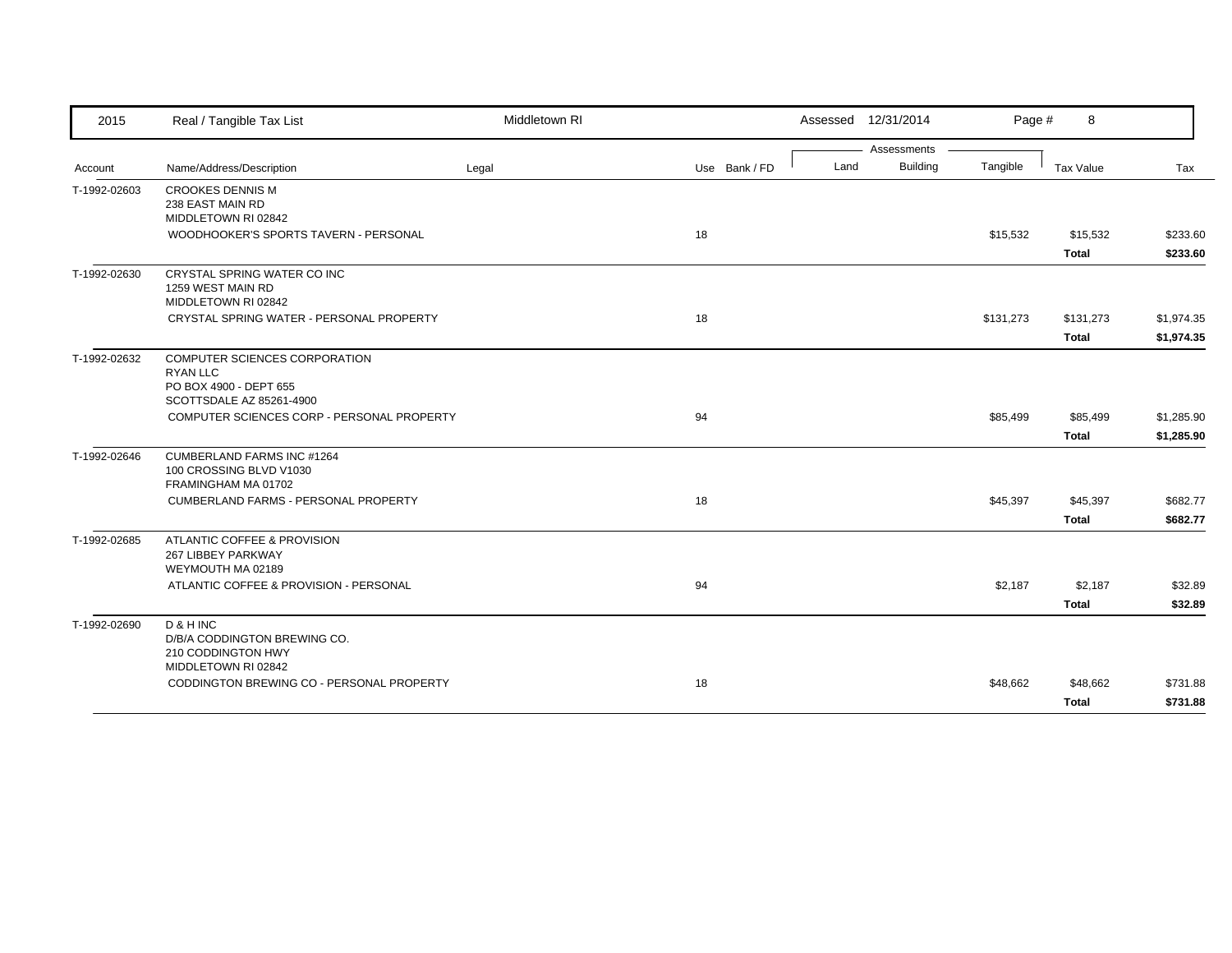| 2015         | Real / Tangible Tax List                                                                                         | Middletown RI |               |      | Assessed 12/31/2014            | Page #   | 9                        |                      |
|--------------|------------------------------------------------------------------------------------------------------------------|---------------|---------------|------|--------------------------------|----------|--------------------------|----------------------|
|              |                                                                                                                  |               |               |      | Assessments<br><b>Building</b> |          |                          |                      |
| Account      | Name/Address/Description                                                                                         | Legal         | Use Bank / FD | Land |                                | Tangible | <b>Tax Value</b>         | Tax                  |
| T-1992-02758 | DANNIN MENDELL & DETWILER INC<br>747 AQUIDNECK AVE STE 1 STE 2E<br>MIDDLETOWN RI 02842                           |               |               |      |                                |          |                          |                      |
|              | DETWILER & ASSOCIATES - PERSONAL PROPERTY                                                                        |               | 18            |      |                                | \$44,419 | \$44,419<br><b>Total</b> | \$668.06<br>\$668.06 |
| T-1992-03021 | <b>DIGITAL DIAGNOSTICS INC</b><br>P O BOX 4267<br>100 VALLEY RD                                                  |               |               |      |                                |          |                          |                      |
|              | MIDDLETOWN RI 02842<br>DIGITAL DIAGNOSTICS INC - PERSONAL PROPERTY                                               |               | 17            |      |                                | \$3,601  | \$3,601<br><b>Total</b>  | \$54.16<br>\$54.16   |
| T-1992-03137 | HAIR WE ARE LLC<br>C/O MARTHA DOWDA<br>23 ROCKWOOD RD<br>MIDDLETOWN RI 02842                                     |               |               |      |                                |          |                          |                      |
|              | LADY BE LOVELY - PERSONAL PROPERTY                                                                               |               | 17            |      |                                | \$1,713  | \$1,713<br><b>Total</b>  | \$25.76<br>\$25.76   |
| T-1992-03286 | DURUDOGAN P HAKAN DDS<br>97 WEST MAIN ROAD<br>MIDDLETOWN RI 02842                                                |               |               |      |                                |          |                          |                      |
|              | DURUDOGAN P HAKAN DDS - PERSONAL PROPERTY                                                                        |               | 18            |      |                                | \$42,940 | \$42,940<br><b>Total</b> | \$645.82<br>\$645.82 |
| T-1992-03324 | URS FEDERAL SERVICES INC<br>ATTN: TAX DEPARTMENT<br>20501 SENECA MEADOWS PKWY #300<br><b>GERMANTOWN MD 20876</b> |               |               |      |                                |          |                          |                      |
|              | URS FEDERAL SERVICES INC - PERSONAL PROPERTY                                                                     |               | 17            |      |                                | \$21,627 | \$21,627<br><b>Total</b> | \$325.27<br>\$325.27 |
| T-1992-03335 | ROSSI C JOSEPH & DAVID<br>DBA EASTERN ICE COMPANY<br>281 COMMERCE DRIVE<br>FALL RIVER MA 02720                   |               |               |      |                                |          |                          |                      |
|              | EASTERN ICE COMPANY - PERSONAL PROPERTY                                                                          |               | 94            |      |                                | \$353    | \$353<br><b>Total</b>    | \$5.31<br>\$5.31     |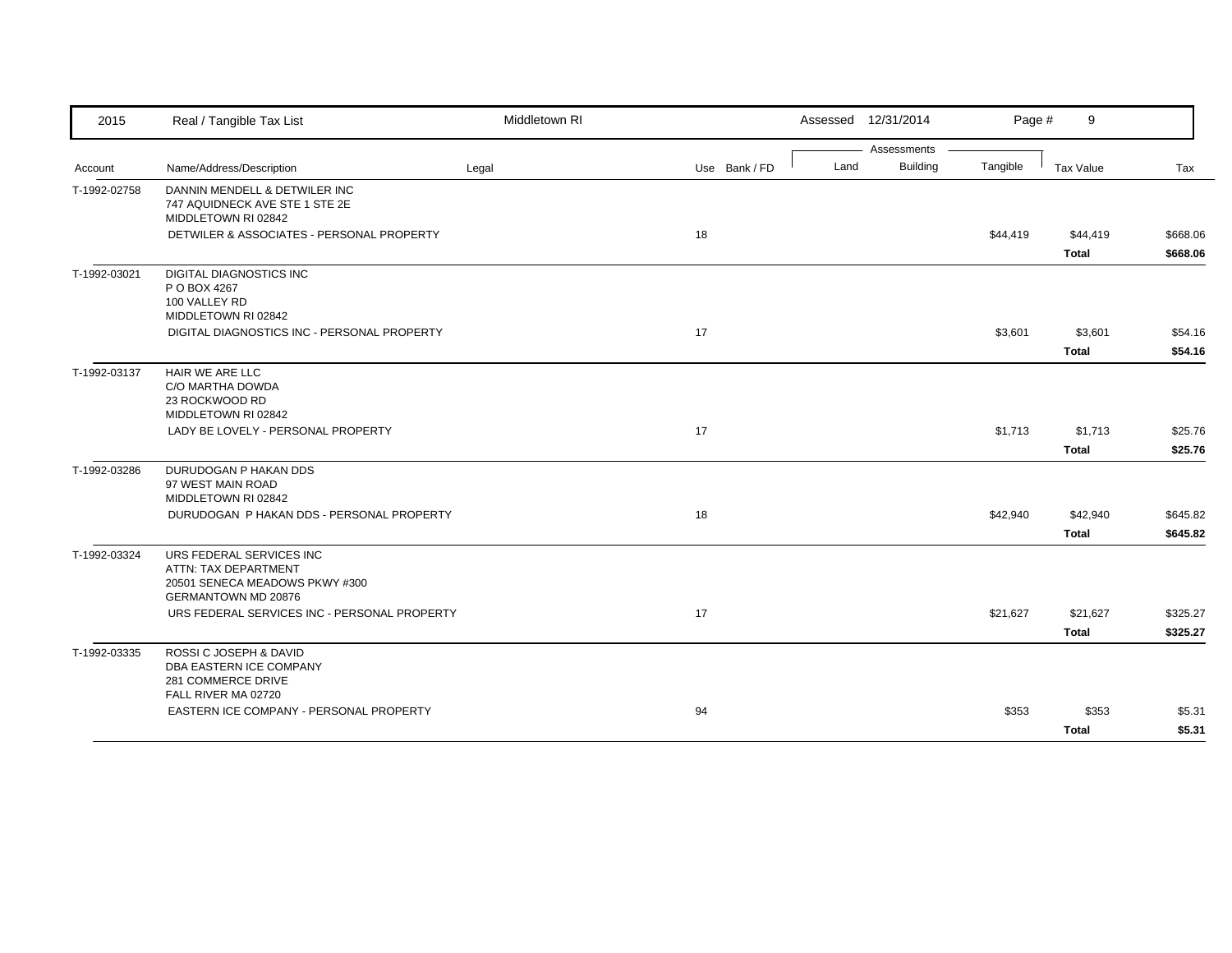| 2015         | Real / Tangible Tax List                                                                       | Middletown RI |               | Assessed 12/31/2014                    | Page #   | 10                       |                      |
|--------------|------------------------------------------------------------------------------------------------|---------------|---------------|----------------------------------------|----------|--------------------------|----------------------|
| Account      | Name/Address/Description                                                                       | Legal         | Use Bank / FD | Assessments<br>Land<br><b>Building</b> | Tangible | Tax Value                | Tax                  |
| T-1992-03341 | EASTON CONSTRUCTION MGMT LTD<br>294 VALLEY ROAD<br>MIDDLETOWN RI 02842                         |               |               |                                        |          |                          |                      |
|              | EASTON CONSTRUCTION MGMT LTD - PERSONAL                                                        |               | 18            |                                        | \$3,045  | \$3,045<br><b>Total</b>  | \$45.80<br>\$45.80   |
| T-1992-03342 | EASTON POND CHIROPRACTIC<br>170 AQUIDNECK AVENUE<br>MIDDLETOWN RI 02842                        |               |               |                                        |          |                          |                      |
|              | EASTON POND CHIROPRACTIC INC - PERSONAL                                                        |               | 18            |                                        | \$28,685 | \$28,685<br><b>Total</b> | \$431.42<br>\$431.42 |
| T-1992-03352 | <b>EBERHARDT JASON</b><br>2 CODDINGTON HIGHWAY<br>MIDDLETOWN RI 02842                          |               |               |                                        |          |                          |                      |
|              | JASON'S II BARBER STYLIST - PERSONAL PROPERTY                                                  |               | 17            |                                        | \$2,358  | \$2,358<br><b>Total</b>  | \$35.46<br>\$35.46   |
| T-1992-03424 | MASTROSTEFANO VINCENT<br>DBA THE ELECTRIC CONNECTION<br>555 ELMWOOD AVE<br>PROVIDENCE RI 02907 |               |               |                                        |          |                          |                      |
|              | ELECTRIC CONNECTION TEC INC - PERSONAL                                                         |               | 17            |                                        | \$5,783  | \$5,783<br><b>Total</b>  | \$86.98<br>\$86.98   |
| T-1992-03460 | ENTERPRISE AUTO BODY SHOP LLC<br>1 TRIMBLE RD<br>MIDDLETOWN RI 02842                           |               |               |                                        |          |                          |                      |
|              | ENTERPRISE AUTO BODY SHOP - PERSONAL                                                           |               | 18            |                                        | \$51,524 | \$51,524<br><b>Total</b> | \$774.92<br>\$774.92 |
| T-1992-03544 | FABRIC CONNECTION OF NPT<br>741 EAST MAIN RD<br>MIDDLETOWN RI 02842                            |               |               |                                        |          |                          |                      |
|              | THE FABRIC CONNECTION - PERSONAL PROPERTY                                                      |               | 17            |                                        | \$900    | \$900<br><b>Total</b>    | \$13.54<br>\$13.54   |
| T-1992-03581 | <b>FARIA STEPHEN</b><br>595 AQUIDNECK AVENUE<br>MIDDLETOWN RI 02842                            |               |               |                                        |          |                          |                      |
|              | GREEN ACRES DISTRIBUTORS INC - PERSONAL                                                        |               | 17            |                                        | \$9,760  | \$9,760<br><b>Total</b>  | \$146.79<br>\$146.79 |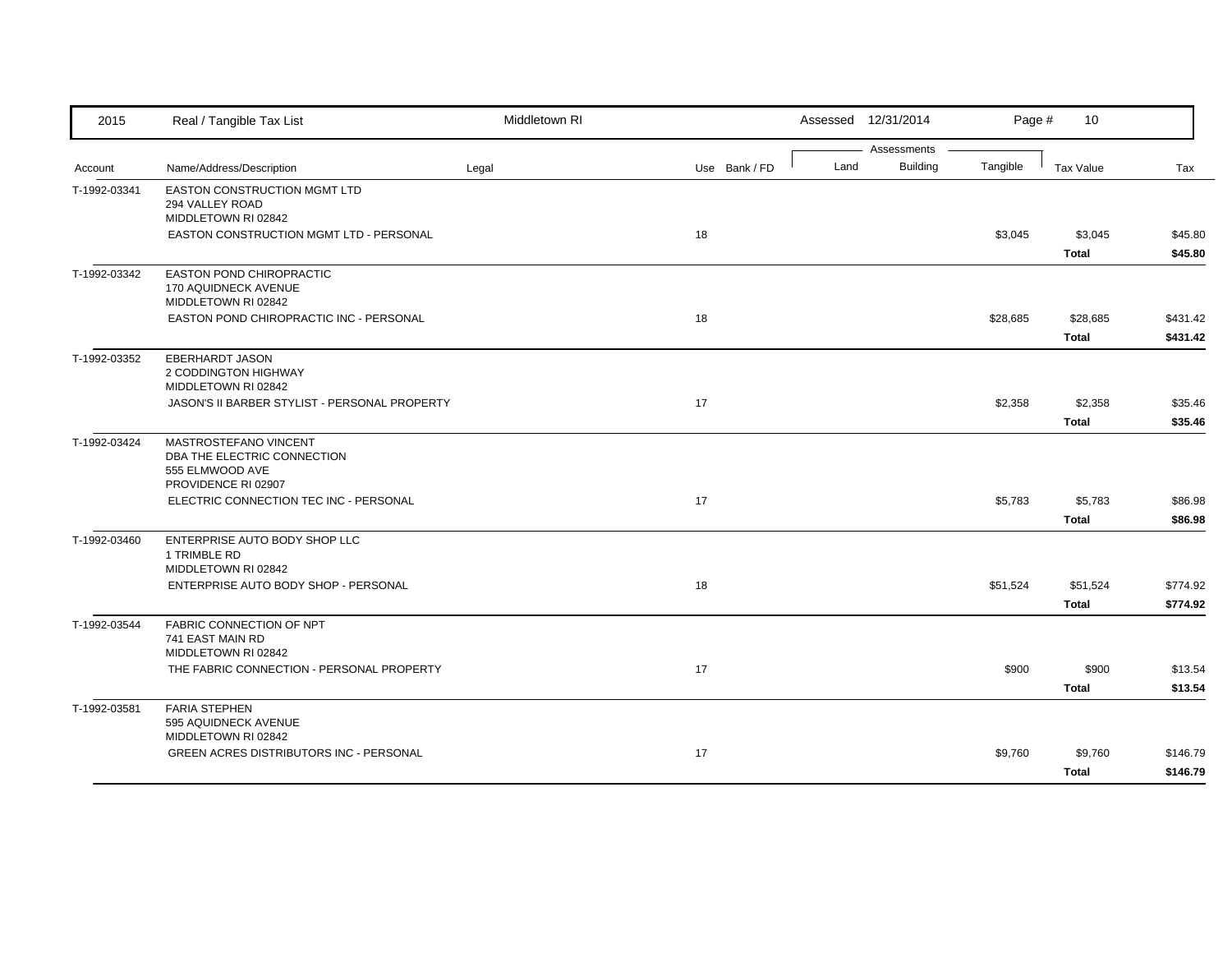| 2015         | Real / Tangible Tax List                                                                    | Middletown RI |               |      | Assessed 12/31/2014            | Page #    | 11                       |                      |
|--------------|---------------------------------------------------------------------------------------------|---------------|---------------|------|--------------------------------|-----------|--------------------------|----------------------|
| Account      | Name/Address/Description                                                                    | Legal         | Use Bank / FD | Land | Assessments<br><b>Building</b> | Tangible  | Tax Value                | Tax                  |
| T-1992-03609 | <b>SHOUGH SHELLY</b><br>23 ROCKWOOD ROAD<br>MIDDLETOWN RI 02842                             |               |               |      |                                |           |                          |                      |
|              | ESQUIRE BARBER SHOP - PERSONAL PROPERTY                                                     |               | 17            |      |                                | \$2,947   | \$2,947<br><b>Total</b>  | \$44.32<br>\$44.32   |
| T-1992-03662 | <b>FERRELL GAS LP</b><br>ONE LIBERTY PLAZA<br>OPERTATING TAX DEPARTMENT<br>LIBERTY MO 64068 |               |               |      |                                |           |                          |                      |
|              | FERRELLGAS LP/BLUE RHINO - PERSONAL PROPERTY                                                |               | 94            |      |                                | \$4,181   | \$4,181                  | \$62.88              |
|              |                                                                                             |               |               |      |                                |           | <b>Total</b>             | \$62.88              |
| T-1992-03840 | FOREST FARM HEALTH CARE CENTER<br>201 FOREST AVENUE<br>MIDDLETOWN RI 02842                  |               |               |      |                                |           |                          |                      |
|              | FOREST FARM HEALTH CARE CENTER - PERSONAL                                                   |               | 18            |      |                                | \$122,952 | \$122,952                | \$1,849.20           |
|              |                                                                                             |               |               |      |                                |           | <b>Total</b>             | \$1,849.20           |
| T-1992-03884 | FOX DAVID F ESQ<br>850 AQUIDNECK AVENUE<br>$B - 11$                                         |               |               |      |                                |           |                          |                      |
|              | MIDDLETOWN RI 02842                                                                         |               |               |      |                                |           |                          |                      |
|              | LAW OFFICES OF DAVID F FOX - PERSONAL PROPERTY                                              |               | 18            |      |                                | \$14,203  | \$14,203<br><b>Total</b> | \$213.61<br>\$213.61 |
| T-1992-03925 | FRATERNAL ORDER OF POLICE #21<br>PO BOX 4348                                                |               |               |      |                                |           |                          |                      |
|              | MIDDLETOWN RI 02842<br>FOP MIDDLETOWN LODGE #21 - PERSONAL PROPERTY                         |               | 18            |      |                                |           |                          |                      |
|              |                                                                                             |               |               |      |                                | \$11,896  | \$11,896<br><b>Total</b> | \$178.92<br>\$178.92 |
| T-1992-03930 | FRAZIER GREGORY P DDS<br>PO BOX 4327                                                        |               |               |      |                                |           |                          |                      |
|              | MIDDLETOWN RI 02842<br>GREGORY P FRAZIER DDS PC - PERSONAL PROPERTY                         |               | 18            |      |                                | \$24,950  | \$24,950                 | \$375.25             |
|              |                                                                                             |               |               |      |                                |           | <b>Total</b>             | \$375.25             |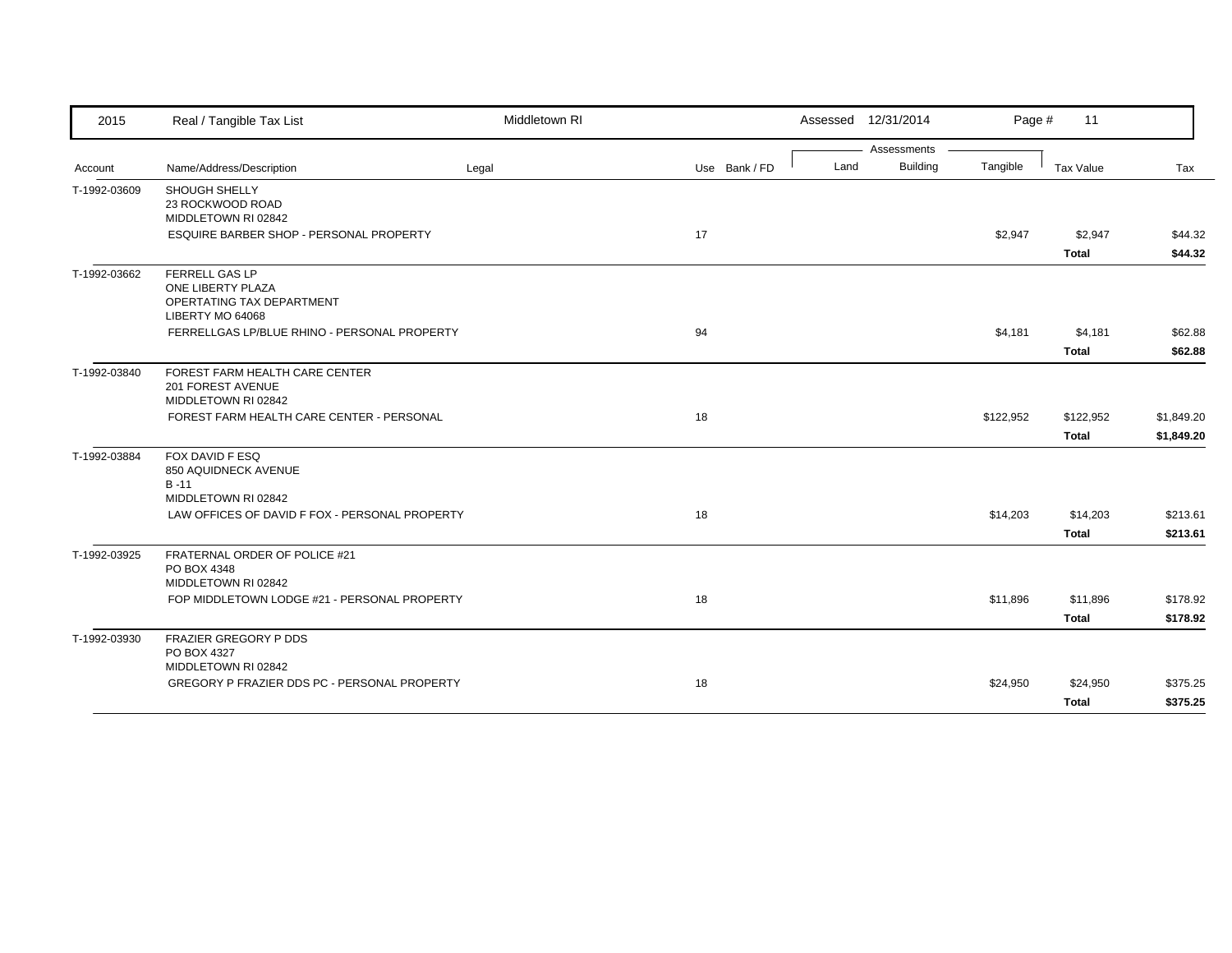| 2015         | Real / Tangible Tax List                           | Middletown RI |               |      | Assessed 12/31/2014            | Page #   | 12               |          |
|--------------|----------------------------------------------------|---------------|---------------|------|--------------------------------|----------|------------------|----------|
|              |                                                    |               |               | Land | Assessments<br><b>Building</b> | Tangible |                  |          |
| Account      | Name/Address/Description                           | Legal         | Use Bank / FD |      |                                |          | <b>Tax Value</b> | Tax      |
| T-1992-03935 | <b>BLISS PRODUCTIONS LLC</b><br>823 WEST MAIN ROAD |               |               |      |                                |          |                  |          |
|              | MIDDLETOWN RI 02842                                |               |               |      |                                |          |                  |          |
|              | VILLARI'S MARTIAL ARTS - PERSONAL PROPERTY         |               | 17            |      |                                | \$4,670  | \$4,670          | \$70.24  |
|              |                                                    |               |               |      |                                |          | <b>Total</b>     | \$70.24  |
| T-1992-03945 | PERKINS THOMAS                                     |               |               |      |                                |          |                  |          |
|              | 210 OLD AIRPORT ROAD                               |               |               |      |                                |          |                  |          |
|              | MIDDLETOWN RI 02842                                |               |               |      |                                |          |                  |          |
|              | SEAL ROCK LLC - PERSONAL PROPERTY                  |               | 17            |      |                                | \$16,552 | \$16,552         | \$248.94 |
|              |                                                    |               |               |      |                                |          | <b>Total</b>     | \$248.94 |
| T-1992-03950 | 985 EAST MAIN RD CO                                |               |               |      |                                |          |                  |          |
|              | 985 EAST MAIN ROAD<br>MIDDLETOWN RI 02842          |               |               |      |                                |          |                  |          |
|              | SANDPIPER COTTAGES MOTOR COURT - PERSONAL          |               | 18            |      |                                | \$18,478 | \$18,478         | \$277.91 |
|              |                                                    |               |               |      |                                |          | <b>Total</b>     |          |
|              |                                                    |               |               |      |                                |          |                  | \$277.91 |
| T-1992-03983 | <b>FULLER KIM</b><br>150 FOREST AVENUE             |               |               |      |                                |          |                  |          |
|              | MIDDLETOWN RI 02842                                |               |               |      |                                |          |                  |          |
|              | FULLER KIMBERLY PHOTOGRPHY INC - PERSONAL          |               | 17            |      |                                | \$3,150  | \$3,150          | \$47.38  |
|              |                                                    |               |               |      |                                |          | <b>Total</b>     | \$47.38  |
| T-1992-04005 | <b>FROSTY FREEZE</b>                               |               |               |      |                                |          |                  |          |
|              | 496 EAST MAIN ROAD                                 |               |               |      |                                |          |                  |          |
|              | MIDDLETOWN RI 02842                                |               |               |      |                                |          |                  |          |
|              | FROSTY FREEZE - PERSONAL PROPERTY                  |               | 17            |      |                                | \$4,656  | \$4,656          | \$70.03  |
|              |                                                    |               |               |      |                                |          | <b>Total</b>     | \$70.03  |
| T-1992-04009 | <b>GT ASSOCIATES</b>                               |               |               |      |                                |          |                  |          |
|              | 59 SHERWOOD ROAD<br>PORTMOUTH RI 02871             |               |               |      |                                |          |                  |          |
|              | GT ASSOCIATES - PERSONAL PROPERTY                  |               | 17            |      |                                | \$4,645  | \$4,645          | \$69.86  |
|              |                                                    |               |               |      |                                |          | <b>Total</b>     | \$69.86  |
|              |                                                    |               |               |      |                                |          |                  |          |
| T-1992-04010 | <b>GTECH CORPORATION</b><br><b>TAX DEPARTMENT</b>  |               |               |      |                                |          |                  |          |
|              | 10 MEMORIAL BLVD                                   |               |               |      |                                |          |                  |          |
|              | PROVIDENCE RI 02903                                |               |               |      |                                |          |                  |          |
|              | GTECH CORP - PERSONAL PROPERTY                     |               | 94            |      |                                | \$23,789 | \$23,789         | \$357.79 |
|              |                                                    |               |               |      |                                |          | <b>Total</b>     | \$357.79 |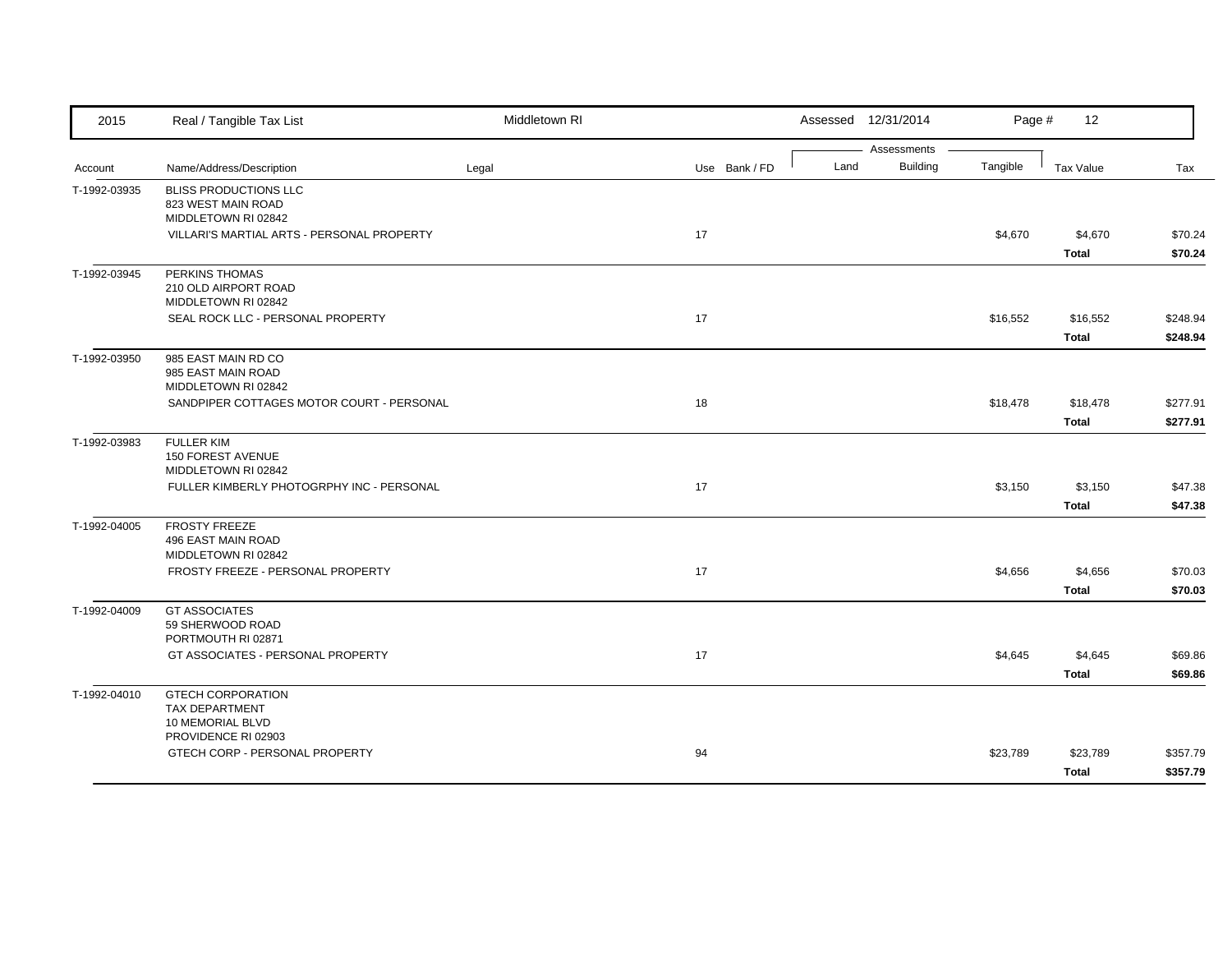| 2015         | Real / Tangible Tax List                                           | Middletown RI |    |               |      | Assessed 12/31/2014            | Page #    | 13                        |                          |
|--------------|--------------------------------------------------------------------|---------------|----|---------------|------|--------------------------------|-----------|---------------------------|--------------------------|
| Account      | Name/Address/Description                                           | Legal         |    | Use Bank / FD | Land | Assessments<br><b>Building</b> | Tangible  | Tax Value                 | Tax                      |
| T-1992-04060 | <b>GAMBRELL &amp; SONS INC</b>                                     |               |    |               |      |                                |           |                           |                          |
|              | 1132 AQUIDNECK AVENUE<br>MIDDLETOWN RI 02842                       |               |    |               |      |                                |           |                           |                          |
|              | GAMBRELL GLASS COMPANY - PERSONAL PROPERTY                         |               | 17 |               |      |                                | \$6,798   | \$6,798                   | \$102.24                 |
|              |                                                                    |               |    |               |      |                                |           | <b>Total</b>              | \$102.24                 |
| T-1992-04152 | GE CAPITAL INFORMATION TECH                                        |               |    |               |      |                                |           |                           |                          |
|              | PO BOX 35715<br>PROPERTY TAX COMPLIANCE                            |               |    |               |      |                                |           |                           |                          |
|              | BILLINGS MT 59107                                                  |               |    |               |      |                                |           |                           |                          |
|              | <b>GE CAPITAL INFORMATION TECH - PERSONAL</b>                      |               | 94 |               |      |                                | \$208,953 | \$208,953<br><b>Total</b> | \$3,142.65<br>\$3,142.65 |
| T-1992-04166 | ELECTRIC BOAT CORPORATION                                          |               |    |               |      |                                |           |                           |                          |
|              | 75 EASTERN POINT ROAD                                              |               |    |               |      |                                |           |                           |                          |
|              | DEPT 613 - J88-2<br>GROTON CT 06340                                |               |    |               |      |                                |           |                           |                          |
|              | ELECTRIC BOAT CORPORATION - PERSONAL                               |               | 18 |               |      |                                | \$139,533 | \$139,533                 | \$2,098.58               |
|              |                                                                    |               |    |               |      |                                |           | <b>Total</b>              | \$2,098.58               |
| T-1992-04173 | <b>GP STRATEGIES CORPORATION</b><br>F/K/A GENERAL PHYSICS CORP     |               |    |               |      |                                |           |                           |                          |
|              | 11000 BROKEN LAND PKWY STE. 200                                    |               |    |               |      |                                |           |                           |                          |
|              | COLUMBIA, MD 21044-3555                                            |               |    |               |      |                                |           |                           |                          |
|              | <b>GP STRATEGIES CORPORATION - PERSONAL</b>                        |               | 17 |               |      |                                | \$5,351   | \$5,351                   | \$80.48                  |
| T-1992-04332 | <b>GOMES GEORGE JR</b>                                             |               |    |               |      |                                |           | <b>Total</b>              | \$80.48                  |
|              | 599 EAST MAIN RD                                                   |               |    |               |      |                                |           |                           |                          |
|              | MIDDLETOWN RI 02842                                                |               |    |               |      |                                |           |                           |                          |
|              | MARKEDE KENNEL - PERSONAL PROPERTY                                 |               | 17 |               |      |                                | \$4,028   | \$4,028                   | \$60.58                  |
|              |                                                                    |               |    |               |      |                                |           | <b>Total</b>              | \$60.58                  |
| T-1992-04356 | <b>GONTARZ CHRISTOPHER S ESQ</b><br>UPDEGROVE & GONTARZ LTD        |               |    |               |      |                                |           |                           |                          |
|              | 314 OLIPHANT LN                                                    |               |    |               |      |                                |           |                           |                          |
|              | MIDDLETOWN RI 02842<br>UPDEGROVE & GONTARZ LTD - PERSONAL PROPERTY |               | 17 |               |      |                                | \$10,315  | \$10,315                  | \$155.14                 |
|              |                                                                    |               |    |               |      |                                |           | <b>Total</b>              | \$155.14                 |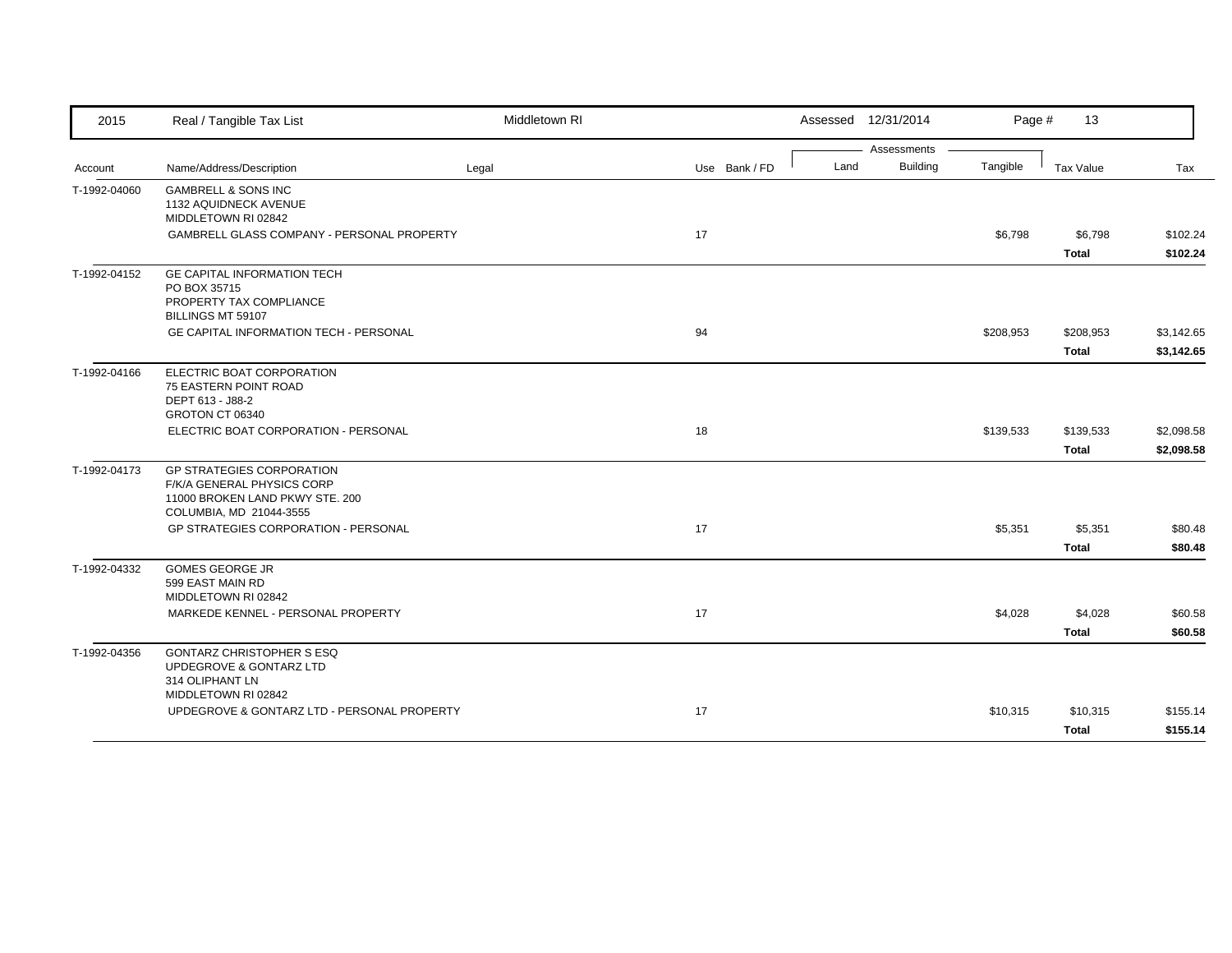| 2015         | Real / Tangible Tax List                                  | Middletown RI |               |      | Assessed 12/31/2014 | Page #      | 14           |             |
|--------------|-----------------------------------------------------------|---------------|---------------|------|---------------------|-------------|--------------|-------------|
|              |                                                           |               |               |      | Assessments         |             |              |             |
| Account      | Name/Address/Description                                  | Legal         | Use Bank / FD | Land | <b>Building</b>     | Tangible    | Tax Value    | Tax         |
| T-1992-04361 | CONOPCO INC<br>PO BOX 550609                              |               |               |      |                     |             |              |             |
|              | ATLANTA GA 30355                                          |               |               |      |                     |             |              |             |
|              | CONOPCO INC - PERSONAL PROPERTY                           |               | 94            |      |                     | \$4,437     | \$4,437      | \$66.73     |
|              |                                                           |               |               |      |                     |             | <b>Total</b> | \$66.73     |
| T-1992-04617 | OCEANPOINT INSURANCE AGENCY<br>73 VALLEY RD               |               |               |      |                     |             |              |             |
|              | SUITE 1                                                   |               |               |      |                     |             |              |             |
|              | MIDDLETOWN RI 02842                                       |               |               |      |                     |             |              |             |
|              | OCEANPOINT INSURANCE - PERSONAL PROPERTY                  |               | 18            |      |                     | \$457,752   | \$457,752    | \$6,884.59  |
|              |                                                           |               |               |      |                     |             | <b>Total</b> | \$6,884.59  |
| T-1992-04676 | HALLMARK MARKETING COMPANY LLC                            |               |               |      |                     |             |              |             |
|              | PO BOX 419479 - TAX 407                                   |               |               |      |                     |             |              |             |
|              | KANSAS CITY MO 64141-6479                                 |               |               |      |                     |             |              |             |
|              | HALLMARK MARKETING COMPANY LLC - PERSONAL                 |               | 94            |      |                     | \$7,973     | \$7,973      | \$119.91    |
|              |                                                           |               |               |      |                     |             | <b>Total</b> | \$119.91    |
| T-1992-04933 | <b>COXCOM LLC</b>                                         |               |               |      |                     |             |              |             |
|              | C/O RANDI CURRINGTON                                      |               |               |      |                     |             |              |             |
|              | 6205 - A PEACHTREE DUNWOODY M/S CP-12<br>ATLANTA GA 30328 |               |               |      |                     |             |              |             |
|              | COXCOMM - PERSONAL PROPERTY                               |               | 18            |      |                     | \$1,673,696 | \$1,673,696  | \$25,172.39 |
|              |                                                           |               |               |      |                     |             | <b>Total</b> | \$25,172.39 |
| T-1992-04940 | HERSHEY CREAMERY CO                                       |               |               |      |                     |             |              |             |
|              | 301 S CAMERON ST                                          |               |               |      |                     |             |              |             |
|              | HARRISBURG PA 17101                                       |               |               |      |                     |             |              |             |
|              | HERSHEY CREAMERY CO - PERSONAL PROPERTY                   |               | 94            |      |                     | \$447       | \$447        | \$6.72      |
|              |                                                           |               |               |      |                     |             | <b>Total</b> | \$6.72      |
| T-1992-05079 | <b>HOOGENDOORN DICK &amp; VICTOR</b>                      |               |               |      |                     |             |              |             |
|              | <b>408 TURNER ROAD</b>                                    |               |               |      |                     |             |              |             |
|              | MIDDLETOWN RI 02842                                       |               |               |      |                     |             |              |             |
|              | HOOGENDOORN NURSERIES INC - PERSONAL                      |               | 17            |      |                     | \$4,721     | \$4,721      | \$71.00     |
|              |                                                           |               |               |      |                     |             | <b>Total</b> | \$71.00     |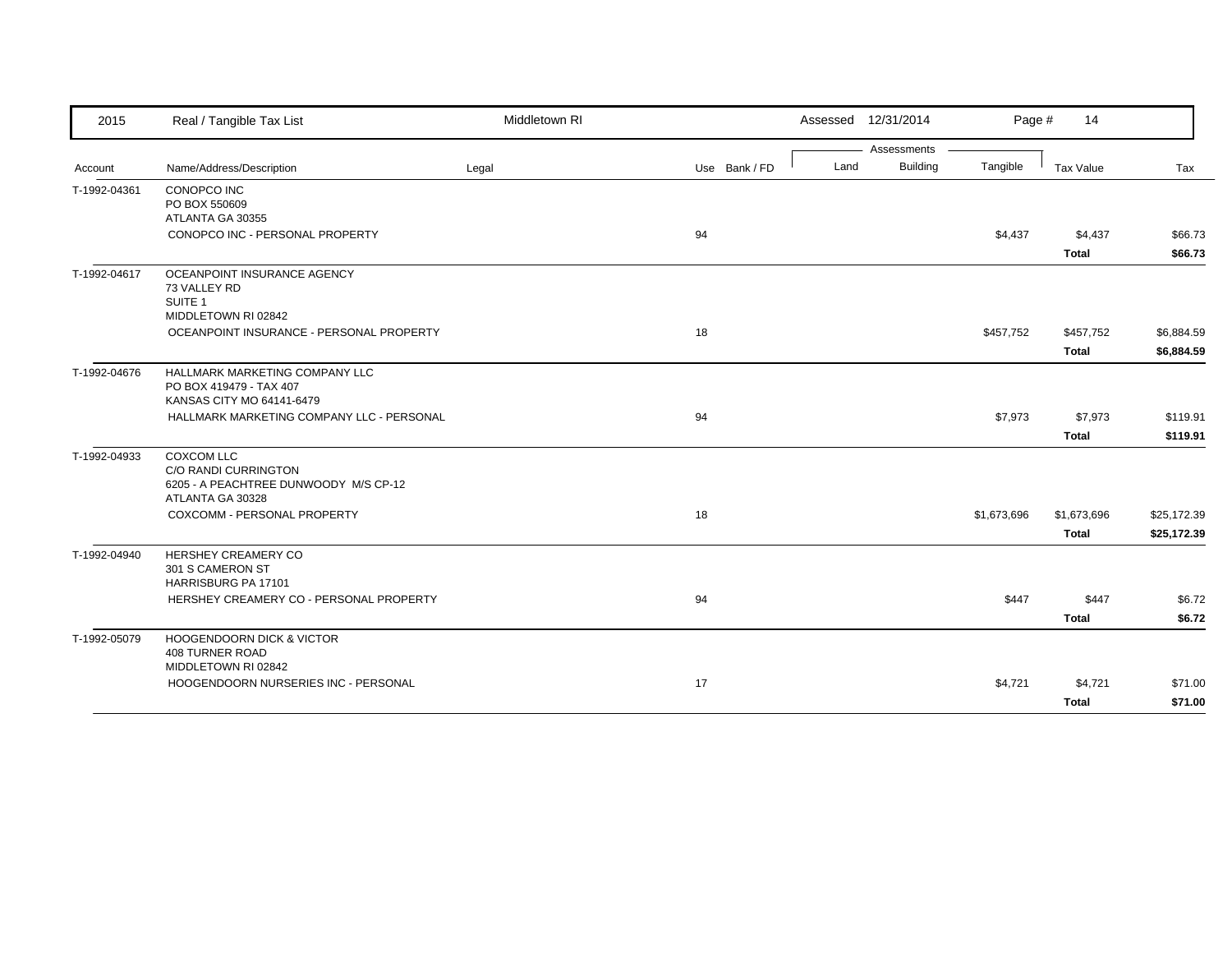| 2015         | Real / Tangible Tax List                                                                         | Middletown RI |               |      | Assessed 12/31/2014 | Page #    | 15                       |                      |
|--------------|--------------------------------------------------------------------------------------------------|---------------|---------------|------|---------------------|-----------|--------------------------|----------------------|
|              |                                                                                                  |               |               |      | Assessments         |           |                          |                      |
| Account      | Name/Address/Description                                                                         | Legal         | Use Bank / FD | Land | <b>Building</b>     | Tangible  | Tax Value                | Tax                  |
| T-1992-05200 | HURST JAMES L DDS LTD<br>137 WEST MAIN ROAD<br>MIDDLETOWN RI 02842                               |               |               |      |                     |           |                          |                      |
|              | JAMES L HURST DDS - PERSONAL PROPERTY                                                            |               | 18            |      |                     | \$26,656  | \$26,656<br><b>Total</b> | \$400.91<br>\$400.91 |
| T-1992-05257 | INTL HOUSE OF PANCAKES LLC<br>450 N BRAND BLVD<br>7TH FL<br>GLENDALE CA 91203                    |               |               |      |                     |           |                          |                      |
|              | IHOP #4701 - PERSONAL PROPERTY                                                                   |               | 18            |      |                     | \$61,287  | \$61,287                 | \$921.76             |
|              |                                                                                                  |               |               |      |                     |           | <b>Total</b>             | \$921.76             |
| T-1992-05268 | <b>ISLAND ASSOCIATES INC</b><br>1015 AQUIDENCK AVENUE<br>STE <sub>5</sub><br>MIDDLETOWN RI 02842 |               |               |      |                     |           |                          |                      |
|              | ISLAND ASSOCIATES INC - PERSONAL PROPERTY                                                        |               | 17            |      |                     | \$3,600   | \$3,600<br><b>Total</b>  | \$54.14<br>\$54.14   |
| T-1992-05281 | <b>ISLAND ELEMENTS INC</b><br>86 & 89 AQUIDNECK AVENUE<br>MIDDLETOWN RI 02842                    |               |               |      |                     |           |                          |                      |
|              | ISLAND SURF & SPORT - PERSONAL PROPERTY                                                          |               | 18            |      |                     | \$32,850  | \$32,850                 | \$494.06             |
|              |                                                                                                  |               |               |      |                     |           | <b>Total</b>             | \$494.06             |
| T-1992-05291 | JAM CONSTRUCTION CO INC<br>1700 WEST MAIN ROAD<br>MIDDLETOWN RI 02842                            |               |               |      |                     |           |                          |                      |
|              | JAM CONSTRUCTION CO INC - PERSONAL PROPERTY                                                      |               | 18            |      |                     | \$224,406 | \$224,406                | \$3,375.07           |
|              |                                                                                                  |               |               |      |                     |           | <b>Total</b>             | \$3,375.07           |
| T-1992-05301 | JM COOPER COMPANY<br>PO BOX 4691<br>MIDDLETOWN RI 02842                                          |               |               |      |                     |           |                          |                      |
|              | JM COOPER COMPANY - PERSONAL PROPERTY                                                            |               | 18            |      |                     | \$11,262  | \$11,262                 | \$169.38             |
|              |                                                                                                  |               |               |      |                     |           | <b>Total</b>             | \$169.38             |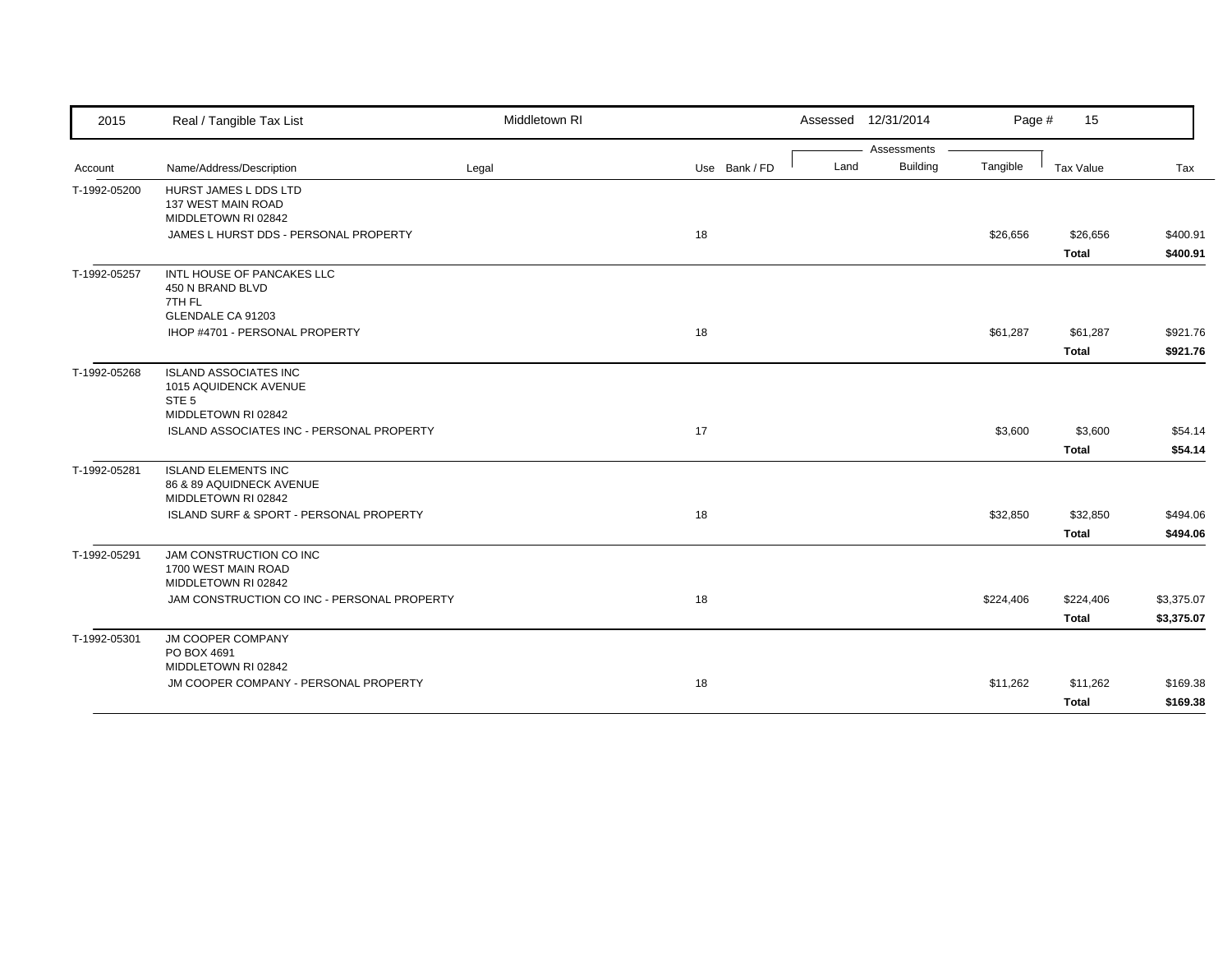| 2015         | Real / Tangible Tax List                                                     | Middletown RI |    |               |      | Assessed 12/31/2014            | Page #   | 16                       |                      |
|--------------|------------------------------------------------------------------------------|---------------|----|---------------|------|--------------------------------|----------|--------------------------|----------------------|
| Account      | Name/Address/Description                                                     | Legal         |    | Use Bank / FD | Land | Assessments<br><b>Building</b> | Tangible | Tax Value                | Tax                  |
| T-1992-05340 | PARADISE CLEANING/RESTORATION<br>170 AQUIDNECK AVENUE<br>MIDDLETOWN RI 02842 |               |    |               |      |                                |          |                          |                      |
|              | PARADISE CLEANING/'RESTORATION - PERSONAL                                    |               | 18 |               |      |                                | \$17,896 | \$17,896<br><b>Total</b> | \$269.16<br>\$269.16 |
| T-1992-05353 | <b>JANCO INC</b><br>PO BOX 8819<br>CRANSTON RI 002920                        |               |    |               |      |                                |          |                          |                      |
|              | BURGER KING #1221 - PERSONAL PROPERTY                                        |               | 18 |               |      |                                | \$37,447 | \$37,447<br><b>Total</b> | \$563.20<br>\$563.20 |
| T-1992-05414 | JESTINGS DONALD PAUL<br>103 FOREST AVE<br>MIDDLETOWN RI 02842                |               |    |               |      |                                |          |                          |                      |
|              | DON JESTINGS & SONS LLC - PERSONAL PROPERTY                                  |               | 18 |               |      |                                | \$38,000 | \$38,000<br><b>Total</b> | \$571.52<br>\$571.52 |
| T-1992-05447 | JOHNNYS GETTY SERVICE INC<br>795 WEST MAIN ROAD<br>MIDDLETOWN RI 02842       |               |    |               |      |                                |          |                          |                      |
|              | JOHNNY'S GETTY SERVICE INC - PERSONAL PROPERTY                               |               | 18 |               |      |                                | \$22,297 | \$22,297<br><b>Total</b> | \$335.35<br>\$335.35 |
| T-1992-05472 | JOHNSON GINA<br>1138 AQUIDNECK AVENUE<br>MIDDLETOWN RI 02842                 |               |    |               |      |                                |          |                          |                      |
|              | GINA'S BEAUTY SALON - PERSONAL PROPERTY                                      |               | 17 |               |      |                                | \$2,262  | \$2,262<br><b>Total</b>  | \$34.02<br>\$34.02   |
| T-1992-05501 | JONES GEOFFREY G DMD<br>700 AQUIDNECK AVENUE<br>MIDDLETOWN RI 02842          |               |    |               |      |                                |          |                          |                      |
|              | ISLAND DENTAL HEALTH - PERSONAL PROPERTY                                     |               | 18 |               |      |                                | \$21,136 | \$21,136<br><b>Total</b> | \$317.89<br>\$317.89 |
| T-1992-05546 | SHIJINC<br>747 AQUIDNECK AVENUE<br>MIDDLETOWN RI 02842                       |               |    |               |      |                                |          |                          |                      |
|              | NEW SEA SHAI - PERSONAL PROPERTY                                             |               | 18 |               |      |                                | \$28,519 | \$28,519<br><b>Total</b> | \$428.93<br>\$428.93 |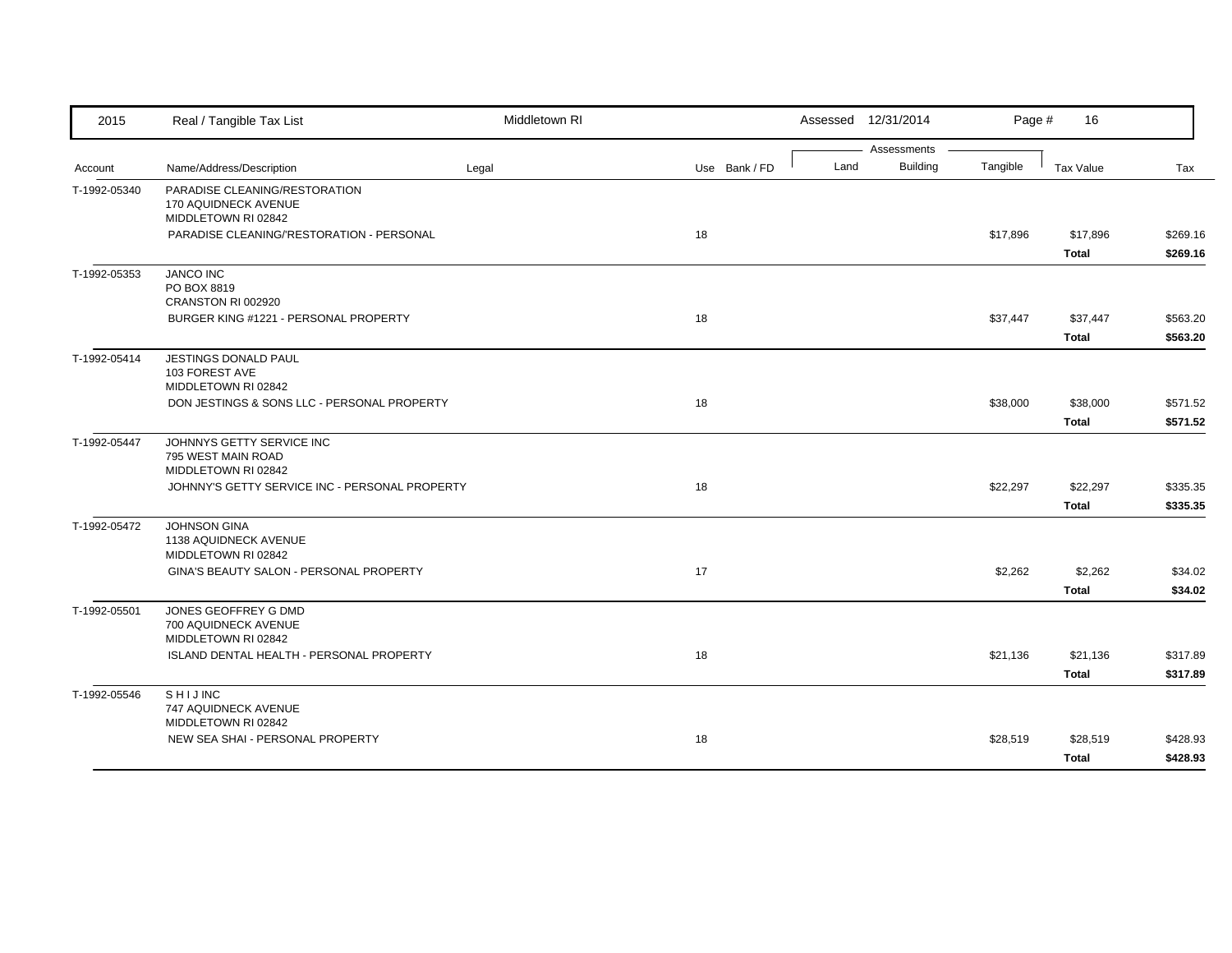| 2015         | Real / Tangible Tax List                     | Middletown RI |               |      | Assessed 12/31/2014            | Page #    | 17               |            |
|--------------|----------------------------------------------|---------------|---------------|------|--------------------------------|-----------|------------------|------------|
| Account      | Name/Address/Description                     | Legal         | Use Bank / FD | Land | Assessments<br><b>Building</b> | Tangible  | <b>Tax Value</b> | Tax        |
|              |                                              |               |               |      |                                |           |                  |            |
| T-1992-05548 | K & E CORP<br>120 WEST MAIN ROAD             |               |               |      |                                |           |                  |            |
|              | MIDDLETOWN RI 02842                          |               |               |      |                                |           |                  |            |
|              | RHEA'S - PERSONAL PROPERTY                   |               | 18            |      |                                | \$33,726  | \$33,726         | \$507.24   |
|              |                                              |               |               |      |                                |           | <b>Total</b>     | \$507.24   |
| T-1992-05629 | KEHEW KENNETH A                              |               |               |      |                                |           |                  |            |
|              | 74 VALLEY ROAD<br>MIDDLETOWN RI 02842        |               |               |      |                                |           |                  |            |
|              | KEHEW KENNETH A DDS - PERSONAL PROPERTY      |               | 18            |      |                                | \$30,254  | \$30,254         | \$455.02   |
|              |                                              |               |               |      |                                |           | <b>Total</b>     | \$455.02   |
| T-1992-05632 | KEHEW & VAILLANCOURT INSURANCE               |               |               |      |                                |           |                  |            |
|              | 1224 WEST MAIN ROAD                          |               |               |      |                                |           |                  |            |
|              | MIDDLETOWN RI 02842                          |               |               |      |                                |           |                  |            |
|              | KEHEW & VAILLANCOURT INSURANCE - PERSONAL    |               | 18            |      |                                | \$4,838   | \$4,838          | \$72.76    |
|              |                                              |               |               |      |                                |           | <b>Total</b>     | \$72.76    |
| T-1992-05637 | CHINA STAR II 778 INC<br>877 WEST MAIN RD    |               |               |      |                                |           |                  |            |
|              | MIDDLETOWN RI 02842                          |               |               |      |                                |           |                  |            |
|              | CHINA STAR II RESTAURANT - PERSONAL PROPERTY |               | 18            |      |                                | \$35,940  | \$35,940         | \$540.54   |
|              |                                              |               |               |      |                                |           | <b>Total</b>     | \$540.54   |
| T-1992-05664 | KELLY & PICERNE INC                          |               |               |      |                                |           |                  |            |
|              | 75 LAMBERT LYNN HIGHWAY<br>WARWICK RI 02886  |               |               |      |                                |           |                  |            |
|              | KELLY & PICERNE INC - PERSONAL PROPERTY      |               | 18            |      |                                | \$16,655  | \$16,655         | \$250.49   |
|              |                                              |               |               |      |                                |           | <b>Total</b>     | \$250.49   |
| T-1992-05718 | <b>KEMPENAAR CATERING LLC</b>                |               |               |      |                                |           |                  |            |
|              | 1105 EAST MAIN ROAD                          |               |               |      |                                |           |                  |            |
|              | MIDDLETOWN RI 02842                          |               |               |      |                                |           |                  |            |
|              | KEMPENAAR'S CLAMBAKE CLUB - PERSONAL         |               | 18            |      |                                | \$20,034  | \$20,034         | \$301.31   |
|              |                                              |               |               |      |                                |           | <b>Total</b>     | \$301.31   |
| T-1992-05850 | <b>KIRBY ALAN</b><br>305 TURNER ROAD         |               |               |      |                                |           |                  |            |
|              | MIDDLETOWN RI 02842                          |               |               |      |                                |           |                  |            |
|              | FRED T KIRBY & SONS INC - PERSONAL PROPERTY  |               | 18            |      |                                | \$100,595 | \$100,595        | \$1,512.95 |
|              |                                              |               |               |      |                                |           | <b>Total</b>     | \$1,512.95 |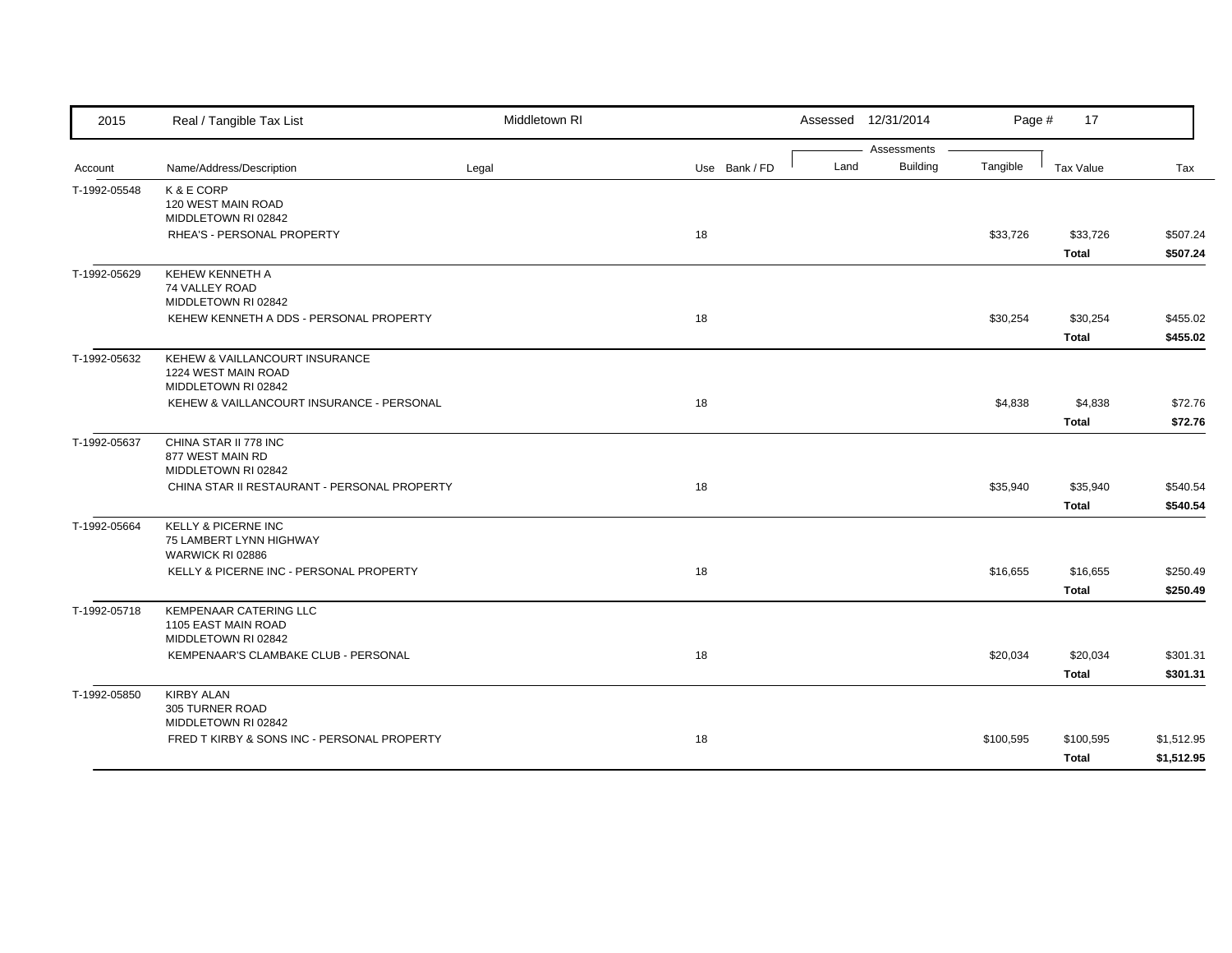| 2015         | Real / Tangible Tax List                     | Middletown RI |               |      | Assessed 12/31/2014 | Page #      | 18               |             |
|--------------|----------------------------------------------|---------------|---------------|------|---------------------|-------------|------------------|-------------|
|              |                                              |               |               |      | Assessments         |             |                  |             |
| Account      | Name/Address/Description                     | Legal         | Use Bank / FD | Land | <b>Building</b>     | Tangible    | <b>Tax Value</b> | Tax         |
| T-1992-05910 | KNOWLES ANTHONY L                            |               |               |      |                     |             |                  |             |
|              | 7 BALDWIN ROAD<br>MIDDLETOWN RI 02842        |               |               |      |                     |             |                  |             |
|              | NEWPORT MARINE SURVEYORS - PERSONAL          |               | 17            |      |                     | \$280       | \$280            | \$4.21      |
|              |                                              |               |               |      |                     |             | <b>Total</b>     | \$4.21      |
| T-1992-05991 | KVH INDUSTRIES INC                           |               |               |      |                     |             |                  |             |
|              | 50 ENTERPRISE CENTER                         |               |               |      |                     |             |                  |             |
|              | MIDDLETOWN RI 02842                          |               |               |      |                     |             |                  |             |
|              | KVH INDUSTRIES - PERSONAL PROPERTY           |               | 18            |      |                     | \$3,675,454 | \$3,675,454      | \$55,278.83 |
|              |                                              |               |               |      |                     |             | <b>Total</b>     | \$55,278.83 |
| T-1992-05997 | KYRAN RESEARCH ASSOC INC                     |               |               |      |                     |             |                  |             |
|              | PO BOX 3780                                  |               |               |      |                     |             |                  |             |
|              | NEWPORT RI 02840                             |               |               |      |                     |             |                  |             |
|              | KYRAN RESEARCH ASSOC INC - PERSONAL PROPERTY |               | 18            |      |                     | \$43,909    | \$43,909         | \$660.39    |
|              |                                              |               |               |      |                     |             | <b>Total</b>     | \$660.39    |
| T-1992-06033 | LACERDA H LANDSCAPING & CONST                |               |               |      |                     |             |                  |             |
|              | 465 OLIPHANT LANE                            |               |               |      |                     |             |                  |             |
|              | MIDDLETOWN RI 02842                          |               |               |      |                     |             |                  |             |
|              | H LACERDA LANDSCAPING & CONST - PERSONAL     |               | 18            |      |                     | \$45,920    | \$45,920         | \$690.64    |
|              |                                              |               |               |      |                     |             | <b>Total</b>     | \$690.64    |
| T-1992-06493 | LONGADE LLC                                  |               |               |      |                     |             |                  |             |
|              | 1 WINFIELD COURT<br>MIDDLETOWN RI 02842-6220 |               |               |      |                     |             |                  |             |
|              | DEL'S LEMONADE - PERSONAL PROPERTY           |               | 18            |      |                     | \$19,385    | \$19,385         | \$291.55    |
|              |                                              |               |               |      |                     |             | <b>Total</b>     | \$291.55    |
|              |                                              |               |               |      |                     |             |                  |             |
| T-1992-06519 | LORD WILLIAM C DC<br>1521 WEST MAIN ROAD     |               |               |      |                     |             |                  |             |
|              | MIDDLETOWN RI 02842                          |               |               |      |                     |             |                  |             |
|              | MIDDLETOWN CHIROPRACTIC HEALTH - PERSONAL    |               | 18            |      |                     | \$30,814    | \$30,814         | \$463.44    |
|              |                                              |               |               |      |                     |             | <b>Total</b>     | \$463.44    |
| T-1992-06598 | MAC-GRAY SERVICES INC                        |               |               |      |                     |             |                  |             |
|              | 404 WYMAN STREET                             |               |               |      |                     |             |                  |             |
|              | <b>STE 400</b>                               |               |               |      |                     |             |                  |             |
|              | WALTHAM MA 02451                             |               |               |      |                     |             |                  |             |
|              | MAC-GRAY SERVICES INC - PERSONAL PROPERTY    |               | 94            |      |                     | \$24,347    | \$24,347         | \$366.18    |
|              |                                              |               |               |      |                     |             | <b>Total</b>     | \$366.18    |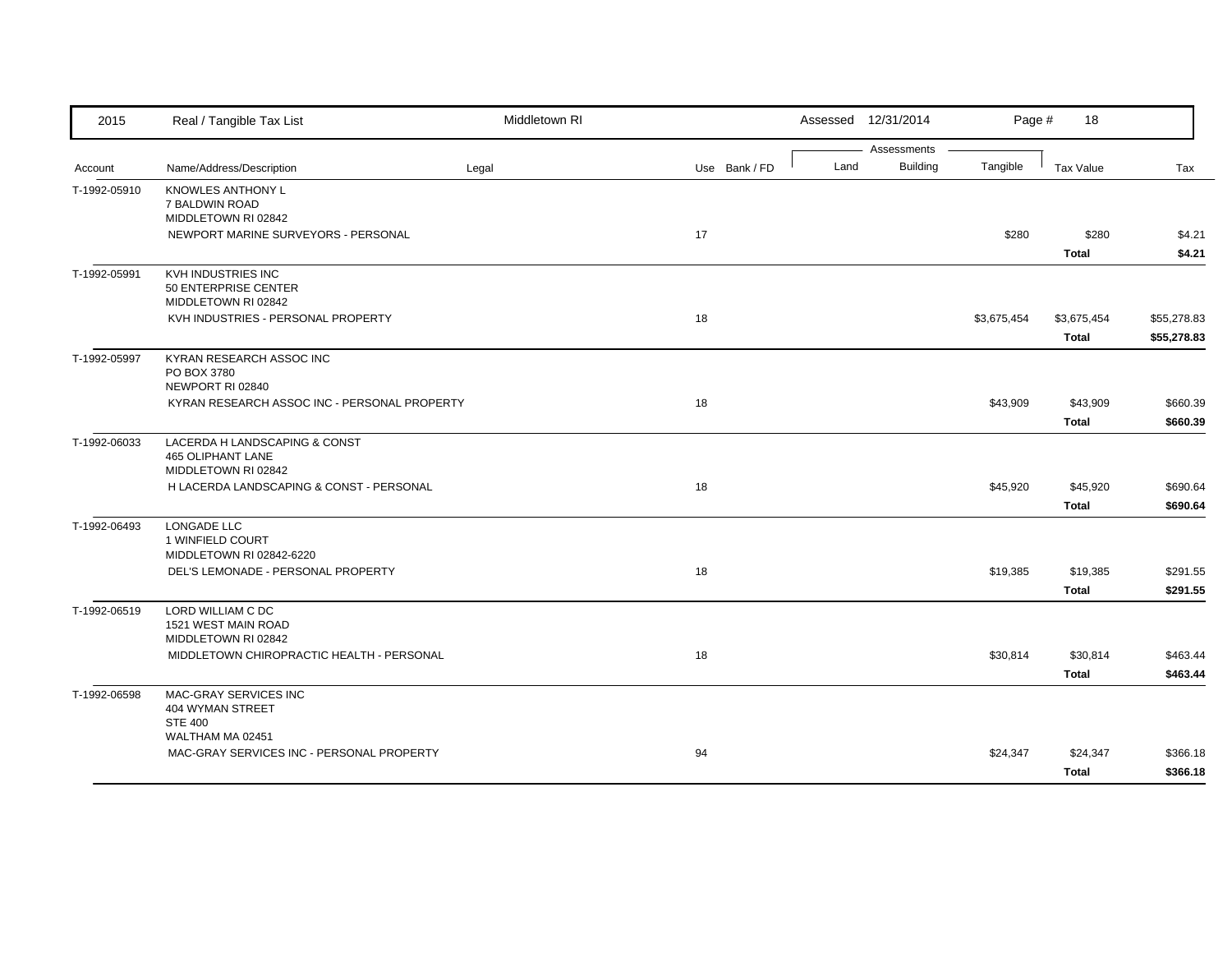| 2015         | Real / Tangible Tax List                                                                      | Middletown RI |               |      | Assessed 12/31/2014            | Page #      | 19                          |                            |
|--------------|-----------------------------------------------------------------------------------------------|---------------|---------------|------|--------------------------------|-------------|-----------------------------|----------------------------|
| Account      | Name/Address/Description                                                                      | Legal         | Use Bank / FD | Land | Assessments<br><b>Building</b> | Tangible    | <b>Tax Value</b>            | Tax                        |
| T-1992-06651 | ST ONGE VIRINIA<br>605 IRON MINE HILL ROAD<br>NORTH SMITHFIELD RI 02895                       |               |               |      |                                |             |                             |                            |
|              | 2003 33' KEYSTONE HORNET - PERSONAL PROPERTY                                                  |               | 45            |      |                                | \$8,290     | \$8,290<br><b>Total</b>     | \$124.68<br>\$124.68       |
| T-1992-06956 | MAXI DRUG SOUTH LP<br>PO BOX 839<br>CAMP HILL PA 10711                                        |               |               |      |                                |             |                             |                            |
|              | RITE AID #10222 - PERSONAL PROPERTY                                                           |               | 18            |      |                                | \$167,480   | \$167,480<br><b>Total</b>   | \$2,518.90<br>\$2,518.90   |
| T-1992-07173 | MCLAUGHLIN RESEARCH CORP<br>130 EUGENE ONEILL DRIVE<br>NEW LONDON CT 06320                    |               |               |      |                                |             |                             |                            |
|              | MCLAUGHLIN RESEARCH CORP - PERSONAL                                                           |               | 18            |      |                                | \$1,103,149 | \$1,103,149<br><b>Total</b> | \$16,591.36<br>\$16,591.36 |
| T-1992-07298 | MELLO CONSTRUCTION CO INC<br>87 BEACON STREET<br>MIDDLETOWN RI 02842                          |               |               |      |                                |             |                             |                            |
|              | MELLO CONSTRUCTION CO INC - PERSONAL                                                          |               | 18            |      |                                | \$67,980    | \$67,980<br><b>Total</b>    | \$1,022.42<br>\$1,022.42   |
| T-1992-07402 | <b>MESSIER ROBERT</b><br>879 WEST MAIN ROAD<br>MIDDLETOWN RI 02842                            |               |               |      |                                |             |                             |                            |
|              | PEDAL POWER BICYCLE SHOP INC - PERSONAL                                                       |               | 17            |      |                                | \$2,828     | \$2,828<br><b>Total</b>     | \$42.53<br>\$42.53         |
| T-1992-07415 | MI-HOLD INC<br>C/O KENTCO SOUTH<br>100 SARATOGA VILLAGE BLVD, STE 7<br>BALLSTON SPA, NY 12010 |               |               |      |                                |             |                             |                            |
|              | MIDAS AUTO SERVICE EXPERTS - PERSONAL                                                         |               | 18            |      |                                | \$62,646    | \$62,646<br><b>Total</b>    | \$942.20<br>\$942.20       |
| T-1992-07429 | MIDDLETOWN ASSOCIATES LLC<br><b>KELLY &amp; PICERNE</b><br>75 LAMBERT LIND HIGH WAY           |               |               |      |                                |             |                             |                            |
|              | WARWICK RI 02886<br>EAST BAY VILLAGE - PERSONAL PROPERTY                                      |               | 18            |      |                                | \$16,655    | \$16,655<br><b>Total</b>    | \$250.49<br>\$250.49       |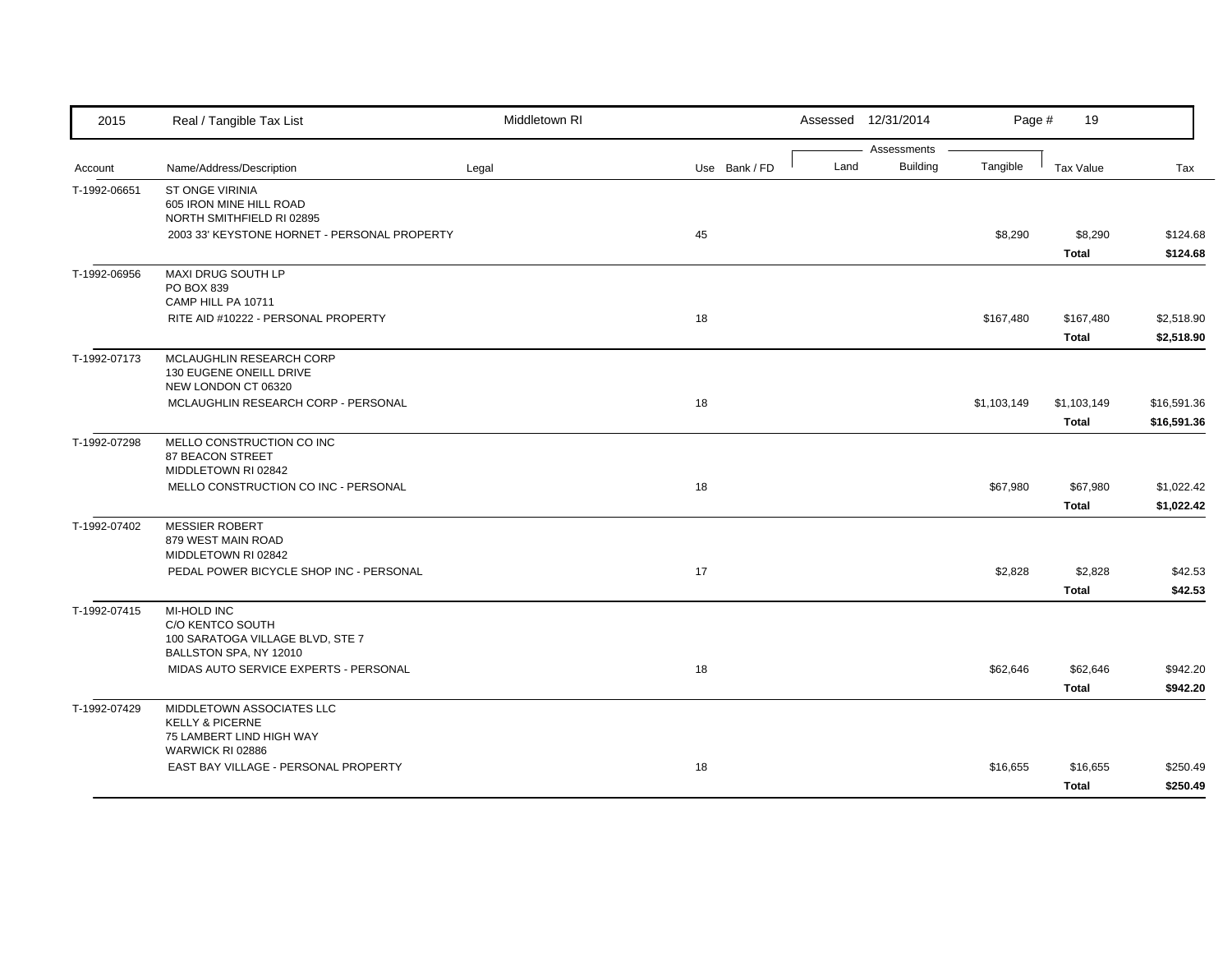| 2015         | Real / Tangible Tax List                                        | Middletown RI |               |  |      | Assessed 12/31/2014 | Page #    | 20           |            |
|--------------|-----------------------------------------------------------------|---------------|---------------|--|------|---------------------|-----------|--------------|------------|
|              |                                                                 |               |               |  |      | Assessments         |           |              |            |
| Account      | Name/Address/Description                                        | Legal         | Use Bank / FD |  | Land | <b>Building</b>     | Tangible  | Tax Value    | Tax        |
| T-1992-07435 | MIDDLETOWN COLUMBUS CLUB INC<br>7 VALLEY ROAD                   |               |               |  |      |                     |           |              |            |
|              | MIDDLETOWN RI 02842                                             |               |               |  |      |                     |           |              |            |
|              | COLUMBUS CLUB OF MIDDLETOWN - PERSONAL                          |               | 17            |  |      |                     | \$3,661   | \$3,661      | \$55.06    |
|              |                                                                 |               |               |  |      |                     |           | <b>Total</b> | \$55.06    |
| T-1992-07521 | MINI WAREHOUSING INC                                            |               |               |  |      |                     |           |              |            |
|              | 241 FRANCIS AVENUE                                              |               |               |  |      |                     |           |              |            |
|              | MANSFIELD MA 02048<br>MINI WAREHOUSING INC - PERSONAL PROPERTY  |               | 94            |  |      |                     | \$6,435   | \$6,435      | \$96.78    |
|              |                                                                 |               |               |  |      |                     |           | <b>Total</b> | \$96.78    |
| T-1992-07554 | <b>MOITOZA ALLEN G</b>                                          |               |               |  |      |                     |           |              |            |
|              | 141 PECKHAM AVENUE                                              |               |               |  |      |                     |           |              |            |
|              | MIDDLETOWN RI 02842                                             |               |               |  |      |                     |           |              |            |
|              | MOITOZA FLOOR SURFACING - PERSONAL PROPERTY                     |               | 17            |  |      |                     | \$3,900   | \$3,900      | \$58.66    |
|              |                                                                 |               |               |  |      |                     |           | <b>Total</b> | \$58.66    |
| T-1992-07862 | NEWPORT COUNTY FINANCIAL ASSOC                                  |               |               |  |      |                     |           |              |            |
|              | PO BOX 4377<br>MIDDLETOWN RI 02842                              |               |               |  |      |                     |           |              |            |
|              | NEWPORT FINANCIAL ASSOCIATES - PERSONAL                         |               | 18            |  |      |                     | \$24,792  | \$24,792     | \$372.87   |
|              |                                                                 |               |               |  |      |                     |           | <b>Total</b> | \$372.87   |
| T-1992-07950 | NEW ENGLAND COFFEE COMPANY                                      |               |               |  |      |                     |           |              |            |
|              | 100 CHARLES ST                                                  |               |               |  |      |                     |           |              |            |
|              | MALDEN MA 02148                                                 |               |               |  |      |                     |           |              |            |
|              | NEW ENGLAND COFFEE COMPANY - PERSONAL                           |               | 94            |  |      |                     | \$4,121   | \$4,121      | \$61.98    |
|              |                                                                 |               |               |  |      |                     |           | <b>Total</b> | \$61.98    |
| T-1992-07970 | NEWPORT ANIMAL HOSPITAL INC<br>333 VALLEY ROAD                  |               |               |  |      |                     |           |              |            |
|              | MIDDLETOWN RI 02842                                             |               |               |  |      |                     |           |              |            |
|              | NEWPORT ANIMAL HOSPITAL INC - PERSONAL                          |               | 18            |  |      |                     | \$218,840 | \$218,840    | \$3,291.35 |
|              |                                                                 |               |               |  |      |                     |           | <b>Total</b> | \$3,291.35 |
| T-1992-07974 | NEWPORT CTY BOARD OF REALTORS                                   |               |               |  |      |                     |           |              |            |
|              | PO BOX 4349                                                     |               |               |  |      |                     |           |              |            |
|              | MIDDLETOWN RI 02842<br>NEWPORT CTY BOARD OF REALTORS - PERSONAL |               | 18            |  |      |                     | \$18,926  | \$18,926     | \$284.65   |
|              |                                                                 |               |               |  |      |                     |           | <b>Total</b> |            |
|              |                                                                 |               |               |  |      |                     |           |              | \$284.65   |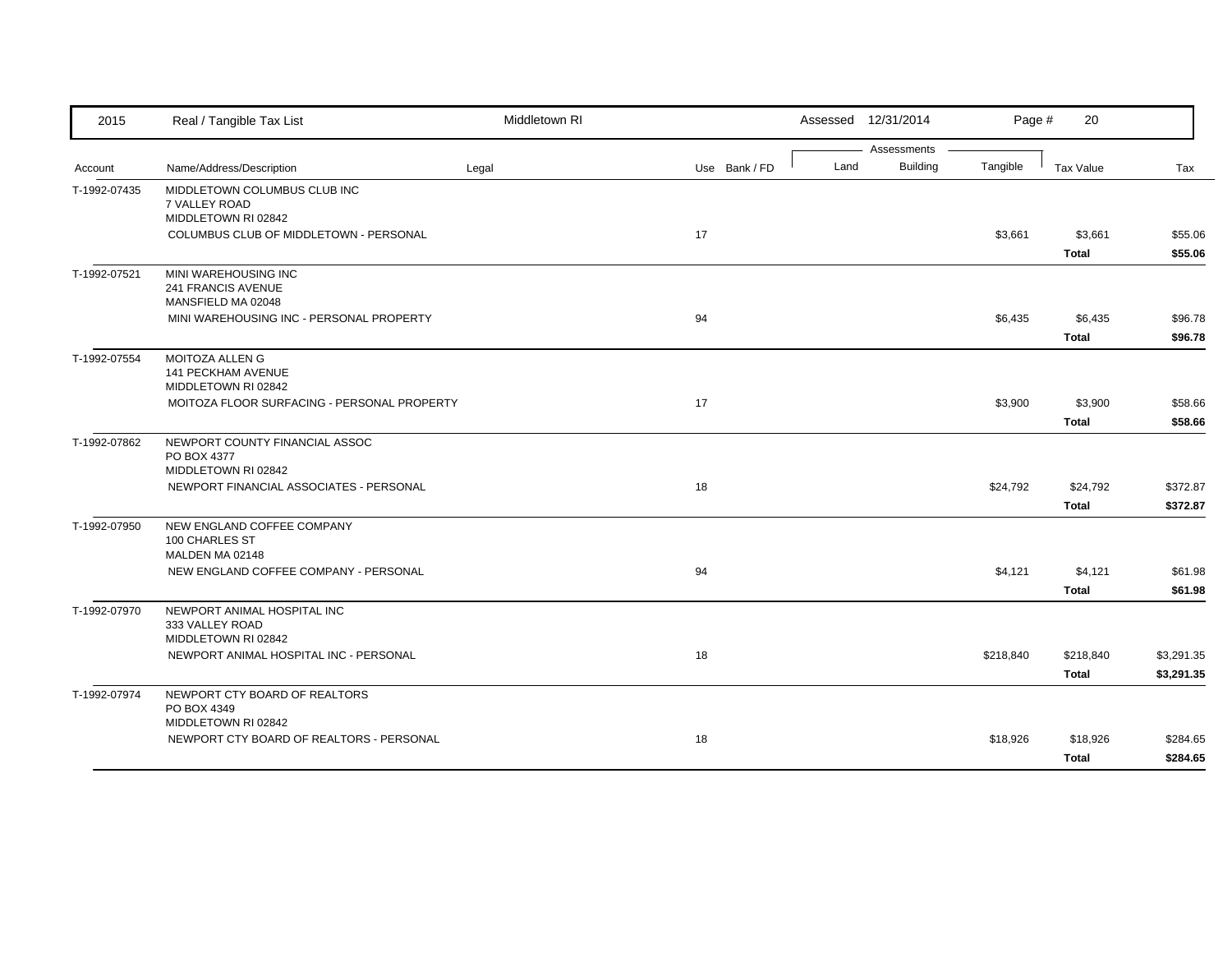| 2015         | Real / Tangible Tax List                        | Middletown RI |               |      | Assessed 12/31/2014            | Page #       | 21           |              |
|--------------|-------------------------------------------------|---------------|---------------|------|--------------------------------|--------------|--------------|--------------|
| Account      | Name/Address/Description                        | Legal         | Use Bank / FD | Land | Assessments<br><b>Building</b> | Tangible     | Tax Value    | Tax          |
|              |                                                 |               |               |      |                                |              |              |              |
| T-1992-07975 | NEWPORT COUNTY PROPANE INC<br>50 UNDERWOOD LANE |               |               |      |                                |              |              |              |
|              | MIDDLETOWN RI 02842                             |               |               |      |                                |              |              |              |
|              | NEWPORT COUNTY PROPANE - PERSONAL PROPERTY      |               | 18            |      |                                | \$36,072     | \$36,072     | \$542.52     |
|              |                                                 |               |               |      |                                |              | <b>Total</b> | \$542.52     |
| T-1992-07976 | NEWPORT CTY CHAMBER COMMERCE                    |               |               |      |                                |              |              |              |
|              | 35 VALLEY ROAD<br>MIDDLETOWN RI 02842-6306      |               |               |      |                                |              |              |              |
|              | NEWPORT CTY CHAMBER COMMERCE - PERSONAL         |               | 18            |      |                                | \$47,350     | \$47,350     | \$712.14     |
|              |                                                 |               |               |      |                                |              |              |              |
|              |                                                 |               |               |      |                                |              | <b>Total</b> | \$712.14     |
| T-1992-07979 | NPT COUNTY EMERGENCY &                          |               |               |      |                                |              |              |              |
|              | 67 VALLEY ROAD<br>MIDDLETOWN RI 02842           |               |               |      |                                |              |              |              |
|              | NEWPORT COUNTY EMERGENCY - PERSONAL             |               | 18            |      |                                | \$45,389     | \$45,389     | \$682.65     |
|              |                                                 |               |               |      |                                |              | <b>Total</b> | \$682.65     |
|              |                                                 |               |               |      |                                |              |              |              |
| T-1992-07981 | AQUIDNECK HEALTH LLC<br>NEWPORT ATHLETIC CLUB   |               |               |      |                                |              |              |              |
|              | 66 VALLEY RD                                    |               |               |      |                                |              |              |              |
|              | MIDDLETOWN RI 02842                             |               |               |      |                                |              |              |              |
|              | NEWPORT ATHLETIC CLUB - PERSONAL PROPERTY       |               | 18            |      |                                | \$134,847    | \$134,847    | \$2,028.10   |
|              |                                                 |               |               |      |                                |              | <b>Total</b> | \$2,028.10   |
| T-1992-07983 | NEWPORT CREAMERY LLC                            |               |               |      |                                |              |              |              |
|              | NEWPORT CREAMERY #1                             |               |               |      |                                |              |              |              |
|              | PO BOX 8819                                     |               |               |      |                                |              |              |              |
|              | CRANSTON RI 02920                               |               |               |      |                                |              |              |              |
|              | NEWPORT CREAMERY #1 - PERSONAL PROPERTY         |               | 18            |      |                                | \$52,780     | \$52,780     | \$793.81     |
|              |                                                 |               |               |      |                                |              | <b>Total</b> | \$793.81     |
| T-1992-07990 | NARRAGANSETT ELECTRIC CORP                      |               |               |      |                                |              |              |              |
|              | PROPERTY TAX DEPT                               |               |               |      |                                |              |              |              |
|              | 40 SYLVAN RD<br>WALTHAM MA 02451-2286           |               |               |      |                                |              |              |              |
|              | NARRAGANSETT ELECTRIC - PERSONAL PROPERTY       |               | 10            |      |                                | \$10,639,337 | \$10,639,337 | \$160,015.63 |
|              |                                                 |               |               |      |                                |              | <b>Total</b> | \$160,015.63 |
|              |                                                 |               |               |      |                                |              |              |              |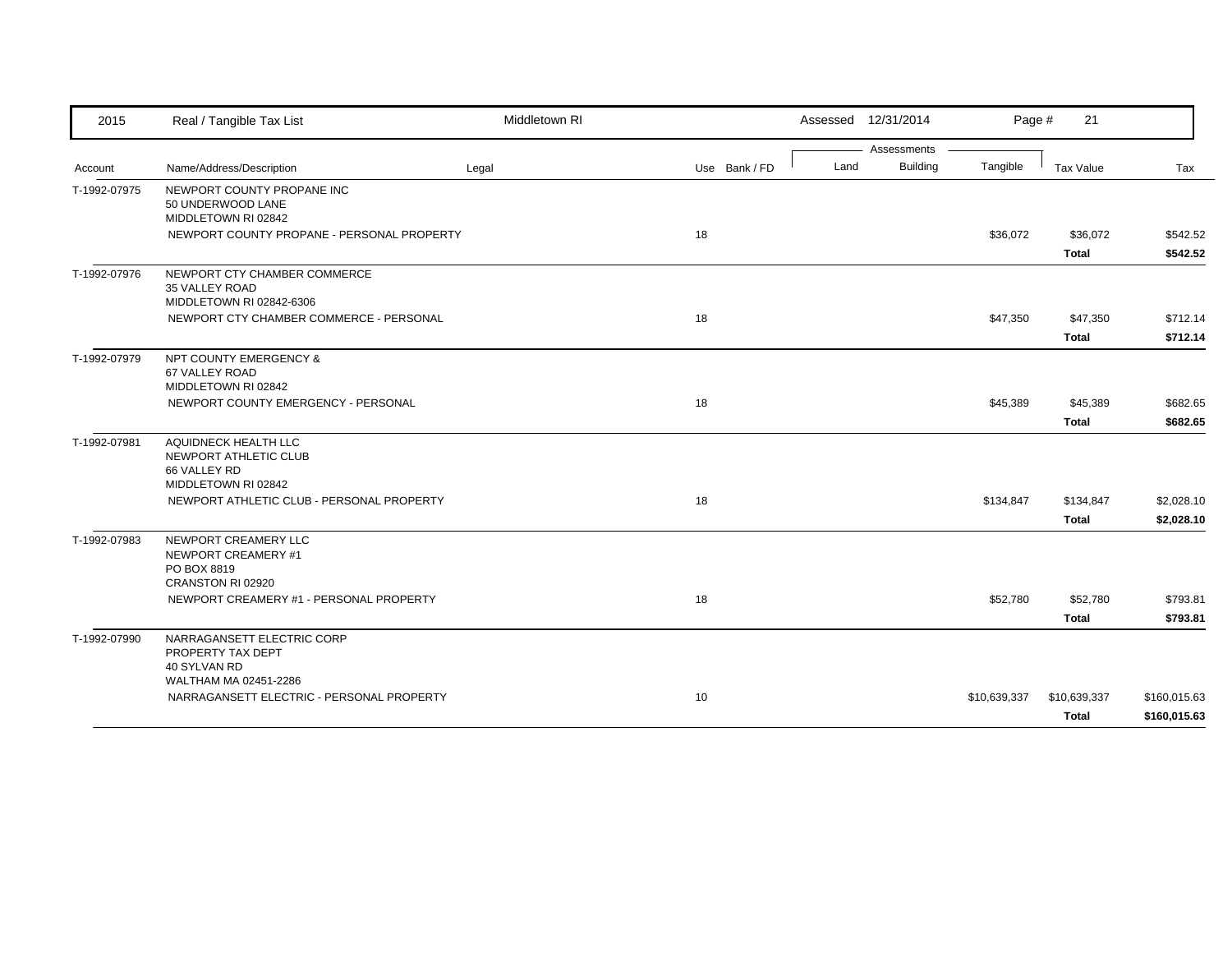| 2015         | Real / Tangible Tax List                                                                         | Middletown RI |               |      | Assessed 12/31/2014     | Page #    | 22                        |                          |
|--------------|--------------------------------------------------------------------------------------------------|---------------|---------------|------|-------------------------|-----------|---------------------------|--------------------------|
| Account      | Name/Address/Description                                                                         | Legal         | Use Bank / FD | Land | Assessments<br>Building | Tangible  | Tax Value                 | Tax                      |
| T-1992-08005 | SHEAR DOUGLS C<br>PO BOX 4009<br>MIDDLETOWN RI 02842<br>NEWPORT HOUSEWRIGHTS - PERSONAL PROPERTY |               | 17            |      |                         | \$4,950   | \$4,950                   | \$74.45                  |
|              |                                                                                                  |               |               |      |                         |           | <b>Total</b>              | \$74.45                  |
| T-1992-08015 | NEWPORT MUSIC CO INC<br>849 UNION STREET<br>PORTSMOUTH RI 02871                                  |               |               |      |                         |           |                           |                          |
|              | NEWPORT MUSIC CO INC - PERSONAL PROPERTY                                                         |               | 94            |      |                         | \$160,886 | \$160,886<br><b>Total</b> | \$2,419.73<br>\$2,419.73 |
| T-1992-08022 | NEWPORT RESTORATION FOUNDATION<br>51 TOURO STREET<br>NEWPORT RI 02840                            |               |               |      |                         |           |                           |                          |
|              | NEWPORT RESTORATION FOUNDATION - PERSONAL                                                        |               | 18            |      |                         | \$11,670  | \$11,670<br><b>Total</b>  | \$175.52<br>\$175.52     |
| T-1992-08023 | NEWPORT RIFLE CLUB<br>PO BOX 4366<br>MIDDLETOWN RI 02842                                         |               |               |      |                         |           |                           |                          |
|              | NEWPORT RIFLE CLUB - PERSONAL PROPERTY                                                           |               | 17            |      |                         | \$2,200   | \$2,200<br><b>Total</b>   | \$33.09<br>\$33.09       |
| T-1992-08025 | AQUIDNECK AUTOCENTER INC<br>1215 WEST MAIN ROAD<br>MIDDLETOWN RI 02842                           |               |               |      |                         |           |                           |                          |
|              | BMW OF NEWPORT - PERSONAL PROPERTY                                                               |               | 18            |      |                         | \$243,000 | \$243,000<br><b>Total</b> | \$3,654.72<br>\$3,654.72 |
| T-1992-08026 | NEWPORT TOOL & DIE CO INC<br>1219 AQUIDNECK AVENUE<br>MIDDLETOWN RI 02842                        |               |               |      |                         |           |                           |                          |
|              | NEWPORT TOOL & DIE CO - PERSONAL PROPERTY                                                        |               | 19            |      |                         | \$10,843  | \$10,843<br><b>Total</b>  | \$163.08<br>\$163.08     |
| T-1992-08066 | BLUE WAVE REAL ESTATE LLC<br>72 POWERS STREET<br>NEEDHAM MA 02492                                |               |               |      |                         |           |                           |                          |
|              | BLUE WAVE CAR WASH - PERSONAL PROPERTY                                                           |               | 18            |      |                         | \$70,211  | \$70,211<br><b>Total</b>  | \$1,055.97<br>\$1,055.97 |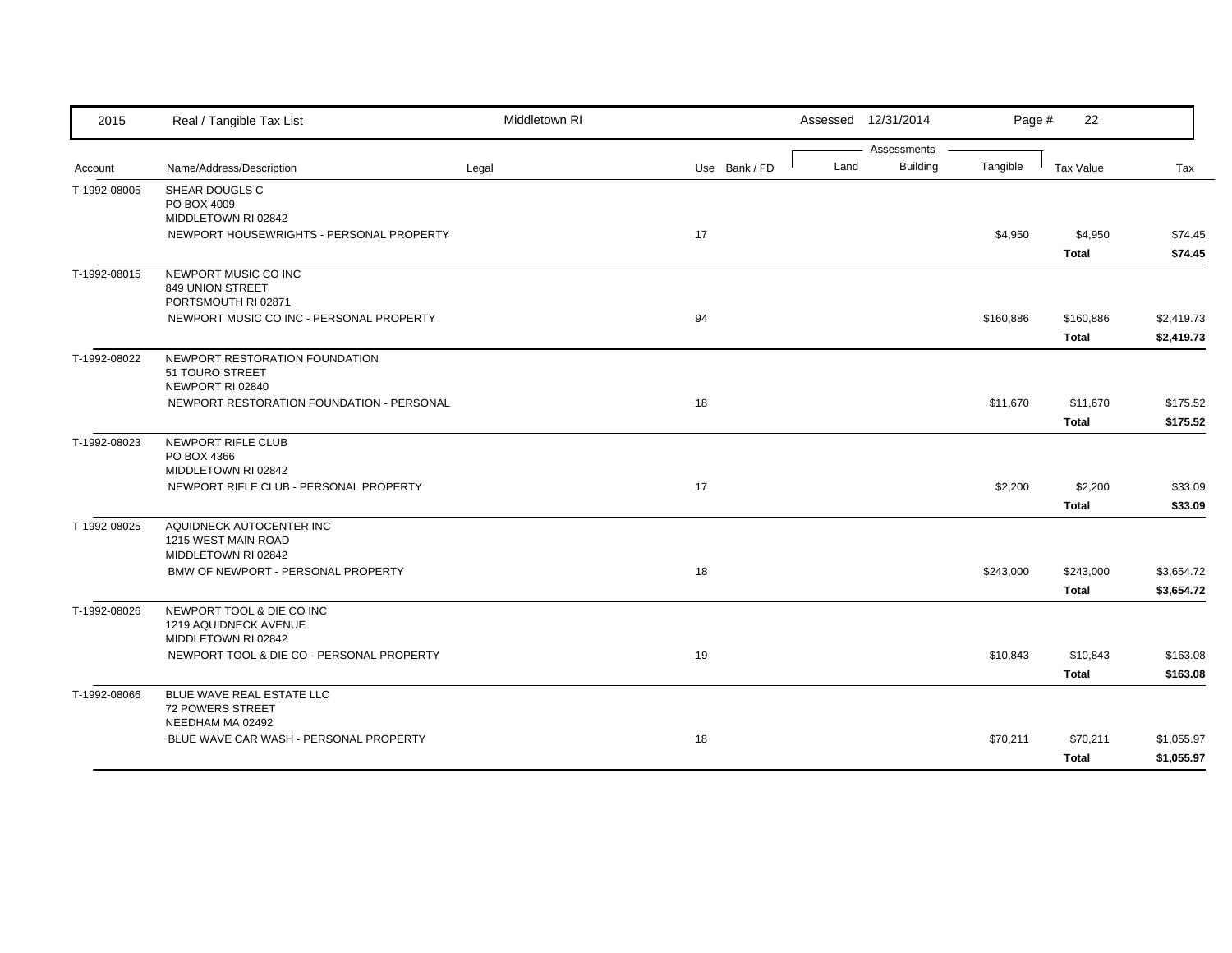| 2015         | Real / Tangible Tax List                                       | Middletown RI |               |      | Assessed 12/31/2014 | Page #   | 23           |          |
|--------------|----------------------------------------------------------------|---------------|---------------|------|---------------------|----------|--------------|----------|
|              |                                                                |               |               |      | Assessments         |          |              |          |
| Account      | Name/Address/Description                                       | Legal         | Use Bank / FD | Land | <b>Building</b>     | Tangible | Tax Value    | Tax      |
| T-1992-08120 | NORTH END CLUB OF NPT RI INC<br>PO BOX 4042                    |               |               |      |                     |          |              |          |
|              | MIDDLETOWN RI 02842                                            |               |               |      |                     |          |              |          |
|              | NORTH END CLUB OF NEWPORT RI - PERSONAL                        |               | 18            |      |                     | \$24,460 | \$24,460     | \$367.88 |
|              |                                                                |               |               |      |                     |          | <b>Total</b> | \$367.88 |
| T-1992-08124 | NORTHLAND MIDDLETOWN LLC                                       |               |               |      |                     |          |              |          |
|              | C/O EDEN NORTHGATE LLC<br>3 ADMIRALTY DR, LEASING OFFICE       |               |               |      |                     |          |              |          |
|              | MIDDLETOWN, RI 02842                                           |               |               |      |                     |          |              |          |
|              | NORTHGATE APARTMENTS - PERSONAL PROPERTY                       |               | 18            |      |                     | \$10,293 | \$10,293     | \$154.81 |
|              |                                                                |               |               |      |                     |          | <b>Total</b> | \$154.81 |
| T-1992-08135 | D & M TIRE SALES LTD                                           |               |               |      |                     |          |              |          |
|              | 729 WEST MAIN ROAD                                             |               |               |      |                     |          |              |          |
|              | MIDDLETOWN RI 02842                                            |               |               |      |                     |          |              |          |
|              | D & M TIRE SALES LTD - PERSONAL PROPERTY                       |               | 18            |      |                     | \$26,771 | \$26,771     | \$402.64 |
|              |                                                                |               |               |      |                     |          | <b>Total</b> | \$402.64 |
| T-1992-08160 | NUNES PROPERTIES LTD                                           |               |               |      |                     |          |              |          |
|              | 575 EAST MAIN ROAD<br>UNIT <sub>1</sub>                        |               |               |      |                     |          |              |          |
|              | MIDDLETOWN RI 02842                                            |               |               |      |                     |          |              |          |
|              | NUNES PROPERTIES LTD - PERSONAL PROPERTY                       |               | 17            |      |                     | \$1,443  | \$1,443      | \$21.70  |
|              |                                                                |               |               |      |                     |          | <b>Total</b> | \$21.70  |
| T-1992-08271 | ODONNELL HUGH E DDS                                            |               |               |      |                     |          |              |          |
|              | 333 VALLEY RD                                                  |               |               |      |                     |          |              |          |
|              | MIDDLETOWN RI 02842<br>ODONNELL HUGH E DDS - PERSONAL PROPERTY |               | 18            |      |                     |          |              |          |
|              |                                                                |               |               |      |                     | \$30,319 | \$30,319     | \$456.00 |
|              |                                                                |               |               |      |                     |          | <b>Total</b> | \$456.00 |
| T-1992-08281 | OFFICER KRISTIN<br><b>38 ELLMSERE AVENUE</b>                   |               |               |      |                     |          |              |          |
|              | WATERBURY CT 06705                                             |               |               |      |                     |          |              |          |
|              | 1996 32' HORNET 32R - PERSONAL PROPERTY                        |               | 45            |      |                     | \$4,680  | \$4,680      | \$70.39  |
|              |                                                                |               |               |      |                     |          | <b>Total</b> | \$70.39  |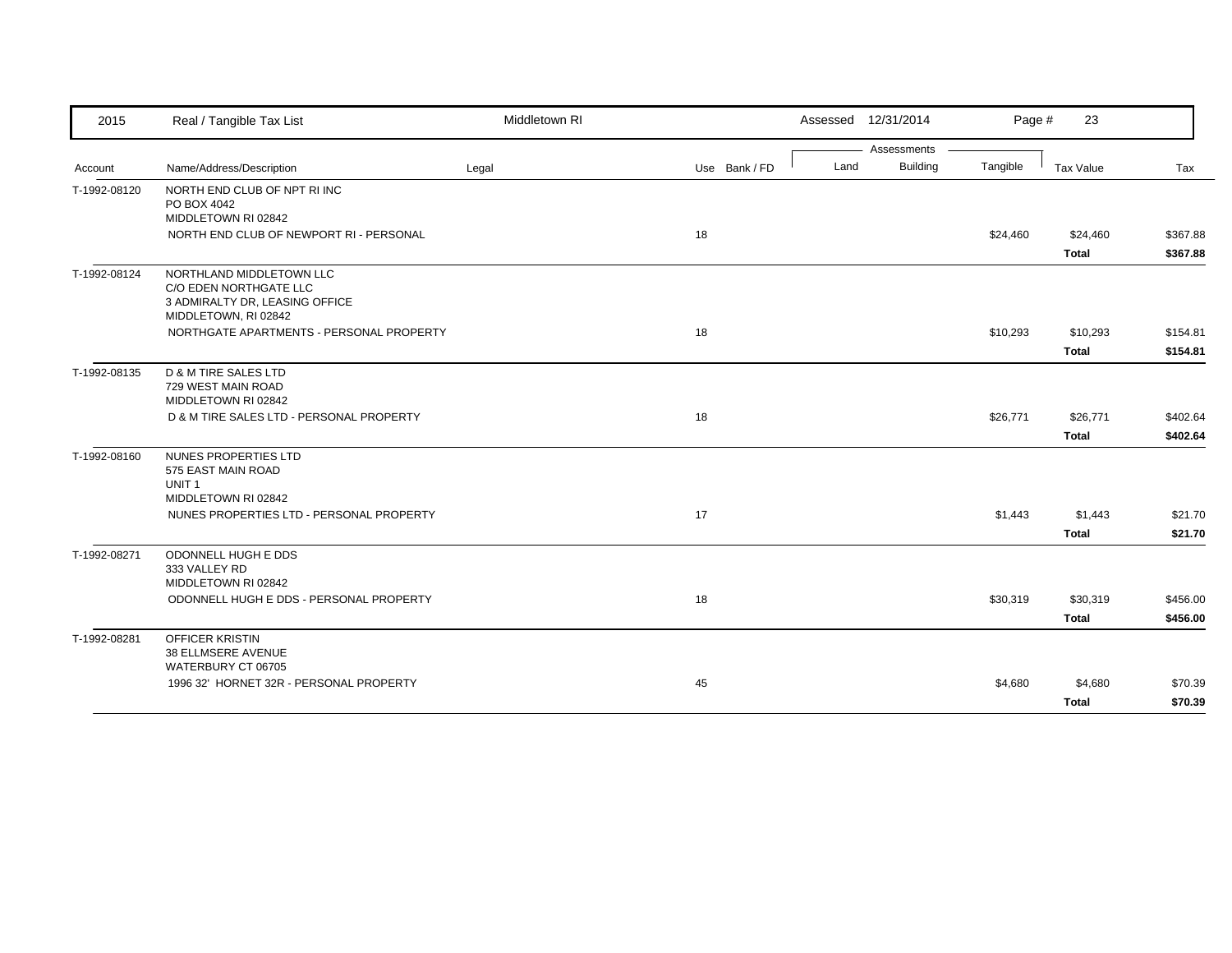| 2015         | Real / Tangible Tax List                                                                     | Middletown RI |               | Assessed 12/31/2014 |             | Page #    | 24                        |                          |
|--------------|----------------------------------------------------------------------------------------------|---------------|---------------|---------------------|-------------|-----------|---------------------------|--------------------------|
|              |                                                                                              |               |               |                     | Assessments |           |                           |                          |
| Account      | Name/Address/Description                                                                     | Legal         | Use Bank / FD | Land                | Building    | Tangible  | Tax Value                 | Tax                      |
| T-1992-08416 | <b>OXBOW ASSOCIATES</b><br>BAY MANAGMENT CORP<br>3 ALLIED DR - STE #128                      |               |               |                     |             |           |                           |                          |
|              | DEDHAM MA 02026<br>OXBOW FARMS APARTMENTS - PERSONAL PROPERTY                                |               | 18            |                     |             | \$25,338  | \$25,338<br><b>Total</b>  | \$381.08<br>\$381.08     |
| T-1992-08420 | NEWPORT COUNTY LAUNDRY INC<br>1367 WEST MAIN ROAD<br>MIDDLETOWN RI 02842                     |               |               |                     |             |           |                           |                          |
|              | SHOP AND WASH - PERSONAL PROPERTY                                                            |               | 17            |                     |             | \$1,430   | \$1,430<br>Total          | \$21.51<br>\$21.51       |
| T-1992-08571 | PARVOS PAINT & WALLPAPER CTR<br>679 WEST MAIN ROAD<br>MIDDLETOWN RI 02842                    |               |               |                     |             |           |                           |                          |
|              | PARVOS PAINT & WALLPAPER CTR - PERSONAL                                                      |               | 18            |                     |             | \$29,473  | \$29,473<br>Total         | \$443.27<br>\$443.27     |
| T-1992-08637 | PEABODY RESTCOM<br>830 THIRD BEACH ROAD<br>MIDDLETOWN RI 02842                               |               |               |                     |             |           |                           |                          |
|              | PEABODY BEACH LLC - PERSONAL PROPERTY                                                        |               | 17            |                     |             | \$1,143   | \$1,143<br><b>Total</b>   | \$17.19<br>\$17.19       |
| T-1992-08652 | PECKHAM BROTHERS CO INC<br>PO BOX 193<br>NEWPORT RI 02840                                    |               |               |                     |             |           |                           |                          |
|              | PECKHAM BROTHERS CO INC - PERSONAL PROPERTY                                                  |               | 18            |                     |             | \$188,248 | \$188,248<br><b>Total</b> | \$2,831.25<br>\$2,831.25 |
| T-1992-08733 | <b>GRAYHAWK LEASING LLC</b><br>PO BOX 66097<br>ATTN: TAX DEPT 3A-300<br>DALLAS TX 75266-0937 |               |               |                     |             |           |                           |                          |
|              | <b>GRAYHAWK LEASING - PERSONAL PROPERTY</b>                                                  |               | 94            |                     |             | \$35,921  | \$35,921<br><b>Total</b>  | \$540.25<br>\$540.25     |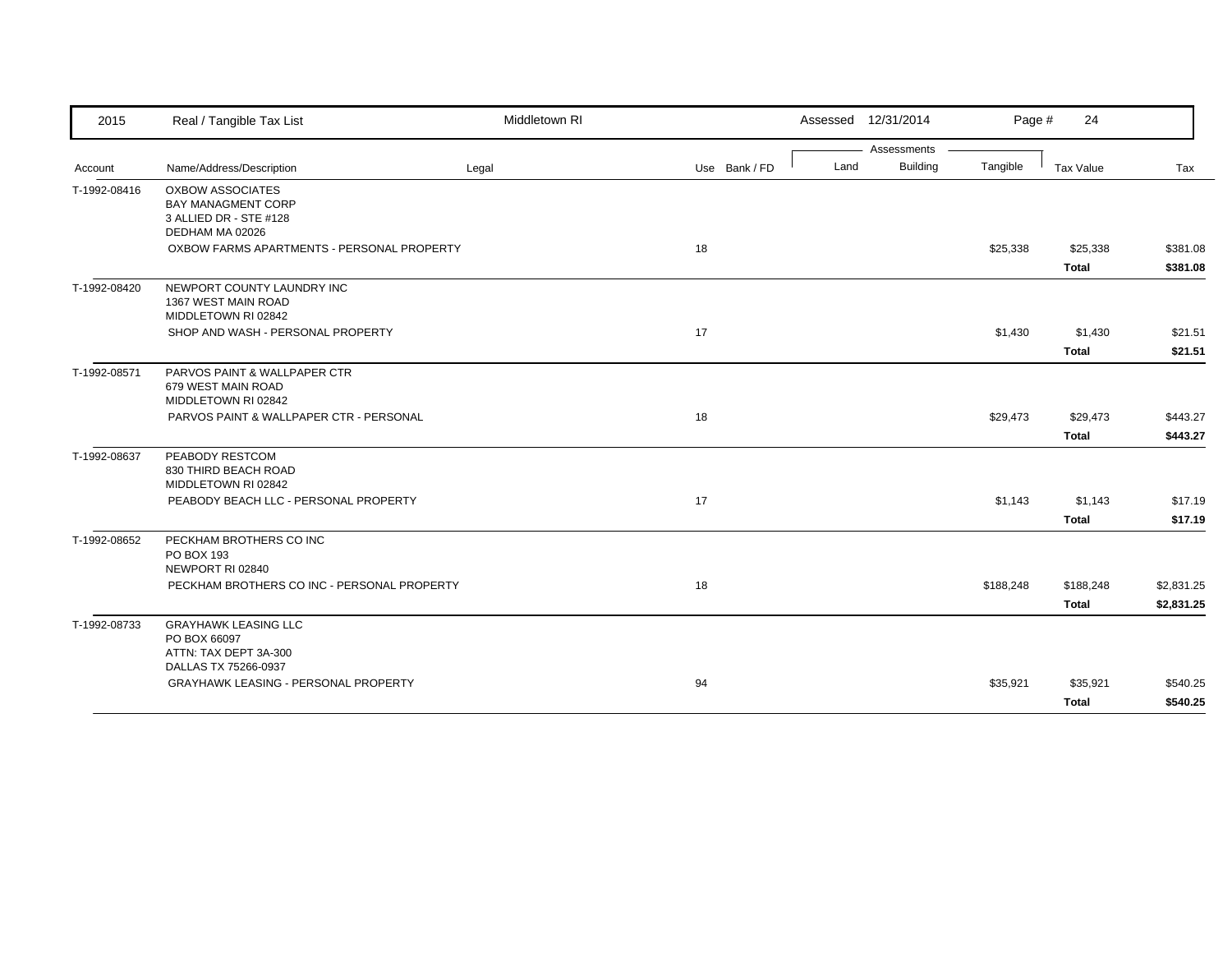| 2015         | Real / Tangible Tax List                                                                                     | Middletown RI |               |      | Assessed 12/31/2014 | Page #    | 25           |            |
|--------------|--------------------------------------------------------------------------------------------------------------|---------------|---------------|------|---------------------|-----------|--------------|------------|
|              |                                                                                                              |               |               |      | Assessments         |           |              |            |
| Account      | Name/Address/Description                                                                                     | Legal         | Use Bank / FD | Land | <b>Building</b>     | Tangible  | Tax Value    | Tax        |
| T-1992-08738 | <b>BADLISSI FAYEZ DMD PC</b><br>770 AQUIDNECK AVENUE<br>MIDDLETOWN RI 02842                                  |               |               |      |                     |           |              |            |
|              | PERIODONTAL ASSOCIATES LTD - PERSONAL                                                                        |               | 17            |      |                     | \$1,100   | \$1,100      | \$16.54    |
|              |                                                                                                              |               |               |      |                     |           | <b>Total</b> | \$16.54    |
| T-1992-08989 | PITNEY BOWES GLOBAL FINANCIAL<br>5310 CYPRESS CENTER DR<br>SUITE 110<br><b>TAMPA FL 33609</b>                |               |               |      |                     |           |              |            |
|              | PITNEY BOWES GLOBAL FINANCIAL - PERSONAL                                                                     |               | 94            |      |                     | \$108,658 | \$108,658    | \$1,634.22 |
|              |                                                                                                              |               |               |      |                     |           | <b>Total</b> | \$1,634.22 |
| T-1992-08990 | PITNEY BOWES INC<br>5310 CYPRESS CENTER DRIVE<br><b>TAMPA FL 33609</b>                                       |               |               |      |                     |           |              |            |
|              | PITNEY BOWES INC - PERSONAL PROPERTY                                                                         |               | 94            |      |                     | \$16,840  | \$16,840     | \$253.27   |
|              |                                                                                                              |               |               |      |                     |           | <b>Total</b> | \$253.27   |
| T-1992-09003 | PLUMBERS SUPPLY COMPANY<br>PO BOX 51687<br>NEW BEDFORD MA 02745                                              |               |               |      |                     |           |              |            |
|              | PLUMBERS SUPPLY COMPANY INC - PERSONAL                                                                       |               | 18            |      |                     | \$71,634  | \$71,634     | \$1,077.38 |
|              |                                                                                                              |               |               |      |                     |           | <b>Total</b> | \$1,077.38 |
| T-1992-09018 | NESTLE WATERS NORTH AMERICA IN<br>C/O RYAN TX COMP SERV LLC<br>POB 4900 DEPT 170<br>SCOTTSDALE AZ 85261-4900 |               |               |      |                     |           |              |            |
|              | NESTLE WATERS NORTH AMERICA - PERSONAL                                                                       |               | 94            |      |                     | \$6,728   | \$6,728      | \$101.19   |
|              |                                                                                                              |               |               |      |                     |           | <b>Total</b> | \$101.19   |
| T-1992-09023 | POLO CLEANERS INC<br>698 AQUIDNECK AVE<br>MIDDLETOWN RI 02842                                                |               |               |      |                     |           |              |            |
|              | POLO CLEANERS INC - PERSONAL PROPERTY                                                                        |               | 18            |      |                     | \$203,410 | \$203,410    | \$3,059.29 |
|              |                                                                                                              |               |               |      |                     |           | <b>Total</b> | \$3,059.29 |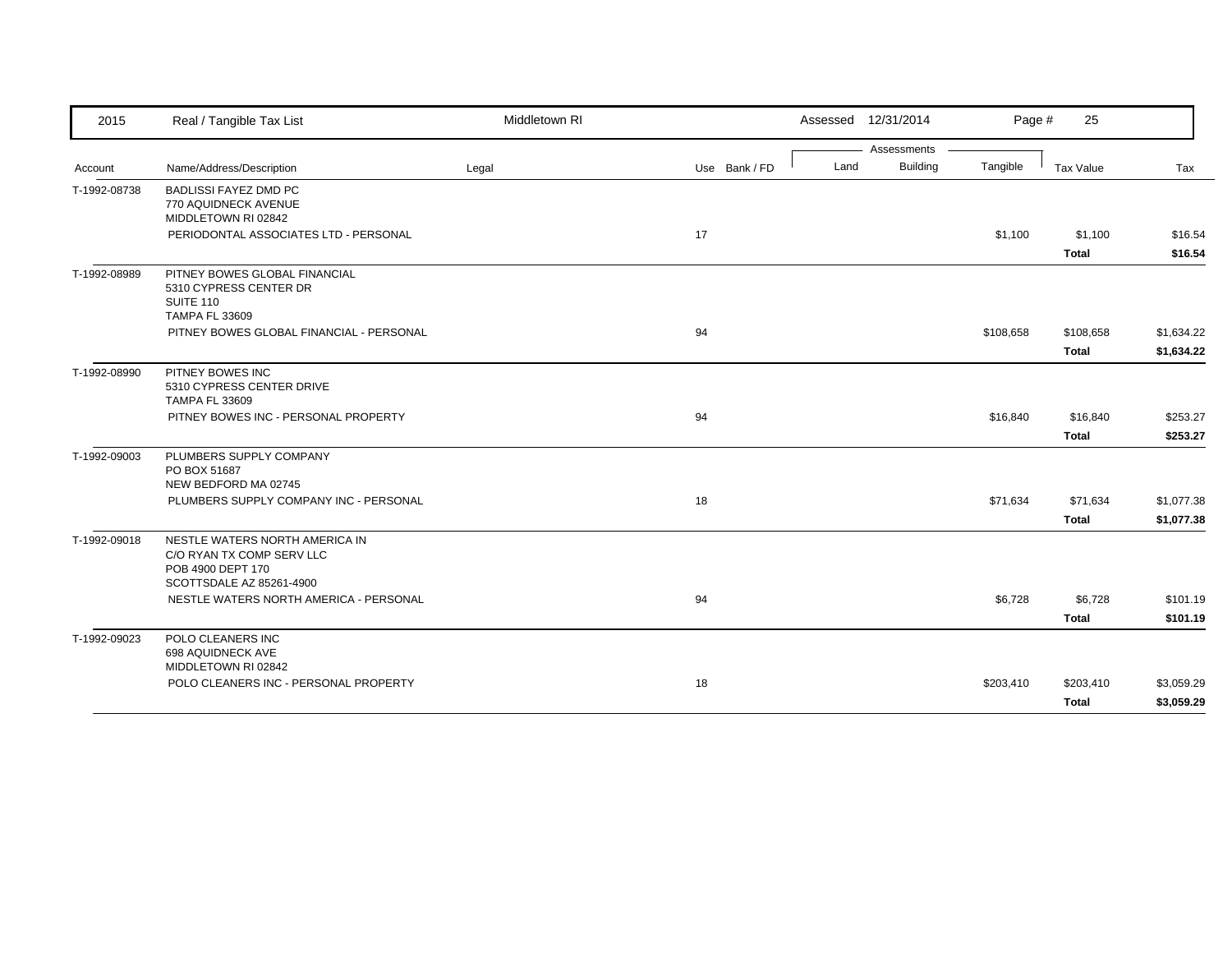| 2015         | Real / Tangible Tax List                                                              | Middletown RI |               |      | Assessed 12/31/2014 | Page #       | 26                           |                              |
|--------------|---------------------------------------------------------------------------------------|---------------|---------------|------|---------------------|--------------|------------------------------|------------------------------|
|              |                                                                                       |               |               |      | Assessments         |              |                              |                              |
| Account      | Name/Address/Description                                                              | Legal         | Use Bank / FD | Land | <b>Building</b>     | Tangible     | Tax Value                    | Tax                          |
| T-1992-09046 | POST ALL INC<br>1151 AQUIDNECK AVENUE<br>MIDDLETOWN RI 02842                          |               |               |      |                     |              |                              |                              |
|              | POST ALL - PERSONAL PROPERTY                                                          |               | 18            |      |                     | \$18,594     | \$18,594                     | \$279.65                     |
|              |                                                                                       |               |               |      |                     |              | <b>Total</b>                 | \$279.65                     |
| T-1992-09129 | NARRAGANSETT ELECTRIC CO<br>PROPERTY TAX DEPT<br>40 SYLVAN RD<br>WALTHAM MA 02451     |               |               |      |                     |              |                              |                              |
|              | NARRAGANSETT ELECTRIC (GAS) - PERSONAL                                                |               | 10            |      |                     | \$11,239,291 | \$11,239,291<br><b>Total</b> | \$169,038.94<br>\$169,038.94 |
| T-1992-09131 | PRUDENTIAL INSURANCE COMPANY<br>213 WASHINGTON STREET<br>8TH FLOOR<br>NEWARK NJ 07102 |               |               |      |                     |              |                              |                              |
|              | PRUDENTIAL INSURANCE CO - PERSONAL PROPERTY                                           |               | 17            |      |                     | \$2,492      | \$2,492<br><b>Total</b>      | \$37.48<br>\$37.48           |
| T-1992-09147 | FIRST BEACH LLC<br>28 JACOME WAY<br>MIDDLETOWN RI 02842                               |               |               |      |                     |              |                              |                              |
|              | INN AT NEWPORT BEACH - PERSONAL PROPERTY                                              |               | 18            |      |                     | \$161,113    | \$161,113<br><b>Total</b>    | \$2,423.14<br>\$2,423.14     |
| T-1992-09150 | PURVIS SYSTEMS INCORPORATED<br>88 SILVA LANE<br>MIDDLETOWN RI 02842                   |               |               |      |                     |              |                              |                              |
|              | PURVIS SYSTEMS INC - PERSONAL PROPERTY                                                |               | 18            |      |                     | \$926,753    | \$926,753<br><b>Total</b>    | \$13,938.37<br>\$13,938.37   |
| T-1992-09168 | REYNOLDS JOSEPH & KEVIN<br>307 OLIPHANT LANE<br>UNIT <sub>8</sub>                     |               |               |      |                     |              |                              |                              |
|              | MIDDLETOWN RI 02842<br>QUICK FAB - PERSONAL PROPERTY                                  |               | 17            |      |                     | \$9,391      | \$9,391<br><b>Total</b>      | \$141.24<br>\$141.24         |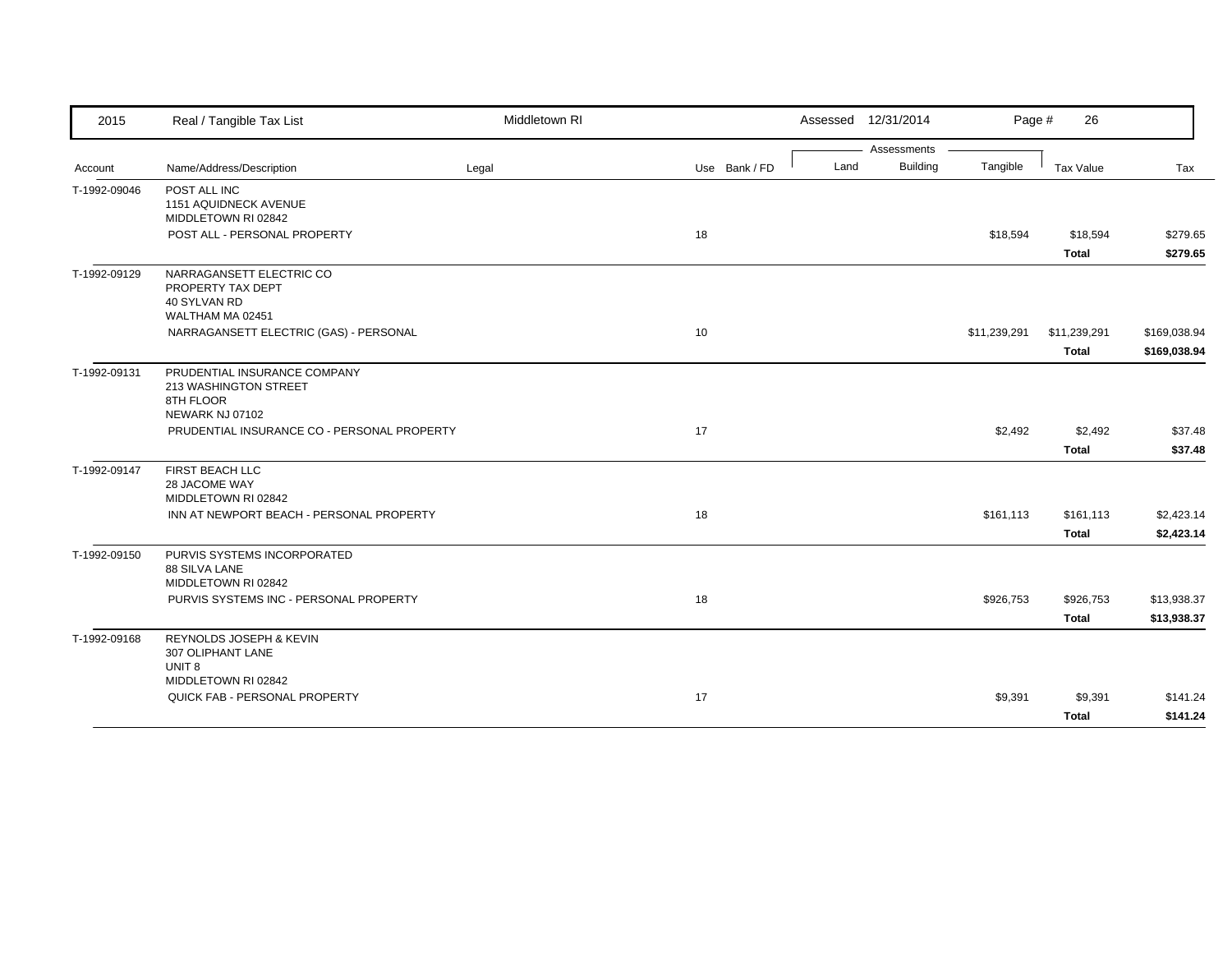| 2015         | Real / Tangible Tax List                                                                          | Middletown RI |               | Assessed 12/31/2014 |                 | Page #    | 27                        |                          |
|--------------|---------------------------------------------------------------------------------------------------|---------------|---------------|---------------------|-----------------|-----------|---------------------------|--------------------------|
|              |                                                                                                   |               |               |                     | Assessments     |           |                           |                          |
| Account      | Name/Address/Description                                                                          | Legal         | Use Bank / FD | Land                | <b>Building</b> | Tangible  | Tax Value                 | Tax                      |
| T-1992-09300 | SUPPLY NEW ENGLAND INC<br>PO BOX 538<br>ATTLEBORO MA 02703                                        |               |               |                     |                 |           |                           |                          |
|              | SUPPLY NEW ENGLAND INC - PERSONAL PROPERTY                                                        |               | 18            |                     |                 | \$107,373 | \$107,373<br><b>Total</b> | \$1,614.89<br>\$1,614.89 |
| T-1992-09309 | <b>TITOS CANTINA INC</b><br>651 WEST MAIN ROAD<br>MIDDLETOWN RI 02842                             |               |               |                     |                 |           |                           |                          |
|              | TITOS TACOS - PERSONAL PROPERTY                                                                   |               | 18            |                     |                 | \$33,938  | \$33,938                  | \$510.43                 |
|              |                                                                                                   |               |               |                     |                 |           | <b>Total</b>              | \$510.43                 |
| T-1992-09408 | RELIANCE SEWING & VACUUM INC<br>796 AQUIDNECK AVENUE<br>MIDDLETOWN RI 02842                       |               |               |                     |                 |           |                           |                          |
|              | RELIANCE VACUUM - PERSONAL PROPERTY                                                               |               | 17            |                     |                 | \$2,513   | \$2,513                   | \$37.80                  |
|              |                                                                                                   |               |               |                     |                 |           | <b>Total</b>              | \$37.80                  |
| T-1992-09421 | <b>RENT-A-CENTER EAST INC</b><br><b>CROWE HOWARTH LLP</b><br>PO BOX 7<br>SOUTH BEND IN 46624-0007 |               |               |                     |                 |           |                           |                          |
|              | RENT-A-CENTER EAST INC - PERSONAL PROPERTY                                                        |               | 18            |                     |                 | \$266,848 | \$266,848                 | \$4,013.39               |
|              |                                                                                                   |               |               |                     |                 |           | <b>Total</b>              | \$4,013.39               |
| T-1992-09422 | RENT ALL OF NEWPORT INC<br>1139 AQUIDNECK AVENUE<br>MIDDLETOWN RI 02842                           |               |               |                     |                 |           |                           |                          |
|              | TAYLOR RENTAL - PERSONAL PROPERTY                                                                 |               | 18            |                     |                 | \$12,658  | \$12,658                  | \$190.38                 |
|              |                                                                                                   |               |               |                     |                 |           | <b>Total</b>              | \$190.38                 |
| T-1992-09429 | <b>RESEARCH ENGINEERING &amp; MFG INC</b><br>C/O BETH RONDEAU<br>55 HAMMARLUND WAY, TECH II       |               |               |                     |                 |           |                           |                          |
|              | MIDDLETOWN RI 02842<br><b>REMINC - PERSONAL PROPERTY</b>                                          |               | 18            |                     |                 | \$187,035 | \$187,035                 | \$2,813.01               |
|              |                                                                                                   |               |               |                     |                 |           | <b>Total</b>              | \$2,813.01               |
|              |                                                                                                   |               |               |                     |                 |           |                           |                          |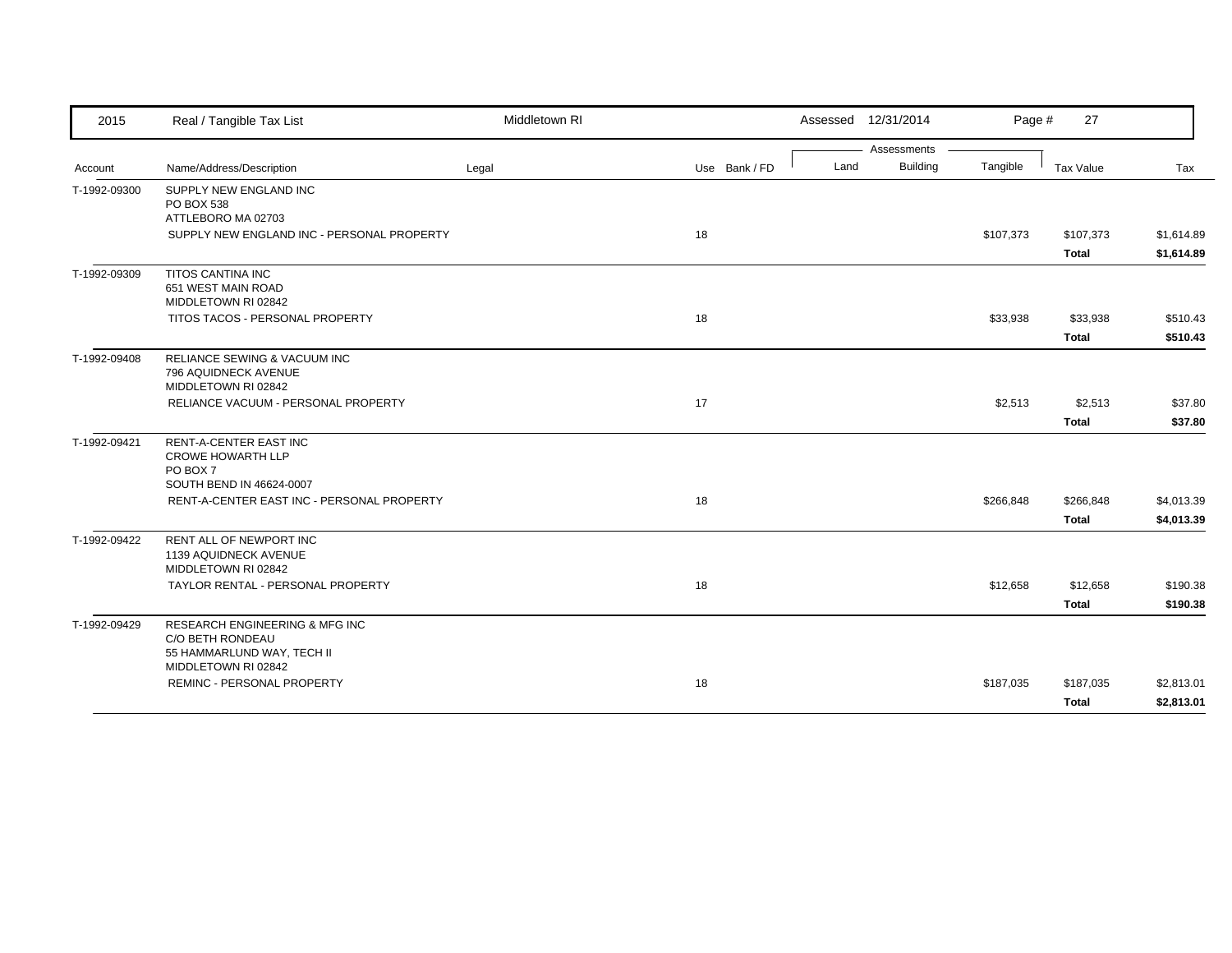| 2015                    | Real / Tangible Tax List                                                           | Middletown RI |               |      | Assessed 12/31/2014            | Page #    | 28                      |                    |
|-------------------------|------------------------------------------------------------------------------------|---------------|---------------|------|--------------------------------|-----------|-------------------------|--------------------|
|                         | Name/Address/Description                                                           |               | Use Bank / FD | Land | Assessments<br><b>Building</b> | Tangible  | <b>Tax Value</b>        | Tax                |
| Account<br>T-1992-09439 | REYNA CAPITAL CORPORATION                                                          | Legal         |               |      |                                |           |                         |                    |
|                         | C/O TAX DEPARTMENT, OHA2 03-40<br>ONE REYNOLDS WAY                                 |               |               |      |                                |           |                         |                    |
|                         | KETTERING OH 45430                                                                 |               |               |      |                                |           |                         |                    |
|                         | REYNA CAPITAL CORPORATION - PERSONAL                                               |               | 18            |      |                                | \$160,207 | \$160,207               | \$2,409.51         |
|                         |                                                                                    |               |               |      |                                |           | <b>Total</b>            | \$2,409.51         |
| T-1992-09512            | THE RHODE ISLAND NURSERIES INC<br>736 EAST MAIN ROAD<br>MIDDLETOWN RI 02842        |               |               |      |                                |           |                         |                    |
|                         | RHODE ISLAND NURSERIES INC - PERSONAL                                              |               | 18            |      |                                | \$23,567  | \$23,567                | \$354.45           |
|                         |                                                                                    |               |               |      |                                |           | <b>Total</b>            | \$354.45           |
| T-1992-09513            | <b>BUCKS &amp; DOUGH ENTERPRISES INC</b><br>19 WEST MAIN RD<br>MIDDLETOWN RI 02842 |               |               |      |                                |           |                         |                    |
|                         | DOMINO'S PIZZA - PERSONAL PROPERTY                                                 |               | 18            |      |                                | \$147,971 | \$147,971               | \$2,225.48         |
|                         |                                                                                    |               |               |      |                                |           | <b>Total</b>            | \$2,225.48         |
| T-1992-09650            | <b>KARNS ROBERT T</b><br>6 VALLEY ROAD                                             |               |               |      |                                |           |                         |                    |
|                         | MIDDLETOWN RI 02842<br>KARNS LAW GROUP - PERSONAL PROPERTY                         |               | 18            |      |                                | \$32,136  | \$32,136                | \$483.33           |
|                         |                                                                                    |               |               |      |                                |           | <b>Total</b>            | \$483.33           |
| T-1992-09758            | BETTENCOURT LISA LLC<br>936 AQUIDNECK AVENUE<br>MIDDLETOWN RI 02842                |               |               |      |                                |           |                         |                    |
|                         | PICKLES A DELI - PERSONAL PROPERTY                                                 |               | 17            |      |                                | \$9,635   | \$9,635                 | \$144.91           |
|                         |                                                                                    |               |               |      |                                |           | <b>Total</b>            | \$144.91           |
| T-1992-09819            | <b>MARKS RONALD A</b><br>351 EAST MAIN RD                                          |               |               |      |                                |           |                         |                    |
|                         | MIDDLETOWN RI 02842                                                                |               |               |      |                                |           |                         |                    |
|                         | <b>RON MARKS PLUMBING &amp; REAL EST - PERSONAL</b>                                |               | 17            |      |                                | \$1,750   | \$1,750<br><b>Total</b> | \$26.32<br>\$26.32 |
|                         |                                                                                    |               |               |      |                                |           |                         |                    |
| T-1992-09907            | ROZES JAMES S DMD<br>1171 AQUIDNECK AVENUE<br>MIDDLETOWN RI 02842                  |               |               |      |                                |           |                         |                    |
|                         | JAMES S ROZES DMD - PERSONAL PROPERTY                                              |               | 17            |      |                                | \$9,826   | \$9,826                 | \$147.78           |
|                         |                                                                                    |               |               |      |                                |           | <b>Total</b>            | \$147.78           |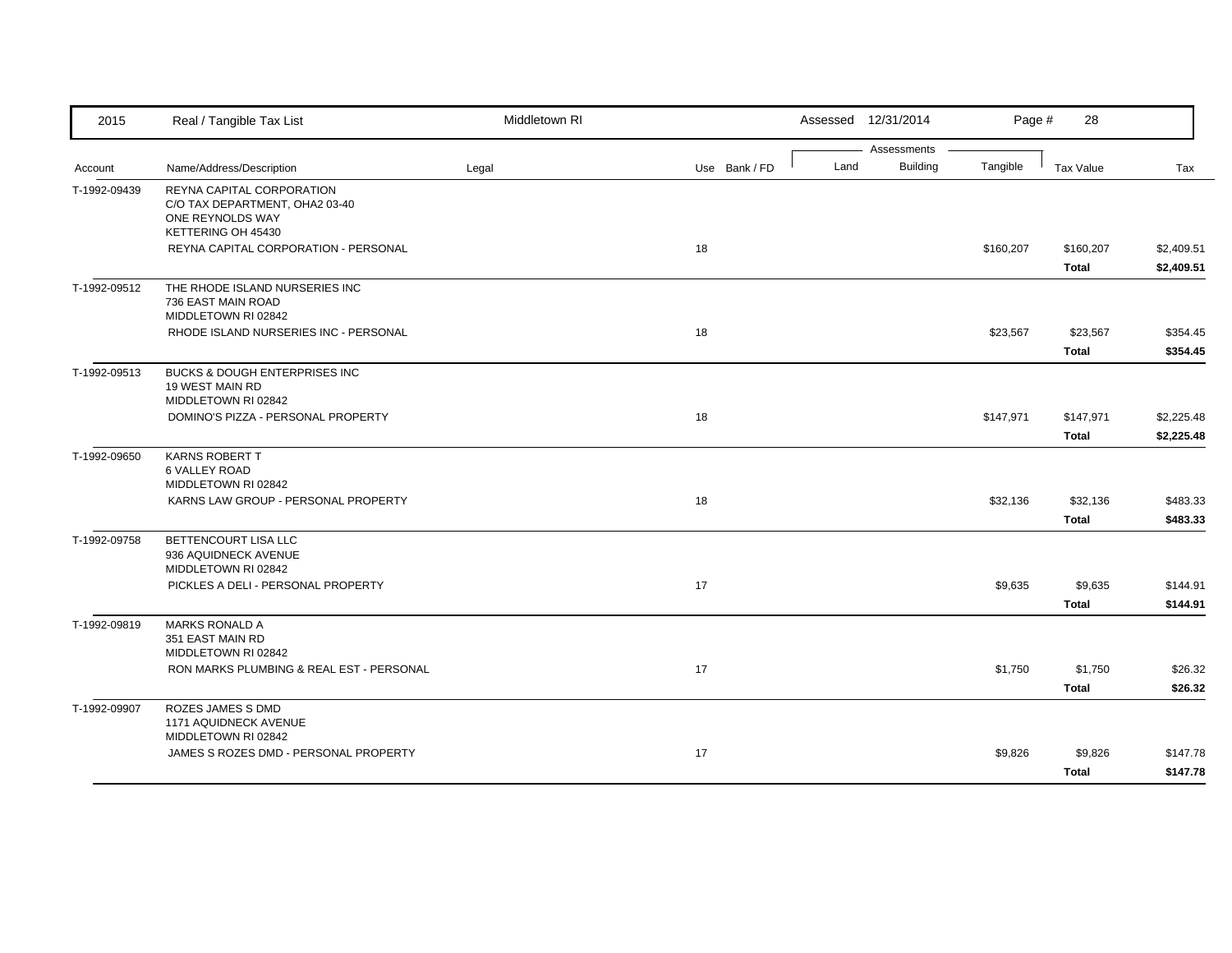| 2015         | Real / Tangible Tax List                                                            | Middletown RI |               | Assessed 12/31/2014 | Page #               | 29                   |                            |
|--------------|-------------------------------------------------------------------------------------|---------------|---------------|---------------------|----------------------|----------------------|----------------------------|
|              |                                                                                     |               |               |                     | Assessments          |                      |                            |
| Account      | Name/Address/Description                                                            | Legal         | Use Bank / FD | Land                | Building<br>Tangible | Tax Value            | Tax                        |
| T-1992-09980 | <b>HOLIDAY THEATRE LLC</b><br>866 CAMBRIDGE PARKWAY STE 200<br>CAMBRIDGE MA 02142   |               |               |                     |                      |                      |                            |
|              | ISLAND CINEMA - PERSONAL PROPERTY                                                   |               | 18            |                     | \$1,279,089          | \$1,279,089<br>Total | \$19,237.50<br>\$19,237.50 |
| T-1992-09993 | SACCUCCI AUTO GROUP INC<br>1350 WEST MAIN ROAD<br>MIDDLETOWN RI 02842               |               |               |                     |                      |                      |                            |
|              | SACCUCCI HONDA - PERSONAL PROPERTY                                                  |               | 18            |                     | \$393,460            | \$393,460            | \$5,917.64                 |
|              |                                                                                     |               |               |                     |                      | Total                | \$5,917.64                 |
| T-1992-09994 | SACCUCCI CAROL E ESQ<br>1350 WEST MAIN ROAD<br>MIDDLETOWN RI 02842                  |               |               |                     |                      |                      |                            |
|              | SACCUCCI CAROL E ESQ - PERSONAL PROPERTY                                            |               | 17            |                     | \$2,000              | \$2,000              | \$30.08                    |
|              |                                                                                     |               |               |                     |                      | <b>Total</b>         | \$30.08                    |
| T-1992-10000 | SAFETY KLEEN SYSTEMS INC<br>C/O ADVANTAX<br>P O BOX 809                             |               |               |                     |                      |                      |                            |
|              | ST CHARLES IL 60177-0809<br>SAFETY KLEEN SYSTEMS INC - PERSONAL PROPERTY            |               | 94            |                     | \$1,065              | \$1,065              | \$16.02                    |
|              |                                                                                     |               |               |                     |                      | <b>Total</b>         | \$16.02                    |
| T-1992-10053 | <b>SAMUELS REALTY</b><br>POLO CENTER<br>678 AQUIDNECK AVENUE<br>MIDDLETOWN RI 02842 |               |               |                     |                      |                      |                            |
|              | SAMUEL'S REALTY CO - PERSONAL PROPERTY                                              |               | 17            |                     | \$4,950              | \$4,950              | \$74.45                    |
|              |                                                                                     |               |               |                     |                      | <b>Total</b>         | \$74.45                    |
| T-1992-10126 | SANTO FRANK C<br>627 GREEN END AVENUE<br>MIDDLETOWN RI 02842                        |               |               |                     |                      |                      |                            |
|              | FRANK SANTO LANDSCAPING - PERSONAL PROPERTY                                         |               | 17            |                     | \$3,739              | \$3,739              | \$56.23                    |
|              |                                                                                     |               |               |                     |                      | <b>Total</b>         | \$56.23                    |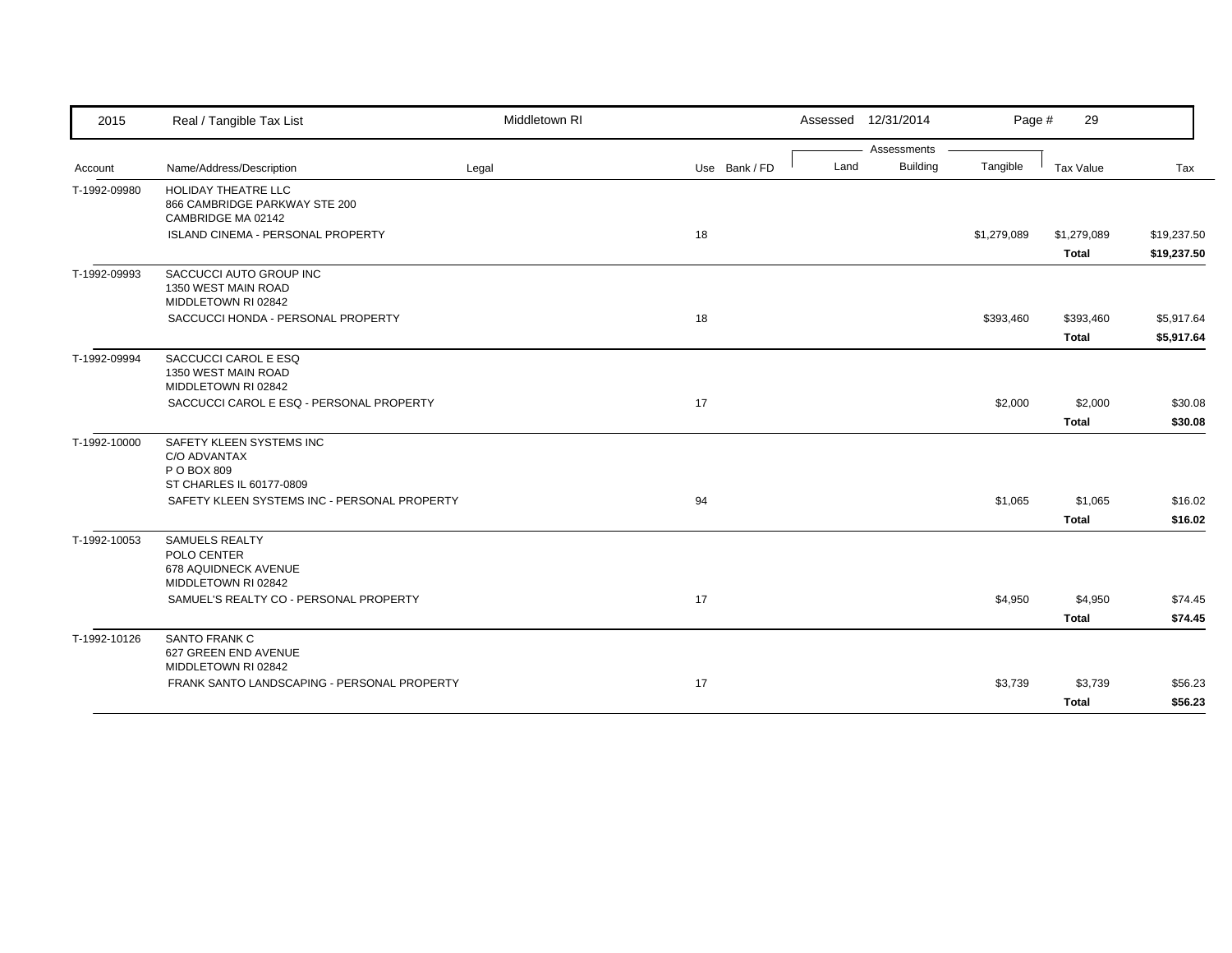| 2015         | Real / Tangible Tax List                                                   | Middletown RI |               | Assessed 12/31/2014 |             | Page #    | 30                        |                          |
|--------------|----------------------------------------------------------------------------|---------------|---------------|---------------------|-------------|-----------|---------------------------|--------------------------|
|              |                                                                            |               |               |                     | Assessments |           |                           |                          |
| Account      | Name/Address/Description                                                   | Legal         | Use Bank / FD | Land                | Building    | Tangible  | Tax Value                 | Tax                      |
| T-1992-10174 | ROYAL PLAZA LLC<br>PO BOX 4259<br>MIDDLETOWN RI 02842                      |               |               |                     |             |           |                           |                          |
|              | RAMADA INN - PERSONAL PROPERTY                                             |               | 18            |                     |             | \$189,165 | \$189,165<br><b>Total</b> | \$2,845.04<br>\$2,845.04 |
| T-1992-10236 | <b>LAURIN ENTERPRISES LLC</b><br>113 FENNER AVENUE<br>MIDDLETOWN RI 02842  |               |               |                     |             |           |                           |                          |
|              | GOLD'S AUTO RECYCLING - PERSONAL PROPERTY                                  |               | 18            |                     |             | \$11,360  | \$11,360                  | \$170.85                 |
|              |                                                                            |               |               |                     |             |           | <b>Total</b>              | \$170.85                 |
| T-1992-10369 | SHAMROCK ELECTRIC INC<br>800 AQUIDNECK AVENUE<br>STE 9R                    |               |               |                     |             |           |                           |                          |
|              | MIDDLETOWN RI 02842<br>SHAMROCK ELECTRIC - PERSONAL PROPERTY               |               | 17            |                     |             | \$8,013   | \$8,013                   | \$120.52                 |
|              |                                                                            |               |               |                     |             |           | <b>Total</b>              | \$120.52                 |
| T-1992-10418 | <b>COLBEA ENTERPRISES LLC</b><br>2050 PLAINFIELD RD<br>CRANSTON RI 02921   |               |               |                     |             |           |                           |                          |
|              | SHELL @ EAST MAIN - VALLEY - PERSONAL PROPERTY                             |               | 18            |                     |             | \$211,804 | \$211,804<br><b>Total</b> | \$3,185.53<br>\$3,185.53 |
| T-1992-10466 | SHERS ALLEN J & REGINA T<br>40 ROGER WILLIAMS COURT<br>PORTSMOUTH RI 02871 |               |               |                     |             |           |                           |                          |
|              | REGAL LLC - PERSONAL PROPERTY                                              |               | 17            |                     |             | \$3,550   | \$3,550<br><b>Total</b>   | \$53.39<br>\$53.39       |
| T-1992-10467 | THE SHERWIN WILLIAMS COMPANY<br><b>TAX DEPT</b><br>P O BOX 6027            |               |               |                     |             |           |                           |                          |
|              | CLEVELAND OH 44101<br>SHERWIN WILLIAMS #5418 - PERSONAL PROPERTY           |               | 18            |                     |             | \$47,749  | \$47,749                  | \$718.14                 |
|              |                                                                            |               |               |                     |             |           | <b>Total</b>              | \$718.14                 |
|              |                                                                            |               |               |                     |             |           |                           |                          |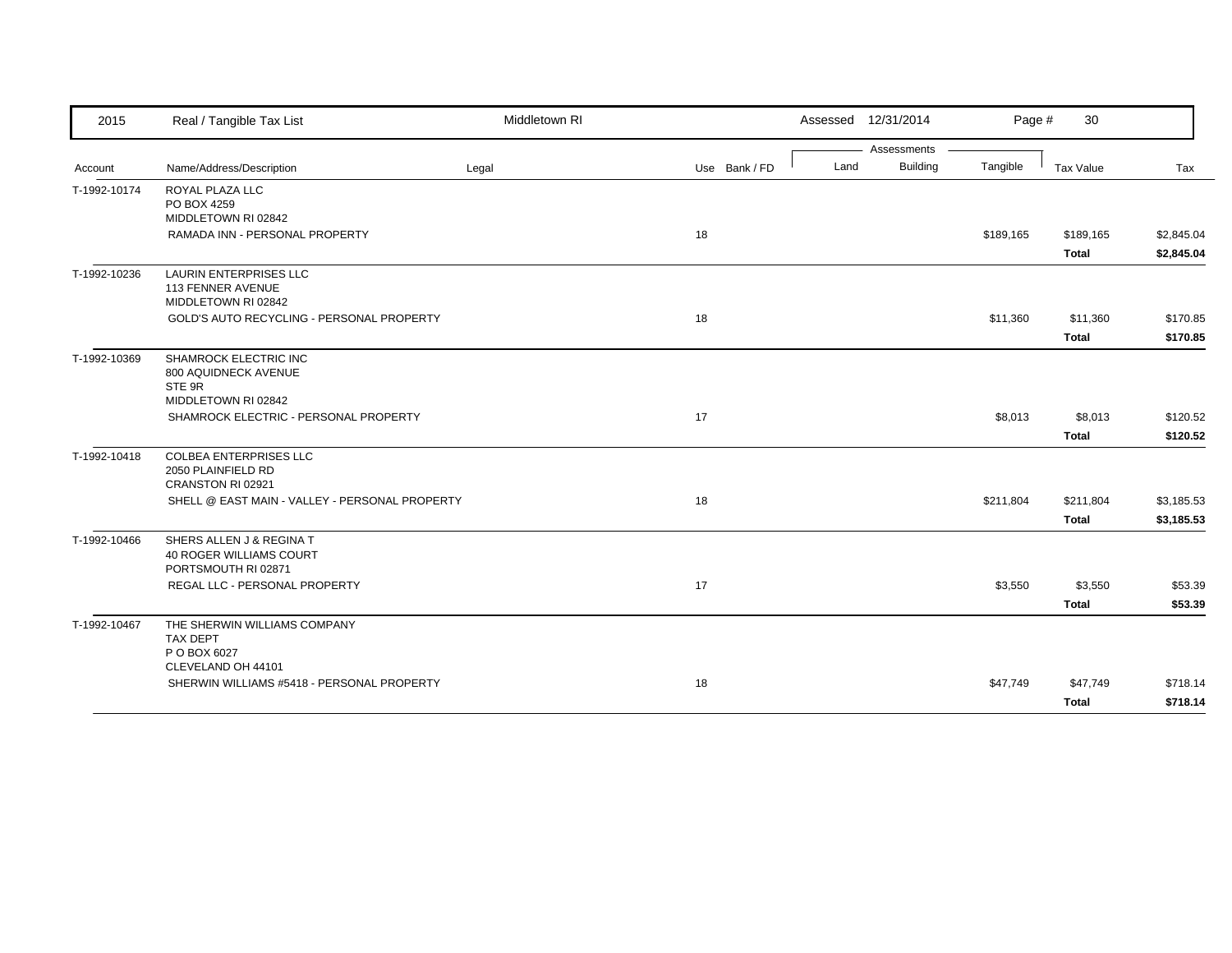| 2015         | Real / Tangible Tax List                                        | Middletown RI |               |      | Assessed 12/31/2014     | Page #    | 31           |            |
|--------------|-----------------------------------------------------------------|---------------|---------------|------|-------------------------|-----------|--------------|------------|
| Account      | Name/Address/Description                                        | Legal         | Use Bank / FD | Land | Assessments<br>Building | Tangible  | Tax Value    | Tax        |
|              |                                                                 |               |               |      |                         |           |              |            |
| T-1992-10503 | <b>GOFF TOM</b><br>579 AQUIDNECK AVENUE                         |               |               |      |                         |           |              |            |
|              | MIDDLETOWN RI 02842                                             |               |               |      |                         |           |              |            |
|              | SIGNS BY GOFF - PERSONAL PROPERTY                               |               | 17            |      |                         | \$8,096   | \$8,096      | \$121.76   |
|              |                                                                 |               |               |      |                         |           | <b>Total</b> | \$121.76   |
| T-1992-10507 | SILVA & ASSOCIATES LTD                                          |               |               |      |                         |           |              |            |
|              | 1100 AQUIDNECK AVENUE                                           |               |               |      |                         |           |              |            |
|              | MIDDLETOWN RI 02842                                             |               |               |      |                         |           |              |            |
|              | SILVA & ASSOCIATES - PERSONAL PROPERTY                          |               | 18            |      |                         | \$67,640  | \$67,640     | \$1,017.31 |
|              |                                                                 |               |               |      |                         |           | <b>Total</b> | \$1,017.31 |
| T-1992-10542 | SILVEIRA KINDERGARTEN &                                         |               |               |      |                         |           |              |            |
|              | 143 PECKHAM LANE                                                |               |               |      |                         |           |              |            |
|              | MIDDLETOWN RI 02842<br>SILVEIRA KINDERGARTEN NURSERY - PERSONAL |               | 17            |      |                         | \$7,880   | \$7,880      | \$118.52   |
|              |                                                                 |               |               |      |                         |           |              |            |
|              |                                                                 |               |               |      |                         |           | <b>Total</b> | \$118.52   |
| T-1992-10558 | SILVEIRA THOMAS C<br>1195 WAPPING ROAD                          |               |               |      |                         |           |              |            |
|              | MIDDLETOWN RI 02842                                             |               |               |      |                         |           |              |            |
|              | M D SILVEIRA & SON CONST CO - PERSONAL                          |               | 17            |      |                         | \$4,320   | \$4,320      | \$64.97    |
|              |                                                                 |               |               |      |                         |           | <b>Total</b> | \$64.97    |
| T-1992-10661 | SILVIA LAWRENCE & FIDELIS M                                     |               |               |      |                         |           |              |            |
|              | 24 OLD MILL LANE                                                |               |               |      |                         |           |              |            |
|              | PORTSMOUTH RI 02871                                             |               |               |      |                         |           |              |            |
|              | WATCHES ETC - PERSONAL PROPERTY                                 |               | 17            |      |                         | \$6,742   | \$6,742      | \$101.40   |
|              |                                                                 |               |               |      |                         |           | <b>Total</b> | \$101.40   |
| T-1992-10945 | SONALYSTS INC                                                   |               |               |      |                         |           |              |            |
|              | PO BOX 280                                                      |               |               |      |                         |           |              |            |
|              | WATERFORD CT 06385<br>SONALYSTS INC - PERSONAL PROPERTY         |               | 18            |      |                         |           |              |            |
|              |                                                                 |               |               |      |                         | \$54,337  | \$54,337     | \$817.23   |
|              |                                                                 |               |               |      |                         |           | <b>Total</b> | \$817.23   |
| T-1992-10984 | 7-11 INC<br>C/O RYAN LLC                                        |               |               |      |                         |           |              |            |
|              | PO BOX 4900 #711                                                |               |               |      |                         |           |              |            |
|              | SCOTTSDALE AZ 85261                                             |               |               |      |                         |           |              |            |
|              | 7-11 INC LOCATION #32746 - PERSONAL PROPERTY                    |               | 18            |      |                         | \$251,773 | \$251,773    | \$3,786.67 |
|              |                                                                 |               |               |      |                         |           | <b>Total</b> | \$3,786.67 |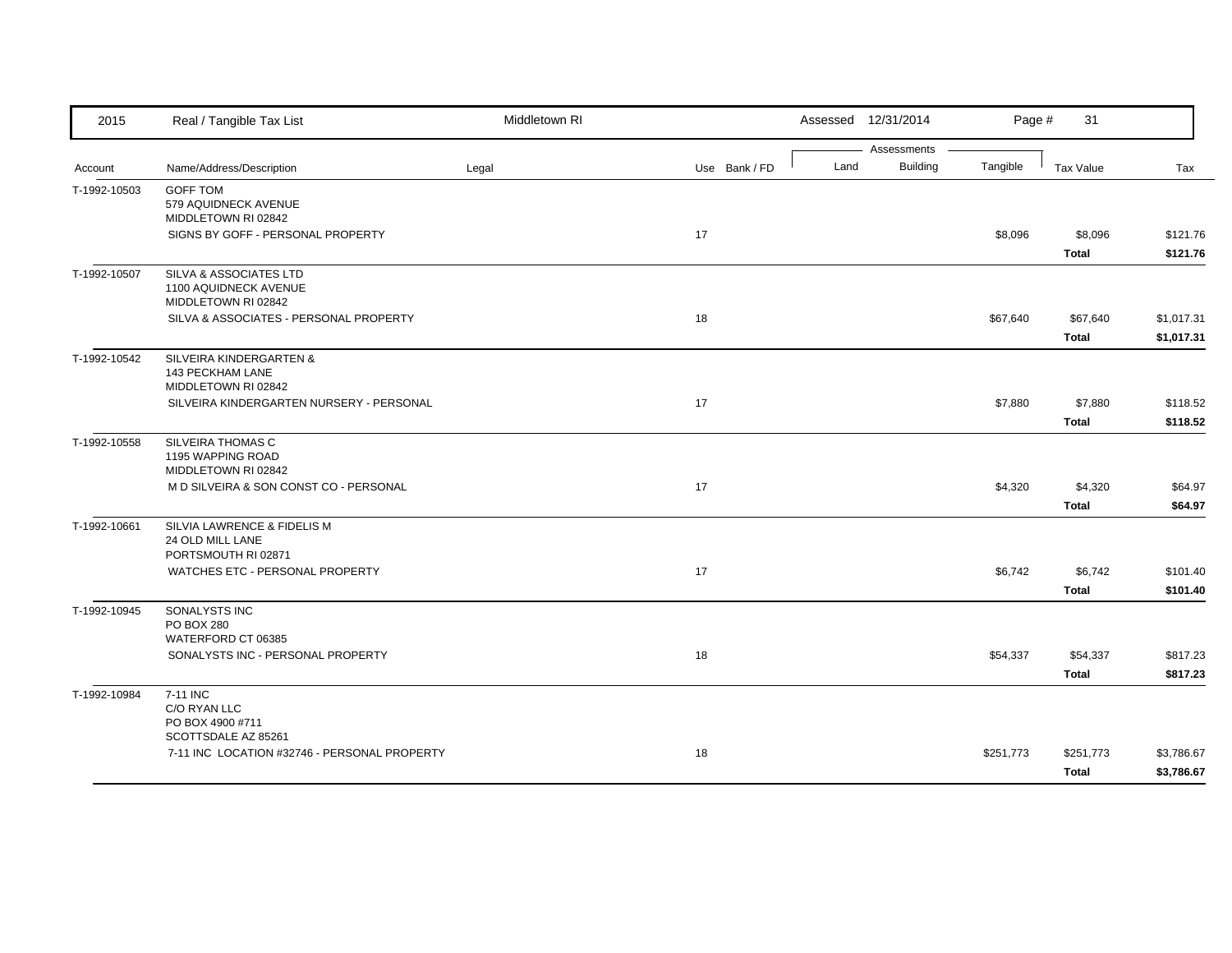| 2015         | Real / Tangible Tax List                                                                               | Middletown RI |               |      | Assessed 12/31/2014            | Page #      | 32                          |                            |
|--------------|--------------------------------------------------------------------------------------------------------|---------------|---------------|------|--------------------------------|-------------|-----------------------------|----------------------------|
| Account      | Name/Address/Description                                                                               | Legal         | Use Bank / FD | Land | Assessments<br><b>Building</b> | Tangible    | Tax Value                   | Tax                        |
| T-1992-11031 | SOUZA ROY L<br>999 WEST MAIN ROAD<br>MIDDLETOWN RI 02842                                               |               |               |      |                                |             |                             |                            |
|              | ROY SOUZA JR INSURANCE AGENCY - PERSONAL                                                               |               | 17            |      |                                | \$4,285     | \$4,285<br><b>Total</b>     | \$64.45<br>\$64.45         |
| T-1992-11086 | SPIRATOS ANTHONY G & MARY<br>6 SUNNYSIDE PLACE<br>NEWPORT RI 02840-3378                                |               |               |      |                                |             |                             |                            |
|              | SEA VIEW VILLA - PERSONAL PROPERTY                                                                     |               | 17            |      |                                | \$2,776     | \$2,776<br><b>Total</b>     | \$41.75<br>\$41.75         |
| T-1992-11249 | STOP & SHOP SUPERMARKET CO INC<br>1149 HARRISBURG PIKE<br>ATTN: PROPERTY TAX DEPT<br>CARLISLE PA 17013 |               |               |      |                                |             |                             |                            |
|              | STOP & SHOP - PERSONAL PROPERTY                                                                        |               | 18            |      |                                | \$1,702,056 | \$1,702,056<br><b>Total</b> | \$25,598.92<br>\$25,598.92 |
| T-1992-11308 | SUBURBAN PROPANE L P<br><b>TAX DEPT</b><br>P O BOX 206<br>WHIPPANY NJ 07981                            |               |               |      |                                |             |                             |                            |
|              | SUBURBAN PROPANE LP - PERSONAL PROPERTY                                                                |               | 94            |      |                                | \$11,072    | \$11,072<br><b>Total</b>    | \$166.52<br>\$166.52       |
| T-1992-11309 | BYAM KEN & JAYNE<br>238 EAST MAIN ROAD<br>MIDDLETOWN RI 02842                                          |               |               |      |                                |             |                             |                            |
|              | SUBWAY MIDDLETOWN INC - PERSONAL PROPERTY                                                              |               | 18            |      |                                | \$11,451    | \$11,451<br><b>Total</b>    | \$172.22<br>\$172.22       |
| T-1992-11336 | NELSON M KATHLYN DMD<br>94 EAST MAIN ROAD<br>MIDDLETOWN RI 02842                                       |               |               |      |                                |             |                             |                            |
|              | MILESTONE DENTAL CARE INC - PERSONAL PROPERTY                                                          |               | 18            |      |                                | \$30,271    | \$30,271<br><b>Total</b>    | \$455.28<br>\$455.28       |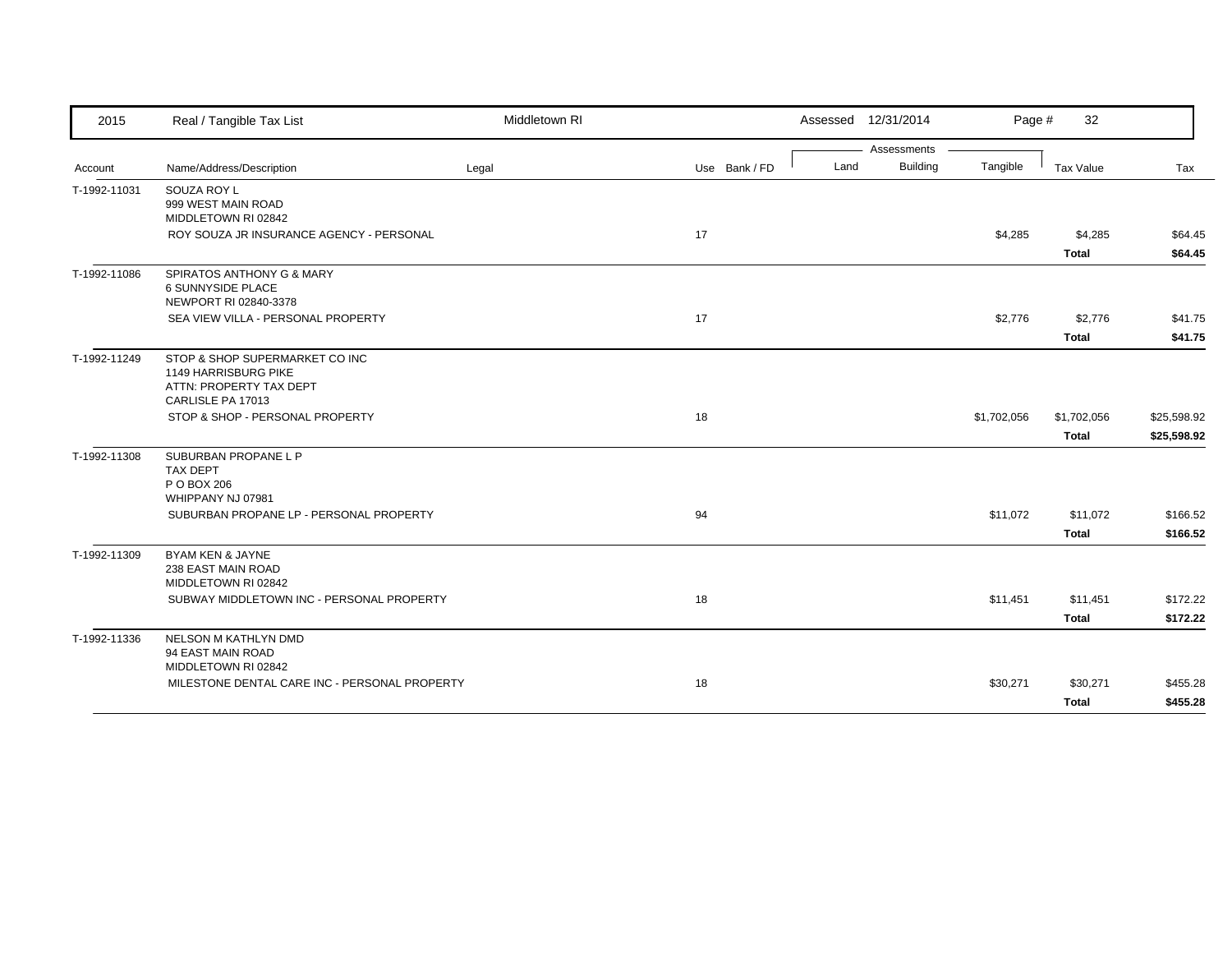| 2015         | Real / Tangible Tax List                                                 | Middletown RI |               | Assessed 12/31/2014                    | Page #    | 33                        |                          |
|--------------|--------------------------------------------------------------------------|---------------|---------------|----------------------------------------|-----------|---------------------------|--------------------------|
|              | Name/Address/Description                                                 |               | Use Bank / FD | Assessments<br><b>Building</b><br>Land | Tangible  | Tax Value                 | Tax                      |
| Account      |                                                                          | Legal         |               |                                        |           |                           |                          |
| T-1992-11427 | <b>SUN RAY CURTAIN COMPANY</b><br>99 EAST MAIN ROAD<br><b>STE 12</b>     |               |               |                                        |           |                           |                          |
|              | MIDDLETOWN RI 02842<br>SUN RAY CURTAIN COMPANY - PERSONAL PROPERTY       |               | 17            |                                        | \$2,390   | \$2,390                   | \$35.95                  |
|              |                                                                          |               |               |                                        |           | <b>Total</b>              | \$35.95                  |
| T-1992-11495 | NORTHRUP GRUMMAN SYSTEMS CORP<br>PO BOX 9305<br>MCLEAN VA 22102          |               |               |                                        |           |                           |                          |
|              | NORTHROP GRUMMAN SYSTEMS CORP - PERSONAL                                 |               | 18            |                                        | \$496,213 | \$496,213<br><b>Total</b> | \$7,463.04<br>\$7,463.04 |
| T-1992-11497 | SYSTEMS RESOURCES MGT INC<br>42 VALLEY ROAD<br>2ND FLOOR                 |               |               |                                        |           |                           |                          |
|              | MIDDLETOWN RI 02842<br>SYSTEMS RESOURCE MANAGEMENT - PERSONAL            |               | 18            |                                        | \$60,118  | \$60,118                  | \$904.17                 |
|              |                                                                          |               |               |                                        |           | <b>Total</b>              | \$904.17                 |
| T-1992-11516 | RADIOSHACK #1002<br>PO BOX 961090<br>MS 5024<br>FORT WORTH TX 76161-5024 |               |               |                                        |           |                           |                          |
|              | RADIOSHACK 01-1002 - PERSONAL PROPERTY                                   |               | 18            |                                        | \$25,580  | \$25,580                  | \$384.72                 |
|              |                                                                          |               |               |                                        |           | <b>Total</b>              | \$384.72                 |
| T-1992-11693 | <b>TOLAND SAM</b><br>936 AQUIDNECK AVENUE<br>MIDDLETOWN RI 02842         |               |               |                                        |           |                           |                          |
|              | SAM'S BAIT & TACKLE - PERSONAL PROPERTY                                  |               | 17            |                                        | \$3,978   | \$3,978                   | \$59.83                  |
|              |                                                                          |               |               |                                        |           | <b>Total</b>              | \$59.83                  |
| T-1992-11712 | TONER FRANK A<br>305 OLIPHANT LANE<br><b>UNIT 110</b>                    |               |               |                                        |           |                           |                          |
|              | MIDDLETOWN RI 02842<br>FRANK A TONER ELECTRIC CO INC - PERSONAL          |               | 17            |                                        |           | \$6,272                   |                          |
|              |                                                                          |               |               |                                        | \$6,272   | <b>Total</b>              | \$94.33<br>\$94.33       |
|              |                                                                          |               |               |                                        |           |                           |                          |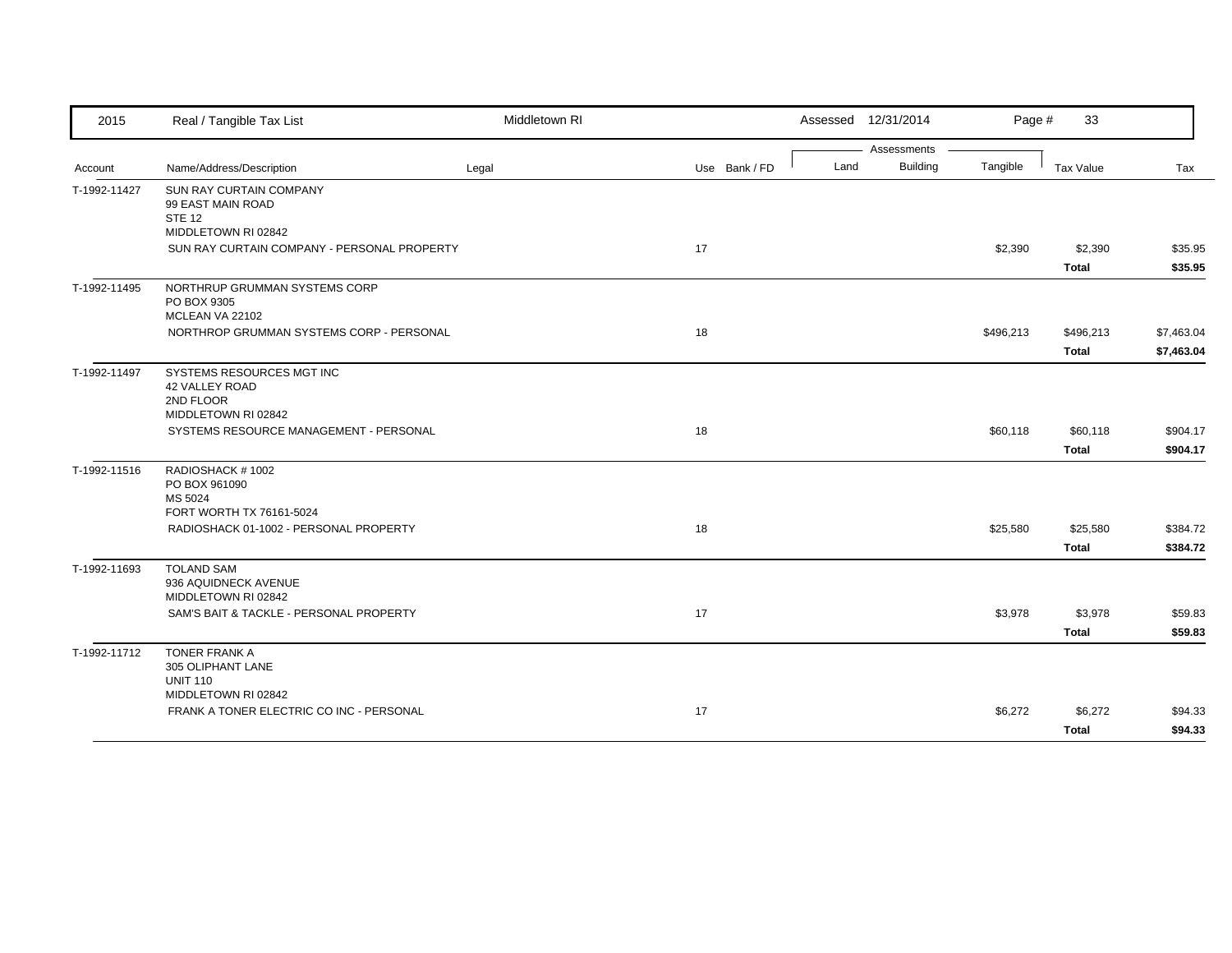| 2015         | Real / Tangible Tax List                                            | Middletown RI |               |      | Assessed 12/31/2014            | Page #    | 34           |            |
|--------------|---------------------------------------------------------------------|---------------|---------------|------|--------------------------------|-----------|--------------|------------|
| Account      | Name/Address/Description                                            | Legal         | Use Bank / FD | Land | Assessments<br><b>Building</b> | Tangible  | Tax Value    | Tax        |
| T-1992-11721 | TONI MARINE SALES & SERVC INC<br>759 WEST MAIN ROAD                 |               |               |      |                                |           |              |            |
|              | MIDDLETOWN RI 02842                                                 |               |               |      |                                |           |              |            |
|              | TONI MARINE - PERSONAL PROPERTY                                     |               | 18            |      |                                | \$19,992  | \$19,992     | \$300.68   |
|              |                                                                     |               |               |      |                                |           | Total        | \$300.68   |
| T-1992-11748 | TOPPA TERRENCE S & PATRICIA M<br>PO BOX 6008<br>MIDDLETOWN RI 02842 |               |               |      |                                |           |              |            |
|              | THE TOPPA COMPANY INC - PERSONAL PROPERTY                           |               | 18            |      |                                | \$51,727  | \$51,727     | \$777.97   |
|              |                                                                     |               |               |      |                                |           | Total        | \$777.97   |
| T-1992-11762 | TOWN ELECTRIC INC<br>38 SMTHE STREET                                |               |               |      |                                |           |              |            |
|              | MIDDLETOWN RI 02842<br>TOWN ELECTRIC INC - PERSONAL PROPERTY        |               | 17            |      |                                | \$915     | \$915        | \$13.76    |
|              |                                                                     |               |               |      |                                |           | <b>Total</b> | \$13.76    |
| T-1992-11833 | MONEYGRAM PAYMENT SYSTEMS INC                                       |               |               |      |                                |           |              |            |
|              | ATTN: TAX DEPT                                                      |               |               |      |                                |           |              |            |
|              | 2828 N HARWOOD ST - 15TH FLOOR<br>DALLAS TX 75201                   |               |               |      |                                |           |              |            |
|              | MONEYGRAM PAYMENT SYSTEMS INC - PERSONAL                            |               | 94            |      |                                | \$2,013   | \$2,013      | \$30.28    |
|              |                                                                     |               |               |      |                                |           | <b>Total</b> | \$30.28    |
| T-1992-11950 | LOCKHEED MARTIN CORPORATION                                         |               |               |      |                                |           |              |            |
|              | PO BOX 61511<br>BLDG 100 RM U4632                                   |               |               |      |                                |           |              |            |
|              | KING OF PRUSSIA PA 19406                                            |               |               |      |                                |           |              |            |
|              | MST - PERSONAL PROPERTY                                             |               | 18            |      |                                | \$103,118 | \$103,118    | \$1,550.89 |
|              |                                                                     |               |               |      |                                |           | Total        | \$1,550.89 |
| T-1992-12132 | VIKING TUXEDO & UNIFORM CO<br>PO BOX 4799                           |               |               |      |                                |           |              |            |
|              | 1341 WEST MAIN RD                                                   |               |               |      |                                |           |              |            |
|              | MIDDLETOWN RI 02842                                                 |               |               |      |                                |           |              |            |
|              | VIKING TUXEDO & UNIFORM CO - PERSONAL                               |               | 17            |      |                                | \$9,589   | \$9,589      | \$144.22   |
|              |                                                                     |               |               |      |                                |           | Total        | \$144.22   |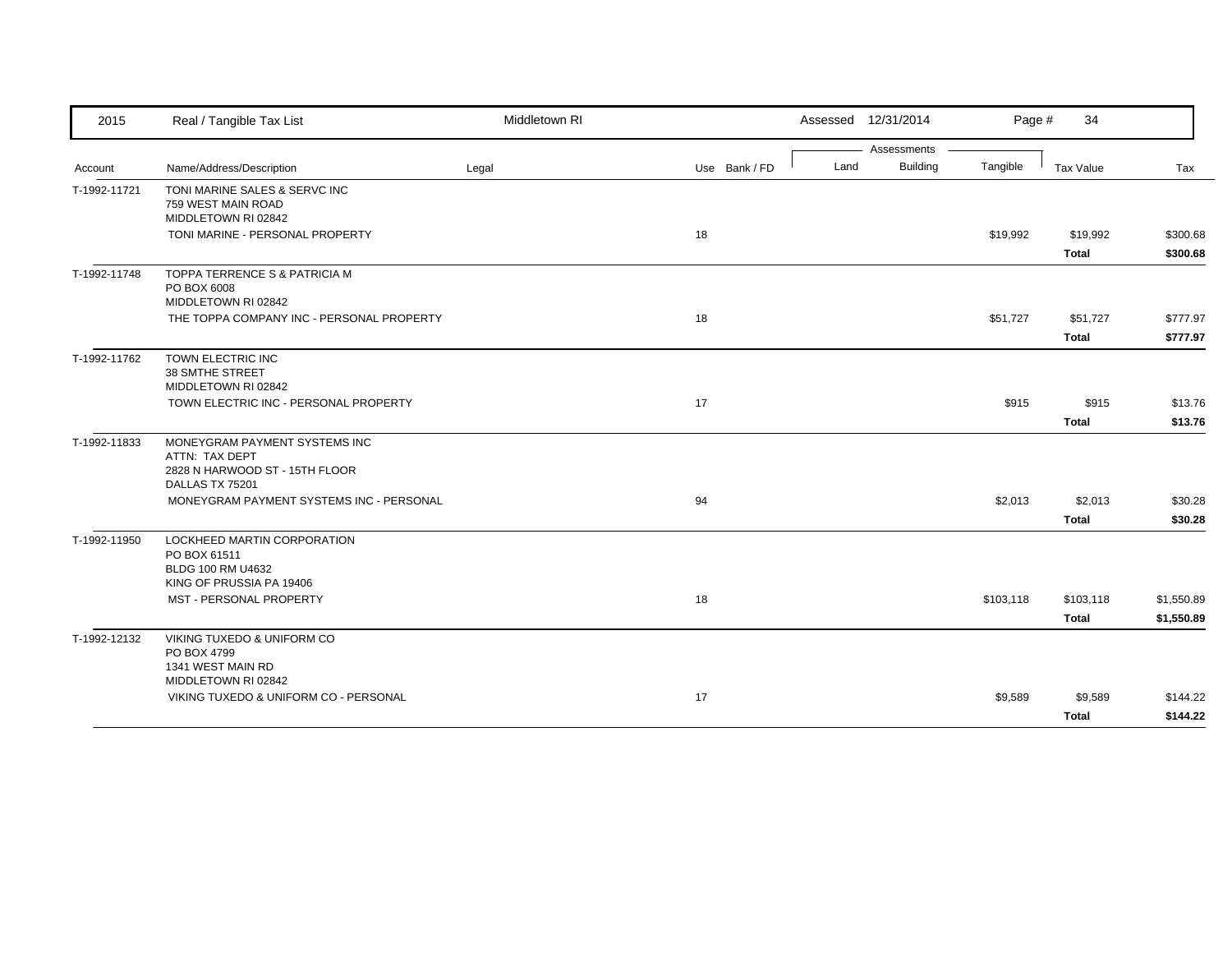| 2015         | Real / Tangible Tax List                                                                  | Middletown RI |               |      | Assessed 12/31/2014 | Page #    | 35           |             |
|--------------|-------------------------------------------------------------------------------------------|---------------|---------------|------|---------------------|-----------|--------------|-------------|
|              |                                                                                           |               |               |      | Assessments         |           |              |             |
| Account      | Name/Address/Description                                                                  | Legal         | Use Bank / FD | Land | <b>Building</b>     | Tangible  | Tax Value    | Tax         |
| T-1992-12153 | QUICK SILVER LLC<br>950 AQUIDNECK AVENUE<br>MIDDLETOWN RI 02842                           |               |               |      |                     |           |              |             |
|              | CROWN COLLISION CENTER - PERSONAL PROPERTY                                                |               | 18            |      |                     | \$376,627 | \$376,627    | \$5,664.47  |
|              |                                                                                           |               |               |      |                     |           | <b>Total</b> | \$5,664.47  |
| T-1992-12162 | BAE SYSTEMS TECHNOLOGY<br>ATTN: FIXED ASSETS DEPT<br>520 GAITHER RD<br>ROCKVILLE MD 20850 |               |               |      |                     |           |              |             |
|              | BAE SYSTEMS INC - PERSONAL PROPERTY                                                       |               | 18            |      |                     | \$48,475  | \$48,475     | \$729.06    |
|              |                                                                                           |               |               |      |                     |           | <b>Total</b> | \$729.06    |
| T-1992-12293 | <b>FRAZIER WALTER L</b><br>168 RIDGEWOOD ROAD<br>MIDDLETOWN RI 02842                      |               |               |      |                     |           |              |             |
|              | FRAZIER'S DISPOSAL SERVICE INC - PERSONAL                                                 |               | 18            |      |                     | \$75,662  | \$75,662     | \$1,137.96  |
|              |                                                                                           |               |               |      |                     |           | <b>Total</b> | \$1,137.96  |
| T-1992-12306 | WANUMETONOMY GOLF/COUNTRY CLUB<br>152 BROWNS LANE<br>MIDDLETOWN RI 02842                  |               |               |      |                     |           |              |             |
|              | WANUMETONOMY GOLF/COUNTRY CLUB - PERSONAL                                                 |               | 18            |      |                     | \$829,910 | \$829,910    | \$12,481.85 |
|              |                                                                                           |               |               |      |                     |           | <b>Total</b> | \$12,481.85 |
| T-1992-12336 | <b>WARREN ROGERS ASSOCIATES INC</b><br>747 AQUIDNECK AVENUE<br>MIDDLETOWN RI 02842        |               |               |      |                     |           |              |             |
|              | WARREN ROGERS ASSOCIATES INC - PERSONAL                                                   |               | 18            |      |                     | \$301,120 | \$301,120    | \$4,528.84  |
|              |                                                                                           |               |               |      |                     |           | <b>Total</b> | \$4,528.84  |
| T-1992-12346 | WASTE MANAGEMENT OF RI<br>C/O MARVIN F POER & CO<br>PO BOX 52427<br>ATLANTA GA 30355      |               |               |      |                     |           |              |             |
|              | WASTE MANAGEMENT OF RIINC - PERSONAL                                                      |               | 94            |      |                     | \$91,303  | \$91,303     | \$1,373.20  |
|              |                                                                                           |               |               |      |                     |           | Total        | \$1,373.20  |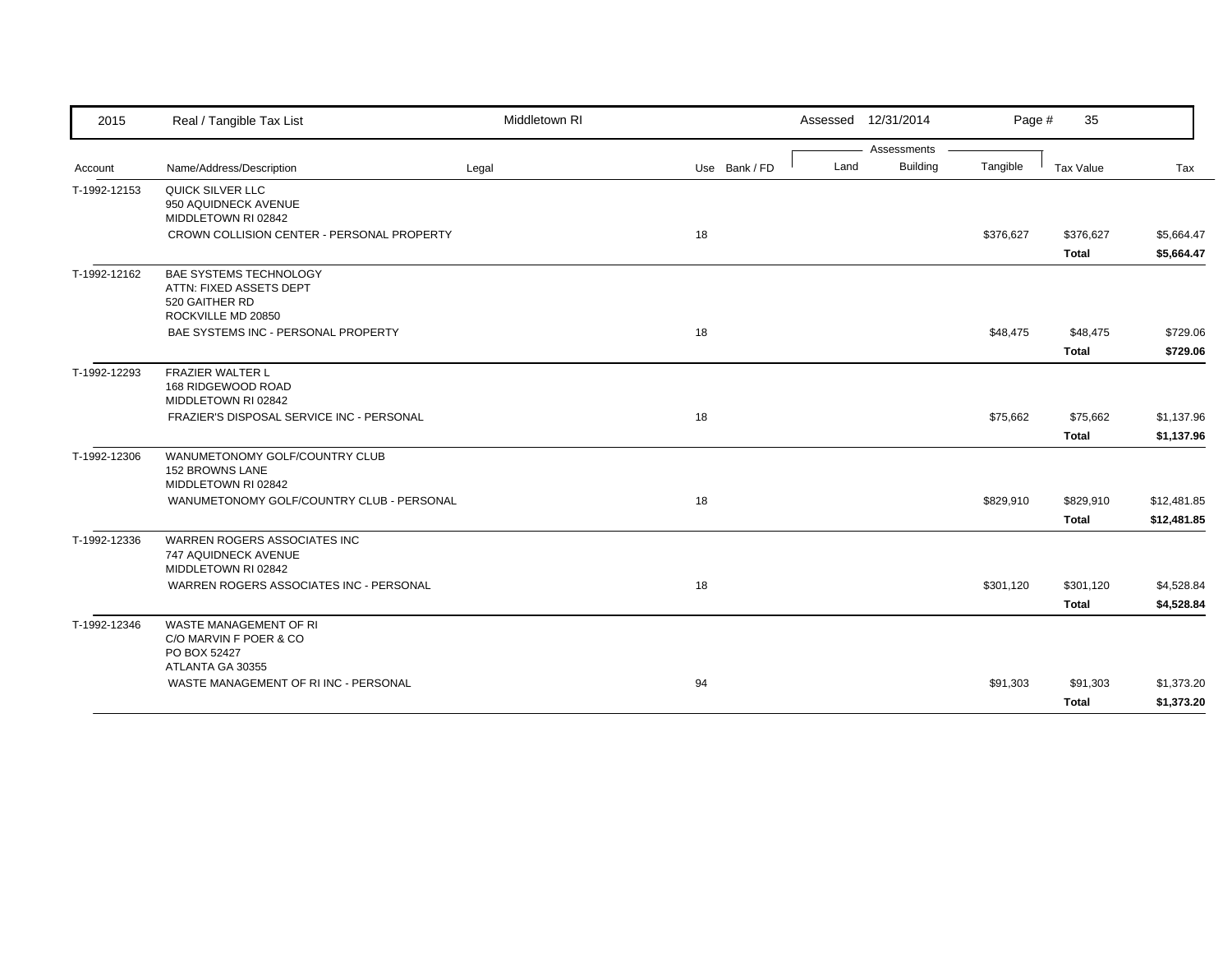| 2015         | Real / Tangible Tax List                                                                               | Middletown RI |               | Assessed 12/31/2014                    | Page #    | 36                        |                          |
|--------------|--------------------------------------------------------------------------------------------------------|---------------|---------------|----------------------------------------|-----------|---------------------------|--------------------------|
| Account      | Name/Address/Description                                                                               | Legal         | Use Bank / FD | Assessments<br><b>Building</b><br>Land | Tangible  | Tax Value                 | Tax                      |
| T-1992-12427 | WENDYS OLD FASHIONED OF NE<br>C/O INDIRECT TAX SOLUTIONS LLC<br>PO BOX 1052                            |               |               |                                        |           |                           |                          |
|              | PICKERINGTON OH 43147<br>WENDY'S #1327 - PERSONAL PROPERTY                                             |               | 18            |                                        | \$269,533 | \$269,533<br><b>Total</b> | \$4,053.78<br>\$4,053.78 |
| T-1992-12573 | MARINE RESCUE PRODUCTS INC<br>PO BOX 3484<br>NEWPORT RI 02840                                          |               |               |                                        |           |                           |                          |
|              | MARINE RESCUE PRODUCTS - PERSONAL PROPERTY                                                             |               | 17            |                                        | \$4,671   | \$4,671<br><b>Total</b>   | \$70.25<br>\$70.25       |
| T-1992-12768 | <b>XEROX CORPORATION</b><br>PROPERTY TAX XRX2-040A<br>PO BOX 9601<br>WEBSTER NY 14580                  |               |               |                                        |           |                           |                          |
|              | XEROX CORP - PERSONAL PROPERTY                                                                         |               | 94            |                                        | \$76,464  | \$76,464<br><b>Total</b>  | \$1,150.02<br>\$1,150.02 |
| T-1992-12855 | NATURES GOODNESS<br>510 EAST MAIN ROAD<br>MIDDLETOWN RI 02842<br>NATURE'S GOODNESS - PERSONAL PROPERTY |               | 17            |                                        | \$7,210   | \$7,210                   | \$108.44                 |
|              |                                                                                                        |               |               |                                        |           | <b>Total</b>              | \$108.44                 |
| T-1992-12865 | THINK CLEAN ENTERPRISES LLC<br>C/O DYLAN GREGORY<br>45 WASHINGTON ST<br>WAKEFIELD, RI 02879            |               |               |                                        |           |                           |                          |
|              | OCEAN STATE LAUNDRY - PERSONAL PROPERTY                                                                |               | 18            |                                        | \$49,632  | \$49,632<br><b>Total</b>  | \$746.47<br>\$746.47     |
| T-1993-00055 | <b>WANG TU WEI</b><br>694 AQUIDNECK AVENUE<br>MIDDLETOWN RI 02842                                      |               |               |                                        |           |                           |                          |
|              | MING MOON CHINESE RESTAURANT - PERSONAL                                                                |               | 18            |                                        | \$38,239  | \$38,239<br><b>Total</b>  | \$575.11<br>\$575.11     |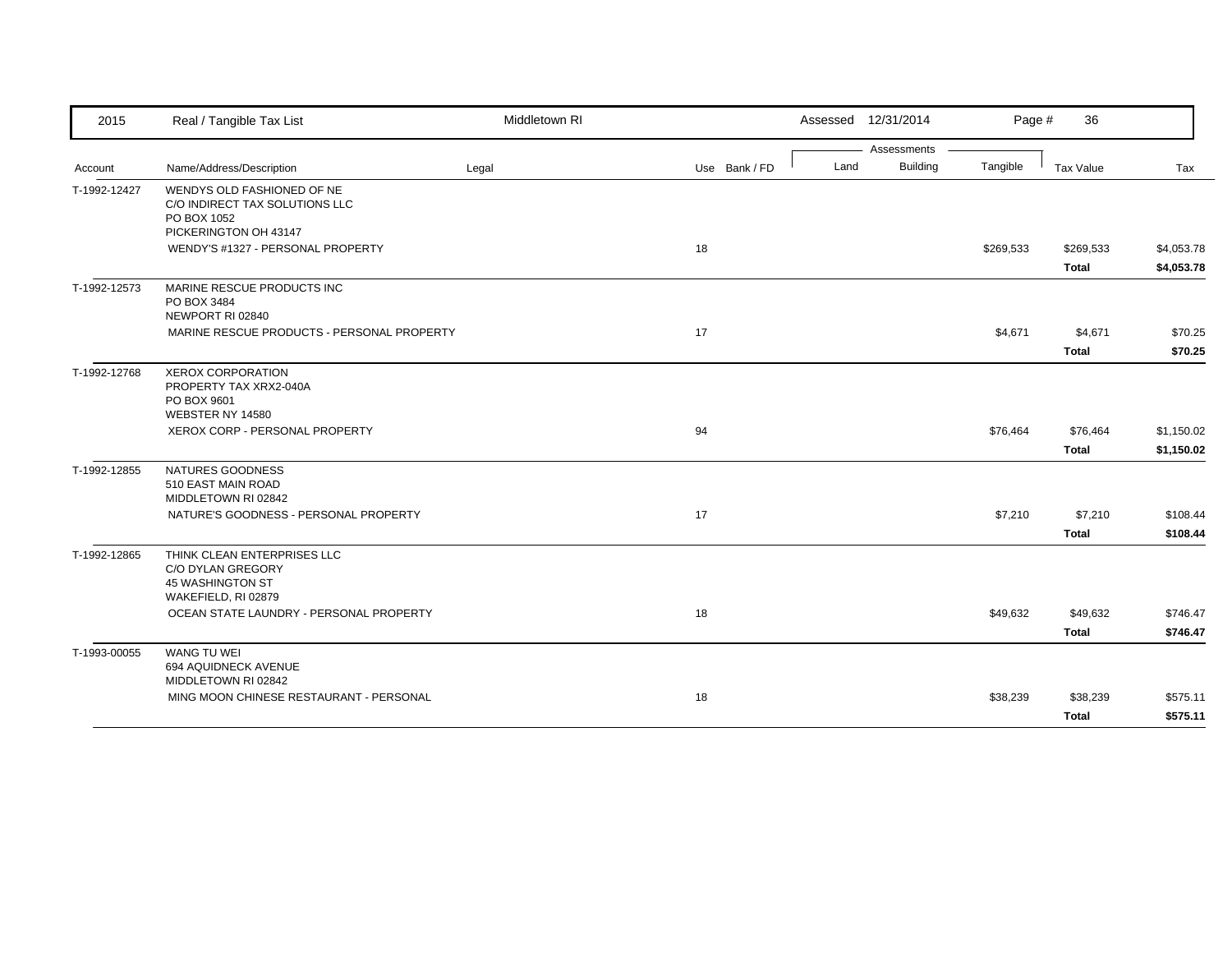| 2015         | Real / Tangible Tax List                                                                                     | Middletown RI |               | Assessed 12/31/2014 |                 | Page #   | 37           |          |
|--------------|--------------------------------------------------------------------------------------------------------------|---------------|---------------|---------------------|-----------------|----------|--------------|----------|
|              |                                                                                                              |               |               |                     | Assessments     |          |              |          |
| Account      | Name/Address/Description                                                                                     | Legal         | Use Bank / FD | Land                | <b>Building</b> | Tangible | Tax Value    | Tax      |
| T-1993-00057 | SOUTHCOAST PHYSICIANS GROUP<br>200 MILL ROAD<br><b>STE 180</b>                                               |               |               |                     |                 |          |              |          |
|              | FAIRHAVEN MA 02719                                                                                           |               |               |                     |                 |          |              |          |
|              | SOUTHCOAST PHYSICIANS GROUP - PERSONAL                                                                       |               | 18            |                     |                 | \$53,505 | \$53,505     | \$804.72 |
|              |                                                                                                              |               |               |                     |                 |          | <b>Total</b> | \$804.72 |
| T-1993-00088 | DWYER WILLIAM J JR<br><b>SEAPORT REALTY</b><br>26 VALLEY ROAD - SUITE 103<br>MIDDLETOWN RI 02842             |               |               |                     |                 |          |              |          |
|              | SEAPORT REALTY - PERSONAL PROPERTY                                                                           |               | 17            |                     |                 | \$1,725  | \$1,725      | \$25.94  |
|              |                                                                                                              |               |               |                     |                 |          | <b>Total</b> | \$25.94  |
| T-1993-00254 | <b>WILBE CORPORATION</b><br>1151 AQUIDNECK AVENUE<br><b>BOX 516</b><br>MIDDLETOWN RI 02842                   |               |               |                     |                 |          |              |          |
|              | WILBE CORPORATION - PERSONAL PROPERTY                                                                        |               | 17            |                     |                 | \$5,665  | \$5,665      | \$85.20  |
|              |                                                                                                              |               |               |                     |                 |          | <b>Total</b> | \$85.20  |
| T-1993-00391 | <b>BAILEY CHARLES S</b><br>178 EAST MAIN ROAD<br>MIDDLETOWN RI 02842<br>SCANDINAVIAN SUN - PERSONAL PROPERTY |               | 18            |                     |                 | \$42,385 | \$42,385     | \$637.47 |
|              |                                                                                                              |               |               |                     |                 |          | <b>Total</b> | \$637.47 |
| T-1993-00402 | EUDENBACH AND RISPOLI INC<br>58 EAST MAIN ROAD<br>MIDDLETOWN RI 02842                                        |               |               |                     |                 |          |              |          |
|              | SPECS EYEWEAR - PERSONAL PROPERTY                                                                            |               | 18            |                     |                 | \$43,538 | \$43,538     | \$654.81 |
|              |                                                                                                              |               |               |                     |                 |          | <b>Total</b> | \$654.81 |
| T-1993-00408 | <b>MCBRIDE PATRICIA</b><br>53 ROSE CLAIR STREET<br>DORCHESTER MA 02125                                       |               |               |                     |                 |          |              |          |
|              | 1998 32' TERRY - PERSONAL PROPERTY                                                                           |               | 45            |                     |                 | \$6,400  | \$6,400      | \$96.26  |
|              |                                                                                                              |               |               |                     |                 |          | <b>Total</b> | \$96.26  |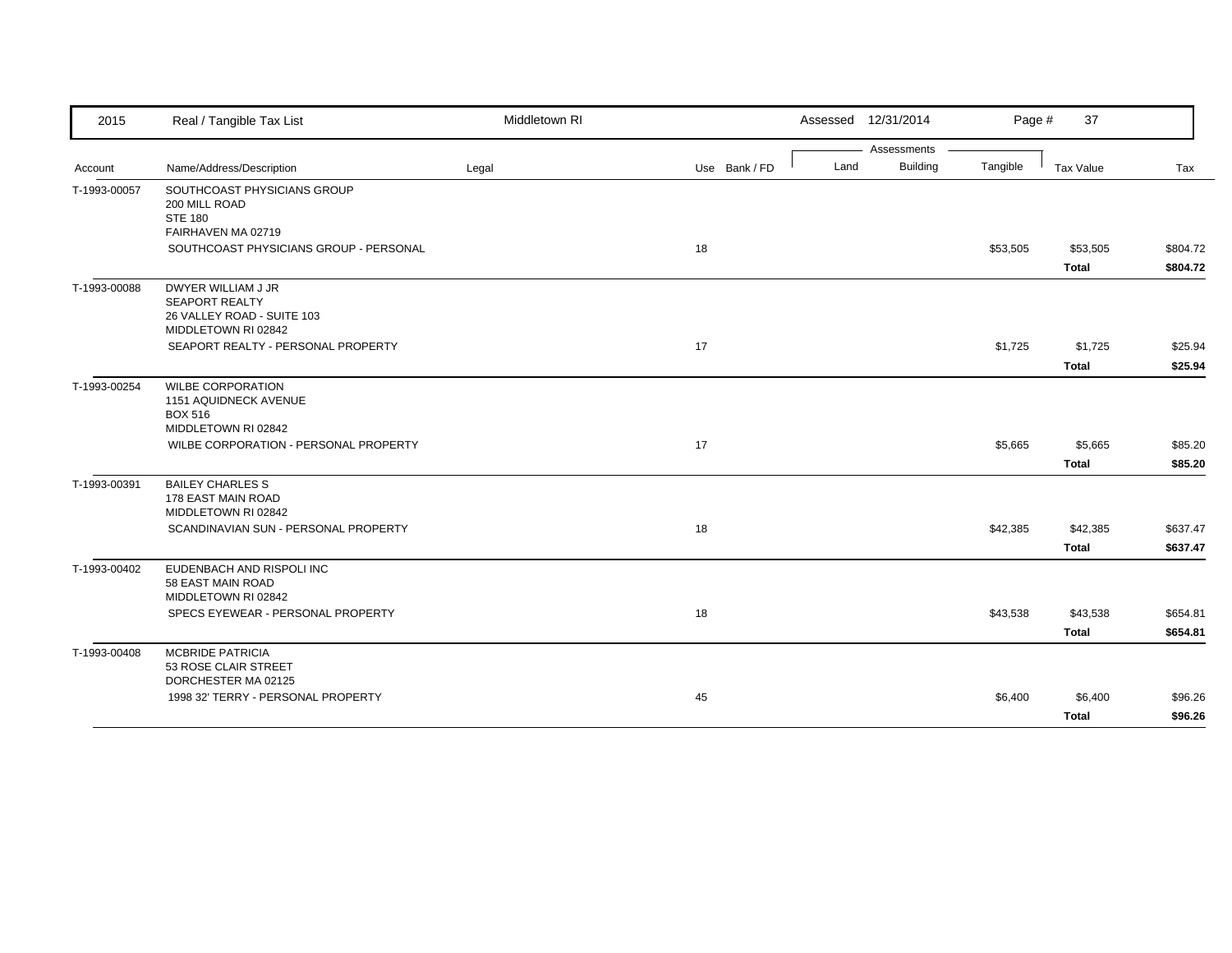| 2015         | Real / Tangible Tax List                              | Middletown RI |               |      | Assessed 12/31/2014            | Page #    | 38               |            |
|--------------|-------------------------------------------------------|---------------|---------------|------|--------------------------------|-----------|------------------|------------|
| Account      | Name/Address/Description                              | Legal         | Use Bank / FD | Land | Assessments<br><b>Building</b> | Tangible  | <b>Tax Value</b> | Tax        |
| T-1993-00416 | <b>BENNYS</b>                                         |               |               |      |                                |           |                  |            |
|              | 340 WATERMAN AVE                                      |               |               |      |                                |           |                  |            |
|              | ESMOND RI 02917                                       |               |               |      |                                |           |                  |            |
|              | BENNY'S - PERSONAL PROPERTY                           |               | 18            |      |                                | \$25,424  | \$25,424         | \$382.38   |
|              |                                                       |               |               |      |                                |           | <b>Total</b>     | \$382.38   |
| T-1993-00417 | NEWPORT DENTAL PROSTHETICS LTD                        |               |               |      |                                |           |                  |            |
|              | 510 EAST MAIN ROAD                                    |               |               |      |                                |           |                  |            |
|              | UNIT <sub>8</sub><br>MIDDLETOWN RI 02842              |               |               |      |                                |           |                  |            |
|              | NEWPORT DENTAL PROSTHETICS - PERSONAL                 |               | 18            |      |                                | \$20,428  | \$20,428         | \$307.24   |
|              |                                                       |               |               |      |                                |           | Total            | \$307.24   |
|              |                                                       |               |               |      |                                |           |                  |            |
| T-1993-00440 | SUPERCUTS CORP SHOP INC<br>7201 METRO BOULEVARD       |               |               |      |                                |           |                  |            |
|              | MINNEAPOLIS MN 55439                                  |               |               |      |                                |           |                  |            |
|              | SUPERCUTS #9948 - PERSONAL PROPERTY                   |               | 18            |      |                                | \$47,637  | \$47,637         | \$716.46   |
|              |                                                       |               |               |      |                                |           | <b>Total</b>     | \$716.46   |
| T-1993-00461 | 285 EAST MAIN ROAD INC                                |               |               |      |                                |           |                  |            |
|              | 285 EST MAIN ROAD                                     |               |               |      |                                |           |                  |            |
|              | MIDDLETOWN RI 02842                                   |               |               |      |                                |           |                  |            |
|              | PREMIER TOYOTA OF NEWPORT - PERSONAL                  |               | 18            |      |                                | \$182,556 | \$182,556        | \$2,745.64 |
|              |                                                       |               |               |      |                                |           | <b>Total</b>     | \$2,745.64 |
| T-1993-00464 | PIRRI ENTERPRISE                                      |               |               |      |                                |           |                  |            |
|              | 800 AQUIDNECK AVENUE<br>MIDDLETOWN RI 02842           |               |               |      |                                |           |                  |            |
|              | AQUIDNECK MEAT MARKET - PERSONAL PROPERTY             |               | 18            |      |                                | \$54,568  | \$54,568         | \$820.70   |
|              |                                                       |               |               |      |                                |           | Total            | \$820.70   |
| T-1993-00465 | <b>BAGEL BARN INC</b>                                 |               |               |      |                                |           |                  |            |
|              | 747 AQUIDNECK AVE - UNIT C                            |               |               |      |                                |           |                  |            |
|              | MIDDLETOWN RI 02842                                   |               |               |      |                                |           |                  |            |
|              | BAGEL BARN INC - PERSONAL PROPERTY                    |               | 18            |      |                                | \$11,550  | \$11,550         | \$173.71   |
|              |                                                       |               |               |      |                                |           | <b>Total</b>     | \$173.71   |
| T-1993-01185 | <b>LOOKING UPWARDS</b>                                |               |               |      |                                |           |                  |            |
|              | C/O THE KEYSTONE GROUP                                |               |               |      |                                |           |                  |            |
|              | 1130 TEN ROD ROD STE D208<br>NORTH KINGSTOWN RI 02852 |               |               |      |                                |           |                  |            |
|              | LOOKING UPWARDS - PERSONAL PROPERTY                   |               | 18            |      |                                | \$207,317 | \$207,317        | \$3,118.05 |
|              |                                                       |               |               |      |                                |           | <b>Total</b>     | \$3,118.05 |
|              |                                                       |               |               |      |                                |           |                  |            |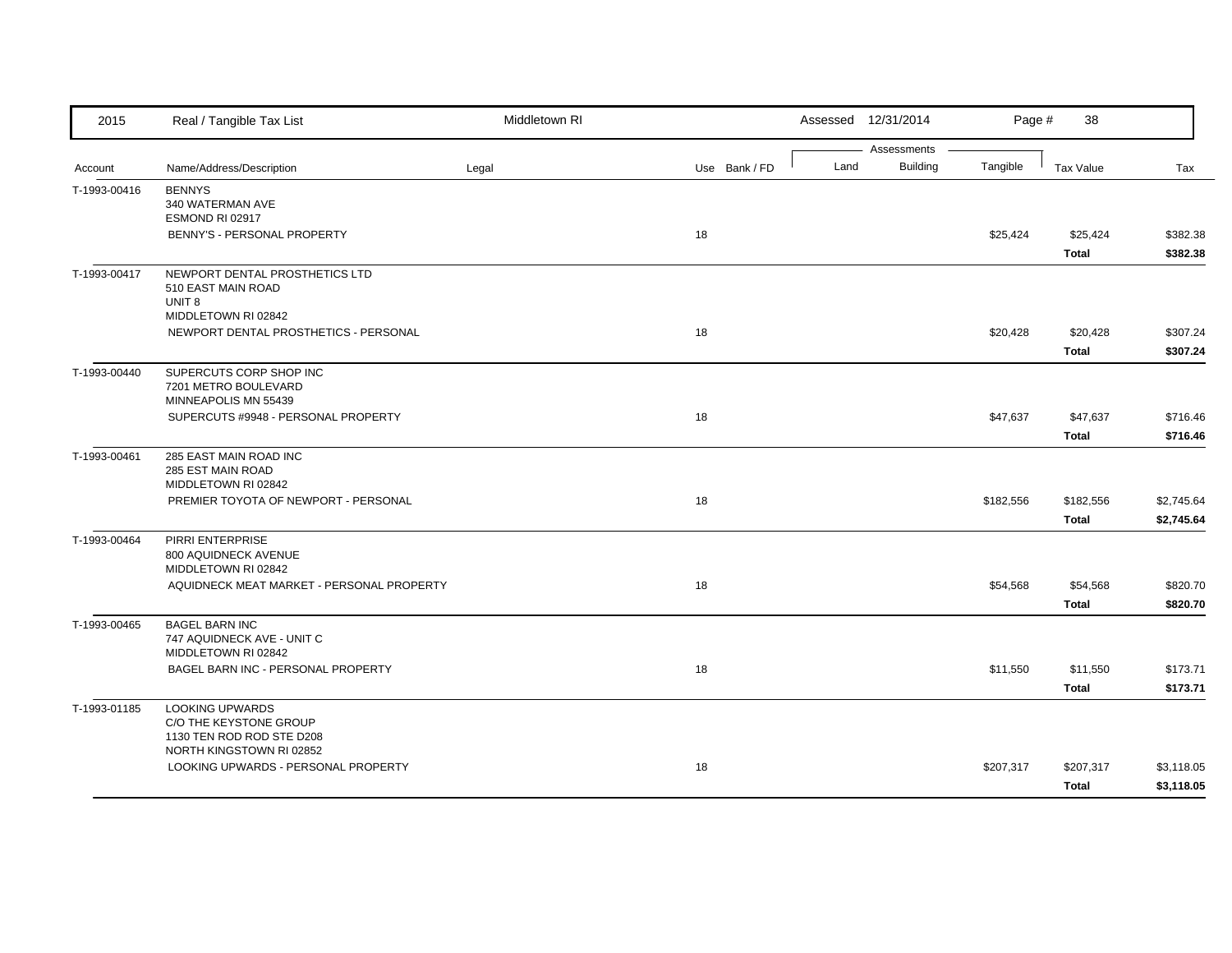| 2015         | Real / Tangible Tax List                               | Middletown RI |               |      | Assessed 12/31/2014 | Page #    | 39               |            |
|--------------|--------------------------------------------------------|---------------|---------------|------|---------------------|-----------|------------------|------------|
|              |                                                        |               |               |      | Assessments         |           |                  |            |
| Account      | Name/Address/Description                               | Legal         | Use Bank / FD | Land | <b>Building</b>     | Tangible  | <b>Tax Value</b> | Tax        |
| T-1993-10015 | <b>ISLAND MANAGEMENT INC</b>                           |               |               |      |                     |           |                  |            |
|              | 1223 GREEN END AVENUE<br>MIDDLETOWN RI 02842-5705      |               |               |      |                     |           |                  |            |
|              | FLO'S CLAM SHACK - PERSONAL PROPERTY                   |               | 18            |      |                     | \$32,249  | \$32,249         | \$485.02   |
|              |                                                        |               |               |      |                     |           | <b>Total</b>     | \$485.02   |
| T-1994-00002 | HUGHES NETWORK SYSTEMS LLC                             |               |               |      |                     |           |                  |            |
|              | RYAN TAX COMPLIANCE SRVCS                              |               |               |      |                     |           |                  |            |
|              | PO BOX 460049                                          |               |               |      |                     |           |                  |            |
|              | HOUSTON TX 77056                                       |               |               |      |                     |           |                  |            |
|              | HUGHES NETWORK SYSTEMS LLC - PERSONAL                  |               | 18            |      |                     | \$461     | \$461            | \$6.93     |
|              |                                                        |               |               |      |                     |           | <b>Total</b>     | \$6.93     |
| T-1994-00007 | APEX KITCHEN & BATHS INC                               |               |               |      |                     |           |                  |            |
|              | 767 EAST MAIN ROAD<br>MIDDLETOWN RI 02842              |               |               |      |                     |           |                  |            |
|              | APEX KITCHEN & BATHS - PERSONAL PROPERTY               |               | 17            |      |                     | \$8,895   | \$8,895          | \$133.78   |
|              |                                                        |               |               |      |                     |           |                  |            |
|              |                                                        |               |               |      |                     |           | <b>Total</b>     | \$133.78   |
| T-1994-00011 | AQUIDNECK ISLAND ALL VETS CLUB<br>985 AQUIDNECK AVENUE |               |               |      |                     |           |                  |            |
|              | MIDDLETOWN RI 02842                                    |               |               |      |                     |           |                  |            |
|              | AQUIDNECK ISLAND ALL VETS CLUB - PERSONAL              |               | 18            |      |                     | \$11,193  | \$11,193         | \$168.34   |
|              |                                                        |               |               |      |                     |           | <b>Total</b>     | \$168.34   |
| T-1994-00014 | ATLANTIC GRILLE INC                                    |               |               |      |                     |           |                  |            |
|              | 91 AQUIDNECK AVENUE                                    |               |               |      |                     |           |                  |            |
|              | MIDDLETOWN RI 02842                                    |               |               |      |                     |           |                  |            |
|              | ATLANTIC GRILLE - PERSONAL PROPERTY                    |               | 18            |      |                     | \$186,960 | \$186,960        | \$2,811.88 |
|              |                                                        |               |               |      |                     |           | <b>Total</b>     | \$2,811.88 |
| T-1994-00018 | <b>B&amp;BINC</b>                                      |               |               |      |                     |           |                  |            |
|              | 15 VALLEY RD                                           |               |               |      |                     |           |                  |            |
|              | MIDDLETOWN RI 02842                                    |               |               |      |                     |           |                  |            |
|              | NAPA AUTO PARTS - PERSONAL PROPERTY                    |               | 18            |      |                     | \$37,950  | \$37,950         | \$570.77   |
|              |                                                        |               |               |      |                     |           | <b>Total</b>     | \$570.77   |
| T-1994-00024 | <b>BARR RICHARD</b>                                    |               |               |      |                     |           |                  |            |
|              | 16 CULLEN HILL ROAD<br>LINCOLN RI 02865                |               |               |      |                     |           |                  |            |
|              | 2005 31' KEYSTONE SPRINGDALE - PERSONAL                |               | 45            |      |                     | \$9,470   | \$9,470          | \$142.43   |
|              |                                                        |               |               |      |                     |           | <b>Total</b>     | \$142.43   |
|              |                                                        |               |               |      |                     |           |                  |            |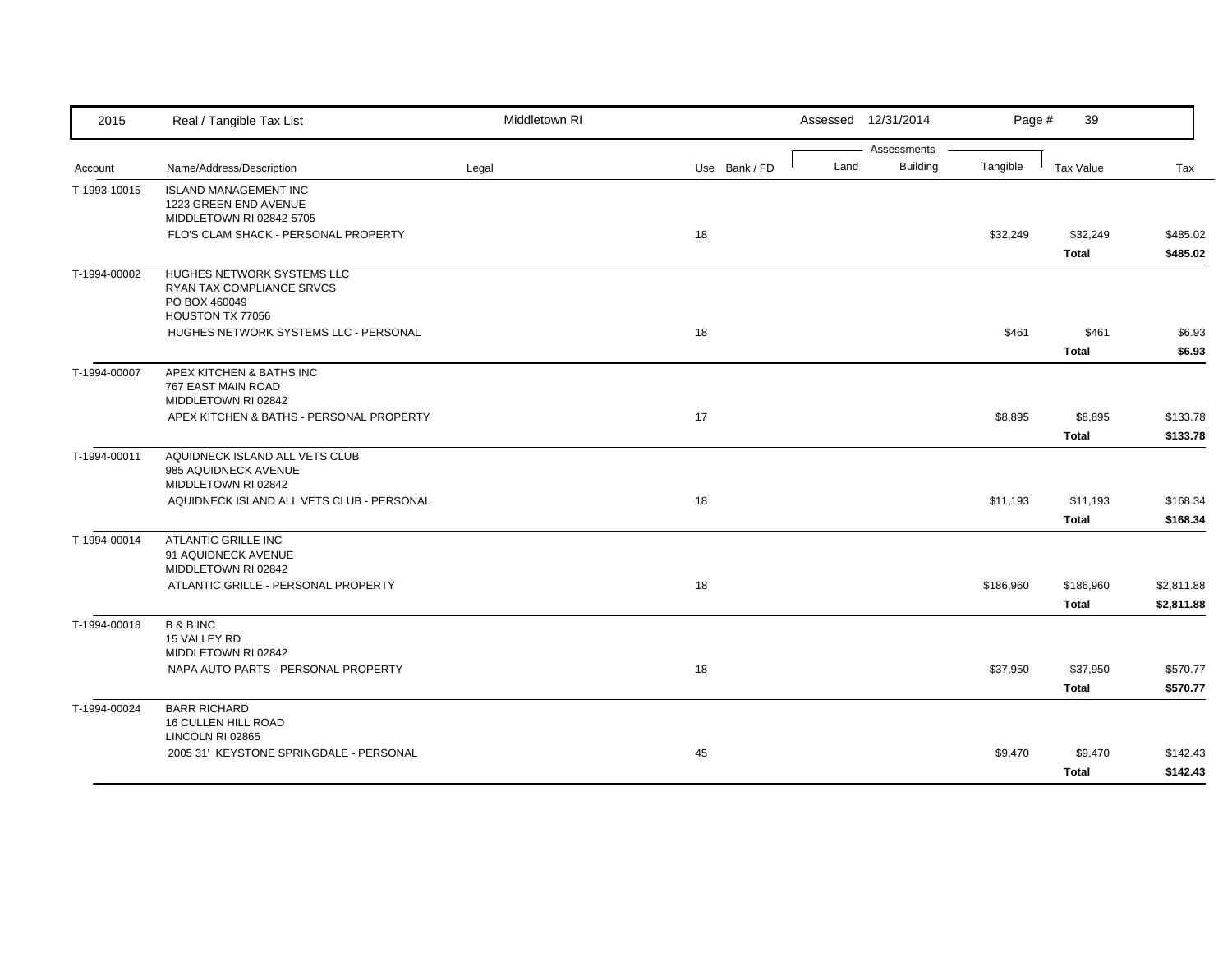| 2015         | Real / Tangible Tax List                                                                                       | Middletown RI |               |      | Assessed 12/31/2014            | Page #   | 40               |            |
|--------------|----------------------------------------------------------------------------------------------------------------|---------------|---------------|------|--------------------------------|----------|------------------|------------|
|              |                                                                                                                |               |               | Land | Assessments<br><b>Building</b> | Tangible |                  |            |
| Account      | Name/Address/Description                                                                                       | Legal         | Use Bank / FD |      |                                |          | <b>Tax Value</b> | Tax        |
| T-1994-00079 | CHELSEAS INC<br>1015 AQUIDNECK AVENUE<br>MIDDLETOWN RI 02842                                                   |               |               |      |                                |          |                  |            |
|              | CHELSEA'S - PERSONAL PROPERTY                                                                                  |               | 18            |      |                                | \$11,961 | \$11,961         | \$179.89   |
|              |                                                                                                                |               |               |      |                                |          | <b>Total</b>     | \$179.89   |
| T-1994-00081 | CHING TAO CHINESE RESTAURANT<br>288 WEST MAIN ROAD<br>MIDDLETOWN RI 02842                                      |               |               |      |                                |          |                  |            |
|              | CHING TAO CHINESE RESTAURANT - PERSONAL                                                                        |               | 18            |      |                                | \$39,077 | \$39,077         | \$587.72   |
|              |                                                                                                                |               |               |      |                                |          | <b>Total</b>     | \$587.72   |
| T-1994-00184 | SILVIA ELIZABETH H<br>496 EAST MAIN ROAD<br>MIDDLETOWN RI 02842                                                |               |               |      |                                |          |                  |            |
|              | MOMMY & ME OF NEWPORT - PERSONAL PROPERTY                                                                      |               | 17            |      |                                | \$1,721  | \$1,721          | \$25.88    |
|              |                                                                                                                |               |               |      |                                |          | <b>Total</b>     | \$25.88    |
| T-1994-00253 | MIDDLETOWN TACO INC<br>79 NORTH MAIN STREET<br>MANSFIELD MA 02048                                              |               |               |      |                                |          |                  |            |
|              | TACO BELL - PERSONAL PROPERTY                                                                                  |               | 18            |      |                                | \$90,480 | \$90,480         | \$1,360.82 |
|              |                                                                                                                |               |               |      |                                |          | <b>Total</b>     | \$1,360.82 |
| T-1994-00285 | OCEAN STATE JOB LOT MIDDLETOWN<br>ATTN: ACCOUNTS PAYABLE<br>375 COMMERCE PARK ROAD<br>NORTH KINGSTOWN RI 02852 |               |               |      |                                |          |                  |            |
|              | OCEAN STATE JOB LOT - PERSONAL PROPERTY                                                                        |               | 18            |      |                                | \$13,619 | \$13,619         | \$204.83   |
|              |                                                                                                                |               |               |      |                                |          | <b>Total</b>     | \$204.83   |
| T-1994-00293 | <b>DE FOODS INC</b><br>170 OLD FORE ROAD<br>HANOVER MA 02339                                                   |               |               |      |                                |          |                  |            |
|              | <b>KFC - PERSONAL PROPERTY</b>                                                                                 |               | 18            |      |                                | \$63,530 | \$63,530         | \$955.49   |
|              |                                                                                                                |               |               |      |                                |          | <b>Total</b>     | \$955.49   |
| T-1994-00309 | PLEMMONS TONI<br>510 EAST MAIN ROAD - 6<br>MIDDLETOWN RI 02842                                                 |               |               |      |                                |          |                  |            |
|              | ULTIMATE IMAGE HAIR SALON - PERSONAL PROPERTY                                                                  |               | 17            |      |                                | \$5,141  | \$5,141          | \$77.32    |
|              |                                                                                                                |               |               |      |                                |          | <b>Total</b>     | \$77.32    |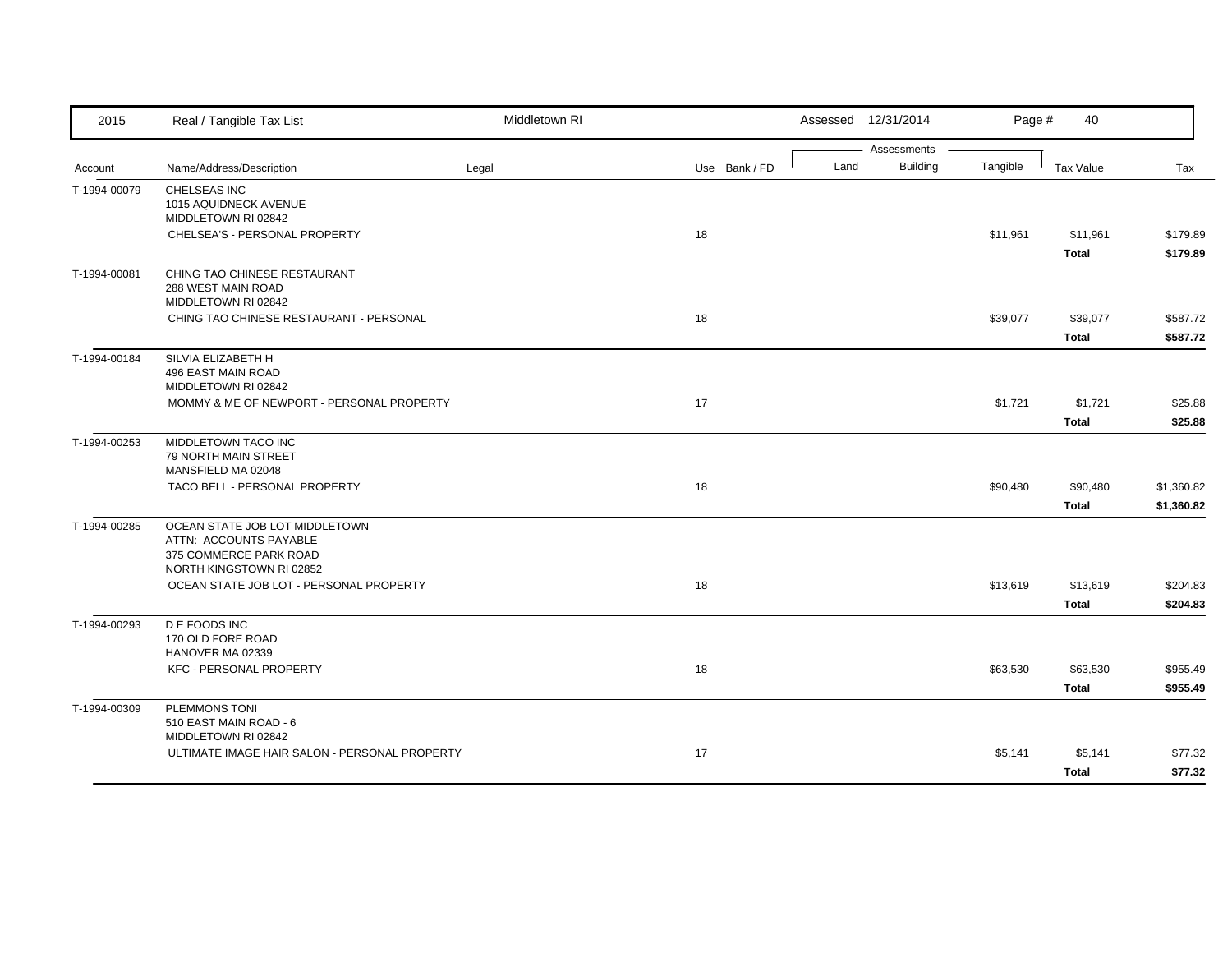| 2015         | Real / Tangible Tax List                                                                | Middletown RI |               | Assessed 12/31/2014 |             | Page #      | 41                          |                            |
|--------------|-----------------------------------------------------------------------------------------|---------------|---------------|---------------------|-------------|-------------|-----------------------------|----------------------------|
|              |                                                                                         |               |               |                     | Assessments |             |                             |                            |
| Account      | Name/Address/Description                                                                | Legal         | Use Bank / FD | Land                | Building    | Tangible    | Tax Value                   | Tax                        |
| T-1994-00326 | RONDINA PHILIP J II<br>1151 AQUIDNECK AVENUE #506<br>MIDDLETOWN RI 02842                |               |               |                     |             |             |                             |                            |
|              | A COLONIAL CHIMNEY SWEEP - PERSONAL PROPERTY                                            |               | 17            |                     |             | \$2,320     | \$2,320<br><b>Total</b>     | \$34.89<br>\$34.89         |
| T-1994-00336 | <b>K WORLD ENTERPRISES</b><br>70 WEST MAIN ROAD<br>MIDDLETOWN RI 02842                  |               |               |                     |             |             |                             |                            |
|              | KS AUTO REPAIR - PERSONAL PROPERTY                                                      |               | 17            |                     |             | \$7,405     | \$7,405                     | \$111.37                   |
|              |                                                                                         |               |               |                     |             |             | <b>Total</b>                | \$111.37                   |
| T-1994-00340 | SEAVIEW INN LLC<br>240 AQUIDNECK AVENUE<br>MIDDLETOWN RI 02842                          |               |               |                     |             |             |                             |                            |
|              | SEAVIEW INN - PERSONAL PROPERTY                                                         |               | 18            |                     |             | \$137,649   | \$137,649                   | \$2,070.24                 |
|              |                                                                                         |               |               |                     |             |             | <b>Total</b>                | \$2,070.24                 |
| T-1994-00343 | SHAWS SUPERMARKETS INC<br>PROPERTY TAX DEPARTMENT<br>PO BOX 990<br>MINNEAPOLIS MN 55440 |               |               |                     |             |             |                             |                            |
|              | SHAWS SUPERMARKETS 7442 - PERSONAL PROPERTY                                             |               | 18            |                     |             | \$1,417,226 | \$1,417,226<br><b>Total</b> | \$21,315.08<br>\$21,315.08 |
| T-1994-00368 | TADDEI LEONARD C JR<br>770 AQUIDNECK AVENUE<br>MIDDLETOWN RI 02842                      |               |               |                     |             |             |                             |                            |
|              | TADDEI LEONARD C DMD - PERSONAL PROPERTY                                                |               | 18            |                     |             | \$87,004    | \$87,004<br><b>Total</b>    | \$1,308.54<br>\$1,308.54   |
| T-1994-00394 | WALGREEN EASTERN CO INC (003)<br>300 WILMOT RD<br>MAIL STOP 3301<br>DEERFIELD IL 60015  |               |               |                     |             |             |                             |                            |
|              | WALGREEN EASTERN CO INC 03000 - PERSONAL                                                |               | 18            |                     |             | \$237,892   | \$237,892<br><b>Total</b>   | \$3,577.90<br>\$3,577.90   |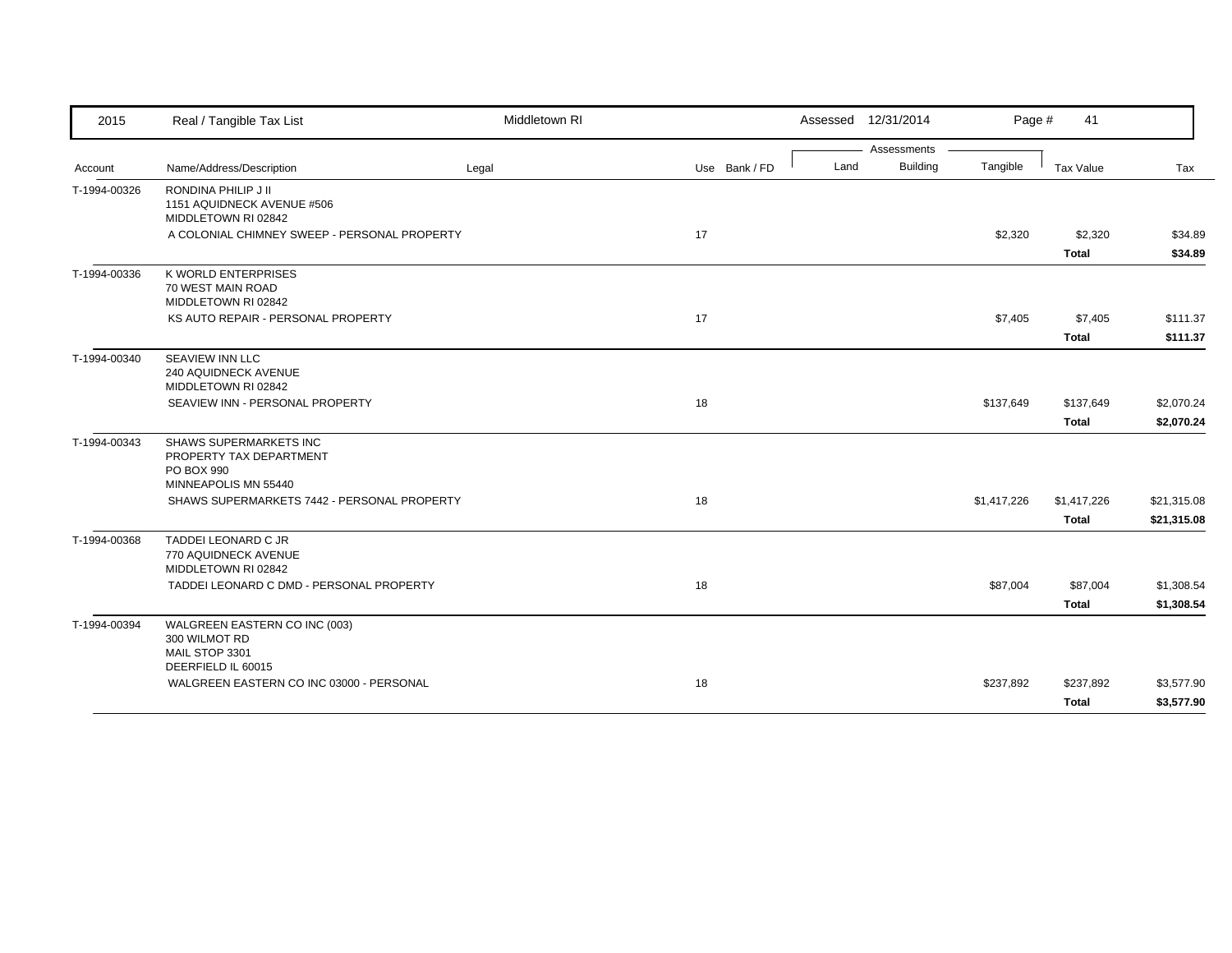| 2015         | Real / Tangible Tax List                          | Middletown RI |    |               |      | Assessed 12/31/2014 | Page #    | 42               |            |
|--------------|---------------------------------------------------|---------------|----|---------------|------|---------------------|-----------|------------------|------------|
|              |                                                   |               |    |               |      | Assessments         |           |                  |            |
| Account      | Name/Address/Description                          | Legal         |    | Use Bank / FD | Land | <b>Building</b>     | Tangible  | <b>Tax Value</b> | Tax        |
| T-1994-00662 | ENTERPRISE RENT A CAR CO OF RI<br>333 NIANTIC AVE |               |    |               |      |                     |           |                  |            |
|              | CRANSTON RI 02907                                 |               |    |               |      |                     |           |                  |            |
|              | ENTERPRISE RENT A CAR CO - PERSONAL PROPERTY      |               | 18 |               |      |                     | \$153,000 | \$153,000        | \$2,301.12 |
|              |                                                   |               |    |               |      |                     |           | <b>Total</b>     | \$2,301.12 |
| T-1995-00038 | HOLMES JAMES S                                    |               |    |               |      |                     |           |                  |            |
|              | 303 MITCHELLS LN                                  |               |    |               |      |                     |           |                  |            |
|              | MIDDLETOWN RI 02842                               |               |    |               |      |                     |           |                  |            |
|              | HOLMES JIM CONSTRUCTION INC - PERSONAL            |               | 17 |               |      |                     | \$4,500   | \$4,500          | \$67.68    |
|              |                                                   |               |    |               |      |                     |           | <b>Total</b>     | \$67.68    |
| T-1995-00094 | AGUIAR JOSEPH F & DALINDA L                       |               |    |               |      |                     |           |                  |            |
|              | 614 MITCHELL'S LN<br>MIDDLETOWN RI 02842          |               |    |               |      |                     |           |                  |            |
|              | JOSEPH F AGUIAR LANDSCAPING - PERSONAL            |               | 18 |               |      |                     | \$5,270   | \$5,270          | \$79.26    |
|              |                                                   |               |    |               |      |                     |           | <b>Total</b>     | \$79.26    |
| T-1995-00194 | HARVEY HARRY G & WENDY LORD                       |               |    |               |      |                     |           |                  |            |
|              | 819 AQUIDNECK AVENUE                              |               |    |               |      |                     |           |                  |            |
|              | MIDDLETOWN RI 02842                               |               |    |               |      |                     |           |                  |            |
|              | HARVEYS AUTO DETAILING - PERSONAL PROPERTY        |               | 17 |               |      |                     | \$1,988   | \$1,988          | \$29.90    |
|              |                                                   |               |    |               |      |                     |           | <b>Total</b>     | \$29.90    |
| T-1995-00281 | AVID AIRLINE PRODUCTS                             |               |    |               |      |                     |           |                  |            |
|              | 72 JOHNNYCAKE HILL RD                             |               |    |               |      |                     |           |                  |            |
|              | MIDDLETOWN RI 02842                               |               |    |               |      |                     |           |                  |            |
|              | AVID AIRLINE PRODUCTS OF RI - PERSONAL            |               | 18 |               |      |                     | \$104,990 | \$104,990        | \$1,579.05 |
|              |                                                   |               |    |               |      |                     |           | <b>Total</b>     | \$1,579.05 |
| T-1995-00284 | PEPPER DINING INC                                 |               |    |               |      |                     |           |                  |            |
|              | MARVIN F POER & CO<br>PO BOX 802206               |               |    |               |      |                     |           |                  |            |
|              | DALLAS TX 75380-2206                              |               |    |               |      |                     |           |                  |            |
|              | CHILIS #819 - PERSONAL PROPERTY                   |               | 18 |               |      |                     | \$208,238 | \$208,238        | \$3,131.90 |
|              |                                                   |               |    |               |      |                     |           | <b>Total</b>     | \$3,131.90 |
| T-1995-00351 | HUNTER AUGUSTIN L JR                              |               |    |               |      |                     |           |                  |            |
|              | PO BOX 4401                                       |               |    |               |      |                     |           |                  |            |
|              | MIDDLETOWN RI 02842-0401                          |               |    |               |      |                     |           |                  |            |
|              | AUGUSTIN HAIR STYLIST - PERSONAL PROPERTY         |               | 17 |               |      |                     | \$2,500   | \$2,500          | \$37.60    |
|              |                                                   |               |    |               |      |                     |           | <b>Total</b>     | \$37.60    |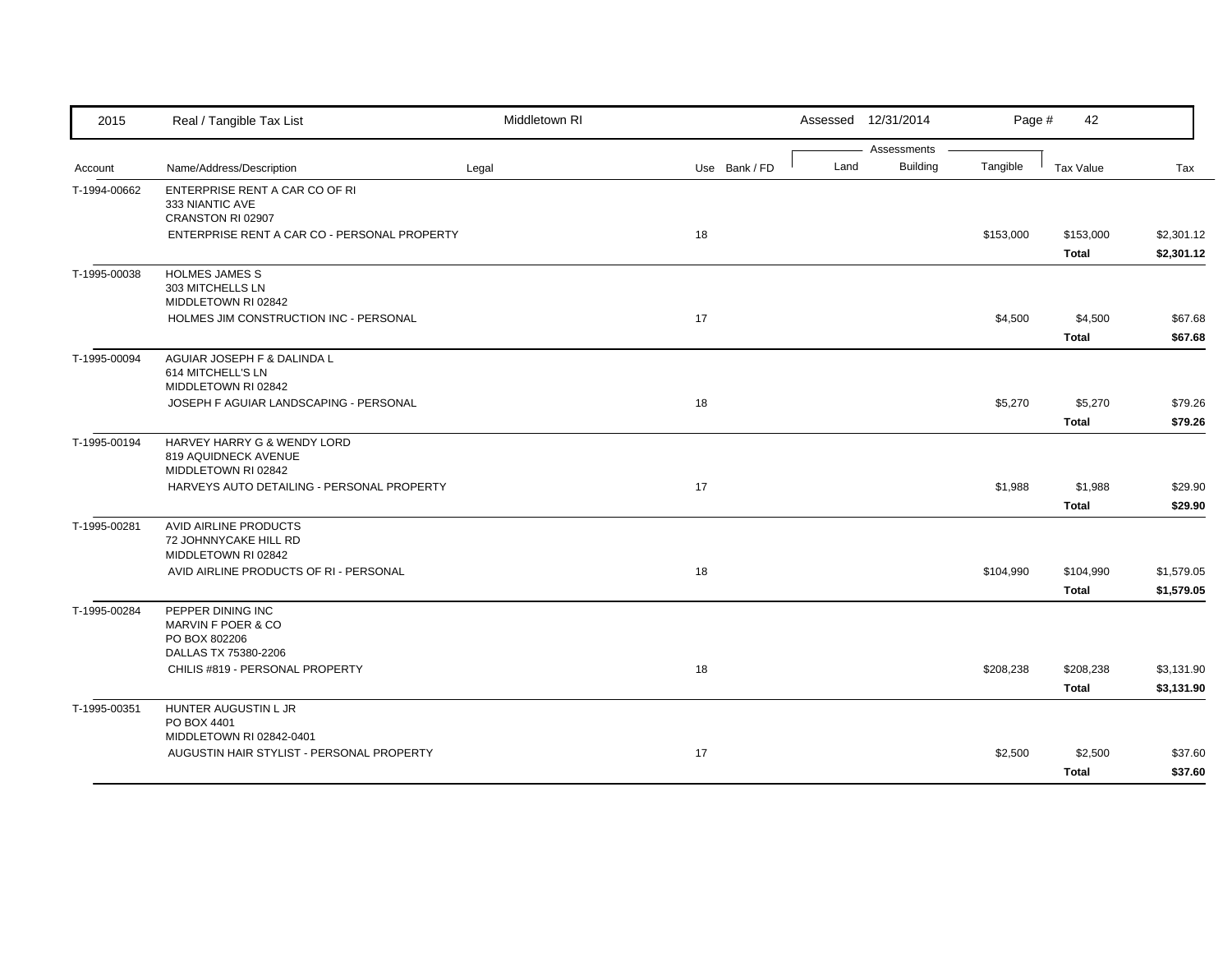| 2015         | Real / Tangible Tax List                                                         | Middletown RI |               |      | Assessed 12/31/2014 | Page #    | 43           |            |
|--------------|----------------------------------------------------------------------------------|---------------|---------------|------|---------------------|-----------|--------------|------------|
|              |                                                                                  |               |               |      | Assessments         |           |              |            |
| Account      | Name/Address/Description                                                         | Legal         | Use Bank / FD | Land | <b>Building</b>     | Tangible  | Tax Value    | Tax        |
| T-1995-00492 | <b>SANTOS MICHAEL</b><br>79 DEWOLF AVENUE<br>BRISTOL RI 02809                    |               |               |      |                     |           |              |            |
|              | SANDY'S LIQUORS - PERSONAL PROPERTY                                              |               | 18            |      |                     | \$11,330  | \$11,330     | \$170.40   |
|              |                                                                                  |               |               |      |                     |           | <b>Total</b> | \$170.40   |
| T-1995-00493 | LEITE DONUTS INC<br>78 WEST MAIN ROAD<br>MIDDLETOWN RI 02842                     |               |               |      |                     |           |              |            |
|              | MA'S DONUTS AND MORE - PERSONAL PROPERTY                                         |               | 18            |      |                     | \$183,831 | \$183,831    | \$2,764.82 |
|              |                                                                                  |               |               |      |                     |           | <b>Total</b> | \$2,764.82 |
| T-1995-00500 | KOOHY DAVID<br>438 EAST MAIN ROAD<br>SUITE 203                                   |               |               |      |                     |           |              |            |
|              | MIDDLETOWN RI 02842<br>COASTAL FINANCIAL & ISLAND TAX - PERSONAL                 |               | 17            |      |                     | \$2,460   | \$2,460      | \$37.00    |
|              |                                                                                  |               |               |      |                     |           | <b>Total</b> | \$37.00    |
| T-1995-00511 | AQUIDNECK ISLAND BOOKS INC                                                       |               |               |      |                     |           |              |            |
|              | 575 EAST MAIN RD UNIT 1<br>MIDDLETOWN RI 02842                                   |               |               |      |                     |           |              |            |
|              | ISLAND BOOKS - PERSONAL PROPERTY                                                 |               | 18            |      |                     | \$3,000   | \$3,000      | \$45.12    |
|              |                                                                                  |               |               |      |                     |           | <b>Total</b> | \$45.12    |
| T-1995-00515 | A B MARINE<br>747 AQUIDNECK AVE STE 21<br>MIDDLETOWN RI 02842                    |               |               |      |                     |           |              |            |
|              | A B MARINE INC - PERSONAL PROPERTY                                               |               | 17            |      |                     | \$1,675   | \$1,675      | \$25.19    |
|              |                                                                                  |               |               |      |                     |           | <b>Total</b> | \$25.19    |
| T-1995-00526 | DDL OMNI ENGNEERING LLC<br>8260 GREENSBORO DRIVE<br>SUITE 600<br>MCLEAN VA 22102 |               |               |      |                     |           |              |            |
|              | DDL OMNI ENGINEERING LLC - PERSONAL PROPERTY                                     |               | 17            |      |                     | \$4,485   | \$4,485      | \$67.45    |
|              |                                                                                  |               |               |      |                     |           | <b>Total</b> | \$67.45    |
|              |                                                                                  |               |               |      |                     |           |              |            |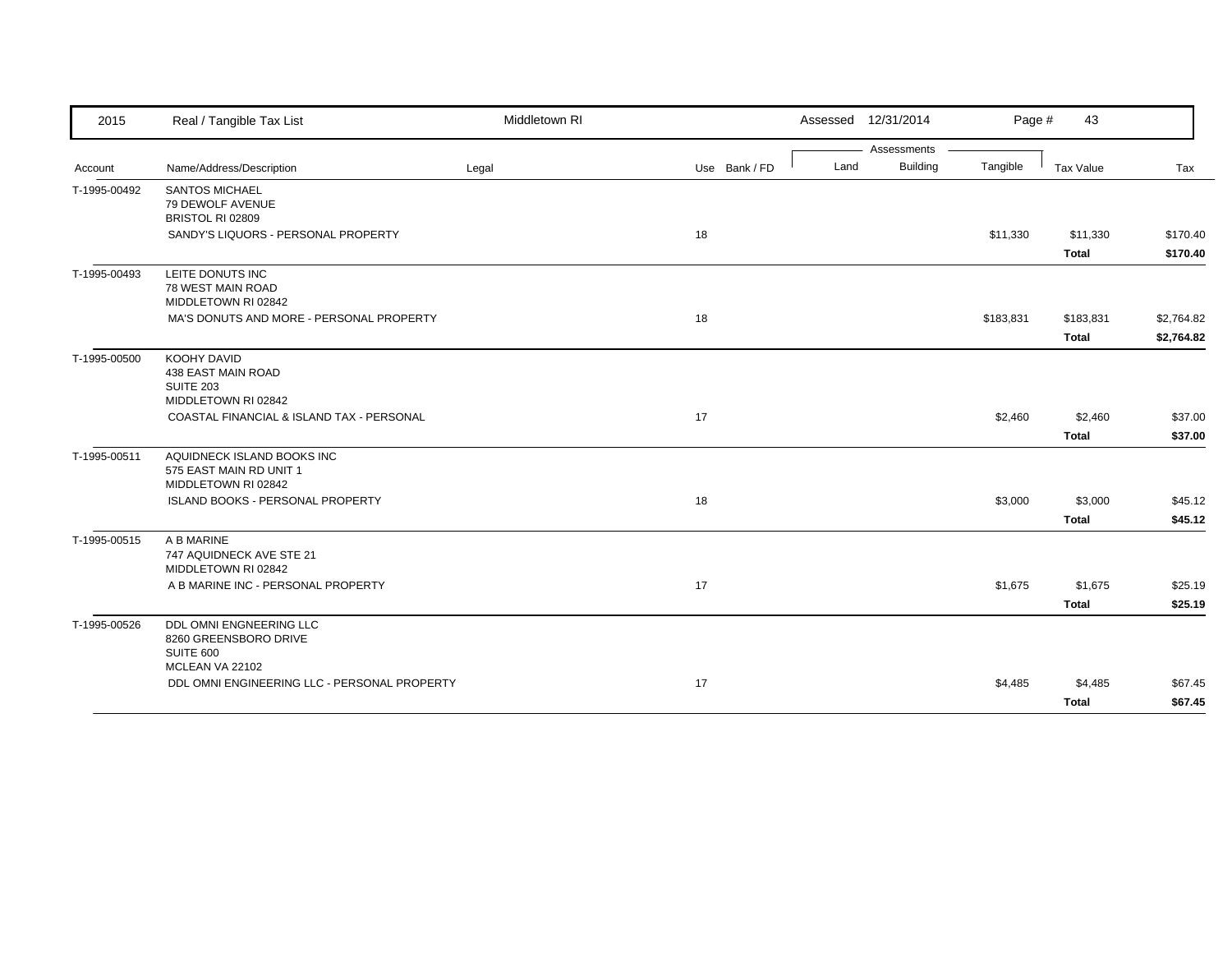| 2015         | Real / Tangible Tax List                                                                                     | Middletown RI |               |      | Assessed 12/31/2014 | Page #    | 44           |            |
|--------------|--------------------------------------------------------------------------------------------------------------|---------------|---------------|------|---------------------|-----------|--------------|------------|
|              |                                                                                                              |               |               |      | Assessments         |           |              |            |
| Account      | Name/Address/Description                                                                                     | Legal         | Use Bank / FD | Land | <b>Building</b>     | Tangible  | Tax Value    | Tax        |
| T-1995-00537 | HEALTHCARE PROVIDER SERVICES<br>700 AQUIDNECK AVENUE<br>MIDDLETOWN RI 02842                                  |               |               |      |                     |           |              |            |
|              | RHODE ISLAND BLOOD CENTER - PERSONAL                                                                         |               | 18            |      |                     | \$33,279  | \$33,279     | \$500.52   |
|              |                                                                                                              |               |               |      |                     |           | <b>Total</b> | \$500.52   |
| T-1995-00544 | US BANK NATIONAL ASSOCIATION<br>1310 MADRID ST<br>SUITE 100<br>MARSHALL MN 56258                             |               |               |      |                     |           |              |            |
|              | US BANK NATIONAL ASSOCIATION - PERSONAL                                                                      |               | 94            |      |                     | \$127,787 | \$127,787    | \$1,921.92 |
|              |                                                                                                              |               |               |      |                     |           | <b>Total</b> | \$1,921.92 |
| T-1995-00550 | <b>HENDERSON BLAKE</b><br>55 JOHN CLARKE ROAD<br>MIDDLETOWN RI 02842                                         |               |               |      |                     |           |              |            |
|              | NORTHEAST ENGINEERS & CONS INC - PERSONAL                                                                    |               | 18            |      |                     | \$106,745 | \$106,745    | \$1,605.44 |
|              |                                                                                                              |               |               |      |                     |           | <b>Total</b> | \$1,605.44 |
| T-1996-00465 | JOHNNYS ATLANTIC BEACH INC<br>53 PURGATORY ROAD<br>MIDDLETOWN RI 02842                                       |               |               |      |                     |           |              |            |
|              | JOHNNY'S ATLANTIC BEACH INC - PERSONAL                                                                       |               | 18            |      |                     | \$198,774 | \$198,774    | \$2,989.56 |
|              |                                                                                                              |               |               |      |                     |           | <b>Total</b> | \$2,989.56 |
| T-1996-00466 | EMPIRE VISION CENTER INC #1194<br>C/O SCOTT B RETZLOFF & ASSOC<br>PO BOX 790830<br>SAN ANTONIO TX 78279-0830 |               |               |      |                     |           |              |            |
|              | VISIONWORKS #1194 - PERSONAL PROPERTY                                                                        |               | 18            |      |                     | \$70,776  | \$70,776     | \$1,064.47 |
|              |                                                                                                              |               |               |      |                     |           | Total        | \$1,064.47 |
| T-1996-00468 | <b>DELOPS INC</b><br>PROP TX DPT 770128-PAPA G<br>600 PROVIDENCE HWY<br>DEDHAM MA 02026                      |               |               |      |                     |           |              |            |
|              | DANGELOS SANDWICH SHOP - PERSONAL PROPERTY                                                                   |               | 18            |      |                     | \$222,751 | \$222,751    | \$3,350.18 |
|              |                                                                                                              |               |               |      |                     |           | <b>Total</b> | \$3,350.18 |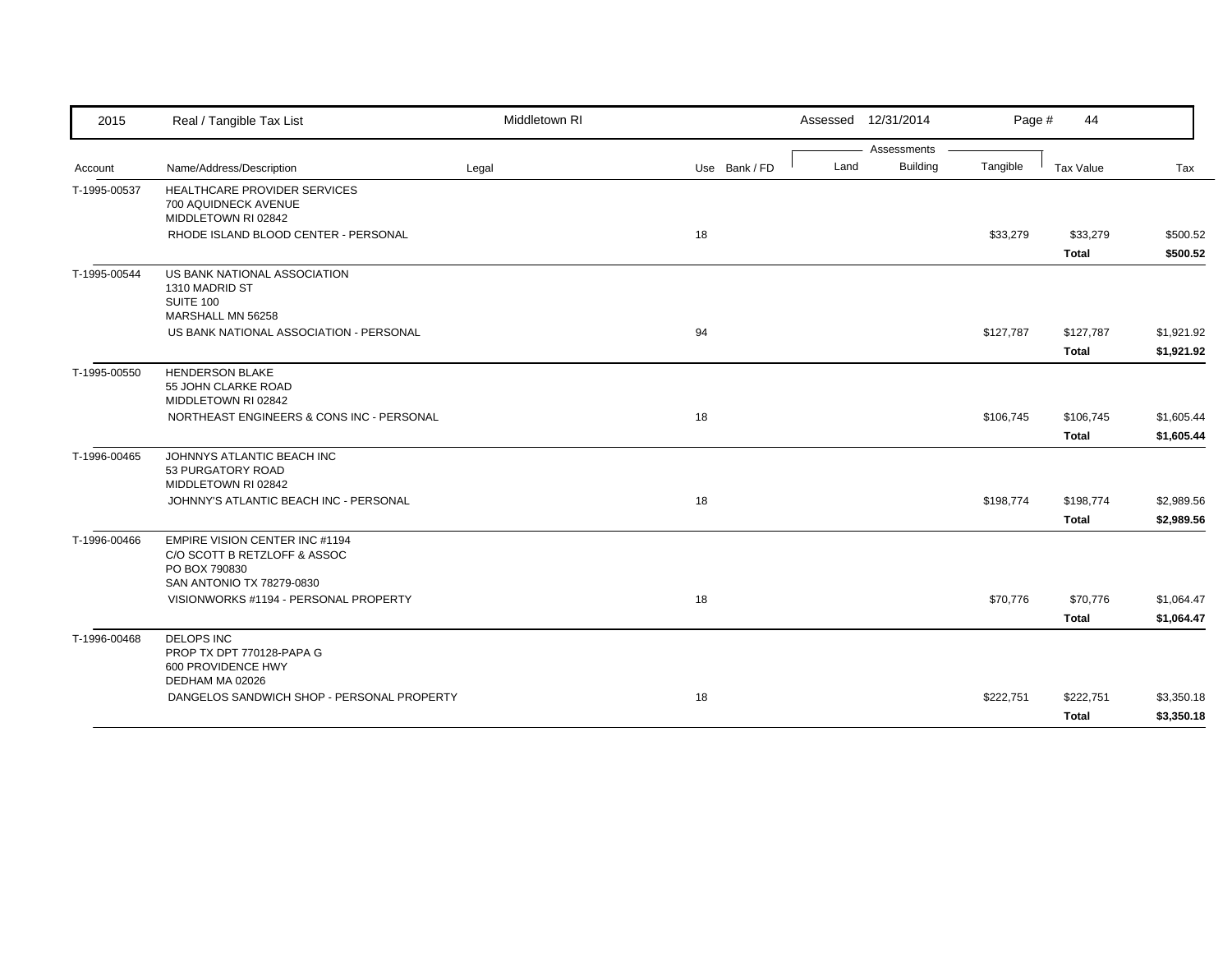| 2015         | Real / Tangible Tax List                                                    | Middletown RI |               |      | Assessed 12/31/2014     | Page #   | 45                       |                          |
|--------------|-----------------------------------------------------------------------------|---------------|---------------|------|-------------------------|----------|--------------------------|--------------------------|
| Account      | Name/Address/Description                                                    | Legal         | Use Bank / FD | Land | Assessments<br>Building | Tangible | Tax Value                | Tax                      |
| T-1996-00471 | NEWPORT VINEYARDS & WINERY LLC<br>909 EAST MAIN ROAD<br>MIDDLETOWN RI 02842 |               |               |      |                         |          |                          |                          |
|              | NEWPORT VINEYARDS LLC - PERSONAL PROPERTY                                   |               | 18            |      |                         | \$61,995 | \$61,995<br><b>Total</b> | \$932.40<br>\$932.40     |
| T-1996-00483 | <b>ERNIES REPAIR SERVICE</b><br>305 OLIPHANT LANE<br>MIDDLETOWN RI 02842    |               |               |      |                         |          |                          |                          |
|              | ERNIE'S REPAIR SERVICE - PERSONAL PROPERTY                                  |               | 17            |      |                         | \$1,679  | \$1,679<br><b>Total</b>  | \$25.25<br>\$25.25       |
| T-1996-00485 | <b>BEHAN BROS INC</b><br>975 AQUIDNECK AVE<br>MIDDLETOWN RI 02842           |               |               |      |                         |          |                          |                          |
|              | BEHAN BROS INC - PERSONAL PROPERTY                                          |               | 18            |      |                         | \$53,826 | \$53,826<br><b>Total</b> | \$809.54<br>\$809.54     |
| T-1996-00501 | INNERLIGHT ASSOCIATES INC<br>57 HIGH ST<br>JAMESTOWN RI 02835-1738          |               |               |      |                         |          |                          |                          |
|              | INNERLIGHT YOGA & MEDIATION - PERSONAL                                      |               | 18            |      |                         | \$8,257  | \$8,257<br><b>Total</b>  | \$124.19<br>\$124.19     |
| T-1996-00524 | OCEAN STATE ENDODONTICS INC<br>58 EAST MAIN ROAD<br>MIDDLETOWN RI 02842     |               |               |      |                         |          |                          |                          |
|              | OCEAN STATE ENDODONTICS - PERSONAL PROPERTY                                 |               | 18            |      |                         | \$68,923 | \$68,923<br><b>Total</b> | \$1,036.60<br>\$1,036.60 |
| T-1996-00528 | PETERS GEORGE<br>400 BELLEVUE AVENUE<br>NEWPORT RI 02840-6923               |               |               |      |                         |          |                          |                          |
|              | <b>GEORGE PETERS REAL ESTATE - PERSONAL</b>                                 |               | 17            |      |                         | \$566    | \$566<br><b>Total</b>    | \$8.51<br>\$8.51         |
| T-1996-00534 | SMITH YVONNE<br>43 PHELPS ROAD<br>MIDDLETOWN RI 02842                       |               |               |      |                         |          |                          |                          |
|              | YVONNE'S - PERSONAL PROPERTY                                                |               | 17            |      |                         | \$1,500  | \$1,500<br><b>Total</b>  | \$22.56<br>\$22.56       |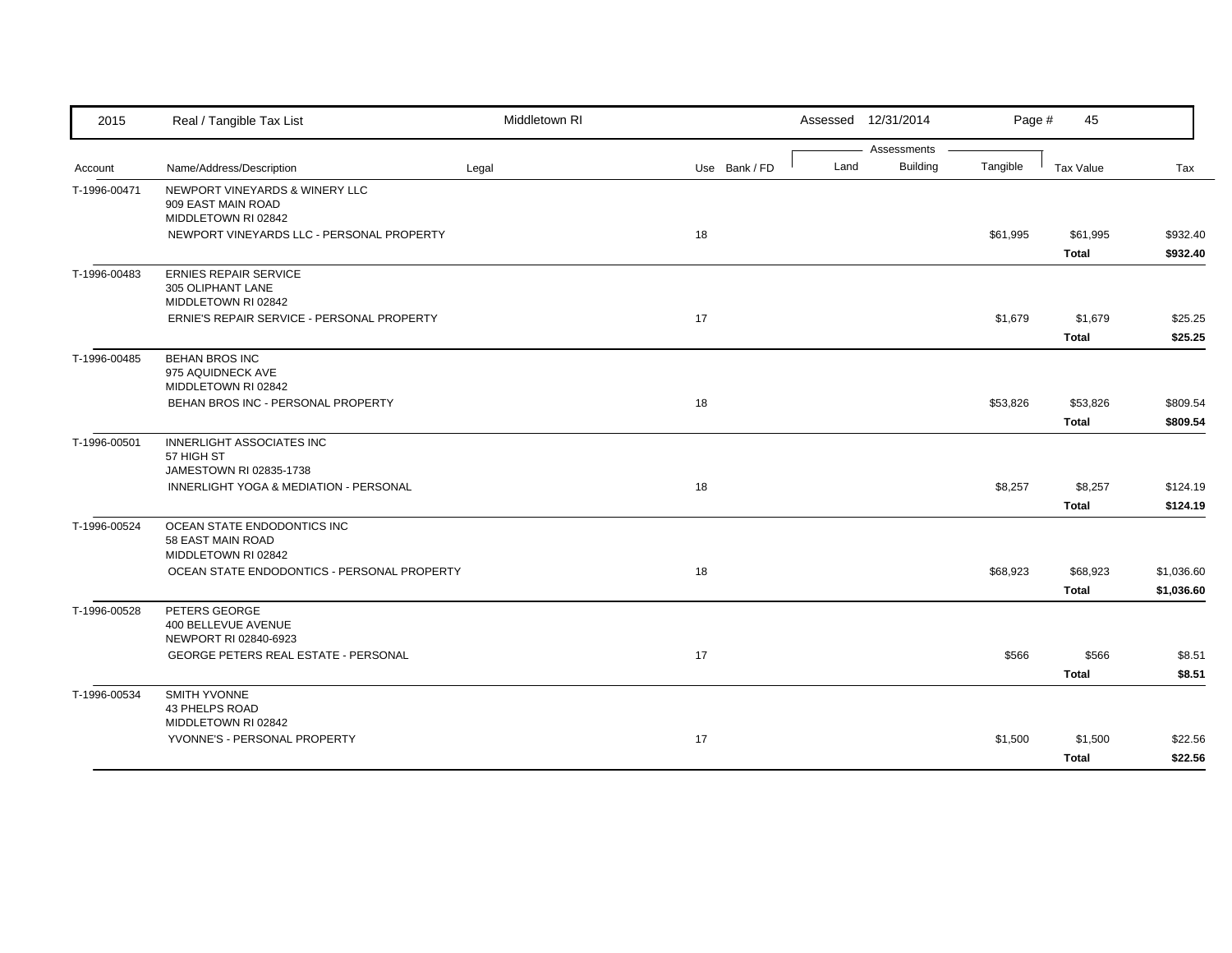| 2015         | Real / Tangible Tax List                                                                      | Middletown RI |               | Assessed 12/31/2014 |                 | Page #   | 46           |          |
|--------------|-----------------------------------------------------------------------------------------------|---------------|---------------|---------------------|-----------------|----------|--------------|----------|
|              |                                                                                               |               |               |                     | Assessments     |          |              |          |
| Account      | Name/Address/Description                                                                      | Legal         | Use Bank / FD | Land                | <b>Building</b> | Tangible | Tax Value    | Tax      |
| T-1996-00555 | KJS PUB INC<br>59-61 AQUIDNECK AVENUE<br>MIDDLETOWN RI 02842                                  |               |               |                     |                 |          |              |          |
|              | KJ'S PUB - PERSONAL PROPERTY                                                                  |               | 18            |                     |                 | \$55,177 | \$55,177     | \$829.86 |
|              |                                                                                               |               |               |                     |                 |          | <b>Total</b> | \$829.86 |
| T-1996-00557 | <b>CHAVES DEOLINDA</b><br>9 FRANKLIN STREET<br>HUDSON MA 01749-1322                           |               |               |                     |                 |          |              |          |
|              | 2003 29' KEYSTONE SPRINGDALE - PERSONAL                                                       |               | 45            |                     |                 | \$7,120  | \$7,120      | \$107.08 |
|              |                                                                                               |               |               |                     |                 |          | <b>Total</b> | \$107.08 |
| T-1997-00189 | MARINE ACOUSTICS INC<br>809 AQUIDNECK AVENUE<br>MIDDLETOWN RI 02842                           |               |               |                     |                 |          |              |          |
|              | MARINE ACOUSTICS INC - PERSONAL PROPERTY                                                      |               | 18            |                     |                 | \$49,325 | \$49,325     | \$741.85 |
|              |                                                                                               |               |               |                     |                 |          | <b>Total</b> | \$741.85 |
| T-1997-00202 | AUTOZONE NORTHEAST INC<br>C/O WILSON & FRANCO<br>11000 RICHMOND SUITE 350<br>HOUSTON TX 77042 |               |               |                     |                 |          |              |          |
|              | AUTO ZONE #5083 - PERSONAL PROPERTY                                                           |               | 18            |                     |                 | \$53,802 | \$53,802     | \$809.18 |
|              |                                                                                               |               |               |                     |                 |          | <b>Total</b> | \$809.18 |
| T-1997-00211 | <b>TEW INC</b><br>202 NEW MEADOW ROAD<br>BARRINGTON RI 02806-3701                             |               |               |                     |                 |          |              |          |
|              | WEST MAIN LAUNDROMAT - PERSONAL PROPERTY                                                      |               | 18            |                     |                 | \$27,130 | \$27,130     | \$408.04 |
|              |                                                                                               |               |               |                     |                 |          | <b>Total</b> | \$408.04 |
| T-1997-00226 | <b>GALLUCCI ROBERT DPM</b><br>850 AQUIDNECK AVENUE<br>REAR 15<br>MIDDLETOWN RI 02842          |               |               |                     |                 |          |              |          |
|              | FOOT & ANKLE INSTITUTE OF NE - PERSONAL                                                       |               | 18            |                     |                 | \$21,970 | \$21,970     | \$330.43 |
|              |                                                                                               |               |               |                     |                 |          |              |          |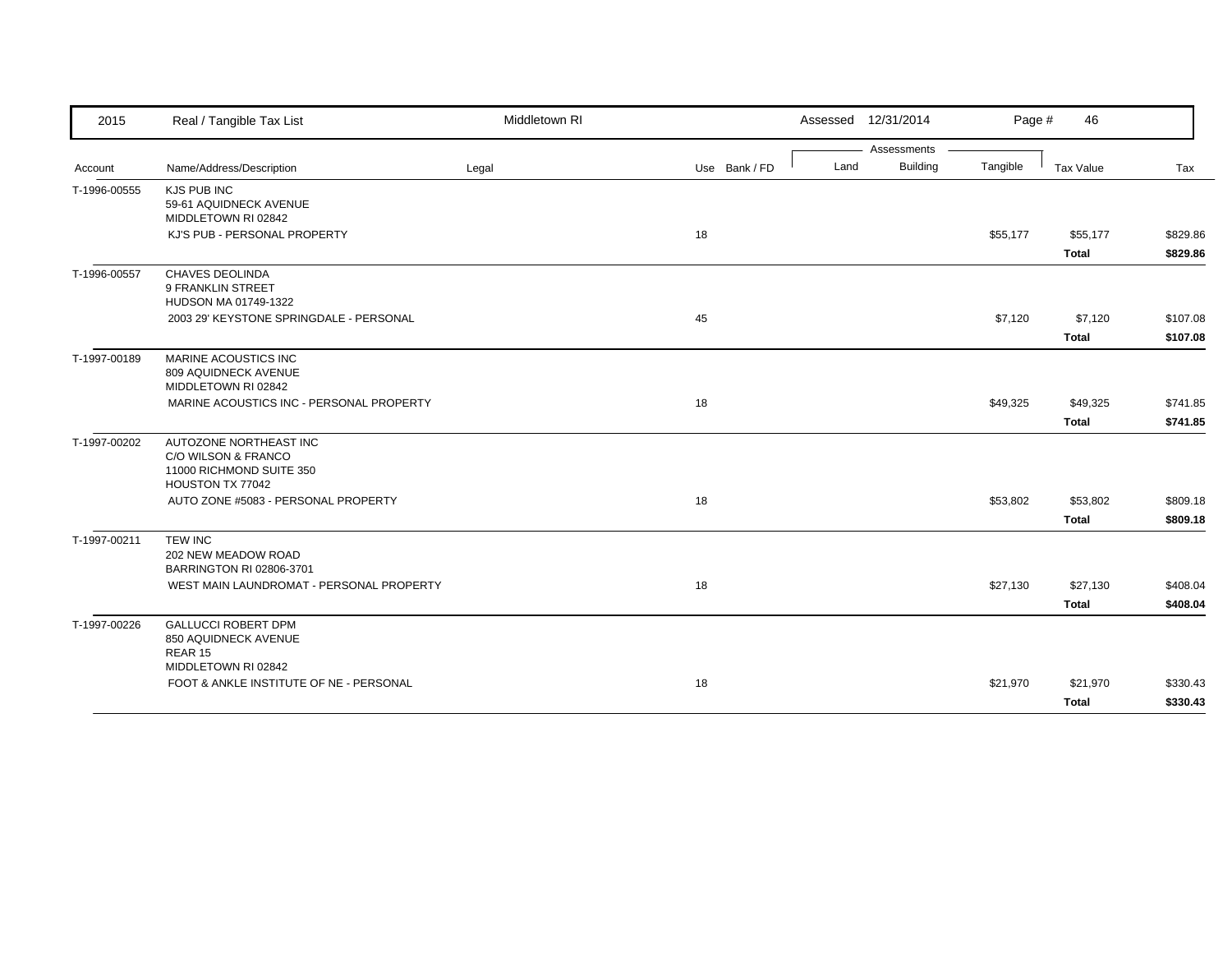| 2015         | Real / Tangible Tax List                                                                 | Middletown RI |               | Assessed 12/31/2014     | Page #      | 47           |             |
|--------------|------------------------------------------------------------------------------------------|---------------|---------------|-------------------------|-------------|--------------|-------------|
|              |                                                                                          |               |               | Assessments             |             |              |             |
| Account      | Name/Address/Description                                                                 | Legal         | Use Bank / FD | <b>Building</b><br>Land | Tangible    | Tax Value    | Tax         |
| T-1997-00228 | FIRST DATA MERCHANT SVCS CORP<br>RYAN LLC<br>PO BOX 4900                                 |               |               |                         |             |              |             |
|              | SCOTTSDALE AZ 85621-4900<br>FIRST DATA MERCHANT SVCS CORP - PERSONAL                     |               | 94            |                         | \$3,250     | \$3,250      | \$48.88     |
|              |                                                                                          |               |               |                         |             | <b>Total</b> | \$48.88     |
| T-1997-00229 | <b>GENERAL NUTRITION INC #3551</b><br>PO BOX 548<br>GLEN ROCK NJ 07452                   |               |               |                         |             |              |             |
|              | GENERAL NUTRITION CENTER #3551 - PERSONAL                                                |               | 17            |                         | \$8,174     | \$8,174      | \$122.94    |
|              |                                                                                          |               |               |                         |             | <b>Total</b> | \$122.94    |
| T-1997-00230 | MC LLC<br>1422 EDINGER AVENUE STE 150<br>TUSTIN CA 92780                                 |               |               |                         |             |              |             |
|              | JIFFY LUBE #1442 - PERSONAL PROPERTY                                                     |               | 18            |                         | \$31,021    | \$31,021     | \$466.56    |
|              |                                                                                          |               |               |                         |             | <b>Total</b> | \$466.56    |
| T-1997-00249 | WELL FARGO FINANCIAL LEASING<br>800 WALNUT ST<br>N0005-041<br>DES MOINES IA 50309        |               |               |                         |             |              |             |
|              | WELLS FARGO FINANCIAL LEASING - PERSONAL                                                 |               | 94            |                         | \$644,226   | \$644,226    | \$9,689.16  |
|              |                                                                                          |               |               |                         |             | Total        | \$9,689.16  |
| T-1997-00260 | LABORE WAYNE A DDS<br>477 EAST MAIN ROAD<br>MIDDLETOWN RI 02842                          |               |               |                         |             |              |             |
|              | W LABORE DDS & C COLUMPAR DMD - PERSONAL                                                 |               | 18            |                         | \$32,696    | \$32,696     | \$491.75    |
|              |                                                                                          |               |               |                         |             | <b>Total</b> | \$491.75    |
| T-1997-00436 | <b>EMBRACE HOME LOANS INC</b><br><b>25 ENTERPRISE CENTER</b><br>MIDDLETOWN RI 02842-5201 |               |               |                         |             |              |             |
|              | EMBRACE HOME LOANS INC - PERSONAL PROPERTY                                               |               | 18            |                         | \$5,114,587 | \$5,114,587  | \$76,923.39 |
|              |                                                                                          |               |               |                         |             | Total        | \$76,923.39 |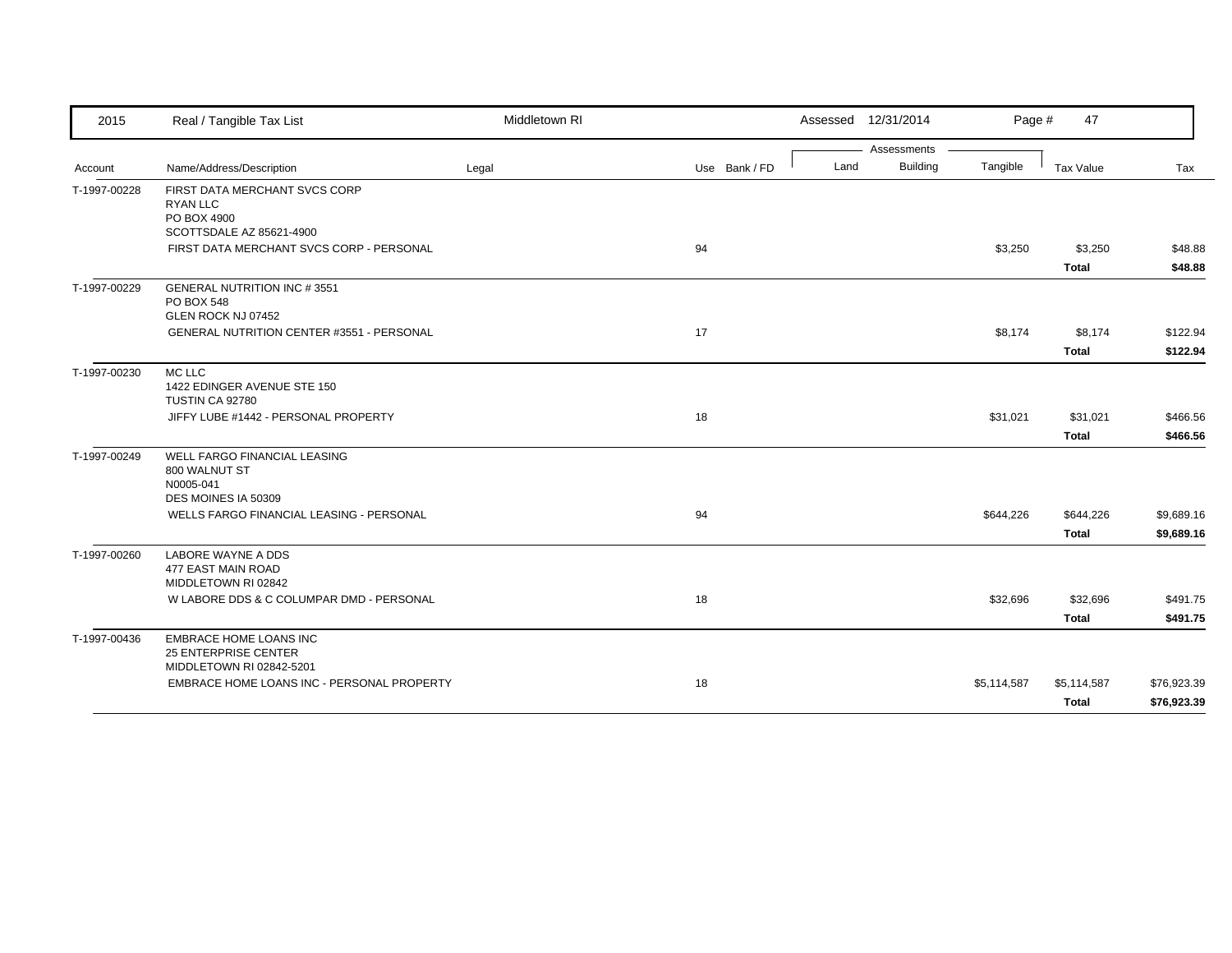| 2015         | Real / Tangible Tax List                                                                 | Middletown RI |               |      | Assessed 12/31/2014            | Page #   | 48           |          |
|--------------|------------------------------------------------------------------------------------------|---------------|---------------|------|--------------------------------|----------|--------------|----------|
| Account      | Name/Address/Description                                                                 | Legal         | Use Bank / FD | Land | Assessments<br><b>Building</b> | Tangible | Tax Value    | Tax      |
|              |                                                                                          |               |               |      |                                |          |              |          |
| T-1997-00490 | <b>HOOD SAILMAKERS INC</b><br>23 JOHNNYCAKE HILL ROAD                                    |               |               |      |                                |          |              |          |
|              | MIDDLETOWN RI 02842                                                                      |               |               |      |                                |          |              |          |
|              | HOOD SAILMAKERS INC - PERSONAL PROPERTY                                                  |               | 18            |      |                                | \$11,418 | \$11,418     | \$171.73 |
|              |                                                                                          |               |               |      |                                |          | Total        | \$171.73 |
| T-1998-00642 | <b>SKEES REALTY INC</b><br>1850 WARWCIK AVENUE<br>WARWICK RI 02889                       |               |               |      |                                |          |              |          |
|              | FAST GAS - PERSONAL PROPERTY                                                             |               | 18            |      |                                | \$14,420 | \$14,420     | \$216.88 |
|              |                                                                                          |               |               |      |                                |          | Total        | \$216.88 |
| T-1998-00644 | <b>FRASER DAVID</b><br>1272 WEST MAIN ROAD - BLDG 1<br>MIDDLETOWN RI 02842               |               |               |      |                                |          |              |          |
|              | CREATIVE SOLUTIONS GROUP LLC - PERSONAL                                                  |               | 17            |      |                                | \$455    | \$455        | \$6.84   |
|              |                                                                                          |               |               |      |                                |          | <b>Total</b> | \$6.84   |
| T-1998-00699 | RICH PRODUCTS CORPORATION<br>MARVIN F POER & CO<br>PO BOX 802206<br>DALLAS TX 75380-2206 |               |               |      |                                |          |              |          |
|              | RICH PRODUCTS CORPORATION - PERSONAL                                                     |               | 94            |      |                                | \$1,011  | \$1,011      | \$15.21  |
|              |                                                                                          |               |               |      |                                |          | <b>Total</b> | \$15.21  |
| T-1998-00713 | <b>CREANEY ASSOCIATES INC</b><br>190 EAST MAIN ROAD<br>MIDDLETOWN RI 02842               |               |               |      |                                |          |              |          |
|              | CREANEY CRUISE & TRAVEL INC - PERSONAL                                                   |               | 17            |      |                                | \$760    | \$760        | \$11.43  |
|              |                                                                                          |               |               |      |                                |          | <b>Total</b> | \$11.43  |
| T-1998-00731 | DOUBLE RB INC<br>82 EAST MAIN ROAD<br>MIDDLETOWN RI 02842-4912                           |               |               |      |                                |          |              |          |
|              | BECKY'S BBQ - PERSONAL PROPERTY                                                          |               | 18            |      |                                | \$24,709 | \$24,709     | \$371.62 |
|              |                                                                                          |               |               |      |                                |          | <b>Total</b> | \$371.62 |
| T-1998-00732 | <b>LACEY INC</b><br>342 FOREST AVENUE                                                    |               |               |      |                                |          |              |          |
|              | MIDDLETOWN RI 02842<br>EASTONS POINT PUB - PERSONAL PROPERTY                             |               | 18            |      |                                | \$38,693 | \$38,693     | \$581.94 |
|              |                                                                                          |               |               |      |                                |          |              | \$581.94 |
|              |                                                                                          |               |               |      |                                |          | <b>Total</b> |          |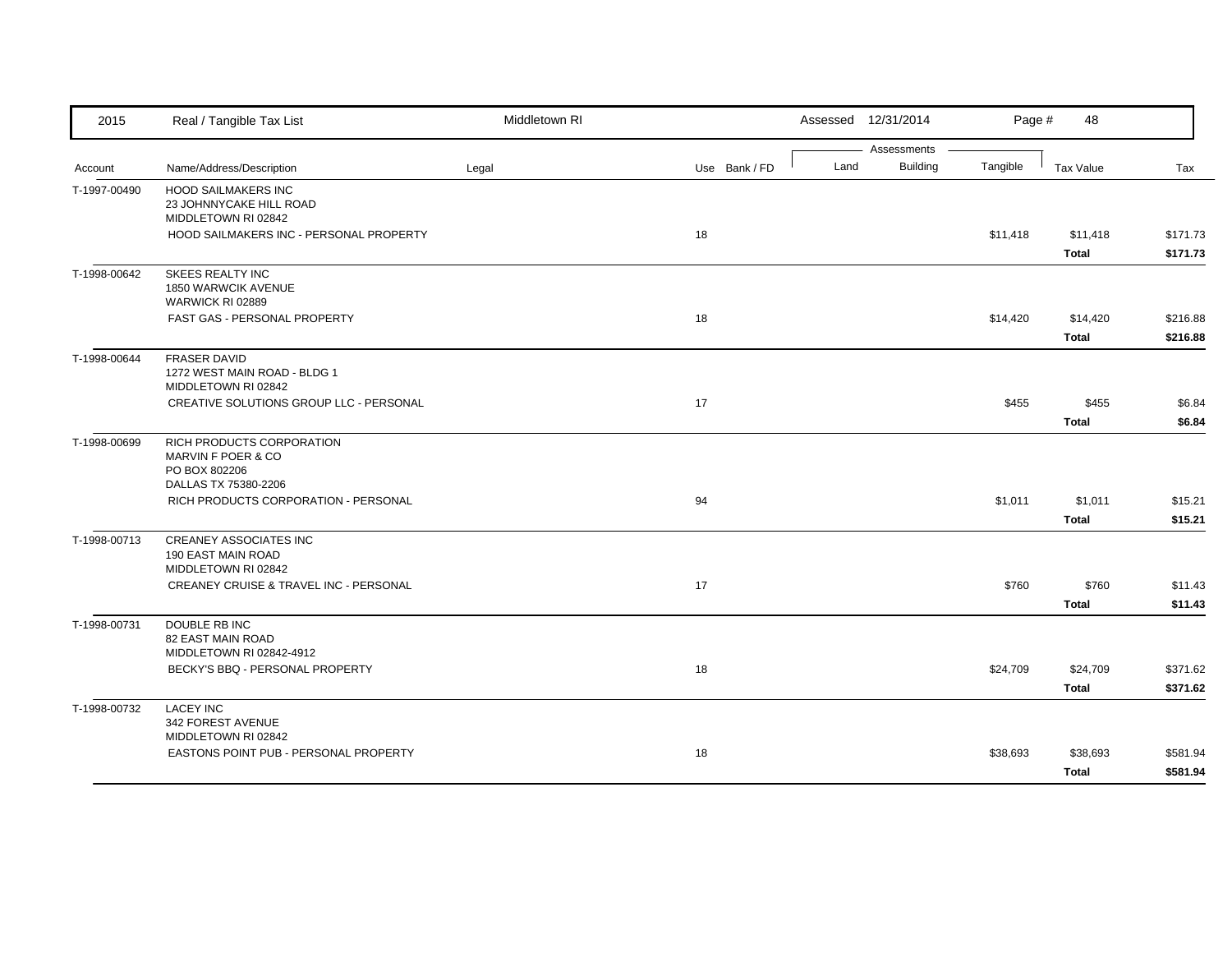| 2015         | Real / Tangible Tax List                                                                          | Middletown RI |               |      | Assessed 12/31/2014            | Page #    | 49                        |                          |
|--------------|---------------------------------------------------------------------------------------------------|---------------|---------------|------|--------------------------------|-----------|---------------------------|--------------------------|
| Account      | Name/Address/Description                                                                          | Legal         | Use Bank / FD | Land | Assessments<br><b>Building</b> | Tangible  | <b>Tax Value</b>          | Tax                      |
| T-1998-00733 | STANFIELD CORPORATION<br>PO BOX 3521                                                              |               |               |      |                                |           |                           |                          |
|              | NEWPORT RI 02840<br>BAY WILLOWS INN - PERSONAL PROPERTY                                           |               | 18            |      |                                | \$41,097  | \$41,097<br><b>Total</b>  | \$618.10<br>\$618.10     |
| T-1998-00734 | SONIFI SOLUTIONS INC<br>3900 W INNOVATIONS ST<br>SIOUX FALLS SD 57107-7002                        |               |               |      |                                |           |                           |                          |
|              | SONIFI SOLUTIONS INC - PERSONAL PROPERTY                                                          |               | 94            |      |                                | \$481     | \$481<br><b>Total</b>     | \$7.23<br>\$7.23         |
| T-1998-00745 | SENSORMATIC ELECTRONICS LLC<br>PROPERTY TAX DEPARTMENT<br>PO BOX 5006<br>BOCA RATON FL 33431-0806 |               |               |      |                                |           |                           |                          |
|              | SENSORMATIC ELECTRONICS LLC - PERSONAL                                                            |               | 17            |      |                                | \$1,652   | \$1,652<br><b>Total</b>   | \$24.85<br>\$24.85       |
| T-1998-00755 | <b>MUZAK LLC</b><br>3318 LAKEMONT BLVD<br>FORT MILL SC 29708                                      |               |               |      |                                |           |                           |                          |
|              | MUZAK LLC - PERSONAL PROPERTY                                                                     |               | 18            |      |                                | \$3,376   | \$3,376<br><b>Total</b>   | \$50.78<br>\$50.78       |
| T-1998-01577 | KIRBY PERKINS CONSTRUCTION INC<br>210 OLD AIRPORT RD<br>MIDDLETOWN RI 02842                       |               |               |      |                                |           |                           |                          |
|              | KIRBY PERKINS CONSTRUCTION - PERSONAL                                                             |               | 18            |      |                                | \$99,643  | \$99,643<br><b>Total</b>  | \$1,498.63<br>\$1,498.63 |
| T-1999-00633 | GALLIPEAU RICHARD JR & SHARON<br>PO BOX 914<br>NEWPORT RI 02840                                   |               |               |      |                                |           |                           |                          |
|              | PARADISE PROPERTY RENTALS - PERSONAL                                                              |               | 17            |      |                                | \$5,745   | \$5,745<br><b>Total</b>   | \$86.40<br>\$86.40       |
| T-1999-00727 | AQUIDNECK DONUTS INC<br>EDWARD ANDRADE<br>811 WEST MAIN RD                                        |               |               |      |                                |           |                           |                          |
|              | MIDDLETOWN RI 02842<br>DUNKIN DONUTS - PERSONAL PROPERTY                                          |               | 18            |      |                                | \$231,479 | \$231,479<br><b>Total</b> | \$3,481.44<br>\$3,481.44 |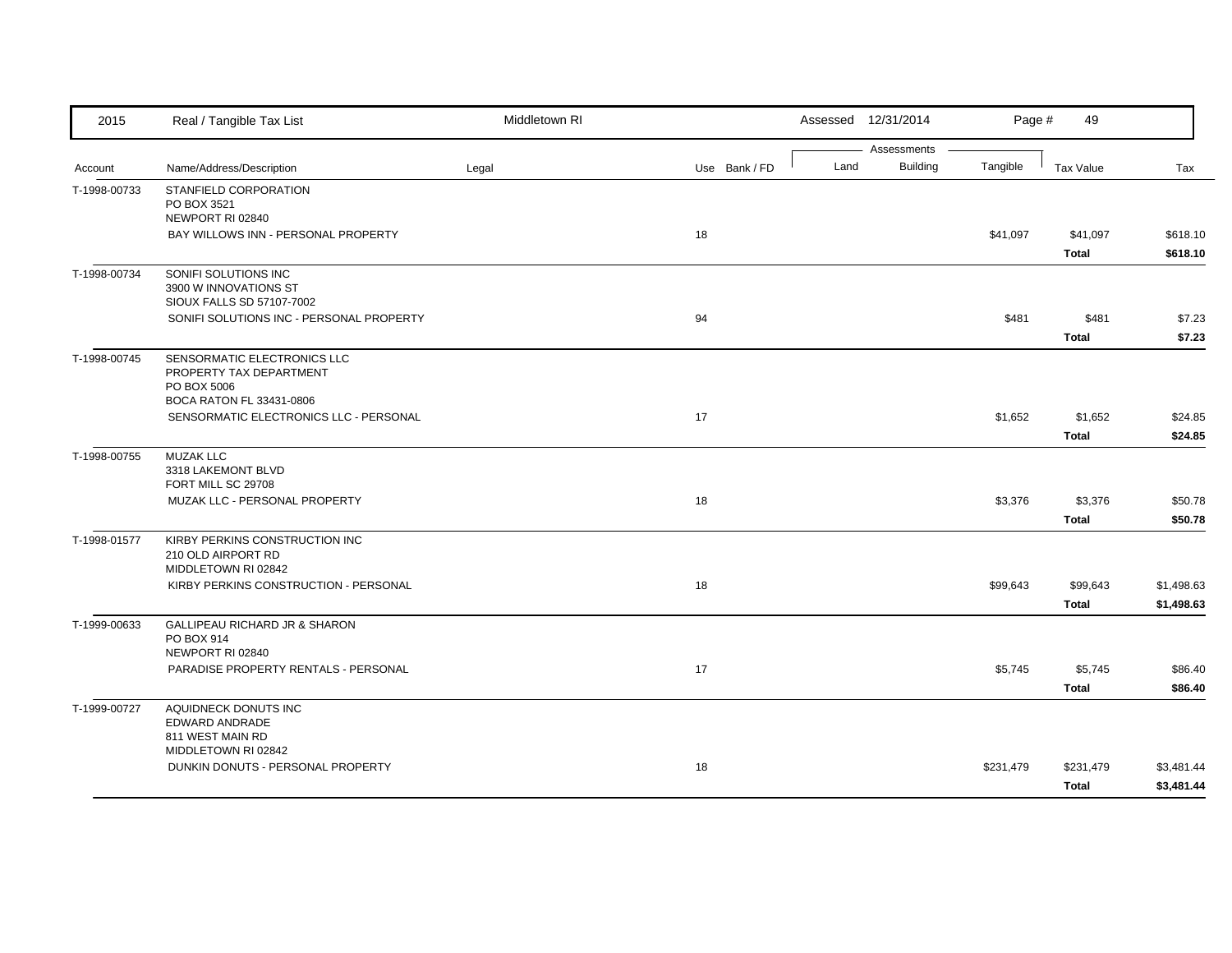| 2015         | Real / Tangible Tax List                        | Middletown RI |               |      | Assessed 12/31/2014            | Page #    | 50           |            |
|--------------|-------------------------------------------------|---------------|---------------|------|--------------------------------|-----------|--------------|------------|
|              |                                                 |               |               |      | Assessments<br><b>Building</b> | Tangible  |              |            |
| Account      | Name/Address/Description                        | Legal         | Use Bank / FD | Land |                                |           | Tax Value    | Tax        |
| T-1999-00728 | AQUIDNECK DONUTS INC-SAT #1<br>536 EAST MAIN RD |               |               |      |                                |           |              |            |
|              | MIDDLETOWN RI 02842                             |               |               |      |                                |           |              |            |
|              | DUNKIN DONUTS - PERSONAL PROPERTY               |               | 18            |      |                                | \$178,461 | \$178,461    | \$2,684.05 |
|              |                                                 |               |               |      |                                |           | <b>Total</b> | \$2,684.05 |
| T-1999-00735 | <b>MASSAGE THERAPY CTR</b>                      |               |               |      |                                |           |              |            |
|              | LUHRS DEBORAH                                   |               |               |      |                                |           |              |            |
|              | 1272 WEST MAIN RD BLDG 3<br>MIDDLETOWN RI 02842 |               |               |      |                                |           |              |            |
|              | MASSAGE THERAPY CTR - PERSONAL PROPERTY         |               | 17            |      |                                | \$643     | \$643        | \$9.67     |
|              |                                                 |               |               |      |                                |           | <b>Total</b> | \$9.67     |
| T-1999-00739 | NEOPOST USA INC                                 |               |               |      |                                |           |              |            |
|              | 478 WHEELERS FARM ROAD                          |               |               |      |                                |           |              |            |
|              | ATTN: TAX DEPARTMENT                            |               |               |      |                                |           |              |            |
|              | MILFORD CT 06461                                |               |               |      |                                |           |              |            |
|              | NEOPOST USA INC - PERSONAL PROPERTY             |               | 94            |      |                                | \$3,162   | \$3,162      | \$47.56    |
|              |                                                 |               |               |      |                                |           | <b>Total</b> | \$47.56    |
| T-1999-00744 | CIT COMMUNICATIONS FINANCE                      |               |               |      |                                |           |              |            |
|              | C/O RYAN LLC PROP TAX<br>PO BOX 460709          |               |               |      |                                |           |              |            |
|              | HOUSTON TX 77056                                |               |               |      |                                |           |              |            |
|              | CIT COMMUNICATIONS FINANCE - PERSONAL           |               | 94            |      |                                | \$980     | \$980        | \$14.74    |
|              |                                                 |               |               |      |                                |           | <b>Total</b> | \$14.74    |
| T-1999-09003 | H & R BLOCK EASTERN ENTERPRISE                  |               |               |      |                                |           |              |            |
|              | BUSINESS PP TAX #38620                          |               |               |      |                                |           |              |            |
|              | ONE H & R BLOCK WAY<br>KANSAS CITY MO 64105     |               |               |      |                                |           |              |            |
|              | H & R BLOCK - PERSONAL PROPERTY                 |               | 18            |      |                                | \$53,463  | \$53,463     | \$804.08   |
|              |                                                 |               |               |      |                                |           | <b>Total</b> | \$804.08   |
| T-1999-09006 | <b>COASTAL MEDICAL INC</b>                      |               |               |      |                                |           |              |            |
|              | 10 DAVOL SQUARE                                 |               |               |      |                                |           |              |            |
|              | <b>STE 40</b>                                   |               |               |      |                                |           |              |            |
|              | PROVIDENCE RI 02903                             |               |               |      |                                |           |              |            |
|              | COASTAL MEDICAL INC - NPT DIV - PERSONAL        |               | 18            |      |                                | \$283,277 | \$283,277    | \$4,260.49 |
|              |                                                 |               |               |      |                                |           | <b>Total</b> | \$4,260.49 |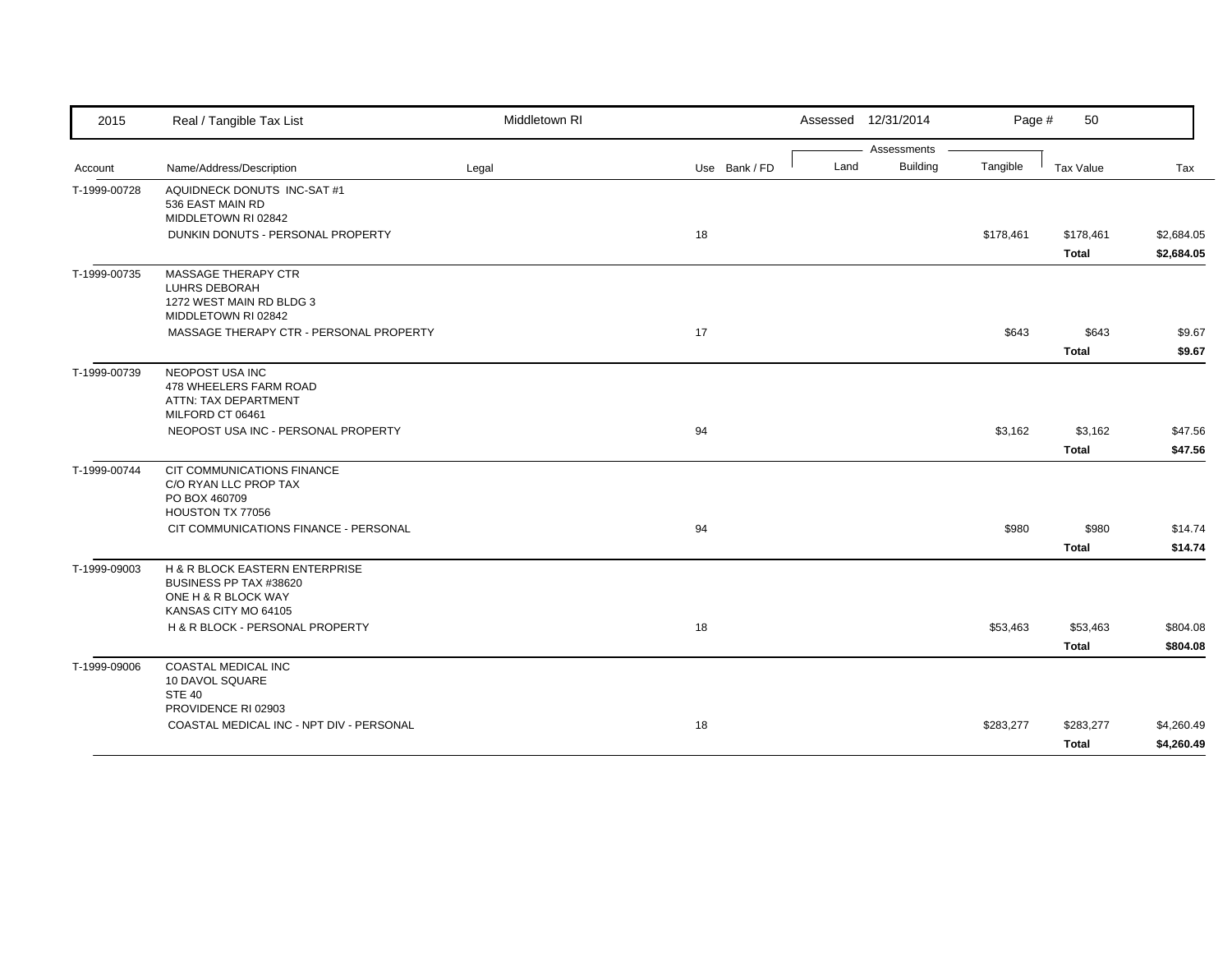| 2015         | Real / Tangible Tax List                                                      | Middletown RI |               |      | Assessed 12/31/2014            | Page #   | 51                       |                      |
|--------------|-------------------------------------------------------------------------------|---------------|---------------|------|--------------------------------|----------|--------------------------|----------------------|
| Account      | Name/Address/Description                                                      | Legal         | Use Bank / FD | Land | Assessments<br><b>Building</b> | Tangible | <b>Tax Value</b>         | Tax                  |
| T-1999-09009 | OCEAN STATE HEARING AID CENTER<br>672 AQUIDNECK AVENUE<br>MIDDLETOWN RI 02842 |               |               |      |                                |          |                          |                      |
|              | OCEAN STATE HEARING AID CENTER - PERSONAL                                     |               | 17            |      |                                | \$958    | \$958<br>Total           | \$14.41<br>\$14.41   |
| T-1999-09011 | THE OUTER LOOK INC<br>850 AQUIDNECK AVENUE<br>SUITE 7A<br>MIDDLETOWN RI 02842 |               |               |      |                                |          |                          |                      |
|              | THE OUTER LOOK - PERSONAL PROPERTY                                            |               | 18            |      |                                | \$15,594 | \$15,594<br><b>Total</b> | \$234.53<br>\$234.53 |
| T-1999-09016 | BLOWFISH EMBROIDERY INC<br>871 AQUIDNECK AVENUE<br>MIDDLETOWN RI 02842        |               |               |      |                                |          |                          |                      |
|              | BLOWFISH EMBROIDERY - PERSONAL PROPERTY                                       |               | 18            |      |                                | \$11,124 | \$11,124<br><b>Total</b> | \$167.30<br>\$167.30 |
| T-1999-09017 | JENKINS WOODWORKING INC<br>1150 AQUIDNECK AVENUE<br>MIDDLETOWN RI 02842       |               |               |      |                                |          |                          |                      |
|              | JENKINS CONSTRUCTION CO - PERSONAL PROPERTY                                   |               | 18            |      |                                | \$14,371 | \$14,371<br><b>Total</b> | \$216.14<br>\$216.14 |
| T-1999-09019 | <b>FARYNIARZ DEBRA</b><br>850 AQUIDNECK AVENUE - A10<br>MIDDLETOWN RI 02842   |               |               |      |                                |          |                          |                      |
|              | BODY MATTERS - PERSONAL PROPERTY                                              |               | 17            |      |                                | \$8,013  | \$8,013<br><b>Total</b>  | \$120.52<br>\$120.52 |
| T-1999-09025 | EAST SIDE CLINICAL LAB<br>74 ROLFE SQUARE<br>CRANSTON RI 02910                |               |               |      |                                |          |                          |                      |
|              | EAST SIDE CLINICAL LAB - PERSONAL PROPERTY                                    |               | 17            |      |                                | \$1,042  | \$1,042<br><b>Total</b>  | \$15.67<br>\$15.67   |
| T-1999-09027 | MICHAEL JOSEPH NARDOLILLO INC<br>750 AQUIDNECK AVENUE<br>MIDDLETOWN RI 02842  |               |               |      |                                |          |                          |                      |
|              | PROVENCAL BAKERY AND CAFE - PERSONAL                                          |               | 18            |      |                                | \$5,670  | \$5,670<br><b>Total</b>  | \$85.28<br>\$85.28   |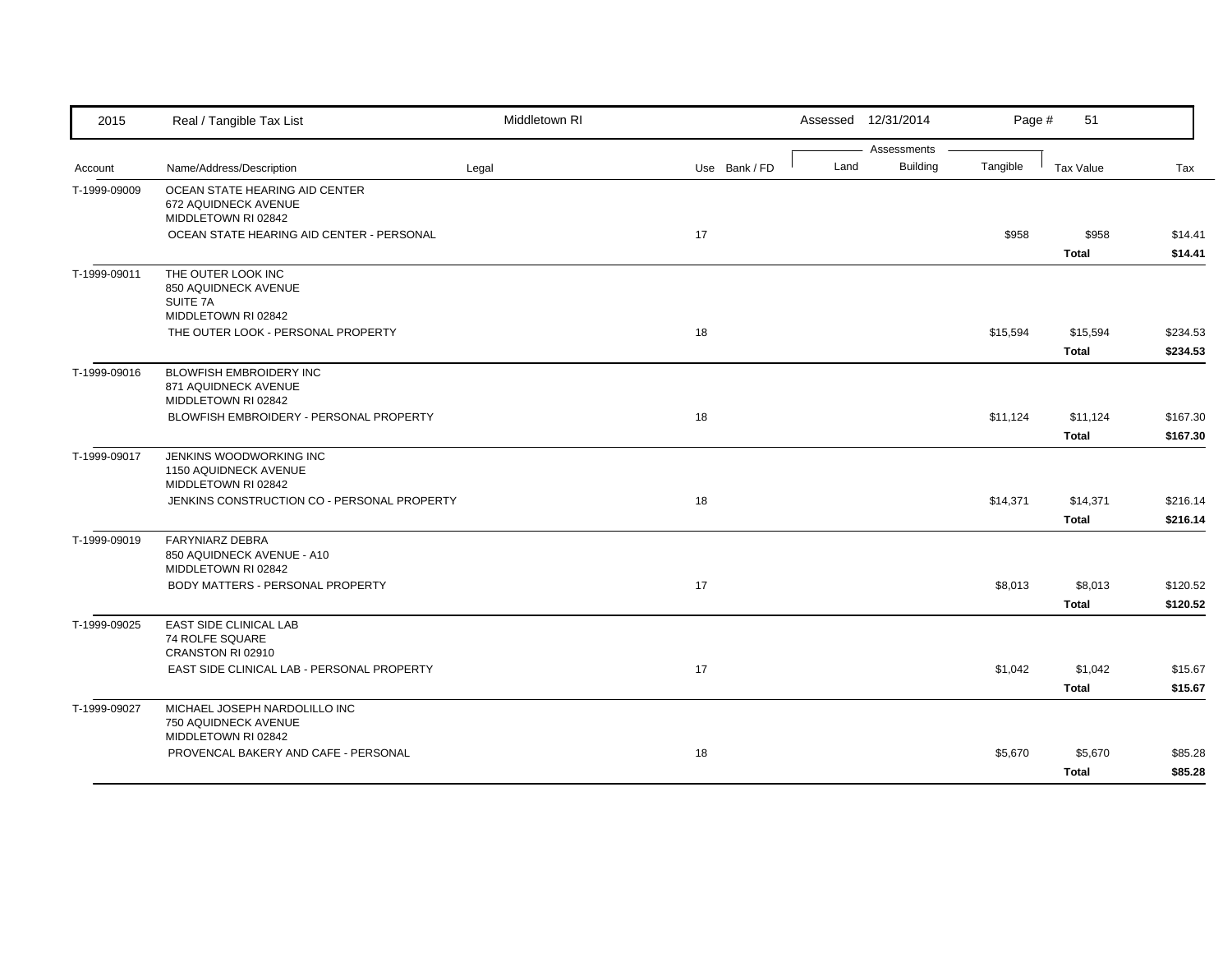| 2015         | Real / Tangible Tax List                                                             | Middletown RI |               |      | Assessed 12/31/2014            | Page #   | 52                       |                          |
|--------------|--------------------------------------------------------------------------------------|---------------|---------------|------|--------------------------------|----------|--------------------------|--------------------------|
| Account      | Name/Address/Description                                                             | Legal         | Use Bank / FD | Land | Assessments<br><b>Building</b> | Tangible | <b>Tax Value</b>         | Tax                      |
| T-1999-09033 | LANDS END LIMO INC<br>170 COMPTON VIEW DRIVE<br>MIDDLETOWN RI 02842                  |               |               |      |                                |          |                          |                          |
|              | LAND'S END LIMO INC - PERSONAL PROPERTY                                              |               | 17            |      |                                | \$649    | \$649<br><b>Total</b>    | \$9.76<br>\$9.76         |
| T-1999-09037 | RADHA KRISHNA LLC<br>31 WEST MAIN ROAD<br>MIDDLETOWN RI 02842                        |               |               |      |                                |          |                          |                          |
|              | RODEWAY INN - PERSONAL PROPERTY                                                      |               | 18            |      |                                | \$96,407 | \$96,407<br><b>Total</b> | \$1,449.96<br>\$1,449.96 |
| T-1999-09038 | <b>HARDING LUKE</b><br>305 B OLIPHANT LANE<br>MIDDLETOWN RI 02842                    |               |               |      |                                |          |                          |                          |
|              | UG NASONS - PERSONAL PROPERTY                                                        |               | 17            |      |                                | \$9,465  | \$9,465<br><b>Total</b>  | \$142.35<br>\$142.35     |
| T-1999-09040 | NEWPORT CATERING INC<br>926 AQUIDNECK AVENUE<br>MIDDLETOWN RI 02842                  |               |               |      |                                |          |                          |                          |
|              | GLORIOUS AFFAIRS - PERSONAL PROPERTY                                                 |               | 18            |      |                                | \$3,910  | \$3,910<br><b>Total</b>  | \$58.81<br>\$58.81       |
| T-1999-09043 | OCEAN COLOR GROUP INC<br>55 JOHN CLAKE ROAD<br><b>UNIT 14</b><br>MIDDLETOWN RI 02842 |               |               |      |                                |          |                          |                          |
|              | OCEAN COLOR GROUP INC - PERSONAL PROPERTY                                            |               | 18            |      |                                | \$22,747 | \$22,747<br><b>Total</b> | \$342.11<br>\$342.11     |
| T-1999-09044 | FINN JOHN M<br>294 VALLEY ROAD<br>MIDDLETOWN RI 02842                                |               |               |      |                                |          |                          |                          |
|              | LPL FINANCIAL SERVICES - PERSONAL PROPERTY                                           |               | 18            |      |                                | \$14,990 | \$14,990<br><b>Total</b> | \$225.45<br>\$225.45     |
| T-1999-09047 | HESHMATOLLAH ASHTARI<br>307 OLIPHANT LANE #34<br>MIDDLETOWN RI 02842                 |               |               |      |                                |          |                          |                          |
|              | <b>GLOBAL CIRCUIT INC - PERSONAL PROPERTY</b>                                        |               | 18            |      |                                | \$30,168 | \$30,168<br><b>Total</b> | \$453.73<br>\$453.73     |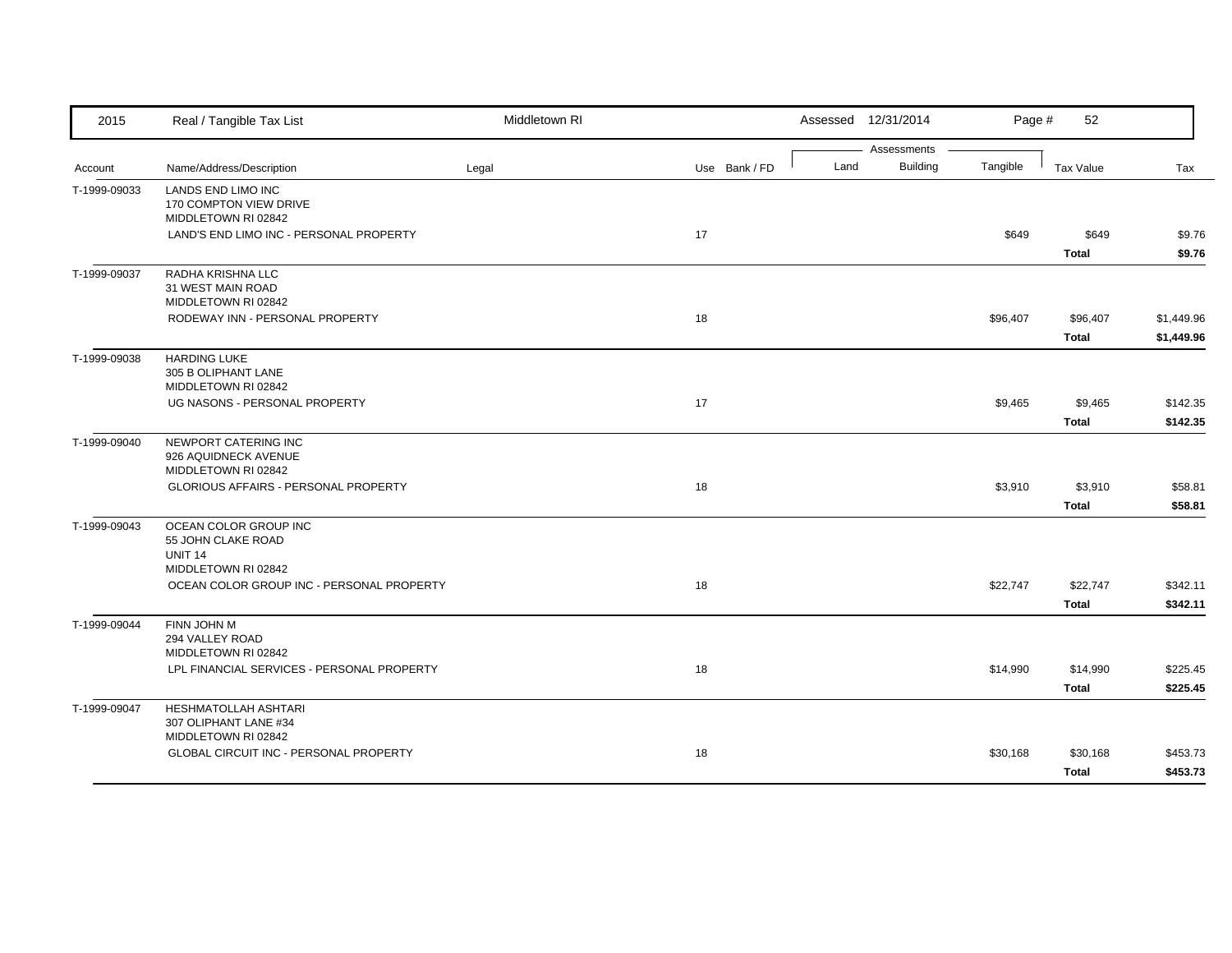| 2015         | Real / Tangible Tax List                                                                  | Middletown RI |               | Assessed 12/31/2014 |                 | Page #   | 53                       |                      |
|--------------|-------------------------------------------------------------------------------------------|---------------|---------------|---------------------|-----------------|----------|--------------------------|----------------------|
|              |                                                                                           |               |               |                     | Assessments     |          |                          |                      |
| Account      | Name/Address/Description                                                                  | Legal         | Use Bank / FD | Land                | <b>Building</b> | Tangible | Tax Value                | Tax                  |
| T-1999-09054 | <b>MELBRO INC</b><br>C/O MELLO REALTY<br>PO BOX 4129                                      |               |               |                     |                 |          |                          |                      |
|              | MIDDLETOWN RI 02842                                                                       |               |               |                     |                 |          |                          |                      |
|              | BAYVIEW PARK - PERSONAL PROPERTY                                                          |               | 17            |                     |                 | \$550    | \$550<br><b>Total</b>    | \$8.27<br>\$8.27     |
| T-1999-09055 | <b>CORDEIRO MICHAEL</b><br>1272 WEST MAIN ROAD<br>MIDDLETOWN RI 02842                     |               |               |                     |                 |          |                          |                      |
|              | COUNSELING COLLABORATIVE - PERSONAL PROPERTY                                              |               | 17            |                     |                 | \$1,009  | \$1,009<br><b>Total</b>  | \$15.18<br>\$15.18   |
| T-1999-09057 | SYNERGY PROPERTIES INC<br>1272 WEST MAIN ROAD<br>1272 WEST MAIN RD<br>MIDDLETOWN RI 02842 |               |               |                     |                 |          |                          |                      |
|              | SYNERGY PROPERTIES INC - PERSONAL PROPERTY                                                |               | 17            |                     |                 | \$5,946  | \$5,946<br><b>Total</b>  | \$89.43<br>\$89.43   |
| T-1999-09071 | <b>BALL MICROSYSTEMS INC</b><br>477 EAST MAIN ROAD<br>MIDDLETOWN RI 02842                 |               |               |                     |                 |          |                          |                      |
|              | BALL MICROSYSTEMS INC - PERSONAL PROPERTY                                                 |               | 17            |                     |                 | \$5,120  | \$5,120<br><b>Total</b>  | \$77.00<br>\$77.00   |
| T-1999-09074 | JLPH ACQUISITIONS INC<br>796 AQUIDNECK AVENUE<br>MIDDLETOWN RI 02842                      |               |               |                     |                 |          |                          |                      |
|              | PIZZA HOLLYWOOD - PERSONAL PROPERTY                                                       |               | 18            |                     |                 | \$23,630 | \$23,630<br><b>Total</b> | \$355.40<br>\$355.40 |
| T-1999-09079 | REAGAN CONSTRUCTION CORP<br>121 GREENE LANE<br>MIDDLETOWN RI 02842                        |               |               |                     |                 |          |                          |                      |
|              | REAGAN CONSTRUCTION CORP - PERSONAL                                                       |               | 18            |                     |                 | \$62,139 | \$62,139                 | \$934.57             |
|              |                                                                                           |               |               |                     |                 |          | <b>Total</b>             | \$934.57             |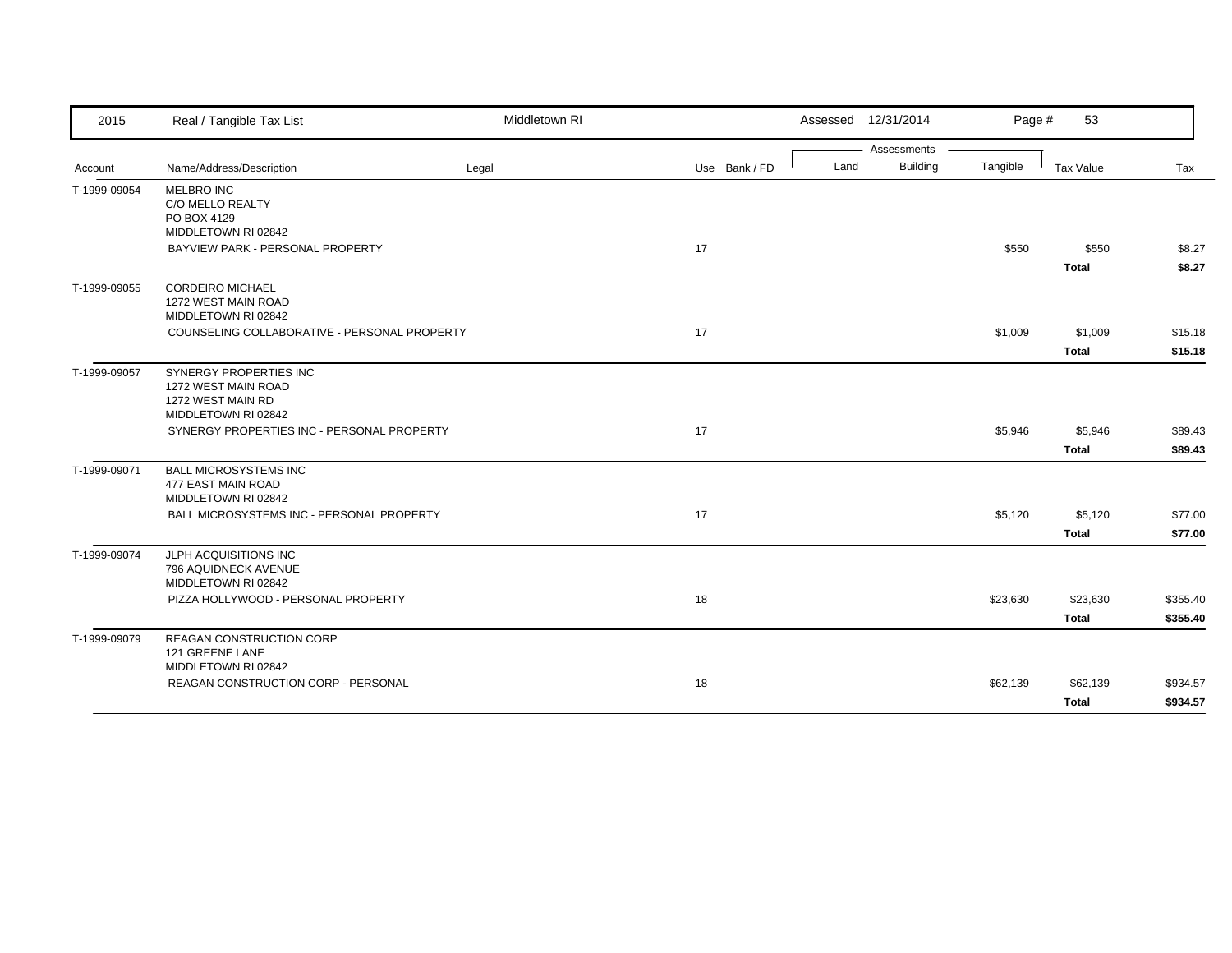| 2015         | Real / Tangible Tax List                  | Middletown RI |               | Assessed 12/31/2014 |                 | Page #   | 54           |          |
|--------------|-------------------------------------------|---------------|---------------|---------------------|-----------------|----------|--------------|----------|
|              |                                           |               |               |                     | Assessments     |          |              |          |
| Account      | Name/Address/Description                  | Legal         | Use Bank / FD | Land                | <b>Building</b> | Tangible | Tax Value    | Tax      |
| T-1999-09081 | POLO CLEANERS                             |               |               |                     |                 |          |              |          |
|              | <b>DBA VIKING CLEANERS</b>                |               |               |                     |                 |          |              |          |
|              | 698 AQUIDNECK AVE                         |               |               |                     |                 |          |              |          |
|              | MIDDLETOWN RI 02842                       |               |               |                     |                 |          |              |          |
|              | VIKING CLEANERS - PERSONAL PROPERTY       |               | 18            |                     |                 | \$20,000 | \$20,000     | \$300.80 |
|              |                                           |               |               |                     |                 |          | <b>Total</b> | \$300.80 |
| T-1999-09083 | <b>NEWCARE LLC</b>                        |               |               |                     |                 |          |              |          |
|              | 201 FOREST AVENUE<br>MIDDLETOWN RI 02842  |               |               |                     |                 |          |              |          |
|              | NEWCARE HOMECARE & STAFFING - PERSONAL    |               | 18            |                     |                 | \$14,900 | \$14,900     | \$224.10 |
|              |                                           |               |               |                     |                 |          |              |          |
|              |                                           |               |               |                     |                 |          | <b>Total</b> | \$224.10 |
| T-1999-09085 | FRIZZELL JOHN                             |               |               |                     |                 |          |              |          |
|              | 152 BROWNS LANE<br>MIDDLETOWN RI 02842    |               |               |                     |                 |          |              |          |
|              | WANUMETONOMY PRO SHOP - PERSONAL PROPERTY |               |               |                     |                 |          |              |          |
|              |                                           |               | 17            |                     |                 | \$3,306  | \$3,306      | \$49.72  |
|              |                                           |               |               |                     |                 |          | <b>Total</b> | \$49.72  |
| T-1999-09090 | BEHAN CHRISTOPHER J ESQ                   |               |               |                     |                 |          |              |          |
|              | 294 VALLEY ROAD                           |               |               |                     |                 |          |              |          |
|              | MIDDLETOWN RI 02842                       |               |               |                     |                 |          |              |          |
|              | LAW OFFICE CHRISTOPHER J BEHAN - PERSONAL |               | 17            |                     |                 | \$2,260  | \$2,260      | \$33.99  |
|              |                                           |               |               |                     |                 |          | <b>Total</b> | \$33.99  |
| T-1999-09096 | <b>GILL CHRISTINE A MD</b>                |               |               |                     |                 |          |              |          |
|              | 42 VALLEY ROAD                            |               |               |                     |                 |          |              |          |
|              | STE <sub>7</sub><br>MIDDLETOWN RI 02842   |               |               |                     |                 |          |              |          |
|              | CHRISTINE A GILL MD - PERSONAL PROPERTY   |               | 18            |                     |                 | \$47,150 | \$47,150     | \$709.14 |
|              |                                           |               |               |                     |                 |          |              |          |
|              |                                           |               |               |                     |                 |          | <b>Total</b> | \$709.14 |
| T-1999-09099 | KURTIS JOSEPH DMD                         |               |               |                     |                 |          |              |          |
|              | 42 VALLEY ROAD                            |               |               |                     |                 |          |              |          |
|              | MIDDLETOWN RI 02842                       |               |               |                     |                 |          |              |          |
|              | JOSEPH KURTIS DMD - PERSONAL PROPERTY     |               | 18            |                     |                 | \$36,627 | \$36,627     | \$550.87 |
|              |                                           |               |               |                     |                 |          | <b>Total</b> | \$550.87 |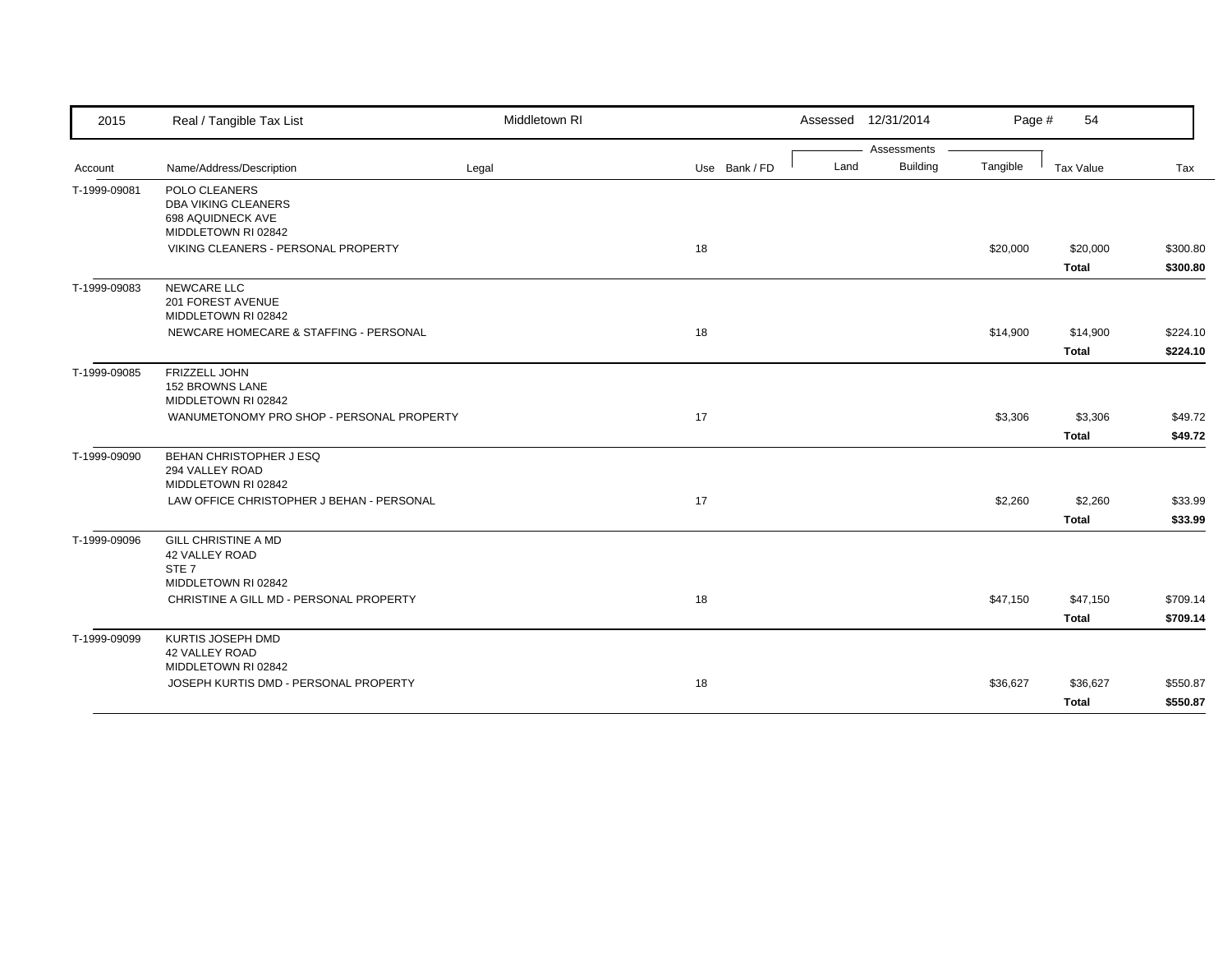| 2015         | Real / Tangible Tax List                                                                            | Middletown RI |               | Assessed 12/31/2014 |                 | Page #    | 55                        |                          |
|--------------|-----------------------------------------------------------------------------------------------------|---------------|---------------|---------------------|-----------------|-----------|---------------------------|--------------------------|
|              |                                                                                                     |               |               |                     | Assessments     |           |                           |                          |
| Account      | Name/Address/Description                                                                            | Legal         | Use Bank / FD | Land                | <b>Building</b> | Tangible  | Tax Value                 | Tax                      |
| T-1999-09100 | ABC BUILDING CORP<br>1077 AQUIDNECK AVE #A<br>MIDDLETOWN RI 02842-5255                              |               |               |                     |                 |           |                           |                          |
|              | ADVANCED BUILDING CONCEPTS - PERSONAL                                                               |               | 18            |                     |                 | \$52,968  | \$52,968<br><b>Total</b>  | \$796.64<br>\$796.64     |
| T-1999-09102 | <b>AQUIDNECK GROUP</b><br><b>CROSSPOINT ASSOCIATES</b><br>300 THIRD AVE SUITE 2<br>WALTHAM MA 02451 |               |               |                     |                 |           |                           |                          |
|              | AQUIDNECK GROUP - PERSONAL PROPERTY                                                                 |               | 17            |                     |                 | \$6,159   | \$6,159<br><b>Total</b>   | \$92.63<br>\$92.63       |
| T-1999-09111 | <b>MYXUAN B XA</b><br>823 WEST MAIN ROAD<br>MIDDLETOWN RI 02842                                     |               |               |                     |                 |           |                           |                          |
|              | SUNRISE RESTAURANT - PERSONAL PROPERTY                                                              |               | 18            |                     |                 | \$32,775  | \$32,775<br><b>Total</b>  | \$492.94<br>\$492.94     |
| T-1999-09115 | <b>BANKNEWPORT</b><br>P O BOX 450<br>NEWPORT RI 02840                                               |               |               |                     |                 |           |                           |                          |
|              | BANKNEWPORT - PERSONAL PROPERTY                                                                     |               | 18            |                     |                 | \$258,853 | \$258,853<br><b>Total</b> | \$3,893.15<br>\$3,893.15 |
| T-1999-09120 | HP ENTERPRISE SERVICES LLC<br>5400 LEGACY DR<br>MAIL STOP H4-GC-38<br><b>PLANO TX 75024</b>         |               |               |                     |                 |           |                           |                          |
|              | HP ENTERPRISE SERVICES LLC - PERSONAL                                                               |               | 18            |                     |                 | \$1,221   | \$1,221<br><b>Total</b>   | \$18.36<br>\$18.36       |
| T-1999-09126 | <b>REPUBLIC SERVICES INC</b><br>PO BOX 29246<br>PHOENIX AZ 85038                                    |               |               |                     |                 |           |                           |                          |
|              | ALLIED WASTE SERVICES - PERSONAL PROPERTY                                                           |               | 94            |                     |                 | \$131,612 | \$131,612<br><b>Total</b> | \$1,979.44<br>\$1,979.44 |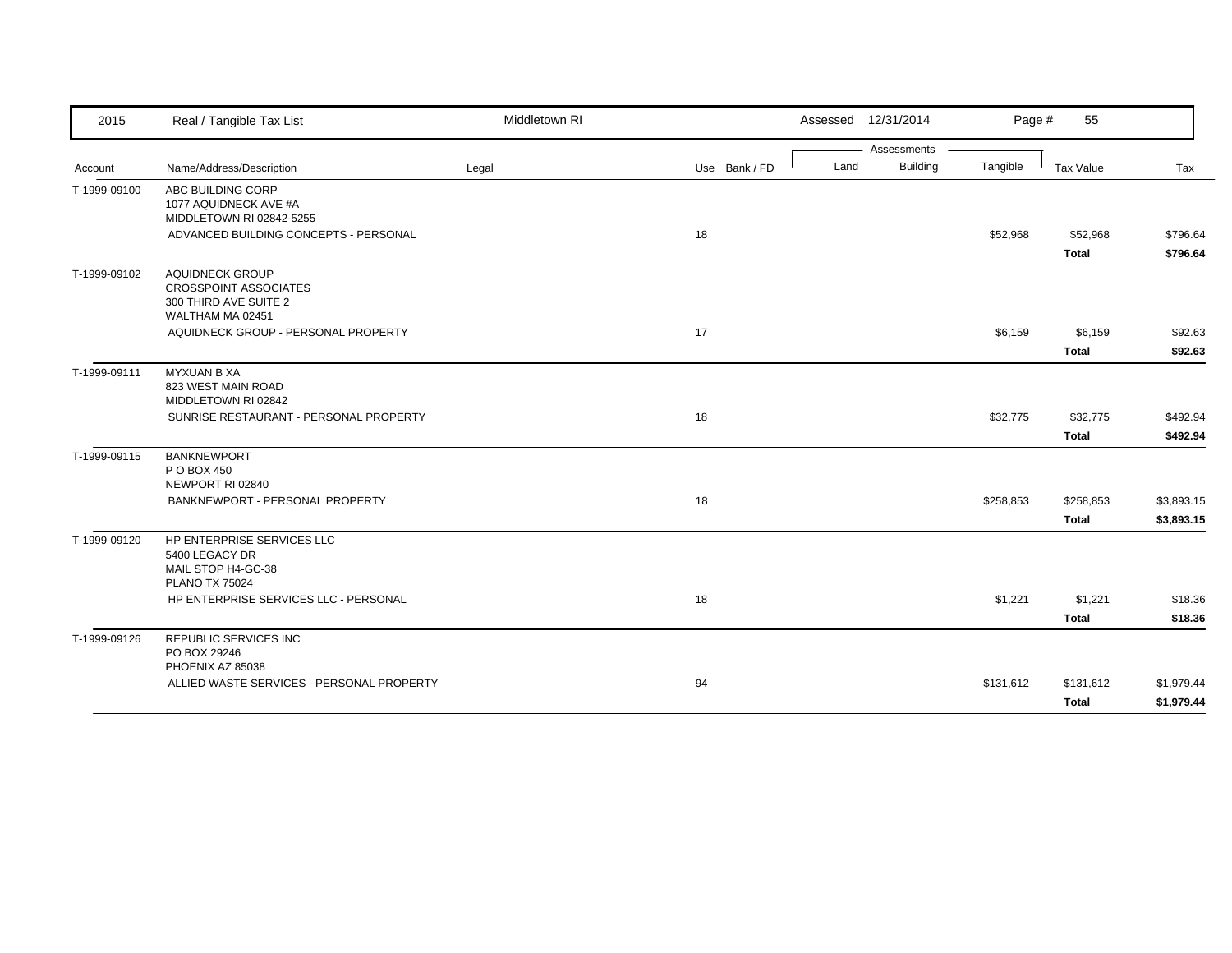| 2015         | Real / Tangible Tax List                     | Middletown RI |               |      | Assessed 12/31/2014 | Page #      | 56           |             |
|--------------|----------------------------------------------|---------------|---------------|------|---------------------|-------------|--------------|-------------|
|              |                                              |               |               |      | Assessments         |             |              |             |
| Account      | Name/Address/Description                     | Legal         | Use Bank / FD | Land | <b>Building</b>     | Tangible    | Tax Value    | Tax         |
| T-1999-09129 | <b>GREEN MOUNTAIN COFFEE CO</b>              |               |               |      |                     |             |              |             |
|              | 33 COFFEE LANE<br>WATERBURY VT 05676         |               |               |      |                     |             |              |             |
|              | GREEN MOUNTAIN COFFEE CO - PERSONAL PROPERTY |               | 94            |      |                     | \$7,759     | \$7,759      | \$116.70    |
|              |                                              |               |               |      |                     |             | <b>Total</b> | \$116.70    |
| T-1999-09134 | <b>BAKER COMMODITIES INC</b>                 |               |               |      |                     |             |              |             |
|              | PO BOX 132                                   |               |               |      |                     |             |              |             |
|              | N BILLERICA MA 01862-0132                    |               |               |      |                     |             |              |             |
|              | BAKER COMMODITIES - PERSONAL PROPERTY        |               | 94            |      |                     | \$1,210     | \$1,210      | \$18.20     |
|              |                                              |               |               |      |                     |             | Total        | \$18.20     |
| T-1999-09166 | THOMAS FOOD SERVICE                          |               |               |      |                     |             |              |             |
|              | <b>141 NARRAGANSETT PARK</b>                 |               |               |      |                     |             |              |             |
|              | E PROVIDENCE RI 02916                        |               |               |      |                     |             |              |             |
|              | THOMAS FOOD SERVICE - PERSONAL PROPERTY      |               | 94            |      |                     | \$816       | \$816        | \$12.27     |
|              |                                              |               |               |      |                     |             | <b>Total</b> | \$12.27     |
| T-1999-09179 | <b>BJS WHOLESALE CLUB</b>                    |               |               |      |                     |             |              |             |
|              | PROPERTY TAX DEPT<br>25 RESEARCH DR          |               |               |      |                     |             |              |             |
|              | WESTBOROUGH MA 01581                         |               |               |      |                     |             |              |             |
|              | BJ'S WHOLESALE CLUB - PERSONAL PROPERTY      |               | 18            |      |                     | \$1,085,290 | \$1,085,290  | \$16,322.76 |
|              |                                              |               |               |      |                     |             | <b>Total</b> | \$16,322.76 |
| T-1999-09182 | M & J WINDOW FASHIONS INC                    |               |               |      |                     |             |              |             |
|              | 708 AQUIDNECK AVENUE                         |               |               |      |                     |             |              |             |
|              | MIDDLETOWN RI 02842                          |               |               |      |                     |             |              |             |
|              | A SHADE ABOVE - PERSONAL PROPERTY            |               | 18            |      |                     | \$14,596    | \$14,596     | \$219.52    |
|              |                                              |               |               |      |                     |             | <b>Total</b> | \$219.52    |
| T-1999-09185 | <b>WAMM INC</b>                              |               |               |      |                     |             |              |             |
|              | 963 AQUIDNECK AVENUE<br>MIDDLETOWN RI 02842  |               |               |      |                     |             |              |             |
|              | ANTHONY'S SEAFOOD - PERSONAL PROPERTY        |               | 18            |      |                     | \$68,210    | \$68,210     | \$1,025.88  |
|              |                                              |               |               |      |                     |             |              |             |
|              |                                              |               |               |      |                     |             | <b>Total</b> | \$1,025.88  |
| T-1999-09186 | <b>BRITTEN CORINNA</b>                       |               |               |      |                     |             |              |             |
|              | 120 MIANTONOMI AVENUE<br>MIDDLETOWN RI 02842 |               |               |      |                     |             |              |             |
|              | VILLA ONE TWENTY - PERSONAL PROPERTY         |               | 18            |      |                     | \$15,160    | \$15,160     | \$228.01    |
|              |                                              |               |               |      |                     |             | <b>Total</b> | \$228.01    |
|              |                                              |               |               |      |                     |             |              |             |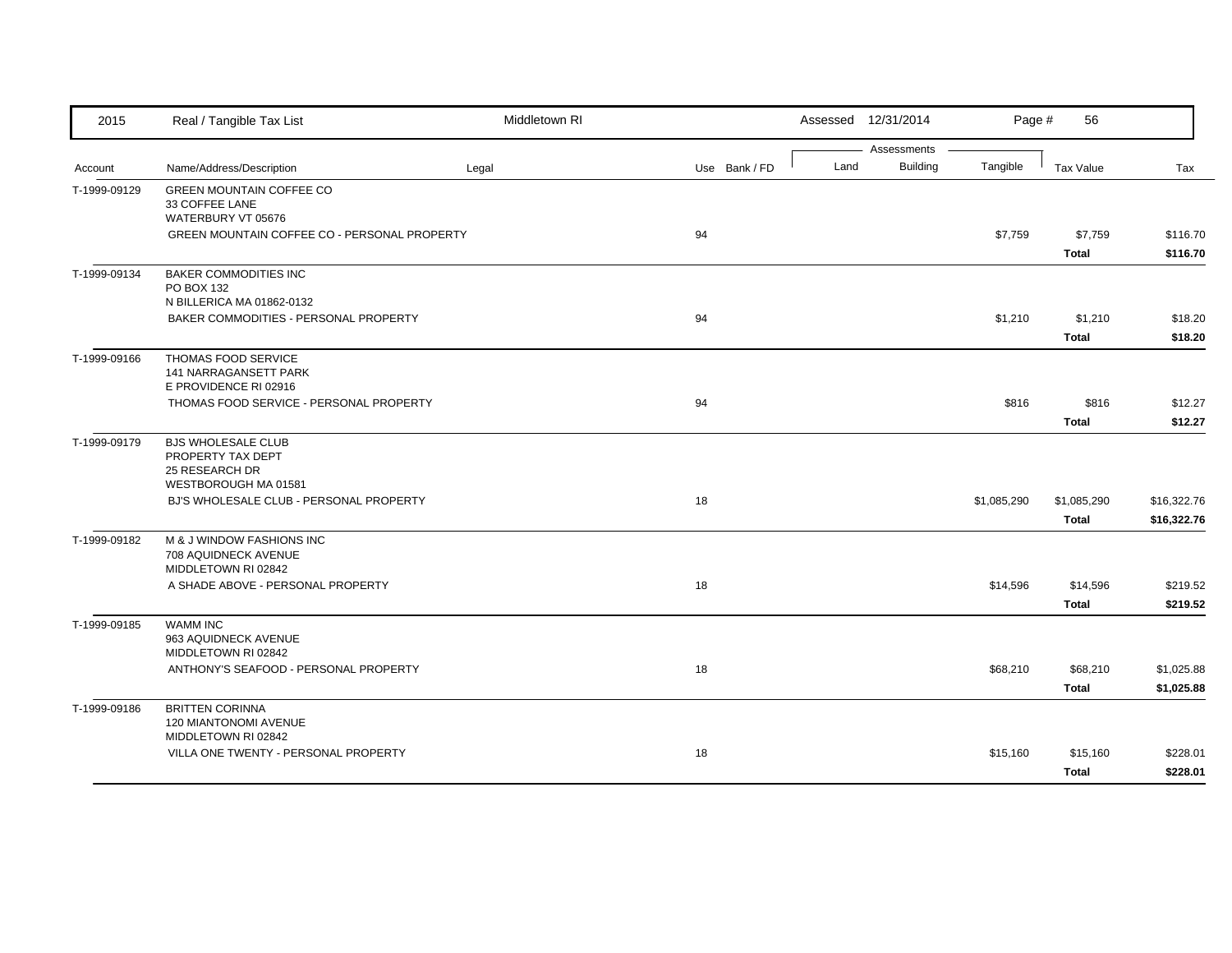| 2015         | Real / Tangible Tax List                                                           | Middletown RI |               | Assessed 12/31/2014 | Page #                              | 57                       |                          |
|--------------|------------------------------------------------------------------------------------|---------------|---------------|---------------------|-------------------------------------|--------------------------|--------------------------|
| Account      | Name/Address/Description                                                           | Legal         | Use Bank / FD | Land                | Assessments<br>Building<br>Tangible | Tax Value                | Tax                      |
| T-1999-09189 | SAVINGS INSTITUTE BANK & TRUST<br>579 NORTH WINDHAM ROAD<br>NORTH WINDHAM CT 06256 |               |               |                     |                                     |                          |                          |
|              | SAVINGS INSTITUTE - PERSONAL PROPERTY                                              |               | 18            |                     | \$99,051                            | \$99,051<br><b>Total</b> | \$1,489.73<br>\$1,489.73 |
| T-1999-09191 | PALUMBO JOSEPH R JR ESQ<br>294 VALLEY ROAD<br>MIDDLETOWN RI 02842                  |               |               |                     |                                     |                          |                          |
|              | LAW OFFICES JOSEPH R PALUMBO - PERSONAL                                            |               | 17            |                     | \$9,033                             | \$9,033<br><b>Total</b>  | \$135.86<br>\$135.86     |
| T-1999-09200 | ADVANCED PROP TECHNOLOGY<br>307 OLIPHANT LANE #17<br>MIDDLETOWN RI 02842           |               |               |                     |                                     |                          |                          |
|              | OCEAN PROPS - PERSONAL PROPERTY                                                    |               | 17            |                     | \$5,525                             | \$5,525<br><b>Total</b>  | \$83.10<br>\$83.10       |
| T-1999-09207 | SIDDIQUI MOHAMMAD<br>52 EAST MAIN ROAD<br>MIDDLETOWN RI 02842                      |               |               |                     |                                     |                          |                          |
|              | NEWPORT MART INC - PERSONAL PROPERTY                                               |               | 18            |                     | \$13,524                            | \$13,524<br><b>Total</b> | \$203.40<br>\$203.40     |
| T-1999-09208 | <b>GHORAYEB MOUFID</b><br>52 EAST MAIN ROAD<br>MIDDLETOWN RI 02842                 |               |               |                     |                                     |                          |                          |
|              | INTERNATIONAL POCKETS CAFE - PERSONAL                                              |               | 18            |                     | \$16,589                            | \$16,589<br><b>Total</b> | \$249.50<br>\$249.50     |
| T-1999-09210 | OCEAN STATE NURSING INC<br>575 EAST MAIN ROAD<br>UNIT <sub>5</sub>                 |               |               |                     |                                     |                          |                          |
|              | MIDDLETOWN RI 02842<br>OCEAN STATE NURSING - PERSONAL PROPERTY                     |               | 17            |                     | \$2,523                             | \$2,523<br>Total         | \$37.95<br>\$37.95       |
| T-1999-09211 | DAO THANH N<br>57 EAST MAIN ROAD<br>MIDDLETOWN RI 02842                            |               |               |                     |                                     |                          |                          |
|              | LA CHIC NAILS - PERSONAL PROPERTY                                                  |               | 17            |                     | \$10,100                            | \$10,100<br><b>Total</b> | \$151.90<br>\$151.90     |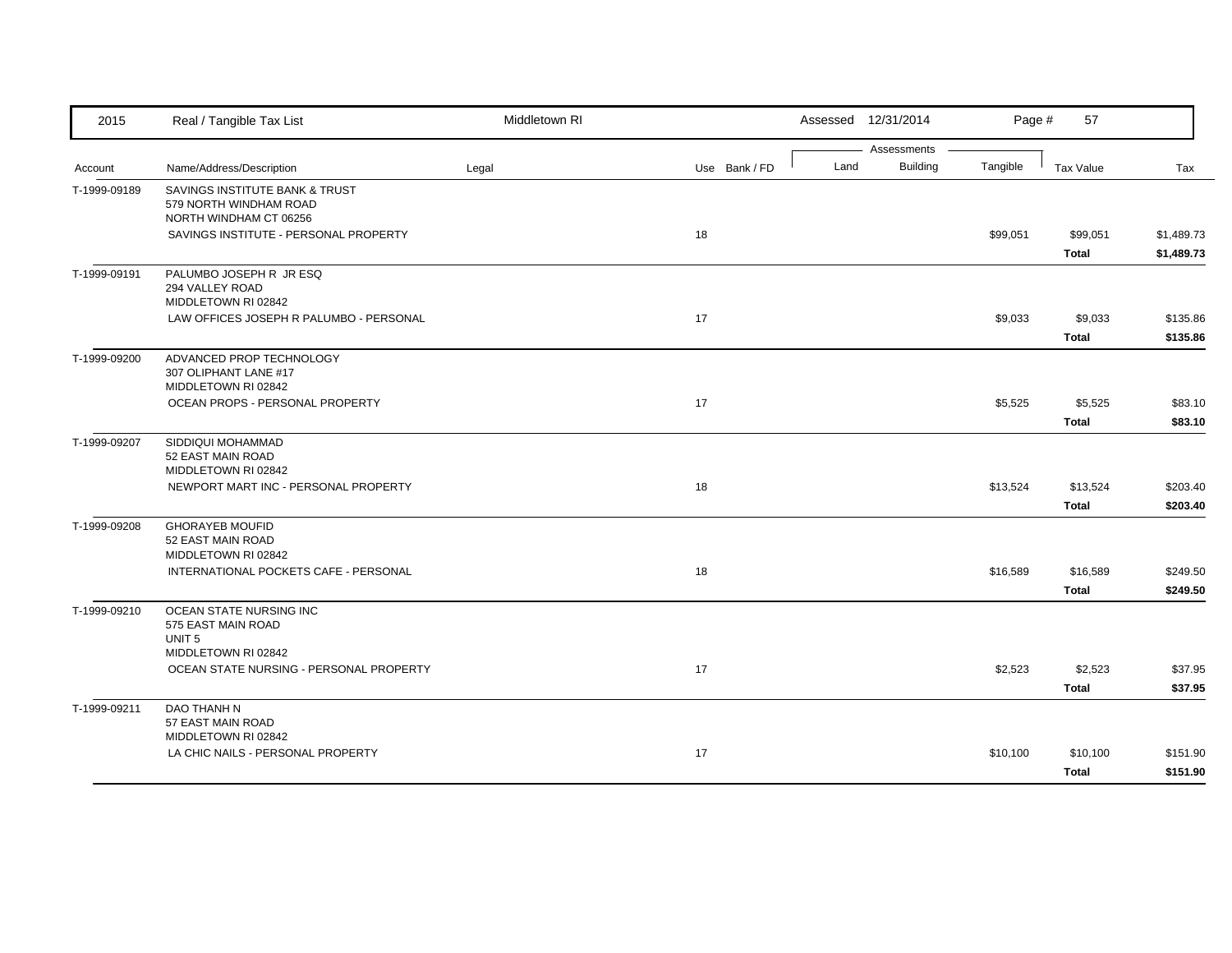| 2015         | Real / Tangible Tax List                           | Middletown RI |               |      | Assessed 12/31/2014 | Page #      | 58           |             |
|--------------|----------------------------------------------------|---------------|---------------|------|---------------------|-------------|--------------|-------------|
|              |                                                    |               |               |      | Assessments         |             |              |             |
| Account      | Name/Address/Description                           | Legal         | Use Bank / FD | Land | <b>Building</b>     | Tangible    | Tax Value    | Tax         |
| T-1999-09212 | <b>BBJO LLC</b><br>909 EAST MAIN ROAD              |               |               |      |                     |             |              |             |
|              | MIDDLETOWN RI 02842                                |               |               |      |                     |             |              |             |
|              | FATULLIS GOURMET BAKERY & DELI - PERSONAL          |               | 18            |      |                     | \$20,184    | \$20,184     | \$303.57    |
|              |                                                    |               |               |      |                     |             | <b>Total</b> | \$303.57    |
| T-1999-09213 | <b>FLYNN WILLIAM</b>                               |               |               |      |                     |             |              |             |
|              | 1120 AQUIDNECK AVENUE                              |               |               |      |                     |             |              |             |
|              | MIDDLETOWN RI 02842                                |               |               |      |                     |             |              |             |
|              | FLYNN FINANCIAL GROUP - PERSONAL PROPERTY          |               | 18            |      |                     | \$10,056    | \$10,056     | \$151.24    |
|              |                                                    |               |               |      |                     |             | <b>Total</b> | \$151.24    |
| T-1999-09218 | OSC SPORTS INC                                     |               |               |      |                     |             |              |             |
|              | 5 BRADLEY DRIVE                                    |               |               |      |                     |             |              |             |
|              | WESTBROOK ME 04092                                 |               |               |      |                     |             |              |             |
|              | OLYMPIA SPORTS - PERSONAL PROPERTY                 |               | 18            |      |                     | \$118,464   | \$118,464    | \$1,781.70  |
|              |                                                    |               |               |      |                     |             | <b>Total</b> | \$1,781.70  |
| T-1999-09223 | <b>OUTERWALL INC</b>                               |               |               |      |                     |             |              |             |
|              | C/O ALTUS GROUP US INC                             |               |               |      |                     |             |              |             |
|              | 21001 N TATUM BLVD - SUITE 163<br>PHOENIX AZ 85050 |               |               |      |                     |             |              |             |
|              | OUTERWALL INC - PERSONAL PROPERTY                  |               | 94            |      |                     | \$18,247    | \$18,247     | \$274.43    |
|              |                                                    |               |               |      |                     |             | <b>Total</b> | \$274.43    |
| T-1999-09224 | <b>MARLIN LEASING</b>                              |               |               |      |                     |             |              |             |
|              | PO BOX 5481                                        |               |               |      |                     |             |              |             |
|              | MT LAUREL NJ 08054                                 |               |               |      |                     |             |              |             |
|              | MARLIN LEASING - PERSONAL PROPERTY                 |               | 94            |      |                     | \$209,698   | \$209,698    | \$3,153.86  |
|              |                                                    |               |               |      |                     |             | <b>Total</b> | \$3,153.86  |
| T-1999-09225 | <b>B &amp; L HOGAN ASSOC LLC</b>                   |               |               |      |                     |             |              |             |
|              | 65 WEST MAIN ROAD                                  |               |               |      |                     |             |              |             |
|              | MIDDLETOWN RI 02842                                |               |               |      |                     |             |              |             |
|              | ORAL SURGERY & DENTAL IMPLANT - PERSONAL           |               | 18            |      |                     | \$51,000    | \$51,000     | \$767.04    |
|              |                                                    |               |               |      |                     |             | <b>Total</b> | \$767.04    |
| T-1999-09227 | SYSTEMS ENGINEERING ASSOCIATES                     |               |               |      |                     |             |              |             |
|              | 62 JOHNNYCAKE HILL ROAD<br>MIDDLETOWN RI 02842     |               |               |      |                     |             |              |             |
|              | SEA CORP - PERSONAL PROPERTY                       |               | 18            |      |                     | \$1,428,376 | \$1,428,376  | \$21,482.78 |
|              |                                                    |               |               |      |                     |             | <b>Total</b> | \$21,482.78 |
|              |                                                    |               |               |      |                     |             |              |             |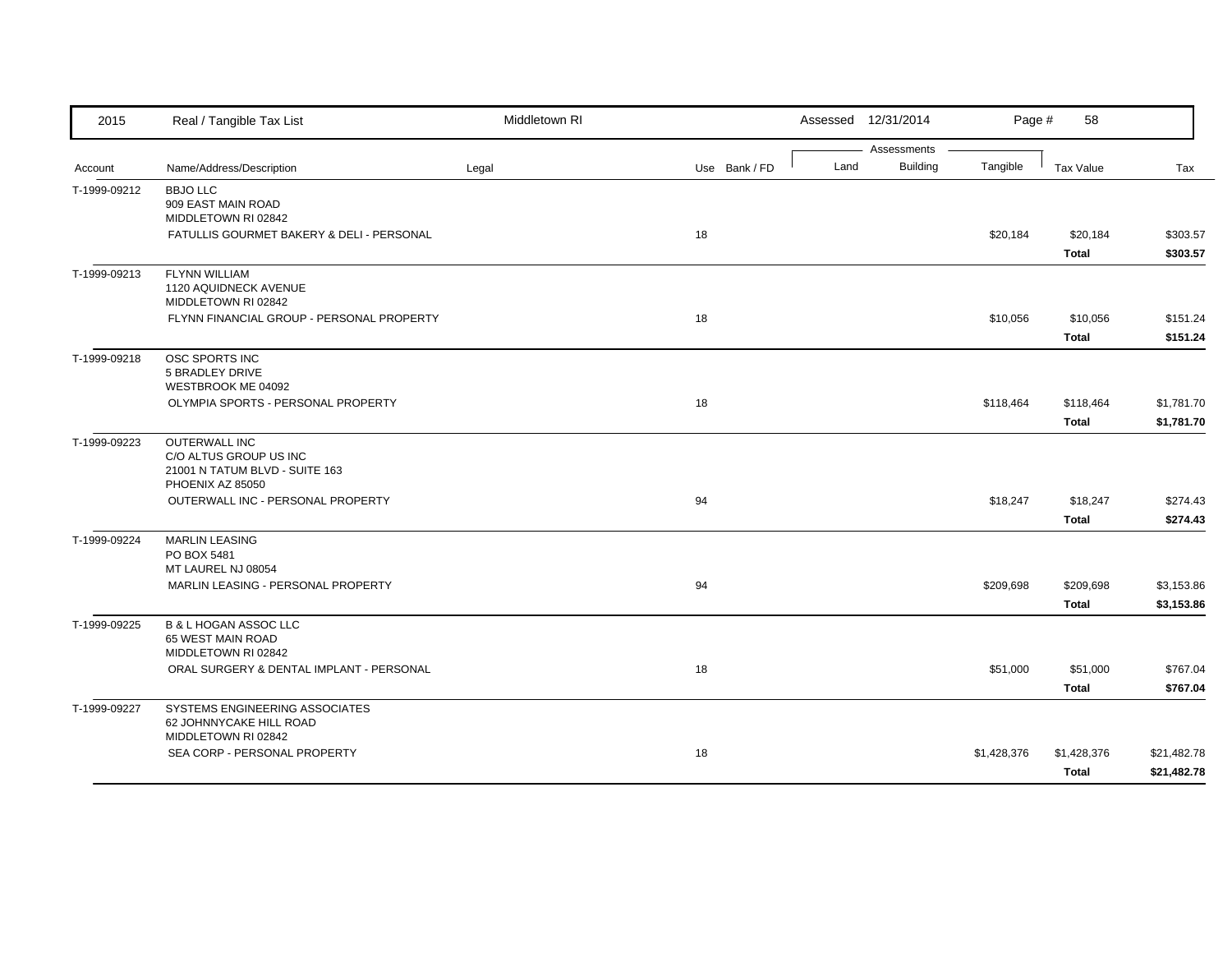| 2015         | Real / Tangible Tax List                                     | Middletown RI |               |      | Assessed 12/31/2014            | Page #   | 59           |            |
|--------------|--------------------------------------------------------------|---------------|---------------|------|--------------------------------|----------|--------------|------------|
|              |                                                              |               |               | Land | Assessments<br><b>Building</b> |          |              |            |
| Account      | Name/Address/Description                                     | Legal         | Use Bank / FD |      |                                | Tangible | Tax Value    | Tax        |
| T-1999-09232 | HEWLETT PACKARD FINANCIAL SERV                               |               |               |      |                                |          |              |            |
|              | ATTN PROPERTY TAX<br>PO BOX 251209                           |               |               |      |                                |          |              |            |
|              | PLANO TX 75025-1209                                          |               |               |      |                                |          |              |            |
|              | HEWLETT PACKARD FINANCIAL SERV - PERSONAL                    |               | 94            |      |                                | \$45,415 | \$45,415     | \$683.04   |
|              |                                                              |               |               |      |                                |          | <b>Total</b> | \$683.04   |
| T-1999-09234 | NUCO2 SUPPLY LLC                                             |               |               |      |                                |          |              |            |
|              | 39 OLD RIDGEBURY ROAD K2                                     |               |               |      |                                |          |              |            |
|              | DANBURY CT 06810                                             |               |               |      |                                |          |              |            |
|              | NUCO2 SUPPLY LLC - PERSONAL PROPERTY                         |               | 94            |      |                                | \$15,278 | \$15,278     | \$229.78   |
|              |                                                              |               |               |      |                                |          | <b>Total</b> | \$229.78   |
| T-1999-09236 | <b>DOBBIN JAMES MD</b>                                       |               |               |      |                                |          |              |            |
|              | 850 AQUIDNECK AVENUE                                         |               |               |      |                                |          |              |            |
|              | <b>B9</b>                                                    |               |               |      |                                |          |              |            |
|              | MIDDLETOWN RI 02842<br>EAR NOSE & THROAT MEDICINE - PERSONAL |               | 18            |      |                                | \$74,467 | \$74,467     | \$1,119.98 |
|              |                                                              |               |               |      |                                |          |              |            |
|              |                                                              |               |               |      |                                |          | <b>Total</b> | \$1,119.98 |
| T-1999-09239 | MCPHERSON HAROLD W III                                       |               |               |      |                                |          |              |            |
|              | 357 VALLEY ROAD<br>MIDDLETOWN RI 02842                       |               |               |      |                                |          |              |            |
|              | MICKEY'S MAINTENANCE - PERSONAL PROPERTY                     |               | 17            |      |                                | \$1,560  | \$1,560      | \$23.46    |
|              |                                                              |               |               |      |                                |          |              |            |
|              |                                                              |               |               |      |                                |          | <b>Total</b> | \$23.46    |
| T-2000-00341 | STONEMOR RHODE ISLAND LLC                                    |               |               |      |                                |          |              |            |
|              | 311 VETERANS HIGHWAY - SUITE B                               |               |               |      |                                |          |              |            |
|              | LEVITTOWN PA 19056                                           |               |               |      |                                |          |              |            |
|              | NEWPORT MEMORIAL PARK - PERSONAL PROPERTY                    |               | 18            |      |                                | \$48,477 | \$48,477     | \$729.09   |
|              |                                                              |               |               |      |                                |          | <b>Total</b> | \$729.09   |
| T-2000-00633 | <b>COLBEA ENTERPRISES LLC</b>                                |               |               |      |                                |          |              |            |
|              | 2050 PLAINFIELD RD                                           |               |               |      |                                |          |              |            |
|              | CRANSTON RI 02921                                            |               |               |      |                                |          |              |            |
|              | SHELL @ W MAIN - FOREST - PERSONAL PROPERTY                  |               | 18            |      |                                | \$83,522 | \$83,522     | \$1,256.17 |
|              |                                                              |               |               |      |                                |          | <b>Total</b> | \$1,256.17 |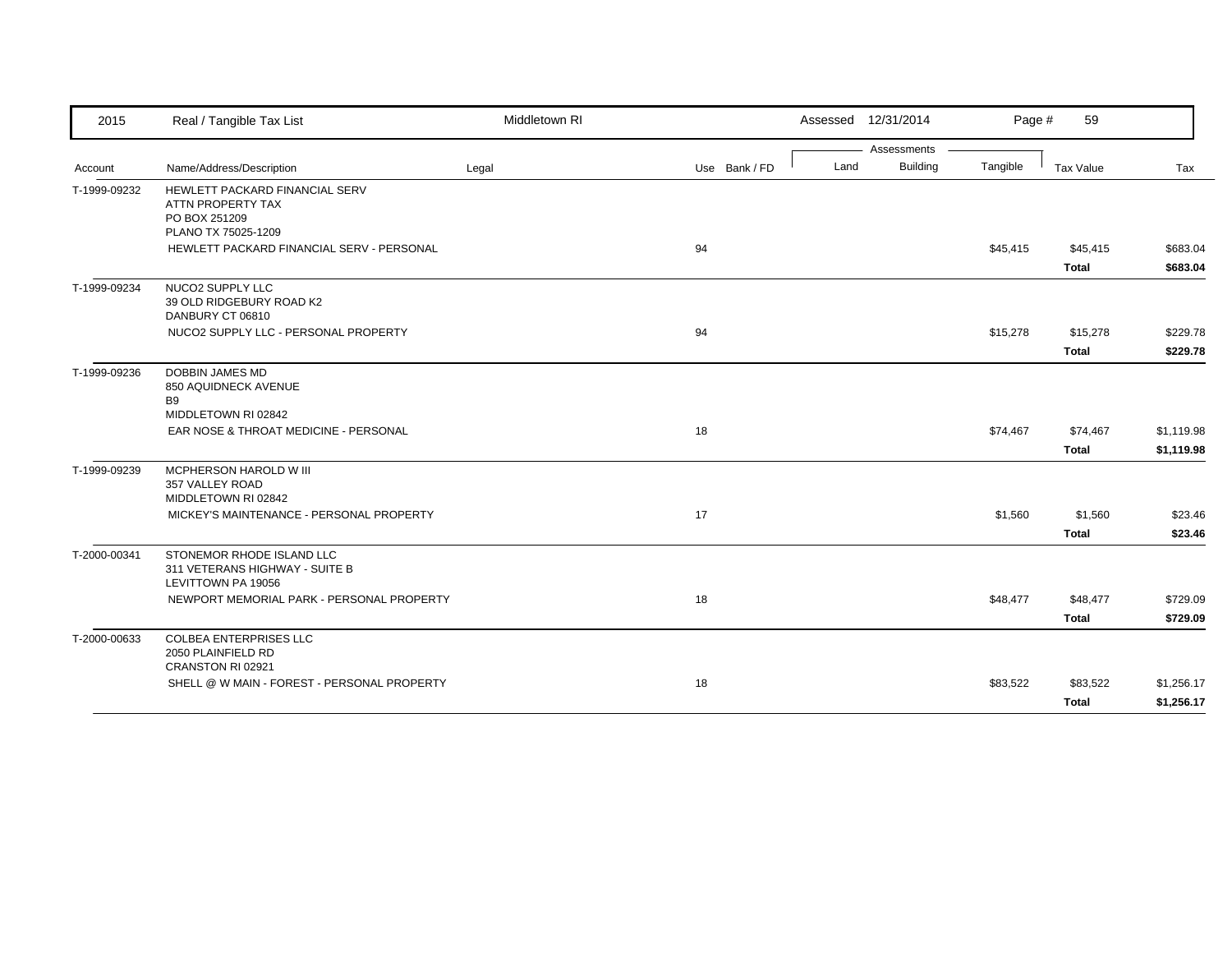| 2015         | Real / Tangible Tax List                                                                               | Middletown RI |               |      | Assessed 12/31/2014     | Page #    | 60                        |                          |
|--------------|--------------------------------------------------------------------------------------------------------|---------------|---------------|------|-------------------------|-----------|---------------------------|--------------------------|
| Account      | Name/Address/Description                                                                               | Legal         | Use Bank / FD | Land | Assessments<br>Building | Tangible  | Tax Value                 | Tax                      |
| T-2000-00638 | HEALTH RESOURCES OF MIDDLETOWN<br>C/O GENESIS TAX DEPT<br>101 EAST STATE ST<br>KENNETT SQUARE PA 19348 |               |               |      |                         |           |                           |                          |
|              | GRAND ISLANDER HEALTH CARE CTR - PERSONAL                                                              |               | 18            |      |                         | \$599,220 | \$599,220<br><b>Total</b> | \$9,012.27<br>\$9,012.27 |
| T-2000-00642 | <b>VU JULIE</b><br>1370 WEST MAIN ROAD<br>MIDDLETOWN RI 02842                                          |               |               |      |                         |           |                           |                          |
|              | NAIL ELEGANCE - PERSONAL PROPERTY                                                                      |               | 18            |      |                         | \$26,625  | \$26,625<br><b>Total</b>  | \$400.44<br>\$400.44     |
| T-2000-00645 | TEAM ONE NEWPORT INC<br>1005 AQUIDNECK AVENUE<br>UNIT <sub>4</sub><br>MIDDLETOWN RI 02842              |               |               |      |                         |           |                           |                          |
|              | TEAM ONE NEWPORT - PERSONAL PROPERTY                                                                   |               | 18            |      |                         | \$16,223  | \$16,223<br><b>Total</b>  | \$243.99<br>\$243.99     |
| T-2000-00649 | <b>RESEARCH &amp; DEV SOLUTION INC</b><br>7921 JONES BRANCH DRIVE<br><b>STE 275</b><br>MCLEAN VA 22102 |               |               |      |                         |           |                           |                          |
|              | RESEARCH & DEV SOLUTION INC - PERSONAL                                                                 |               | 18            |      |                         | \$28,598  | \$28,598<br><b>Total</b>  | \$430.11<br>\$430.11     |
| T-2000-00654 | <b>MAINSTAY INN LTD</b><br><b>DIANE NADEAU</b><br>151 ADMIRAL KALBFUS RD<br>NEWPORT RI 02840           |               |               |      |                         |           |                           |                          |
|              | ATLANTIC BEACH HOTEL & CARRIAG - PERSONAL                                                              |               | 18            |      |                         | \$232,684 | \$232,684<br><b>Total</b> | \$3,499.57<br>\$3,499.57 |
| T-2000-00656 | TRIUMPH OUTDOOR RI LLC<br>PO BOX 66338                                                                 |               |               |      |                         |           |                           |                          |
|              | BATON ROUGE LA 70896<br>LAMAR TRANSIT OF PROVIDENCE - PERSONAL                                         |               | 18            |      |                         | \$34,331  | \$34,331<br><b>Total</b>  | \$516.34<br>\$516.34     |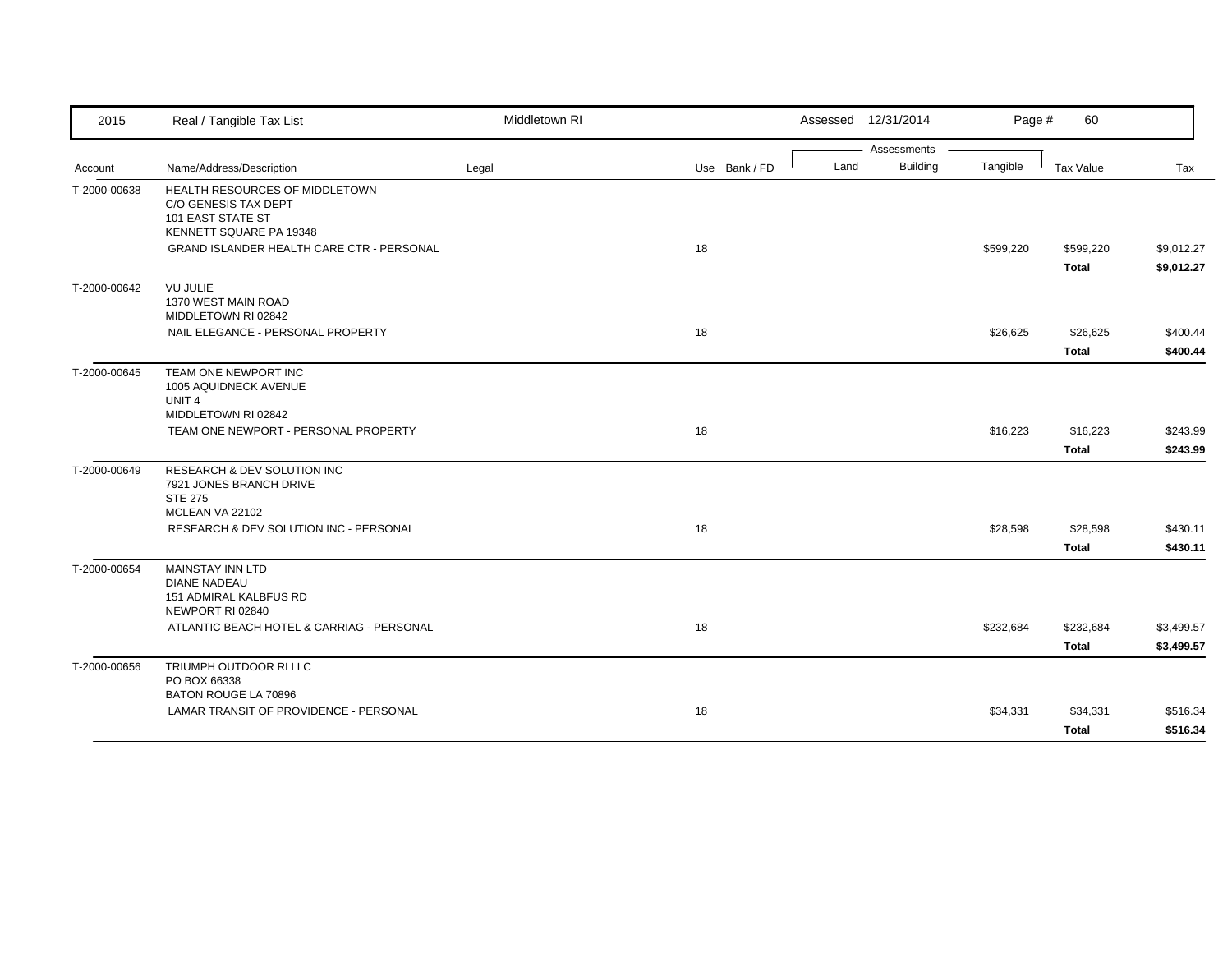| Assessments<br><b>Building</b><br>Land<br>Tangible<br>Name/Address/Description<br>Legal<br>Use Bank / FD<br>Tax Value<br>Tax<br>Account<br>T-2000-00657<br>RICOH USA INC<br>C/O TX SERV<br>820 GEARS RD<br>HOUSTON TX 77067<br>RICOH USA INC - PERSONAL PROPERTY<br>94<br>\$2,904<br>\$2,904<br><b>Total</b><br>DE LAGE LANDEN OPERATIONAL SRV<br>T-2000-00663<br>ATTN CORPORATE TAX DEPT<br>1111 OLD EAGLE SCHOOL<br><b>WAYNE PA 19087</b><br>DE LAGE LANDEN OPERATIONAL - PERSONAL<br>94<br>\$505,270<br>\$505,270<br><b>Total</b><br>T-2000-00669<br>AMERICAN HONDA MOTOR CO INC<br>ATTN TAX DEPT MS100 2W 4B<br>1919 TORRANCE BLVD<br>TORRANCE CA 90501<br>94<br>AMERICAN HONDA MOTOR CO INC - PERSONAL<br>\$2,006<br>\$2,006<br><b>Total</b><br>COCA-COLA COMPANY THE<br>T-2000-00671<br>ATTN TAX DEPT<br>PO BOX 4440<br>BRANDON FL 33509-4440<br>COCA-COLA COMPANY THE - PERSONAL PROPERTY<br>17<br>\$7,016<br>\$7,016<br>\$105.52<br>\$105.52<br><b>Total</b><br>NEWPORT LOBSTER CO<br>T-2000-00677<br>1076 AQUIDNECK AVENUE<br>MIDDLETOWN RI 02842<br>NEWPORT LOBSTER CO - PERSONAL PROPERTY<br>18<br>\$29,176<br>\$29,176 | 2015 | Real / Tangible Tax List | Middletown RI | Assessed 12/31/2014 | Page # | 61 |            |
|------------------------------------------------------------------------------------------------------------------------------------------------------------------------------------------------------------------------------------------------------------------------------------------------------------------------------------------------------------------------------------------------------------------------------------------------------------------------------------------------------------------------------------------------------------------------------------------------------------------------------------------------------------------------------------------------------------------------------------------------------------------------------------------------------------------------------------------------------------------------------------------------------------------------------------------------------------------------------------------------------------------------------------------------------------------------------------------------------------------------------------|------|--------------------------|---------------|---------------------|--------|----|------------|
|                                                                                                                                                                                                                                                                                                                                                                                                                                                                                                                                                                                                                                                                                                                                                                                                                                                                                                                                                                                                                                                                                                                                    |      |                          |               |                     |        |    |            |
|                                                                                                                                                                                                                                                                                                                                                                                                                                                                                                                                                                                                                                                                                                                                                                                                                                                                                                                                                                                                                                                                                                                                    |      |                          |               |                     |        |    |            |
|                                                                                                                                                                                                                                                                                                                                                                                                                                                                                                                                                                                                                                                                                                                                                                                                                                                                                                                                                                                                                                                                                                                                    |      |                          |               |                     |        |    |            |
|                                                                                                                                                                                                                                                                                                                                                                                                                                                                                                                                                                                                                                                                                                                                                                                                                                                                                                                                                                                                                                                                                                                                    |      |                          |               |                     |        |    |            |
|                                                                                                                                                                                                                                                                                                                                                                                                                                                                                                                                                                                                                                                                                                                                                                                                                                                                                                                                                                                                                                                                                                                                    |      |                          |               |                     |        |    |            |
|                                                                                                                                                                                                                                                                                                                                                                                                                                                                                                                                                                                                                                                                                                                                                                                                                                                                                                                                                                                                                                                                                                                                    |      |                          |               |                     |        |    | \$43.68    |
|                                                                                                                                                                                                                                                                                                                                                                                                                                                                                                                                                                                                                                                                                                                                                                                                                                                                                                                                                                                                                                                                                                                                    |      |                          |               |                     |        |    | \$43.68    |
|                                                                                                                                                                                                                                                                                                                                                                                                                                                                                                                                                                                                                                                                                                                                                                                                                                                                                                                                                                                                                                                                                                                                    |      |                          |               |                     |        |    |            |
|                                                                                                                                                                                                                                                                                                                                                                                                                                                                                                                                                                                                                                                                                                                                                                                                                                                                                                                                                                                                                                                                                                                                    |      |                          |               |                     |        |    |            |
|                                                                                                                                                                                                                                                                                                                                                                                                                                                                                                                                                                                                                                                                                                                                                                                                                                                                                                                                                                                                                                                                                                                                    |      |                          |               |                     |        |    |            |
|                                                                                                                                                                                                                                                                                                                                                                                                                                                                                                                                                                                                                                                                                                                                                                                                                                                                                                                                                                                                                                                                                                                                    |      |                          |               |                     |        |    | \$7,599.26 |
|                                                                                                                                                                                                                                                                                                                                                                                                                                                                                                                                                                                                                                                                                                                                                                                                                                                                                                                                                                                                                                                                                                                                    |      |                          |               |                     |        |    | \$7,599.26 |
|                                                                                                                                                                                                                                                                                                                                                                                                                                                                                                                                                                                                                                                                                                                                                                                                                                                                                                                                                                                                                                                                                                                                    |      |                          |               |                     |        |    |            |
|                                                                                                                                                                                                                                                                                                                                                                                                                                                                                                                                                                                                                                                                                                                                                                                                                                                                                                                                                                                                                                                                                                                                    |      |                          |               |                     |        |    |            |
|                                                                                                                                                                                                                                                                                                                                                                                                                                                                                                                                                                                                                                                                                                                                                                                                                                                                                                                                                                                                                                                                                                                                    |      |                          |               |                     |        |    |            |
|                                                                                                                                                                                                                                                                                                                                                                                                                                                                                                                                                                                                                                                                                                                                                                                                                                                                                                                                                                                                                                                                                                                                    |      |                          |               |                     |        |    | \$30.17    |
|                                                                                                                                                                                                                                                                                                                                                                                                                                                                                                                                                                                                                                                                                                                                                                                                                                                                                                                                                                                                                                                                                                                                    |      |                          |               |                     |        |    | \$30.17    |
|                                                                                                                                                                                                                                                                                                                                                                                                                                                                                                                                                                                                                                                                                                                                                                                                                                                                                                                                                                                                                                                                                                                                    |      |                          |               |                     |        |    |            |
|                                                                                                                                                                                                                                                                                                                                                                                                                                                                                                                                                                                                                                                                                                                                                                                                                                                                                                                                                                                                                                                                                                                                    |      |                          |               |                     |        |    |            |
|                                                                                                                                                                                                                                                                                                                                                                                                                                                                                                                                                                                                                                                                                                                                                                                                                                                                                                                                                                                                                                                                                                                                    |      |                          |               |                     |        |    |            |
|                                                                                                                                                                                                                                                                                                                                                                                                                                                                                                                                                                                                                                                                                                                                                                                                                                                                                                                                                                                                                                                                                                                                    |      |                          |               |                     |        |    |            |
|                                                                                                                                                                                                                                                                                                                                                                                                                                                                                                                                                                                                                                                                                                                                                                                                                                                                                                                                                                                                                                                                                                                                    |      |                          |               |                     |        |    |            |
|                                                                                                                                                                                                                                                                                                                                                                                                                                                                                                                                                                                                                                                                                                                                                                                                                                                                                                                                                                                                                                                                                                                                    |      |                          |               |                     |        |    |            |
|                                                                                                                                                                                                                                                                                                                                                                                                                                                                                                                                                                                                                                                                                                                                                                                                                                                                                                                                                                                                                                                                                                                                    |      |                          |               |                     |        |    |            |
|                                                                                                                                                                                                                                                                                                                                                                                                                                                                                                                                                                                                                                                                                                                                                                                                                                                                                                                                                                                                                                                                                                                                    |      |                          |               |                     |        |    |            |
|                                                                                                                                                                                                                                                                                                                                                                                                                                                                                                                                                                                                                                                                                                                                                                                                                                                                                                                                                                                                                                                                                                                                    |      |                          |               |                     |        |    | \$438.81   |
| <b>Total</b>                                                                                                                                                                                                                                                                                                                                                                                                                                                                                                                                                                                                                                                                                                                                                                                                                                                                                                                                                                                                                                                                                                                       |      |                          |               |                     |        |    | \$438.81   |
| T-2000-00680<br>FINANCIAL PACIFIC LEASING LLC                                                                                                                                                                                                                                                                                                                                                                                                                                                                                                                                                                                                                                                                                                                                                                                                                                                                                                                                                                                                                                                                                      |      |                          |               |                     |        |    |            |
| 3455 S 344TH WAY                                                                                                                                                                                                                                                                                                                                                                                                                                                                                                                                                                                                                                                                                                                                                                                                                                                                                                                                                                                                                                                                                                                   |      |                          |               |                     |        |    |            |
| <b>SUITE 300</b><br>FEDERAL WAY WA 98001                                                                                                                                                                                                                                                                                                                                                                                                                                                                                                                                                                                                                                                                                                                                                                                                                                                                                                                                                                                                                                                                                           |      |                          |               |                     |        |    |            |
| FINANCIAL PACIFIC LEASING - PERSONAL PROPERTY<br>94<br>\$29,116<br>\$29,116                                                                                                                                                                                                                                                                                                                                                                                                                                                                                                                                                                                                                                                                                                                                                                                                                                                                                                                                                                                                                                                        |      |                          |               |                     |        |    | \$437.90   |
| <b>Total</b>                                                                                                                                                                                                                                                                                                                                                                                                                                                                                                                                                                                                                                                                                                                                                                                                                                                                                                                                                                                                                                                                                                                       |      |                          |               |                     |        |    | \$437.90   |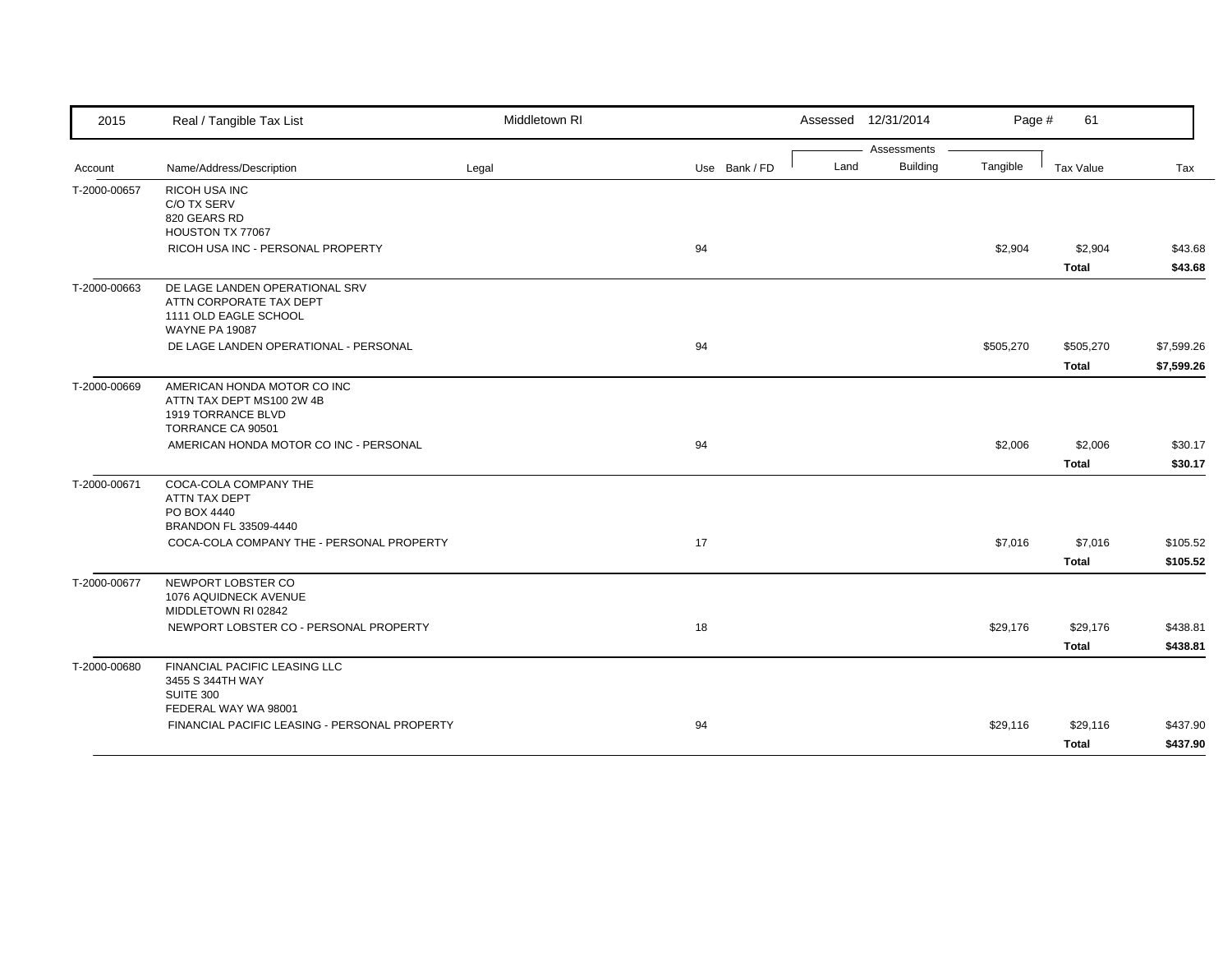| 2015         | Real / Tangible Tax List                                                                                            | Middletown RI |               |      | Assessed 12/31/2014 | Page #    | 62                       |                          |
|--------------|---------------------------------------------------------------------------------------------------------------------|---------------|---------------|------|---------------------|-----------|--------------------------|--------------------------|
|              |                                                                                                                     |               |               |      | Assessments         |           |                          |                          |
| Account      | Name/Address/Description                                                                                            | Legal         | Use Bank / FD | Land | <b>Building</b>     | Tangible  | Tax Value                | Tax                      |
| T-2000-00682 | PARKER MARTHA F<br>1005 AQUIDNECK AVENUE<br>MIDDLETOWN RI 02842                                                     |               |               |      |                     |           |                          |                          |
|              | EMBROIDERY TEAM - PERSONAL PROPERTY                                                                                 |               | 18            |      |                     | \$44,699  | \$44,699                 | \$672.27                 |
|              |                                                                                                                     |               |               |      |                     |           | <b>Total</b>             | \$672.27                 |
| T-2000-00684 | CROWN ATLANTIC CO LLC<br><b>PMB353</b><br>4017 WASHINGTON RD<br>MCMURRAY PA 15317-2520                              |               |               |      |                     |           |                          |                          |
|              | CROWN ATLANTIC COMPANY LLC - PERSONAL                                                                               |               | 18            |      |                     | \$15,510  | \$15,510                 | \$233.27                 |
|              |                                                                                                                     |               |               |      |                     |           | <b>Total</b>             | \$233.27                 |
| T-2000-00699 | <b>DIRECTV LLC</b><br>CA/LA5/A130<br>2260 E IMPERIAL HWY<br>EL SEGUNDO CA 90245<br>DIRECTTV LLC - PERSONAL PROPERTY |               | 94            |      |                     | \$75,986  | \$75,986<br><b>Total</b> | \$1,142.83<br>\$1,142.83 |
| T-2001-00130 | <b>GAUDET MICHAEL J</b><br>8 ROY AVENUE<br>MIDDLETOWN RI 02842<br>GAUDET CONSTRUCTION - PERSONAL PROPERTY           |               | 17            |      |                     | \$1,133   | \$1,133<br><b>Total</b>  | \$17.04<br>\$17.04       |
| T-2001-00250 | STAPLES THE OFFICE SUPERSTORE<br>500 STAPLES DR<br>FRAMINGHAM MA 01702<br>STAPLES 01108 - PERSONAL PROPERTY         |               | 18            |      |                     | \$275,421 | \$275,421                | \$4,142.33               |
|              |                                                                                                                     |               |               |      |                     |           | <b>Total</b>             | \$4,142.33               |
| T-2001-00254 | NEWPORT HOTEL GROUP LLC<br>28 JACOME WAY<br>MIDDLETOWN RI 02842                                                     |               |               |      |                     |           |                          |                          |
|              | HOLIDAY INN EXPRESS - PERSONAL PROPERTY                                                                             |               | 18            |      |                     | \$790,736 | \$790,736                | \$11,892.67              |
|              |                                                                                                                     |               |               |      |                     |           | <b>Total</b>             | \$11,892.67              |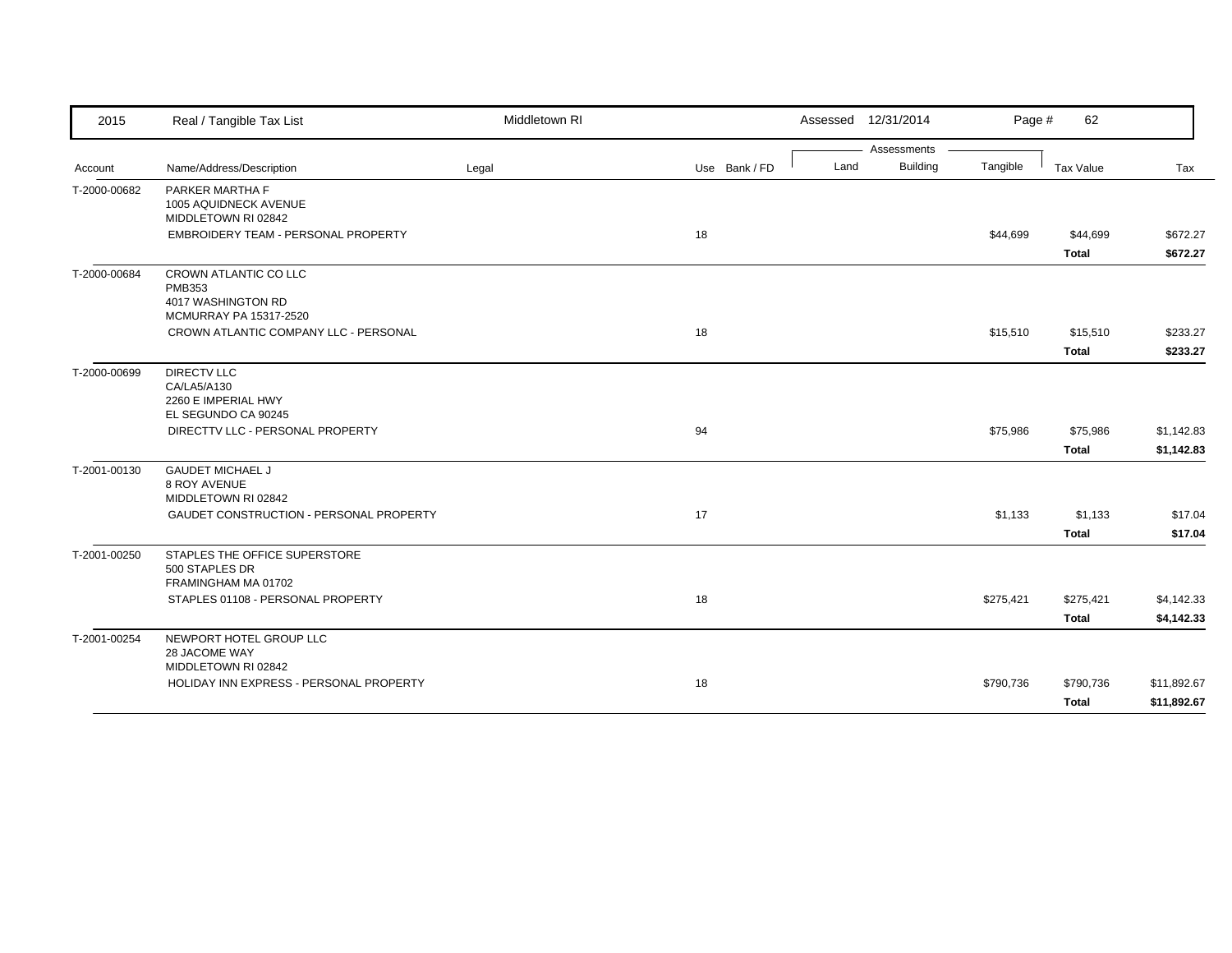| 2015         | Real / Tangible Tax List                                                     | Middletown RI |               |      | Assessed 12/31/2014            | Page #    | 63                        |                          |
|--------------|------------------------------------------------------------------------------|---------------|---------------|------|--------------------------------|-----------|---------------------------|--------------------------|
| Account      | Name/Address/Description                                                     | Legal         | Use Bank / FD | Land | Assessments<br><b>Building</b> | Tangible  | <b>Tax Value</b>          | Tax                      |
| T-2001-00460 | PRUITT CRAIG A & NICOLE M<br><b>89 EAST MAIN ROAD</b><br>MIDDLETOWN RI 02842 |               |               |      |                                |           |                           |                          |
|              | PRUITT CHIROPRACTIC LTD - PERSONAL PROPERTY                                  |               | 18            |      |                                | \$19,711  | \$19,711<br><b>Total</b>  | \$296.45<br>\$296.45     |
| T-2001-00576 | SMITH GEORGE D<br>73 OAK STREET<br>MIDDLETOWN RI 02842                       |               |               |      |                                |           |                           |                          |
|              | AQUIDNECK ELECTRIC - PERSONAL PROPERTY                                       |               | 17            |      |                                | \$2,200   | \$2,200<br><b>Total</b>   | \$33.09<br>\$33.09       |
| T-2001-00603 | MARTLAND GEORGE<br>190 EAST MAIN ROAD<br>MIDDLETOWN RI 02842                 |               |               |      |                                |           |                           |                          |
|              | ALLSTATE INSURANCE AGENT - PERSONAL PROPERTY                                 |               | 17            |      |                                | \$7,534   | \$7,534<br><b>Total</b>   | \$113.31<br>\$113.31     |
| T-2001-00614 | <b>GREATAMERICA FINANCIAL SRVCS</b><br>PO BOX 609<br>CEDAR RAPIDS IA 52401   |               |               |      |                                |           |                           |                          |
|              | <b>GREATAMERICA FINANCIAL SRVCS - PERSONAL</b>                               |               | 94            |      |                                | \$85,105  | \$85,105<br><b>Total</b>  | \$1,279.98<br>\$1,279.98 |
| T-2001-00616 | ADP INC<br><b>TAX DEPARTMENT</b><br>1 ADP BLVD MS #B401<br>ROSELAND NJ 07068 |               |               |      |                                |           |                           |                          |
|              | ADP INC - PERSONAL PROPERTY                                                  |               | 94            |      |                                | \$4,894   | \$4,894<br><b>Total</b>   | \$73.61<br>\$73.61       |
| T-2001-00618 | PNC EQUIPMENT FINANCE LLC<br>995 DALTON AVENUE<br>CINCINNATI OH 45203        |               |               |      |                                |           |                           |                          |
|              | PNC EQUIPMENT FINANCE LLC - PERSONAL PROPERTY                                |               | 94            |      |                                | \$229,912 | \$229,912<br><b>Total</b> | \$3,457.88<br>\$3,457.88 |
| T-2001-00629 | CHRIS AIRCRAFT INC<br>NEWPORT AIRPORT<br>211 ACCESS RD                       |               |               |      |                                |           |                           |                          |
|              | MIDDLETOWN RI 02842<br>CHRIS AIRCRAFT INC - PERSONAL PROPERTY                |               | 17            |      |                                | \$2,506   | \$2,506<br>Total          | \$37.69<br>\$37.69       |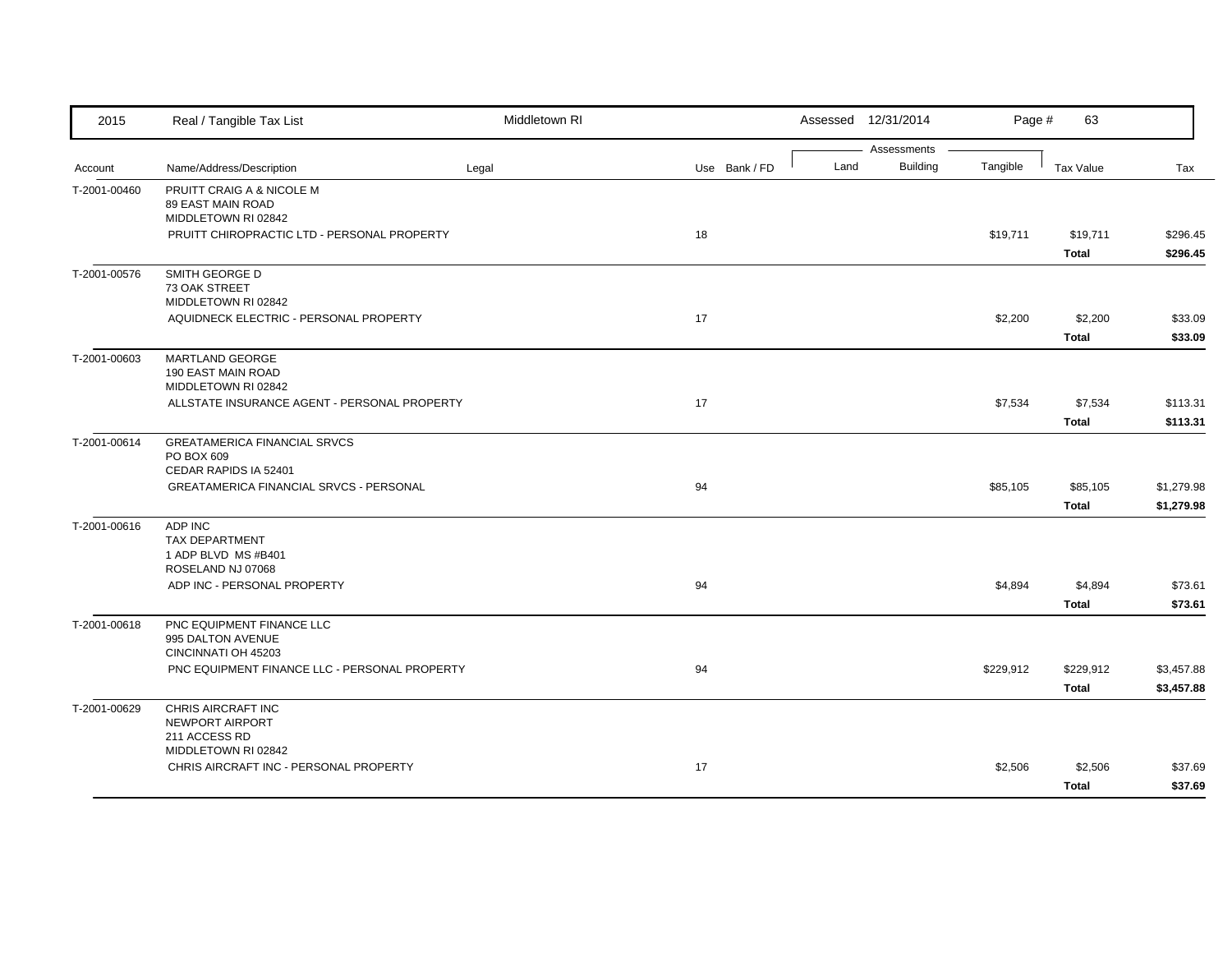| 2015         | Real / Tangible Tax List                                         | Middletown RI |               |      | Assessed 12/31/2014            | Page #    | 64           |            |
|--------------|------------------------------------------------------------------|---------------|---------------|------|--------------------------------|-----------|--------------|------------|
| Account      | Name/Address/Description                                         | Legal         | Use Bank / FD | Land | Assessments<br><b>Building</b> | Tangible  | Tax Value    | Tax        |
|              |                                                                  |               |               |      |                                |           |              |            |
| T-2001-00642 | MELLO JACQUELINE J<br>477 TURNER ROAD                            |               |               |      |                                |           |              |            |
|              | MIDDLETOWN RI 02842                                              |               |               |      |                                |           |              |            |
|              | PAMPERED PETS - PERSONAL PROPERTY                                |               | 17            |      |                                | \$3,059   | \$3,059      | \$46.01    |
|              |                                                                  |               |               |      |                                |           | <b>Total</b> | \$46.01    |
| T-2001-00643 | <b>NINTAI INC</b>                                                |               |               |      |                                |           |              |            |
|              | 800 AQUIDNECK AVENUE - G                                         |               |               |      |                                |           |              |            |
|              | MIDDLETOWN RI 02842                                              |               |               |      |                                |           |              |            |
|              | NEWPORT MARTIAL ARTS - PERSONAL PROPERTY                         |               | 18            |      |                                | \$6,572   | \$6,572      | \$98.84    |
|              |                                                                  |               |               |      |                                |           | <b>Total</b> | \$98.84    |
| T-2001-00644 | NORBURY ROBERT W                                                 |               |               |      |                                |           |              |            |
|              | 1699 WEST MAIN ROAD                                              |               |               |      |                                |           |              |            |
|              | MIDDLETOWN RI 02842<br>NORBURY PAINTING & CONTRACTING - PERSONAL |               | 17            |      |                                | \$2,124   | \$2,124      | \$31.94    |
|              |                                                                  |               |               |      |                                |           | <b>Total</b> | \$31.94    |
|              | SETTIPANE RUSSELL A MD                                           |               |               |      |                                |           |              |            |
| T-2001-00650 | 850 AQUIDNECK AVENUE - B3                                        |               |               |      |                                |           |              |            |
|              | MIDDLETOWN RI 02842                                              |               |               |      |                                |           |              |            |
|              | ALLERGY & ASTHMA CENTER - PERSONAL PROPERTY                      |               | 17            |      |                                | \$7,051   | \$7,051      | \$106.05   |
|              |                                                                  |               |               |      |                                |           | <b>Total</b> | \$106.05   |
| T-2001-00651 | SOMERSET CAPITAL GROUP LTD                                       |               |               |      |                                |           |              |            |
|              | 612 WHEELERS FARMS ROAD                                          |               |               |      |                                |           |              |            |
|              | MILFORD CT 06461                                                 |               |               |      |                                |           |              |            |
|              | SOMERSET CAPITAL GROUP LTD - PERSONAL                            |               | 94            |      |                                | \$32,194  | \$32,194     | \$484.20   |
|              |                                                                  |               |               |      |                                |           | <b>Total</b> | \$484.20   |
| T-2001-00653 | <b>RITE SOLUTIONS INC</b>                                        |               |               |      |                                |           |              |            |
|              | 185 SOUTH BROAD STREET                                           |               |               |      |                                |           |              |            |
|              | ST 303<br>PAWCATUCK CT 06379                                     |               |               |      |                                |           |              |            |
|              | RITE SOLUTIONS - PERSONAL PROPERTY                               |               | 18            |      |                                | \$416,808 | \$416,808    | \$6,268.79 |
|              |                                                                  |               |               |      |                                |           | <b>Total</b> | \$6,268.79 |
|              | STEELE DAVID E                                                   |               |               |      |                                |           |              |            |
| T-2001-00654 | 916 WEST MAIN ROAD                                               |               |               |      |                                |           |              |            |
|              | MIDDLETOWN RI 02842                                              |               |               |      |                                |           |              |            |
|              | STEELE & STEELE ANTIQUES - PERSONAL PROPERTY                     |               | 17            |      |                                | \$900     | \$900        | \$13.54    |
|              |                                                                  |               |               |      |                                |           | <b>Total</b> | \$13.54    |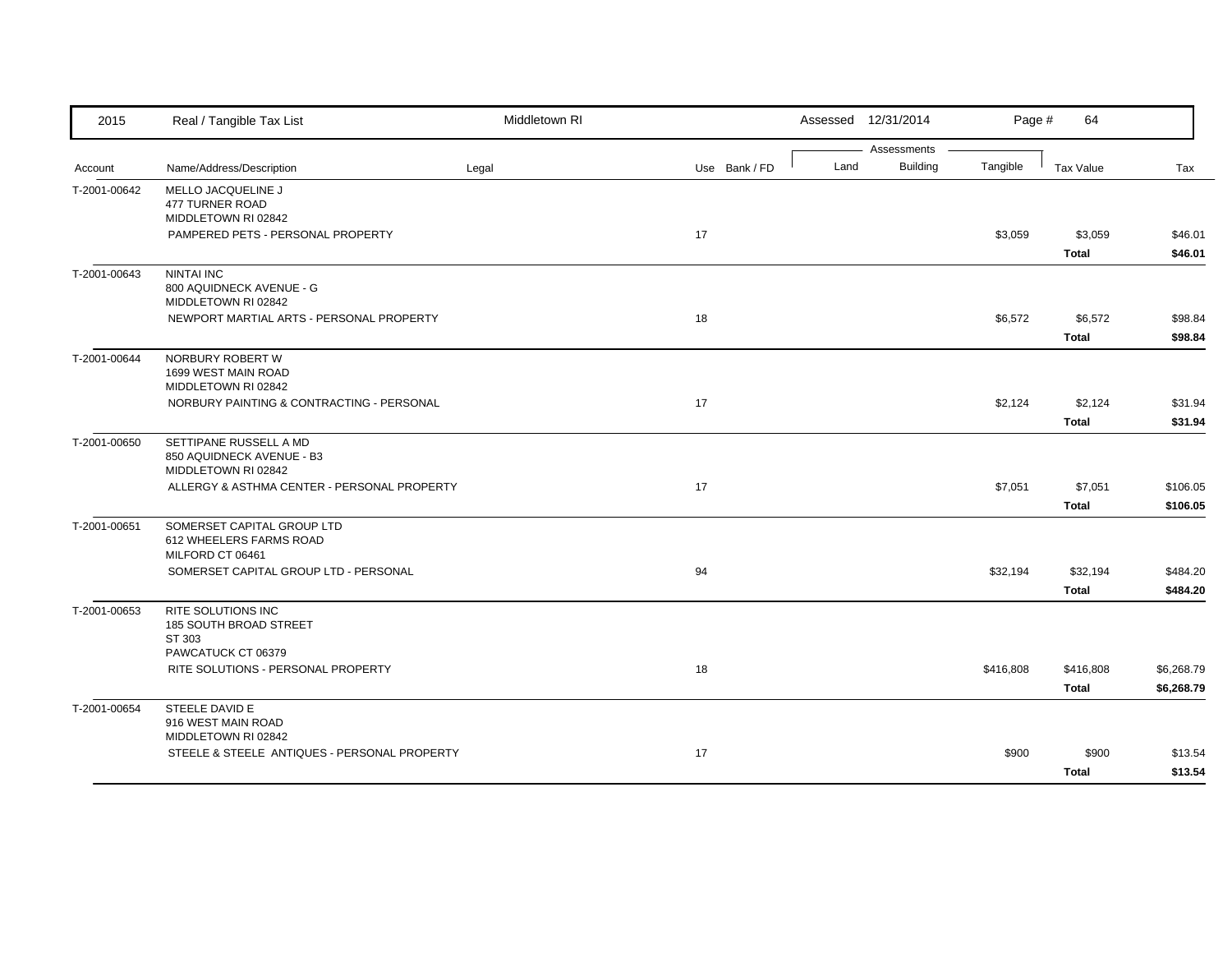| 2015                    | Real / Tangible Tax List                                                     | Middletown RI |               |      | Assessed 12/31/2014            | Page #    | 65                        |                          |
|-------------------------|------------------------------------------------------------------------------|---------------|---------------|------|--------------------------------|-----------|---------------------------|--------------------------|
|                         |                                                                              |               |               | Land | Assessments<br><b>Building</b> | Tangible  | Tax Value                 |                          |
| Account<br>T-2001-00666 | Name/Address/Description<br>MACQUARIE EQUIPMENT FINANCE                      | Legal         | Use Bank / FD |      |                                |           |                           | Tax                      |
|                         | 2285 FRANKLIN RD STE 100<br>PO BOX 2017<br>BLOOMFIELD HILLS MI 48303-2017    |               |               |      |                                |           |                           |                          |
|                         | MACQUARIE EQUIP FINANCE & SUB - PERSONAL                                     |               | 94            |      |                                | \$13,560  | \$13,560<br><b>Total</b>  | \$203.94<br>\$203.94     |
| T-2001-00668            | FLYNN REAL ESTATE<br>1120 AQUIDNECK AVENUE<br>MIDDLETOWN RI 02842            |               |               |      |                                |           |                           |                          |
|                         | FLYNN REAL ESTATE - PERSONAL PROPERTY                                        |               | 17            |      |                                | \$4,588   | \$4,588<br><b>Total</b>   | \$69.00<br>\$69.00       |
| T-2001-00671            | PINCKNEY JOHN W & THERESA G<br>288 EAST MAIN ROAD<br>MIDDLETOWN RI 02842     |               |               |      |                                |           |                           |                          |
|                         | JWP COMPANY/MCDONALDS - PERSONAL PROPERTY                                    |               | 18            |      |                                | \$217,754 | \$217,754<br><b>Total</b> | \$3,275.02<br>\$3,275.02 |
| T-2001-00673            | SK INDUSTRIES INC<br>164 PASTURE FARM DRIVE<br>MIDDLETOWN RI 02842           |               |               |      |                                |           |                           |                          |
|                         | RUSTY'S - PERSONAL PROPERTY                                                  |               | 18            |      |                                | \$53,000  | \$53,000<br><b>Total</b>  | \$797.12<br>\$797.12     |
| T-2001-00676            | CAPRARELLA JAMES<br>11 ELMWOOD CT<br>MANSFIELD MA 02048                      |               |               |      |                                |           |                           |                          |
|                         | 2003 33' SUNLINE SOLARIS SE - PERSONAL PROPERTY                              |               | 45            |      |                                | \$7,500   | \$7,500<br><b>Total</b>   | \$112.80<br>\$112.80     |
| T-2001-00683            | <b>MYERS KENNETH</b><br>26 OAKWOOD ROAD<br>SIMSBURY CT 06070                 |               |               |      |                                |           |                           |                          |
|                         | 2000 34' COACHMAN ROYAL 338FL - PERSONAL                                     |               | 45            |      |                                | \$9,500   | \$9,500<br><b>Total</b>   | \$142.88<br>\$142.88     |
| T-2001-00686            | <b>SCOTT ELIZABETH &amp; DAVID</b><br>10 MAPLE AVENUE<br>MIDDLETOWN RI 02842 |               |               |      |                                |           |                           |                          |
|                         | BREWSKI'S - PERSONAL PROPERTY                                                |               | 18            |      |                                | \$8,927   | \$8,927<br><b>Total</b>   | \$134.26<br>\$134.26     |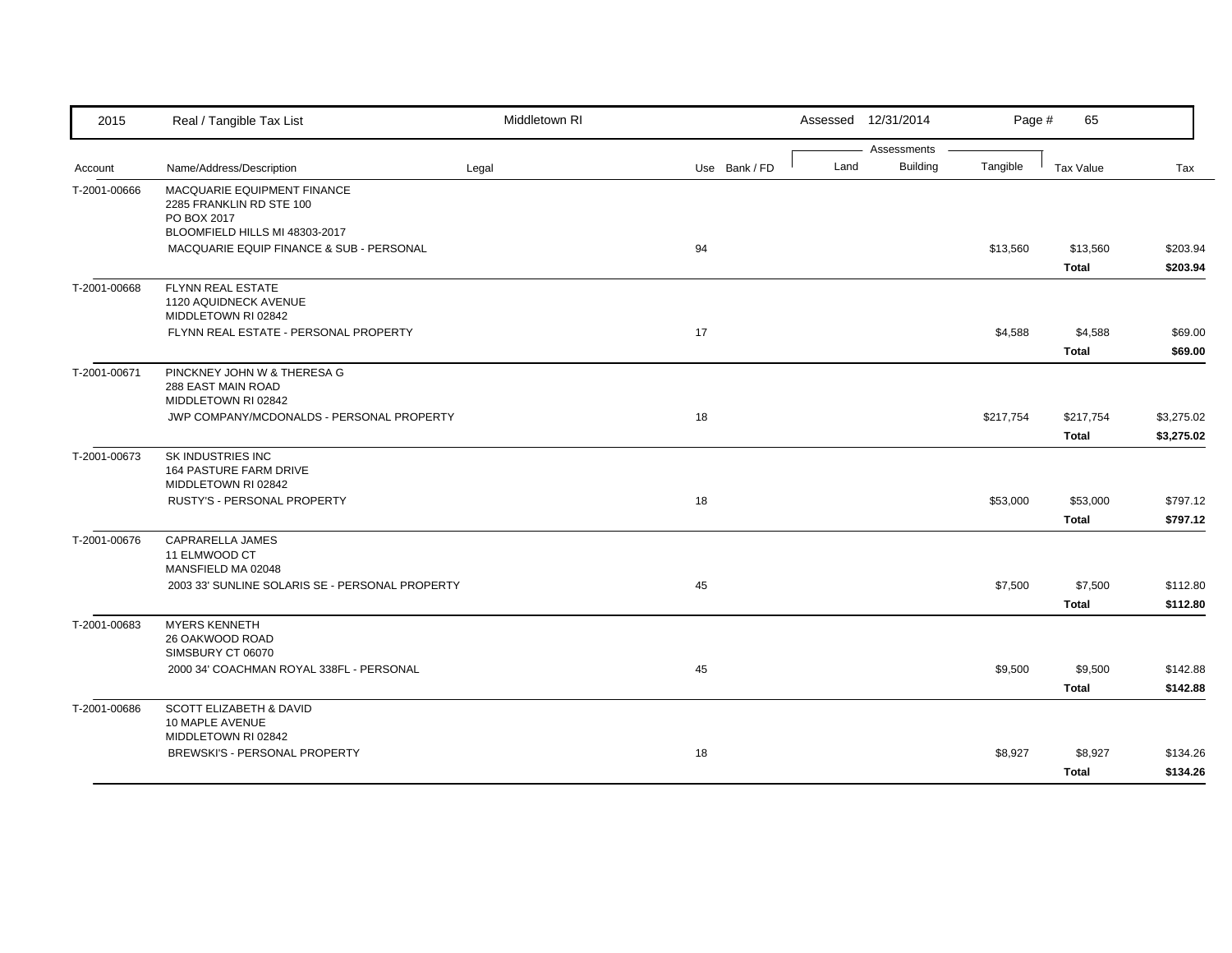| 2015         | Real / Tangible Tax List                                                          | Middletown RI |               |      | Assessed 12/31/2014            | Page #    | 66                       |                          |
|--------------|-----------------------------------------------------------------------------------|---------------|---------------|------|--------------------------------|-----------|--------------------------|--------------------------|
| Account      | Name/Address/Description                                                          | Legal         | Use Bank / FD | Land | Assessments<br><b>Building</b> | Tangible  | Tax Value                | Tax                      |
| T-2001-01785 | <b>MOORE TOM &amp; NANCY</b><br>577 GREEN END AVENUE<br>MIDDLETOWN RI 02842       |               |               |      |                                |           |                          |                          |
|              | MOORE BLOOMS LLC - PERSONAL PROPERTY                                              |               | 17            |      |                                | \$4,125   | \$4,125<br><b>Total</b>  | \$62.04<br>\$62.04       |
| T-2001-01842 | NEWPORT SPECIALTY FOODS INC<br>1079 AQUIDNECK AVENUE<br>MIDDLETOWN RI 02842       |               |               |      |                                |           |                          |                          |
|              | NEWPORT FISH CO INC - PERSONAL PROPERTY                                           |               | 18            |      |                                | \$49,089  | \$49,089<br><b>Total</b> | \$738.30<br>\$738.30     |
| T-2002-00001 | PATIL SUNJAY DDS<br>747 AQUIDNECK AVENUE<br><b>STE 203</b><br>MIDDLETOWN RI 02842 |               |               |      |                                |           |                          |                          |
|              | AQUIDNECK AVE FAMILY DENTAL - PERSONAL                                            |               | 18            |      |                                | \$108,145 | \$108,145<br>Total       | \$1,626.50<br>\$1,626.50 |
| T-2002-00321 | <b>MARTELLINO PAUL</b><br>300 THIRD BEACH ROAD<br>MIDDLETOWN RI 02842             |               |               |      |                                |           |                          |                          |
|              | THE WORKSHOP - PERSONAL PROPERTY                                                  |               | $17$          |      |                                | \$430     | \$430<br><b>Total</b>    | \$6.47<br>\$6.47         |
| T-2002-00526 | <b>BATISTA EMIDIO</b><br><b>497 ROSEVILLE AVENUE</b><br>NEWARK NJ 07107           |               |               |      |                                |           |                          |                          |
|              | 2003 33' CITATION M-33A - PERSONAL PROPERTY                                       |               | 45            |      |                                | \$11,480  | \$11,480<br><b>Total</b> | \$172.66<br>\$172.66     |
| T-2002-00530 | <b>GARTSU THOMAS</b><br>21 MOHAWK DRIVE<br>TRUMBULL CT 06611                      |               |               |      |                                |           |                          |                          |
|              | 2013 33' KEYSTONE OUTBACK - PERSONAL PROPERTY                                     |               | 45            |      |                                | \$26,440  | \$26,440<br><b>Total</b> | \$397.66<br>\$397.66     |
| T-2002-00533 | <b>MEDEIROS KIMBERLY</b><br>27 ONATAROS DRIVE<br>HUDSON MA 01749                  |               |               |      |                                |           |                          |                          |
|              | 2010 35' KEYSTONE SPRINTER - PERSONAL PROPERTY                                    |               | 45            |      |                                | \$21,010  | \$21,010<br><b>Total</b> | \$315.99<br>\$315.99     |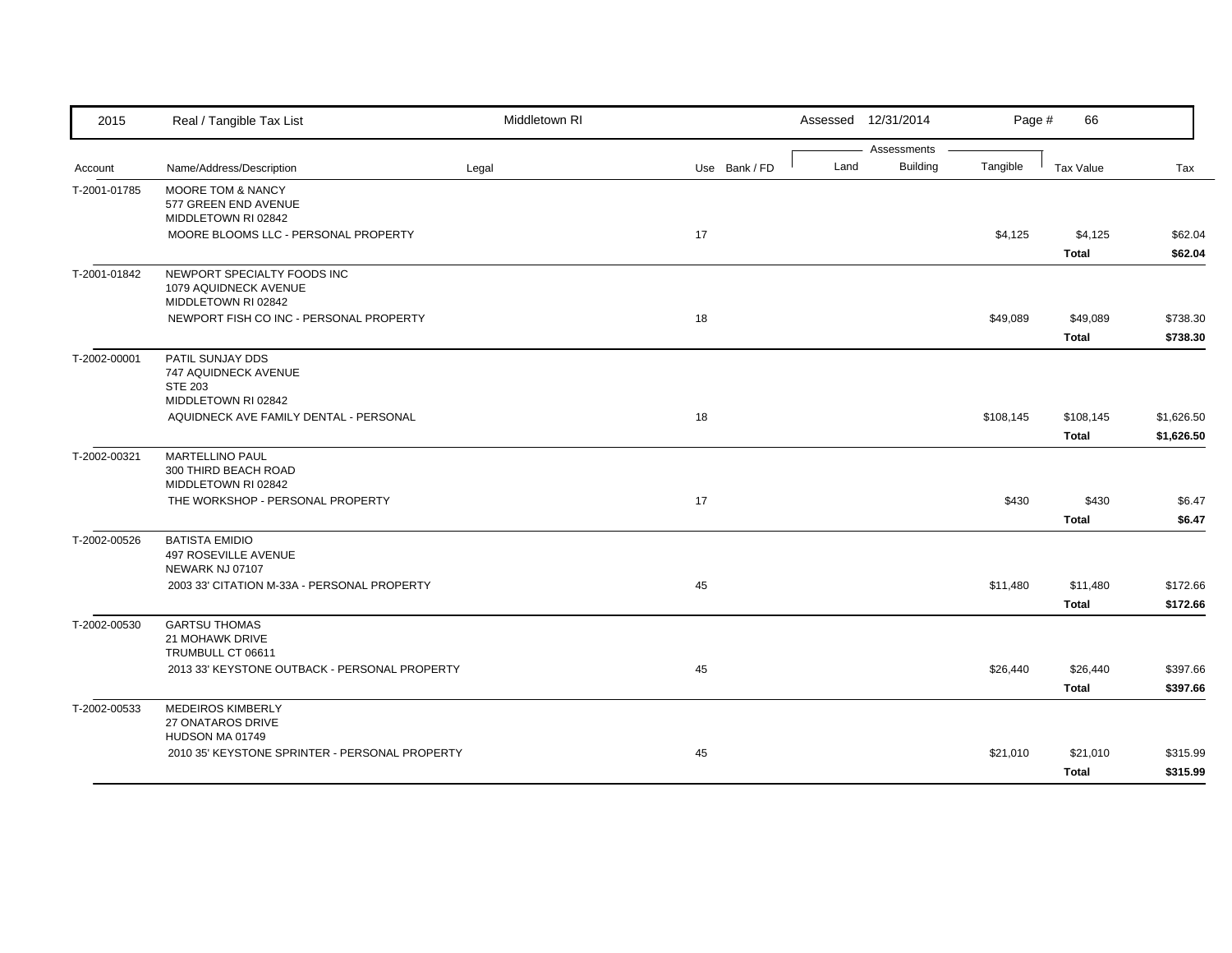| 2015         | Real / Tangible Tax List                                                                        | Middletown RI |               |      | Assessed 12/31/2014            | Page #    | 67                        |                          |
|--------------|-------------------------------------------------------------------------------------------------|---------------|---------------|------|--------------------------------|-----------|---------------------------|--------------------------|
| Account      | Name/Address/Description                                                                        | Legal         | Use Bank / FD | Land | Assessments<br><b>Building</b> | Tangible  | <b>Tax Value</b>          | Tax                      |
| T-2002-00538 | PINCKNEY JOHN W & THERESA G<br>1425 WEST MAIN ROAD<br>MIDDLETOWN RI 02842                       |               |               |      |                                |           |                           |                          |
|              | JWP COMPANY/MCDONALDS - PERSONAL PROPERTY                                                       |               | 18            |      |                                | \$194,970 | \$194,970<br><b>Total</b> | \$2,932.35<br>\$2,932.35 |
| T-2002-00540 | NOVITEX ENTERPRISE SOLUTIONS<br>300 FIRST STAMFORD PLACE<br>2ND FLOOR WEST<br>STAMFORD CT 06902 |               |               |      |                                |           |                           |                          |
|              | NOVITEX ENTERPRISE SOLUTIONS - PERSONAL                                                         |               | 94            |      |                                | \$3,085   | \$3,085<br><b>Total</b>   | \$46.40<br>\$46.40       |
| T-2002-00541 | RIVERHEAD BLDG SUPPLY CORP<br>250 DAVID COURT<br>CALVERTON NY 11933-3052                        |               |               |      |                                |           |                           |                          |
|              | RIVERHEAD BUILDING SUPPLY - PERSONAL PROPERTY                                                   |               | 18            |      |                                | \$247,581 | \$247,581<br><b>Total</b> | \$3,723.62<br>\$3,723.62 |
| T-2002-00548 | <b>AQUIDNECK SHEET METAL</b><br>134 AQUIDNECK AVENUE<br>MIDDLETOWN RI 02842                     |               |               |      |                                |           |                           |                          |
|              | AQUIDNECK SHEET METAL - PERSONAL PROPERTY                                                       |               | 17            |      |                                | \$8,509   | \$8,509<br><b>Total</b>   | \$127.98<br>\$127.98     |
| T-2002-00550 | AVENUE SALON INC<br>710 AQUIDNECK AVENUE<br>MIDDLETOWN RI 02842                                 |               |               |      |                                |           |                           |                          |
|              | THE AVENUE SALON - PERSONAL PROPERTY                                                            |               | 18            |      |                                | \$14,049  | \$14,049<br><b>Total</b>  | \$211.30<br>\$211.30     |
| T-2002-00556 | CATALINA MARKETING CORP<br>P O BOX 829<br>COLLEYVILLE TX 76034                                  |               |               |      |                                |           |                           |                          |
|              | CATALINA MARKETING CORP - PERSONAL PROPERTY                                                     |               | 94            |      |                                | \$4,416   | \$4,416<br><b>Total</b>   | \$66.42<br>\$66.42       |
| T-2002-00558 | CORRIGAN DANIEL G - ET AL<br>747 AQUIDNECK AVENUE<br>STE <sub>1</sub>                           |               |               |      |                                |           |                           |                          |
|              | MIDDLETOWN RI 02842<br>CORRIGAN FINANCIAL INC - PERSONAL PROPERTY                               |               | 18            |      |                                | \$187,087 | \$187,087<br>Total        | \$2,813.79<br>\$2,813.79 |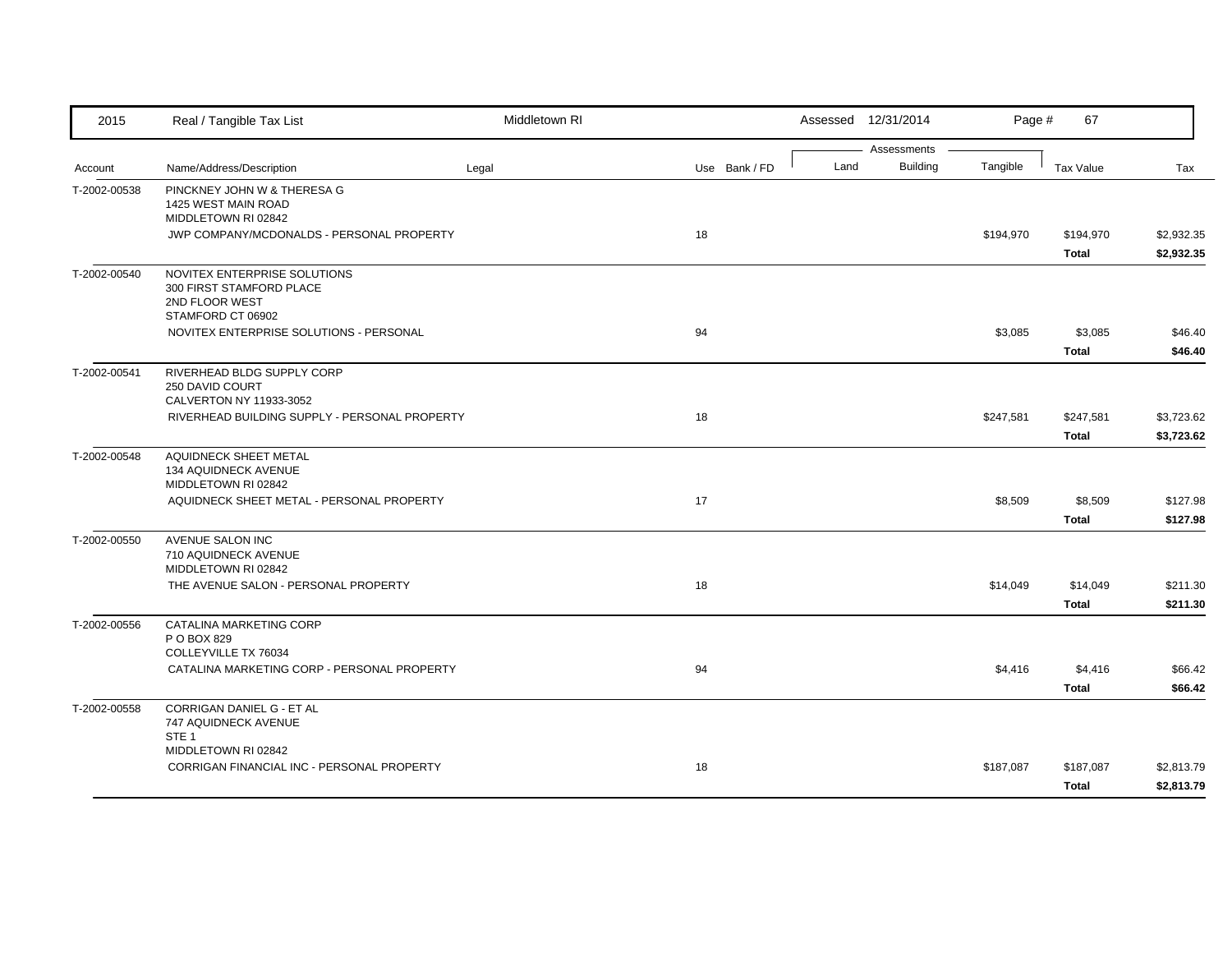| 2015         | Real / Tangible Tax List                                                                      | Middletown RI |               |      | Assessed 12/31/2014            | Page #    | 68                        |                          |
|--------------|-----------------------------------------------------------------------------------------------|---------------|---------------|------|--------------------------------|-----------|---------------------------|--------------------------|
| Account      | Name/Address/Description                                                                      | Legal         | Use Bank / FD | Land | Assessments<br><b>Building</b> | Tangible  | <b>Tax Value</b>          | Tax                      |
| T-2002-00561 | <b>FRENCH SOAPS LTD</b><br>1077 AQUIDNECK AVE<br>MIDDLETOWN RI 02842                          |               |               |      |                                |           |                           |                          |
|              | FRENCH SOAPS LTD - PERSONAL PROPERTY                                                          |               | 18            |      |                                | \$19,985  | \$19,985<br><b>Total</b>  | \$300.57<br>\$300.57     |
| T-2002-00562 | TABOR HANN KELLIE E<br>132 CENTER AVENUE<br>MIDDLETOWN RI 02842-5812                          |               |               |      |                                |           |                           |                          |
|              | LEAP CONSULTING - PERSONAL PROPERTY                                                           |               | 17            |      |                                | \$730     | \$730<br><b>Total</b>     | \$10.98<br>\$10.98       |
| T-2002-00565 | EPLUS GROUP INC<br>ATTN: PROP TX DEPT MS 239<br>13595 DULLES TECH DR<br>HERNDON VA 20171-3413 |               |               |      |                                |           |                           |                          |
|              | EPLUS GROUP INC - PERSONAL PROPERTY                                                           |               | 94            |      |                                | \$31,588  | \$31,588<br><b>Total</b>  | \$475.08<br>\$475.08     |
| T-2002-00569 | <b>TJX COMPANIES INC</b><br>110 PLEASANT AVENUE<br>UPPER SADDLE RIVER NJ 07458                |               |               |      |                                |           |                           |                          |
|              | MARSHALLS #798 - PERSONAL PROPERTY                                                            |               | 18            |      |                                | \$313,099 | \$313,099<br><b>Total</b> | \$4,709.01<br>\$4,709.01 |
| T-2002-00572 | SHINING STAR PRESCHOOL INC<br>365 VALLEY ROAD<br>MIDDLETOWN RI 02842                          |               |               |      |                                |           |                           |                          |
|              | SHINING STAR PRESCHOOL - PERSONAL PROPERTY                                                    |               | 18            |      |                                | \$17,467  | \$17,467<br><b>Total</b>  | \$262.70<br>\$262.70     |
| T-2002-00579 | KITONIS WALTER P III<br>9500 INNOVATION DRIVE<br>MANASSAS VA 20110                            |               |               |      |                                |           |                           |                          |
|              | PROGENY SYSTEMS CORP - PERSONAL PROPERTY                                                      |               | 18            |      |                                | \$72,669  | \$72,669<br><b>Total</b>  | \$1,092.94<br>\$1,092.94 |
| T-2002-00597 | ALLSTATE INSURANCE COMPANY<br>8209 IBM DRIVE<br><b>BLDG 102 - SUITE 100</b>                   |               |               |      |                                |           |                           |                          |
|              | CHARLOTTE NC 28262<br>ALLSTATE INSURANCE CO - PERSONAL PROPERTY                               |               | 17            |      |                                | \$15,274  | \$15,274<br>Total         | \$229.72<br>\$229.72     |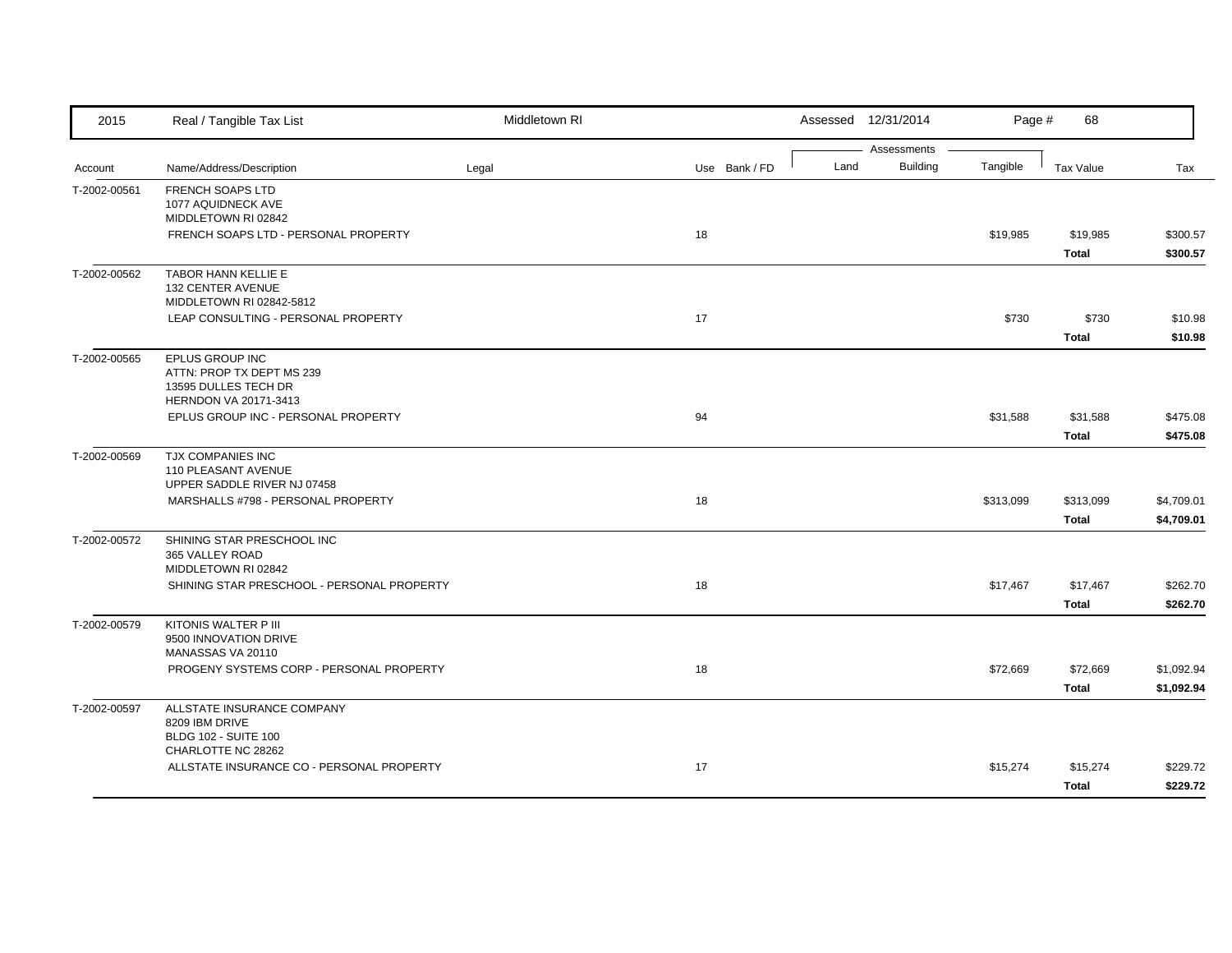| 2015         | Real / Tangible Tax List                                           | Middletown RI |               |      | Assessed 12/31/2014     | Page #    | 69               |            |
|--------------|--------------------------------------------------------------------|---------------|---------------|------|-------------------------|-----------|------------------|------------|
|              |                                                                    |               |               | Land | Assessments<br>Building | Tangible  |                  |            |
| Account      | Name/Address/Description                                           | Legal         | Use Bank / FD |      |                         |           | <b>Tax Value</b> | Tax        |
| T-2003-00555 | KUTSAFTIS ANTHONY<br>700 AQUIDNECK AVENUE                          |               |               |      |                         |           |                  |            |
|              | MIDDLETOWN RI 02842                                                |               |               |      |                         |           |                  |            |
|              | AQUIDNECK ISLAND INSURANCE - PERSONAL                              |               | 17            |      |                         | \$2,266   | \$2,266          | \$34.08    |
|              |                                                                    |               |               |      |                         |           | <b>Total</b>     | \$34.08    |
| T-2003-00557 | <b>BASS ROCKS CONSTRUCTION CORP</b><br>PO BOX 4548                 |               |               |      |                         |           |                  |            |
|              | MIDDLETOWN RI 02842                                                |               |               |      |                         |           |                  |            |
|              | <b>BASS ROCKS CONSTRUCTION - PERSONAL PROPERTY</b>                 |               | 17            |      |                         | \$400     | \$400            | \$6.02     |
|              |                                                                    |               |               |      |                         |           | <b>Total</b>     | \$6.02     |
| T-2003-00558 | <b>DUBARTIMUS LLC</b>                                              |               |               |      |                         |           |                  |            |
|              | 1100 AQUIDNECK AVE<br>MIDDLETOWN RI 02842                          |               |               |      |                         |           |                  |            |
|              | HEALING ARTS PROF - PERSONAL PROPERTY                              |               | 18            |      |                         | \$7,730   | \$7,730          | \$116.26   |
|              |                                                                    |               |               |      |                         |           | <b>Total</b>     | \$116.26   |
| T-2003-00559 | JE CATERING INC                                                    |               |               |      |                         |           |                  |            |
|              | 224 JOHN CLARKE ROAD<br>MIDDLETOWN RI 02842                        |               |               |      |                         |           |                  |            |
|              | BLACKSTONE CATERERS - PERSONAL PROPERTY                            |               | 18            |      |                         | \$103,520 | \$103,520        | \$1,556.94 |
|              |                                                                    |               |               |      |                         |           | <b>Total</b>     | \$1,556.94 |
| T-2003-00560 | DAY COMMUNICATIONS INC                                             |               |               |      |                         |           |                  |            |
|              | 747 AQUIDNECK AVE STE 201<br>MIDDLETOWN RI 02842                   |               |               |      |                         |           |                  |            |
|              | BLUE WATER SAILING LLC - PERSONAL PROPERTY                         |               | 17            |      |                         | \$11,306  | \$11,306         | \$170.04   |
|              |                                                                    |               |               |      |                         |           | <b>Total</b>     | \$170.04   |
| T-2003-00563 | <b>CROCKETT NANCY</b>                                              |               |               |      |                         |           |                  |            |
|              | 122 PURGATORY RD<br>MIDDLETOWN RI 02842                            |               |               |      |                         |           |                  |            |
|              | CROCKETT'S REALTY - PERSONAL PROPERTY                              |               | 17            |      |                         | \$1,420   | \$1,420          | \$21.36    |
|              |                                                                    |               |               |      |                         |           | <b>Total</b>     | \$21.36    |
| T-2003-00564 | <b>MASTIN ROBERT &amp;</b>                                         |               |               |      |                         |           |                  |            |
|              | 796 AQUIDNECK AVENUE                                               |               |               |      |                         |           |                  |            |
|              | MIDDLETOWN RI 02842<br>CUSTOM HOUSE COFFEE LLC - PERSONAL PROPERTY |               | 18            |      |                         | \$71,595  | \$71,595         | \$1,076.79 |
|              |                                                                    |               |               |      |                         |           | <b>Total</b>     | \$1,076.79 |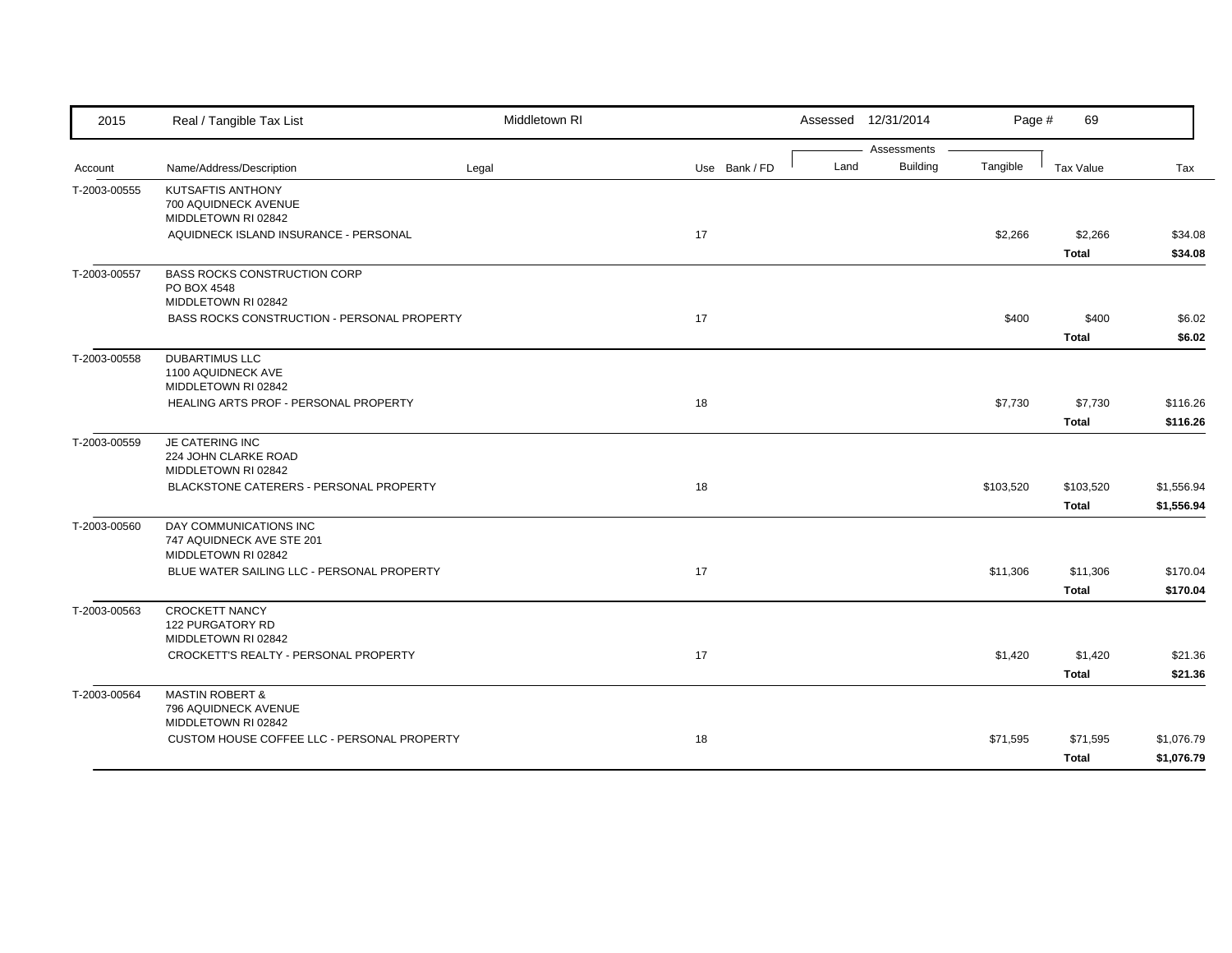| 2015         | Real / Tangible Tax List                                                              | Middletown RI |               |      | Assessed 12/31/2014            | Page #   | 70                       |                      |
|--------------|---------------------------------------------------------------------------------------|---------------|---------------|------|--------------------------------|----------|--------------------------|----------------------|
| Account      | Name/Address/Description                                                              | Legal         | Use Bank / FD | Land | Assessments<br><b>Building</b> | Tangible | Tax Value                | Tax                  |
| T-2003-00568 | DIRECT MAIL MANAGER INC<br>800 AQUIDNECK AVENUE<br>ATTN: HOLLY<br>MIDDLETOWN RI 02842 |               |               |      |                                |          |                          |                      |
|              | DIRECT MAIL MANAGER - PERSONAL PROPERTY                                               |               | 18            |      |                                | \$29,019 | \$29,019<br><b>Total</b> | \$436.45<br>\$436.45 |
| T-2003-00570 | <b>FINN LINDA</b><br>351 COMPTON VIEW DRIVE<br>MIDDLETOWN RI 02842                    |               |               |      |                                |          |                          |                      |
|              | LINDA FINN GARDEN DESIGN - PERSONAL PROPERTY                                          |               | 17            |      |                                | \$3,619  | \$3,619<br><b>Total</b>  | \$54.43<br>\$54.43   |
| T-2003-00571 | WM GILL LANDSCAPING INC<br>1032 EAST MAIN ROAD<br>MIDDLETOWN RI 02842                 |               |               |      |                                |          |                          |                      |
|              | WM GILL LANDSCAPING - PERSONAL PROPERTY                                               |               | 18            |      |                                | \$28,268 | \$28,268<br><b>Total</b> | \$425.15<br>\$425.15 |
| T-2003-00577 | PD HUMPHREY CO INC<br>8 CODDINGTON HIGHWAY<br>MIDDLETOWN RI 02842                     |               |               |      |                                |          |                          |                      |
|              | HUMPHREY'S WINDOW & DOOR - PERSONAL                                                   |               | 17            |      |                                | \$8,013  | \$8,013<br><b>Total</b>  | \$120.52<br>\$120.52 |
| T-2003-00578 | <b>J &amp; S ROOFING INC</b><br>31 BEACON STREET<br>MIDDLETOWN RI 02842               |               |               |      |                                |          |                          |                      |
|              | J & S ROOFING - PERSONAL PROPERTY                                                     |               | 17            |      |                                | \$1,813  | \$1,813<br><b>Total</b>  | \$27.27<br>\$27.27   |
| T-2003-00581 | WALSH KENNETH M PHD PE<br>51 BAYBERRY LANE<br>MIDDLETOWN RI 02842                     |               |               |      |                                |          |                          |                      |
|              | K & M ENGINEERING LTD - PERSONAL PROPERTY                                             |               | 17            |      |                                | \$1,788  | \$1,788<br><b>Total</b>  | \$26.89<br>\$26.89   |
| T-2003-00587 | OLYMPIC PHYSICAL THERAPY &<br>1181 AQUIDNECK AVENUE<br>MIDDLETOWN RI 02842            |               |               |      |                                |          |                          |                      |
|              | OLYMPIC PHYSICAL THERAPY - PERSONAL PROPERTY                                          |               | 18            |      |                                | \$49,298 | \$49,298<br><b>Total</b> | \$741.44<br>\$741.44 |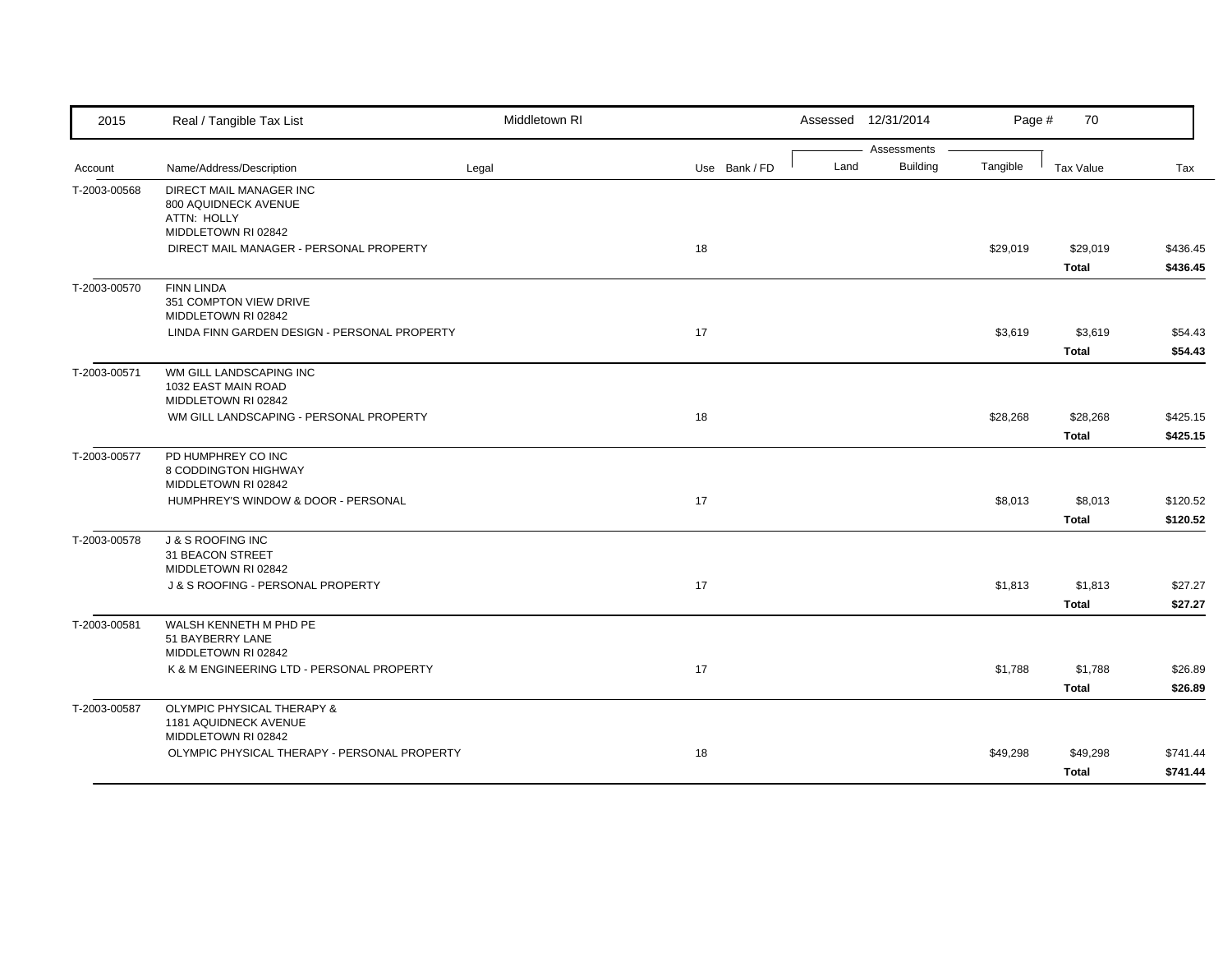| 2015         | Real / Tangible Tax List                                                                         | Middletown RI |               |      | Assessed 12/31/2014     | Page #    | 71                        |                          |
|--------------|--------------------------------------------------------------------------------------------------|---------------|---------------|------|-------------------------|-----------|---------------------------|--------------------------|
| Account      | Name/Address/Description                                                                         | Legal         | Use Bank / FD | Land | Assessments<br>Building | Tangible  | <b>Tax Value</b>          | Tax                      |
| T-2003-00588 | T-MOBILE NORTHEAST LLC<br>ATTN PROP TAX DEPT<br>12920 SE 38TH ST<br>BELLEVUE WA 98006            |               |               |      |                         |           |                           |                          |
|              | T-MOBILE - PERSONAL PROPERTY                                                                     |               | 18            |      |                         | \$203,435 | \$203,435<br><b>Total</b> | \$3,059.66<br>\$3,059.66 |
| T-2003-00600 | <b>SCHOTT PETER J DMD</b><br>1005 AQUIDNECK AVE<br>MIDDLETOWN RI 02842                           |               |               |      |                         |           |                           |                          |
|              | PETER SCHOTT DMD - PERSONAL PROPERTY                                                             |               | 18            |      |                         | \$52,283  | \$52,283<br><b>Total</b>  | \$786.34<br>\$786.34     |
| T-2003-00602 | SEMCO ROBERT S DMD MS<br>58 EAST MAIN ROAD<br>MIDDLETOWN RI 02842                                |               |               |      |                         |           |                           |                          |
|              | ROBERT S SEMCO DMD MS - PERSONAL PROPERTY                                                        |               | 17            |      |                         | \$9,826   | \$9,826<br><b>Total</b>   | \$147.78<br>\$147.78     |
| T-2003-00605 | SPENCER SONDRA J<br>932 MITCHELLS LANE<br>MIDDLETOWN RI 02842                                    |               |               |      |                         |           |                           |                          |
|              | A-1 PC HELP - PERSONAL PROPERTY                                                                  |               | 17            |      |                         | \$640     | \$640<br><b>Total</b>     | \$9.63<br>\$9.63         |
| T-2003-00606 | <b>TWOMEY MARIE</b><br>15 KING ROAD<br>MIDDLETOWN RI 02842                                       |               |               |      |                         |           |                           |                          |
|              | SPORTS SECTION OF RI - PERSONAL PROPERTY                                                         |               | 17            |      |                         | \$3,399   | \$3,399<br><b>Total</b>   | \$51.12<br>\$51.12       |
| T-2003-00621 | LANG PHARMA NUTRITION INC<br>20 SILVA LANE<br>MIDDLETOWN RI 02842                                |               |               |      |                         |           |                           |                          |
|              | LANG PHARMA NUTRITION INC - PERSONAL PROPERTY                                                    |               | 18            |      |                         | \$205,629 | \$205,629<br><b>Total</b> | \$3,092.66<br>\$3,092.66 |
| T-2003-00622 | STORAGE PROS MIDDLETOWN LLC<br>30665 NORTHWESTERN HWY STE. 100<br>FARMINGTON HILLS MI 48334-3128 |               |               |      |                         |           |                           |                          |
|              | STORAGE PROS MIDDLETOWN LLC - PERSONAL                                                           |               | 17            |      |                         | \$9,414   | \$9,414<br><b>Total</b>   | \$141.59<br>\$141.59     |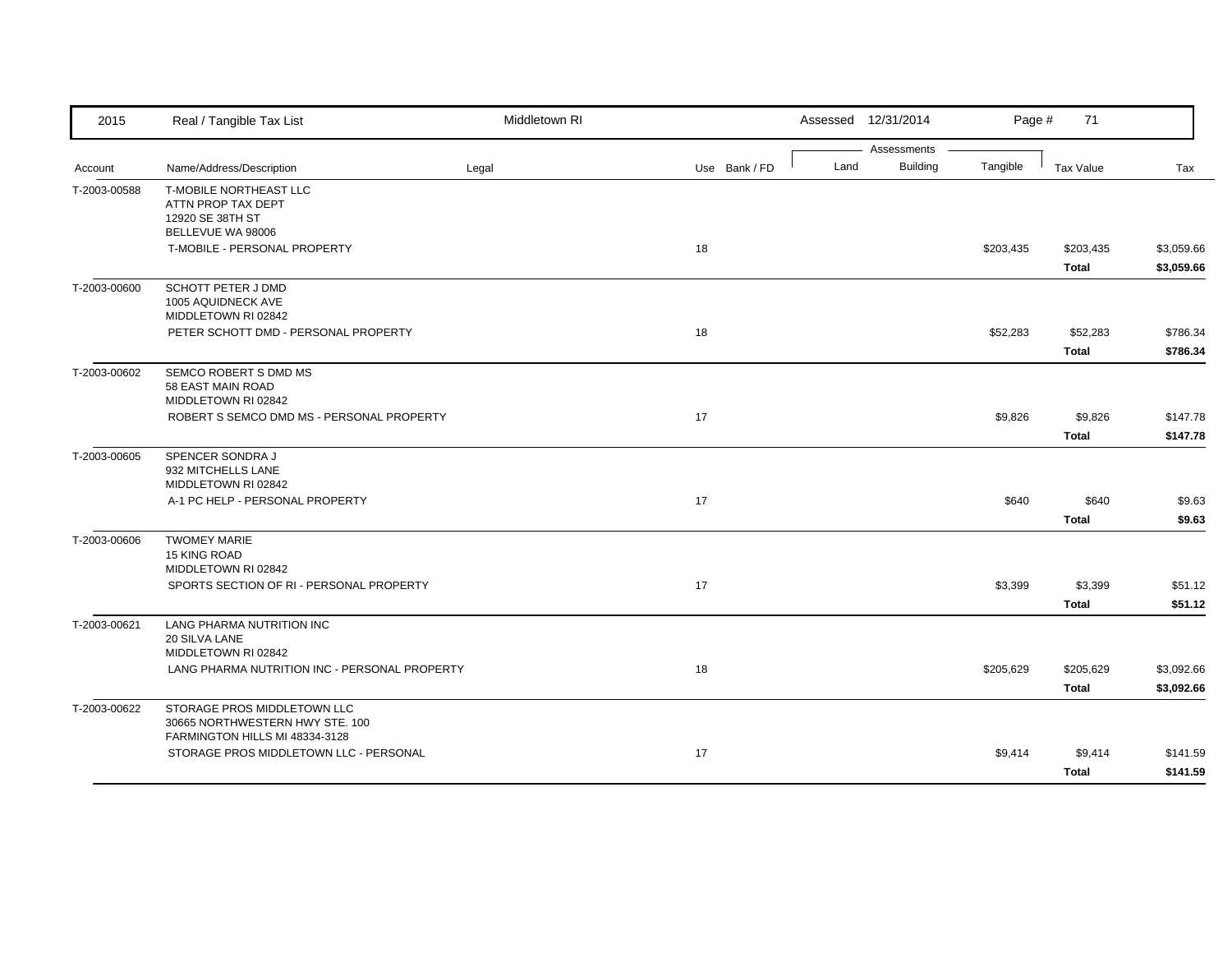| 2015         | Real / Tangible Tax List                                       | Middletown RI |               |      | Assessed 12/31/2014 | Page #   | 72                       |                      |
|--------------|----------------------------------------------------------------|---------------|---------------|------|---------------------|----------|--------------------------|----------------------|
|              |                                                                |               |               |      | Assessments         |          |                          |                      |
| Account      | Name/Address/Description                                       | Legal         | Use Bank / FD | Land | Building            | Tangible | <b>Tax Value</b>         | Tax                  |
| T-2003-00626 | <b>ASHWORTH DAN</b><br>327 MITCHILL'S LN                       |               |               |      |                     |          |                          |                      |
|              | MIDDLETOWN RI 02842                                            |               |               |      |                     |          |                          |                      |
|              | DAN ASHWORTH LANDSCAPING - PERSONAL                            |               | 17            |      |                     | \$6,754  | \$6,754                  | \$101.58             |
|              |                                                                |               |               |      |                     |          | <b>Total</b>             | \$101.58             |
| T-2003-00628 | ATC TECH INC                                                   |               |               |      |                     |          |                          |                      |
|              | 55 JOHN CLARKE ROAD<br>MIDDLETOWN RI 02842                     |               |               |      |                     |          |                          |                      |
|              | ATC TECH/NPT COUNTY COMPUTERS - PERSONAL                       |               | 18            |      |                     | \$7,240  | \$7,240                  | \$108.89             |
|              |                                                                |               |               |      |                     |          | <b>Total</b>             | \$108.89             |
| T-2003-00630 | SHEEHAN DEBRA DC                                               |               |               |      |                     |          |                          |                      |
|              | 477 EAST MAIN ROAD                                             |               |               |      |                     |          |                          |                      |
|              | MIDDLETOWN RI 02842<br>ISLAND CHIROPRACTIC - PERSONAL PROPERTY |               | 17            |      |                     | \$8,622  | \$8,622                  | \$129.67             |
|              |                                                                |               |               |      |                     |          | <b>Total</b>             | \$129.67             |
| T-2003-00634 | LUCEY KATHRYN WHITNEY                                          |               |               |      |                     |          |                          |                      |
|              | 230 TROUT DRIVE                                                |               |               |      |                     |          |                          |                      |
|              | MIDDLETOWN RI 02842                                            |               |               |      |                     |          |                          |                      |
|              | KATHRYN WHITNEY LUCY PHOTO - PERSONAL                          |               | 17            |      |                     | \$10,141 | \$10,141<br><b>Total</b> | \$152.52<br>\$152.52 |
| T-2003-00635 | <b>WALKER INTERIORS LLC</b>                                    |               |               |      |                     |          |                          |                      |
|              | 926 AQUIDNECK AVENUE                                           |               |               |      |                     |          |                          |                      |
|              | MIDDLETOWN RI 02842                                            |               |               |      |                     |          |                          |                      |
|              | WALKER INTERIORS - PERSONAL PROPERTY                           |               | 18            |      |                     | \$13,441 | \$13,441                 | \$202.15             |
|              |                                                                |               |               |      |                     |          | <b>Total</b>             | \$202.15             |
| T-2003-00638 | <b>DISH NETWORK LLC</b><br>PO BOX 6623                         |               |               |      |                     |          |                          |                      |
|              | ENGLEWOOD CO 80155                                             |               |               |      |                     |          |                          |                      |
|              | DISH NETWORK LLC - PERSONAL PROPERTY                           |               | 18            |      |                     | \$18,409 | \$18,409                 | \$276.87             |
|              |                                                                |               |               |      |                     |          | <b>Total</b>             | \$276.87             |
| T-2003-00647 | MONIZ BRUCE A                                                  |               |               |      |                     |          |                          |                      |
|              | 4 SUNSET HILL ROAD<br>MIDDLETOWN RI 02842                      |               |               |      |                     |          |                          |                      |
|              | BAM BUILDING CORP - PERSONAL PROPERTY                          |               | 17            |      |                     | \$2,266  | \$2,266                  | \$34.08              |
|              |                                                                |               |               |      |                     |          | <b>Total</b>             | \$34.08              |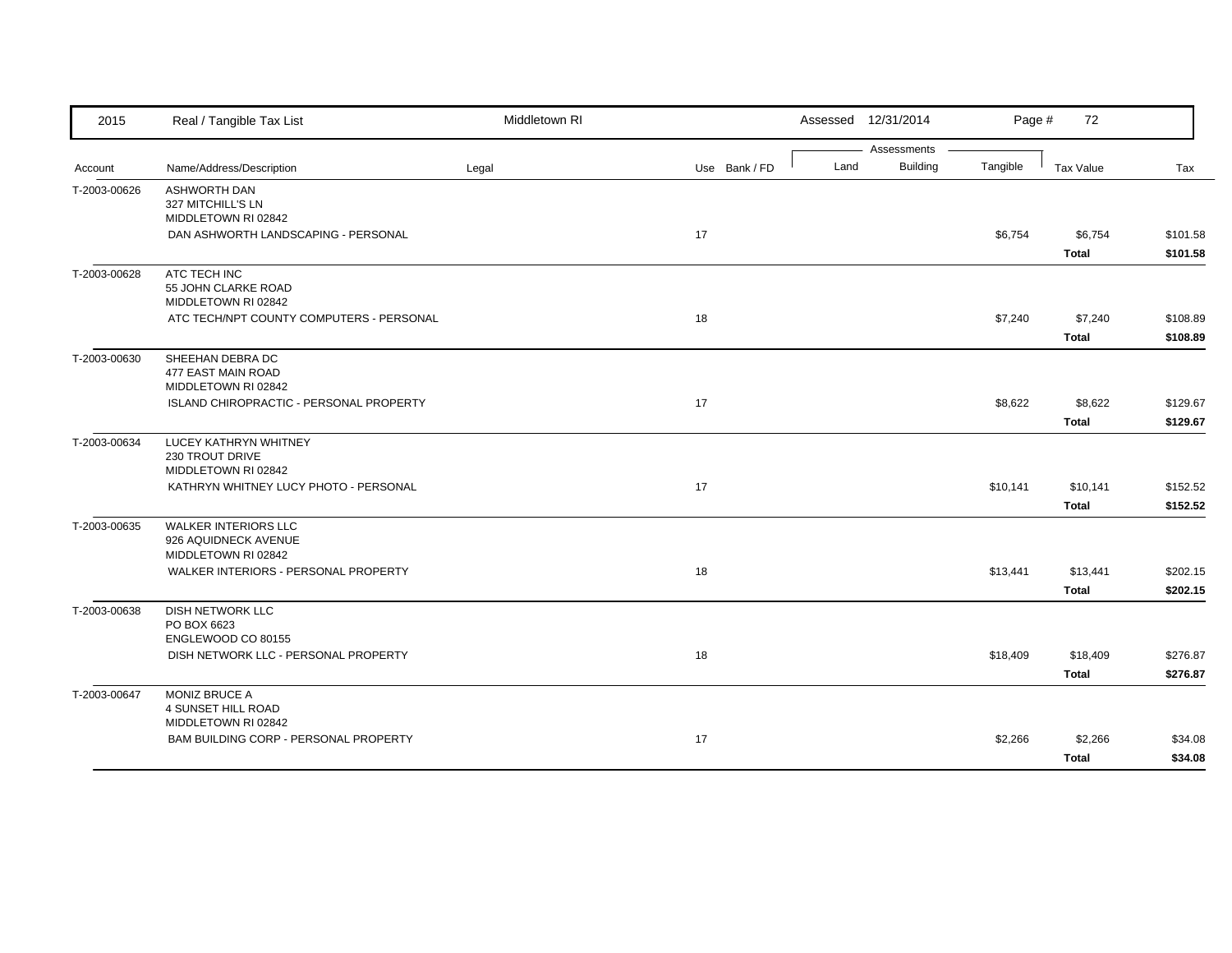| 2015         | Real / Tangible Tax List                            | Middletown RI |               |      | Assessed 12/31/2014     | Page #    | 73           |            |
|--------------|-----------------------------------------------------|---------------|---------------|------|-------------------------|-----------|--------------|------------|
|              |                                                     |               |               |      | Assessments<br>Building |           |              |            |
| Account      | Name/Address/Description                            | Legal         | Use Bank / FD | Land |                         | Tangible  | Tax Value    | Tax        |
| T-2003-00649 | VALLEY PRIMARY CARE INC<br>294 VALLEY ROAD          |               |               |      |                         |           |              |            |
|              | UNIT <sub>1</sub>                                   |               |               |      |                         |           |              |            |
|              | MIDDLETOWN RI 02842                                 |               |               |      |                         |           |              |            |
|              | VALLEY PRIMARY CARE INC - PERSONAL PROPERTY         |               | 18            |      |                         | \$16,427  | \$16,427     | \$247.06   |
|              |                                                     |               |               |      |                         |           | Total        | \$247.06   |
| T-2004-00525 | <b>3NXT INC</b>                                     |               |               |      |                         |           |              |            |
|              | 73 DEXTER STREET                                    |               |               |      |                         |           |              |            |
|              | MIDDLETOWN RI 02842<br>3NXT INC - PERSONAL PROPERTY |               | 17            |      |                         | \$566     | \$566        | \$8.51     |
|              |                                                     |               |               |      |                         |           |              |            |
|              |                                                     |               |               |      |                         |           | <b>Total</b> | \$8.51     |
| T-2004-00526 | <b>ACV INDUSTRIES</b><br>C/O ANTONE VIVEIROS        |               |               |      |                         |           |              |            |
|              | 110 INDIAN HILL RD                                  |               |               |      |                         |           |              |            |
|              | MIDDLETOWN RI 02842                                 |               |               |      |                         |           |              |            |
|              | ACV INDUSTRIES - PERSONAL PROPERTY                  |               | 17            |      |                         | \$389     | \$389        | \$5.85     |
|              |                                                     |               |               |      |                         |           | <b>Total</b> | \$5.85     |
| T-2004-00532 | <b>BAER WILLIAM G III</b>                           |               |               |      |                         |           |              |            |
|              | 55 HARVEY ROAD                                      |               |               |      |                         |           |              |            |
|              | MIDDLETOWN RI 02842                                 |               |               |      |                         |           |              |            |
|              | ISLAND TREE SERVICE - PERSONAL PROPERTY             |               | 17            |      |                         | \$1,650   | \$1,650      | \$24.82    |
|              |                                                     |               |               |      |                         |           | <b>Total</b> | \$24.82    |
| T-2004-00533 | BARNES & NOBLE BOOKSELLERS INC                      |               |               |      |                         |           |              |            |
|              | #2160<br>122 FIFTH AVE.                             |               |               |      |                         |           |              |            |
|              | NEW YORK, NY 10011                                  |               |               |      |                         |           |              |            |
|              | ATTN: TAX DEPT                                      |               |               |      |                         |           |              |            |
|              | BARNES & NOBLE BOOKSELLERS - PERSONAL               |               | 18            |      |                         | \$635,001 | \$635,001    | \$9,550.42 |
|              |                                                     |               |               |      |                         |           | <b>Total</b> | \$9,550.42 |
| T-2004-00536 | <b>BED BATH &amp; BEYOND</b>                        |               |               |      |                         |           |              |            |
|              | C/O TAX DEPARTMENT                                  |               |               |      |                         |           |              |            |
|              | 700 LIBERTY AVENUE                                  |               |               |      |                         |           |              |            |
|              | <b>UNION NJ 07083</b>                               |               |               |      |                         |           |              |            |
|              | BED BATH & BEYOND #550 - PERSONAL PROPERTY          |               | 18            |      |                         | \$366,473 | \$366,473    | \$5,511.75 |
|              |                                                     |               |               |      |                         |           | Total        | \$5,511.75 |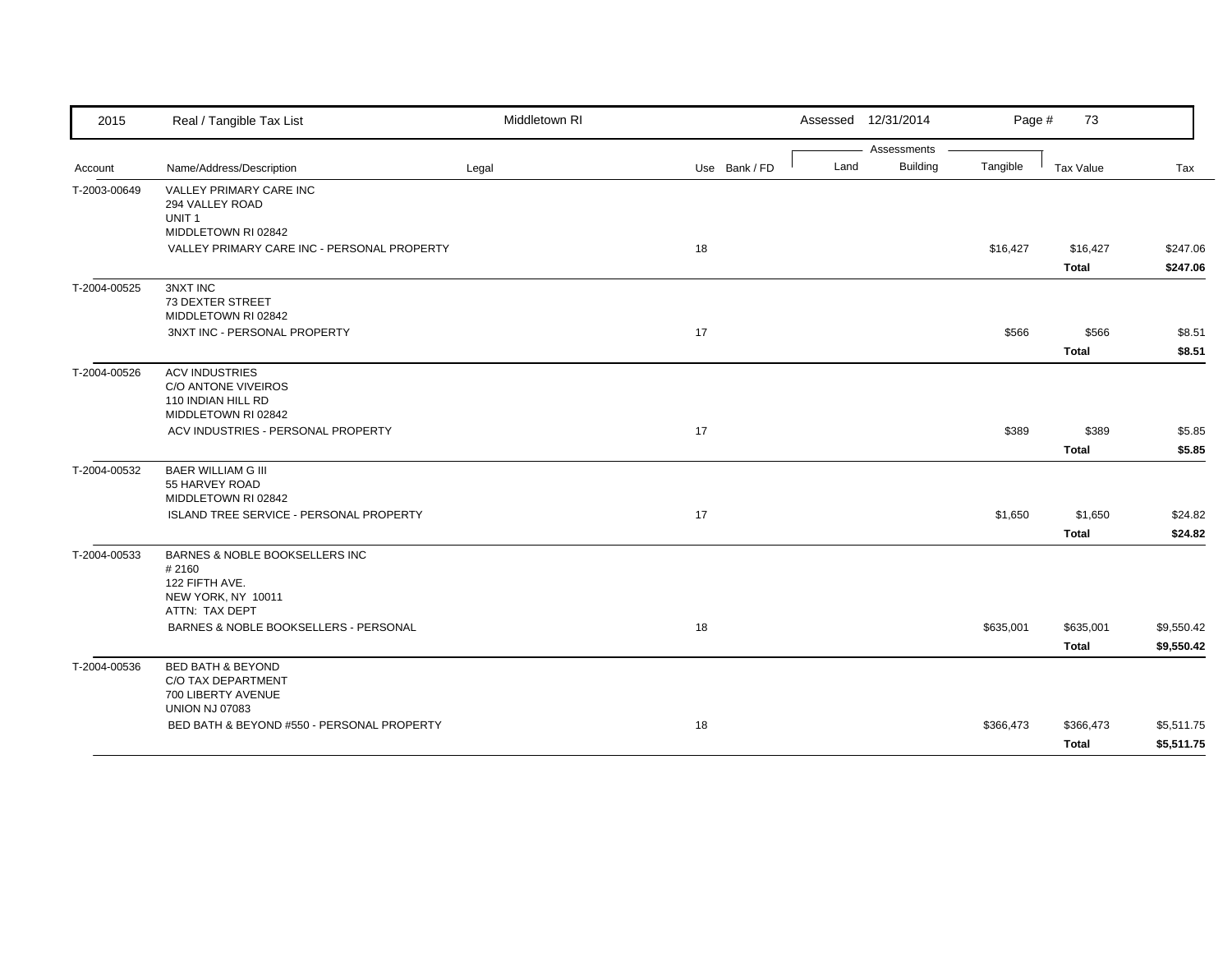| 2015         | Real / Tangible Tax List                                                                       | Middletown RI |               | Assessed 12/31/2014 |                 | Page #    | 74                       |                      |
|--------------|------------------------------------------------------------------------------------------------|---------------|---------------|---------------------|-----------------|-----------|--------------------------|----------------------|
|              |                                                                                                |               |               |                     | Assessments     |           |                          |                      |
| Account      | Name/Address/Description                                                                       | Legal         | Use Bank / FD | Land                | <b>Building</b> | Tangible  | Tax Value                | Tax                  |
| T-2004-00540 | KJM ENTERPRISES II LLC<br>330 WEST MAIN ROAD<br>MIDDLETOWN RI 02842                            |               |               |                     |                 |           |                          |                      |
|              | CARMELLA'S PIZZERIA - PERSONAL PROPERTY                                                        |               | 18            |                     |                 | \$51,155  | \$51,155<br><b>Total</b> | \$769.37<br>\$769.37 |
| T-2004-00541 | CISCO SYSTEMS CAPITAL CORP<br>PROP TAX ALLIANCE INC<br>PO BOX 311746<br>NEW BRAUNFELS TX 78131 |               |               |                     |                 |           |                          |                      |
|              | CISCO SYSTEMS CAPITAL CORP - PERSONAL                                                          |               | 94            |                     |                 | \$411,451 | \$411,451                | \$6,188.22           |
|              |                                                                                                |               |               |                     |                 |           | <b>Total</b>             | \$6,188.22           |
| T-2004-00542 | COASTAL PROPERTY MGMNT INC<br>1341 WEST MAIN RD STE 11<br>MIDDLETOWN RI 02842                  |               |               |                     |                 |           |                          |                      |
|              | COASTAL PROPERTY MANAGEMENT - PERSONAL                                                         |               | 17            |                     |                 | \$1,900   | \$1,900                  | \$28.58              |
|              |                                                                                                |               |               |                     |                 |           | <b>Total</b>             | \$28.58              |
| T-2004-00543 | COCA-COLA COMPANY THE<br>ATTN PROPERTY TAX DEPT<br>PO BOX 4440<br>BRANDON FL 22509-4440        |               |               |                     |                 |           |                          |                      |
|              | COCA-COLA COMPANY THE - PERSONAL PROPERTY                                                      |               | 18            |                     |                 | \$25,028  | \$25,028                 | \$376.42             |
|              |                                                                                                |               |               |                     |                 |           | <b>Total</b>             | \$376.42             |
| T-2004-00545 | CROWN CREDIT COMPANY<br><b>2 N FRANKLIN ST</b><br>NEW BREMEN OH 45869                          |               |               |                     |                 |           |                          |                      |
|              | CROWN CREDIT COMPANY - PERSONAL PROPERTY                                                       |               | 94            |                     |                 | \$30,538  | \$30,538                 | \$459.29             |
|              |                                                                                                |               |               |                     |                 |           | <b>Total</b>             | \$459.29             |
| T-2004-00546 | <b>DADDIO DOMENIC</b><br>434 PARK AVENUE<br>PORTSMOUTH RI 02871                                |               |               |                     |                 |           |                          |                      |
|              | NEWPORT COUNTY ACUPUNCTURE CTR - PERSONAL                                                      |               | 17            |                     |                 | \$700     | \$700                    | \$10.53              |
|              |                                                                                                |               |               |                     |                 |           | <b>Total</b>             | \$10.53              |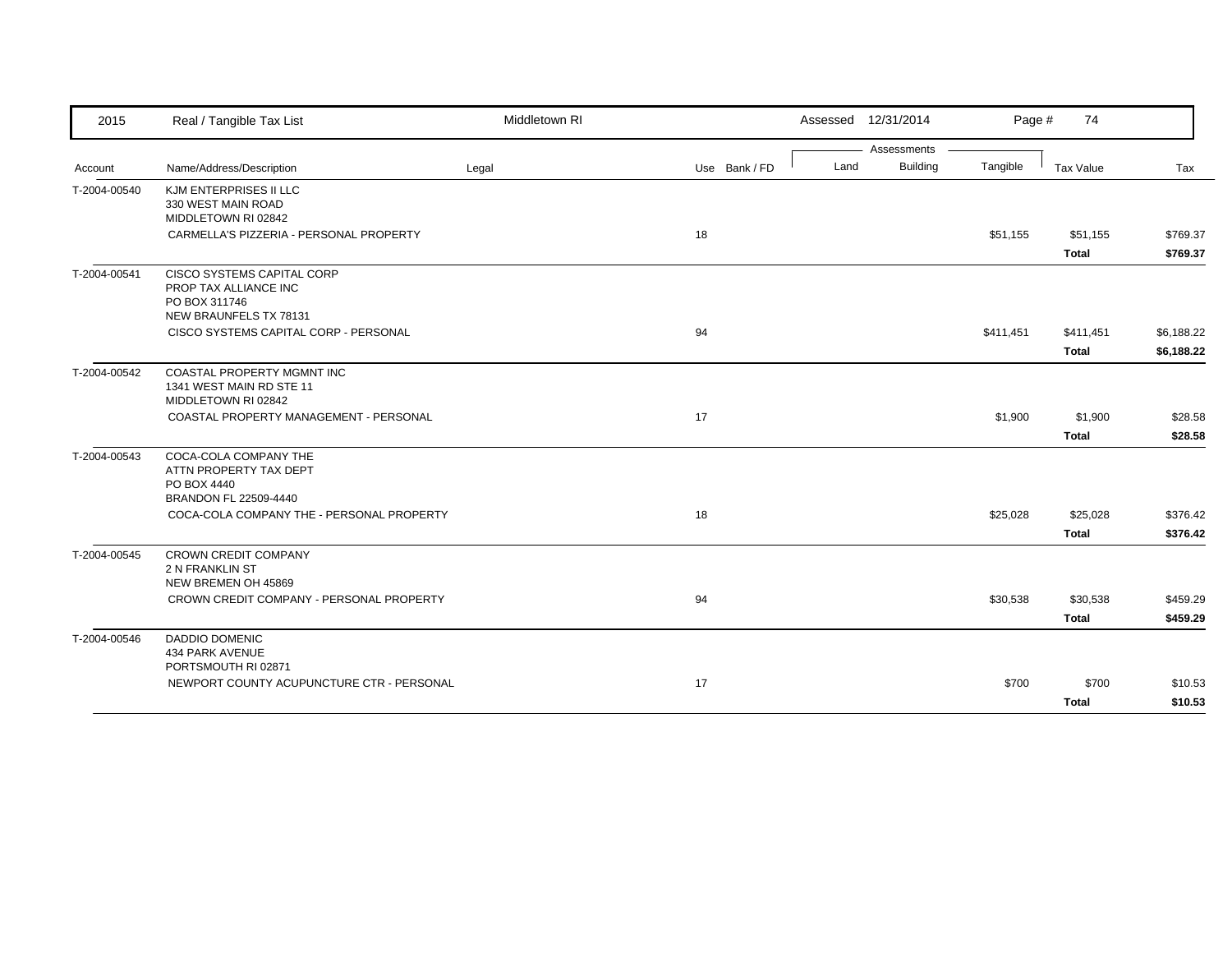| 2015         | Real / Tangible Tax List                                                                    | Middletown RI |               |      | Assessed 12/31/2014 | Page #    | 75           |            |
|--------------|---------------------------------------------------------------------------------------------|---------------|---------------|------|---------------------|-----------|--------------|------------|
|              |                                                                                             |               |               |      | Assessments         |           |              |            |
| Account      | Name/Address/Description                                                                    | Legal         | Use Bank / FD | Land | Building            | Tangible  | Tax Value    | Tax        |
| T-2004-00548 | EASTERN MOUNTAIN SPORTS #140<br>110 PLEASANT AVE<br>UPPER SADDLE RIVE NJ 07458              |               |               |      |                     |           |              |            |
|              | EASTERN MOUNTAIN SPORTS - PERSONAL PROPERTY                                                 |               | 18            |      |                     | \$38,378  | \$38,378     | \$577.21   |
|              |                                                                                             |               |               |      |                     |           | <b>Total</b> | \$577.21   |
| T-2004-00552 | GE CREDIT CORP OF TENNESSEE<br>PO BOX 35715<br>PROPERTY TAX COMPLIANCE<br>BILLINGS MT 59107 |               |               |      |                     |           |              |            |
|              | GE CREDIT CORP OF TENNESSEE - PERSONAL                                                      |               | 94            |      |                     | \$8,580   | \$8,580      | \$129.04   |
|              |                                                                                             |               |               |      |                     |           | <b>Total</b> | \$129.04   |
| T-2004-00554 | <b>GLADDING SCHOOL OF DANCE LLC</b><br>37 ADMIRAL KALBFUS ROAD<br>NEWPORT RI 02840          |               |               |      |                     |           |              |            |
|              | GLADDING SCHOOL OF DANCE - PERSONAL                                                         |               | 17            |      |                     | \$550     | \$550        | \$8.27     |
|              |                                                                                             |               |               |      |                     |           | <b>Total</b> | \$8.27     |
| T-2004-00555 | WM HOTEL GROUP LLC<br>PO BIX 2516<br>FALL RIVER MA 02722                                    |               |               |      |                     |           |              |            |
|              | HAMPTON INN & SUITES - PERSONAL PROPERTY                                                    |               | 18            |      |                     | \$294,370 | \$294,370    | \$4,427.32 |
|              |                                                                                             |               |               |      |                     |           | <b>Total</b> | \$4,427.32 |
| T-2004-00558 | JANSSEN FAMILY CHIROPRACTIC<br>850 AQUIDNECK AVE REAR 12 B-12<br>MIDDLETOWN RI 02842        |               |               |      |                     |           |              |            |
|              | JANSSEN FAMILY CHIROPRACTIC - PERSONAL                                                      |               | 17            |      |                     | \$1,437   | \$1,437      | \$21.61    |
|              |                                                                                             |               |               |      |                     |           | <b>Total</b> | \$21.61    |
| T-2004-00564 | MICHAELS STORES LLC<br>MARVIN F POER & COMPANY<br>PO BOX 52427<br>ATLANTA GA 30355          |               |               |      |                     |           |              |            |
|              | MICHAEL'S PROV-MIDDLETOWN - PERSONAL                                                        |               | 18            |      |                     | \$195,022 | \$195,022    | \$2,933.13 |
|              |                                                                                             |               |               |      |                     |           | <b>Total</b> | \$2,933.13 |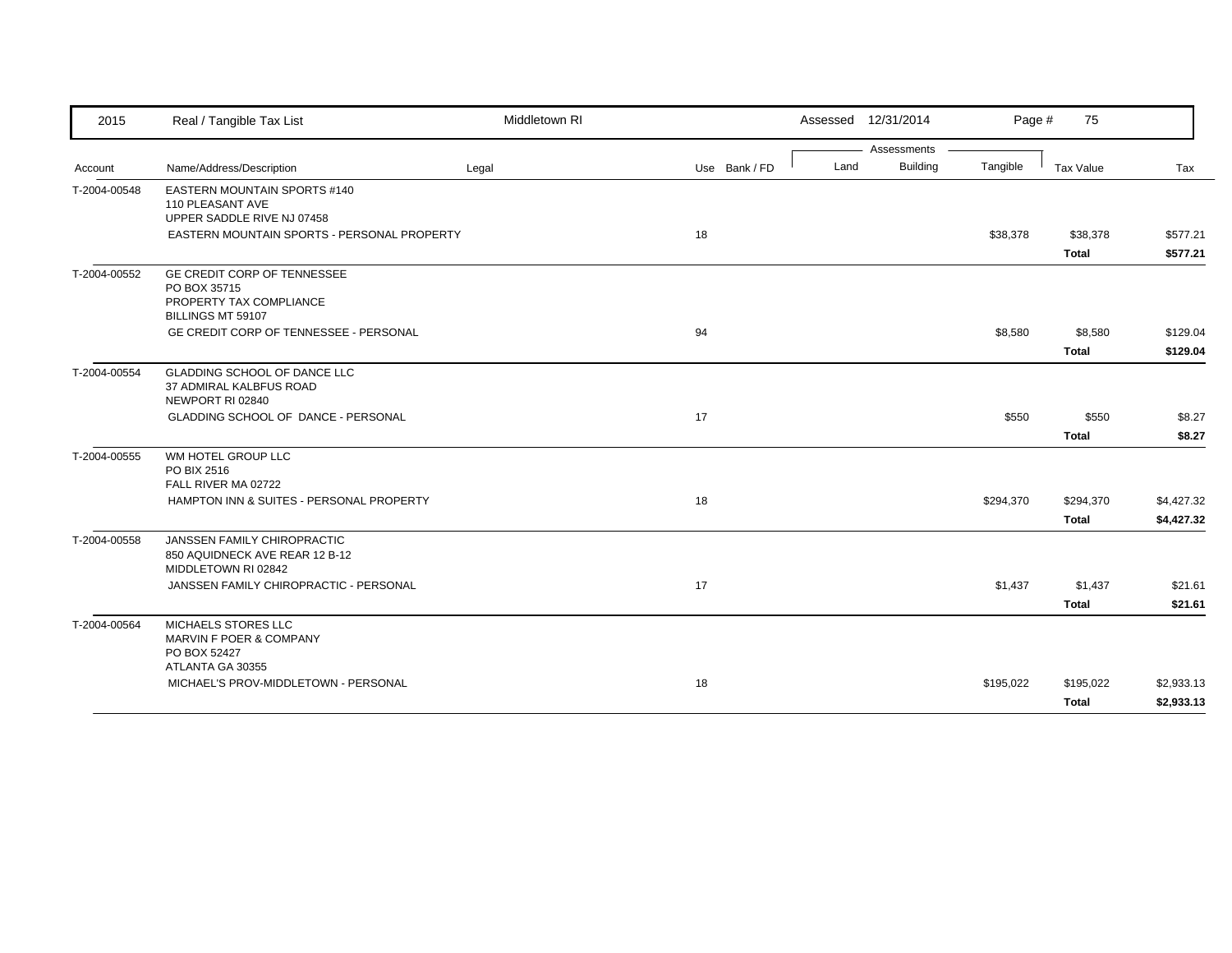| 2015         | Real / Tangible Tax List                                                | Middletown RI |               |      | Assessed 12/31/2014 | Page #    | 76           |            |
|--------------|-------------------------------------------------------------------------|---------------|---------------|------|---------------------|-----------|--------------|------------|
|              |                                                                         |               |               |      | Assessments         |           |              |            |
| Account      | Name/Address/Description                                                | Legal         | Use Bank / FD | Land | <b>Building</b>     | Tangible  | Tax Value    | Tax        |
| T-2004-00567 | NMHG FINANCIAL SERVICES INC<br>PO BOX 35715                             |               |               |      |                     |           |              |            |
|              | PROPERTY TAX COMPLIANCE<br>BILLINGS MT 59107                            |               |               |      |                     |           |              |            |
|              | NMHG FINANCIAL SERVICES INC - PERSONAL                                  |               | 94            |      |                     | \$22,145  | \$22,145     | \$333.06   |
|              |                                                                         |               |               |      |                     |           | <b>Total</b> | \$333.06   |
| T-2004-00574 | <b>RAYMOND LEASING CORP</b><br>22 SOUTH CANAL STREET<br>GREENE NY 13778 |               |               |      |                     |           |              |            |
|              | RAYMOND LEASING CORPORATION - PERSONAL                                  |               | 94            |      |                     | \$25,038  | \$25,038     | \$376.57   |
|              |                                                                         |               |               |      |                     |           | <b>Total</b> | \$376.57   |
| T-2004-00576 | KONCHAR DANIEL JR<br>5 SQUANTUM DRIVE                                   |               |               |      |                     |           |              |            |
|              | MIDDLETOWN RI 02842                                                     |               |               |      |                     |           |              |            |
|              | RELATIVE ANTIQUES - PERSONAL PROPERTY                                   |               | 17            |      |                     | \$566     | \$566        | \$8.51     |
|              |                                                                         |               |               |      |                     |           | <b>Total</b> | \$8.51     |
| T-2004-00581 | <b>SANTOS WILLIAM</b>                                                   |               |               |      |                     |           |              |            |
|              | 390 CRANDALL ROAD<br>TIVERTON RI 02878                                  |               |               |      |                     |           |              |            |
|              | SANTOS WELDING - PERSONAL PROPERTY                                      |               | 17            |      |                     | \$5,634   | \$5,634      | \$84.74    |
|              |                                                                         |               |               |      |                     |           | <b>Total</b> | \$84.74    |
| T-2004-00583 | STARBUCKS CORPORATION                                                   |               |               |      |                     |           |              |            |
|              | PO BOX 34442<br>M/S S-TAX 3                                             |               |               |      |                     |           |              |            |
|              | SEATTLE WA 98124-1442                                                   |               |               |      |                     |           |              |            |
|              | STARBUCKS COFFEE #7599 - PERSONAL PROPERTY                              |               | 18            |      |                     | \$163,106 | \$163,106    | \$2,453.11 |
|              |                                                                         |               |               |      |                     |           | <b>Total</b> | \$2,453.11 |
| T-2004-00587 | WOODS CPA LTD<br>575 EAST MAIN RD UNIT 9                                |               |               |      |                     |           |              |            |
|              | MIDDLETOWN RI 02842                                                     |               |               |      |                     |           |              |            |
|              | WOODS CPA LTD - PERSONAL PROPERTY                                       |               | 17            |      |                     | \$2,216   | \$2,216      | \$33.33    |
|              |                                                                         |               |               |      |                     |           | <b>Total</b> | \$33.33    |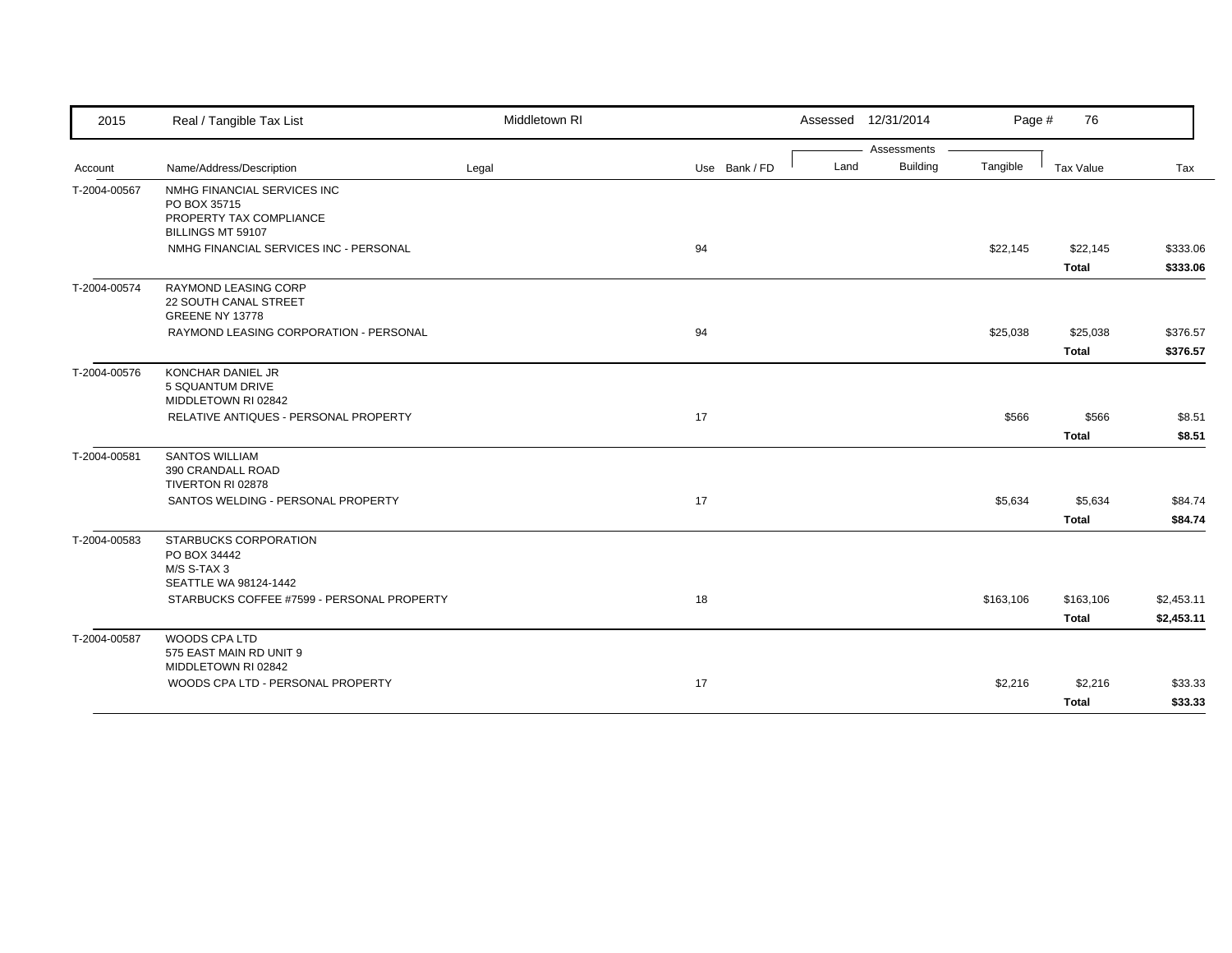| 2015         | Real / Tangible Tax List                                                                             | Middletown RI |               |      | Assessed 12/31/2014            | Page #    | 77                        |                          |
|--------------|------------------------------------------------------------------------------------------------------|---------------|---------------|------|--------------------------------|-----------|---------------------------|--------------------------|
| Account      | Name/Address/Description                                                                             | Legal         | Use Bank / FD | Land | Assessments<br><b>Building</b> | Tangible  | <b>Tax Value</b>          | Tax                      |
| T-2004-00588 | NEWPORT HOSPITAL MED IMAGING<br>345 VALLEY ROAD                                                      |               |               |      |                                |           |                           |                          |
|              | MIDDLETOWN RI 02842<br>NEWPORT HOSPITAL MED IMAGING - PERSONAL                                       |               | 18            |      |                                | \$238,138 | \$238,138<br><b>Total</b> | \$3,581.60<br>\$3,581.60 |
| T-2004-00589 | <b>FARMER BROTHERS CO</b><br>ATTN: BRETT HOLLINGSWORTH<br>20333 S NORMANDIE AVE<br>TORRANCE CA 90502 |               |               |      |                                |           |                           |                          |
|              | FARMER BROTHERS CO - PERSONAL PROPERTY                                                               |               | 18            |      |                                | \$1,390   | \$1,390<br><b>Total</b>   | \$20.91<br>\$20.91       |
| T-2004-00593 | CARRELLAS ROBERT A MD<br>700 AQUIDNECK AVENUE<br>MIDDLETOWN RI 02842                                 |               |               |      |                                |           |                           |                          |
|              | CARRELLAS ROBERT A MD - PERSONAL PROPERTY                                                            |               | 18            |      |                                | \$10,939  | \$10,939<br><b>Total</b>  | \$164.52<br>\$164.52     |
| T-2004-00596 | EYE HEALTH VISION CENTERS<br>73 VALLEY ROAD<br>MIDDLETOWN RI 02842                                   |               |               |      |                                |           |                           |                          |
|              | EYE HEALTH VISION CENTERS - PERSONAL PROPERTY                                                        |               | 18            |      |                                | \$47,380  | \$47,380<br><b>Total</b>  | \$712.60<br>\$712.60     |
| T-2004-00598 | <b>DETWILER DEVIN &amp;</b><br>790 AQUIDNECK AVENUE<br>MIDDLETOWN RI 02842                           |               |               |      |                                |           |                           |                          |
|              | JO D' ALAN SALON - PERSONAL PROPERTY                                                                 |               | 18            |      |                                | \$23,640  | \$23,640<br><b>Total</b>  | \$355.55<br>\$355.55     |
| T-2004-00601 | MOORE VIRGADAMO & LYNCH LTD<br>97 JOHN CLARKE ROAD<br>MIDDLETOWN RI 02842                            |               |               |      |                                |           |                           |                          |
|              | MOORE VIRGADAMO & LYNCH - PERSONAL PROPERTY                                                          |               | 18            |      |                                | \$13,596  | \$13,596<br><b>Total</b>  | \$204.48<br>\$204.48     |
| T-2004-00604 | <b>SILVIA DORIS</b><br>1341 WEST ROAD<br>STE <sub>4</sub>                                            |               |               |      |                                |           |                           |                          |
|              | MIDDLETOWN RI 02842<br>QUIC KUTZ - PERSONAL PROPERTY                                                 |               | 18            |      |                                | \$13,596  | \$13,596<br><b>Total</b>  | \$204.48<br>\$204.48     |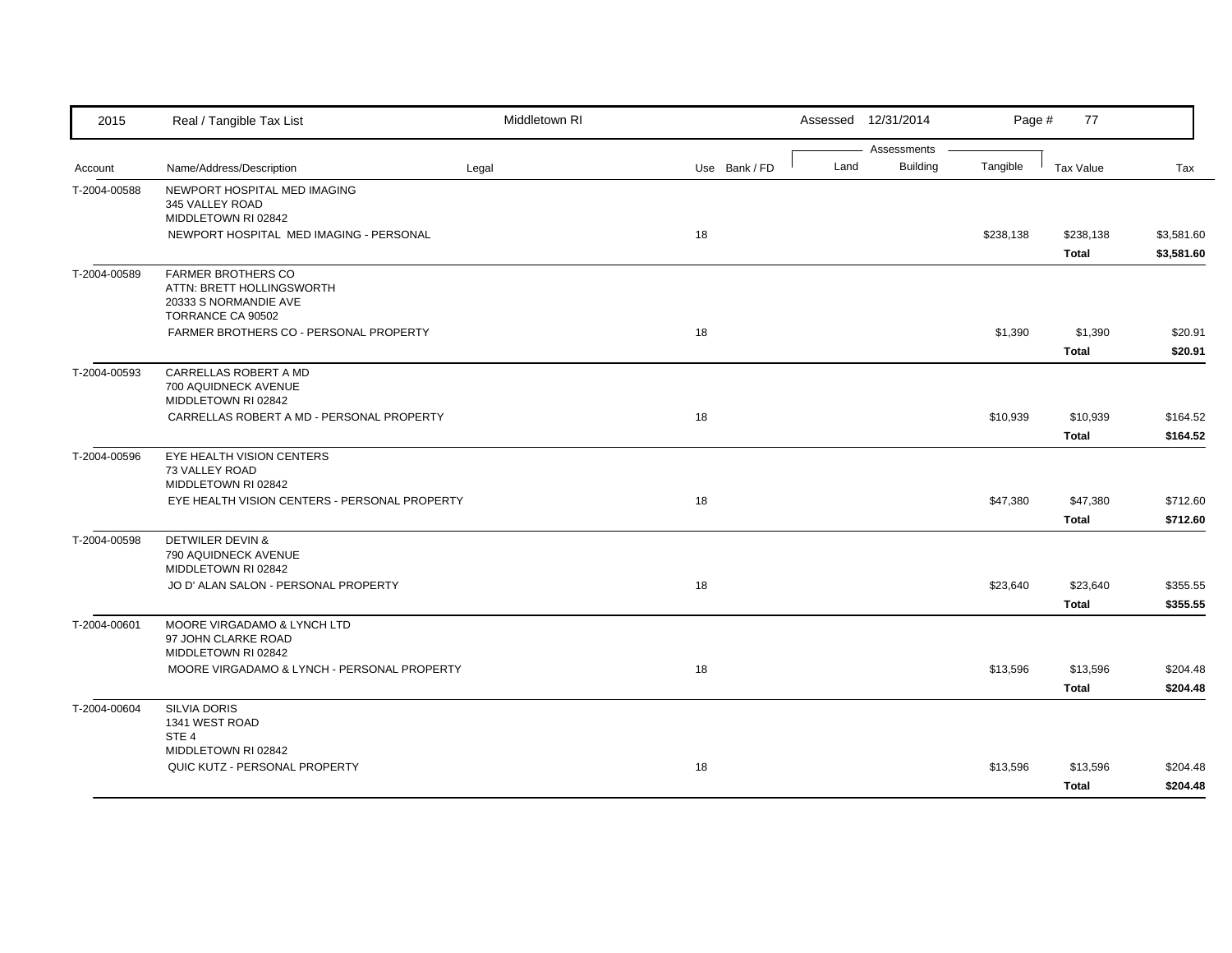| 2015         | Real / Tangible Tax List                 | Middletown RI |               |      | Assessed 12/31/2014            | Page #    | 78           |            |
|--------------|------------------------------------------|---------------|---------------|------|--------------------------------|-----------|--------------|------------|
| Account      | Name/Address/Description                 | Legal         | Use Bank / FD | Land | Assessments<br><b>Building</b> | Tangible  | Tax Value    | Tax        |
|              | <b>SKINNER JANET</b>                     |               |               |      |                                |           |              |            |
| T-2004-00605 | 1272 WEST MAIN ROAD                      |               |               |      |                                |           |              |            |
|              | MIDDLETOWN RI 02842                      |               |               |      |                                |           |              |            |
|              | JANET SKINNER - LMFT - PERSONAL PROPERTY |               | 17            |      |                                | \$580     | \$580        | \$8.72     |
|              |                                          |               |               |      |                                |           | <b>Total</b> | \$8.72     |
| T-2004-00606 | TOWERSTREAM CORPORATION                  |               |               |      |                                |           |              |            |
|              | 88 SILVA LANE                            |               |               |      |                                |           |              |            |
|              | TECH IV BUILDING<br>MIDDLETOWN RI 02842  |               |               |      |                                |           |              |            |
|              | TOWERSTREAM - PERSONAL PROPERTY          |               | 18            |      |                                | \$438,996 | \$438,996    | \$6,602.50 |
|              |                                          |               |               |      |                                |           | <b>Total</b> | \$6,602.50 |
| T-2004-00612 | PARANZINO GAIL                           |               |               |      |                                |           |              |            |
|              | 202 VALLEY ROAD                          |               |               |      |                                |           |              |            |
|              | MIDDLETOWN RI 02842                      |               |               |      |                                |           |              |            |
|              | SEW WHAT - PERSONAL PROPERTY             |               | 17            |      |                                | \$1,439   | \$1,439      | \$21.64    |
|              |                                          |               |               |      |                                |           | <b>Total</b> | \$21.64    |
| T-2004-00618 | AT & T CORP                              |               |               |      |                                |           |              |            |
|              | PO BOX 7207<br>BEDMINSTER NJ 07921       |               |               |      |                                |           |              |            |
|              | AT & T - PERSONAL PROPERTY               |               | 94            |      |                                | \$2,804   | \$2,804      | \$42.17    |
|              |                                          |               |               |      |                                |           | <b>Total</b> | \$42.17    |
| T-2004-00619 | CANON FINANCIAL SERVICES INC             |               |               |      |                                |           |              |            |
|              | 158 GAITHER DR STE 200                   |               |               |      |                                |           |              |            |
|              | PO BOX 5008<br>MT LAUREL NJ 08054        |               |               |      |                                |           |              |            |
|              | CANON FINANCIAL SERVICES INC - PERSONAL  |               | 94            |      |                                | \$164,828 | \$164,828    | \$2,479.01 |
|              |                                          |               |               |      |                                |           | <b>Total</b> | \$2,479.01 |
|              | SONIFI SOLUTIONS INC                     |               |               |      |                                |           |              |            |
| T-2004-00622 | 3900 W INNOVATION ST                     |               |               |      |                                |           |              |            |
|              | SOUIX FALLS SD 57107-7002                |               |               |      |                                |           |              |            |
|              | SONIFI SOLUTIONS INC - PERSONAL PROPERTY |               | 94            |      |                                | \$658     | \$658        | \$9.90     |
|              |                                          |               |               |      |                                |           | <b>Total</b> | \$9.90     |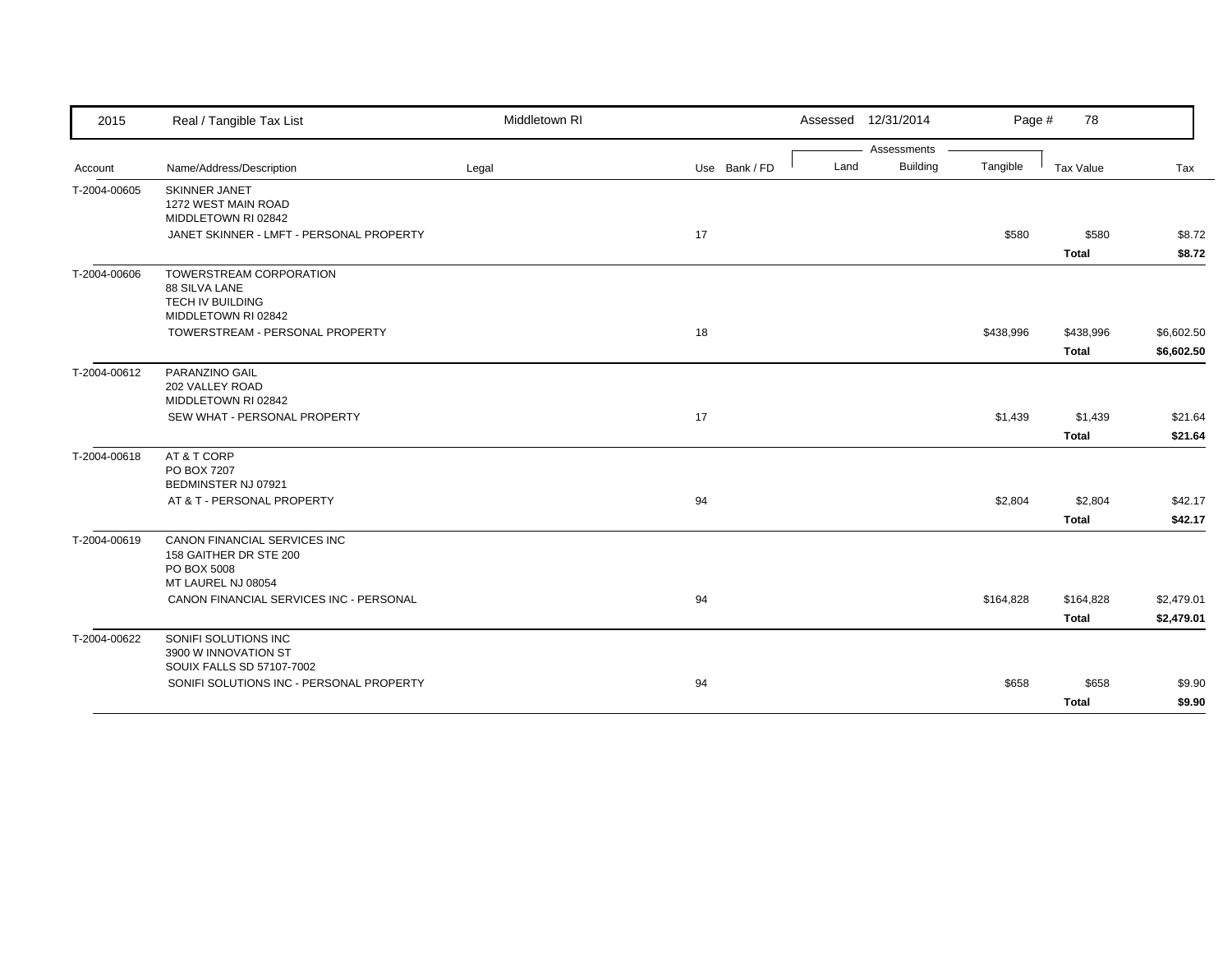| 2015         | Real / Tangible Tax List                                                                                               | Middletown RI |               | Assessed 12/31/2014     | Page #   | 79                       |                      |
|--------------|------------------------------------------------------------------------------------------------------------------------|---------------|---------------|-------------------------|----------|--------------------------|----------------------|
|              |                                                                                                                        |               |               | Assessments             |          |                          |                      |
| Account      | Name/Address/Description                                                                                               | Legal         | Use Bank / FD | <b>Building</b><br>Land | Tangible | Tax Value                | Tax                  |
| T-2004-00626 | <b>BROWN LARRY</b><br>DBA LUCA MUSIC & PIANO GALLERY<br>84 BOULEVARD<br>MIDDLETOWN RI 02842                            |               |               |                         |          |                          |                      |
|              | LUCA MUSIC & PIANO GALLERY - PERSONAL                                                                                  |               | 17            |                         | \$600    | \$600<br><b>Total</b>    | \$9.02<br>\$9.02     |
| T-2004-00632 | <b>KOSSOWSKI JOHN</b><br>35 LONGWOOD ROAD<br>APT 309<br>MASHPEE MA 02649-2847                                          |               |               |                         |          |                          |                      |
|              | 2002 32' KEYSTONE HORNET - PERSONAL PROPERTY                                                                           |               | 45            |                         | \$7,140  | \$7,140<br><b>Total</b>  | \$107.39<br>\$107.39 |
| T-2004-00633 | MEDEIROS NELSON SR<br><b>45 CAUSEWAY STREET</b><br>HUDSON MA 01749                                                     |               |               |                         |          |                          |                      |
|              | 1987 26' CITATION - PERSONAL PROPERTY                                                                                  |               | 45            |                         | \$2,450  | \$2,450<br><b>Total</b>  | \$36.85<br>\$36.85   |
| T-2004-00636 | <b>CONTI ALLEN</b><br><b>5 OLIVER STREET</b><br>NORTH PROVIDENCE RI 02904<br>2001 34' TERRY EX 34P - PERSONAL PROPERTY |               | 45            |                         | \$10,960 | \$10,960                 | \$164.84             |
|              |                                                                                                                        |               |               |                         |          | <b>Total</b>             | \$164.84             |
| T-2005-00012 | LEA CAPITAL FUNDING LLC<br>2005 MARKET ST - FL 14<br>PHILADELPHIA PA 19103-7042                                        |               |               |                         |          |                          |                      |
|              | LEAF CAPITAL FUNDING LLC - PERSONAL PROPERTY                                                                           |               | 18            |                         | \$11,534 | \$11,534<br><b>Total</b> | \$173.47<br>\$173.47 |
| T-2005-00564 | <b>ODONNELL TERESA</b><br>150 AQUIDNECK AVENUE<br>MIDDLETOWN RI 02842                                                  |               |               |                         |          |                          |                      |
|              | SEA WHALE MOTEL INC - PERSONAL PROPERTY                                                                                |               | 18            |                         | \$28,420 | \$28,420                 | \$427.44             |
|              |                                                                                                                        |               |               |                         |          | Total                    | \$427.44             |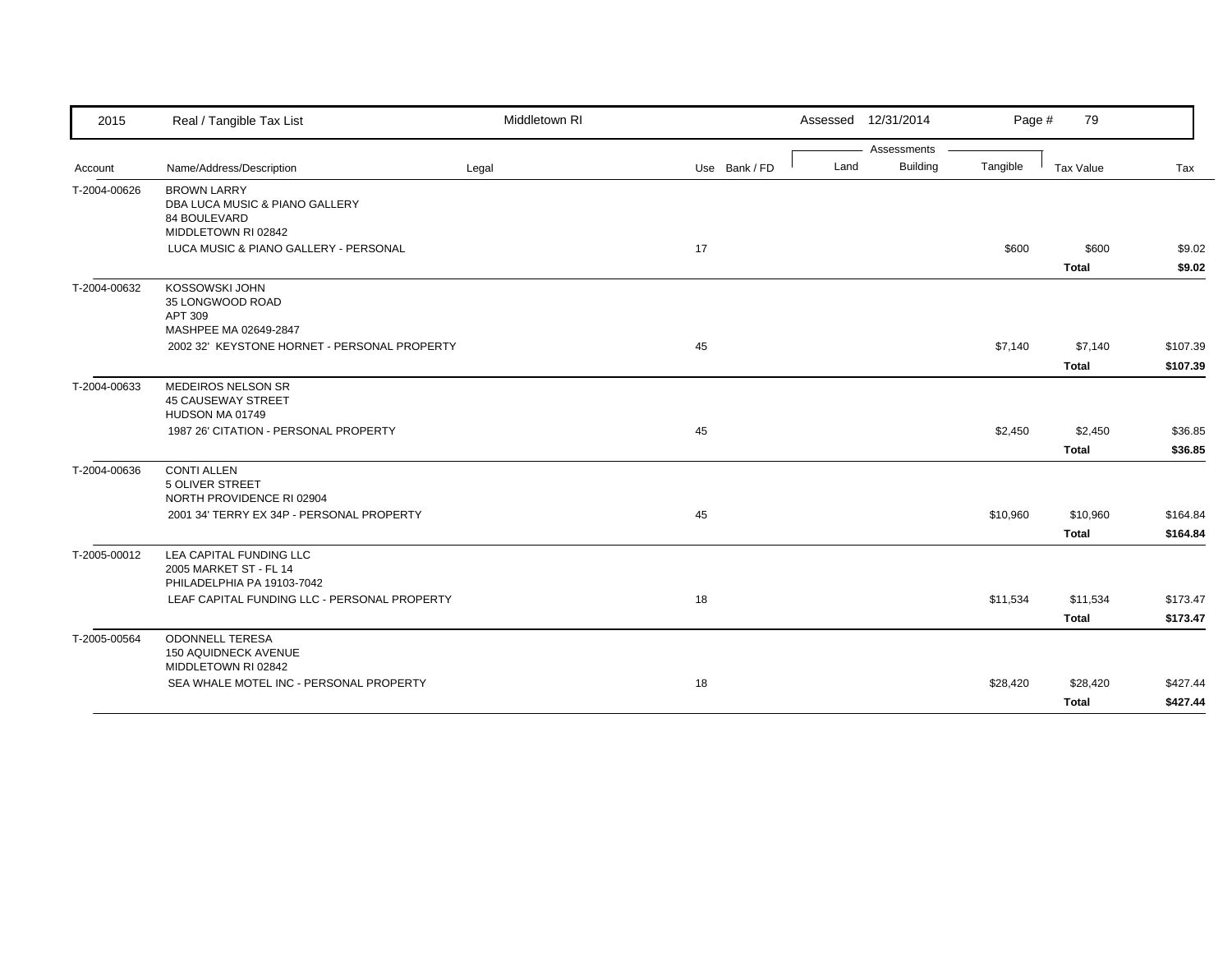| 2015         | Real / Tangible Tax List                                                                              | Middletown RI |               | Assessed 12/31/2014 |             | Page #    | 80                        |                          |
|--------------|-------------------------------------------------------------------------------------------------------|---------------|---------------|---------------------|-------------|-----------|---------------------------|--------------------------|
|              |                                                                                                       |               |               |                     | Assessments |           |                           |                          |
| Account      | Name/Address/Description                                                                              | Legal         | Use Bank / FD | Land                | Building    | Tangible  | Tax Value                 | Tax                      |
| T-2005-00565 | QUALITYTIME LLC<br>1185 WEST MAIN ROAD<br>MIDDLETOWN RI 02842                                         |               |               |                     |             |           |                           |                          |
|              | TRAVELODGE - PERSONAL PROPERTY                                                                        |               | 18            |                     |             | \$107,371 | \$107,371<br><b>Total</b> | \$1,614.86<br>\$1,614.86 |
| T-2005-00566 | HOSPITALITY PROPERTIES TRUST<br>PO BOX 579<br>LOUISVILLE TN 37777-0579                                |               |               |                     |             |           |                           |                          |
|              | COURTYARD BY MARRIOTT - PERSONAL PROPERTY                                                             |               | 18            |                     |             | \$564,820 | \$564,820                 | \$8,494.89               |
|              |                                                                                                       |               |               |                     |             |           | Total                     | \$8,494.89               |
| T-2005-00567 | <b>WABASHA LEASING</b><br>386 WABASHA STREET NORTH<br>ATTN: TAX DEPARTMENT EUC-12<br>ST PAUL MN 55102 |               |               |                     |             |           |                           |                          |
|              | WABASHA LEASING LLC - PERSONAL PROPERTY                                                               |               | 94            |                     |             | \$18,997  | \$18,997                  | \$285.71                 |
|              |                                                                                                       |               |               |                     |             |           | Total                     | \$285.71                 |
| T-2005-00569 | FAIN KENNETH W<br>695 WEST MAIN ROAD<br>MIDDLETOWN RI 02842                                           |               |               |                     |             |           |                           |                          |
|              | ISLAND CARPET & FLOOR COVERING - PERSONAL                                                             |               | 18            |                     |             | \$56,476  | \$56,476                  | \$849.40                 |
|              |                                                                                                       |               |               |                     |             |           | <b>Total</b>              | \$849.40                 |
| T-2005-00571 | <b>JALARAM VANI LLC</b><br>1359 WEST MAIN ROAD<br>MIDDLETOWN RI 02842                                 |               |               |                     |             |           |                           |                          |
|              | AMBASSADOR INN THE - PERSONAL PROPERTY                                                                |               | 18            |                     |             | \$42,848  | \$42,848                  | \$644.43                 |
|              |                                                                                                       |               |               |                     |             |           | Total                     | \$644.43                 |
| T-2005-00575 | TOYOTA MOTOR CREDIT CORP<br>19001 S WESTER AVENUE<br>MAILSTOP NF24<br>TORRANCE CA 990501              |               |               |                     |             |           |                           |                          |
|              | TOYOTA MOTOR CREDIT CORP - PERSONAL PROPERTY                                                          |               | 94            |                     |             | \$58,690  | \$58,690                  | \$882.70                 |
|              |                                                                                                       |               |               |                     |             |           | Total                     | \$882.70                 |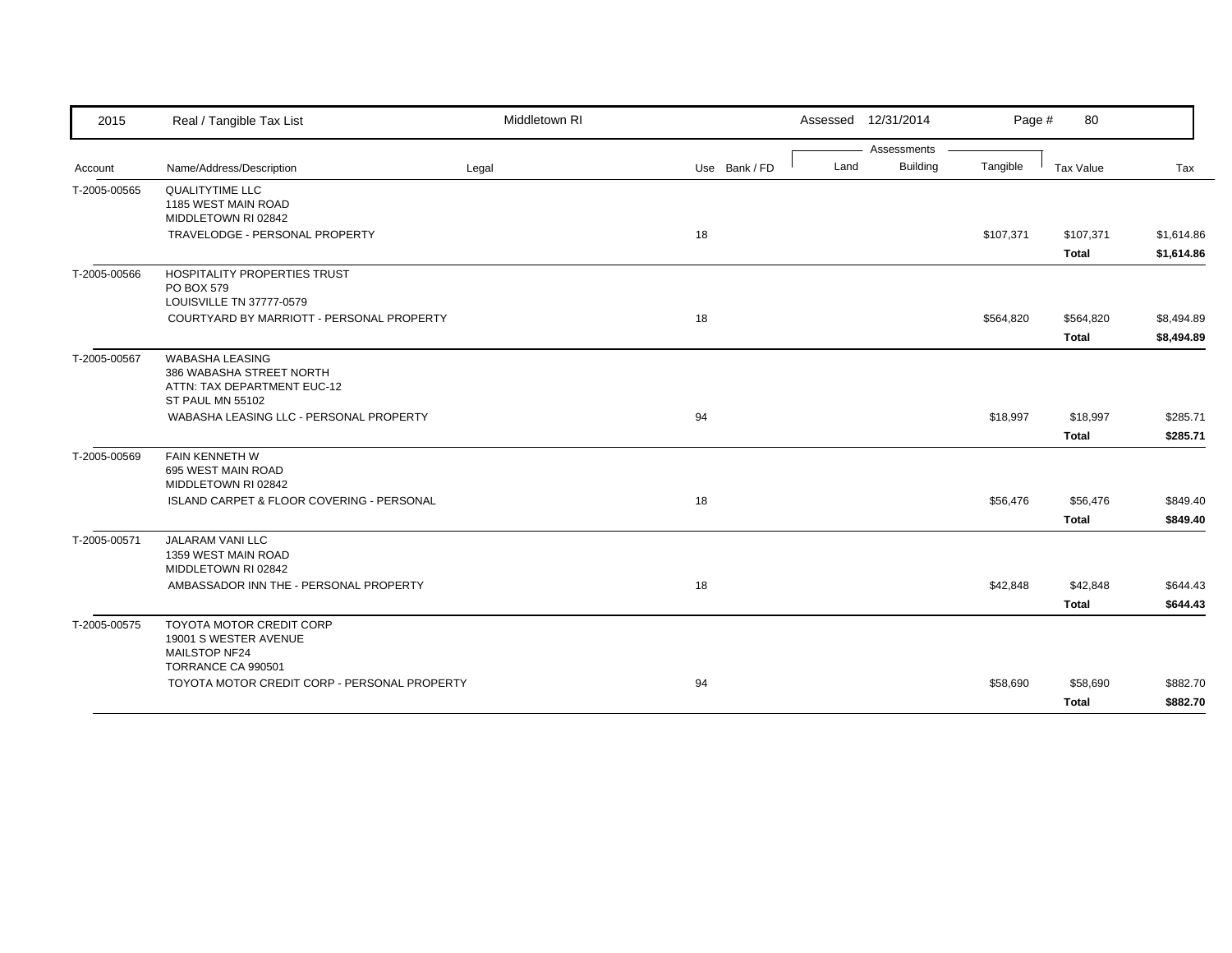| 2015         | Real / Tangible Tax List                                                                        | Middletown RI |               | Assessed 12/31/2014     | Page #    | 81           |            |
|--------------|-------------------------------------------------------------------------------------------------|---------------|---------------|-------------------------|-----------|--------------|------------|
|              |                                                                                                 |               |               | Assessments             |           |              |            |
| Account      | Name/Address/Description                                                                        | Legal         | Use Bank / FD | <b>Building</b><br>Land | Tangible  | Tax Value    | Tax        |
| T-2005-00576 | 936 HOSPITALITY LLC<br>936 WEST MAIN RD<br>MIDDLETOWN RI 02842                                  |               |               |                         |           |              |            |
|              | QUALITY INN - PERSONAL PROPERTY                                                                 |               | 18            |                         | \$294,948 | \$294,948    | \$4,436.02 |
|              |                                                                                                 |               |               |                         |           | <b>Total</b> | \$4,436.02 |
| T-2005-00577 | FEDEX OFFICE #3795<br>C/O TX DEPT BLDG C 3RD FL<br>3630 HACKS CROSS RD<br>MEMPHIS TN 38125-8800 |               |               |                         |           |              |            |
|              | FEDEX OFICE AND PRINT SERVICES - PERSONAL                                                       |               | 18            |                         | \$212,712 | \$212,712    | \$3,199.19 |
|              |                                                                                                 |               |               |                         |           | <b>Total</b> | \$3,199.19 |
| T-2005-00578 | <b>CORT FURNITURE RENTAL</b><br><b>BADEN TX MGT LLC</b><br>PO BOX 80397<br>FT WAYNE IN 46898    |               |               |                         |           |              |            |
|              | CORT FURNITURE RENTAL - PERSONAL PROPERTY                                                       |               | 94            |                         | \$394,237 | \$394,237    | \$5,929.32 |
|              |                                                                                                 |               |               |                         |           | <b>Total</b> | \$5,929.32 |
| T-2005-00580 | SANTTANDER BANK NA<br><b>PO BOX 953</b><br>PORT JEFFERSON STA NY 11776                          |               |               |                         |           |              |            |
|              | SANTANDER BANK - PERSONAL PROPERTY                                                              |               | 18            |                         | \$251,158 | \$251,158    | \$3,777.42 |
|              |                                                                                                 |               |               |                         |           | <b>Total</b> | \$3,777.42 |
| T-2005-00582 | <b>L-3 UNIDYNE INC</b><br>2740 ELLSMORE AVENUE<br>NORFOLK VA 23513                              |               |               |                         |           |              |            |
|              | L-3 UNIDYNE INC - PERSONAL PROPERTY                                                             |               | 18            |                         | \$20,222  | \$20,222     | \$304.14   |
|              |                                                                                                 |               |               |                         |           | <b>Total</b> | \$304.14   |
| T-2005-00583 | <b>GE CAPITAL CORP</b><br>PROP TX COM<br>PO BOX 35715<br>BILLINGS, MT 59107-9979                |               |               |                         |           |              |            |
|              | GE ELECTRIC CAPITAL CORP - PERSONAL PROPERTY                                                    |               | 94            |                         | \$47,428  | \$47,428     | \$713.32   |
|              |                                                                                                 |               |               |                         |           | <b>Total</b> | \$713.32   |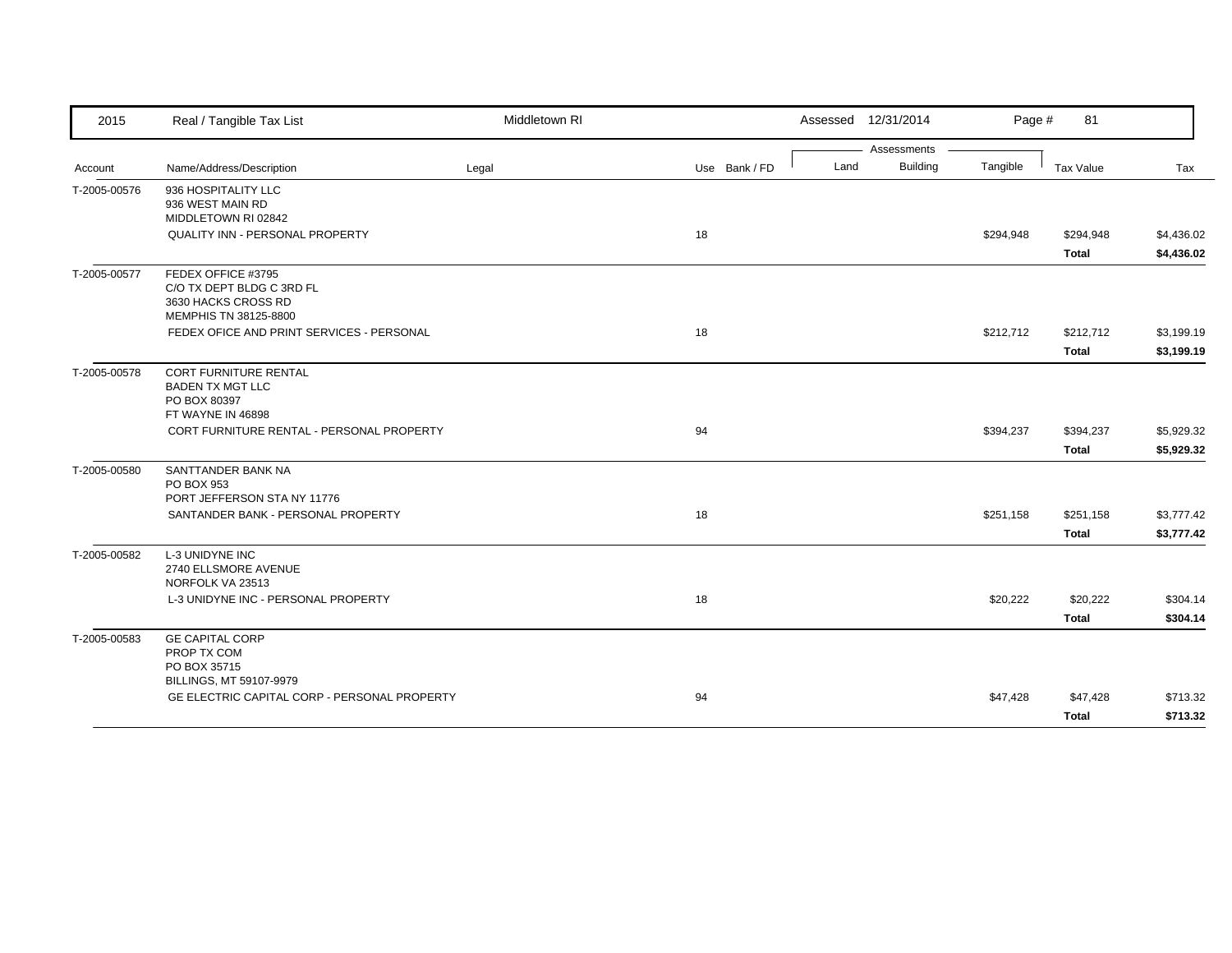| 2015         | Real / Tangible Tax List                                                                      | Middletown RI |               | Assessed 12/31/2014 | Page #                                     | 82                        |                          |
|--------------|-----------------------------------------------------------------------------------------------|---------------|---------------|---------------------|--------------------------------------------|---------------------------|--------------------------|
| Account      | Name/Address/Description                                                                      | Legal         | Use Bank / FD | Land                | Assessments<br><b>Building</b><br>Tangible | Tax Value                 | Tax                      |
| T-2005-00585 | NORTHERN LEASING SYSTEMS INC<br>ATTN: TAX DEPT<br>7303 SE LAKE ROAD<br>PORTLAND OR 97267      |               |               |                     |                                            |                           |                          |
|              | NORTHERN LEASING SYSTEMS INC - PERSONAL                                                       |               | 94            |                     | \$1,240                                    | \$1,240<br><b>Total</b>   | \$18.65<br>\$18.65       |
| T-2005-00586 | D ANG P CORPORATION<br>23 VALLEY ROAD<br>MIDDLETOWN RI 02842                                  |               |               |                     |                                            |                           |                          |
|              | BANGKOK CITY THAI RESTAURANT - PERSONAL                                                       |               | 18            |                     | \$110,430                                  | \$110,430<br>Total        | \$1,660.87<br>\$1,660.87 |
| T-2005-00589 | <b>WEBSTER BANK</b><br>FIX ASSSET DEPT - GR110<br>145 BANK ST<br>WATERBURY CT 06702           |               |               |                     |                                            |                           |                          |
|              | WEBSTER BANK - PERSONAL PROPERTY                                                              |               | 18            |                     | \$232,357                                  | \$232,357<br><b>Total</b> | \$3,494.65<br>\$3,494.65 |
| T-2005-00591 | PETCO ANIMAL SUPPLIES INC 1830<br>C/O ADVALOREM<br>1331 WEST WALL ST<br>GRAPEVINE TX 76051    |               |               |                     |                                            |                           |                          |
|              | PETCO #1830 - PERSONAL PROPERTY                                                               |               | 18            |                     | \$194,332                                  | \$194,332<br><b>Total</b> | \$2,922.75<br>\$2,922.75 |
| T-2005-00593 | WILLIAMS SCOTSMAN INC<br>C/O MARVIN F POER & COMPANY<br>PO BOX 802809<br>DALLAS TX 75380-2809 |               |               |                     |                                            |                           |                          |
|              | WILLIAM SCOTSMAN INC - PERSONAL PROPERTY                                                      |               | 94            |                     | \$21,625                                   | \$21,625<br><b>Total</b>  | \$325.24<br>\$325.24     |
| T-2005-00604 | <b>BURKE PAUL D - ARCHITECT</b><br>311 VAUCLUSE AVE<br>MIDDLETOWN RI 02842                    |               |               |                     |                                            |                           |                          |
|              | PAUL BURKE- ARCHITECT - PERSONAL PROPERTY                                                     |               | 17            |                     | \$1,621                                    | \$1,621<br><b>Total</b>   | \$24.38<br>\$24.38       |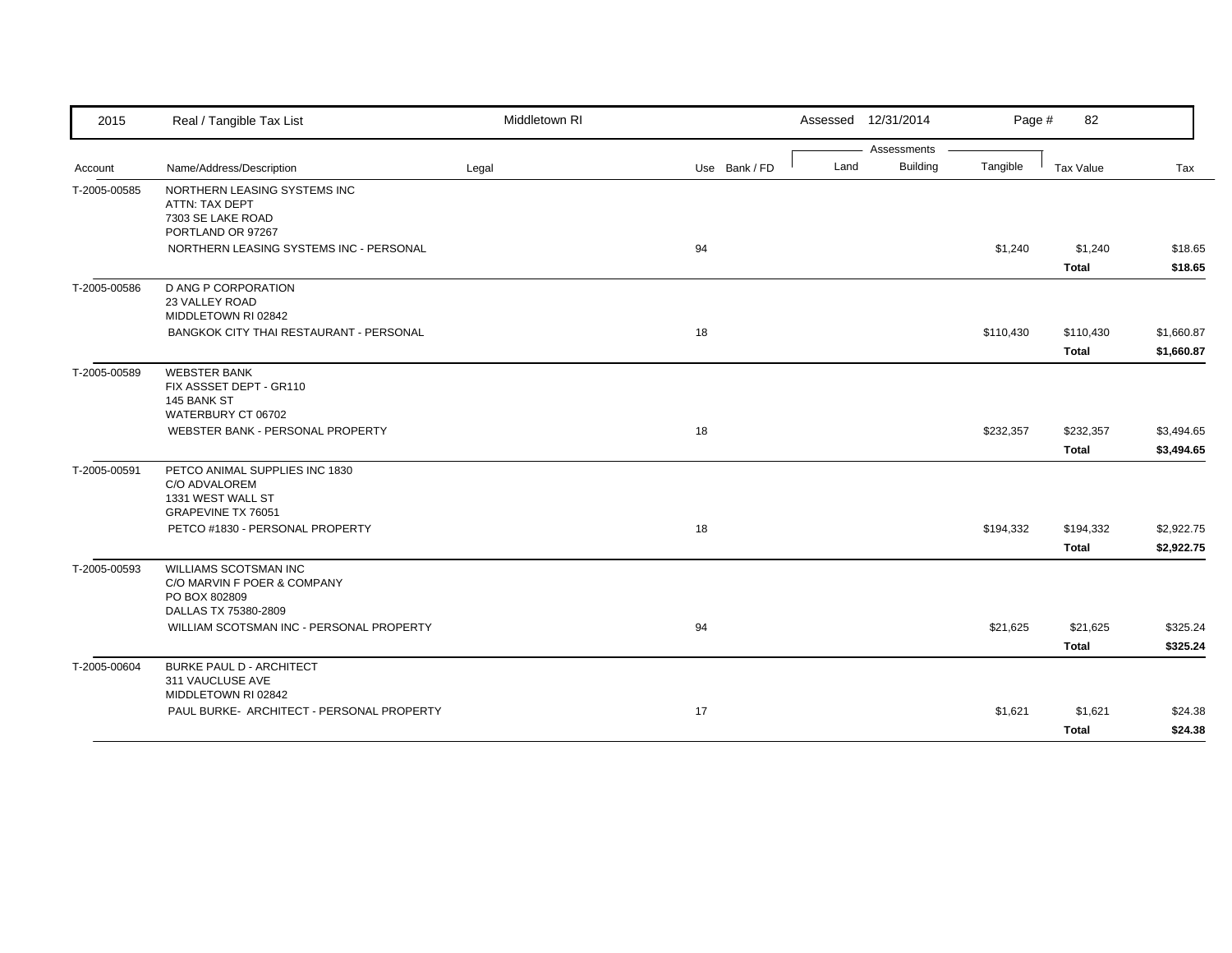| 2015         | Real / Tangible Tax List                                           | Middletown RI |               |      | Assessed 12/31/2014            | Page #      | 83           |             |
|--------------|--------------------------------------------------------------------|---------------|---------------|------|--------------------------------|-------------|--------------|-------------|
|              | Name/Address/Description                                           | Legal         | Use Bank / FD | Land | Assessments<br><b>Building</b> | Tangible    | Tax Value    | Tax         |
| Account      |                                                                    |               |               |      |                                |             |              |             |
| T-2005-00606 | CARDTRONICS USA INC<br>C/O HARDING & CARBONE INC                   |               |               |      |                                |             |              |             |
|              | 3903 BELLAIRE BLVD                                                 |               |               |      |                                |             |              |             |
|              | HOUSTON TX 77025                                                   |               |               |      |                                |             |              |             |
|              | CARDTRONICS USA INC - PERSONAL PROPERTY                            |               | 17            |      |                                | \$22,330    | \$22,330     | \$335.84    |
|              |                                                                    |               |               |      |                                |             | <b>Total</b> | \$335.84    |
| T-2005-00607 | CHEP USA                                                           |               |               |      |                                |             |              |             |
|              | C/O MARVIN F POER & CO                                             |               |               |      |                                |             |              |             |
|              | PO BOX 802206<br>DALLAS TX 75380-2206                              |               |               |      |                                |             |              |             |
|              | CHEP USA - PERSONAL PROPERTY                                       |               | 94            |      |                                | \$193,612   | \$193,612    | \$2,911.92  |
|              |                                                                    |               |               |      |                                |             | <b>Total</b> | \$2,911.92  |
| T-2005-00614 | <b>EAGLE DESIGN CORP</b>                                           |               |               |      |                                |             |              |             |
|              | 750 JEPSON LANE                                                    |               |               |      |                                |             |              |             |
|              | MIDDLETOWN RI 02842                                                |               |               |      |                                |             |              |             |
|              | EAGLE DESIGN CORP - PERSONAL PROPERTY                              |               | 17            |      |                                | \$2,200     | \$2,200      | \$33.09     |
|              |                                                                    |               |               |      |                                |             | <b>Total</b> | \$33.09     |
| T-2005-00622 | <b>HOME DEPOT USA</b>                                              |               |               |      |                                |             |              |             |
|              | PROP TX DEPT #4287<br>POB 105842                                   |               |               |      |                                |             |              |             |
|              | ATLANTA GA 30348-5842                                              |               |               |      |                                |             |              |             |
|              | HOME DEPOT USA - PERSONAL PROPERTY                                 |               | 18            |      |                                | \$1,118,335 | \$1,118,335  | \$16,819.76 |
|              |                                                                    |               |               |      |                                |             | <b>Total</b> | \$16,819.76 |
| T-2005-00623 | <b>INNOVATIVE HOME SYSTEMS</b>                                     |               |               |      |                                |             |              |             |
|              | 307 OLIPHANT LN #26                                                |               |               |      |                                |             |              |             |
|              | MIDDLETOWN RI 02842<br>INNOVATIVE HOME SYSTEMS - PERSONAL PROPERTY |               | 18            |      |                                | \$33,419    | \$33,419     | \$502.62    |
|              |                                                                    |               |               |      |                                |             |              |             |
|              |                                                                    |               |               |      |                                |             | <b>Total</b> | \$502.62    |
| T-2005-00627 | MARTLAND DAVID A CPA<br>739 JEPSON LANE                            |               |               |      |                                |             |              |             |
|              | MIDDLETOWN RI 02842                                                |               |               |      |                                |             |              |             |
|              | DAVID A MARTLAND CPA - PERSONAL PROPERTY                           |               | 17            |      |                                | \$1,260     | \$1,260      | \$18.95     |
|              |                                                                    |               |               |      |                                |             | <b>Total</b> | \$18.95     |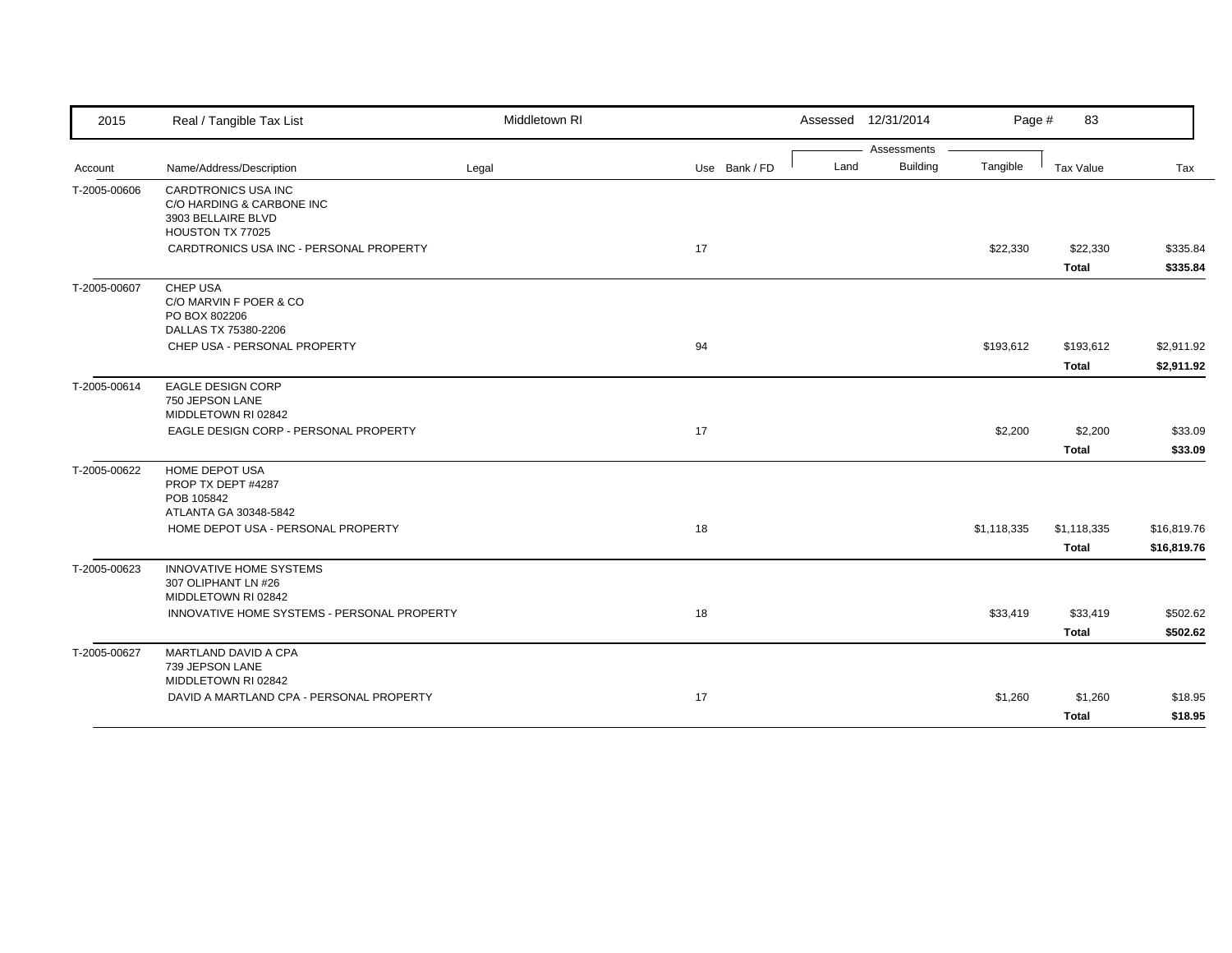| 2015         | Real / Tangible Tax List                                                                                          | Middletown RI |               | Assessed 12/31/2014 | Page #                      | 84                        |                          |
|--------------|-------------------------------------------------------------------------------------------------------------------|---------------|---------------|---------------------|-----------------------------|---------------------------|--------------------------|
| Account      | Name/Address/Description                                                                                          | Legal         | Use Bank / FD | Assessments<br>Land | <b>Building</b><br>Tangible | Tax Value                 | Tax                      |
| T-2005-00628 | MMR ASSOCIATES INC RI<br><b>158 AIRPORT ROAD</b><br>MIDDLETOWN RI 02842                                           |               |               |                     |                             |                           |                          |
|              | MMR ASSOCIATES - PERSONAL PROPERTY                                                                                |               | 17            |                     | \$850                       | \$850<br><b>Total</b>     | \$12.78<br>\$12.78       |
| T-2005-00629 | NETWORK & SIMULATION TECH INC<br>PO BOX 6036<br>MIDDLETOWN RI 02842                                               |               |               |                     |                             |                           |                          |
|              | NETSIMCO - PERSONAL PROPERTY                                                                                      |               | 17            |                     | \$17,300                    | \$17,300<br><b>Total</b>  | \$260.19<br>\$260.19     |
| T-2005-00631 | PAWNEE LEASING CORPORATION<br>ADVANCED PROPERTY TAX<br>1611 N INTERSTATE 35 E STE 428<br>CARROLLTON TX 75006-0145 |               |               |                     |                             |                           |                          |
|              | PAWNEE LEASING CORPORATION - PERSONAL                                                                             |               | 94            |                     | \$15,246                    | \$15,246<br><b>Total</b>  | \$229.30<br>\$229.30     |
| T-2005-00632 | RAUCHLE RANDY<br><b>16 ESPLANADE</b><br>MIDDLETOWN RI 02842                                                       |               |               |                     |                             |                           |                          |
|              | RAR MEDICAL - PERSONAL PROPERTY                                                                                   |               | 17            |                     | \$566                       | \$566<br><b>Total</b>     | \$8.51<br>\$8.51         |
| T-2005-00635 | ROCKYS HARDWARE INC<br>40 ISLAND POND ROAD<br>SPRINGFIELD MA 01118                                                |               |               |                     |                             |                           |                          |
|              | ROCKYS ACE HARDWARE - PERSONAL PROPERTY                                                                           |               | 18            |                     | \$39,926                    | \$39,926<br><b>Total</b>  | \$600.49<br>\$600.49     |
| T-2005-00641 | <b>VERMONT PURE HOLDINGS LTD</b><br>1050 BUCKINGHAM STREET<br>WATERTOWN CT 06795-0998                             |               |               |                     |                             |                           |                          |
|              | CRYSTAL ROCK LLC - PERSONAL PROPERTY                                                                              |               | 18            |                     | \$968                       | \$968<br><b>Total</b>     | \$14.56<br>\$14.56       |
| T-2005-00644 | <b>LEIDOS INC</b><br>PT COMPLIANCE SERVICES<br>P.O. BOX 80615                                                     |               |               |                     |                             |                           |                          |
|              | INDIANAPOLIS IN 46280<br>LEIDOS INC 1173 - PERSONAL PROPERTY                                                      |               | 18            |                     | \$142,309                   | \$142,309<br><b>Total</b> | \$2,140.33<br>\$2,140.33 |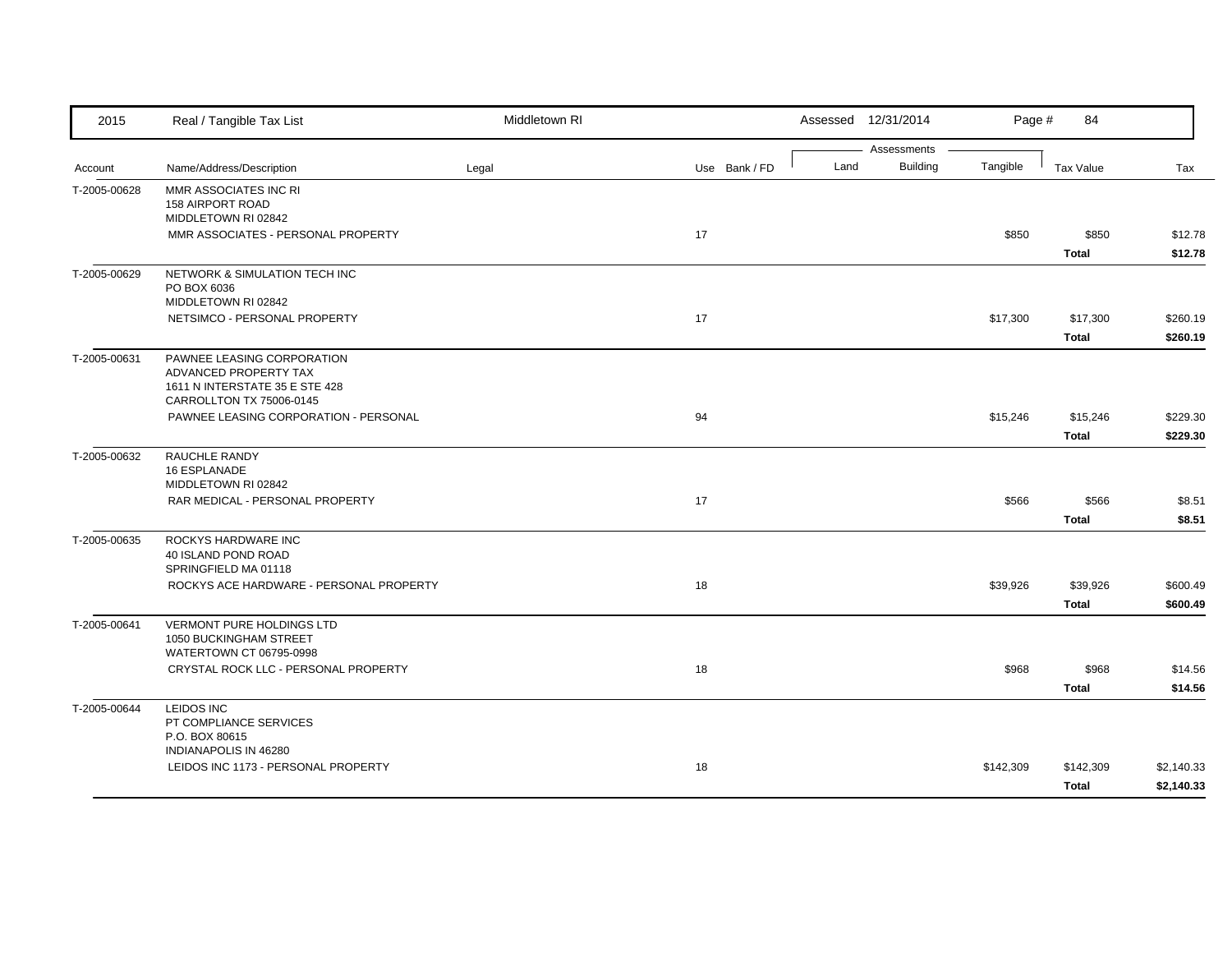| 2015         | Real / Tangible Tax List                                                 | Middletown RI |               |      | Assessed 12/31/2014            | Page #   | 85                       |                      |
|--------------|--------------------------------------------------------------------------|---------------|---------------|------|--------------------------------|----------|--------------------------|----------------------|
| Account      | Name/Address/Description                                                 | Legal         | Use Bank / FD | Land | Assessments<br><b>Building</b> | Tangible | <b>Tax Value</b>         | Tax                  |
| T-2005-00657 | BOTELHO ANGELO<br>833 AQUIDNECK AVENUE<br>MIDDLETOWN RI 02842            |               |               |      |                                |          |                          |                      |
|              | TUMBLEWEED LANDSCAPING - PERSONAL PROPERTY                               |               | 17            |      |                                | \$5,665  | \$5,665<br><b>Total</b>  | \$85.20<br>\$85.20   |
| T-2005-00660 | THOW SUSAN<br>1425 GREEN END AVENUE<br>MIDDLETOWN RI 02842               |               |               |      |                                |          |                          |                      |
|              | THOW ASSOCIATES - PERSONAL PROPERTY                                      |               | 17            |      |                                | \$1,150  | \$1,150<br><b>Total</b>  | \$17.30<br>\$17.30   |
| T-2005-00673 | DONOVAN & SONS INC<br>613 AQUIDNECK AVENUE<br>MIDDLETOWN RI 02842        |               |               |      |                                |          |                          |                      |
|              | DONOVAN & SONS INC - PERSONAL PROPERTY                                   |               | 18            |      |                                | \$11,330 | \$11,330<br><b>Total</b> | \$170.40<br>\$170.40 |
| T-2005-00676 | <b>LANDPOINT LLC</b><br>C/O KEVIN TARSAGIAN<br>74 TAYLOR RD              |               |               |      |                                |          |                          |                      |
|              | PORTSMOUTH RI 02871<br>LANDPOINT LLC - PERSONAL PROPERTY                 |               | 17            |      |                                | \$1,133  | \$1,133<br><b>Total</b>  | \$17.04<br>\$17.04   |
| T-2005-00684 | VENTURA CONSTRUCTION INC<br>139 HONEYMAN AVENUE<br>MIDDLETOWN RI 02842   |               |               |      |                                |          |                          |                      |
|              | VENTURA CONSTRUCTION INC - PERSONAL PROPERTY                             |               | 17            |      |                                | \$1,133  | \$1,133<br><b>Total</b>  | \$17.04<br>\$17.04   |
| T-2005-00685 | <b>VERDEROSA LORI</b><br>426 THIRD BEACH ROAD<br>MIDDLETOWN RI 02842     |               |               |      |                                |          |                          |                      |
|              | LORI VERDEROSA - PERSONAL PROPERTY                                       |               | 17            |      |                                | \$1,133  | \$1,133<br><b>Total</b>  | \$17.04<br>\$17.04   |
| T-2005-00687 | WESTVIEW PLUMBING HEATING INC<br>741 WEST MAIN ROAD<br>UNIT <sub>2</sub> |               |               |      |                                |          |                          |                      |
|              | MIDDLETOWN RI 02842<br>WESTVIEW PLUMBING & HEATING - PERSONAL            |               | 17            |      |                                | \$1,080  | \$1,080<br><b>Total</b>  | \$16.24<br>\$16.24   |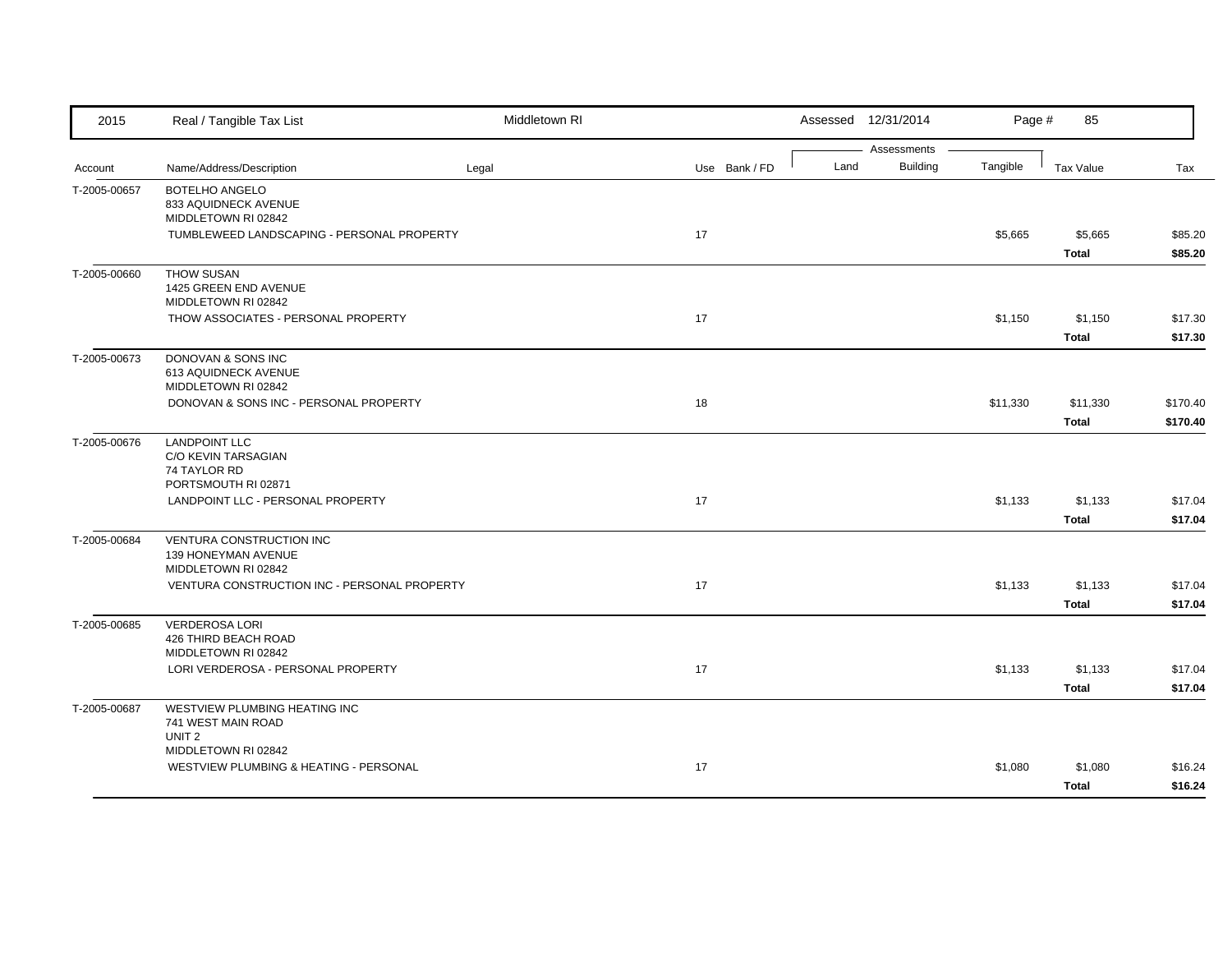| 2015         | Real / Tangible Tax List                                                                 | Middletown RI |               |      | Assessed 12/31/2014            | Page #   | 86           |         |
|--------------|------------------------------------------------------------------------------------------|---------------|---------------|------|--------------------------------|----------|--------------|---------|
|              |                                                                                          |               |               |      | Assessments<br><b>Building</b> | Tangible |              |         |
| Account      | Name/Address/Description                                                                 | Legal         | Use Bank / FD | Land |                                |          | Tax Value    | Tax     |
| T-2005-00691 | MACCARONE MELISSA<br>999 WEST MAIN ROAD<br>MIDDLETOWN RI 02842                           |               |               |      |                                |          |              |         |
|              | THE UNIFORM STORE - PERSONAL PROPERTY                                                    |               | 17            |      |                                | \$2,666  | \$2,666      | \$40.10 |
|              |                                                                                          |               |               |      |                                |          | <b>Total</b> | \$40.10 |
| T-2006-00033 | ALL AMERICAN BARBER SHOP<br><b>CHIN WHITE</b><br>957 WEST MAIN RD<br>MIDDLETOWN RI 02842 |               |               |      |                                |          |              |         |
|              | ALL AMERICAN BARBER SHOP - PERSONAL PROPERTY                                             |               | 17            |      |                                | \$308    | \$308        | \$4.63  |
|              |                                                                                          |               |               |      |                                |          | <b>Total</b> | \$4.63  |
| T-2006-00279 | SIMMONS JOHN<br>31 PROSPECT AVENUE<br>DANIELSON CT 06239                                 |               |               |      |                                |          |              |         |
|              | 1990 20' CITATION 5TH WH - PERSONAL PROPERTY                                             |               | 45            |      |                                | \$3,300  | \$3,300      | \$49.63 |
|              |                                                                                          |               |               |      |                                |          | <b>Total</b> | \$49.63 |
| T-2006-00286 | XEROX FINANCIAL SERVICES LLC<br>TAX DEPT XRX2-040A<br>PO BOX 909                         |               |               |      |                                |          |              |         |
|              | WEBSTER NY 14580-0474<br>XEROX FINANCIAL SERVICES LLC - PERSONAL                         |               | 94            |      |                                | \$5,096  | \$5,096      | \$76.64 |
|              |                                                                                          |               |               |      |                                |          | <b>Total</b> | \$76.64 |
| T-2006-03111 | CASALE JOSEPH P ESQ LLC<br>438 EAST MAIN ROAD<br>MIDDLETOWN RI 02842                     |               |               |      |                                |          |              |         |
|              | AQUIDNECK LEGAL CENTER - PERSONAL PROPERTY                                               |               | 17            |      |                                | \$2,700  | \$2,700      | \$40.61 |
|              |                                                                                          |               |               |      |                                |          | <b>Total</b> | \$40.61 |
| T-2006-03112 | <b>DWYER SALLY</b><br><b>42 WEST MAIN ROAD</b><br>MIDDLETOWN RI 02842                    |               |               |      |                                |          |              |         |
|              | BEACH HOUSE NEWPORT - PERSONAL PROPERTY                                                  |               | 17            |      |                                | \$2,335  | \$2,335      | \$35.12 |
|              |                                                                                          |               |               |      |                                |          | <b>Total</b> | \$35.12 |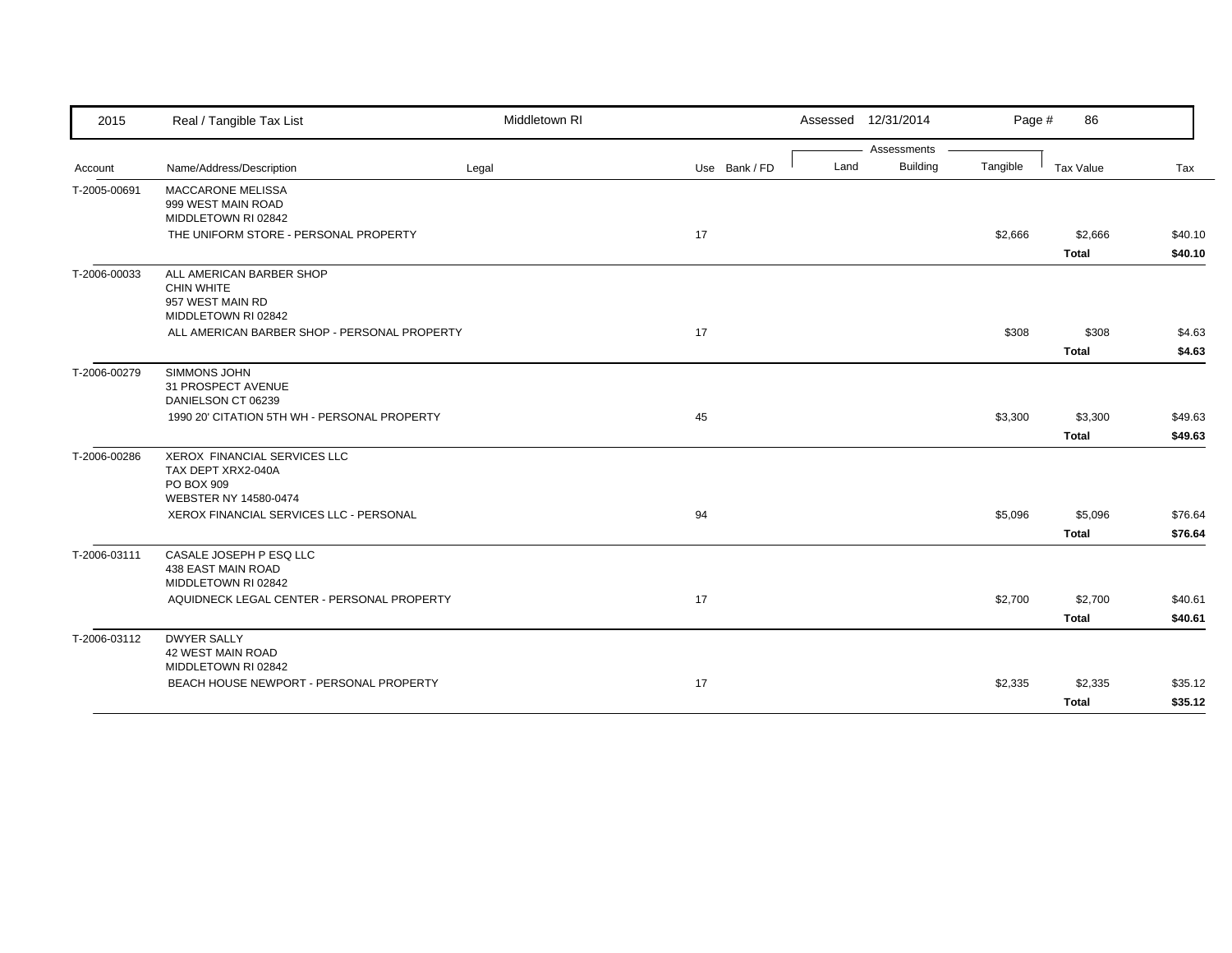| 2015         | Real / Tangible Tax List                                                                                          | Middletown RI |               |      | Assessed 12/31/2014            | Page #   | 87                       |                      |
|--------------|-------------------------------------------------------------------------------------------------------------------|---------------|---------------|------|--------------------------------|----------|--------------------------|----------------------|
| Account      | Name/Address/Description                                                                                          | Legal         | Use Bank / FD | Land | Assessments<br><b>Building</b> | Tangible | <b>Tax Value</b>         | Tax                  |
| T-2006-03113 | BEACHVIEW BUILDING COMPANY INC<br>55 JOHN CLARKE ROAD<br>MIDDLETOWN RI 02842                                      |               |               |      |                                |          |                          |                      |
|              | BEACHVIEW BUILDING COMPANY INC - PERSONAL                                                                         |               | 17            |      |                                | \$1,123  | \$1,123<br><b>Total</b>  | \$16.89<br>\$16.89   |
| T-2006-03115 | <b>BENNETT INGRID - LMFT</b><br>747 AQUIDNECK AVE STE 12<br>MIDDLETOWN RI 02842                                   |               |               |      |                                |          |                          |                      |
|              | LMFT - INGRID BENNETT - PERSONAL PROPERTY                                                                         |               | 17            |      |                                | \$3,458  | \$3,458<br><b>Total</b>  | \$52.01<br>\$52.01   |
| T-2006-03116 | <b>KEEFE L GERRY</b><br>10 GUNNING CT<br>MIDDLETOWN RI 02842                                                      |               |               |      |                                |          |                          |                      |
|              | L GERRY KEEFE - PERSONAL PROPERTY                                                                                 |               | 17            |      |                                | \$350    | \$350<br><b>Total</b>    | \$5.26<br>\$5.26     |
| T-2006-03118 | <b>GIBSON SHAUN</b><br><b>41 FAYAL LANE</b><br>MIDDLETOWN RI 02842                                                |               |               |      |                                |          |                          |                      |
|              | GIBSON TECHNOLOGIES LLC - PERSONAL PROPERTY                                                                       |               | 17            |      |                                | \$6,210  | \$6,210<br><b>Total</b>  | \$93.40<br>\$93.40   |
| T-2006-03121 | KAHN LITWIN RENZA & CO LTD<br>ATTN CRAIG CAMERON<br>951 NORTH MAIN ST<br>PROVIDENCE RI 02904                      |               |               |      |                                |          |                          |                      |
|              | KAHN LITWIN RENZA & CO LTD - PERSONAL PROPERTY                                                                    |               | 18            |      |                                | \$16,112 | \$16,112<br><b>Total</b> | \$242.32<br>\$242.32 |
| T-2006-03124 | QUINN RICHARD W<br>306 COREY LANE<br>MIDDLETOWN RI 02842                                                          |               |               |      |                                |          |                          |                      |
|              | QUINN RICHARD W - PERSONAL PROPERTY                                                                               |               | 17            |      |                                | \$2,935  | \$2,935<br><b>Total</b>  | \$44.14<br>\$44.14   |
| T-2006-03128 | RESTAURANT TECHNOLOGIES INC<br>ADVANCED PROP TX COMP<br>1611 N INTERSTATE 35E STE 428<br>CARROLLTON TX 75006-8616 |               |               |      |                                |          |                          |                      |
|              | RESTAURANT TECHNOLOGIES INC - PERSONAL                                                                            |               | 94            |      |                                | \$6,096  | \$6,096<br><b>Total</b>  | \$91.68<br>\$91.68   |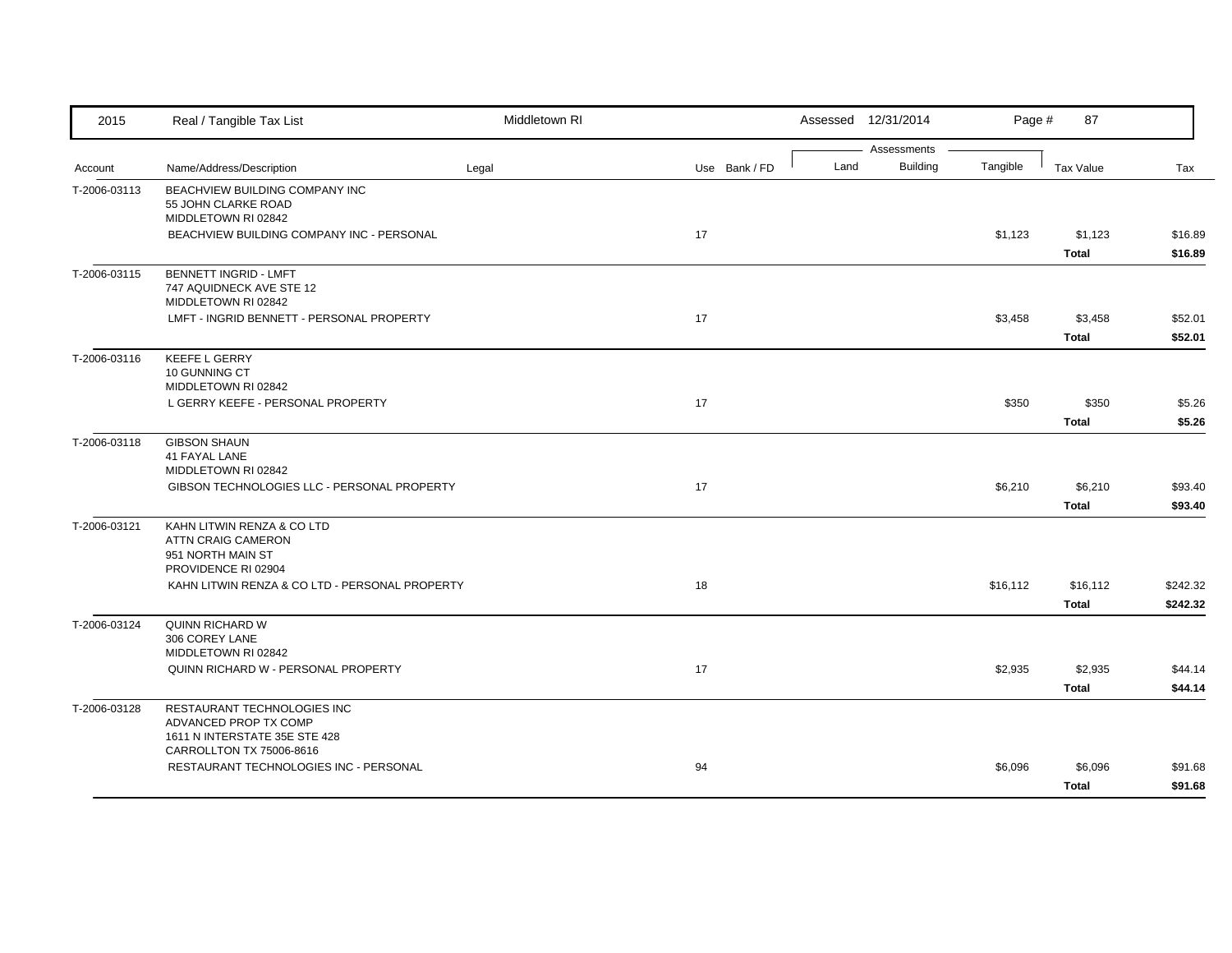| 2015         | Real / Tangible Tax List                    | Middletown RI |               |      | Assessed 12/31/2014            | Page #   | 88                       |                      |
|--------------|---------------------------------------------|---------------|---------------|------|--------------------------------|----------|--------------------------|----------------------|
|              |                                             |               |               | Land | Assessments<br><b>Building</b> | Tangible | Tax Value                |                      |
| Account      | Name/Address/Description                    | Legal         | Use Bank / FD |      |                                |          |                          | Tax                  |
| T-2006-03129 | RAYTHEON BBN TECHNOLOGIES<br>PO BOX 660248  |               |               |      |                                |          |                          |                      |
|              | MS 336                                      |               |               |      |                                |          |                          |                      |
|              | DALLAS TX 75266-0248                        |               | 18            |      |                                |          |                          |                      |
|              | RAYTHEON BBN TECHNOLOGIES - PERSONAL        |               |               |      |                                | \$34,577 | \$34,577<br><b>Total</b> | \$520.04<br>\$520.04 |
| T-2006-03130 | <b>MAILFINANCE INC</b>                      |               |               |      |                                |          |                          |                      |
|              | <b>TAX DEPT</b><br>478 WHEELERS FARMS RD    |               |               |      |                                |          |                          |                      |
|              | MILFORD CT 06461                            |               |               |      |                                |          |                          |                      |
|              | MAILFINANCE INC - PERSONAL PROPERTY         |               | 94            |      |                                | \$23,539 | \$23,539                 | \$354.03             |
|              |                                             |               |               |      |                                |          | <b>Total</b>             | \$354.03             |
| T-2006-03131 | <b>WAYPORT INC</b>                          |               |               |      |                                |          |                          |                      |
|              | C/O RYAN TX COMPL SERV<br>PO BOX 460049     |               |               |      |                                |          |                          |                      |
|              | HOUSTON TX 77056                            |               |               |      |                                |          |                          |                      |
|              | WAYPORT INC - PERSONAL PROPERTY             |               | 94            |      |                                | \$5,372  | \$5,372                  | \$80.79              |
|              |                                             |               |               |      |                                |          | <b>Total</b>             | \$80.79              |
| T-2006-03137 | <b>BRIDGE TO FITNESS INC</b>                |               |               |      |                                |          |                          |                      |
|              | 951 AQUIDNECK AVENUE<br>MIDDLETOWN RI 02842 |               |               |      |                                |          |                          |                      |
|              | BRIDGE TO FITNESS - PERSONAL PROPERTY       |               | 18            |      |                                | \$94,366 | \$94,366                 | \$1,419.26           |
|              |                                             |               |               |      |                                |          | <b>Total</b>             | \$1,419.26           |
| T-2006-03138 | <b>GAMESTOP INC</b>                         |               |               |      |                                |          |                          |                      |
|              | C/O MARVIN F POER & COMPANY<br>PO BOX 52427 |               |               |      |                                |          |                          |                      |
|              | ATLANTA GA 30355                            |               |               |      |                                |          |                          |                      |
|              | GAMESTOP #5581 - PERSONAL PROPERTY          |               | 18            |      |                                | \$36,662 | \$36,662                 | \$551.40             |
|              |                                             |               |               |      |                                |          | <b>Total</b>             | \$551.40             |
| T-2006-03140 | <b>BUDLONG RUSSELL</b>                      |               |               |      |                                |          |                          |                      |
|              | 107 AMESBURY CIRCLE<br>MIDDLETOWN RI 02842  |               |               |      |                                |          |                          |                      |
|              | RC BUDLONG CONSTRUCTION - PERSONAL PROPERTY |               | 17            |      |                                | \$3,246  | \$3,246                  | \$48.82              |
|              |                                             |               |               |      |                                |          | <b>Total</b>             | \$48.82              |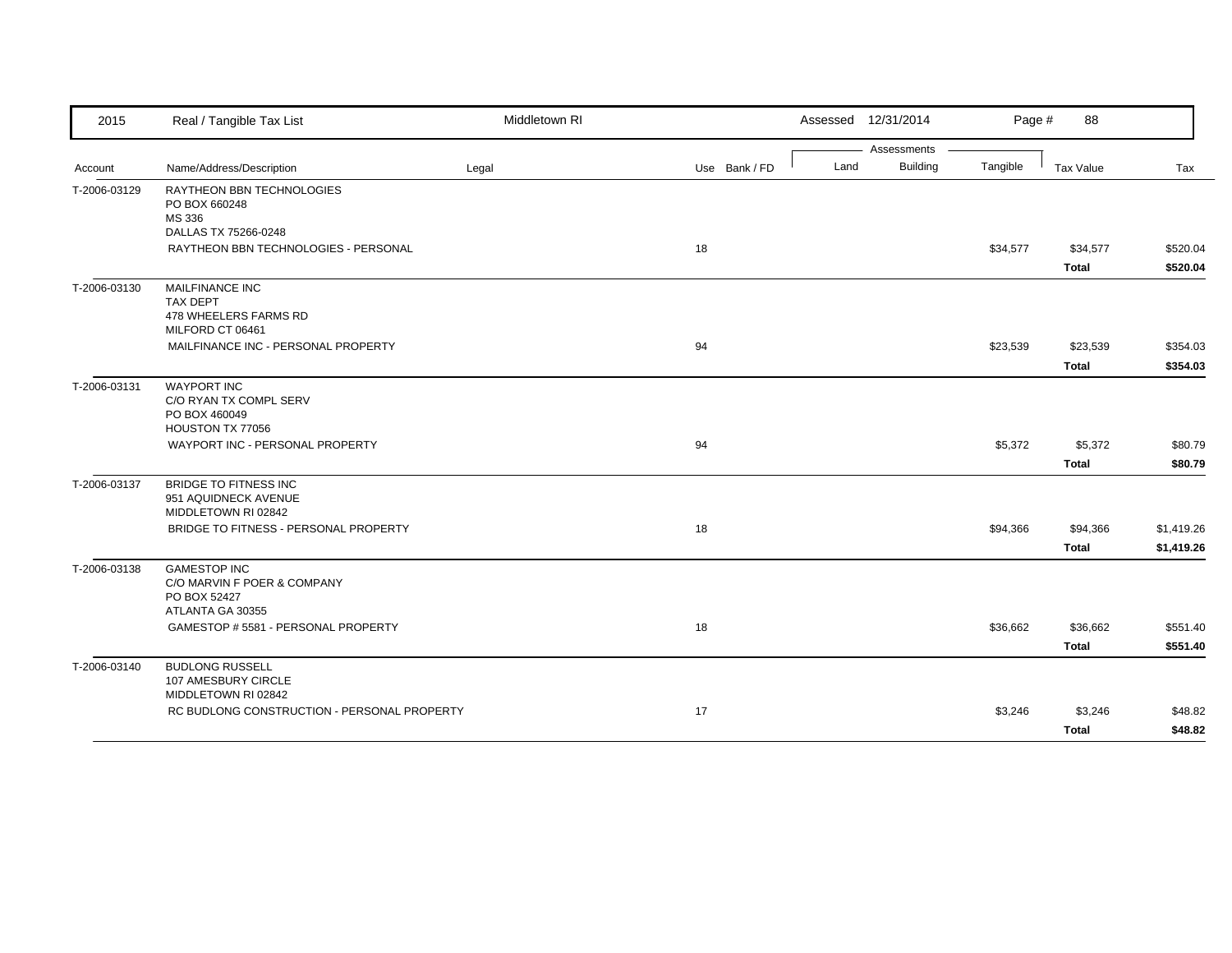| 2015         | Real / Tangible Tax List                                                                     | Middletown RI |               |      | Assessed 12/31/2014            | Page #   | 89               |          |
|--------------|----------------------------------------------------------------------------------------------|---------------|---------------|------|--------------------------------|----------|------------------|----------|
|              |                                                                                              |               |               | Land | Assessments<br><b>Building</b> | Tangible |                  | Tax      |
| Account      | Name/Address/Description                                                                     | Legal         | Use Bank / FD |      |                                |          | <b>Tax Value</b> |          |
| T-2006-03144 | <b>TABER MICHAEL</b><br>106 WYNDHAM HILL ROAD                                                |               |               |      |                                |          |                  |          |
|              | MIDDLETOWN RI 02842                                                                          |               |               |      |                                |          |                  |          |
|              | TABER OIL COMPANY INC - PERSONAL PROPERTY                                                    |               | 17            |      |                                | \$1,650  | \$1,650          | \$24.82  |
|              |                                                                                              |               |               |      |                                |          | <b>Total</b>     | \$24.82  |
| T-2006-03145 | NGUYEN-WILKE THANH TAM<br>606 EAST MAIN ROAD<br>MIDDLETOWN RI 02842                          |               |               |      |                                |          |                  |          |
|              | OCEANA STYLING SALON LLC - PERSONAL PROPERTY                                                 |               | 17            |      |                                | \$9,064  | \$9,064          | \$136.32 |
|              |                                                                                              |               |               |      |                                |          | <b>Total</b>     | \$136.32 |
| T-2006-03146 | ANCHOR FUEL INC<br>55 JOHN CLARKE ROAD<br>MIDDLETOWN RI 02842                                |               |               |      |                                |          |                  |          |
|              | ANCHOR FUEL INC - PERSONAL PROPERTY                                                          |               | 18            |      |                                | \$16,768 | \$16,768         | \$252.19 |
|              |                                                                                              |               |               |      |                                |          | <b>Total</b>     | \$252.19 |
| T-2006-03148 | BAILEY SUSAN & PETSONIAS N<br>SEASIDE PAINTING LLC<br>92 WEST MAIN RD<br>MIDDLETOWN RI 02842 |               |               |      |                                |          |                  |          |
|              | SEASIDE PAINTING LLC - PERSONAL PROPERTY                                                     |               | 17            |      |                                | \$3,295  | \$3,295          | \$49.56  |
|              |                                                                                              |               |               |      |                                |          | <b>Total</b>     | \$49.56  |
| T-2006-03149 | MICHAEL DAVID E<br>855 AQUIDNECK AVENUE #2<br>MIDDLETOWN RI 02842                            |               |               |      |                                |          |                  |          |
|              | DAVID E MICHAEL DISTINCTIVE HO - PERSONAL                                                    |               | 17            |      |                                | \$3,965  | \$3,965          | \$59.63  |
|              |                                                                                              |               |               |      |                                |          | <b>Total</b>     | \$59.63  |
| T-2006-03152 | GOMES JOSE L<br>742 JEPSON LANE<br>MIDDLETOWN RI 02842                                       |               |               |      |                                |          |                  |          |
|              | JOSE L GOMES LANDSCAPING - PERSONAL PROPERTY                                                 |               | 17            |      |                                | \$3,739  | \$3,739          | \$56.23  |
|              |                                                                                              |               |               |      |                                |          | <b>Total</b>     | \$56.23  |
| T-2006-03158 | AMADO ROBERT J<br>1518 GREEN END AVENUE<br>MIDDLETOWN RI 02842                               |               |               |      |                                |          |                  |          |
|              | METICULOUS PAINT JOB INC - PERSONAL PROPERTY                                                 |               | 17            |      |                                | \$3,965  | \$3,965          | \$59.63  |
|              |                                                                                              |               |               |      |                                |          | <b>Total</b>     | \$59.63  |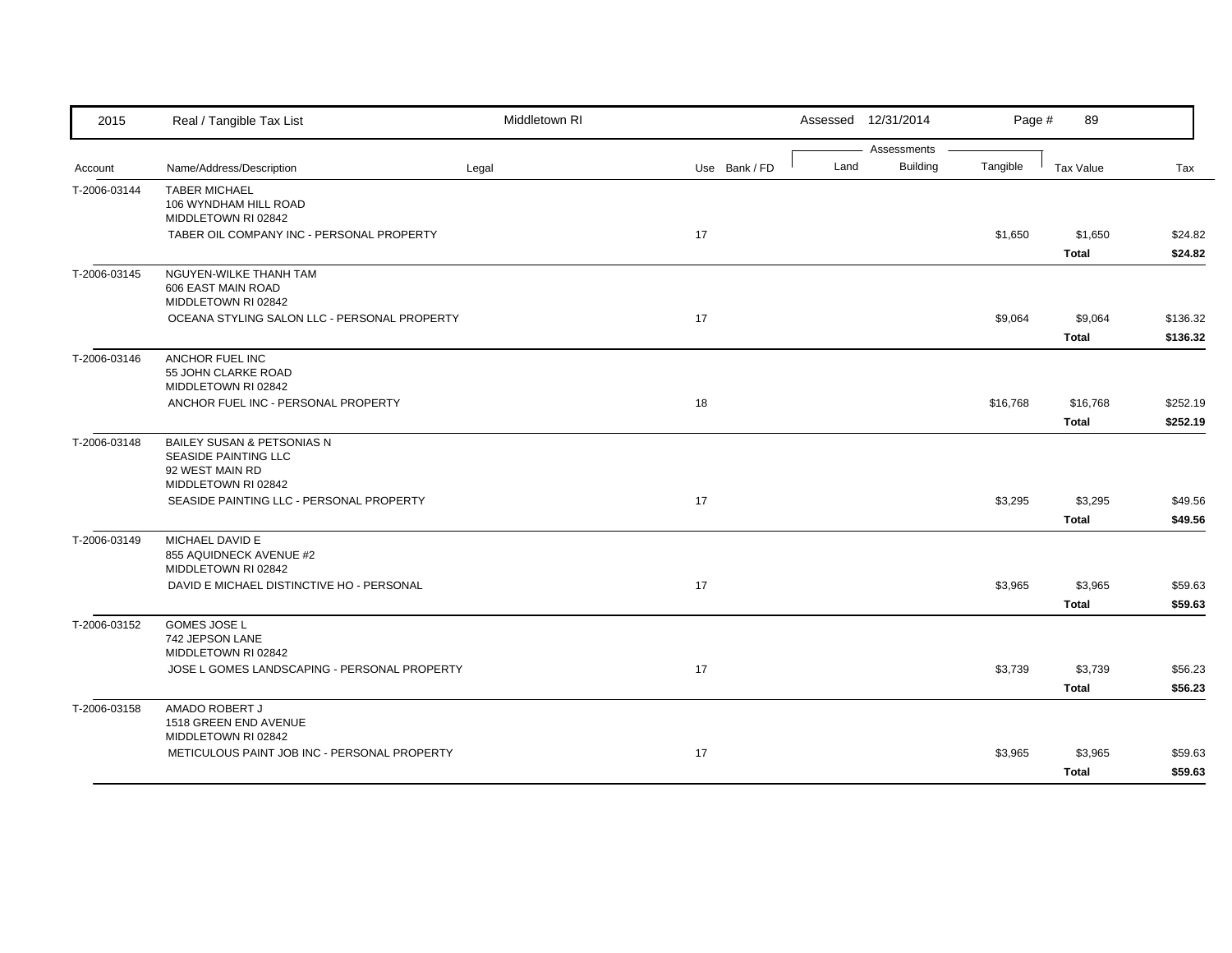| 2015         | Real / Tangible Tax List                                                                   | Middletown RI |               |      | Assessed 12/31/2014            | Page #    | 90                        |                          |
|--------------|--------------------------------------------------------------------------------------------|---------------|---------------|------|--------------------------------|-----------|---------------------------|--------------------------|
| Account      | Name/Address/Description                                                                   | Legal         | Use Bank / FD | Land | Assessments<br><b>Building</b> | Tangible  | Tax Value                 | Tax                      |
| T-2006-03160 | CAMPBELL PLUMBING & HEATING IN<br>C/O FRANK CAMPBELL<br>PO BOX 4755<br>MIDDLETOWN RI 02842 |               |               |      |                                |           |                           |                          |
|              | CAMPBELL PLUMBING & HEATING - PERSONAL                                                     |               | 17            |      |                                | \$1,667   | \$1,667<br><b>Total</b>   | \$25.07<br>\$25.07       |
| T-2006-03162 | <b>MCGRATH THOMAS F</b><br>299 OLIPHANT LANE<br>MIDDLETOWN RI 02842                        |               |               |      |                                |           |                           |                          |
|              | MCGRATH CONSTRUCTION - PERSONAL PROPERTY                                                   |               | 17            |      |                                | \$2,832   | \$2,832<br>Total          | \$42.59<br>\$42.59       |
| T-2006-03166 | <b>COOK RAYMOND</b><br>38 FOREST AVENUE<br>MIDDLETOWN RI 02842                             |               |               |      |                                |           |                           |                          |
|              | GEM GENERAL CONTRACTORS - PERSONAL                                                         |               | 17            |      |                                | \$3,300   | \$3,300<br><b>Total</b>   | \$49.63<br>\$49.63       |
| T-2006-03168 | SAKONNET TAX PREP LLC<br>554 WEST MAIN ROAD<br>MIDDLETOWN RI 02842                         |               |               |      |                                |           |                           |                          |
|              | LIBERTY TAX SERVICE - PERSONAL PROPERTY                                                    |               | 17            |      |                                | \$2,156   | \$2,156<br><b>Total</b>   | \$32.43<br>\$32.43       |
| T-2006-03171 | <b>INTWALA RAKESH</b><br>360 WEST MAIN ROAD<br>MIDDLETOWN RI 02842                         |               |               |      |                                |           |                           |                          |
|              | AUDIO DEZIGN - PERSONAL PROPERTY                                                           |               | 18            |      |                                | \$20,600  | \$20,600<br><b>Total</b>  | \$309.82<br>\$309.82     |
| T-2006-03172 | BLUE PLATE DINER INC<br>665 WEST MAIN RD<br>MIDDLETOWN RI 02842                            |               |               |      |                                |           |                           |                          |
|              | BLUE PLATE DINER - PERSONAL PROPERTY                                                       |               | 18            |      |                                | \$116,578 | \$116,578<br><b>Total</b> | \$1,753.33<br>\$1,753.33 |
| T-2006-03177 | <b>BROWN DIANE M</b><br>PO BOX 45                                                          |               |               |      |                                |           |                           |                          |
|              | MARION MA 02738<br>2006 37" KEYSTONE SPRINGDALE - PERSONAL                                 |               | 45            |      |                                | \$12,110  | \$12,110<br><b>Total</b>  | \$182.13<br>\$182.13     |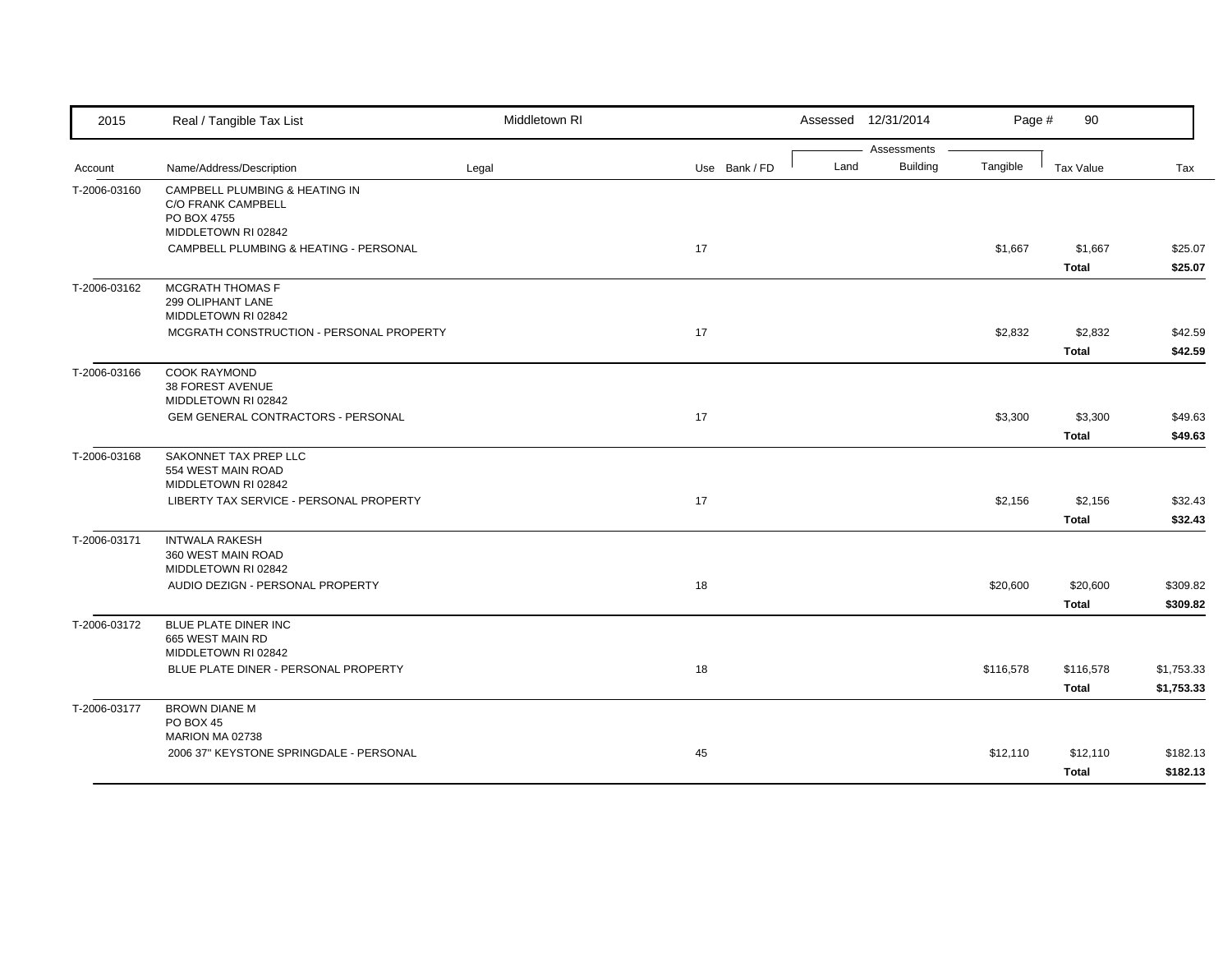| 2015         | Real / Tangible Tax List                                                       | Middletown RI |               |      | Assessed 12/31/2014            | Page #   | 91                       |                      |
|--------------|--------------------------------------------------------------------------------|---------------|---------------|------|--------------------------------|----------|--------------------------|----------------------|
| Account      | Name/Address/Description                                                       | Legal         | Use Bank / FD | Land | Assessments<br><b>Building</b> | Tangible | <b>Tax Value</b>         | Tax                  |
| T-2006-03179 | <b>NOLAN RONALD</b><br>336 GOLFVIEW RD #414<br>N. PALM BEACH FL 33408          |               |               |      |                                |          |                          |                      |
|              | 1996 33' FLEETWOOD WILDERNESS - PERSONAL                                       |               | 45            |      |                                | \$4,300  | \$4,300<br><b>Total</b>  | \$64.67<br>\$64.67   |
| T-2006-03180 | PINA DONNA<br>C/O DARLENE A BEAMON<br>112 MARSDEN ST<br>SPRINGFIELD MA 01109   |               |               |      |                                |          |                          |                      |
|              | 2006 36' LAYTON 3610 - PERSONAL PROPERTY                                       |               | 45            |      |                                | \$15,510 | \$15,510<br><b>Total</b> | \$233.27<br>\$233.27 |
| T-2006-03182 | <b>STARR LORRAINE</b><br>17 HOLDEN STREET<br>WORCESTER MA 01605                |               |               |      |                                |          |                          |                      |
|              | 2001 29' KEYSTONE SPRINTER - PERSONAL PROPERTY                                 |               | 45            |      |                                | \$5,730  | \$5,730<br><b>Total</b>  | \$86.18<br>\$86.18   |
| T-2006-03186 | <b>LAFOUNTAIN MICHAEL L</b><br>1235 WEST MAIN ROAD<br>MIDDLETOWN RI 02842      |               |               |      |                                |          |                          |                      |
|              | SEARS HOMETOWN STORE 05847 - PERSONAL                                          |               | 18            |      |                                | \$8,456  | \$8,456<br><b>Total</b>  | \$127.18<br>\$127.18 |
| T-2006-03189 | RINFRET & STURMS APPLIANCE<br>1015 AQUIDNECK AVENUE - A<br>MIDDLETOWN RI 02842 |               |               |      |                                |          |                          |                      |
|              | RINFRET & STURMS APP SERVICE - PERSONAL                                        |               | 17            |      |                                | \$2,060  | \$2,060<br><b>Total</b>  | \$30.98<br>\$30.98   |
| T-2006-03191 | <b>MURPHY MICHAEL</b><br>102 RIDGEWOOD ROAD<br>MIDDLETOWN RI 02842             |               |               |      |                                |          |                          |                      |
|              | ATLANTIC DISC JOCKEY SERVICE - PERSONAL                                        |               | 17            |      |                                | \$566    | \$566<br><b>Total</b>    | \$8.51<br>\$8.51     |
| T-2006-03194 | LINEAR TITLE & CLOSING<br>127 JOHN CLARKE<br>STE <sub>2</sub>                  |               |               |      |                                |          |                          |                      |
|              | MIDDLETOWN RI 02842<br>LINEAR TITLE & CLOSING - PERSONAL PROPERTY              |               | 18            |      |                                | \$48,277 | \$48,277<br>Total        | \$726.09<br>\$726.09 |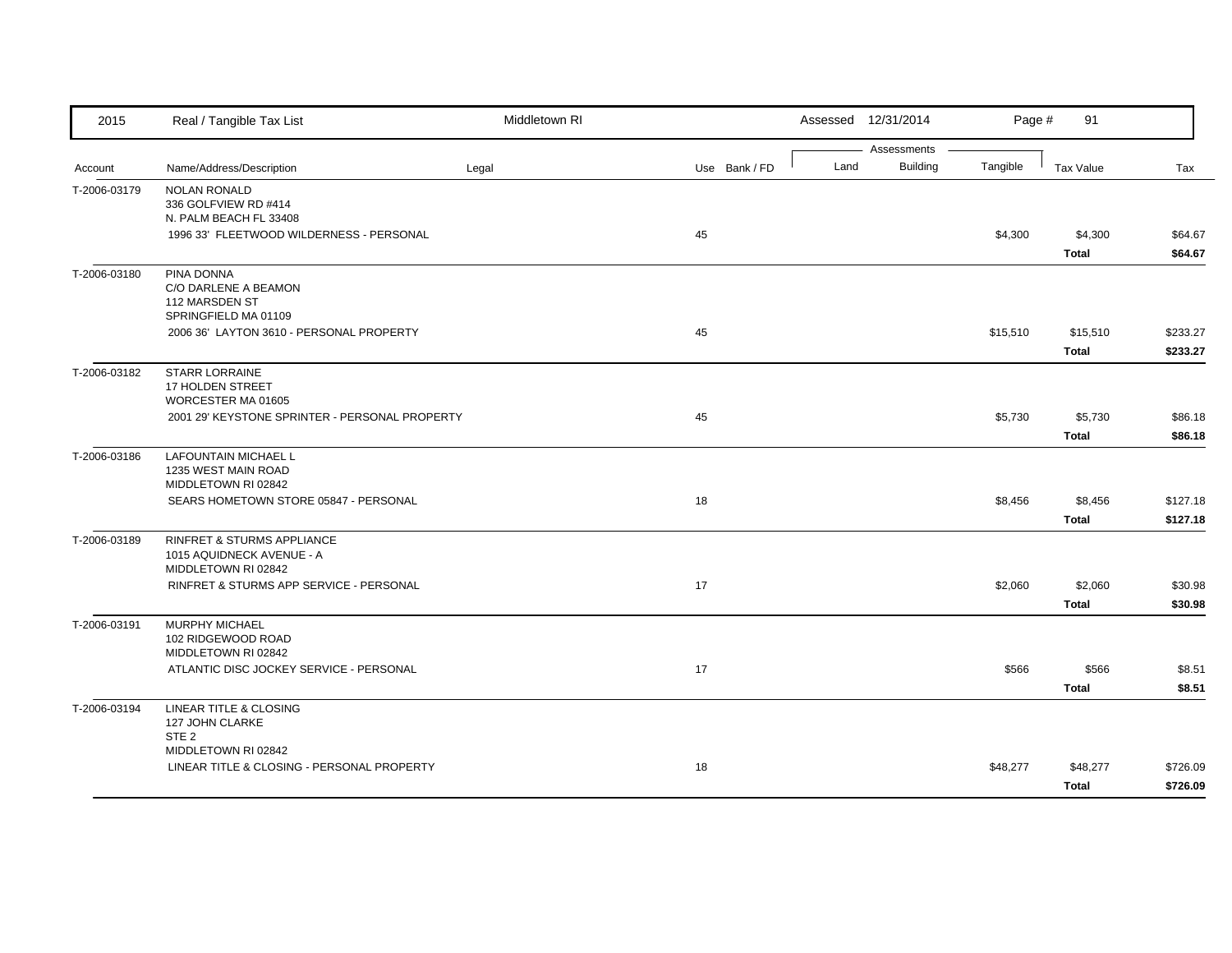| 2015         | Real / Tangible Tax List                                                              | Middletown RI |               |      | Assessed 12/31/2014            | Page #   | 92                       |                          |
|--------------|---------------------------------------------------------------------------------------|---------------|---------------|------|--------------------------------|----------|--------------------------|--------------------------|
| Account      | Name/Address/Description                                                              | Legal         | Use Bank / FD | Land | Assessments<br><b>Building</b> | Tangible | <b>Tax Value</b>         | Tax                      |
| T-2006-03196 | <b>QUINN KEVIN &amp; MARY</b><br>57 PERRY AVENUE<br>MIDDLETOWN RI 02842               |               |               |      |                                |          |                          |                          |
|              | QUINNS XTERMINATOR - PERSONAL PROPERTY                                                |               | 17            |      |                                | \$640    | \$640<br><b>Total</b>    | \$9.63<br>\$9.63         |
| T-2007-00272 | <b>SCSJR RESTAURANT CORP</b><br>4 CHESTNUT HILL ROAD<br>MIDDLETOWN RI 02842           |               |               |      |                                |          |                          |                          |
|              | SCOTTY'S BIG DAWG'S PUB & REST - PERSONAL                                             |               | 18            |      |                                | \$28,840 | \$28,840<br><b>Total</b> | \$433.75<br>\$433.75     |
| T-2007-01885 | AMARANT ELIZABETH<br>D/B/A AQUIDNECK PIZZA<br>27 AQUIDNECK AVE<br>MIDDLETOWN RI 02842 |               |               |      |                                |          |                          |                          |
|              | AQ INC DBA AQUIDNECK PIZZA - PERSONAL PROPERTY                                        |               | 18            |      |                                | \$74,725 | \$74,725<br><b>Total</b> | \$1,123.86<br>\$1,123.86 |
| T-2007-01886 | EXCELLENT COFFEE COMPANY<br>259 EAST AVE<br>PAWTUCKET RI 02860                        |               |               |      |                                |          |                          |                          |
|              | EXCELLENT COFFEE COMPANY - PERSONAL                                                   |               | 94            |      |                                | \$1,171  | \$1,171<br><b>Total</b>  | \$17.61<br>\$17.61       |
| T-2007-01888 | NEWTON LANDSCAPING INC<br>PO BOX 4232<br>MIDDLETOWN RI 02842                          |               |               |      |                                |          |                          |                          |
|              | NEWTON LANDSCAPING - PERSONAL PROPERTY                                                |               | 17            |      |                                | \$5,150  | \$5,150<br><b>Total</b>  | \$77.46<br>\$77.46       |
| T-2007-01898 | <b>NEWPORT ACUPUNCTURE &amp;</b><br>850 AQUIDNECK AVENUE<br>MIDDLETOWN RI 02842       |               |               |      |                                |          |                          |                          |
|              | NEWPORT ACUPUNCTURE & WELLNESS - PERSONAL                                             |               | 18            |      |                                | \$11,118 | \$11,118<br><b>Total</b> | \$167.21<br>\$167.21     |
| T-2007-01903 | <b>DISCUS DENTAL LLC</b><br>ATTN TAX DEPT<br>1700 S BAKER AVE STE A                   |               |               |      |                                |          |                          |                          |
|              | ONTARIO CA 91761<br>DISCUS DENTAL LLC - PERSONAL PROPERTY                             |               | 94            |      |                                | \$378    | \$378<br><b>Total</b>    | \$5.69<br>\$5.69         |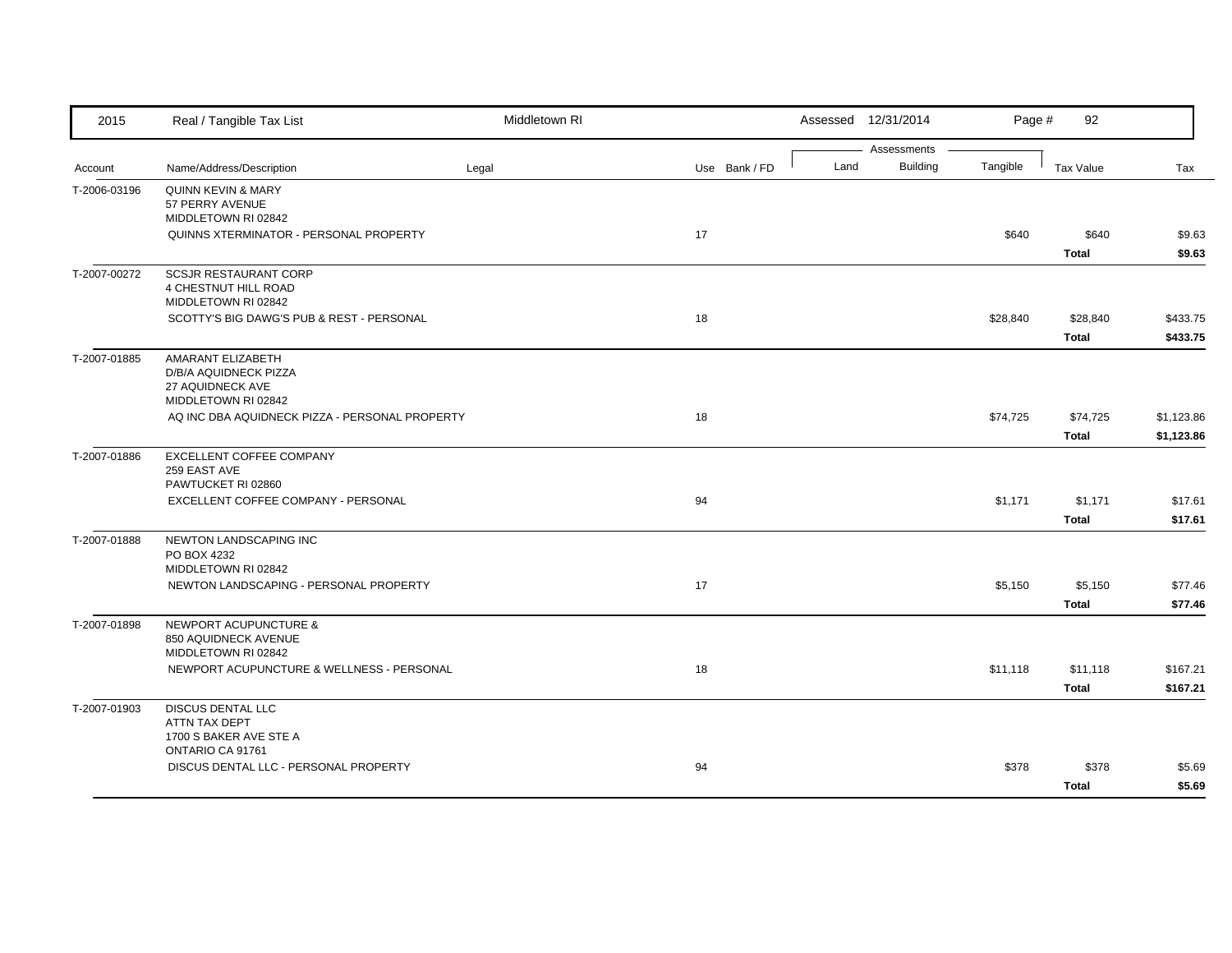| 2015         | Real / Tangible Tax List                                                                       | Middletown RI |               | Assessed 12/31/2014 |             | Page #    | 93           |            |
|--------------|------------------------------------------------------------------------------------------------|---------------|---------------|---------------------|-------------|-----------|--------------|------------|
|              |                                                                                                |               |               |                     | Assessments |           |              |            |
| Account      | Name/Address/Description                                                                       | Legal         | Use Bank / FD | Land                | Building    | Tangible  | Tax Value    | Tax        |
| T-2007-01908 | WPS SYSTEMS LTD OF NEW ENGLAND<br>ADVANCE AMERICA 42 20<br>PO BOX 3058<br>SPARTANBURG SC 29304 |               |               |                     |             |           |              |            |
|              | ADVANCE AMERICA #4220 - PERSONAL PROPERTY                                                      |               | 18            |                     |             | \$20,348  | \$20,348     | \$306.03   |
|              |                                                                                                |               |               |                     |             |           | <b>Total</b> | \$306.03   |
| T-2007-01915 | DOLLAR TREE STORES INC<br>C/O GRANT THORNTON LLP<br>PO BOX 59365<br>SCHAUMBURG IL 60159        |               |               |                     |             |           |              |            |
|              | DOLLAR TREE #3156 - PERSONAL PROPERTY                                                          |               | 18            |                     |             | \$97,056  | \$97,056     | \$1,459.72 |
|              |                                                                                                |               |               |                     |             |           | <b>Total</b> | \$1,459.72 |
| T-2007-01920 | PAPA GINOS INC<br>600 PROVIDENCE HIGHWAY<br>DEDHAM MA 02026                                    |               |               |                     |             |           |              |            |
|              | PAPA GINO'S - PERSONAL PROPERTY                                                                |               | 18            |                     |             | \$156,260 | \$156,260    | \$2,350.15 |
|              |                                                                                                |               |               |                     |             |           | Total        | \$2,350.15 |
| T-2007-01921 | PIMTONG INC<br>238 EAST MAIN ROAD<br>MIDDLETOWN RI 02842                                       |               |               |                     |             |           |              |            |
|              | SIAM SQUARE FINE THAI CUISINE - PERSONAL                                                       |               | 18            |                     |             | \$27,832  | \$27,832     | \$418.59   |
| T-2007-01922 | PULICE STEPHEN P<br>PO BOX 4739                                                                |               |               |                     |             |           | <b>Total</b> | \$418.59   |
|              | MIDDLETOWN RI 02842<br>PULICE PLUMBING - PERSONAL PROPERTY                                     |               | 17            |                     |             | \$1,732   | \$1,732      | \$26.05    |
|              |                                                                                                |               |               |                     |             |           | <b>Total</b> | \$26.05    |
| T-2007-01925 | <b>SYNERGY REALTY LLC</b><br>809 AQUIDNECK AVENUE<br>MIDDLETOWN RI 02842                       |               |               |                     |             |           |              |            |
|              | KELLER WILLIAMS REALTY - PERSONAL PROPERTY                                                     |               | 18            |                     |             | \$37,433  | \$37,433     | \$562.99   |
|              |                                                                                                |               |               |                     |             |           | <b>Total</b> | \$562.99   |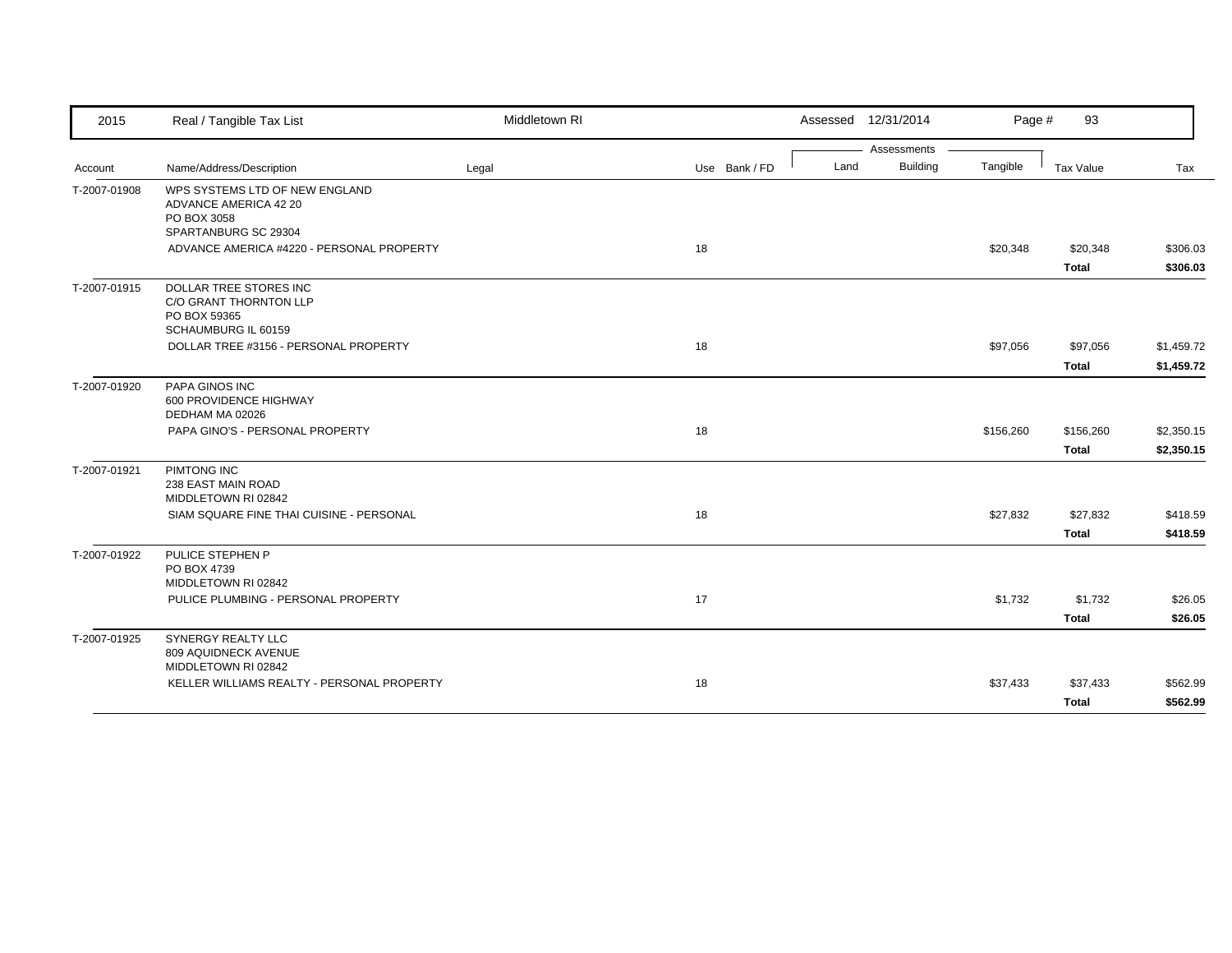| 2015         | Real / Tangible Tax List                                                                      | Middletown RI |               |      | Assessed 12/31/2014 | Page #   | 94           |            |
|--------------|-----------------------------------------------------------------------------------------------|---------------|---------------|------|---------------------|----------|--------------|------------|
|              |                                                                                               |               |               |      | Assessments         |          |              |            |
| Account      | Name/Address/Description                                                                      | Legal         | Use Bank / FD | Land | <b>Building</b>     | Tangible | Tax Value    | Tax        |
| T-2007-01928 | <b>SLEEPYS LLC</b><br>1000 SOUTH OYSTER BAY ROAD<br>HICKVILLE NY 11801                        |               |               |      |                     |          |              |            |
|              | SLEEPYS - PERSONAL PROPERTY                                                                   |               | 17            |      |                     | \$9,453  | \$9,453      | \$142.17   |
|              |                                                                                               |               |               |      |                     |          | <b>Total</b> | \$142.17   |
| T-2007-01929 | DDR SOUTHEAST MIDDLETOWN LLC<br>C/O DDR CORP<br>3300 ENTERPRISE PARKWAY<br>BEACHWOOD OH 44122 |               |               |      |                     |          |              |            |
|              | MIDDLETOWN VILLAGE - PERSONAL PROPERTY                                                        |               | 17            |      |                     | \$4,500  | \$4,500      | \$67.68    |
|              |                                                                                               |               |               |      |                     |          | <b>Total</b> | \$67.68    |
| T-2007-01931 | NARRAGANSETT CAR COMPANY OF RI<br>1133 WEST MAIN ROAD<br>MIDDLETOWN RI 02842                  |               |               |      |                     |          |              |            |
|              | HYUNDAI OF NEWPORT - PERSONAL PROPERTY                                                        |               | 18            |      |                     | \$88,139 | \$88,139     | \$1,325.61 |
|              |                                                                                               |               |               |      |                     |          | <b>Total</b> | \$1,325.61 |
| T-2007-01939 | <b>DEVORE DAVID</b><br>1362 EMERALD DRIVE<br>KISSIMMEE FL 34744                               |               |               |      |                     |          |              |            |
|              | 2004 10' WELLS CARGO BOX TRAIL - PERSONAL                                                     |               | 45            |      |                     | \$475    | \$475        | \$7.14     |
|              |                                                                                               |               |               |      |                     |          | <b>Total</b> | \$7.14     |
| T-2007-01941 | <b>VALENTE MARLENE</b><br>7 ZIEMKE FARM LANE<br>COHOES NY 12047                               |               |               |      |                     |          |              |            |
|              | 2006 33' FLEETWOOD WILDERNESS - PERSONAL                                                      |               | 45            |      |                     | \$16,260 | \$16,260     | \$244.55   |
|              |                                                                                               |               |               |      |                     |          | <b>Total</b> | \$244.55   |
| T-2007-01944 | STAR NAILS AND SPA II<br>238 EAST MAIN ROAD<br>UNIT <sub>9</sub><br>MIDDLETOWN RI 02842       |               |               |      |                     |          |              |            |
|              | STAR NAILS AND SPA - PERSONAL PROPERTY                                                        |               | 17            |      |                     | \$1,600  | \$1,600      | \$24.06    |
|              |                                                                                               |               |               |      |                     |          | Total        | \$24.06    |
|              |                                                                                               |               |               |      |                     |          |              |            |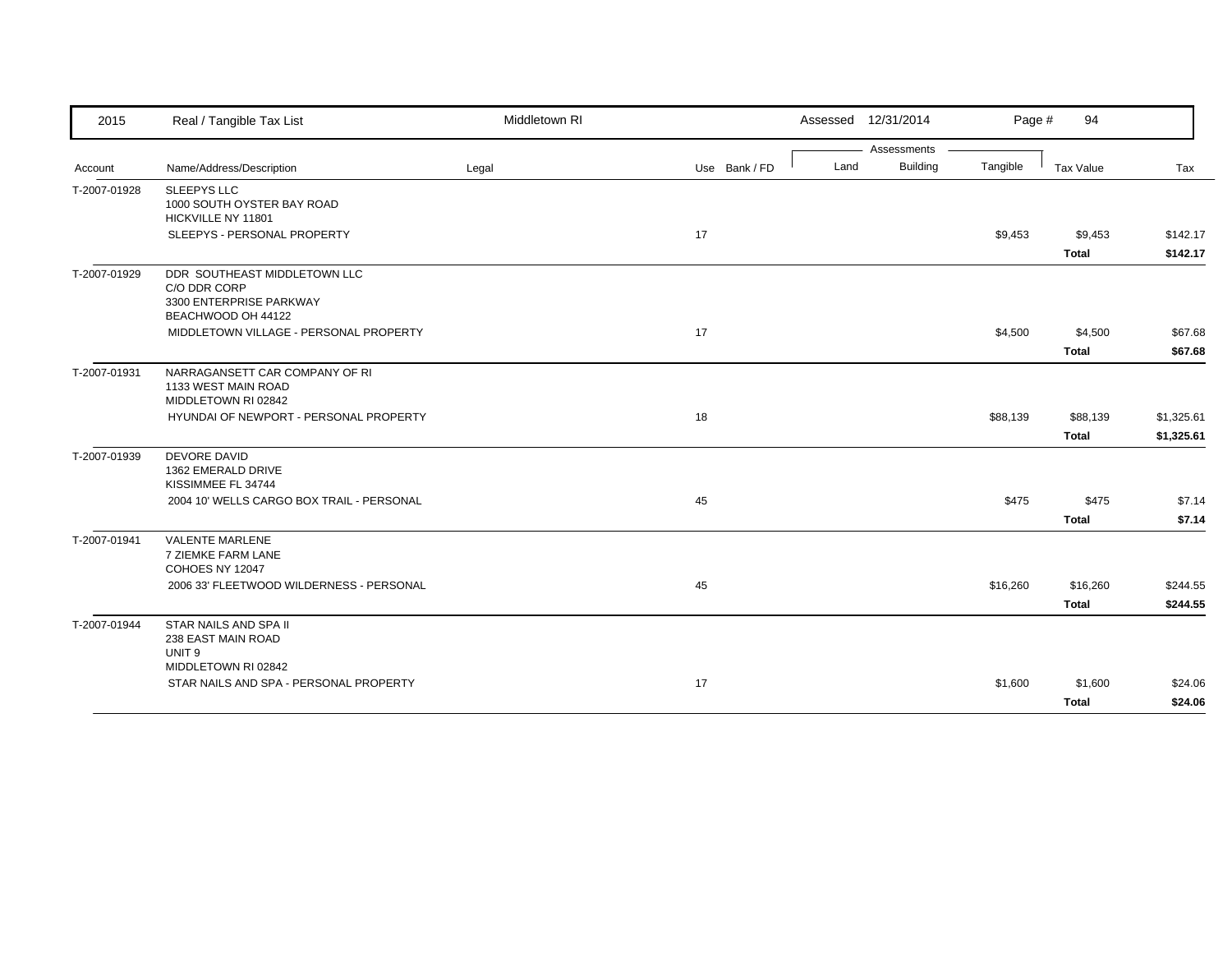| 2015         | Real / Tangible Tax List                                      | Middletown RI |               |      | Assessed 12/31/2014            | Page #   | 95           |            |
|--------------|---------------------------------------------------------------|---------------|---------------|------|--------------------------------|----------|--------------|------------|
| Account      | Name/Address/Description                                      | Legal         | Use Bank / FD | Land | Assessments<br><b>Building</b> | Tangible | Tax Value    | Tax        |
|              |                                                               |               |               |      |                                |          |              |            |
| T-2007-01948 | <b>MYERS JAMES</b><br>157 EAST MAIN RD                        |               |               |      |                                |          |              |            |
|              | PORTSMOUTH RI 02871                                           |               |               |      |                                |          |              |            |
|              | MAMA'S BOY MUSIC - PERSONAL PROPERTY                          |               | 17            |      |                                | \$1,045  | \$1,045      | \$15.72    |
|              |                                                               |               |               |      |                                |          | <b>Total</b> | \$15.72    |
| T-2007-01949 | SARGENT CRYSTAL MA CCC-SLP                                    |               |               |      |                                |          |              |            |
|              | 575 EAST MAIN ROAD                                            |               |               |      |                                |          |              |            |
|              | MIDDLETOWN RI 02842<br>SPEECH PATHOLOGIST - PERSONAL PROPERTY |               | 17            |      |                                | \$3,090  |              | \$46.47    |
|              |                                                               |               |               |      |                                |          | \$3,090      |            |
|              |                                                               |               |               |      |                                |          | <b>Total</b> | \$46.47    |
| T-2007-01953 | <b>LOOKING UPWARDS INC</b><br>C/O KEYSTONE GROUP              |               |               |      |                                |          |              |            |
|              | 1130 TEN ROD ROAD - SUITE 207                                 |               |               |      |                                |          |              |            |
|              | N KINGSTON RI 02852                                           |               |               |      |                                |          |              |            |
|              | KINDERART - PERSONAL PROPERTY                                 |               | 18            |      |                                | \$87,243 | \$87,243     | \$1,312.13 |
|              |                                                               |               |               |      |                                |          | <b>Total</b> | \$1,312.13 |
| T-2007-01954 | REDBOX AUTOMATED RETAIL LLC                                   |               |               |      |                                |          |              |            |
|              | C/O ALTUS GROUP US INC                                        |               |               |      |                                |          |              |            |
|              | 21001 N TATUM BLVD - SUITE 163<br>PHOENIX AZ 85050            |               |               |      |                                |          |              |            |
|              | REDBOX AUTOMATED RETAIL LLC - PERSONAL                        |               | 18            |      |                                | \$31,090 | \$31,090     | \$467.59   |
|              |                                                               |               |               |      |                                |          | <b>Total</b> | \$467.59   |
| T-2007-01963 | STUDOR CAROLYN M                                              |               |               |      |                                |          |              |            |
|              | 17 BOULEVARD TERRACE                                          |               |               |      |                                |          |              |            |
|              | MIDDLETOWN RI 02842                                           |               |               |      |                                |          |              |            |
|              | THE BOULEVARD BED & BREAKFAST - PERSONAL                      |               | 18            |      |                                | \$10,000 | \$10,000     | \$150.40   |
|              |                                                               |               |               |      |                                |          | <b>Total</b> | \$150.40   |
| T-2007-01965 | <b>ROBINSON BRUCE</b>                                         |               |               |      |                                |          |              |            |
|              | 14 WABASSO TERRACE                                            |               |               |      |                                |          |              |            |
|              | MIDDLETOWN RI 02842                                           |               |               |      |                                |          |              |            |
|              | BR CLEANING SERVICES INC - PERSONAL PROPERTY                  |               | 17            |      |                                | \$5,150  | \$5,150      | \$77.46    |
|              |                                                               |               |               |      |                                |          | <b>Total</b> | \$77.46    |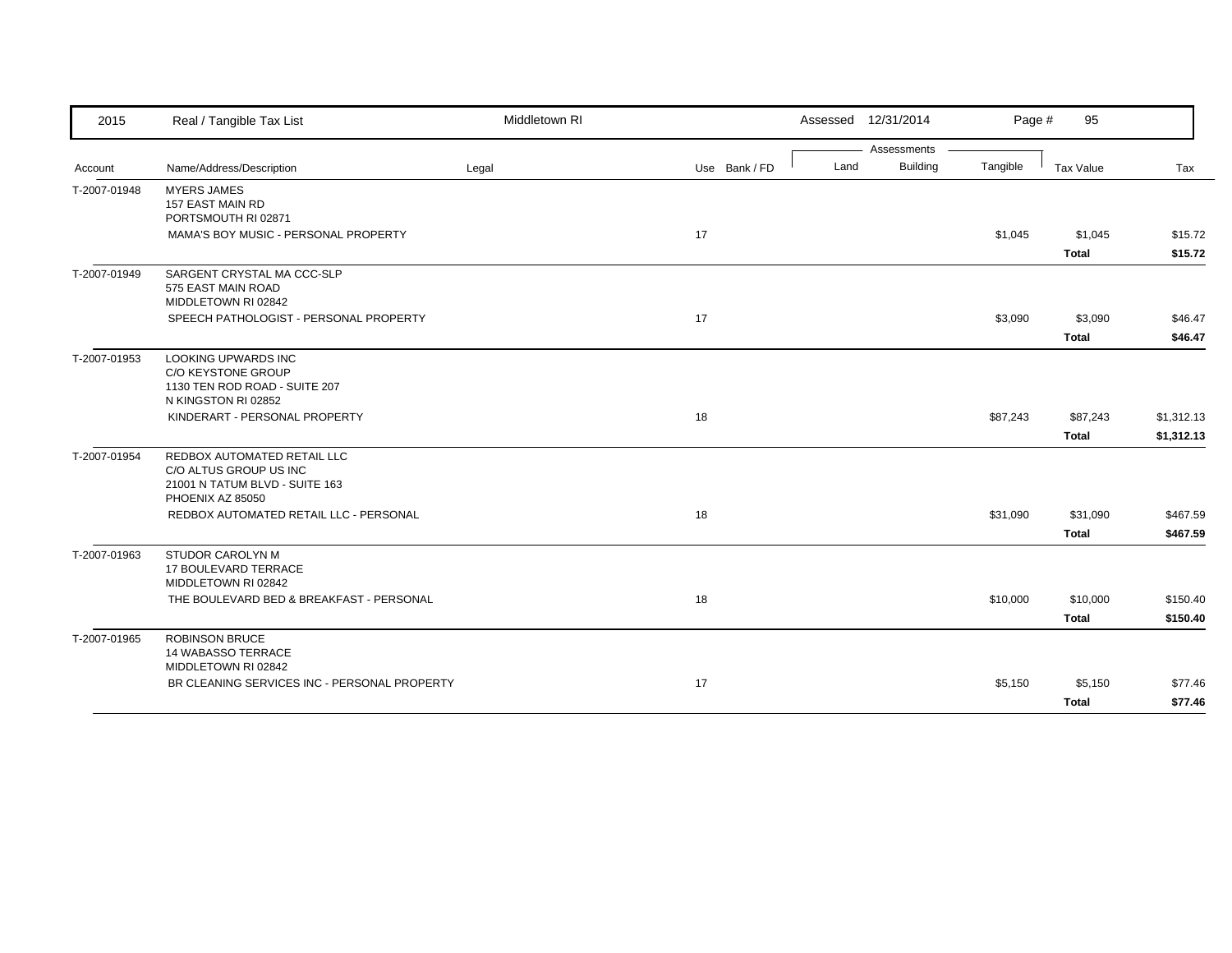| 2015         | Real / Tangible Tax List                                                                                                         | Middletown RI |               |      | Assessed 12/31/2014 | Page #   | 96           |          |
|--------------|----------------------------------------------------------------------------------------------------------------------------------|---------------|---------------|------|---------------------|----------|--------------|----------|
|              |                                                                                                                                  |               |               |      | Assessments         |          |              |          |
| Account      | Name/Address/Description                                                                                                         | Legal         | Use Bank / FD | Land | <b>Building</b>     | Tangible | Tax Value    | Tax      |
| T-2008-01999 | CIT TECHNOLOGY FINANCING SVCS<br>C/O RYAN LLC PROP TAX COMPLIAN<br>PO BOX 460709<br>HOUSTON TX 77056                             |               |               |      |                     |          |              |          |
|              | CIT TECHNOLOGY FINANCING SERV - PERSONAL                                                                                         |               | 94            |      |                     | \$13,646 | \$13,646     | \$205.24 |
|              |                                                                                                                                  |               |               |      |                     |          | <b>Total</b> | \$205.24 |
| T-2008-02000 | DMX LLC<br>3318 LAKEMOUNT BLVD<br>FORT MILL SC 29708                                                                             |               |               |      |                     |          |              |          |
|              | DMX MUSIC - PERSONAL PROPERTY                                                                                                    |               | 17            |      |                     | \$607    | \$607        | \$9.13   |
|              |                                                                                                                                  |               |               |      |                     |          | <b>Total</b> | \$9.13   |
| T-2008-02001 | CIT TECHNOLOGY FINANCING SERV<br>C/O RYAN LLC PROPERTY TAX COMP<br>PO BOX 460709                                                 |               |               |      |                     |          |              |          |
|              | HOUSTON TX 77056<br>CIT TECHNOLOGY FINANCING SERV - PERSONAL                                                                     |               | 94            |      |                     | \$5,847  | \$5,847      | \$87.94  |
|              |                                                                                                                                  |               |               |      |                     |          | <b>Total</b> | \$87.94  |
| T-2008-02002 | TRM COPY CENTERS LLC<br>41100 PLYMOUTH ROAD<br>ATTN: DIANA KROPODRA<br>PLYMOUTH MI 48170<br>TRM COPY CENTERS - PERSONAL PROPERTY |               | 94            |      |                     | \$972    | \$972        | \$14.62  |
|              |                                                                                                                                  |               |               |      |                     |          | <b>Total</b> | \$14.62  |
| T-2008-02004 | WESTERN UNION FINANCIAL SRVS<br>12500 EAST BELFORD AVENUE<br>M23B7<br>ENGLEWOOD CO 80112                                         |               |               |      |                     |          |              |          |
|              | WESTERN UNION FINANCIAL SRVS - PERSONAL                                                                                          |               | 94            |      |                     | \$743    | \$743        | \$11.17  |
|              |                                                                                                                                  |               |               |      |                     |          | <b>Total</b> | \$11.17  |
| T-2008-02005 | <b>HILLMAN GROUP INC THE</b><br>8990 S KYRENE RD<br><b>TEMPE AZ 85284</b>                                                        |               |               |      |                     |          |              |          |
|              | HILLMAN GROUP INC THE - PERSONAL PROPERTY                                                                                        |               | 94            |      |                     | \$6,609  | \$6,609      | \$99.40  |
|              |                                                                                                                                  |               |               |      |                     |          | <b>Total</b> | \$99.40  |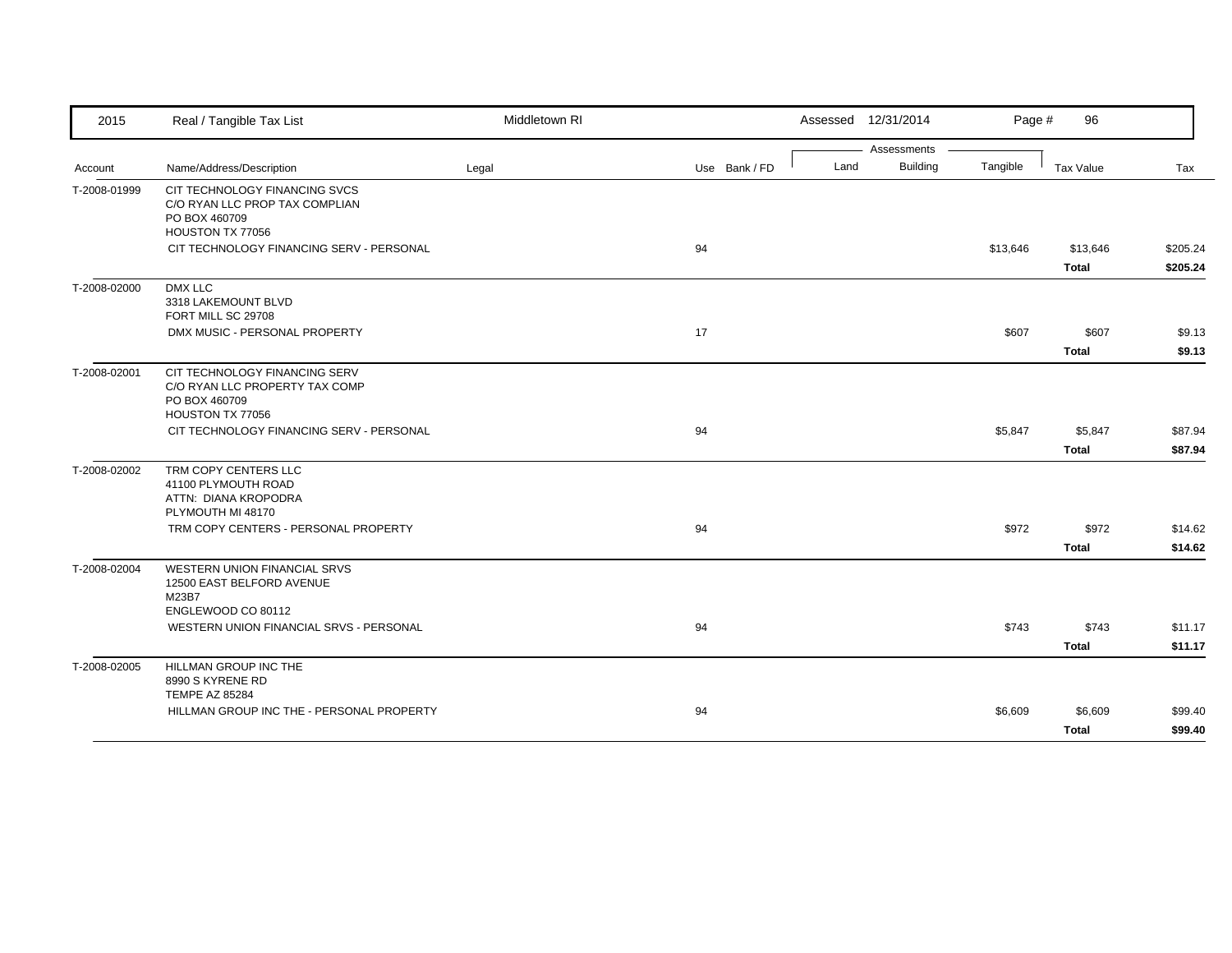| 2015         | Real / Tangible Tax List                                                                                                                             | Middletown RI |               | Assessed 12/31/2014                    | Page #   | 97                       |                      |
|--------------|------------------------------------------------------------------------------------------------------------------------------------------------------|---------------|---------------|----------------------------------------|----------|--------------------------|----------------------|
| Account      | Name/Address/Description                                                                                                                             | Legal         | Use Bank / FD | Assessments<br><b>Building</b><br>Land | Tangible | Tax Value                | Tax                  |
| T-2008-02010 | <b>WELLS FARGO ADVISORS</b><br>C/O RYAN, LLC<br>PO BOX 2609<br>CARLSBAD CA 92018-2609<br>WELLS FARGO ADVISORS - PERSONAL PROPERTY                    |               | 18            |                                        | \$34,114 | \$34,114                 | \$513.07             |
| T-2008-02012 | <b>EASTERN SPECIALITY FINANCE INC</b><br>DBA CHECK N GO<br>630 N CENTRAL EXPY STE A #2946<br><b>PLANO TX 75074</b><br>CHECK N GO - PERSONAL PROPERTY |               | 18            |                                        | \$26,477 | <b>Total</b><br>\$26,477 | \$513.07<br>\$398.21 |
| T-2008-02013 | <b>CSI LEASING INC</b>                                                                                                                               |               |               |                                        |          | <b>Total</b>             | \$398.21             |
|              | ATTN PROPERTY TAX DEPT<br>9990 OLD OLIVE ST RD #101<br>ST LOUIS MO 63141-5901<br>CSI LEASING INC - PERSONAL PROPERTY                                 |               | 94            |                                        | \$25,673 | \$25,673                 | \$386.12             |
| T-2008-02017 | EFUNDS CORPORATION                                                                                                                                   |               |               |                                        |          | <b>Total</b>             | \$386.12             |
|              | 601 RIVERSIDE AVE<br><b>TAX DEPT</b><br>JACKSONVILLE FL 32204<br>EFUNDS CORPORATION - PERSONAL PROPERTY                                              |               | 94            |                                        | \$393    | \$393<br><b>Total</b>    | \$5.91<br>\$5.91     |
| T-2008-02018 | CHRIS & MIKES PLACE LLC<br>659 WEST MAIN ROAD<br>MIDDLETOWN RI 02842<br>KINGSTON PIZZA - PERSONAL PROPERTY                                           |               | 18            |                                        | \$7,800  | \$7,800<br><b>Total</b>  | \$117.31<br>\$117.31 |
| T-2008-02020 | <b>TIMEPAYMENT CORP</b><br>16 NEW ENGLAND EXECUTIVE PARK<br>SUITE 200<br>BURLINGTON MA 01803                                                         |               |               |                                        |          |                          |                      |
|              | TIMEPAYMENT CORP - PERSONAL PROPERTY                                                                                                                 |               | 94            |                                        | \$1,814  | \$1,814<br><b>Total</b>  | \$27.28<br>\$27.28   |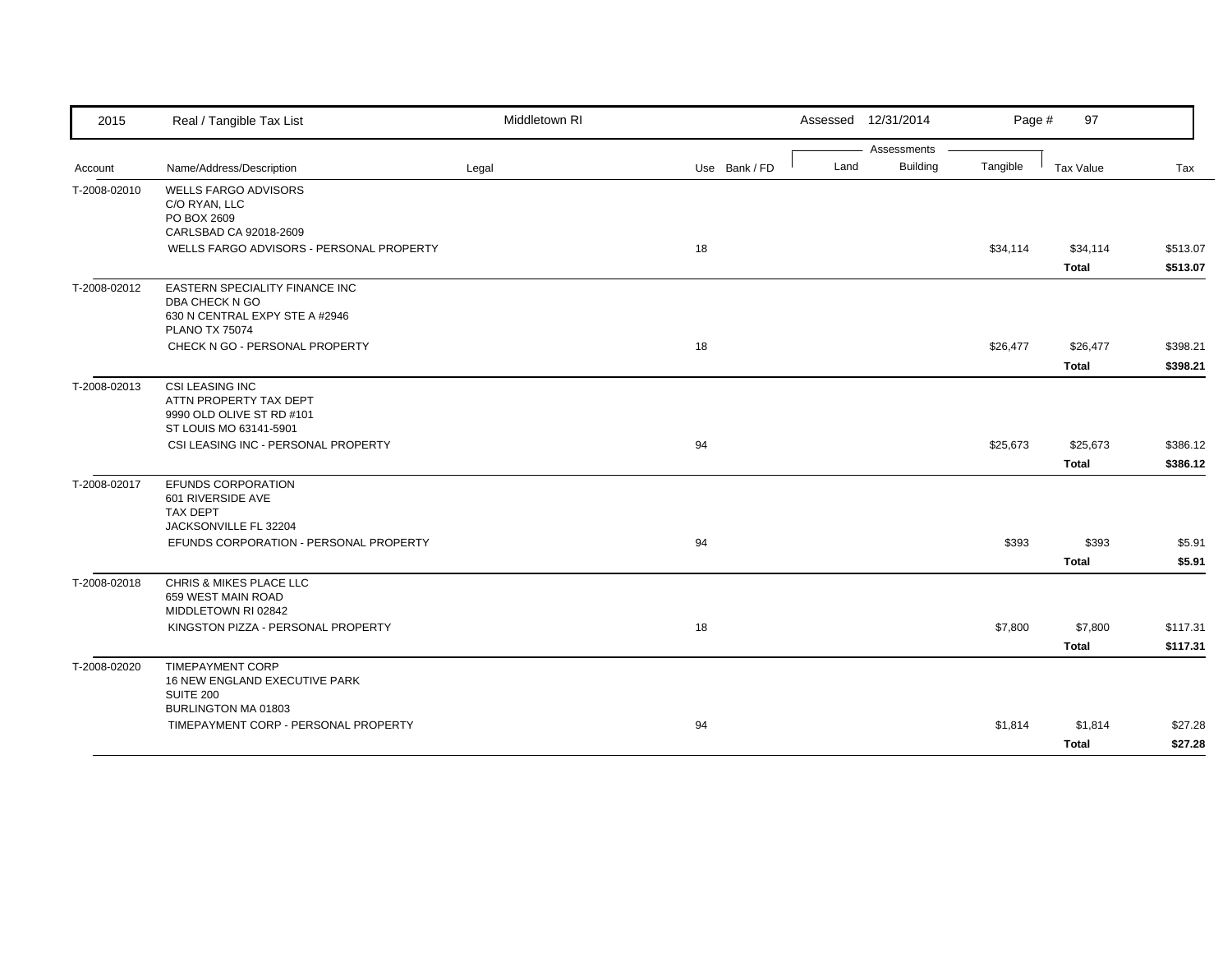| 2015         | Real / Tangible Tax List                                                                                 | Middletown RI |               |      | Assessed 12/31/2014            | Page #    | 98                        |                          |
|--------------|----------------------------------------------------------------------------------------------------------|---------------|---------------|------|--------------------------------|-----------|---------------------------|--------------------------|
| Account      | Name/Address/Description                                                                                 | Legal         | Use Bank / FD | Land | Assessments<br><b>Building</b> | Tangible  | <b>Tax Value</b>          | Tax                      |
| T-2008-02023 | <b>DISCUILLO RALPH</b><br><b>141 FOREST AVENUE</b><br>MIDDLETOWN RI 02842                                |               |               |      |                                |           |                           |                          |
|              | J & L BUILDERS INC - PERSONAL PROPERTY                                                                   |               | 17            |      |                                | \$7,855   | \$7,855<br><b>Total</b>   | \$118.14<br>\$118.14     |
| T-2008-02029 | AQUIDNECK CHIROPRACTIC LLC<br>C/O DR C KEVIN DONOVAN<br>1272 WEST MAIN RD BLDG II<br>MIDDLETOWN RI 02842 |               |               |      |                                |           |                           |                          |
|              | AQUIDNECK CHIROPRACTIC - PERSONAL PROPERTY                                                               |               | 18            |      |                                | \$13,584  | \$13,584<br><b>Total</b>  | \$204.30<br>\$204.30     |
| T-2008-02031 | <b>ISLAND HOTEL GROUP LLC</b><br>PO BOX 2516<br>FALL RIVER MA 02720                                      |               |               |      |                                |           |                           |                          |
|              | RESIDENCE INN BY MARRIOTT - PERSONAL PROPERTY                                                            |               | 18            |      |                                | \$202,201 | \$202,201<br><b>Total</b> | \$3,041.10<br>\$3,041.10 |
| T-2008-02035 | CORE STRENGTH/CONDITIONING LLC<br>C/O LYNNE EAGLES<br>1066 AQUIDNECK AVE<br>MIDDLETOWN RI 02842          |               |               |      |                                |           |                           |                          |
|              | CORE STRENGTH & CONDITIONING - PERSONAL                                                                  |               | 18            |      |                                | \$84,590  | \$84,590<br><b>Total</b>  | \$1,272.23<br>\$1,272.23 |
| T-2008-02036 | SILVIA JAMES<br>38 HONEYMAN AVENUE<br>MIDDLETOWN RI 02842                                                |               |               |      |                                |           |                           |                          |
|              | QUALITY PAINT & PAPER - PERSONAL PROPERTY                                                                |               | 17            |      |                                | \$1,210   | \$1,210<br><b>Total</b>   | \$18.20<br>\$18.20       |
| T-2008-02037 | JFA SECURITY & CONSULTING SERV<br>61 JEPSON LANE<br>MIDDLETOWN RI 02842                                  |               |               |      |                                |           |                           |                          |
|              | JFA SECURITY & CONSULTING - PERSONAL PROPERTY                                                            |               | 17            |      |                                | \$4,653   | \$4,653<br><b>Total</b>   | \$69.98<br>\$69.98       |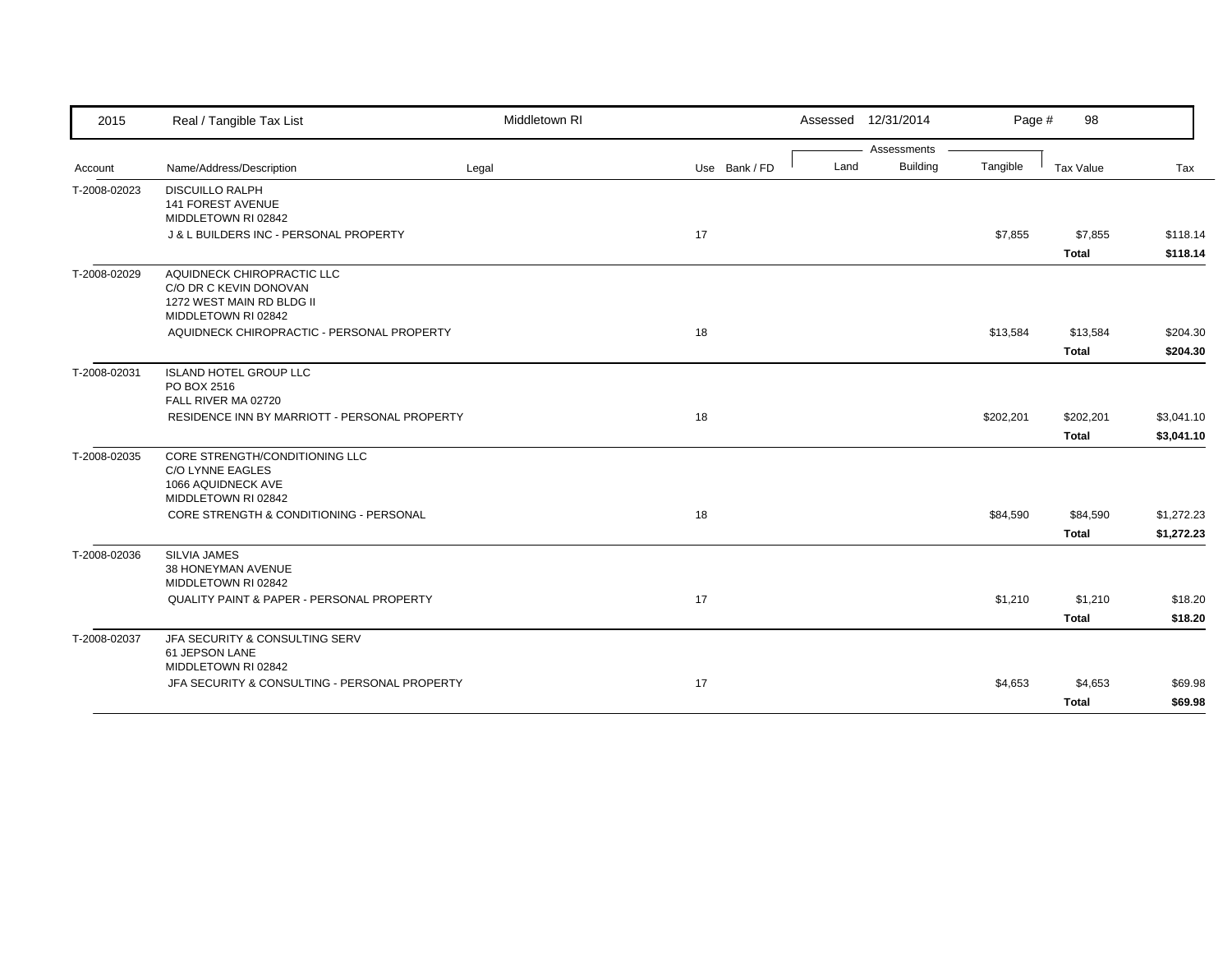| 2015         | Real / Tangible Tax List                                                                            | Middletown RI |               |      | Assessed 12/31/2014 | Page #   | 99                       |                      |
|--------------|-----------------------------------------------------------------------------------------------------|---------------|---------------|------|---------------------|----------|--------------------------|----------------------|
|              |                                                                                                     |               |               |      | Assessments         |          |                          |                      |
| Account      | Name/Address/Description                                                                            | Legal         | Use Bank / FD | Land | <b>Building</b>     | Tangible | Tax Value                | Tax                  |
| T-2008-02040 | <b>ALAGRIA LLC</b><br>575 EAST MAIN ROAD<br>MIDDLETOWN RI 02842                                     |               |               |      |                     |          |                          |                      |
|              | ALAGRIA SALON & SPA - PERSONAL PROPERTY                                                             |               | 18            |      |                     | \$21,810 | \$21,810<br><b>Total</b> | \$328.02<br>\$328.02 |
| T-2008-02041 | ALL ABOUT HOME CARE LLC<br>C/O KATHLEEN S DEVLIN<br>438 EAST MAIN RD STE 202<br>MIDDLETOWN RI 02842 |               |               |      |                     |          |                          |                      |
|              | ALL ABOUT HOME CARE LLC - PERSONAL PROPERTY                                                         |               | 18            |      |                     | \$30,516 | \$30,516<br><b>Total</b> | \$458.96<br>\$458.96 |
| T-2008-02042 | MILLER JULIE MSW<br>1272 WEST MAIN ROAD<br>BLDG 18<br>MIDDLETOWN RI 02842                           |               |               |      |                     |          |                          |                      |
|              | MILLER JULIE MSW - PERSONAL PROPERTY                                                                |               | 17            |      |                     | \$515    | \$515<br><b>Total</b>    | \$7.75<br>\$7.75     |
| T-2008-02045 | <b>SCHNEIDER PATRICIA</b><br>88 FORGE HILL ROAD<br>VOLUNTOWN CT 06384                               |               |               |      |                     |          |                          |                      |
|              | ALEXANDER CONTRACTING CORP - PERSONAL                                                               |               | 17            |      |                     | \$2,060  | \$2,060<br><b>Total</b>  | \$30.98<br>\$30.98   |
| T-2008-02048 | <b>GALKOWSKI ANN M</b><br>43 BRIARWOOD AVENUE<br>MIDDLETOWN RI 02842                                |               |               |      |                     |          |                          |                      |
|              | BODY CENTRAL - PERSONAL PROPERTY                                                                    |               | 17            |      |                     | \$515    | \$515<br><b>Total</b>    | \$7.75<br>\$7.75     |
| T-2008-02049 | <b>CASEY THOMAS H</b><br>130 GREEN END AVENUE<br>MIDDLETOWN RI 02842                                |               |               |      |                     |          |                          |                      |
|              | THOMAS H CASEY BUILDERS INC - PERSONAL                                                              |               | 17            |      |                     | \$3,605  | \$3,605<br><b>Total</b>  | \$54.22<br>\$54.22   |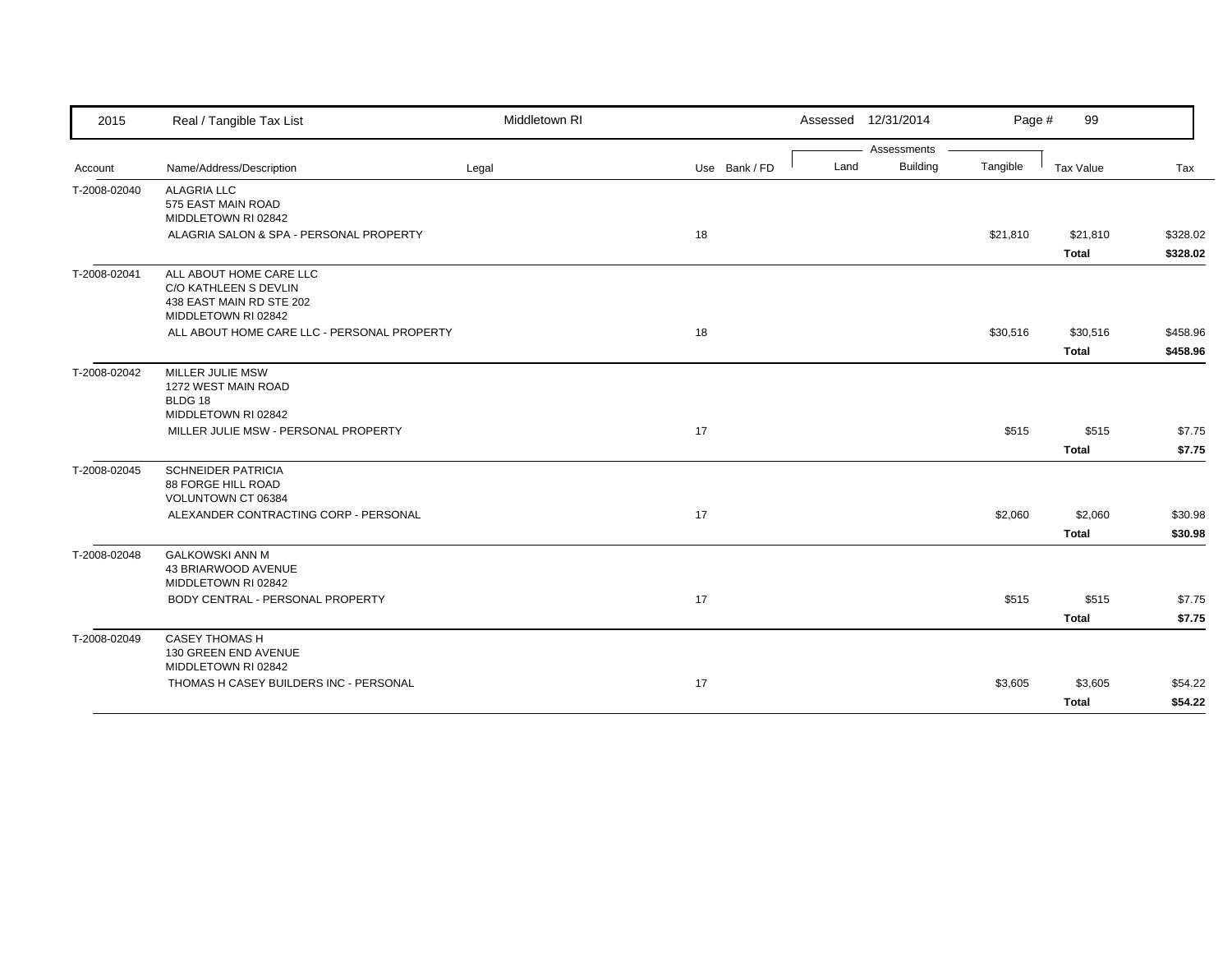| 2015         | Real / Tangible Tax List                                                                              | Middletown RI |               | Assessed 12/31/2014 |                 | Page #   | 100          |          |
|--------------|-------------------------------------------------------------------------------------------------------|---------------|---------------|---------------------|-----------------|----------|--------------|----------|
|              |                                                                                                       |               |               |                     | Assessments     |          |              |          |
| Account      | Name/Address/Description                                                                              | Legal         | Use Bank / FD | Land                | <b>Building</b> | Tangible | Tax Value    | Tax      |
| T-2008-02051 | ALL STAR DANCE ACADEMY<br>KELLEY PAKENHAM DIRECTOR<br>1341 WEST MAIN RD STE 19<br>MIDDLETOWN RI 02842 |               |               |                     |                 |          |              |          |
|              | ALL STAR DANCE ACADEMY - PERSONAL PROPERTY                                                            |               | 17            |                     |                 | \$2,060  | \$2,060      | \$30.98  |
|              |                                                                                                       |               |               |                     |                 |          | <b>Total</b> | \$30.98  |
| T-2008-02053 | <b>ENVY SALON &amp; SPA LLC</b><br>C/O MALINDA RODERICK<br>800 C AQUIDNECK AVE<br>MIDDLETOWN RI 02842 |               |               |                     |                 |          |              |          |
|              | ENVY SALON & SPA - PERSONAL PROPERTY                                                                  |               | 18            |                     |                 | \$12,540 | \$12,540     | \$188.60 |
|              |                                                                                                       |               |               |                     |                 |          | <b>Total</b> | \$188.60 |
| T-2008-02054 | <b>GASTON MICHAEL</b><br><b>453 TURNER ROAD</b><br>MIDDLETOWN RI 02842                                |               |               |                     |                 |          |              |          |
|              | MJ GASTON & ASSOCIATES - PERSONAL PROPERTY                                                            |               | 17            |                     |                 | \$3,090  | \$3,090      | \$46.47  |
|              |                                                                                                       |               |               |                     |                 |          | <b>Total</b> | \$46.47  |
| T-2008-02059 | TIERNO HENRY J III<br>28 HARVEY ROAD<br>MIDDLETOWN RI 02842                                           |               |               |                     |                 |          |              |          |
|              | PRIME COMPUTER SERVICES - PERSONAL PROPERTY                                                           |               | 18            |                     |                 | \$5,318  | \$5,318      | \$79.98  |
|              |                                                                                                       |               |               |                     |                 |          | <b>Total</b> | \$79.98  |
| T-2008-02065 | <b>WANDER KEN</b><br>2713 BIRDSEYE LANE<br>BOWIE MD 20715-3929                                        |               |               |                     |                 |          |              |          |
|              | 2007 39' PROWLER - PERSONAL PROPERTY                                                                  |               | 45            |                     |                 | \$18,120 | \$18,120     | \$272.52 |
|              |                                                                                                       |               |               |                     |                 |          | <b>Total</b> | \$272.52 |
| T-2008-02070 | <b>KRAUSE MARY</b><br>77 DREW ROAD<br>HOLMES NY 12531                                                 |               |               |                     |                 |          |              |          |
|              | 2007 20' JAYCO JAY FLIGHT - PERSONAL PROPERTY                                                         |               | 45            |                     |                 | \$5,092  | \$5,092      | \$76.58  |
|              |                                                                                                       |               |               |                     |                 |          | Total        | \$76.58  |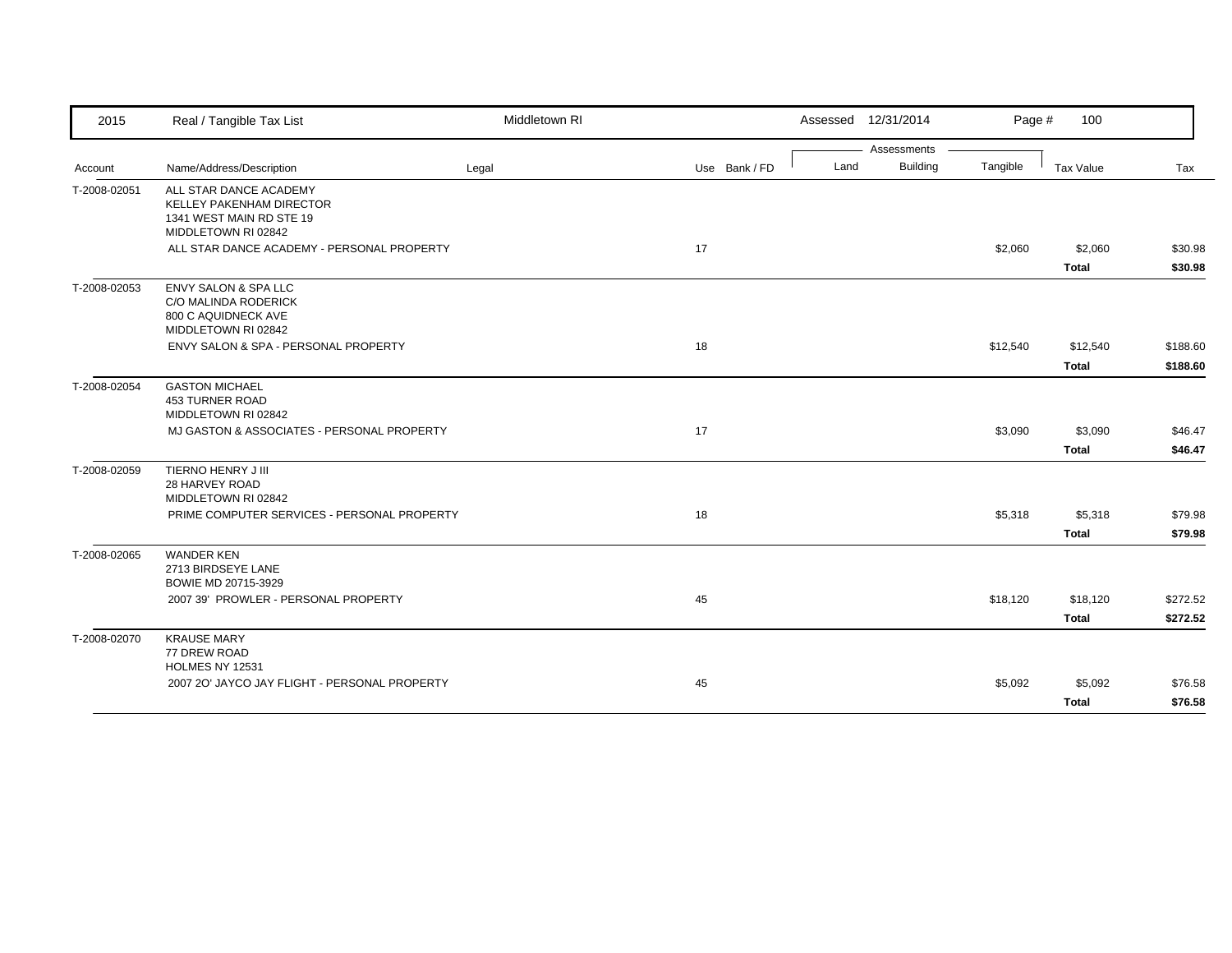| 2015         | Real / Tangible Tax List                     | Middletown RI |               |      | Assessed 12/31/2014            | Page #    | 101          |            |
|--------------|----------------------------------------------|---------------|---------------|------|--------------------------------|-----------|--------------|------------|
| Account      | Name/Address/Description                     | Legal         | Use Bank / FD | Land | Assessments<br><b>Building</b> | Tangible  | Tax Value    | Tax        |
|              |                                              |               |               |      |                                |           |              |            |
| T-2008-02071 | <b>HASTIE GLENN</b><br>26 JAMES ST           |               |               |      |                                |           |              |            |
|              | EAST LONGMEADOW MA 01028                     |               |               |      |                                |           |              |            |
|              | 2003 29' GULFSTREAM CONQUEST - PERSONAL      |               | 45            |      |                                | \$6,337   | \$6,337      | \$95.31    |
|              |                                              |               |               |      |                                |           | <b>Total</b> | \$95.31    |
| T-2008-02074 | <b>RISING TIDE ANGLER INC</b>                |               |               |      |                                |           |              |            |
|              | 1037 AQUIDNECK AVENUE<br>MIDDLETOWN RI 02842 |               |               |      |                                |           |              |            |
|              | THE SALTWATER EDGE - PERSONAL PROPERTY       |               | 18            |      |                                | \$12,109  | \$12,109     | \$182.12   |
|              |                                              |               |               |      |                                |           | <b>Total</b> | \$182.12   |
|              |                                              |               |               |      |                                |           |              |            |
| T-2008-02079 | LINX LIMITED INC<br>875 AQUIDNECK AVENUW     |               |               |      |                                |           |              |            |
|              | MIDDLETOWN RI 02842                          |               |               |      |                                |           |              |            |
|              | LINX LIMITED INC - PERSONAL PROPERTY         |               | 18            |      |                                | \$375,974 | \$375,974    | \$5,654.65 |
|              |                                              |               |               |      |                                |           | <b>Total</b> | \$5,654.65 |
| T-2008-02080 | TELE CONSULTANTS INC                         |               |               |      |                                |           |              |            |
|              | 4080 MCGINNIS FERRY RD                       |               |               |      |                                |           |              |            |
|              | <b>SUITE 902</b><br>ALPHARETTA GA 30005      |               |               |      |                                |           |              |            |
|              | TELE CONSULTANTS INC - PERSONAL PROPERTY     |               | 18            |      |                                | \$24,732  | \$24,732     | \$371.97   |
|              |                                              |               |               |      |                                |           | <b>Total</b> | \$371.97   |
| T-2008-02081 | <b>EPSILON SYSTEMS SOLUTIONS INC</b>         |               |               |      |                                |           |              |            |
|              | 9242 LIGHTWAVE AVENUE                        |               |               |      |                                |           |              |            |
|              | <b>STE 100</b><br>SAN DIEGO CA 92123         |               |               |      |                                |           |              |            |
|              | EPSILON SYSTEMS SOLUTIONS - PERSONAL         |               | 17            |      |                                | \$3,961   | \$3,961      | \$59.57    |
|              |                                              |               |               |      |                                |           | <b>Total</b> | \$59.57    |
| T-2008-02083 | MOBILE STORAGE INC                           |               |               |      |                                |           |              |            |
|              | 81 PILSUDSKI ST                              |               |               |      |                                |           |              |            |
|              | PROVIDENCE RI 02909                          |               |               |      |                                |           |              |            |
|              | ADVANCED FINANCIAL - PERSONAL PROPERTY       |               | 94            |      |                                | \$2,613   | \$2,613      | \$39.30    |
|              |                                              |               |               |      |                                |           | <b>Total</b> | \$39.30    |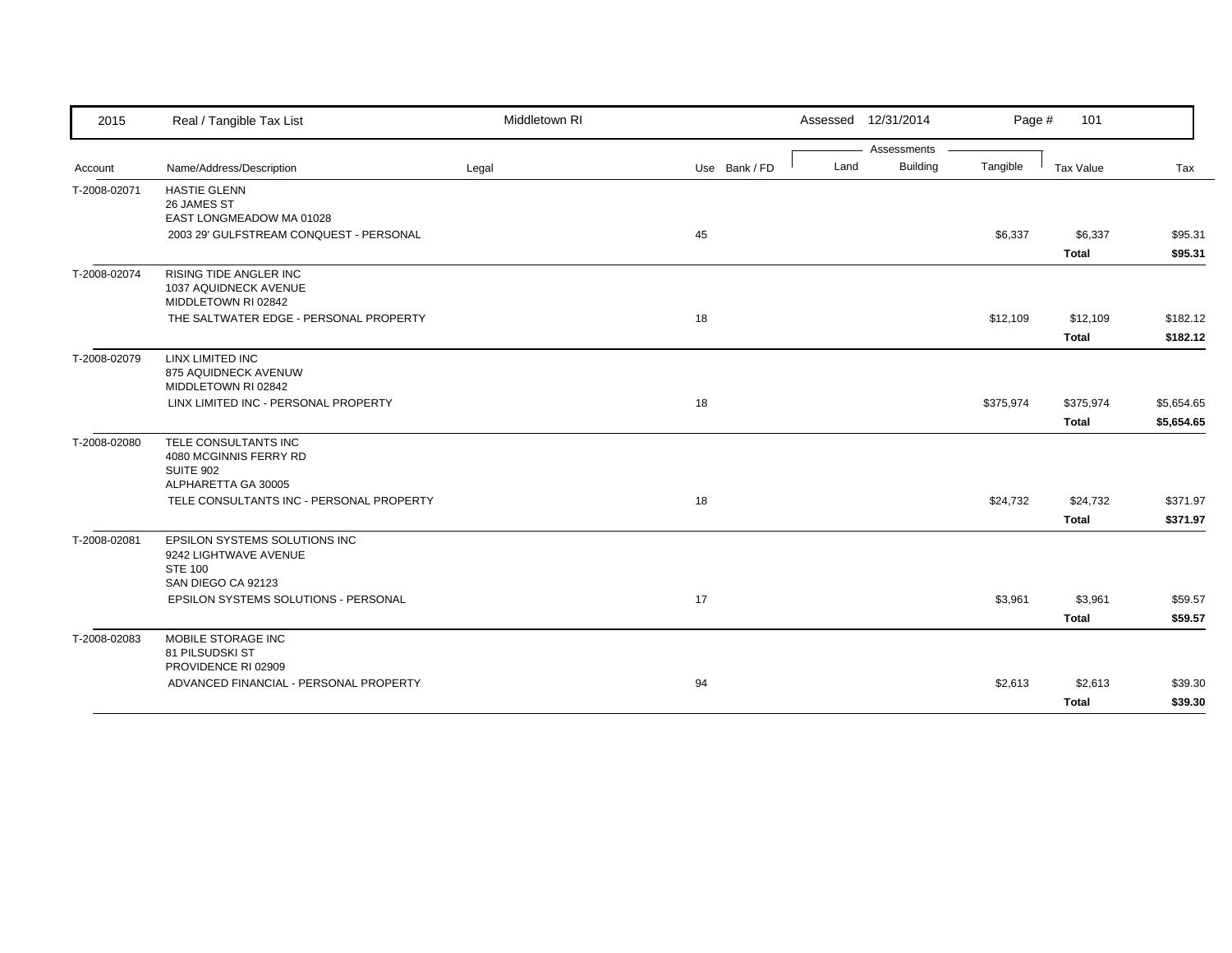| 2015         | Real / Tangible Tax List                                               | Middletown RI |               |      | Assessed 12/31/2014 | Page #    | 102                     |                    |
|--------------|------------------------------------------------------------------------|---------------|---------------|------|---------------------|-----------|-------------------------|--------------------|
|              |                                                                        |               |               |      | Assessments         |           |                         |                    |
| Account      | Name/Address/Description                                               | Legal         | Use Bank / FD | Land | <b>Building</b>     | Tangible  | <b>Tax Value</b>        | Tax                |
| T-2008-02084 | PHARMAKIS CHARLES<br>18 SHANGRI LA LANE                                |               |               |      |                     |           |                         |                    |
|              | MIDDLETOWN RI 02842                                                    |               |               |      |                     |           |                         |                    |
|              | THE BUTLER DID IT - PERSONAL PROPERTY                                  |               | 17            |      |                     | \$280     | \$280                   | \$4.21             |
|              |                                                                        |               |               |      |                     |           | <b>Total</b>            | \$4.21             |
| T-2008-02085 | DIRECT CAPITAL CORPORATION                                             |               |               |      |                     |           |                         |                    |
|              | 155 COMMERCE WAY<br>PORTSMOUTH NH 03801                                |               |               |      |                     |           |                         |                    |
|              | DIRECT CAPITAL CORP - PERSONAL PROPERTY                                |               | 94            |      |                     | \$46,545  | \$46,545                | \$700.04           |
|              |                                                                        |               |               |      |                     |           | <b>Total</b>            | \$700.04           |
| T-2008-02087 | UNIVERSITY ORTHOPEDCS                                                  |               |               |      |                     |           |                         |                    |
|              | 345 VALLEY ROAD                                                        |               |               |      |                     |           |                         |                    |
|              | MIDDLETOWN RI 02842                                                    |               |               |      |                     |           |                         |                    |
|              | UNIVERSITY ORTHOPEDICS - PERSONAL PROPERTY                             |               | 17            |      |                     | \$3,000   | \$3,000<br><b>Total</b> | \$45.12<br>\$45.12 |
| T-2008-02090 | NEWPORT NATIONAL GOLF CLUB                                             |               |               |      |                     |           |                         |                    |
|              | 324 MITCHELLS LANE                                                     |               |               |      |                     |           |                         |                    |
|              | MIDDLETOWN RI 02842                                                    |               |               |      |                     |           |                         |                    |
|              | NEWPORT NATIONAL GOLF CLUB - PERSONAL                                  |               | 18            |      |                     | \$115,617 | \$115,617               | \$1,738.88         |
|              |                                                                        |               |               |      |                     |           | <b>Total</b>            | \$1,738.88         |
| T-2009-01028 | <b>JENKINS THOMAS JR</b>                                               |               |               |      |                     |           |                         |                    |
|              | 103 A LAWRENCE STREET<br>MIDDLETOWN RI 02842                           |               |               |      |                     |           |                         |                    |
|              | EFFECTIVE ELECTRIC - PERSONAL PROPERTY                                 |               | 17            |      |                     | \$2,580   | \$2,580                 | \$38.80            |
|              |                                                                        |               |               |      |                     |           | <b>Total</b>            | \$38.80            |
| T-2009-01029 | SBA 2012 TC ASSETS LLC                                                 |               |               |      |                     |           |                         |                    |
|              | 5900 BROKEN SOUND PARKWAY NW                                           |               |               |      |                     |           |                         |                    |
|              | ATT TAX DEPT                                                           |               |               |      |                     |           |                         |                    |
|              | BOCA RATON FL 33487-2797<br>SBA 2012 TC ASSETS LLC - PERSONAL PROPERTY |               | 18            |      |                     | \$17,523  | \$17,523                | \$263.55           |
|              |                                                                        |               |               |      |                     |           | <b>Total</b>            | \$263.55           |
| T-2009-01030 | PEPSICO SALES INC                                                      |               |               |      |                     |           |                         |                    |
|              | <b>GEORGE MCELROY &amp; ASSOCIATES</b>                                 |               |               |      |                     |           |                         |                    |
|              | PO BOX 565048                                                          |               |               |      |                     |           |                         |                    |
|              | DALLAS TX 75356                                                        |               |               |      |                     |           |                         |                    |
|              | PEPSICO SALES - PERSONAL PROPERTY                                      |               | 94            |      |                     | \$45,886  | \$45,886                | \$690.13           |
|              |                                                                        |               |               |      |                     |           | <b>Total</b>            | \$690.13           |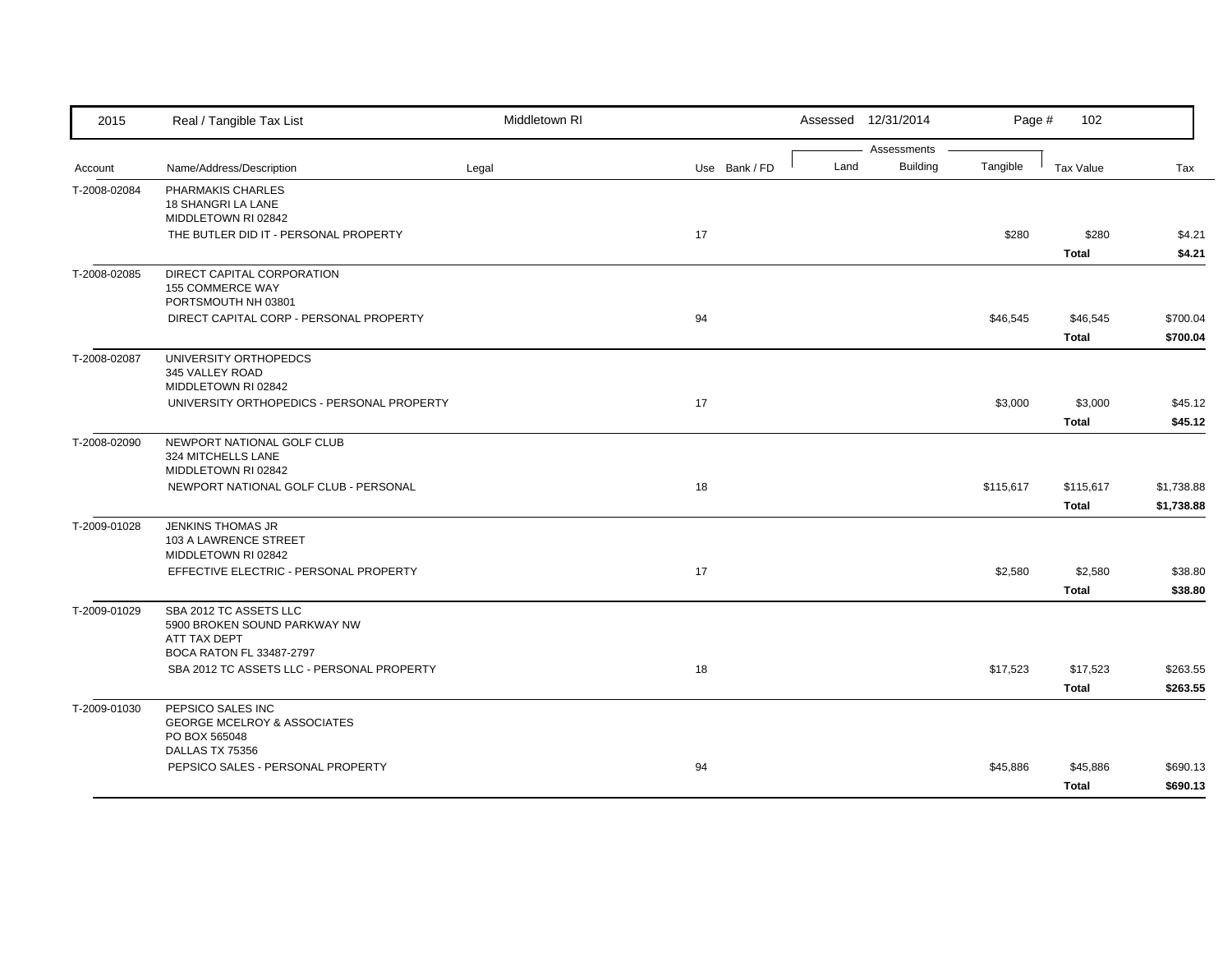| 2015         | Real / Tangible Tax List                                                                    | Middletown RI |               |      | Assessed 12/31/2014 | Page #   | 103                      |                      |
|--------------|---------------------------------------------------------------------------------------------|---------------|---------------|------|---------------------|----------|--------------------------|----------------------|
|              |                                                                                             |               |               |      | Assessments         |          |                          |                      |
| Account      | Name/Address/Description                                                                    | Legal         | Use Bank / FD | Land | <b>Building</b>     | Tangible | Tax Value                | Tax                  |
| T-2009-01034 | MOBILE MINI INC<br>4646 E VAN BUREN ST<br>PHOENIX AZ 85008-6927                             |               |               |      |                     |          |                          |                      |
|              | MOBILE MINI INC - PERSONAL PROPERTY                                                         |               | 94            |      |                     | \$2,635  | \$2,635<br><b>Total</b>  | \$39.63<br>\$39.63   |
| T-2009-01036 | FIRST STUDENT INC<br>C/O MARVIN F POER & CO<br>PO BOX 802206<br>DALLAS TX 75380             |               |               |      |                     |          |                          |                      |
|              | FIRST STUDENT INC - PERSONAL PROPERTY                                                       |               | 94            |      |                     | \$56,414 | \$56,414<br><b>Total</b> | \$848.47<br>\$848.47 |
| T-2009-01037 | PATTISON SIGN GROUP<br>555 ELLESMERE ROAD<br>TORONTO ON MIR4E8                              |               |               |      |                     |          |                          |                      |
|              | PATTISON SIGN GROUP - PERSONAL PROPERTY                                                     |               | 94            |      |                     | \$14,265 | \$14,265<br><b>Total</b> | \$214.55<br>\$214.55 |
| T-2009-01038 | EAST BAY VENTURES INC<br>1374 WEST MAIN ROAD<br>MIDDLETOWN RI 02842                         |               |               |      |                     |          |                          |                      |
|              | GOODE SPIRITS LIQUOR COMPANY - PERSONAL                                                     |               | 18            |      |                     | \$28,784 | \$28,784<br><b>Total</b> | \$432.91<br>\$432.91 |
| T-2009-01044 | GLENN SMITH CONSTRUCTION LLC<br>1 SUNSET HILL RD<br>MIDDLETOWN RI 02842                     |               |               |      |                     |          |                          |                      |
|              | <b>GLENN SMITH CONSTRUCTION - PERSONAL PROPERTY</b>                                         |               | 17            |      |                     | \$4,619  | \$4,619<br><b>Total</b>  | \$69.47<br>\$69.47   |
| T-2009-01047 | <b>BONNIER CORPORATION</b><br>460 N ORLANDO AVE<br><b>SUITE 200</b><br>WINTER PARK FL 32789 |               |               |      |                     |          |                          |                      |
|              | BONNIER CORPORATION - PERSONAL PROPERTY                                                     |               | 18            |      |                     | \$21,352 | \$21,352<br><b>Total</b> | \$321.13<br>\$321.13 |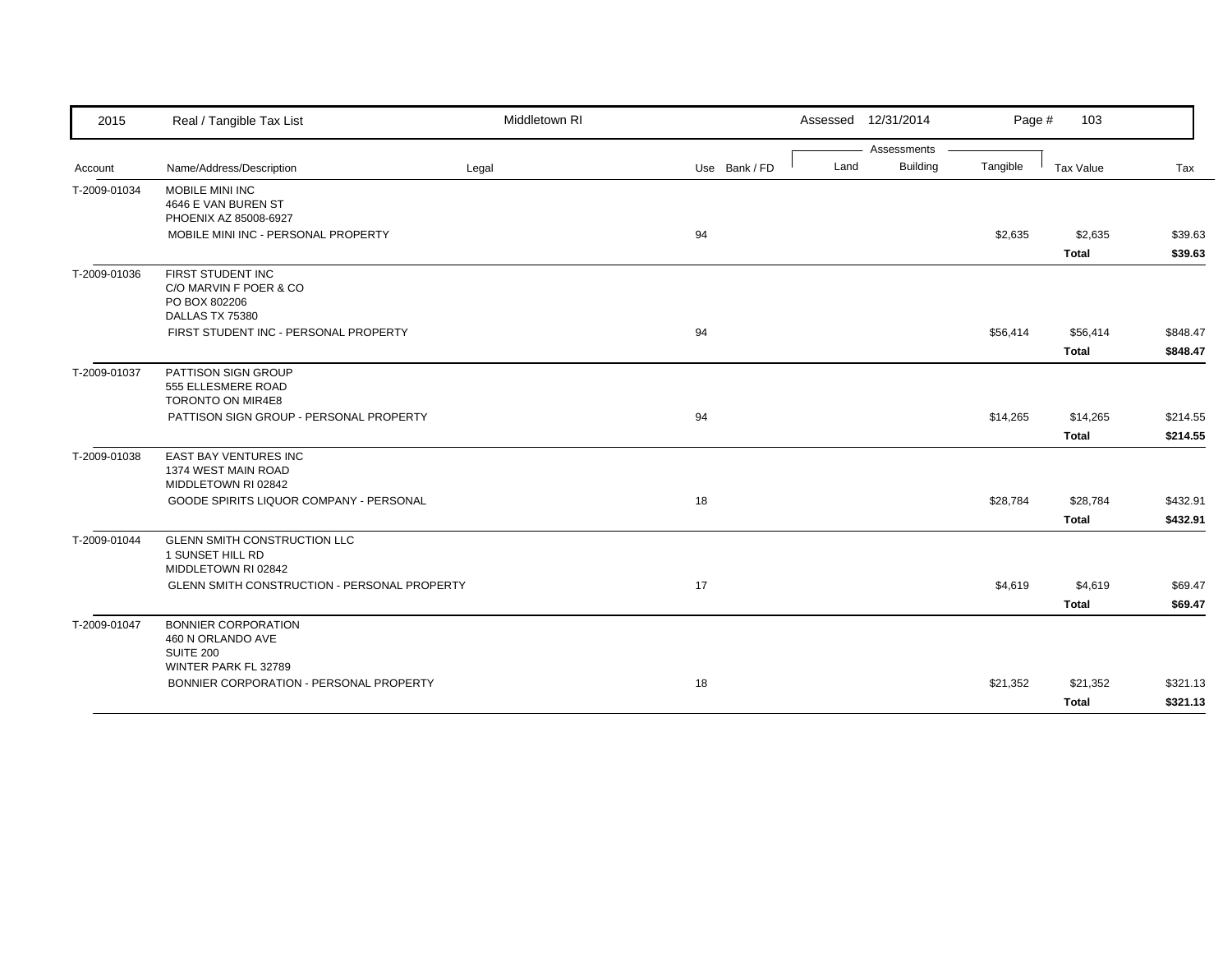| 2015         | Real / Tangible Tax List                                                            | Middletown RI |               |      | Assessed 12/31/2014            | Page #   | 104                      |                      |
|--------------|-------------------------------------------------------------------------------------|---------------|---------------|------|--------------------------------|----------|--------------------------|----------------------|
| Account      | Name/Address/Description                                                            | Legal         | Use Bank / FD | Land | Assessments<br><b>Building</b> | Tangible | <b>Tax Value</b>         | Tax                  |
| T-2009-01048 | MIDDLETOWN SELF-STORAGE LLC<br>909 AQUIDNECK AVENUW<br>MIDDLETOWN RI 02842          |               |               |      |                                |          |                          |                      |
|              | MIDDLETOWN SELF STORAGE CENTER - PERSONAL                                           |               | 17            |      |                                | \$8,240  | \$8,240<br><b>Total</b>  | \$123.93<br>\$123.93 |
| T-2009-01051 | KIRWIN BROTHERS CONTRACTING<br><b>30 CARROLL AVE</b><br>NEWPORT RI 02840            |               |               |      |                                |          |                          |                      |
|              | KIRWIN BROS CONTRACTING - PERSONAL PROPERTY                                         |               | 18            |      |                                | \$27,768 | \$27,768<br><b>Total</b> | \$417.63<br>\$417.63 |
| T-2009-01052 | USV OPTICAL INC<br>PO BOX 187<br>GLENDORA NJ 08029                                  |               |               |      |                                |          |                          |                      |
|              | BJ'S OPTICAL #4306 - PERSONAL PROPERTY                                              |               | 17            |      |                                | \$3,117  | \$3,117<br><b>Total</b>  | \$46.88<br>\$46.88   |
| T-2009-01053 | AVIS RENT A CAR SYSTEM INC<br>RYAN LLC - DEPT 152<br>PO BOX 4900                    |               |               |      |                                |          |                          |                      |
|              | SCOTTSDALE AZ 85261-4900<br>AVIS RENT A CAR - PERSONAL PROPERTY                     |               | 18            |      |                                | \$13,126 | \$13,126<br><b>Total</b> | \$197.42<br>\$197.42 |
| T-2009-01054 | <b>CAREY RICHMOND &amp; VIKING</b><br>2 CORPORATE PL STE 306<br>MIDDLETOWN RI 02842 |               |               |      |                                |          |                          |                      |
|              | CAREY RICHMOND & VIKING - PERSONAL PROPERTY                                         |               | 18            |      |                                | \$41,200 | \$41,200<br><b>Total</b> | \$619.65<br>\$619.65 |
| T-2009-01056 | NELSON JOHN ERIK<br>25 BARTLEETT ROAD<br>MIDDLETOWN RI 02842                        |               |               |      |                                |          |                          |                      |
|              | JOHN ERIK NELSON PROPERTIES - PERSONAL                                              |               | 17            |      |                                | \$2,060  | \$2,060<br><b>Total</b>  | \$30.98<br>\$30.98   |
| T-2009-01057 | <b>KKR PROPERTY MANAGEMENT</b><br>26 VALLEY ROAD<br><b>STE 203</b>                  |               |               |      |                                |          |                          |                      |
|              | MIDDLETOWN RI 02842<br>PREMIER PROPERTY MANAGEMENT - PERSONAL                       |               | 17            |      |                                | \$8,455  | \$8,455<br><b>Total</b>  | \$127.16<br>\$127.16 |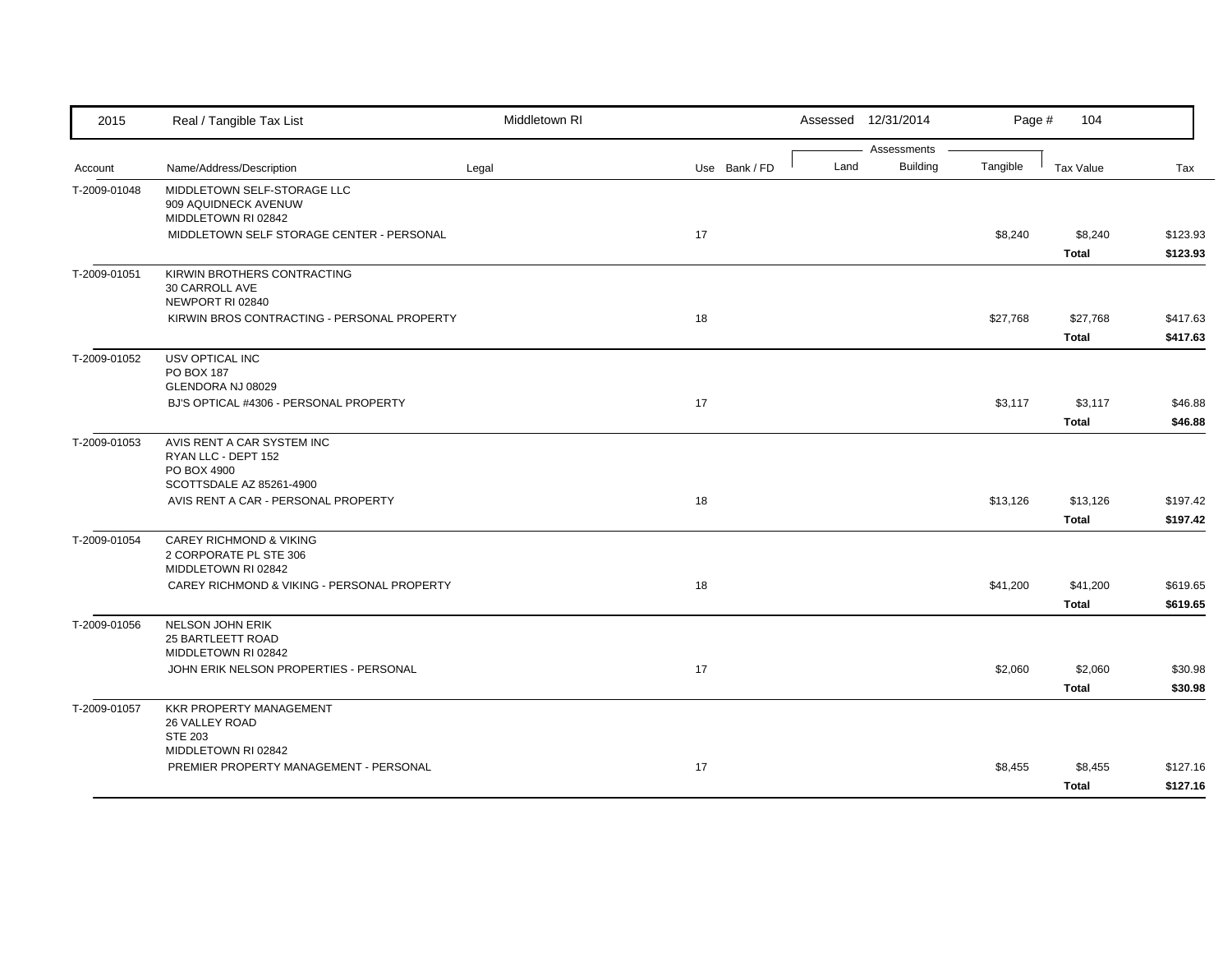| 2015         | Real / Tangible Tax List                                                                                       | Middletown RI |               |      | Assessed 12/31/2014 | Page #   | 105          |          |
|--------------|----------------------------------------------------------------------------------------------------------------|---------------|---------------|------|---------------------|----------|--------------|----------|
|              |                                                                                                                |               |               |      | Assessments         |          |              |          |
| Account      | Name/Address/Description                                                                                       | Legal         | Use Bank / FD | Land | <b>Building</b>     | Tangible | Tax Value    | Tax      |
| T-2009-01059 | <b>BRODEN MILLWORKS LLC</b><br>185 OLIPHANT LANE<br>MIDDLETOWN RI 02842                                        |               |               |      |                     |          |              |          |
|              | BRODEN MILLWORKS & SUPPLY - PERSONAL                                                                           |               | 17            |      |                     | \$3,452  | \$3,452      | \$51.92  |
|              |                                                                                                                |               |               |      |                     |          | <b>Total</b> | \$51.92  |
| T-2009-01061 | RUA JOAN<br>1700 WEST MAIN ROAD<br>MIDDLETOWN RI 02842                                                         |               |               |      |                     |          |              |          |
|              | THE SALON & BARBER SHOP - PERSONAL PROPERTY                                                                    |               | 18            |      |                     | \$7,000  | \$7,000      | \$105.28 |
|              |                                                                                                                |               |               |      |                     |          | <b>Total</b> | \$105.28 |
| T-2009-01391 | BEHR PAINT CORP - RI0004287THD<br>RYAN LLC - DEPT 720<br>PO BOX 4900<br>SCOTTSDALE AZ 85261-4900               |               |               |      |                     |          |              |          |
|              | BEHR PAINT CORP @ HOME DEPOT - PERSONAL                                                                        |               | 17            |      |                     | \$12,906 | \$12,906     | \$194.11 |
|              |                                                                                                                |               |               |      |                     |          | <b>Total</b> | \$194.11 |
| T-2009-01397 | JJ NEWPORT GROUP INC<br>216 GRAY CRAIG ROAD<br>MIDDLETOWN RI 02842<br>JJ NEWPORT GROUP INC - PERSONAL PROPERTY |               | 17            |      |                     | \$2,200  | \$2,200      | \$33.09  |
|              |                                                                                                                |               |               |      |                     |          | <b>Total</b> | \$33.09  |
| T-2010-02054 | AMERIGAS PROPANE LP<br>C/O THE ALBANO GROUP<br>PO BOX 1240<br>MANCHESTER NH 03105                              |               |               |      |                     |          |              |          |
|              | AMERIGAS PROPANE LP - PERSONAL PROPERTY                                                                        |               | 94            |      |                     | \$844    | \$844        | \$12.69  |
|              |                                                                                                                |               |               |      |                     |          | <b>Total</b> | \$12.69  |
| T-2010-02056 | <b>OSTHEIMER GREG</b><br>48 GUN CLUB ROAD<br>STAMFORD CT 06903                                                 |               |               |      |                     |          |              |          |
|              | ROCKY BROOK ORCHARD - PERSONAL PROPERTY                                                                        |               | 17            |      |                     | \$3,000  | \$3,000      | \$45.12  |
|              |                                                                                                                |               |               |      |                     |          | <b>Total</b> | \$45.12  |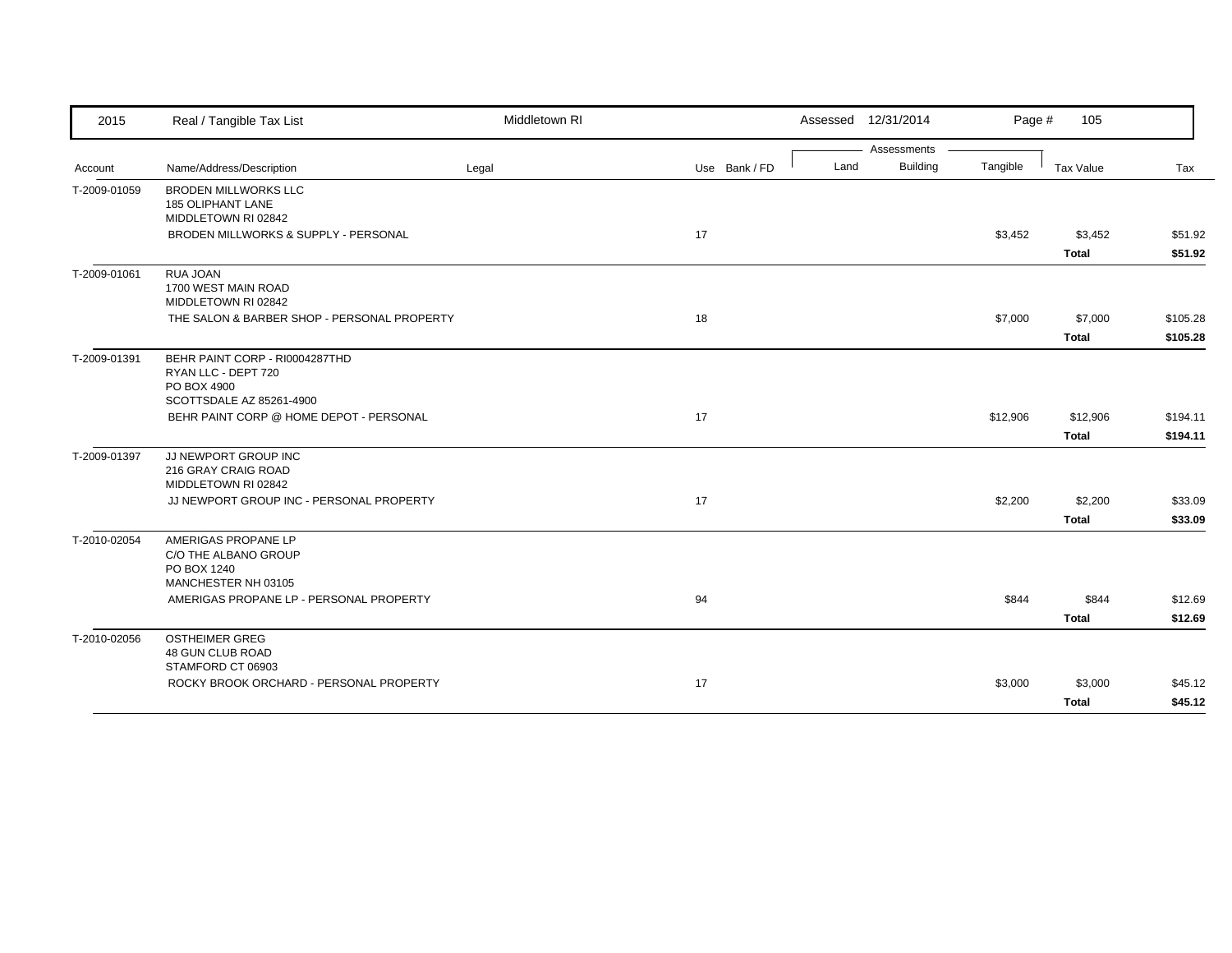| 2015         | Real / Tangible Tax List                                                                                 | Middletown RI |               |      | Assessed 12/31/2014            | Page #   | 106                      |                          |
|--------------|----------------------------------------------------------------------------------------------------------|---------------|---------------|------|--------------------------------|----------|--------------------------|--------------------------|
| Account      | Name/Address/Description                                                                                 | Legal         | Use Bank / FD | Land | Assessments<br><b>Building</b> | Tangible | Tax Value                | Tax                      |
| T-2010-02062 | <b>REALD INC</b><br>PO BOX 52307<br>ATLANTA GA 30355-0307                                                |               |               |      |                                |          |                          |                          |
|              | REALD INC - PERSONAL PROPERTY                                                                            |               | 94            |      |                                | \$15,954 | \$15,954<br>Total        | \$239.95<br>\$239.95     |
| T-2010-02064 | NEWPORT LANDINGS LLC<br>131 LAKE ERIE STREET<br>MIDDLETOWN RI 02842                                      |               |               |      |                                |          |                          |                          |
|              | LANDINGS - PERSONAL PROPERTY                                                                             |               | 18            |      |                                | \$82,483 | \$82,483<br>Total        | \$1,240.54<br>\$1,240.54 |
| T-2010-02066 | FLORIDA'S NATURAL FOOD SERVICE<br>20205 HWY 27<br>LAKE WALES FL 33853                                    |               |               |      |                                |          |                          |                          |
|              | FLORIDA NATURAL FOOD SRVC - PERSONAL                                                                     |               | 94            |      |                                | \$2,560  | \$2,560<br><b>Total</b>  | \$38.50<br>\$38.50       |
| T-2010-02070 | GE EQUIP SMALL TICKET LLC<br><b>SERIES 2012-1</b><br>PO BOX 35715 - PROPERTY TAX CO<br>BILLINGS MT 59107 |               |               |      |                                |          |                          |                          |
|              | GE EQUIP SMALL TICKET LLC - PERSONAL PROPERTY                                                            |               | 94            |      |                                | \$68,130 | \$68,130<br><b>Total</b> | \$1,024.68<br>\$1,024.68 |
| T-2010-02072 | <b>NGUYEN THUHONG</b><br>1341 WEST MAIN ROAD<br>MIDDLETOWN RI 02842                                      |               |               |      |                                |          |                          |                          |
|              | ROSE PERFECT NAILS - PERSONAL PROPERTY                                                                   |               | 17            |      |                                | \$9,650  | \$9,650<br><b>Total</b>  | \$145.14<br>\$145.14     |
| T-2010-02076 | MB FINANCIAL BANK NA<br>1611 N INTERSTATE 35E STE428<br>CARROLLTON TX 75006                              |               |               |      |                                |          |                          |                          |
|              | MB FINANCIAL BANK NA - PERSONAL PROPERTY                                                                 |               | 94            |      |                                | \$1,020  | \$1,020<br><b>Total</b>  | \$15.34<br>\$15.34       |
| T-2010-02094 | MOISIADES ANTHONY<br><b>42 AQUIDNECK AVE</b><br>MIDDLETOWN RI 02842                                      |               |               |      |                                |          |                          |                          |
|              | RHEA'S INN BY THE SEA - PERSONAL PROPERTY                                                                |               | 18            |      |                                | \$27,256 | \$27,256<br><b>Total</b> | \$409.93<br>\$409.93     |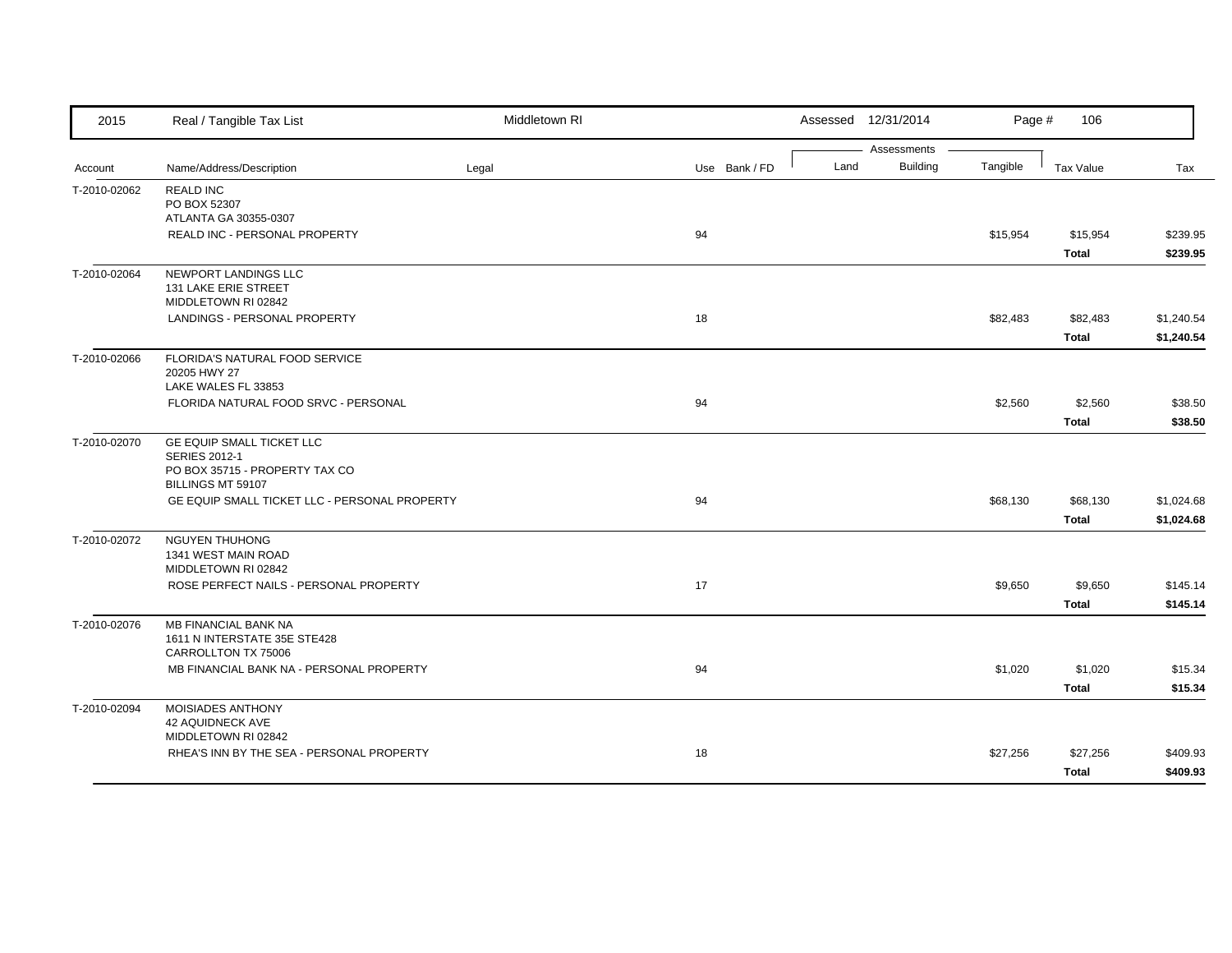| 2015         | Real / Tangible Tax List                                                    | Middletown RI |               |      | Assessed 12/31/2014            | Page #   | 107                     |                    |
|--------------|-----------------------------------------------------------------------------|---------------|---------------|------|--------------------------------|----------|-------------------------|--------------------|
| Account      | Name/Address/Description                                                    | Legal         | Use Bank / FD | Land | Assessments<br><b>Building</b> | Tangible | Tax Value               | Tax                |
| T-2010-02102 | <b>TRAVERS DAVID</b><br>51 AMESBURY CIRLCE                                  |               |               |      |                                |          |                         |                    |
|              | MIDDLETOWN RI 02842<br>DAVE THE PAINTER - PERSONAL PROPERTY                 |               | 17            |      |                                | \$2,380  | \$2,380<br><b>Total</b> | \$35.80<br>\$35.80 |
| T-2010-02108 | PEREIRA ADILSON<br>103 WOLCOTT AVENUE<br>MIDDLETOWN RI 02842                |               |               |      |                                |          |                         |                    |
|              | AP CLEANING - PERSONAL PROPERTY                                             |               | 17            |      |                                | \$355    | \$355<br><b>Total</b>   | \$5.34<br>\$5.34   |
| T-2010-02114 | SMUCKER FOODSERVICE INC<br>PO BOX 3576<br>CHICAGO IL 60654                  |               |               |      |                                |          |                         |                    |
|              | SMUCKER FOODSERVICE INC - PERSONAL PROPERTY                                 |               | 94            |      |                                | \$3,714  | \$3,714<br><b>Total</b> | \$55.86<br>\$55.86 |
| T-2010-02116 | <b>EAGLE LEASING COMPANY</b><br>PO BOX 923<br>ORANGE CT 06477               |               |               |      |                                |          |                         |                    |
|              | EAGLE LEASING COMPANY - PERSONAL PROPERTY                                   |               | 94            |      |                                | \$3,364  | \$3,364<br><b>Total</b> | \$50.59<br>\$50.59 |
| T-2010-02120 | <b>COSTA WALTER &amp; APRIL</b><br>104 ELLERY AVENUE<br>MIDDLETOWN RI 02842 |               |               |      |                                |          |                         |                    |
|              | ISLAND CHIMNEY SERVICES LLC - PERSONAL                                      |               | 17            |      |                                | \$2,285  | \$2,285<br><b>Total</b> | \$34.37<br>\$34.37 |
| T-2010-02128 | LEET TECHNOLOGIES LLC<br>C/O SETH MAYNARD<br>1 JEAN ST                      |               |               |      |                                |          |                         |                    |
|              | MIDDLETOWN RI 02842<br>LEET TECHNOLOGIES LLC - PERSONAL PROPERTY            |               | 17            |      |                                | \$3,605  | \$3,605<br><b>Total</b> | \$54.22<br>\$54.22 |
| T-2010-02130 | <b>SPRINT</b><br>1364 WEST MAIN ROAD<br>MIDDLETOWN RI 02842                 |               |               |      |                                |          |                         |                    |
|              | SPRINT - PERSONAL PROPERTY                                                  |               | 17            |      |                                | \$1,390  | \$1,390<br><b>Total</b> | \$20.91<br>\$20.91 |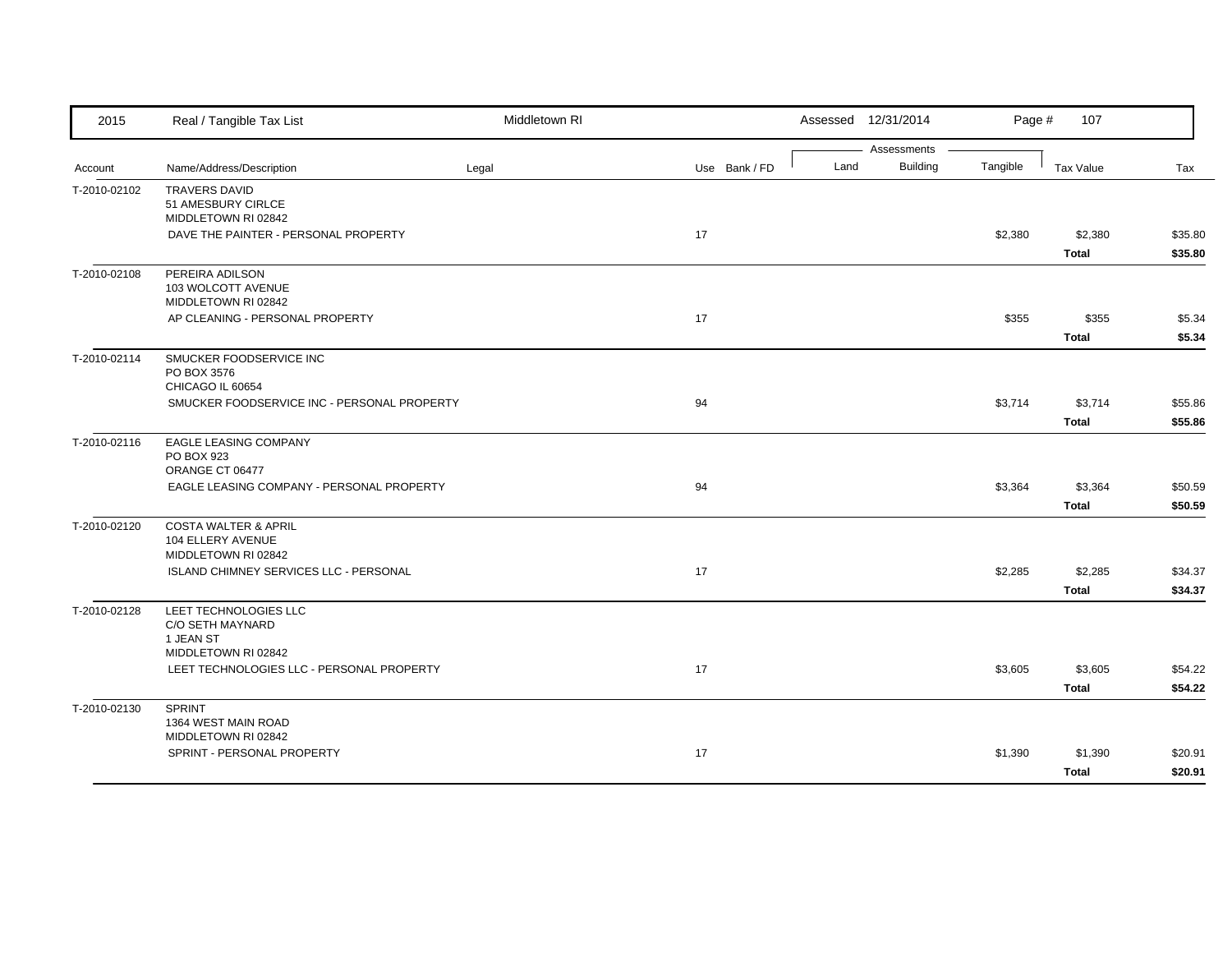| 2015         | Real / Tangible Tax List                                                      | Middletown RI |               |      | Assessed 12/31/2014 | Page #   | 108          |          |
|--------------|-------------------------------------------------------------------------------|---------------|---------------|------|---------------------|----------|--------------|----------|
|              |                                                                               |               |               |      | Assessments         |          |              |          |
| Account      | Name/Address/Description                                                      | Legal         | Use Bank / FD | Land | <b>Building</b>     | Tangible | Tax Value    | Tax      |
| T-2010-02134 | <b>BRAGA ANTONIO</b><br>226 DICENCO BLVD<br>MARLBOROUGH MA 01752              |               |               |      |                     |          |              |          |
|              | 2010 KEYSTONE PASSPORT - PERSONAL PROPERTY                                    |               | 45            |      |                     | \$15,800 | \$15,800     | \$237.63 |
|              |                                                                               |               |               |      |                     |          | <b>Total</b> | \$237.63 |
| T-2010-02140 | <b>LALIBERTE PAUL</b><br>139 EMORY STREET<br>ATTLEBORO MA 02703               |               |               |      |                     |          |              |          |
|              | 2014 40' CEDAR CREEK COTTAGE - PERSONAL                                       |               | 45            |      |                     | \$55,600 | \$55,600     | \$836.22 |
|              |                                                                               |               |               |      |                     |          | <b>Total</b> | \$836.22 |
| T-2010-02156 | <b>MEDVANTX INC</b><br>5626 OBERLIN DR<br>SUITE 110<br>SAN DIEGO CA 92121     |               |               |      |                     |          |              |          |
|              | MEDVANTX INC - PERSONAL PROPERTY                                              |               | 17            |      |                     | \$2,060  | \$2,060      | \$30.98  |
|              |                                                                               |               |               |      |                     |          | <b>Total</b> | \$30.98  |
| T-2010-02158 | JLM LANDSCAPING INC<br>C/O JOHN MURPHY<br>4 SPRUCE AVE<br>MIDDLETOWN RI 02842 |               |               |      |                     |          |              |          |
|              | JLM LANDSCAPING - PERSONAL PROPERTY                                           |               | 17            |      |                     | \$6,270  | \$6,270      | \$94.30  |
|              |                                                                               |               |               |      |                     |          | <b>Total</b> | \$94.30  |
| T-2010-02172 | <b>GUNN HAMISH</b><br>163 AQUIDNECK AVENUE<br>MIDDLETOWN RI 02842             |               |               |      |                     |          |              |          |
|              | FINER CONSIGNER THE - PERSONAL PROPERTY                                       |               | 17            |      |                     | \$2,360  | \$2,360      | \$35.49  |
|              |                                                                               |               |               |      |                     |          | <b>Total</b> | \$35.49  |
| T-2010-02182 | <b>BIRDS EYE VIEW INC</b><br>211 AIRPORT ROAD ACCESS<br>MIDDLETOWN RI 02842   |               |               |      |                     |          |              |          |
|              | BIRDS EYE VIEW HELICOPTERS - PERSONAL                                         |               | 18            |      |                     | \$4,850  | \$4,850      | \$72.94  |
|              |                                                                               |               |               |      |                     |          | Total        | \$72.94  |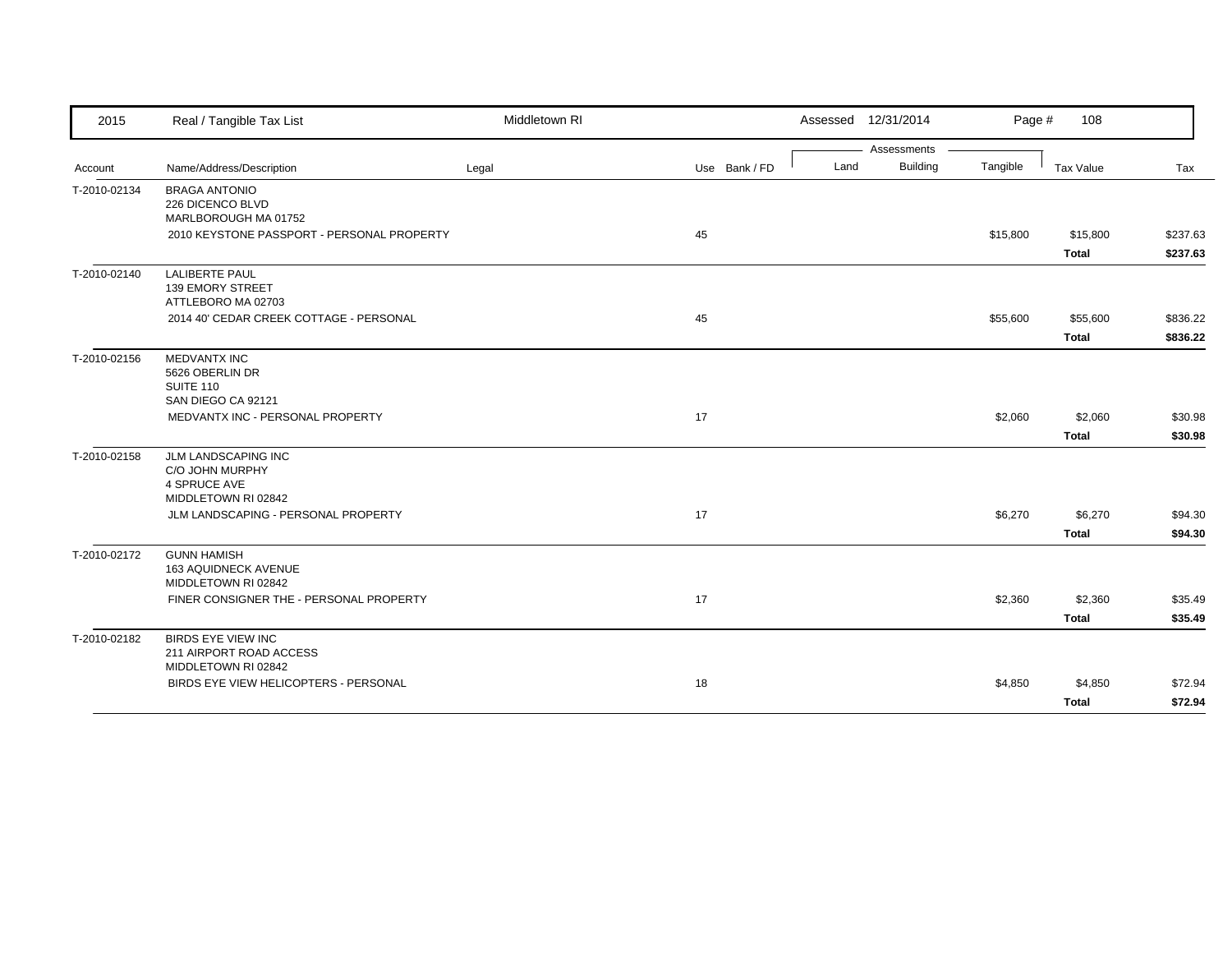| 2015         | Real / Tangible Tax List                                                | Middletown RI |               |      | Assessed 12/31/2014 | Page #    | 109          |             |
|--------------|-------------------------------------------------------------------------|---------------|---------------|------|---------------------|-----------|--------------|-------------|
|              |                                                                         |               |               |      | Assessments         |           |              |             |
| Account      | Name/Address/Description                                                | Legal         | Use Bank / FD | Land | <b>Building</b>     | Tangible  | Tax Value    | Tax         |
| T-2010-02186 | <b>HARKEN INC</b><br>N15 W24983 BLUEMOUND RD<br>PEWAUKEE WI 53072       |               |               |      |                     |           |              |             |
|              | HARKEN INC - PERSONAL PROPERTY                                          |               | 18            |      |                     | \$55,698  | \$55,698     | \$837.70    |
|              |                                                                         |               |               |      |                     |           | <b>Total</b> | \$837.70    |
| T-2011-00001 | AQUIDNECK LANDWORKS INC<br>790 AQUIDNECK AVE<br>MIDDLETOWN RI 02842     |               |               |      |                     |           |              |             |
|              | AQUIDNECK LANDWORKS INC - PERSONAL PROPERTY                             |               | 17            |      |                     | \$270     | \$270        | \$4.06      |
|              |                                                                         |               |               |      |                     |           | <b>Total</b> | \$4.06      |
| T-2011-00002 | <b>BOSTON CULINARY GROUP</b><br>C/O DAP # 1060 RI 63693<br>PO BOX 2629  |               |               |      |                     |           |              |             |
|              | ADDISON TX 75001<br>BCG/ISLAND 10 CINEMA - PERSONAL PROPERTY            |               | 18            |      |                     | \$16,895  | \$16,895     | \$254.10    |
|              |                                                                         |               |               |      |                     |           |              |             |
| T-2011-00003 | <b>WEST MARINE PRODUCTS</b>                                             |               |               |      |                     |           | <b>Total</b> | \$254.10    |
|              | C/O TAX DEPT<br>PO BOX 969                                              |               |               |      |                     |           |              |             |
|              | <b>RED OAK TX 75154</b>                                                 |               |               |      |                     |           |              |             |
|              | WEST MARINE #1246 - PERSONAL PROPERTY                                   |               | 18            |      |                     | \$689,278 | \$689,278    | \$10,366.74 |
|              |                                                                         |               |               |      |                     |           | <b>Total</b> | \$10,366.74 |
| T-2011-00006 | NEW ENGLAND GRILL COMPANY<br>750 AQUINECK AVENUE<br>MIDDLETOWN RI 02842 |               |               |      |                     |           |              |             |
|              | NEW ENGLAND GRILL COMPANY - PERSONAL                                    |               | 18            |      |                     | \$10,500  | \$10,500     | \$157.92    |
|              |                                                                         |               |               |      |                     |           | <b>Total</b> | \$157.92    |
| T-2011-00008 | <b>DENNIS KEVIN J</b><br>699 AQUIDNECK AVE<br>MIDDLETOWN RI 02842       |               |               |      |                     |           |              |             |
|              | DENNIS BROTHERS LLC - PERSONAL PROPERTY                                 |               | 17            |      |                     | \$3,786   | \$3,786      | \$56.94     |
|              |                                                                         |               |               |      |                     |           | <b>Total</b> | \$56.94     |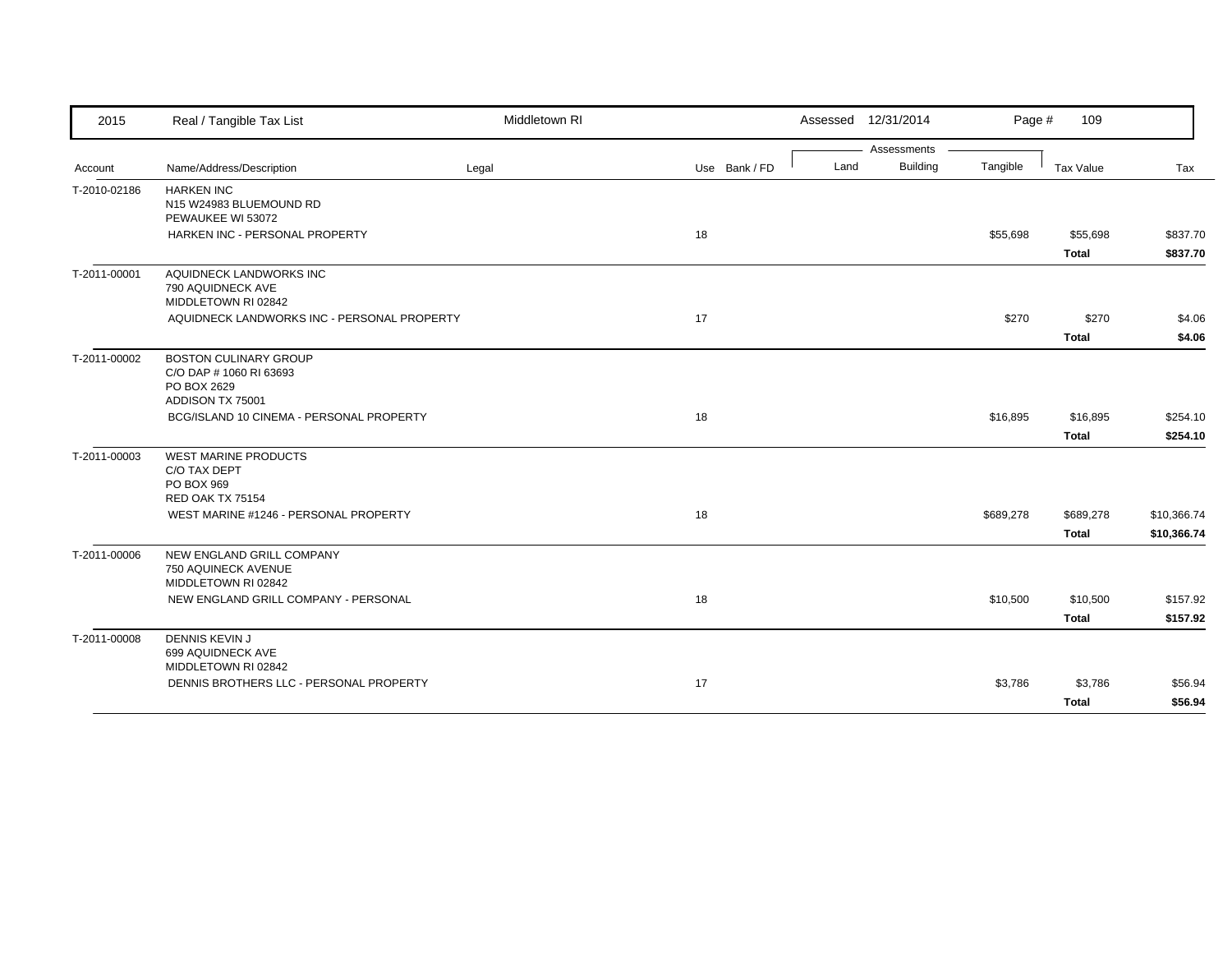| 2015         | Real / Tangible Tax List                                          | Middletown RI |               |      | Assessed 12/31/2014            | Page #   | 110              |            |
|--------------|-------------------------------------------------------------------|---------------|---------------|------|--------------------------------|----------|------------------|------------|
|              |                                                                   |               |               | Land | Assessments<br><b>Building</b> | Tangible |                  |            |
| Account      | Name/Address/Description                                          | Legal         | Use Bank / FD |      |                                |          | <b>Tax Value</b> | Tax        |
| T-2011-00011 | CARDIS DEPT STORE INC<br>ONE FURNITURE WAY                        |               |               |      |                                |          |                  |            |
|              | SWANSEA MA 02777                                                  |               |               |      |                                |          |                  |            |
|              | CARDIS MATTRESSES - PERSONAL PROPERTY                             |               | 18            |      |                                | \$15,200 | \$15,200         | \$228.61   |
|              |                                                                   |               |               |      |                                |          | <b>Total</b>     | \$228.61   |
| T-2011-00016 | <b>LING CHENG</b>                                                 |               |               |      |                                |          |                  |            |
|              | 170 AQUIDNECK AVENUE                                              |               |               |      |                                |          |                  |            |
|              | MIDDLETOWN RI 02842                                               |               |               |      |                                |          |                  |            |
|              | AQUIDNECK ISLAND ACUPUNCTURE - PERSONAL                           |               | 17            |      |                                | \$4,748  | \$4,748          | \$71.41    |
|              |                                                                   |               |               |      |                                |          | <b>Total</b>     | \$71.41    |
| T-2011-00017 | ERIC JOHNSON HOMES INC                                            |               |               |      |                                |          |                  |            |
|              | 1016 EAST MAIN RD<br>PORTSMOUTH RI 02871                          |               |               |      |                                |          |                  |            |
|              | OLDPORT HOMES CO - PERSONAL PROPERTY                              |               | 17            |      |                                | \$1,795  | \$1,795          | \$27.00    |
|              |                                                                   |               |               |      |                                |          | <b>Total</b>     | \$27.00    |
| T-2011-00021 | <b>ARCE ARMAND</b>                                                |               |               |      |                                |          |                  |            |
|              | <b>PO BOX 774</b>                                                 |               |               |      |                                |          |                  |            |
|              | ENFIELD CT 06083                                                  |               |               |      |                                |          |                  |            |
|              | 1995 36' FLEETWOOD - PERSONAL PROPERTY                            |               | 45            |      |                                | \$3,800  | \$3,800          | \$57.15    |
|              |                                                                   |               |               |      |                                |          | Total            | \$57.15    |
| T-2011-00022 | <b>BALTAZAR ARMANDO</b>                                           |               |               |      |                                |          |                  |            |
|              | 54 SOUTH STREET                                                   |               |               |      |                                |          |                  |            |
|              | MARLBOROUGH MA 01752<br>1989 33' CITATION 34S - PERSONAL PROPERTY |               | 45            |      |                                | \$2,450  | \$2,450          | \$36.85    |
|              |                                                                   |               |               |      |                                |          |                  | \$36.85    |
|              |                                                                   |               |               |      |                                |          | <b>Total</b>     |            |
| T-2011-00028 | <b>MARGOLIS SHAWN</b><br>1151 AQUIDNECK AVE STE 1                 |               |               |      |                                |          |                  |            |
|              | MIDDLETOWN RI 02842                                               |               |               |      |                                |          |                  |            |
|              | SIGS PLACE LLC - PERSONAL PROPERTY                                |               | 18            |      |                                | \$79,511 | \$79,511         | \$1,195.85 |
|              |                                                                   |               |               |      |                                |          | <b>Total</b>     | \$1,195.85 |
| T-2011-00029 | UNIVERSAL HOSPITAL SRVS INC                                       |               |               |      |                                |          |                  |            |
|              | 1301 INTERNATIONAL PKWY                                           |               |               |      |                                |          |                  |            |
|              | <b>SUITE 300</b>                                                  |               |               |      |                                |          |                  |            |
|              | SUNRISE FL 33323<br>UNIVERSAL HOSPITAL SERVICES - PERSONAL        |               | 94            |      |                                | \$2,612  | \$2,612          | \$39.28    |
|              |                                                                   |               |               |      |                                |          |                  |            |
|              |                                                                   |               |               |      |                                |          | <b>Total</b>     | \$39.28    |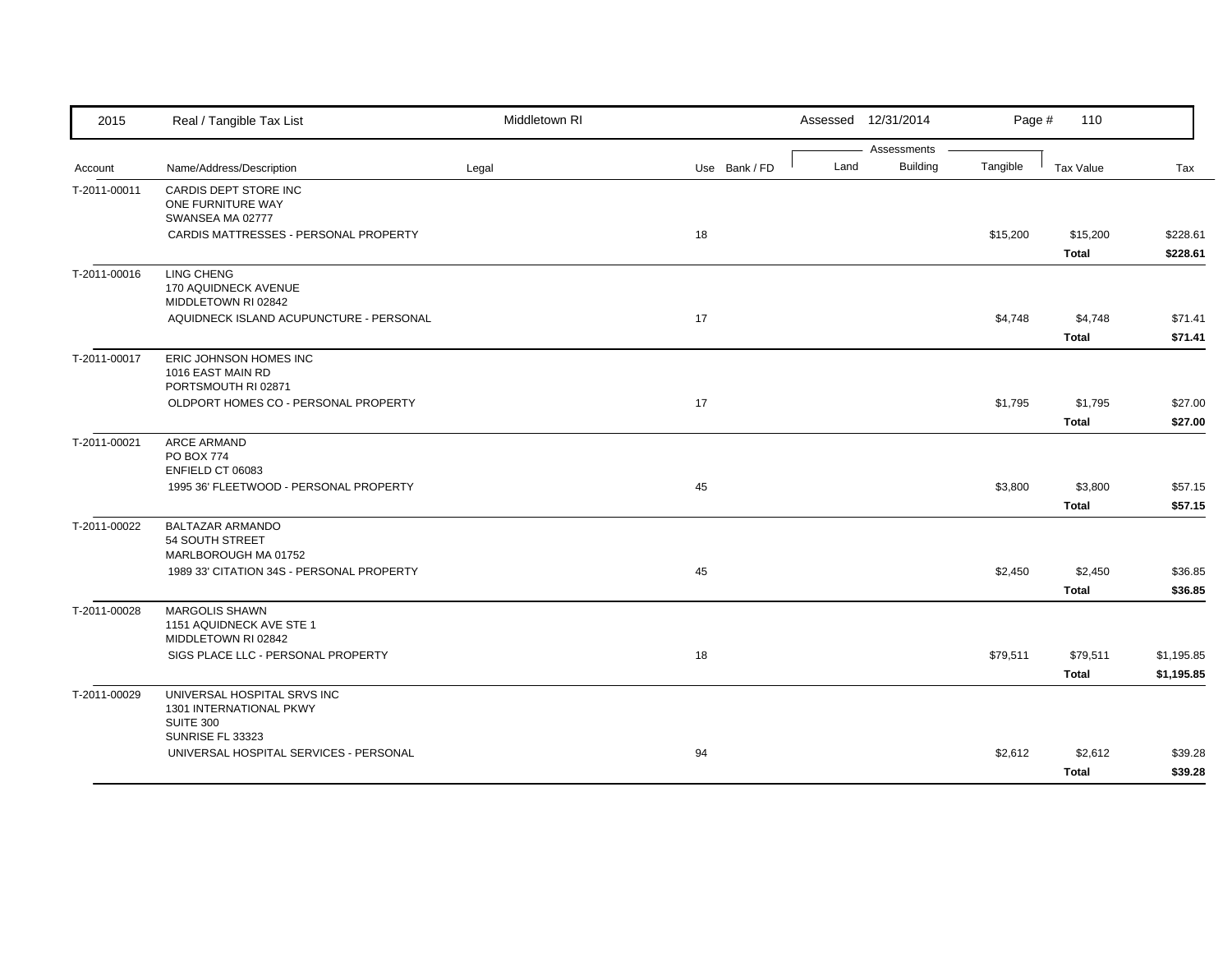| 2015         | Real / Tangible Tax List                                                                         | Middletown RI |               | Assessed 12/31/2014 |                 | Page #   | 111                     |                      |
|--------------|--------------------------------------------------------------------------------------------------|---------------|---------------|---------------------|-----------------|----------|-------------------------|----------------------|
|              |                                                                                                  |               |               |                     | Assessments     |          |                         |                      |
| Account      | Name/Address/Description                                                                         | Legal         | Use Bank / FD | Land                | <b>Building</b> | Tangible | Tax Value               | Tax                  |
| T-2011-00030 | ASCO HEALTHCARE OF NEW ENGLAND<br>900 OMNICARE CENTER<br>201 E 4TH ST<br>CINCINNATI OH 45202     |               |               |                     |                 |          |                         |                      |
|              | OMNI CARE OF RHODE ISLAND - PERSONAL PROPERTY                                                    |               | 94            |                     |                 | \$36,085 | \$36,085<br>Total       | \$542.72<br>\$542.72 |
| T-2011-00032 | <b>GREENLEAF COMPACTION INC</b><br>C/O MARVIN POER & COMPANY<br>PO BOX 52427<br>ATLANTA GA 30355 |               |               |                     |                 |          |                         |                      |
|              | CASELLA WASTE SYSTEM - PERSONAL PROPERTY                                                         |               | 94            |                     |                 | \$5,120  | \$5,120<br><b>Total</b> | \$77.00<br>\$77.00   |
| T-2011-00035 | SOUZA KENNETH J<br>211 WEST MAIN ROAD<br>MIDDLETOWN RI 02842                                     |               |               |                     |                 |          |                         |                      |
|              | AQUA SYSTEMS - PERSONAL PROPERTY                                                                 |               | 17            |                     |                 | \$320    | \$320<br><b>Total</b>   | \$4.81<br>\$4.81     |
| T-2011-00036 | <b>LAFOND COLETTE</b><br>747 AQUIDNECK AVE<br>MIDDLETOWN RI 02842                                |               |               |                     |                 |          |                         |                      |
|              | LAFOND COLETTE LICSW - PERSONAL PROPERTY                                                         |               | 17            |                     |                 | \$900    | \$900<br><b>Total</b>   | \$13.54<br>\$13.54   |
| T-2011-00038 | <b>HURLEY PATRICIA</b><br>495 GILBERT STUART ROAD - C<br>SAUNDERSTOWN RI 02874-3003              |               |               |                     |                 |          |                         |                      |
|              | HURLEY-MORTON STUDIO - PERSONAL PROPERTY                                                         |               | 17            |                     |                 | \$1,200  | \$1,200<br><b>Total</b> | \$18.05<br>\$18.05   |
| T-2011-00040 | NEWPORT FESTIVALS FOUNDATION<br>PO BOX 650<br><b>ESSEX MA 01929</b>                              |               |               |                     |                 |          |                         |                      |
|              | NEW FESTIVAL PRODUCTIONS - PERSONAL PROPERTY                                                     |               | 17            |                     |                 | \$3,068  | \$3,068<br><b>Total</b> | \$46.14<br>\$46.14   |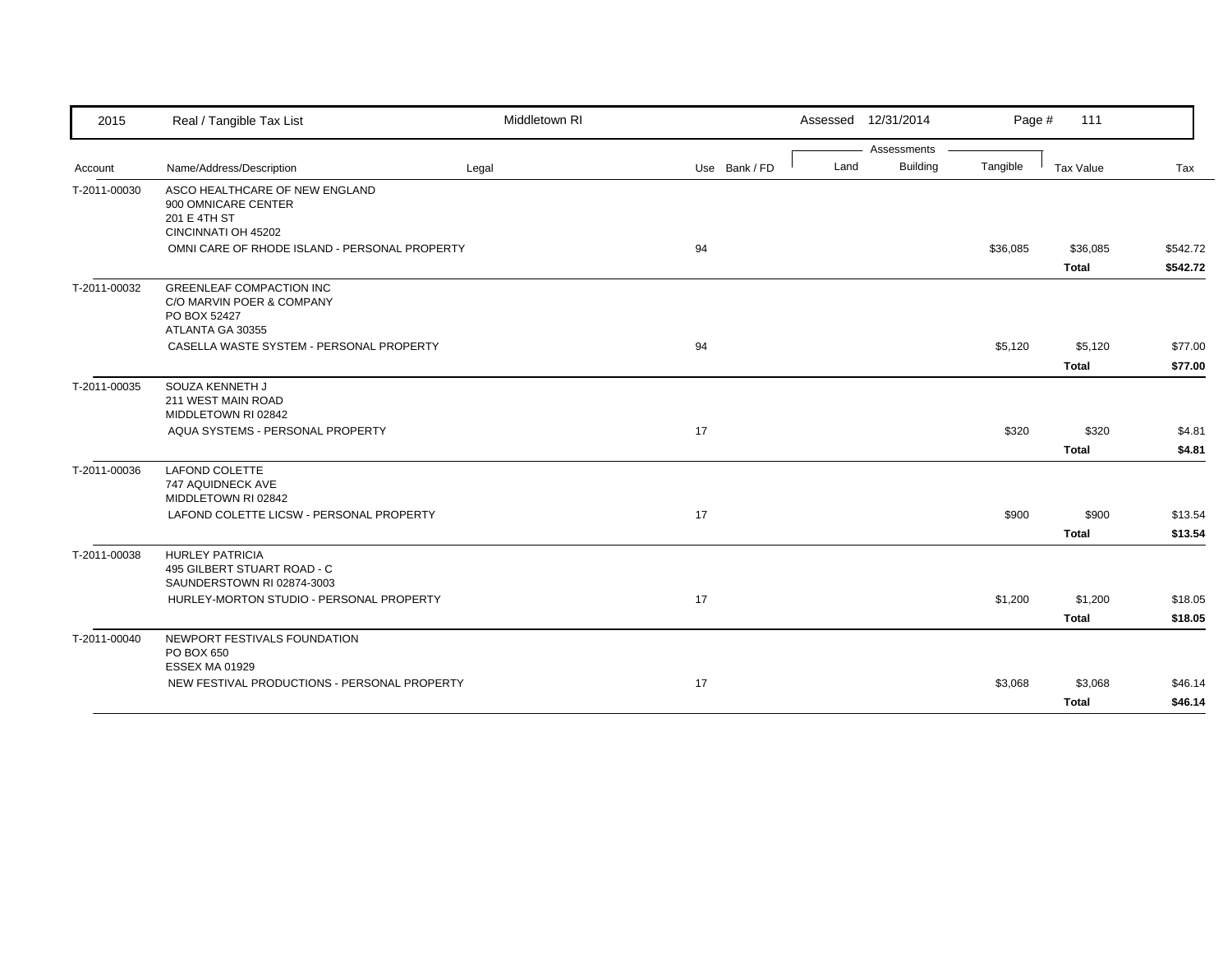| 2015         | Real / Tangible Tax List                 | Middletown RI |               |      | Assessed 12/31/2014            | Page #   | 112              |          |
|--------------|------------------------------------------|---------------|---------------|------|--------------------------------|----------|------------------|----------|
| Account      | Name/Address/Description                 | Legal         | Use Bank / FD | Land | Assessments<br><b>Building</b> | Tangible | <b>Tax Value</b> | Tax      |
|              | LONG GUY E                               |               |               |      |                                |          |                  |          |
| T-2011-00041 | 703 GREEN END AVE                        |               |               |      |                                |          |                  |          |
|              | MIDDLETOWN RI 02842                      |               |               |      |                                |          |                  |          |
|              | AQUIDNECK COMPUTER WORKS - PERSONAL      |               | 17            |      |                                | \$3,000  | \$3,000          | \$45.12  |
|              |                                          |               |               |      |                                |          | <b>Total</b>     | \$45.12  |
| T-2011-00042 | <b>BOUDREAU KRISTIN</b>                  |               |               |      |                                |          |                  |          |
|              | 49 WARD AVE                              |               |               |      |                                |          |                  |          |
|              | MIDDLETOWN RI 02842                      |               |               |      |                                |          |                  |          |
|              | HEALING POINT - PERSONAL PROPERTY        |               | 17            |      |                                | \$4,500  | \$4,500          | \$67.68  |
|              |                                          |               |               |      |                                |          | <b>Total</b>     | \$67.68  |
| T-2011-00043 | <b>BERNARD SUSAN</b>                     |               |               |      |                                |          |                  |          |
|              | 16 CIRCLE DR<br>MIDDLETOWN RI 02842      |               |               |      |                                |          |                  |          |
|              | SUSAN BERNARD ELECTROLYSIS - PERSONAL    |               | 17            |      |                                | \$477    | \$477            | \$7.17   |
|              |                                          |               |               |      |                                |          | <b>Total</b>     | \$7.17   |
| T-2011-00047 | CARDOSO CARLOS                           |               |               |      |                                |          |                  |          |
|              | 16 BEACON TERRACE                        |               |               |      |                                |          |                  |          |
|              | MIDDLETOWN RI 02842                      |               |               |      |                                |          |                  |          |
|              | NEWPORT TRAVEL LLC - PERSONAL PROPERTY   |               | 17            |      |                                | \$295    | \$295            | \$4.44   |
|              |                                          |               |               |      |                                |          | <b>Total</b>     | \$4.44   |
| T-2011-00048 | ONEILL DONALD P                          |               |               |      |                                |          |                  |          |
|              | 150 BERKELEY AVENUE                      |               |               |      |                                |          |                  |          |
|              | MIDDLETOWN RI 02842                      |               |               |      |                                |          |                  |          |
|              | SURPLUS BUILDING MATERIALS - PERSONAL    |               | 17            |      |                                | \$3,000  | \$3,000          | \$45.12  |
|              |                                          |               |               |      |                                |          | <b>Total</b>     | \$45.12  |
| T-2011-00049 | EDWARD D JONES & CO                      |               |               |      |                                |          |                  |          |
|              | DBA TAX REPORTING 51467<br>P O BOX 66528 |               |               |      |                                |          |                  |          |
|              | ST LOUIS MO 63131-6528                   |               |               |      |                                |          |                  |          |
|              | EDWARD D JONES & CO - PERSONAL PROPERTY  |               | 17            |      |                                | \$12,795 | \$12,795         | \$192.44 |
|              |                                          |               |               |      |                                |          | <b>Total</b>     | \$192.44 |
| T-2011-00050 | T & G LLC                                |               |               |      |                                |          |                  |          |
|              | 238 EAST MAIN RD UNIT 6                  |               |               |      |                                |          |                  |          |
|              | MIDDLETOWN RI 02842                      |               |               |      |                                |          |                  |          |
|              | AQUIDNECK CLEANERS - PERSONAL PROPERTY   |               | 17            |      |                                | \$4,200  | \$4,200          | \$63.17  |
|              |                                          |               |               |      |                                |          | <b>Total</b>     | \$63.17  |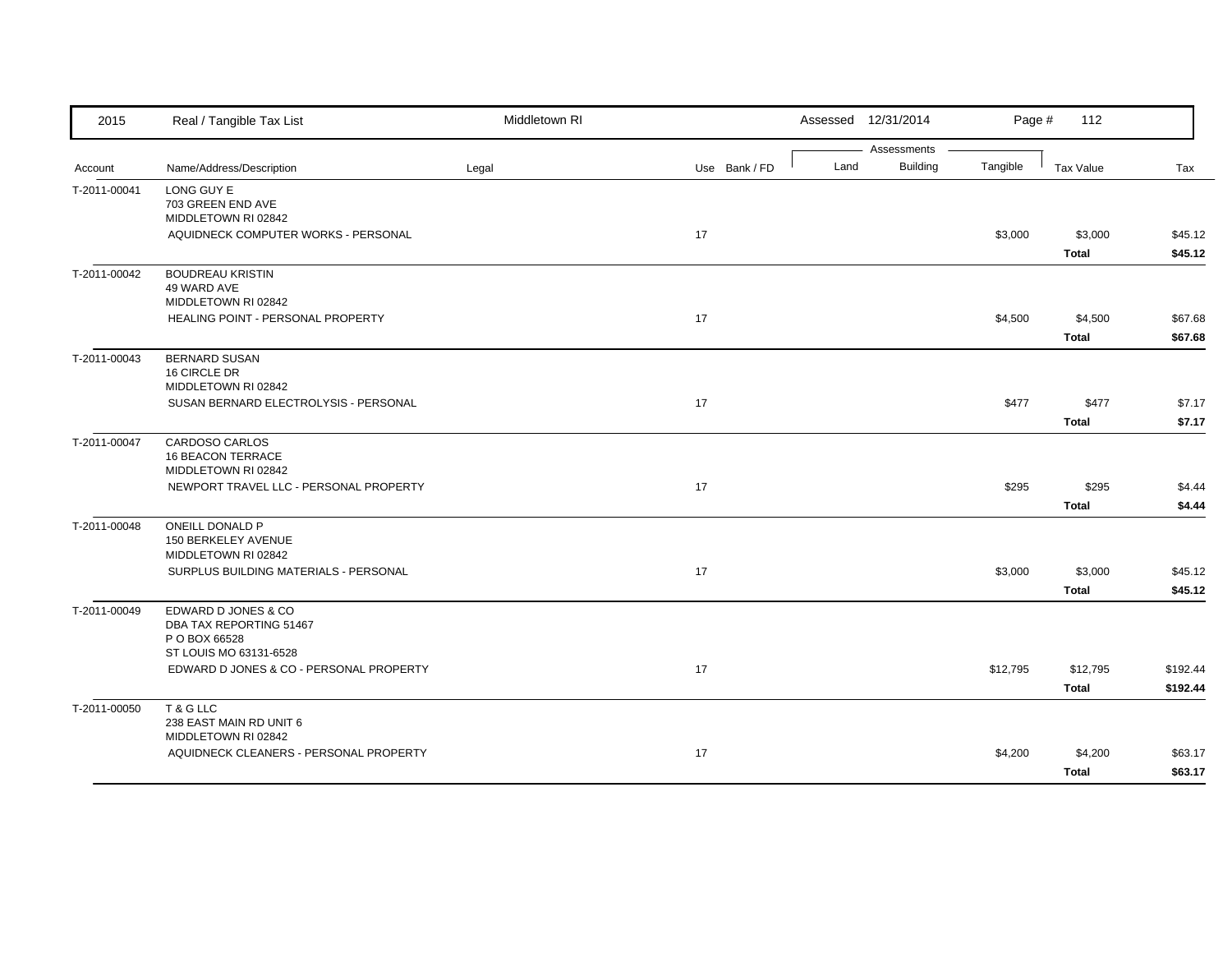| 2015         | Real / Tangible Tax List                                                               | Middletown RI |               |      | Assessed 12/31/2014 | Page #   | 113                     |                      |
|--------------|----------------------------------------------------------------------------------------|---------------|---------------|------|---------------------|----------|-------------------------|----------------------|
|              |                                                                                        |               |               |      | Assessments         |          |                         |                      |
| Account      | Name/Address/Description                                                               | Legal         | Use Bank / FD | Land | <b>Building</b>     | Tangible | Tax Value               | Tax                  |
| T-2011-00053 | <b>VEGA LINDA B</b><br>MARULLOS AUTO REPAIR<br>147 BEACON ST APT 1<br>NEWPORT RI 02840 |               |               |      |                     |          |                         |                      |
|              | MARULLOS AUTO REPAIR - PERSONAL PROPERTY                                               |               | 17            |      |                     | \$7,200  | \$7,200<br><b>Total</b> | \$108.29<br>\$108.29 |
| T-2011-00056 | <b>LEDSWORTH JASON</b><br>307 OLIPHANT LANE<br><b>UNIT 18</b><br>MIDDLETOWN RI 02842   |               |               |      |                     |          |                         |                      |
|              | LEDSWORTH JASON DBA JL ELECT - PERSONAL                                                |               | 17            |      |                     | \$3,000  | \$3,000<br><b>Total</b> | \$45.12<br>\$45.12   |
| T-2011-00061 | <b>BEEZER JANE</b><br>699 AQUIDNECK AVE<br>MIDDLETOWN RI 02842                         |               |               |      |                     |          |                         |                      |
|              | TRAIN WITH JANE PILATES - PERSONAL PROPERTY                                            |               | 17            |      |                     | \$600    | \$600<br><b>Total</b>   | \$9.02<br>\$9.02     |
| T-2011-00062 | MORREL DONNA<br>770 AQUIDNECK AVENUE<br>MIDDLETOWN RI 02842                            |               |               |      |                     |          |                         |                      |
|              | SPALON LLC - PERSONAL PROPERTY                                                         |               | 17            |      |                     | \$3,600  | \$3,600<br><b>Total</b> | \$54.14<br>\$54.14   |
| T-2011-00063 | <b>RUBIC DESIGN</b><br>747 AQUIDNECK AVENUE<br>MIDDLETOWN RI 02842                     |               |               |      |                     |          |                         |                      |
|              | RUBIC DESIGN - PERSONAL PROPERTY                                                       |               | 18            |      |                     | \$9,005  | \$9,005<br><b>Total</b> | \$135.44<br>\$135.44 |
| T-2011-00067 | AULL FIT LLC<br>1077 AQUIDNECK AVE<br>MIDDLETOWN RI 02842                              |               |               |      |                     |          |                         |                      |
|              | AULL PILATES - PERSONAL PROPERTY                                                       |               | 17            |      |                     | \$600    | \$600<br><b>Total</b>   | \$9.02<br>\$9.02     |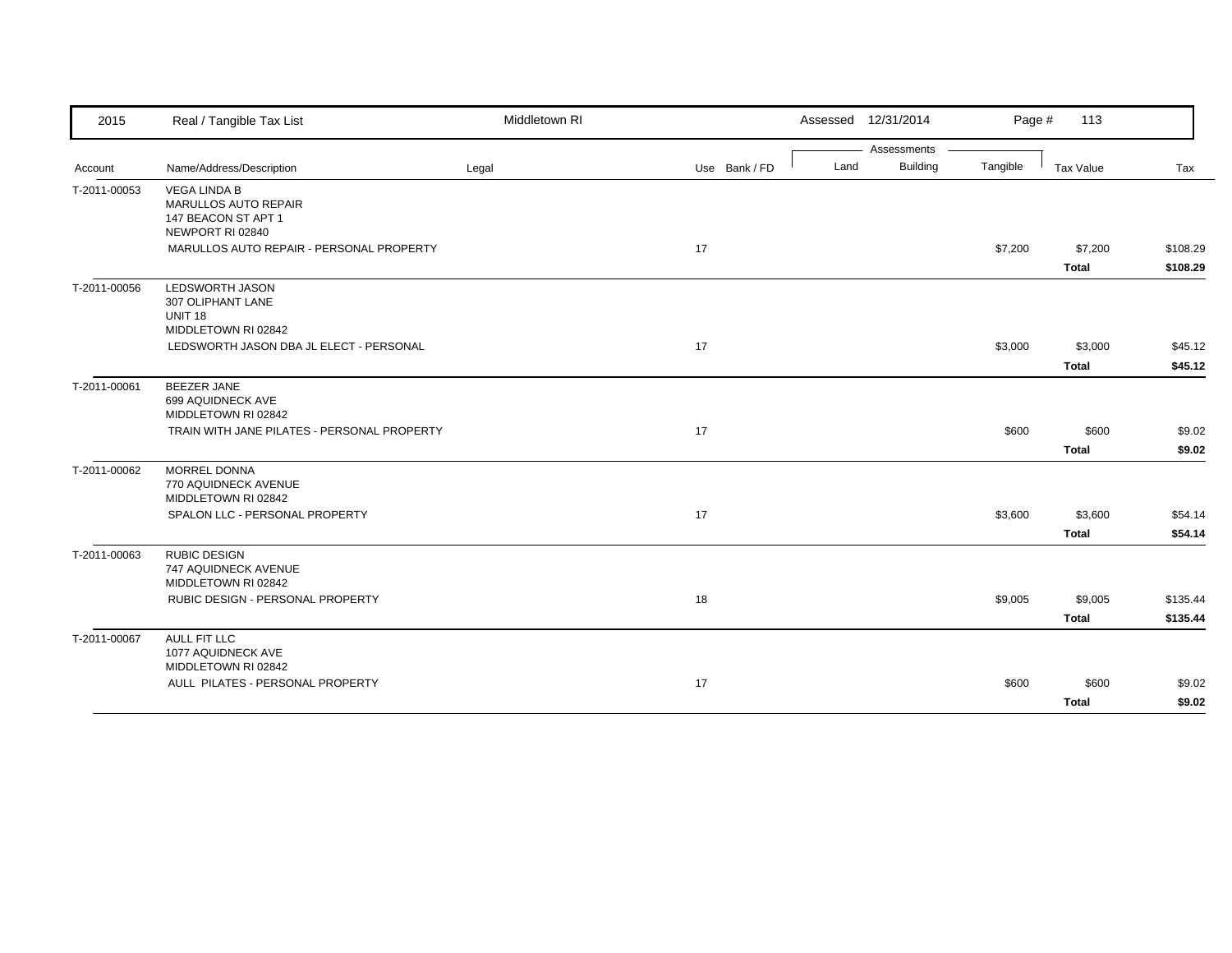| Assessments<br><b>Building</b><br>Land<br>Tangible<br>Name/Address/Description<br>Legal<br>Use Bank / FD<br><b>Tax Value</b><br>Tax<br>Account<br>FLAT WAVES LLC D/B/A FLAT WAVES<br>T-2011-00070<br>1130 AQUIDNECK AVE<br>MIDDLETOWN RI 02842<br>FLAT WAVES - PERSONAL PROPERTY<br>18<br>\$9,600<br>\$9,600<br>\$144.38<br><b>Total</b><br>\$144.38<br>BRISTOL COUNTY DODGE INC<br>T-2011-00075<br>310 WEST MAIN ROAD<br>MIDDLETOWN RI 02842<br>17<br>CLARE DODGE CHRYSLER JEEP - PERSONAL<br>\$141,047<br>\$141,047<br>\$2,121.35<br><b>Total</b><br>\$2,121.35<br><b>OCEAN STATE TRANSIT</b><br>307 OLIPHANT LN<br>MIDDLETOWN RI 02842<br>OCEAN STATE TRANSIT - PERSONAL PROPERTY<br>17<br>\$3,000<br>\$3,000<br>\$45.12<br>\$45.12<br><b>Total</b><br>CHRUPCALA MAIA<br>741 WEST MAIN RD<br>MIDDLETOWN RI 02842<br>17<br>WIGGLE ROOM LLC - PERSONAL PROPERTY<br>\$920<br>\$920<br>\$13.84<br><b>Total</b><br>\$13.84<br><b>BAKER PATRICK M</b><br>79 MIANTONOMI AVE<br>MIDDLETOWN RI 02842<br>BAKER PAINTING - PERSONAL PROPERTY<br>17<br>\$600<br>\$600<br>\$9.02<br><b>Total</b><br>\$9.02<br>DA SILVA MARCONE<br>114 EAST MAIN RD<br>MIDDLETOWN RI 02842<br>ALL SERVICES CLEANING - PERSONAL PROPERTY<br>17<br>\$900<br>\$900<br>\$13.54<br><b>Total</b><br>\$13.54<br><b>OCONNOR THOMAS</b><br>2 ASPINET RD<br>MIDDLETOWN RI 02842<br>ALL AMERICAN LANDSCAPING - PERSONAL PROPERTY<br>17<br>\$5,000<br>\$5,000<br>\$75.20 | 2015         | Real / Tangible Tax List | Middletown RI |  | Assessed 12/31/2014 | Page # | 114          |         |
|-----------------------------------------------------------------------------------------------------------------------------------------------------------------------------------------------------------------------------------------------------------------------------------------------------------------------------------------------------------------------------------------------------------------------------------------------------------------------------------------------------------------------------------------------------------------------------------------------------------------------------------------------------------------------------------------------------------------------------------------------------------------------------------------------------------------------------------------------------------------------------------------------------------------------------------------------------------------------------------------------------------------------------------------------------------------------------------------------------------------------------------------------------------------------------------------------------------------------------------------------------------------------------------------------------------------------------------------------------------------------------------------------------------------------------------|--------------|--------------------------|---------------|--|---------------------|--------|--------------|---------|
|                                                                                                                                                                                                                                                                                                                                                                                                                                                                                                                                                                                                                                                                                                                                                                                                                                                                                                                                                                                                                                                                                                                                                                                                                                                                                                                                                                                                                                   |              |                          |               |  |                     |        |              |         |
|                                                                                                                                                                                                                                                                                                                                                                                                                                                                                                                                                                                                                                                                                                                                                                                                                                                                                                                                                                                                                                                                                                                                                                                                                                                                                                                                                                                                                                   |              |                          |               |  |                     |        |              |         |
|                                                                                                                                                                                                                                                                                                                                                                                                                                                                                                                                                                                                                                                                                                                                                                                                                                                                                                                                                                                                                                                                                                                                                                                                                                                                                                                                                                                                                                   |              |                          |               |  |                     |        |              |         |
|                                                                                                                                                                                                                                                                                                                                                                                                                                                                                                                                                                                                                                                                                                                                                                                                                                                                                                                                                                                                                                                                                                                                                                                                                                                                                                                                                                                                                                   |              |                          |               |  |                     |        |              |         |
|                                                                                                                                                                                                                                                                                                                                                                                                                                                                                                                                                                                                                                                                                                                                                                                                                                                                                                                                                                                                                                                                                                                                                                                                                                                                                                                                                                                                                                   |              |                          |               |  |                     |        |              |         |
|                                                                                                                                                                                                                                                                                                                                                                                                                                                                                                                                                                                                                                                                                                                                                                                                                                                                                                                                                                                                                                                                                                                                                                                                                                                                                                                                                                                                                                   |              |                          |               |  |                     |        |              |         |
|                                                                                                                                                                                                                                                                                                                                                                                                                                                                                                                                                                                                                                                                                                                                                                                                                                                                                                                                                                                                                                                                                                                                                                                                                                                                                                                                                                                                                                   |              |                          |               |  |                     |        |              |         |
|                                                                                                                                                                                                                                                                                                                                                                                                                                                                                                                                                                                                                                                                                                                                                                                                                                                                                                                                                                                                                                                                                                                                                                                                                                                                                                                                                                                                                                   |              |                          |               |  |                     |        |              |         |
|                                                                                                                                                                                                                                                                                                                                                                                                                                                                                                                                                                                                                                                                                                                                                                                                                                                                                                                                                                                                                                                                                                                                                                                                                                                                                                                                                                                                                                   |              |                          |               |  |                     |        |              |         |
|                                                                                                                                                                                                                                                                                                                                                                                                                                                                                                                                                                                                                                                                                                                                                                                                                                                                                                                                                                                                                                                                                                                                                                                                                                                                                                                                                                                                                                   |              |                          |               |  |                     |        |              |         |
|                                                                                                                                                                                                                                                                                                                                                                                                                                                                                                                                                                                                                                                                                                                                                                                                                                                                                                                                                                                                                                                                                                                                                                                                                                                                                                                                                                                                                                   | T-2011-00076 |                          |               |  |                     |        |              |         |
|                                                                                                                                                                                                                                                                                                                                                                                                                                                                                                                                                                                                                                                                                                                                                                                                                                                                                                                                                                                                                                                                                                                                                                                                                                                                                                                                                                                                                                   |              |                          |               |  |                     |        |              |         |
|                                                                                                                                                                                                                                                                                                                                                                                                                                                                                                                                                                                                                                                                                                                                                                                                                                                                                                                                                                                                                                                                                                                                                                                                                                                                                                                                                                                                                                   |              |                          |               |  |                     |        |              |         |
|                                                                                                                                                                                                                                                                                                                                                                                                                                                                                                                                                                                                                                                                                                                                                                                                                                                                                                                                                                                                                                                                                                                                                                                                                                                                                                                                                                                                                                   |              |                          |               |  |                     |        |              |         |
|                                                                                                                                                                                                                                                                                                                                                                                                                                                                                                                                                                                                                                                                                                                                                                                                                                                                                                                                                                                                                                                                                                                                                                                                                                                                                                                                                                                                                                   | T-2011-00079 |                          |               |  |                     |        |              |         |
|                                                                                                                                                                                                                                                                                                                                                                                                                                                                                                                                                                                                                                                                                                                                                                                                                                                                                                                                                                                                                                                                                                                                                                                                                                                                                                                                                                                                                                   |              |                          |               |  |                     |        |              |         |
|                                                                                                                                                                                                                                                                                                                                                                                                                                                                                                                                                                                                                                                                                                                                                                                                                                                                                                                                                                                                                                                                                                                                                                                                                                                                                                                                                                                                                                   |              |                          |               |  |                     |        |              |         |
|                                                                                                                                                                                                                                                                                                                                                                                                                                                                                                                                                                                                                                                                                                                                                                                                                                                                                                                                                                                                                                                                                                                                                                                                                                                                                                                                                                                                                                   |              |                          |               |  |                     |        |              |         |
|                                                                                                                                                                                                                                                                                                                                                                                                                                                                                                                                                                                                                                                                                                                                                                                                                                                                                                                                                                                                                                                                                                                                                                                                                                                                                                                                                                                                                                   | T-2011-00084 |                          |               |  |                     |        |              |         |
|                                                                                                                                                                                                                                                                                                                                                                                                                                                                                                                                                                                                                                                                                                                                                                                                                                                                                                                                                                                                                                                                                                                                                                                                                                                                                                                                                                                                                                   |              |                          |               |  |                     |        |              |         |
|                                                                                                                                                                                                                                                                                                                                                                                                                                                                                                                                                                                                                                                                                                                                                                                                                                                                                                                                                                                                                                                                                                                                                                                                                                                                                                                                                                                                                                   |              |                          |               |  |                     |        |              |         |
|                                                                                                                                                                                                                                                                                                                                                                                                                                                                                                                                                                                                                                                                                                                                                                                                                                                                                                                                                                                                                                                                                                                                                                                                                                                                                                                                                                                                                                   |              |                          |               |  |                     |        |              |         |
|                                                                                                                                                                                                                                                                                                                                                                                                                                                                                                                                                                                                                                                                                                                                                                                                                                                                                                                                                                                                                                                                                                                                                                                                                                                                                                                                                                                                                                   | T-2011-00088 |                          |               |  |                     |        |              |         |
|                                                                                                                                                                                                                                                                                                                                                                                                                                                                                                                                                                                                                                                                                                                                                                                                                                                                                                                                                                                                                                                                                                                                                                                                                                                                                                                                                                                                                                   |              |                          |               |  |                     |        |              |         |
|                                                                                                                                                                                                                                                                                                                                                                                                                                                                                                                                                                                                                                                                                                                                                                                                                                                                                                                                                                                                                                                                                                                                                                                                                                                                                                                                                                                                                                   |              |                          |               |  |                     |        |              |         |
|                                                                                                                                                                                                                                                                                                                                                                                                                                                                                                                                                                                                                                                                                                                                                                                                                                                                                                                                                                                                                                                                                                                                                                                                                                                                                                                                                                                                                                   |              |                          |               |  |                     |        |              |         |
|                                                                                                                                                                                                                                                                                                                                                                                                                                                                                                                                                                                                                                                                                                                                                                                                                                                                                                                                                                                                                                                                                                                                                                                                                                                                                                                                                                                                                                   | T-2011-00093 |                          |               |  |                     |        |              |         |
|                                                                                                                                                                                                                                                                                                                                                                                                                                                                                                                                                                                                                                                                                                                                                                                                                                                                                                                                                                                                                                                                                                                                                                                                                                                                                                                                                                                                                                   |              |                          |               |  |                     |        |              |         |
|                                                                                                                                                                                                                                                                                                                                                                                                                                                                                                                                                                                                                                                                                                                                                                                                                                                                                                                                                                                                                                                                                                                                                                                                                                                                                                                                                                                                                                   |              |                          |               |  |                     |        |              |         |
|                                                                                                                                                                                                                                                                                                                                                                                                                                                                                                                                                                                                                                                                                                                                                                                                                                                                                                                                                                                                                                                                                                                                                                                                                                                                                                                                                                                                                                   |              |                          |               |  |                     |        | <b>Total</b> | \$75.20 |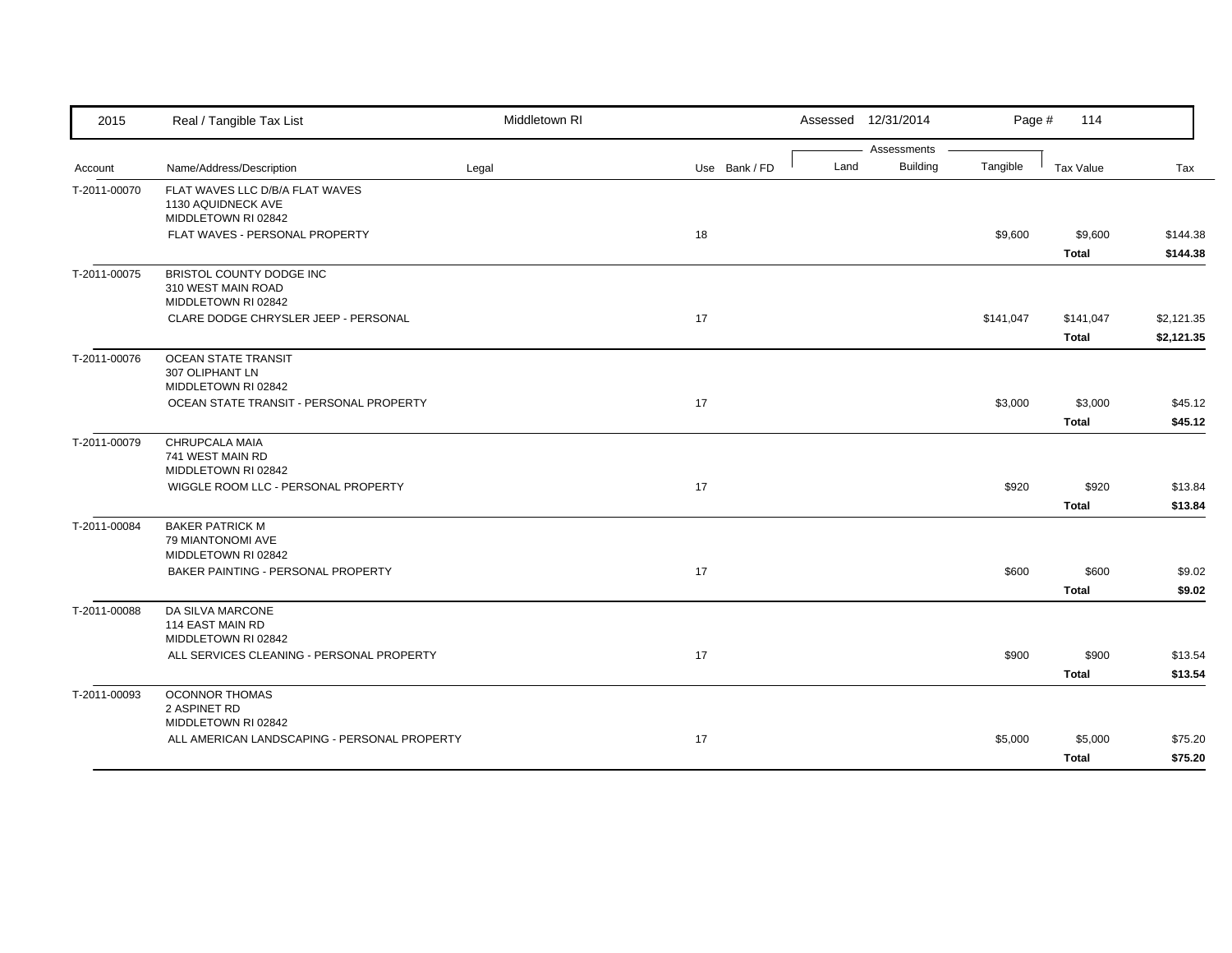| 2015         | Real / Tangible Tax List                                                                                                  | Middletown RI |               |      | Assessed 12/31/2014            | Page #    | 115                      |                      |
|--------------|---------------------------------------------------------------------------------------------------------------------------|---------------|---------------|------|--------------------------------|-----------|--------------------------|----------------------|
| Account      | Name/Address/Description                                                                                                  | Legal         | Use Bank / FD | Land | Assessments<br><b>Building</b> | Tangible  | Tax Value                | Tax                  |
| T-2011-00094 | RIVERHEAD BLDG SUPPLY CORP<br>250 DAVID COURT<br>CALVERTON NY 11933-3052<br>RIVERHEAD BUILDING SUPPLY - PERSONAL PROPERTY |               | 18            |      |                                | \$403,146 | \$403,146                | \$6,063.32           |
|              |                                                                                                                           |               |               |      |                                |           | <b>Total</b>             | \$6,063.32           |
| T-2011-00096 | <b>ATLAS ATM CORP</b><br>1106 NO MAIN ST<br>PROVIDENCE RI 02904                                                           |               |               |      |                                |           |                          |                      |
|              | ATLAS ATM - PERSONAL PROPERTY                                                                                             |               | 17            |      |                                | \$13,350  | \$13,350<br><b>Total</b> | \$200.78<br>\$200.78 |
| T-2011-00099 | NEXGEN COMPLIANCE SOLUTIONS<br>127 JOHN CLARKE RD<br>MIDDLETOWN RI 02842                                                  |               |               |      |                                |           |                          |                      |
|              | NEXGEN COMPLIANCE SOLUTIONS - PERSONAL                                                                                    |               | 17            |      |                                | \$1,200   | \$1,200<br><b>Total</b>  | \$18.05<br>\$18.05   |
| T-2011-00104 | <b>ECO - RESTORATION SERVICES</b><br>120 PARADISE AVE<br>MIDDLETOWN RI 02842                                              |               |               |      |                                |           |                          |                      |
|              | 911 RESTORATION - PERSONAL PROPERTY                                                                                       |               | 17            |      |                                | \$4,740   | \$4,740<br><b>Total</b>  | \$71.29<br>\$71.29   |
| T-2011-00106 | <b>ECKHART INC</b><br>174 GREEN END AVE<br>MIDDLETOWN RI 02842                                                            |               |               |      |                                |           |                          |                      |
|              | BROADWAY FLORIST - PERSONAL PROPERTY                                                                                      |               | 17            |      |                                | \$6,000   | \$6,000<br><b>Total</b>  | \$90.24<br>\$90.24   |
| T-2011-00107 | <b>FLYNN EVA RUTH</b><br>796 AQUIDNECK AVE UNIT D<br>MIDDLETOWN RI 02842                                                  |               |               |      |                                |           |                          |                      |
|              | EVARUTH'S SPECIALTY BAKERY - PERSONAL                                                                                     |               | 18            |      |                                | \$33,095  | \$33,095<br><b>Total</b> | \$497.75<br>\$497.75 |
| T-2011-00108 | HOURIHAN SUZANNE<br>287 THIRD BEACH RD<br>MIDDLETOWN RI 02842                                                             |               |               |      |                                |           |                          |                      |
|              | NEWPORT EQUESTRIAN ACADEMY - PERSONAL                                                                                     |               | 17            |      |                                | \$1,800   | \$1,800<br><b>Total</b>  | \$27.07<br>\$27.07   |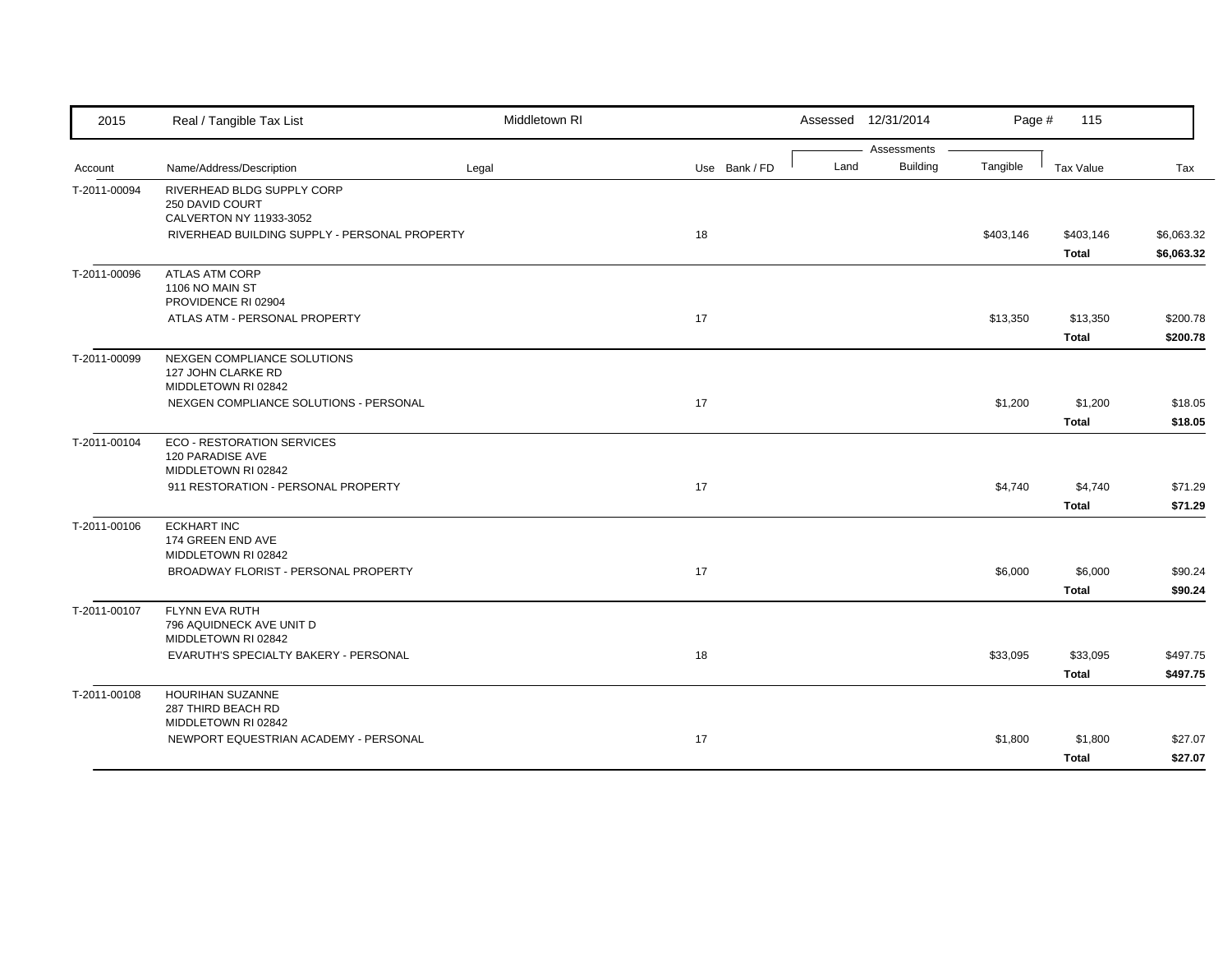| 2015         | Real / Tangible Tax List                                                | Middletown RI |               |      | Assessed 12/31/2014     | Page #   | 116                      |                      |
|--------------|-------------------------------------------------------------------------|---------------|---------------|------|-------------------------|----------|--------------------------|----------------------|
| Account      | Name/Address/Description                                                | Legal         | Use Bank / FD | Land | Assessments<br>Building | Tangible | Tax Value                | Tax                  |
| T-2011-00109 | SULLIVAN DENNIS P<br>140 MEADOW LN<br>MIDDLETOWN RI 02842               |               |               |      |                         |          |                          |                      |
|              | SULLIVAN CONSTRUCTION & DEV - PERSONAL                                  |               | 17            |      |                         | \$2,000  | \$2,000<br><b>Total</b>  | \$30.08<br>\$30.08   |
| T-2011-00110 | DRAPER EDWARD R & JONELLE H<br>343 GREEN END AVE<br>MIDDLETOWN RI 02842 |               |               |      |                         |          |                          |                      |
|              | DRAPER DAY CARE - PERSONAL PROPERTY                                     |               | 17            |      |                         | \$3,000  | \$3,000<br><b>Total</b>  | \$45.12<br>\$45.12   |
| T-2011-00112 | PD HUMPHREY CO INC<br>750 AQUIDNECK AVE<br>MIDDLETOWN RI 02842          |               |               |      |                         |          |                          |                      |
|              | BEACH PAINT - PERSONAL PROPERTY                                         |               | 18            |      |                         | \$13,800 | \$13,800<br><b>Total</b> | \$207.55<br>\$207.55 |
| T-2012-00001 | <b>SIMPSON MELISSA</b><br>999 WEST MAIN ROAD<br>MIDDLETOWN RI 02842     |               |               |      |                         |          |                          |                      |
|              | QUALITY CUTS - PERSONAL PROPERTY                                        |               | 17            |      |                         | \$3,418  | \$3,418<br><b>Total</b>  | \$51.41<br>\$51.41   |
| T-2012-00003 | <b>LEAKY INC</b><br>58 AQUIDNECK AVENUE<br>MIDDLETOWN RI 02842          |               |               |      |                         |          |                          |                      |
|              | SUBWAY - PERSONAL PROPERTY                                              |               | 18            |      |                         | \$33,039 | \$33,039<br><b>Total</b> | \$496.91<br>\$496.91 |
| T-2012-00004 | <b>MCKAY BILL</b><br>1151 AQUIDNECK AVENUE<br>MIDDLETOWN RI 02842       |               |               |      |                         |          |                          |                      |
|              | FAST PICTURE FRAMING - PERSONAL PROPERTY                                |               | 18            |      |                         | \$9,551  | \$9,551<br><b>Total</b>  | \$143.65<br>\$143.65 |
| T-2012-00005 | <b>HETLAND TIM</b><br>1015 AQUIDNECK AVENUE<br>MIDDLETOWN RI 02842      |               |               |      |                         |          |                          |                      |
|              | RHODE ISLAND WIND POWER INC - PERSONAL                                  |               | 18            |      |                         | \$20,910 | \$20,910<br><b>Total</b> | \$314.49<br>\$314.49 |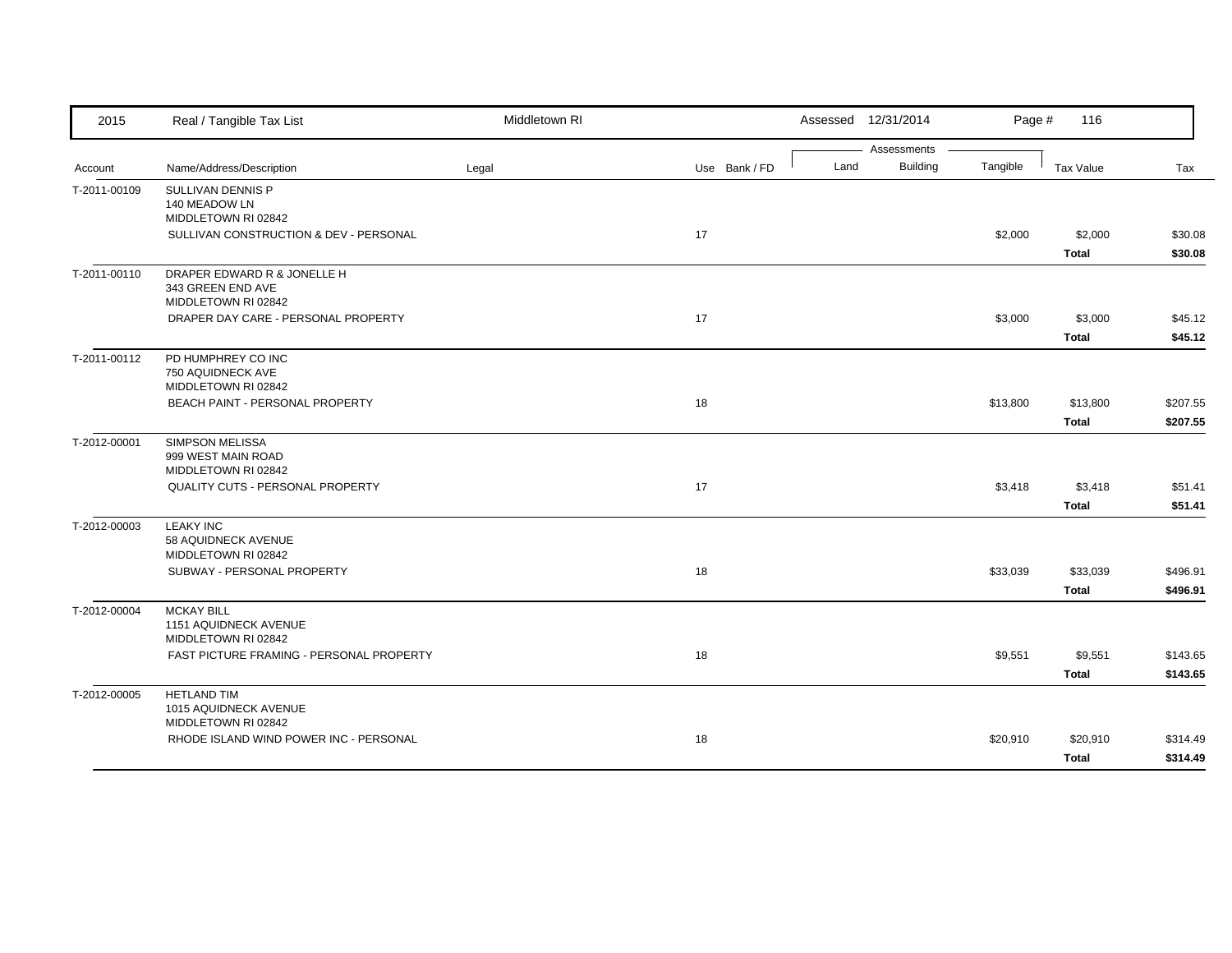| 2015         | Real / Tangible Tax List                                                                         | Middletown RI |               |      | Assessed 12/31/2014            | Page #    | 117                       |                          |
|--------------|--------------------------------------------------------------------------------------------------|---------------|---------------|------|--------------------------------|-----------|---------------------------|--------------------------|
| Account      | Name/Address/Description                                                                         | Legal         | Use Bank / FD | Land | Assessments<br><b>Building</b> | Tangible  | <b>Tax Value</b>          | Tax                      |
| T-2012-00006 | VON-SEE ROBERT J<br>3603 BROADWAY STATION<br>NEWPORT RI 02840                                    |               |               |      |                                |           |                           |                          |
|              | A-1 CAR CAB & VAN - PERSONAL PROPERTY                                                            |               | 17            |      |                                | \$1,922   | \$1,922<br><b>Total</b>   | \$28.91<br>\$28.91       |
| T-2012-00007 | MONTEGONET SOLUTIONS LLC<br>127 JOHN CLARKE ROAD<br>MIDDLETOWN RI 02842                          |               |               |      |                                |           |                           |                          |
|              | SELF SERVICE NETWORKS - PERSONAL PROPERTY                                                        |               | 18            |      |                                | \$23,399  | \$23,399<br><b>Total</b>  | \$351.92<br>\$351.92     |
| T-2012-00008 | <b>ABSTRAX LLC</b><br>88 SILVA LANE<br>MIDDLETOWN RI 02842                                       |               |               |      |                                |           |                           |                          |
|              | ABSTRAX LLC - PERSONAL PROPERTY                                                                  |               | 18            |      |                                | \$141,465 | \$141,465<br><b>Total</b> | \$2,127.63<br>\$2,127.63 |
| T-2012-00010 | NEWPORT INSURANCE AGENCY INC<br>460 EAST MAIN RD<br>MIDDLETOWN RI 02842                          |               |               |      |                                |           |                           |                          |
|              | NEWPORT INSURANCE - PERSONAL PROPERTY                                                            |               | 18            |      |                                | \$24,614  | \$24,614<br><b>Total</b>  | \$370.19<br>\$370.19     |
| T-2012-00011 | <b>ICI SERVICES CORPORATION</b><br>500 VIKING DRIVE<br><b>STE 200</b><br>VIRGINIA BEACH VA 23452 |               |               |      |                                |           |                           |                          |
|              | ICI SERVICES CORPORATION - PERSONAL PROPERTY                                                     |               | 17            |      |                                | \$4,800   | \$4,800<br><b>Total</b>   | \$72.19<br>\$72.19       |
| T-2012-00014 | MOPO INC<br>72 EAST MAIN ROAD<br>MIDDLETOWN RI 02842                                             |               |               |      |                                |           |                           |                          |
|              | THJE FRENCH CONFECTION - PERSONAL PROPERTY                                                       |               | 18            |      |                                | \$35,517  | \$35,517<br><b>Total</b>  | \$534.18<br>\$534.18     |
| T-2012-00020 | BLUE WATER PARTNERS GLOBAL LLC<br>110 WEST OCEAN BLVD<br>LONG BEACH CA 90802                     |               |               |      |                                |           |                           |                          |
|              | BLUE WATER PARTNERS - PERSONAL PROPERTY                                                          |               | 17            |      |                                | \$2,151   | \$2,151<br><b>Total</b>   | \$32.35<br>\$32.35       |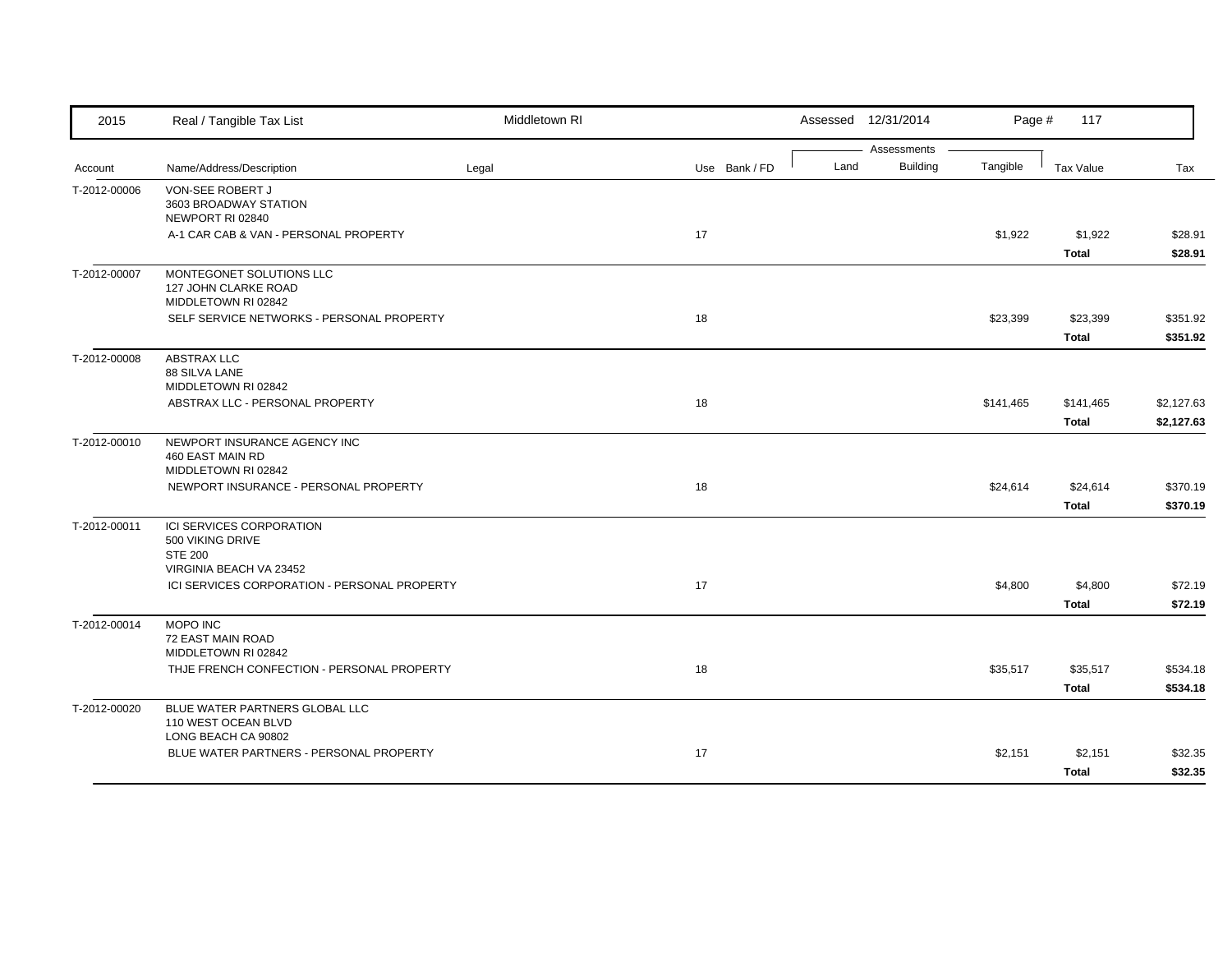| 2015         | Real / Tangible Tax List                                                                                                            | Middletown RI |               |      | Assessed 12/31/2014            | Page #   | 118                      |                          |
|--------------|-------------------------------------------------------------------------------------------------------------------------------------|---------------|---------------|------|--------------------------------|----------|--------------------------|--------------------------|
| Account      | Name/Address/Description                                                                                                            | Legal         | Use Bank / FD | Land | Assessments<br><b>Building</b> | Tangible | <b>Tax Value</b>         | Tax                      |
| T-2012-00023 | SUPERIOR CONSTRUCTION GRP INC<br>55 JOHN CLARKE ROAD<br>MIDDLETOWN RI 02842<br>SUPERIOR CONSTRUCTION GRP INC - PERSONAL             |               | 17            |      |                                | \$2,148  | \$2,148<br><b>Total</b>  | \$32.31<br>\$32.31       |
| T-2012-00024 | I SQUARED SYSTEMS LLC<br>PO BOX 793<br>BRISTOL RI 02809<br>I SQUARED SYSTEMS LLC - PERSONAL PROPERTY                                |               | 17            |      |                                | \$16,063 | \$16,063<br><b>Total</b> | \$241.59<br>\$241.59     |
| T-2012-00031 | <b>KALANIAN PETER</b><br>55 JOHN CLARKE ROAD<br>MIDDLETOWN RI 02842<br>PETER KALANIAN - DELL - PERSONAL PROPERTY                    |               | 17            |      |                                | \$1,530  | \$1,530<br><b>Total</b>  | \$23.01<br>\$23.01       |
| T-2012-00032 | <b>BLACK POINT WEALTH MANAGEMENT</b><br>2 CORPORATE PLACE<br>MIDDLETOWN RI 02842<br><b>BLACK POINT WEALTH MANAGEMENT - PERSONAL</b> |               | 18            |      |                                | \$8,216  | \$8,216<br><b>Total</b>  | \$123.57<br>\$123.57     |
| T-2012-00034 | <b>DVKT LLC</b><br>575 EAST MAIN<br>MIDDLETOWN RI 02842<br>THE KNITTING CORNER & BEADERY - PERSONAL                                 |               | 17            |      |                                | \$1,754  | \$1,754<br><b>Total</b>  | \$26.38<br>\$26.38       |
| T-2012-00037 | <b>DUPRE CARY MITSI</b><br>82 PURGATORY RD<br>MIDDLETOWN RI 02842<br>THE STUDIO LLC - PERSONAL PROPERTY                             |               | 17            |      |                                | \$3,616  | \$3,616<br><b>Total</b>  | \$54.38<br>\$54.38       |
| T-2012-00039 | MIZUYAMA JAPANESE RESTAURANT<br>250 EAST MAIN ROAD<br>MIDDLETOWN RI 02842<br>MIZUYAMA JAPANESE RESTAURANT - PERSONAL                |               | 18            |      |                                | \$72,814 | \$72,814<br><b>Total</b> | \$1,095.12<br>\$1,095.12 |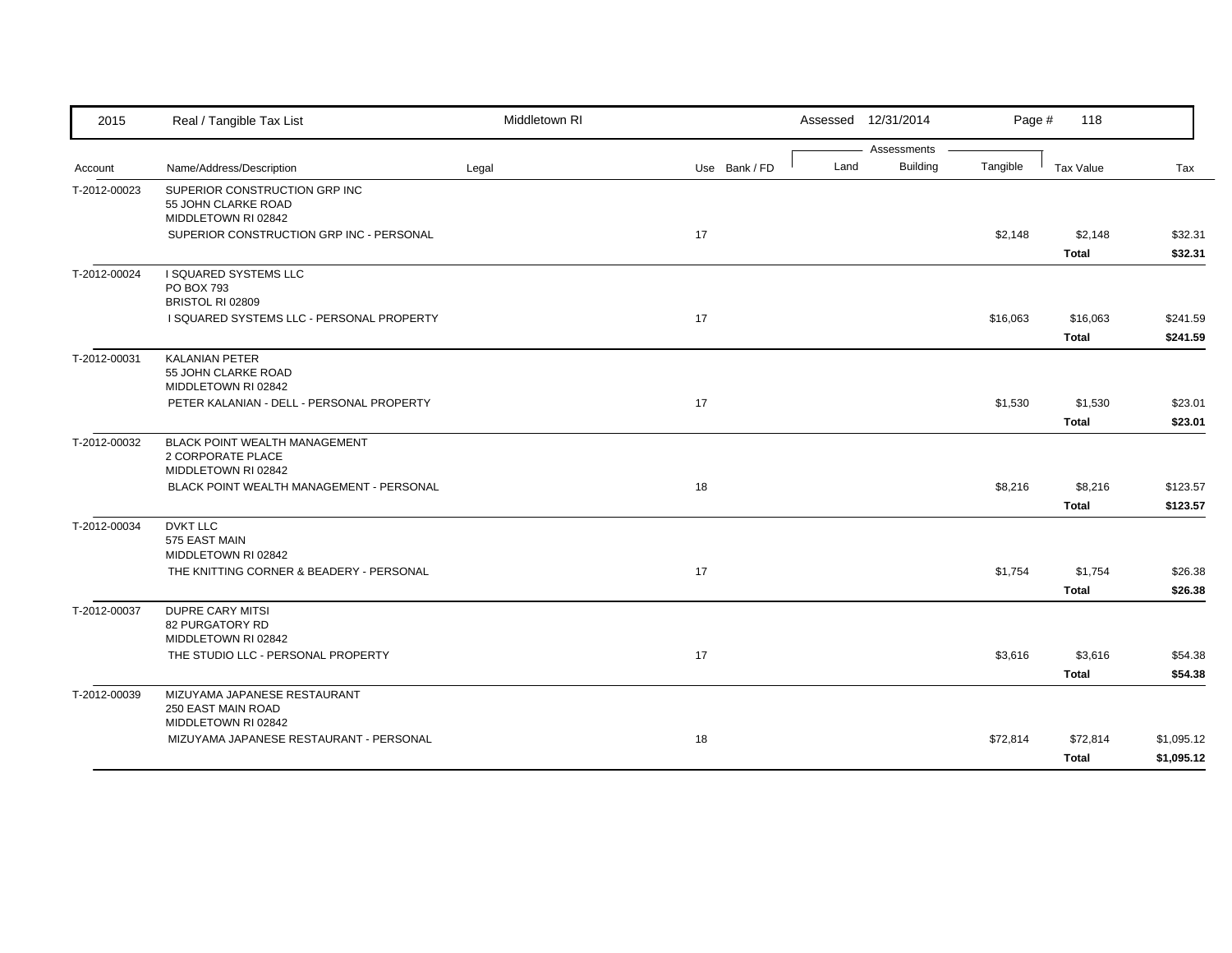| 2015         | Real / Tangible Tax List                                                                               | Middletown RI |               |      | Assessed 12/31/2014            | Page #    | 119                       |                          |
|--------------|--------------------------------------------------------------------------------------------------------|---------------|---------------|------|--------------------------------|-----------|---------------------------|--------------------------|
| Account      | Name/Address/Description                                                                               | Legal         | Use Bank / FD | Land | Assessments<br><b>Building</b> | Tangible  | Tax Value                 | Tax                      |
| T-2012-00041 | <b>BEACH STUDIOS</b><br>146 AQUIDNECK AVENUE<br>MIDDLETOWN RI 02842                                    |               |               |      |                                |           |                           |                          |
|              | BEACH STUDIOS - PERSONAL PROPERTY                                                                      |               | 17            |      |                                | \$1,750   | \$1,750<br><b>Total</b>   | \$26.32<br>\$26.32       |
| T-2012-00042 | NEWPORT AIKIDO<br>999 WEST MAIN ROAD<br>MIDDLETOWN RI 02842                                            |               |               |      |                                |           |                           |                          |
|              | NEWPORT AIKIDO - PERSONAL PROPERTY                                                                     |               | 17            |      |                                | \$3,500   | \$3,500<br><b>Total</b>   | \$52.64<br>\$52.64       |
| T-2012-00043 | <b>HARRIS CORP - GCSD</b><br>PO BOX 3075<br>MCKINNEY TX 75070                                          |               |               |      |                                |           |                           |                          |
|              | HARRIS CORP - GCSD - PERSONAL PROPERTY                                                                 |               | 18            |      |                                | \$4,405   | \$4,405<br><b>Total</b>   | \$66.25<br>\$66.25       |
| T-2012-00044 | 333 GREEN END AVE OPER LLC-560<br>C/O GENESIS TAX DEPT<br>101 EAST STATE ST<br>KENNETT SQUARE PA 19348 |               |               |      |                                |           |                           |                          |
|              | <b>GRAND ISLANDER CENTER - PERSONAL PROPERTY</b>                                                       |               | 18            |      |                                | \$176,932 | \$176,932<br><b>Total</b> | \$2,661.06<br>\$2,661.06 |
| T-2012-00045 | <b>GO WIRELESS INC</b><br>9970 W CHEYENNE AVE<br>LAS VEGAS NV 89129                                    |               |               |      |                                |           |                           |                          |
|              | GO WIRELESS INC - PERSONAL PROPERTY                                                                    |               | 18            |      |                                | \$22,250  | \$22,250<br><b>Total</b>  | \$334.64<br>\$334.64     |
| T-2012-00048 | ONE WIRELESS SOLUTION LP<br>ATTN: TAX DEPT. - OWS 852<br>3000 ALTAMESA BLVD. STE 300                   |               |               |      |                                |           |                           |                          |
|              | FORT WORTH, TX 76133<br>AT & T - PERSONAL PROPERTY                                                     |               | 17            |      |                                | \$1,976   | \$1,976<br><b>Total</b>   | \$29.72<br>\$29.72       |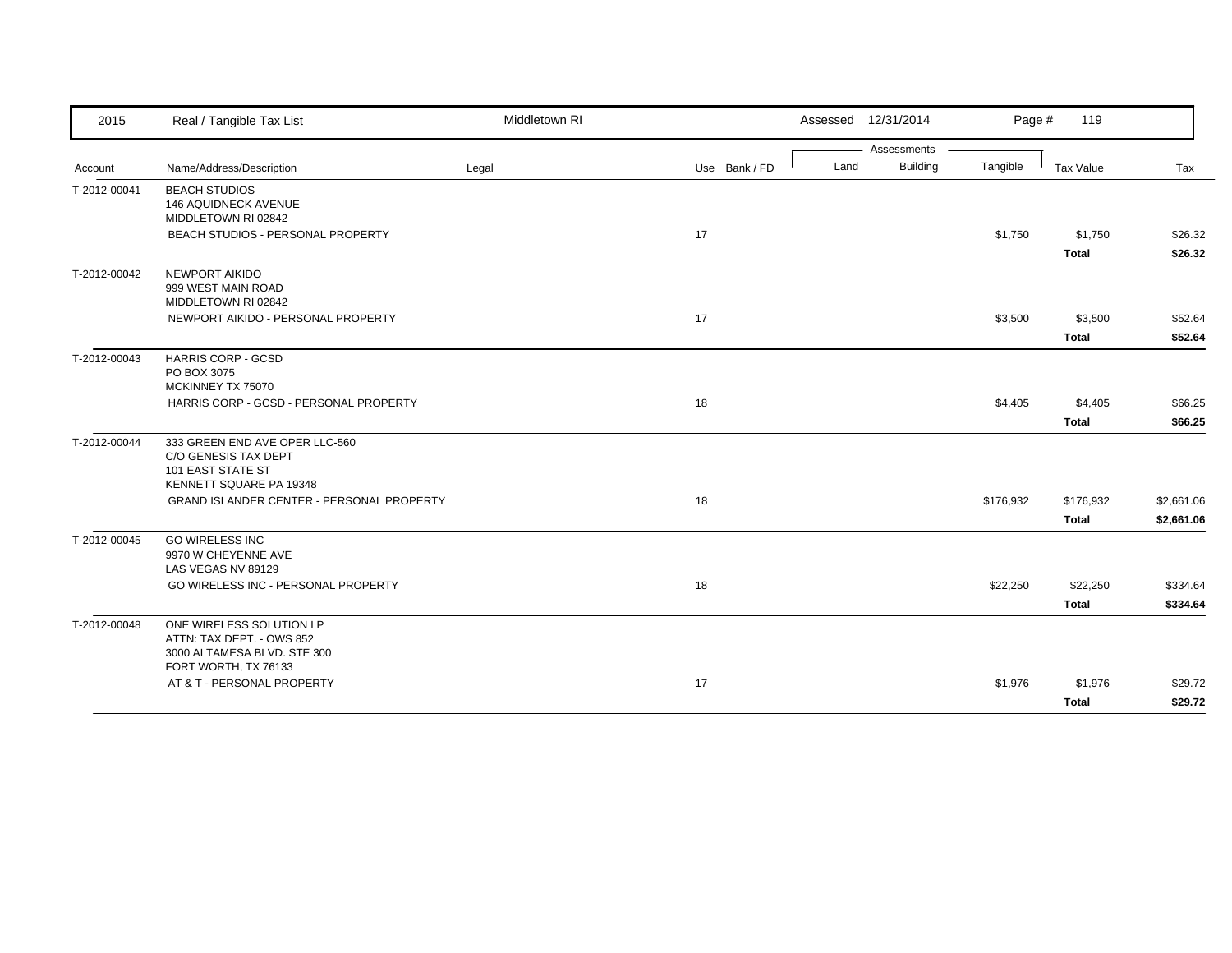| 2015         | Real / Tangible Tax List                                                              | Middletown RI |               |      | Assessed 12/31/2014 | Page #    | 120                       |                          |
|--------------|---------------------------------------------------------------------------------------|---------------|---------------|------|---------------------|-----------|---------------------------|--------------------------|
|              |                                                                                       |               |               |      | Assessments         |           |                           |                          |
| Account      | Name/Address/Description                                                              | Legal         | Use Bank / FD | Land | <b>Building</b>     | Tangible  | Tax Value                 | Tax                      |
| T-2012-00050 | TOWN FAIR TIRE CENTERS INC<br>460 COE AVENUE<br>EAST HAVEN CT 06512                   |               |               |      |                     |           |                           |                          |
|              | TOWN FAIR TIRE - PERSONAL PROPERTY                                                    |               | 18            |      |                     | \$226,904 | \$226,904<br><b>Total</b> | \$3,412.64<br>\$3,412.64 |
| T-2012-00051 | <b>JACKSON DAVID A</b><br>1700 W MAIN ROAD<br>STE <sub>1</sub><br>MIDDLETOWN RI 02842 |               |               |      |                     |           |                           |                          |
|              | JACKSON CREATIVE GROUP INC - PERSONAL                                                 |               | 18            |      |                     | \$24,778  | \$24,778                  | \$372.66                 |
|              |                                                                                       |               |               |      |                     |           | <b>Total</b>              | \$372.66                 |
| T-2012-00052 | SITE DESIGN ENGINEERING LLC<br><b>11 CUSHMAN STREET</b><br>MIDDLEBORO MA 02346        |               |               |      |                     |           |                           |                          |
|              | LAND DEVELOPMENT ENGINEERING & - PERSONAL                                             |               | 17            |      |                     | \$1,156   | \$1,156                   | \$17.39                  |
|              |                                                                                       |               |               |      |                     |           | <b>Total</b>              | \$17.39                  |
| T-2012-00053 | THE TALARIA COMPANY LLC<br>ONE LITTLE HARBOR LANDING<br>PORTSMOUTH RI 02871           |               |               |      |                     |           |                           |                          |
|              | HINCKLEY YACHT SERVICES - PERSONAL PROPERTY                                           |               | 18            |      |                     | \$12,661  | \$12,661                  | \$190.42                 |
|              |                                                                                       |               |               |      |                     |           | <b>Total</b>              | \$190.42                 |
| T-2012-00055 | <b>PAX INC</b><br>687 WEST MAIN ROAD<br>MIDDLETOWN RI 02842                           |               |               |      |                     |           |                           |                          |
|              | MINUTEMAN PRESS - PERSONAL PROPERTY                                                   |               | 18            |      |                     | \$51,571  | \$51,571                  | \$775.63                 |
|              |                                                                                       |               |               |      |                     |           | <b>Total</b>              | \$775.63                 |
| T-2012-00056 | BRISTOL COUNTY REHAB SVCS INC<br>1341 WEST MAIN ROAD<br>SUITE 12                      |               |               |      |                     |           |                           |                          |
|              | MIDDLETOWN RI 02842                                                                   |               |               |      |                     |           |                           |                          |
|              | BRISTOL COUNTY REHAB SVCS INC - PERSONAL                                              |               | 17            |      |                     | \$1,301   | \$1,301                   | \$19.57                  |
|              |                                                                                       |               |               |      |                     |           | <b>Total</b>              | \$19.57                  |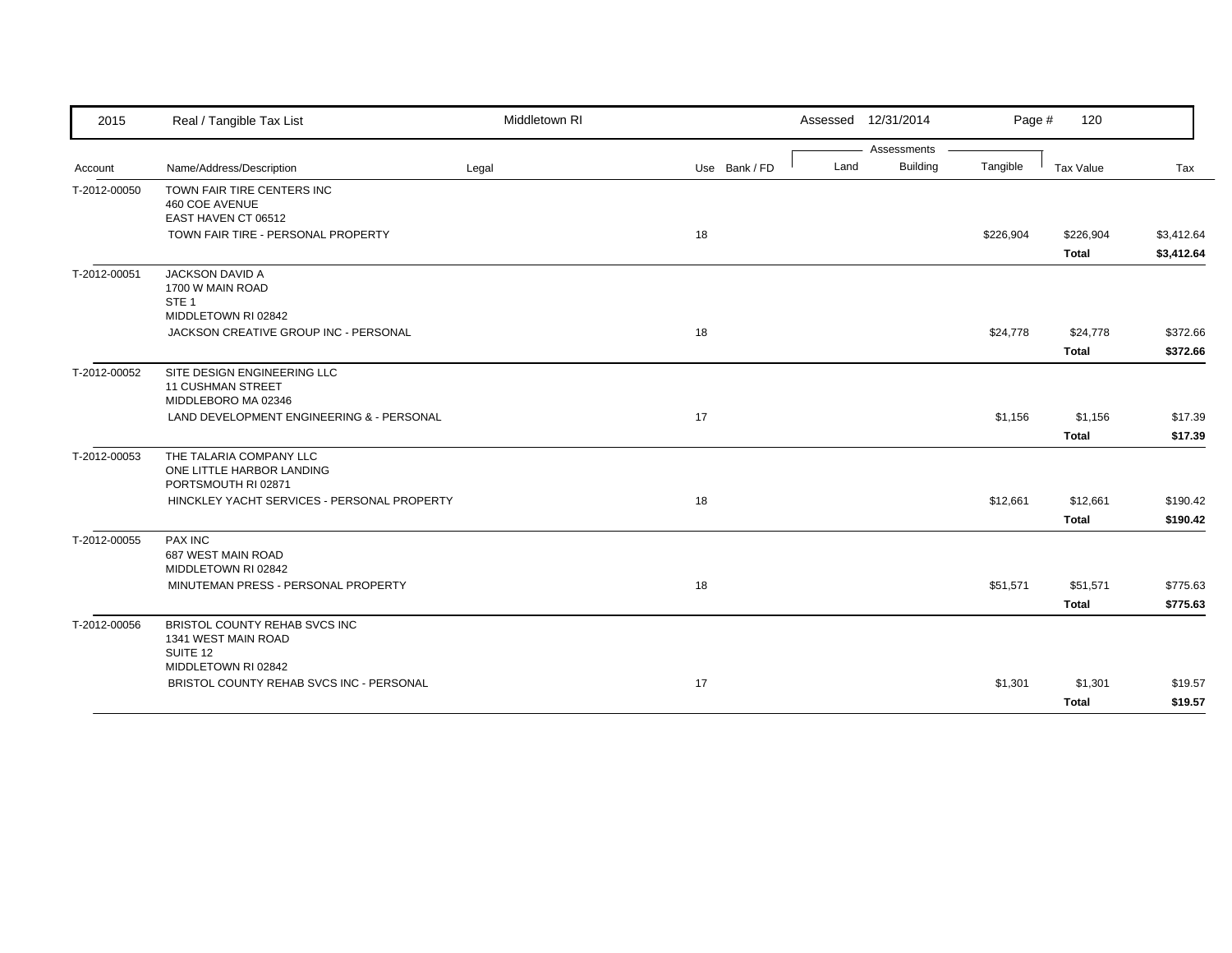| 2015         | Real / Tangible Tax List                                                         | Middletown RI |               | Assessed 12/31/2014                    | Page #   | 121                      |                      |
|--------------|----------------------------------------------------------------------------------|---------------|---------------|----------------------------------------|----------|--------------------------|----------------------|
| Account      | Name/Address/Description                                                         | Legal         | Use Bank / FD | Assessments<br><b>Building</b><br>Land | Tangible | Tax Value                | Tax                  |
| T-2012-00057 | PINE DAVID<br>PO BOX 4067                                                        |               |               |                                        |          |                          |                      |
|              | MIDDLETOWN RI 02842<br>DIESEL DAVES - PERSONAL PROPERTY                          |               | 17            |                                        | \$7,209  | \$7,209<br><b>Total</b>  | \$108.42<br>\$108.42 |
| T-2012-00058 | <b>LIPTAK JOHN</b><br>920 EAST MAIN ROAD<br>PORTSMOUTH RI 02871                  |               |               |                                        |          |                          |                      |
|              | LIPTAK SIGNS - PERSONAL PROPERTY                                                 |               | 17            |                                        | \$2,140  | \$2,140<br><b>Total</b>  | \$32.19<br>\$32.19   |
| T-2012-00059 | RISKY BUSINESS POLO<br>1174 GREEN END AVENUE<br>MIDDLETOWN RI 02842              |               |               |                                        |          |                          |                      |
|              | RISKY BUSINESS POLO - PERSONAL PROPERTY                                          |               | 17            |                                        | \$700    | \$700<br><b>Total</b>    | \$10.53<br>\$10.53   |
| T-2012-00062 | MAC & BOB INC<br>54 ELLERY ROAD<br>NEWPORT RI 02840                              |               |               |                                        |          |                          |                      |
|              | R & R CONSTRUCTION - PERSONAL PROPERTY                                           |               | 18            |                                        | \$25,232 | \$25,232<br><b>Total</b> | \$379.49<br>\$379.49 |
| T-2012-00063 | MARTIN MEREDITH & NOLA GANEM<br>136 WEST MAIN ROAD<br>MIDDLETOWN RI 02842        |               |               |                                        |          |                          |                      |
|              | MASSAGE THERAPY - PERSONAL PROPERTY                                              |               | 17            |                                        | \$2,376  | \$2,376<br>Total         | \$35.74<br>\$35.74   |
| T-2012-00066 | <b>ECKHART JAN &amp; MICHELLE</b><br>19 THIRD BEACH ROAD<br>MIDDLETOWN RI 02842  |               |               |                                        |          |                          |                      |
|              | SWEET BERRY FARM - PERSONAL PROPERTY                                             |               | 18            |                                        | \$63,270 | \$63,270<br><b>Total</b> | \$951.58<br>\$951.58 |
| T-2012-00067 | SOUSA KEVIN P<br>DBA KPS WOODWORKING<br>1216 EAST MAIN RD<br>PORTSMOUTH RI 02871 |               |               |                                        |          |                          |                      |
|              | KPS WOODWORKING - PERSONAL PROPERTY                                              |               | 18            |                                        | \$2,228  | \$2,228<br><b>Total</b>  | \$33.51<br>\$33.51   |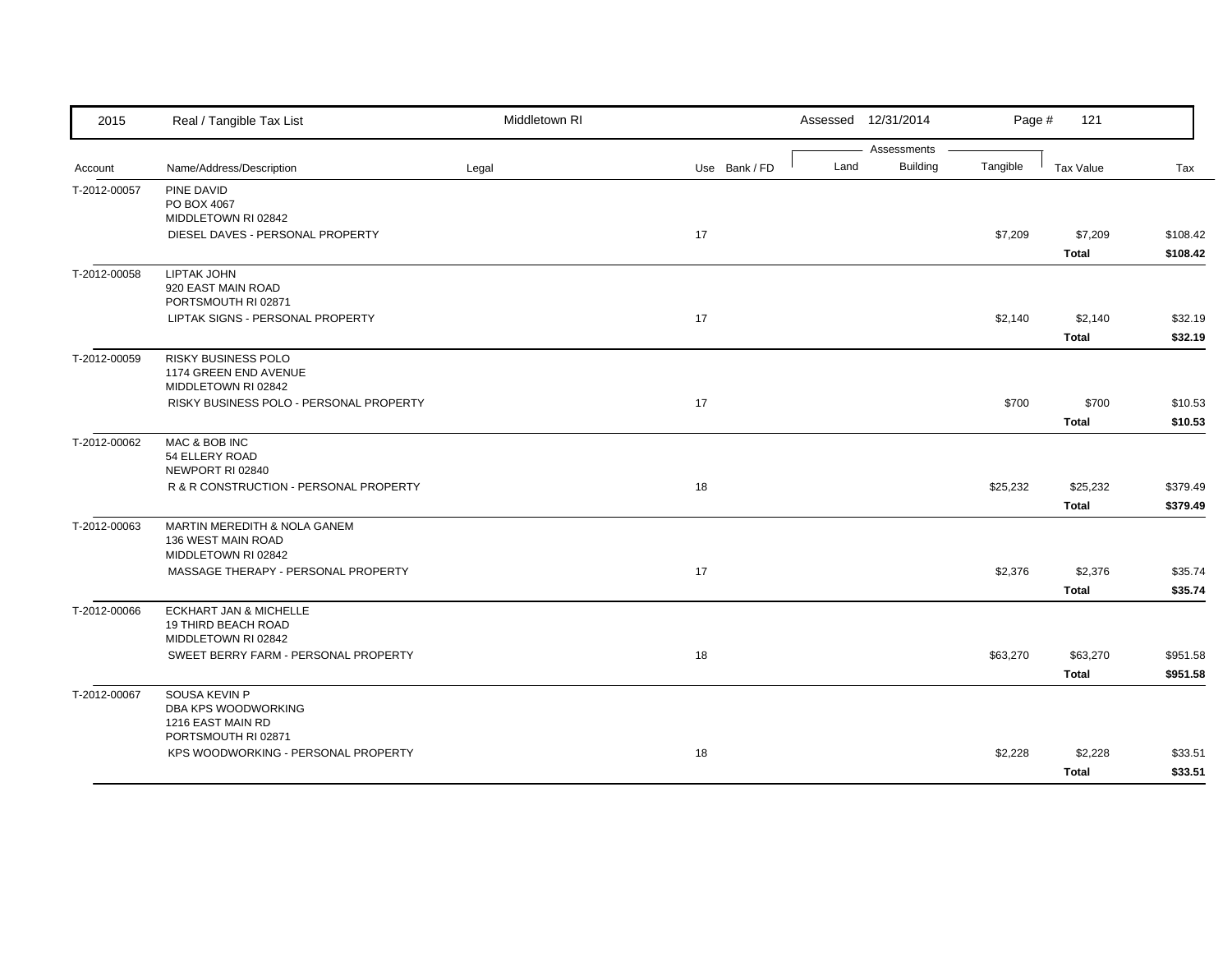| 2015         | Real / Tangible Tax List                                                        | Middletown RI |               |      | Assessed 12/31/2014            | Page #   | 122                      |                      |
|--------------|---------------------------------------------------------------------------------|---------------|---------------|------|--------------------------------|----------|--------------------------|----------------------|
| Account      | Name/Address/Description                                                        | Legal         | Use Bank / FD | Land | Assessments<br><b>Building</b> | Tangible | <b>Tax Value</b>         | Tax                  |
| T-2012-00068 | <b>REILLY MAUREEN NP</b><br>747 AQUIDNECK AVENUE<br>MIDDLETOWN RI 02842         |               |               |      |                                |          |                          |                      |
|              | REILLY MAUREEN MSN NP - PERSONAL PROPERTY                                       |               | 17            |      |                                | \$3,072  | \$3,072<br><b>Total</b>  | \$46.20<br>\$46.20   |
| T-2012-00069 | SABO RHONDA L PSYD<br>170 AQUIDNECK AVENUE<br>MIDDLETOWN RI 02842               |               |               |      |                                |          |                          |                      |
|              | RHONDA L SABO PSYD - PERSONAL PROPERTY                                          |               | 17            |      |                                | \$1,076  | \$1,076<br><b>Total</b>  | \$16.18<br>\$16.18   |
| T-2012-00070 | <b>GOODING ELIZABETH H</b><br>747 AQUIDNECK AVENUE<br>MIDDLETOWN RI 02842       |               |               |      |                                |          |                          |                      |
|              | BETSY GOODING MS LMFT - PERSONAL PROPERTY                                       |               | 17            |      |                                | \$2,358  | \$2,358<br><b>Total</b>  | \$35.46<br>\$35.46   |
| T-2012-00072 | <b>HENDERSON JACKIE</b><br>926 AQUIDNECK AVENUE<br>MIDDLETOWN RI 02842          |               |               |      |                                |          |                          |                      |
|              | ABLE MIND & BODY - PERSONAL PROPERTY                                            |               | 17            |      |                                | \$3,502  | \$3,502<br><b>Total</b>  | \$52.67<br>\$52.67   |
| T-2012-00073 | <b>SMYTH DOUGLAS</b><br>1015 AQUIDNECK AVENUE<br>SUITE 6<br>MIDDLETOWN RI 02842 |               |               |      |                                |          |                          |                      |
|              | SMYTH PAINTING CO LLC - PERSONAL PROPERTY                                       |               | 18            |      |                                | \$10,219 | \$10,219<br><b>Total</b> | \$153.69<br>\$153.69 |
| T-2012-00074 | <b>COSTA DAVID</b><br>796 AQUIDNECK AVENUE<br>MIDDLETOWN RI 02842               |               |               |      |                                |          |                          |                      |
|              | LABELS FOR LESS - PERSONAL PROPERTY                                             |               | 17            |      |                                | \$1,700  | \$1,700<br><b>Total</b>  | \$25.57<br>\$25.57   |
| T-2012-00075 | HOOK JOSEPH ESQ<br>294 VALLEY ROAD<br>MIDDLETOWN RI 02842                       |               |               |      |                                |          |                          |                      |
|              | LAW OFFICE OF JOSEPH HOOK - PERSONAL                                            |               | 17            |      |                                | \$2,464  | \$2,464<br><b>Total</b>  | \$37.06<br>\$37.06   |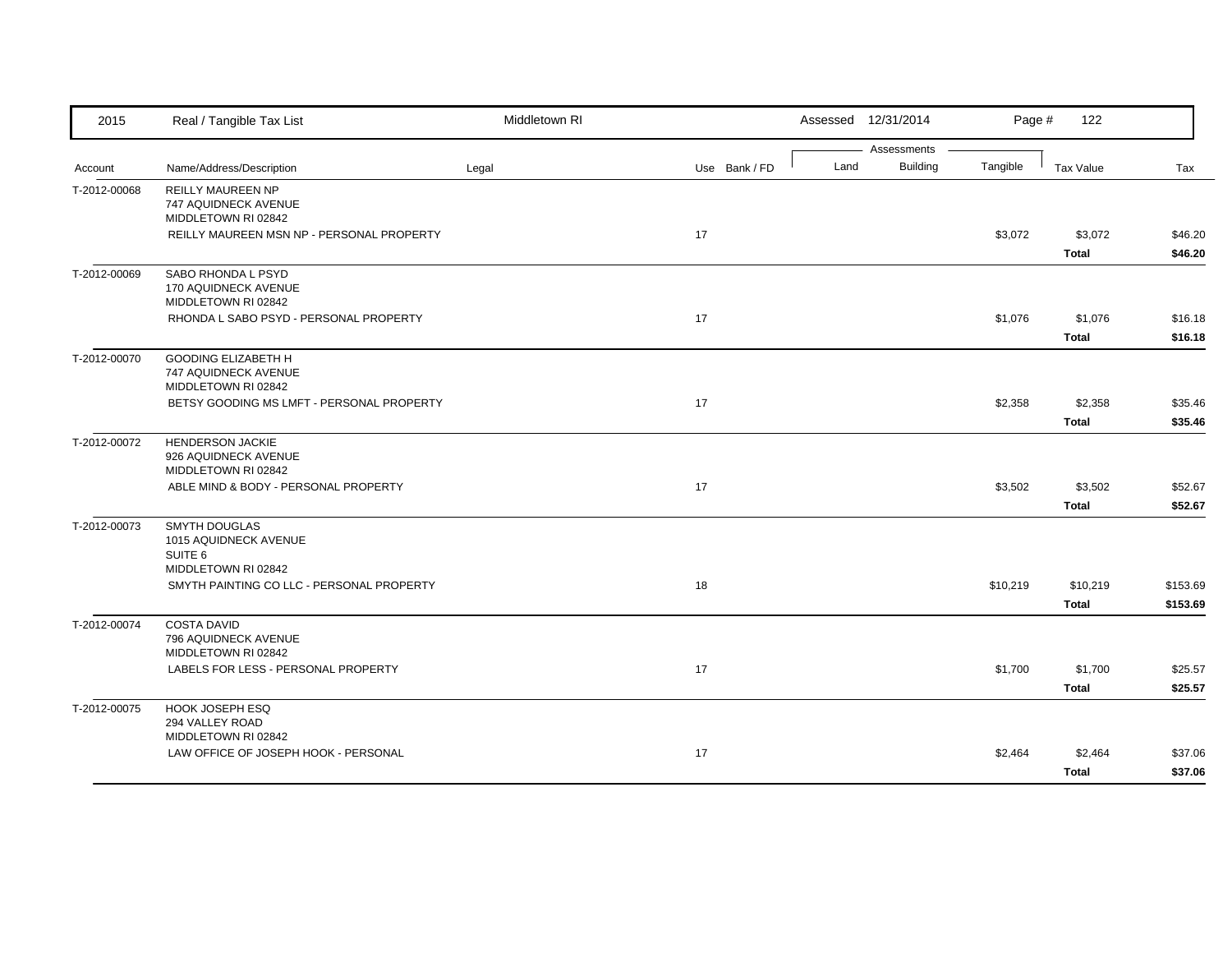| 2015         | Real / Tangible Tax List                                                                               | Middletown RI |               | Assessed 12/31/2014     | Page #   | 123                     |                      |
|--------------|--------------------------------------------------------------------------------------------------------|---------------|---------------|-------------------------|----------|-------------------------|----------------------|
|              |                                                                                                        |               |               | Assessments             |          |                         |                      |
| Account      | Name/Address/Description                                                                               | Legal         | Use Bank / FD | <b>Building</b><br>Land | Tangible | <b>Tax Value</b>        | Tax                  |
| T-2012-00076 | HOGAN AND ASSOCIATES LLC<br>294 VALLEY RD #2<br>MIDDLETOWN RI 02842                                    |               |               |                         |          |                         |                      |
|              | HOGAN AND ASSOCIATES LLC - PERSONAL PROPERTY                                                           |               | 18            |                         | \$8,800  | \$8,800                 | \$132.35             |
|              |                                                                                                        |               |               |                         |          | <b>Total</b>            | \$132.35             |
| T-2012-00077 | <b>GIESEKE KAREN PHD</b><br><b>42 VALLEY ROAD</b><br>STE 3C<br>MIDDLETOWN RI 02842                     |               |               |                         |          |                         |                      |
|              | KAREN GIESEKE PHD & ASSOCIATES - PERSONAL                                                              |               | 18            |                         | \$11,540 | \$11,540                | \$173.56             |
|              |                                                                                                        |               |               |                         |          | <b>Total</b>            | \$173.56             |
| T-2012-00078 | AMERICAN CAPITAL CORPORATION<br>NANCY WADDELL PRESIDENT<br>272 VALLEY RD<br>MIDDLETOWN RI 02842        |               |               |                         |          |                         |                      |
|              | AMERICAN CAPITAL CORPORATION - PERSONAL                                                                |               | 18            |                         | \$10,455 | \$10,455                | \$157.24             |
|              |                                                                                                        |               |               |                         |          | <b>Total</b>            | \$157.24             |
| T-2012-00081 | <b>GVI INC</b><br>1 CORPORATE PLACE<br>MIDDLETOWN RI 02842<br>GATEWAY VENTURES INC - PERSONAL PROPERTY |               | 17            |                         | \$7,258  | \$7,258<br><b>Total</b> | \$109.16<br>\$109.16 |
| T-2012-00082 | ENGINEERING SRVS NETWORK INC<br>2450 CRYSTAL DRIVE<br><b>SUITE 1015</b><br>ARLONGTON VA 22202          |               |               |                         |          |                         |                      |
|              | ENGINEERING SERVICES NETWORK - PERSONAL                                                                |               | 17            |                         | \$1,351  | \$1,351                 | \$20.32              |
|              |                                                                                                        |               |               |                         |          | <b>Total</b>            | \$20.32              |
| T-2012-00083 | ADAPTIVE METHODS INC<br>LLEWELLYN WOOD PRESIDENT<br>2 CORPORATE PL - STE 203<br>MIDDLETOWN RI 02842    |               |               |                         |          |                         |                      |
|              | ADAPTIVE METHODS INC - PERSONAL PROPERTY                                                               |               | 18            |                         | \$41,897 | \$41,897                | \$630.13             |
|              |                                                                                                        |               |               |                         |          | <b>Total</b>            | \$630.13             |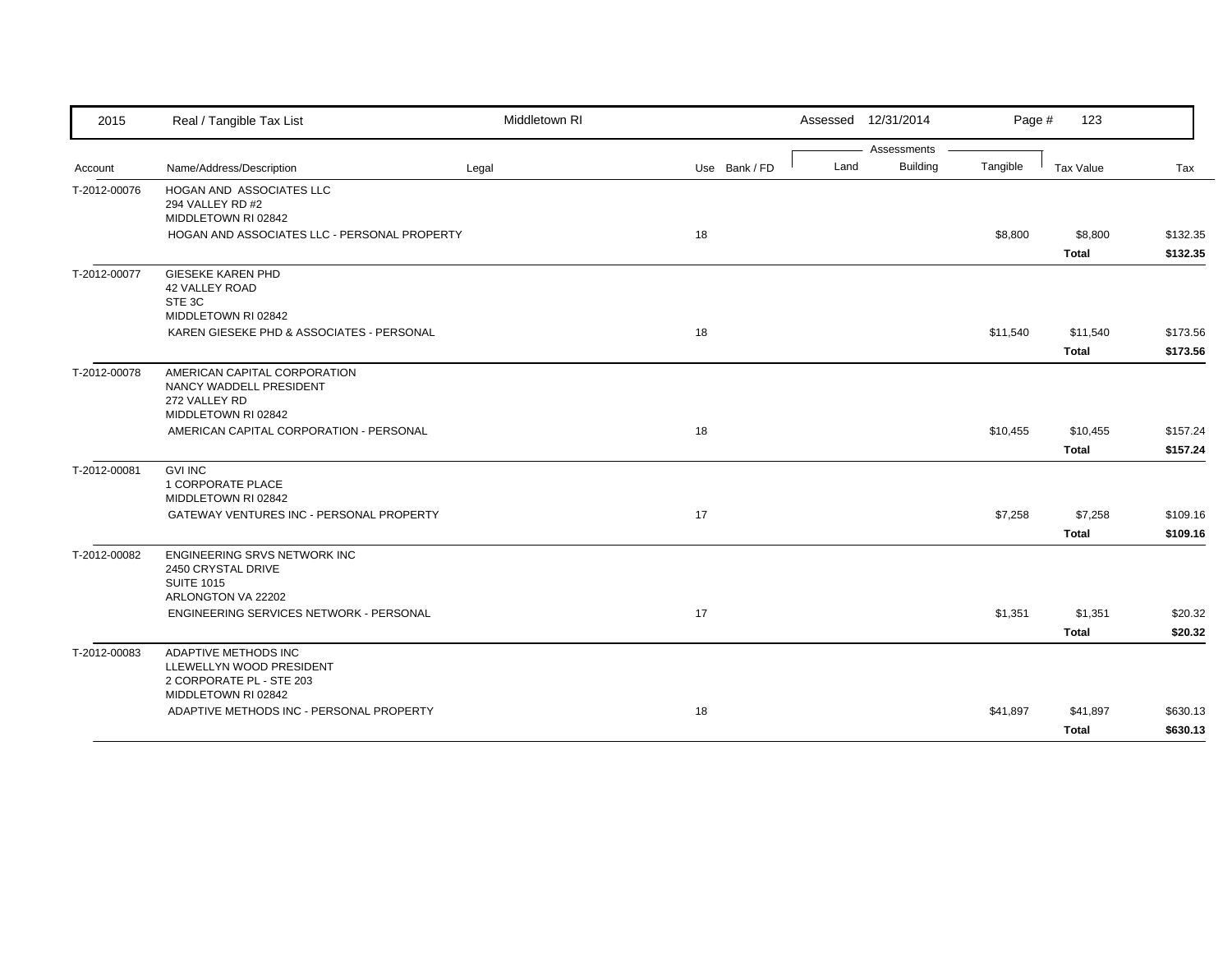|                                  |                                                                                                 |       |               |      | Assessments     |           |              |            |
|----------------------------------|-------------------------------------------------------------------------------------------------|-------|---------------|------|-----------------|-----------|--------------|------------|
| Account                          | Name/Address/Description                                                                        | Legal | Use Bank / FD | Land | <b>Building</b> | Tangible  | Tax Value    | Tax        |
| <b>MIKEL INC</b><br>T-2012-00084 | 275 MARTINE STREET - STE 108<br>FALL RIVER MA 02723                                             |       |               |      |                 |           |              |            |
|                                  | MIKEL INC - PERSONAL PROPERTY                                                                   |       | 18            |      |                 | \$173,211 | \$173,211    | \$2,605.09 |
|                                  |                                                                                                 |       |               |      |                 |           | <b>Total</b> | \$2,605.09 |
| T-2012-00085                     | TECS DONUTS INC - SAT3<br>159 EAST MAIN ROAD<br>MIDDLETOWN RI 02842                             |       |               |      |                 |           |              |            |
|                                  | DUNKIN DONUTS - PERSONAL PROPERTY                                                               |       | 18            |      |                 | \$141,463 | \$141,463    | \$2,127.60 |
|                                  |                                                                                                 |       |               |      |                 |           | <b>Total</b> | \$2,127.60 |
| T-2012-00086                     | <b>CARLISLE PATRICK</b><br>7 LEDYARD STREET<br>NEWPORT RI 02840                                 |       |               |      |                 |           |              |            |
|                                  | PDC LANDSCAPING INC - PERSONAL PROPERTY                                                         |       | 18            |      |                 | \$21,353  | \$21,353     | \$321.15   |
|                                  |                                                                                                 |       |               |      |                 |           | Total        | \$321.15   |
| T-2012-00090                     | APACHE OIL CO INC<br>261 LEDYARD ST<br>NEW LONDON CT 063202                                     |       |               |      |                 |           |              |            |
|                                  | APACHE OIL - MIDDLETOWN MOBIL - PERSONAL                                                        |       | 18            |      |                 | \$34,090  | \$34,090     | \$512.71   |
|                                  |                                                                                                 |       |               |      |                 |           | <b>Total</b> | \$512.71   |
| T-2012-00095<br><b>SUITE 250</b> | APPLE NEW ENGLAND LLC<br>6200 OAK TREE BLVD<br>INDEPENDENCE OH 44131                            |       |               |      |                 |           |              |            |
|                                  | APPLEBEE'S NEIGHBORHOOD B & G - PERSONAL                                                        |       | 18            |      |                 | \$317,209 | \$317,209    | \$4,770.82 |
|                                  |                                                                                                 |       |               |      |                 |           | <b>Total</b> | \$4,770.82 |
| T-2012-00096                     | AMERICAN GREETINGS CORPORATION<br>ATTN: TAX DEPARTMENT<br>ONE AMERICAN RD<br>CLEVELAND OH 44144 |       |               |      |                 |           |              |            |
|                                  | AMERICAN GREETINGS - PERSONAL PROPERTY                                                          |       | 94            |      |                 | \$1,808   | \$1,808      | \$27.19    |
|                                  |                                                                                                 |       |               |      |                 |           | <b>Total</b> | \$27.19    |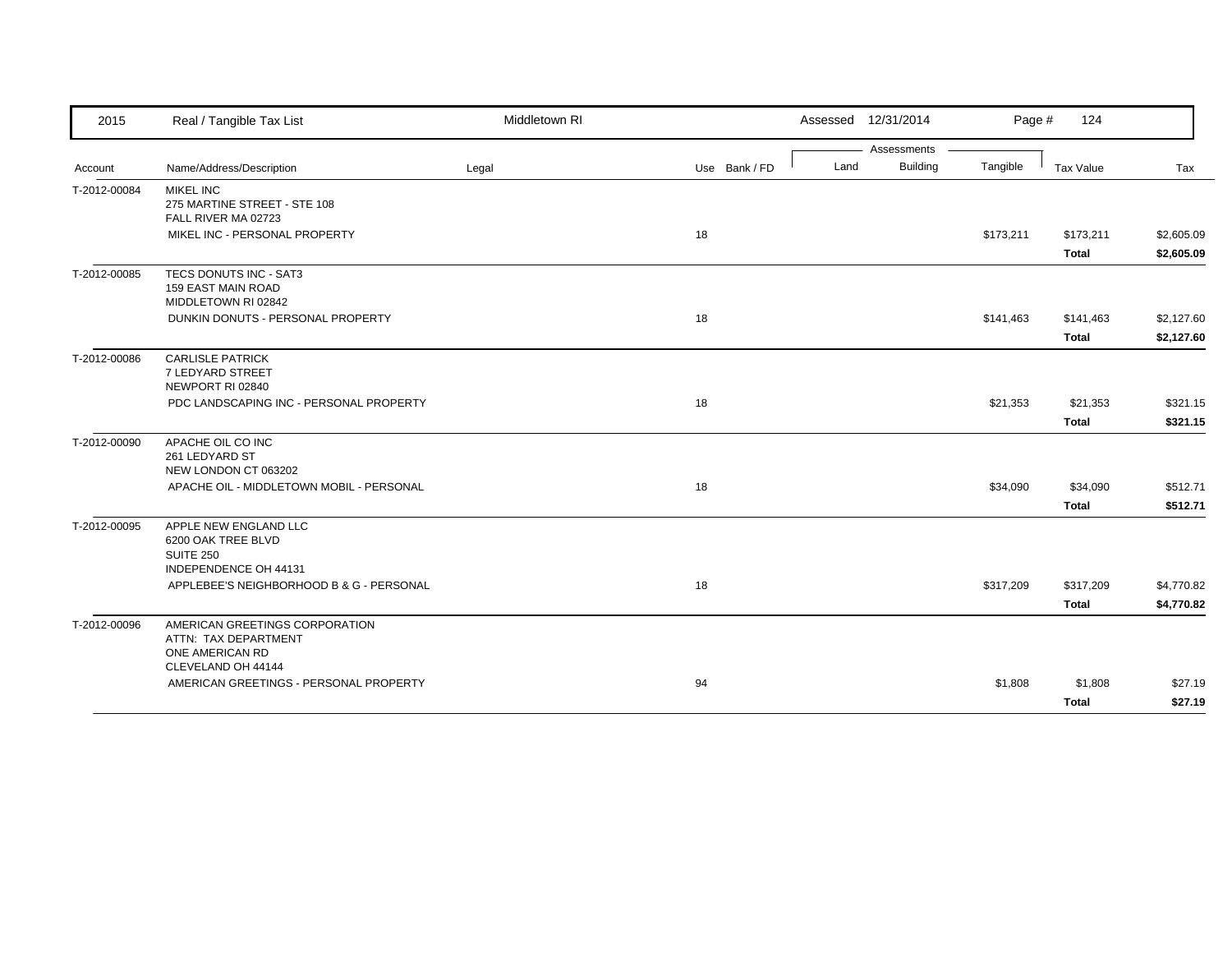| 2015         | Real / Tangible Tax List                                                                       | Middletown RI |               |      | Assessed 12/31/2014 | Page #    | 125          |            |
|--------------|------------------------------------------------------------------------------------------------|---------------|---------------|------|---------------------|-----------|--------------|------------|
|              |                                                                                                |               |               |      | Assessments         |           |              |            |
| Account      | Name/Address/Description                                                                       | Legal         | Use Bank / FD | Land | <b>Building</b>     | Tangible  | Tax Value    | Tax        |
| T-2012-00097 | <b>CIT FINANCIAL LLC</b><br>C/O RYAN LLC PROPERTY TAX<br>PO BOX 460709<br>HOUSTON TX 77056     |               |               |      |                     |           |              |            |
|              | CIT FINANCE LLC - PERSONAL PROPERTY                                                            |               | 94            |      |                     | \$8,730   | \$8,730      | \$131.30   |
|              |                                                                                                |               |               |      |                     |           | <b>Total</b> | \$131.30   |
| T-2012-00098 | EVERBANK COMMERCIAL FINANCE IN<br>630 N CENTRAL EXPRESSWAY<br>SUITE A<br><b>PLANO TX 75074</b> |               |               |      |                     |           |              |            |
|              | EVERBANK COMMERCIAL FINANCE - PERSONAL                                                         |               | 94            |      |                     | \$102,861 | \$102,861    | \$1,547.03 |
|              |                                                                                                |               |               |      |                     |           | <b>Total</b> | \$1,547.03 |
| T-2012-00101 | <b>GE EQUIP SMALL TICKET LLC</b><br><b>SERIES 2011-2</b><br>PO BOX 35715 - PROPERTY TAX CO     |               |               |      |                     |           |              |            |
|              | BILLINGS MT 59107<br>GE EQUIP SMALL TICKET LLC - PERSONAL PROPERTY                             |               | 94            |      |                     | \$232,111 | \$232,111    | \$3,490.95 |
|              |                                                                                                |               |               |      |                     |           | <b>Total</b> | \$3,490.95 |
| T-2012-00104 | JP MORGAN CHASE BANK<br>1111 POLARIS PKWY<br>OH1-1054                                          |               |               |      |                     |           |              |            |
|              | COLUMBUS OH 43240<br>CHASE EQUIPMENT FINANCE - PERSONAL PROPERTY                               |               | 94            |      |                     | \$4,110   | \$4,110      | \$61.81    |
|              |                                                                                                |               |               |      |                     |           | Total        | \$61.81    |
| T-2012-00108 | <b>FILIPPONE CHRISTINE</b><br>1341 WEST MAIN ROAD<br>MIDDLETOWN RI 02842                       |               |               |      |                     |           |              |            |
|              | LOOK IMAGE SALON & SPA - PERSONAL PROPERTY                                                     |               | 18            |      |                     | \$15,290  | \$15,290     | \$229.96   |
|              |                                                                                                |               |               |      |                     |           | <b>Total</b> | \$229.96   |
| T-2012-00110 | DELL EQUIPMENT FUNDING LP<br>ATT PROP TAX DEPT<br>ONE DELL WAY RR1-35                          |               |               |      |                     |           |              |            |
|              | ROUND ROCK TX 78682<br>DELL EQUIPMENT FUNDING LP - PERSONAL PROPERTY                           |               | 94            |      |                     | \$76,021  | \$76,021     | \$1,143.36 |
|              |                                                                                                |               |               |      |                     |           | Total        | \$1,143.36 |
|              |                                                                                                |               |               |      |                     |           |              |            |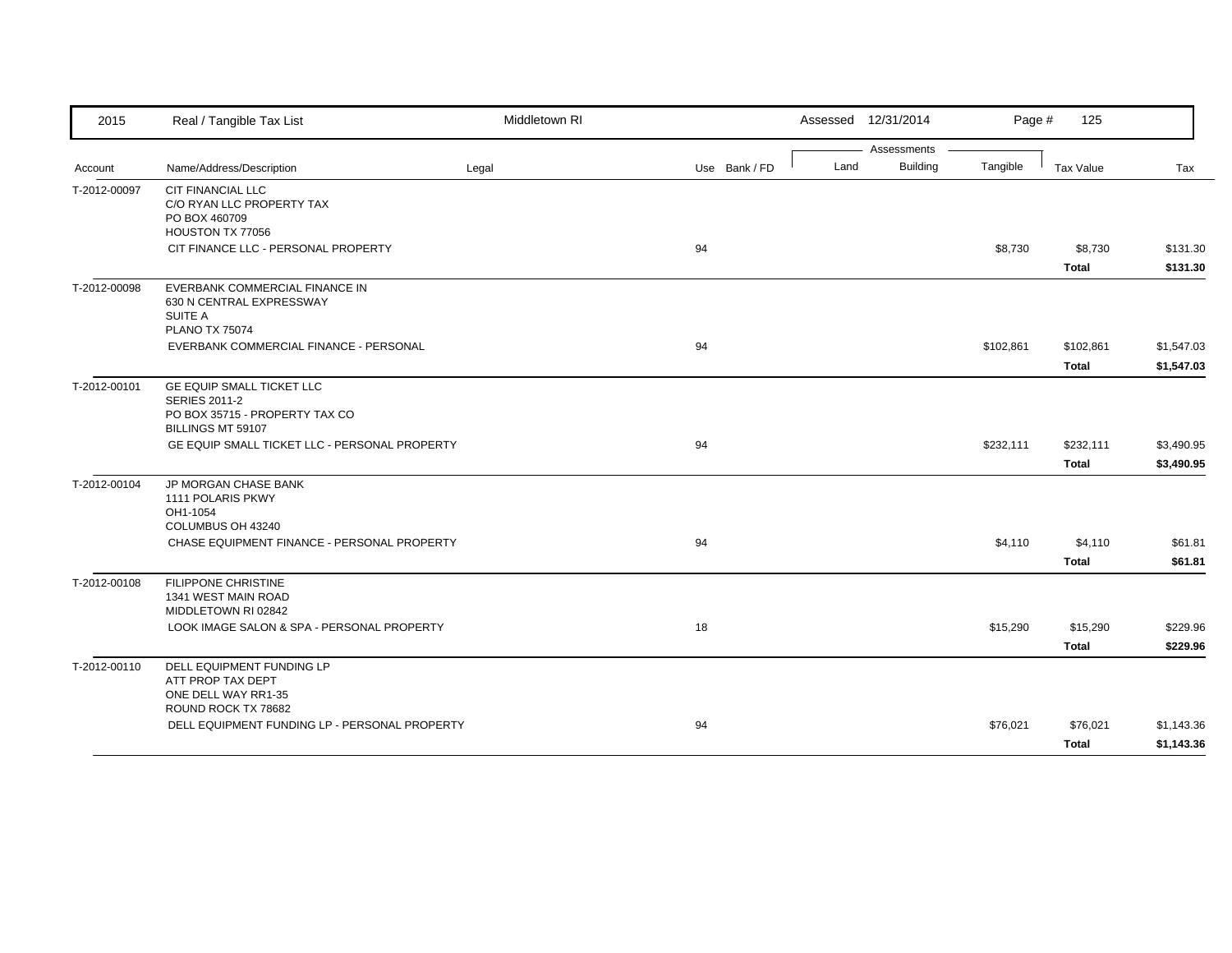| 2015         | Real / Tangible Tax List                                                  | Middletown RI |               |      | Assessed 12/31/2014            | Page #    | 126                       |                          |
|--------------|---------------------------------------------------------------------------|---------------|---------------|------|--------------------------------|-----------|---------------------------|--------------------------|
| Account      | Name/Address/Description                                                  | Legal         | Use Bank / FD | Land | Assessments<br><b>Building</b> | Tangible  | Tax Value                 | Tax                      |
| T-2012-00113 | <b>GILBERT CURTIS</b><br>8 SOPHIE AVENUE<br>DUNEDIN FL 34698              |               |               |      |                                |           |                           |                          |
|              | 1990 27' COACHMEN CLASS C - PERSONAL PROPERTY                             |               | 45            |      |                                | \$2,841   | \$2,841<br><b>Total</b>   | \$42.73<br>\$42.73       |
| T-2012-02001 | <b>THOMBS DANIEL</b><br>238 EAST MAIN ROAD<br>MIDDLETOWN RI 02842         |               |               |      |                                |           |                           |                          |
|              | OCEANA TANNING SALON LLC - PERSONAL PROPERTY                              |               | 18            |      |                                | \$28,443  | \$28,443<br><b>Total</b>  | \$427.78<br>\$427.78     |
| T-2013-00003 | LEVINE ANDREW<br>800 SQUIDNECK AVENUE<br>MIDDLETOWN RI 02842              |               |               |      |                                |           |                           |                          |
|              | HANDY ANDY - PERSONAL PROPERTY                                            |               | 17            |      |                                | \$2,163   | \$2,163<br><b>Total</b>   | \$32.53<br>\$32.53       |
| T-2013-00004 | <b>GENCORP</b><br>510 EAST MAIN RD<br>MIDDLETOWN RI 02842                 |               |               |      |                                |           |                           |                          |
|              | <b>GENCORP INSURANCE GROUP - PERSONAL PROPERTY</b>                        |               | 17            |      |                                | \$5,725   | \$5,725<br><b>Total</b>   | \$86.10<br>\$86.10       |
| T-2013-00005 | FIRST BANK RICHMOND NA<br>31 N 9TH ST PO BOX 1145<br>RICHMOND IN 47374    |               |               |      |                                |           |                           |                          |
|              | FIRST FEDERAL LEASING - PERSONAL PROPERTY                                 |               | 94            |      |                                | \$126,307 | \$126,307<br><b>Total</b> | \$1,899.66<br>\$1,899.66 |
| T-2013-00006 | COMPACT POWER EQUIPMENT CENTER<br>PO BOX 40<br>FORT MILL SC 29716         |               |               |      |                                |           |                           |                          |
|              | HOME DEPOT - COMPACT POWER - PERSONAL                                     |               | 94            |      |                                | \$69,950  | \$69,950<br><b>Total</b>  | \$1,052.05<br>\$1,052.05 |
| T-2013-00007 | <b>GRAVES HAROLD F JR</b><br>1134 AQUIDNECK AVENUE<br>MIDDLETOWN RI 02842 |               |               |      |                                |           |                           |                          |
|              | FREEMAN GRAVES & SONS - PERSONAL PROPERTY                                 |               | 17            |      |                                | \$4,944   | \$4,944<br><b>Total</b>   | \$74.36<br>\$74.36       |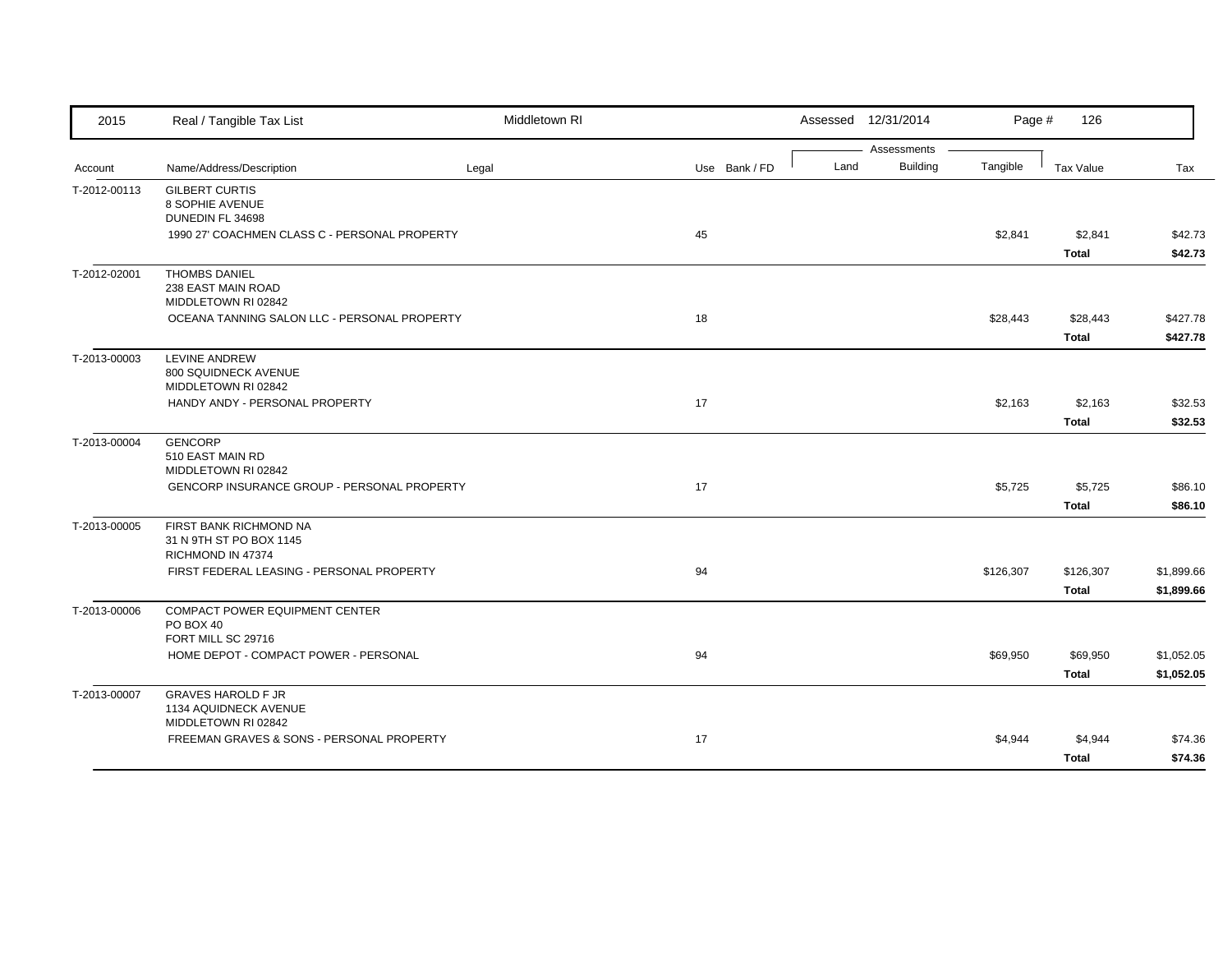| 2015         | Real / Tangible Tax List                                   | Middletown RI |               |      | Assessed 12/31/2014 | Page #   | 127          |          |
|--------------|------------------------------------------------------------|---------------|---------------|------|---------------------|----------|--------------|----------|
|              |                                                            |               |               |      | Assessments         |          |              |          |
| Account      | Name/Address/Description                                   | Legal         | Use Bank / FD | Land | <b>Building</b>     | Tangible | Tax Value    | Tax      |
| T-2013-00008 | ASCENTIUM CAPITAL LLC<br>C/O ADVANCED PROP TAX COMPLIAN    |               |               |      |                     |          |              |          |
|              | 1611 N INTERSTATE 35 E STE 428<br>CARROLLTON TX 75006-8616 |               |               |      |                     |          |              |          |
|              | ASCENTIUM CAPITAL LLC - PERSONAL PROPERTY                  |               | 94            |      |                     | \$25,333 | \$25,333     | \$381.01 |
|              |                                                            |               |               |      |                     |          | <b>Total</b> | \$381.01 |
| T-2013-00009 | MARINALEIGH LLC<br>5 WOODRUFF AVENUE                       |               |               |      |                     |          |              |          |
|              | NARRAGANSETT R 02882                                       |               |               |      |                     |          |              |          |
|              | BLINDS & DESIGNS - PERSONAL PROPERTY                       |               | 17            |      |                     | \$5,124  | \$5,124      | \$77.06  |
|              |                                                            |               |               |      |                     |          | <b>Total</b> | \$77.06  |
| T-2013-00010 | NORTHEAST HOUSING LLC                                      |               |               |      |                     |          |              |          |
|              | C/O JOHN EASTHAM<br>10 CAMPUS BLVD                         |               |               |      |                     |          |              |          |
|              | NEWTOWN SQUARE PA 19073                                    |               |               |      |                     |          |              |          |
|              | NORTHEAST HOUSING LLC - PERSONAL PROPERTY                  |               | 17            |      |                     | \$3,051  | \$3,051      | \$45.89  |
|              |                                                            |               |               |      |                     |          | <b>Total</b> | \$45.89  |
| T-2013-00012 | AUTO CHLOR SYSTEM OF NEW YORK                              |               |               |      |                     |          |              |          |
|              | <b>450 FERGUSON DRIVE</b><br>MOUNTAIN VIEW CA 94043        |               |               |      |                     |          |              |          |
|              | AUTO CHLOR SYSTEM OF NY - PERSONAL PROPERTY                |               | 94            |      |                     | \$926    | \$926        | \$13.93  |
|              |                                                            |               |               |      |                     |          | <b>Total</b> | \$13.93  |
| T-2013-00013 | <b>CIT FINANCE LLC</b>                                     |               |               |      |                     |          |              |          |
|              | C/O RYAN LLC PROP TAX COMPLIAN<br>PO BOX 460709            |               |               |      |                     |          |              |          |
|              | HOUSTON TX 77056                                           |               |               |      |                     |          |              |          |
|              | CIT FINANCE LLC - PERSONAL PROPERTY                        |               | 94            |      |                     | \$11,373 | \$11,373     | \$171.05 |
|              |                                                            |               |               |      |                     |          | <b>Total</b> | \$171.05 |
| T-2013-00014 | K & R CONSTRUCTION LLC                                     |               |               |      |                     |          |              |          |
|              | 790 AQUIDNECK AVE<br>MIDDLETOWN RI 02842                   |               |               |      |                     |          |              |          |
|              | K & R CONSTRUCTION - PERSONAL PROPERTY                     |               | 17            |      |                     | \$3,000  | \$3,000      | \$45.12  |
|              |                                                            |               |               |      |                     |          | <b>Total</b> | \$45.12  |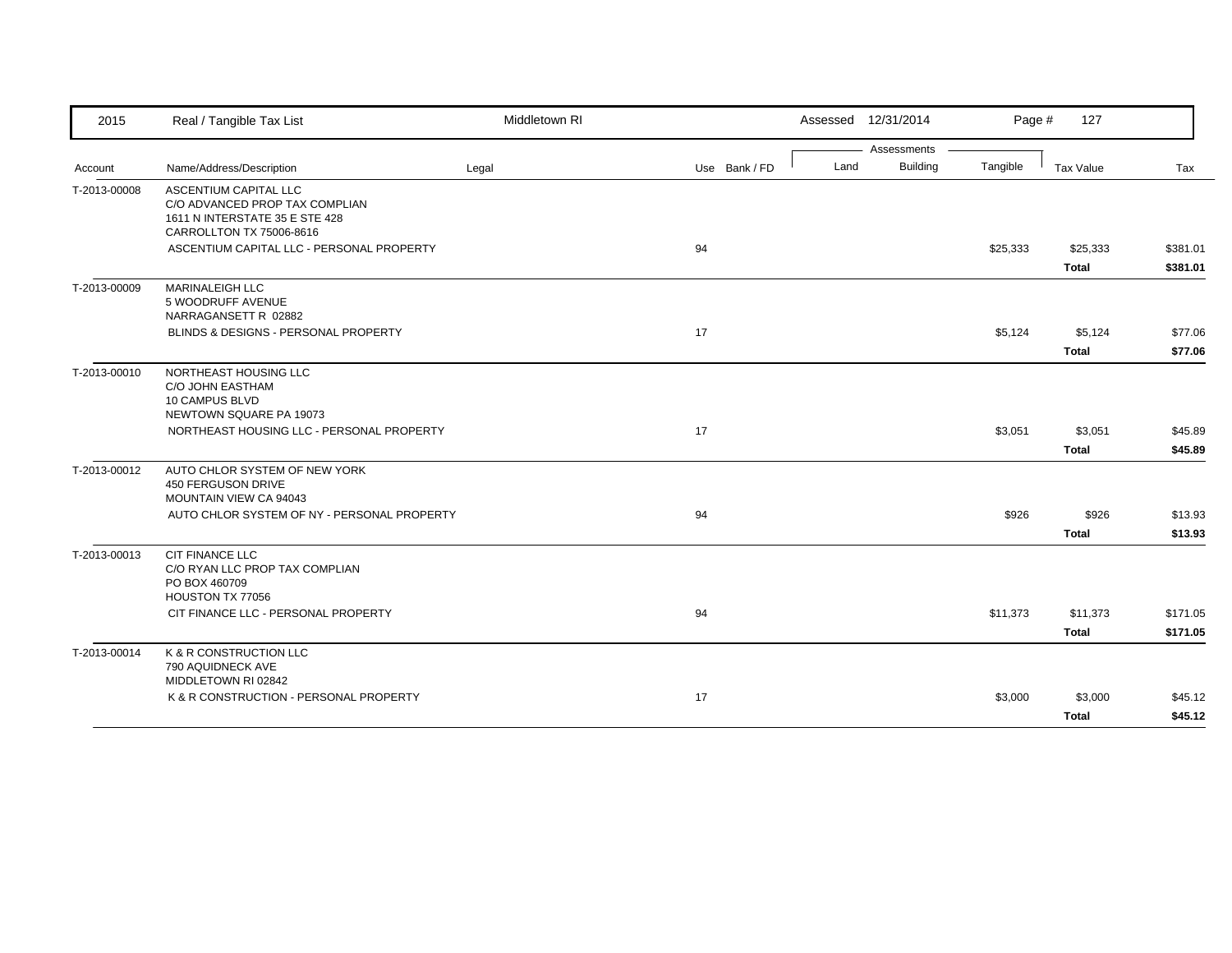| 2015         | Real / Tangible Tax List                                                                                  | Middletown RI |               |      | Assessed 12/31/2014            | Page #   | 128                      |                      |
|--------------|-----------------------------------------------------------------------------------------------------------|---------------|---------------|------|--------------------------------|----------|--------------------------|----------------------|
| Account      | Name/Address/Description                                                                                  | Legal         | Use Bank / FD | Land | Assessments<br><b>Building</b> | Tangible | Tax Value                | Tax                  |
| T-2013-00015 | FOREST FARM ASSISTED LIVING LP<br>C/O PHOENIX PROP MGT INC<br>250 CENTERVILLE RD #E11<br>WARWICK RI 02886 |               |               |      |                                |          |                          |                      |
|              | FOREST FARM ASSISTED LIVING - PERSONAL                                                                    |               | 18            |      |                                | \$29,068 | \$29,068<br>Total        | \$437.18<br>\$437.18 |
| T-2013-00016 | <b>KANBUN CORPORATION</b><br>7 BROOKS AVENUE - SUITE 3<br>NEWPORT RI 02840                                |               |               |      |                                |          |                          |                      |
|              | AMERIKICK - PERSONAL PROPERTY                                                                             |               | 17            |      |                                | \$9,760  | \$9,760<br><b>Total</b>  | \$146.79<br>\$146.79 |
| T-2013-00017 | NBT LLC<br>58A AQUIDNECK AVENUE<br>MIDDLETOWN RI 02842                                                    |               |               |      |                                |          |                          |                      |
|              | EMPIRE TEA & COFFEE - PERSONAL PROPERTY                                                                   |               | 18            |      |                                | \$53,430 | \$53,430<br><b>Total</b> | \$803.59<br>\$803.59 |
| T-2013-00020 | <b>COX EDWARD</b><br>5757 IVREA DRIVE<br>SARASOTA FL 34238                                                |               |               |      |                                |          |                          |                      |
|              | 2007 37.2' KEYSTONE SPRINGDALE - PERSONAL                                                                 |               | 45            |      |                                | \$12,882 | \$12,882<br><b>Total</b> | \$193.75<br>\$193.75 |
| T-2013-00022 | <b>MCCARTHY MICHAEL</b><br>8 JOHN STREET<br>ATTLEBORO MA 02703                                            |               |               |      |                                |          |                          |                      |
|              | 1998 38' JAYCO EAGLE - PERSONAL PROPERTY                                                                  |               | 45            |      |                                | \$5,200  | \$5,200<br><b>Total</b>  | \$78.21<br>\$78.21   |
| T-2013-00024 | MCCARTHY MICHAEL<br>8 JOHN STREET<br>ATTLEBORO MA 02703                                                   |               |               |      |                                |          |                          |                      |
|              | 2003 29' JACO JAYFLIGHT - PERSONAL PROPERTY                                                               |               | 45            |      |                                | \$7,620  | \$7,620<br><b>Total</b>  | \$114.60<br>\$114.60 |
| T-2013-00025 | <b>HILL CARL</b><br>17 MILBURN COURT<br>NEWPORT RI 02842                                                  |               |               |      |                                |          |                          |                      |
|              | 2005 38' KEYSTONE MONTANA - PERSONAL PROPERTY                                                             |               | 45            |      |                                | \$22,150 | \$22,150<br><b>Total</b> | \$333.14<br>\$333.14 |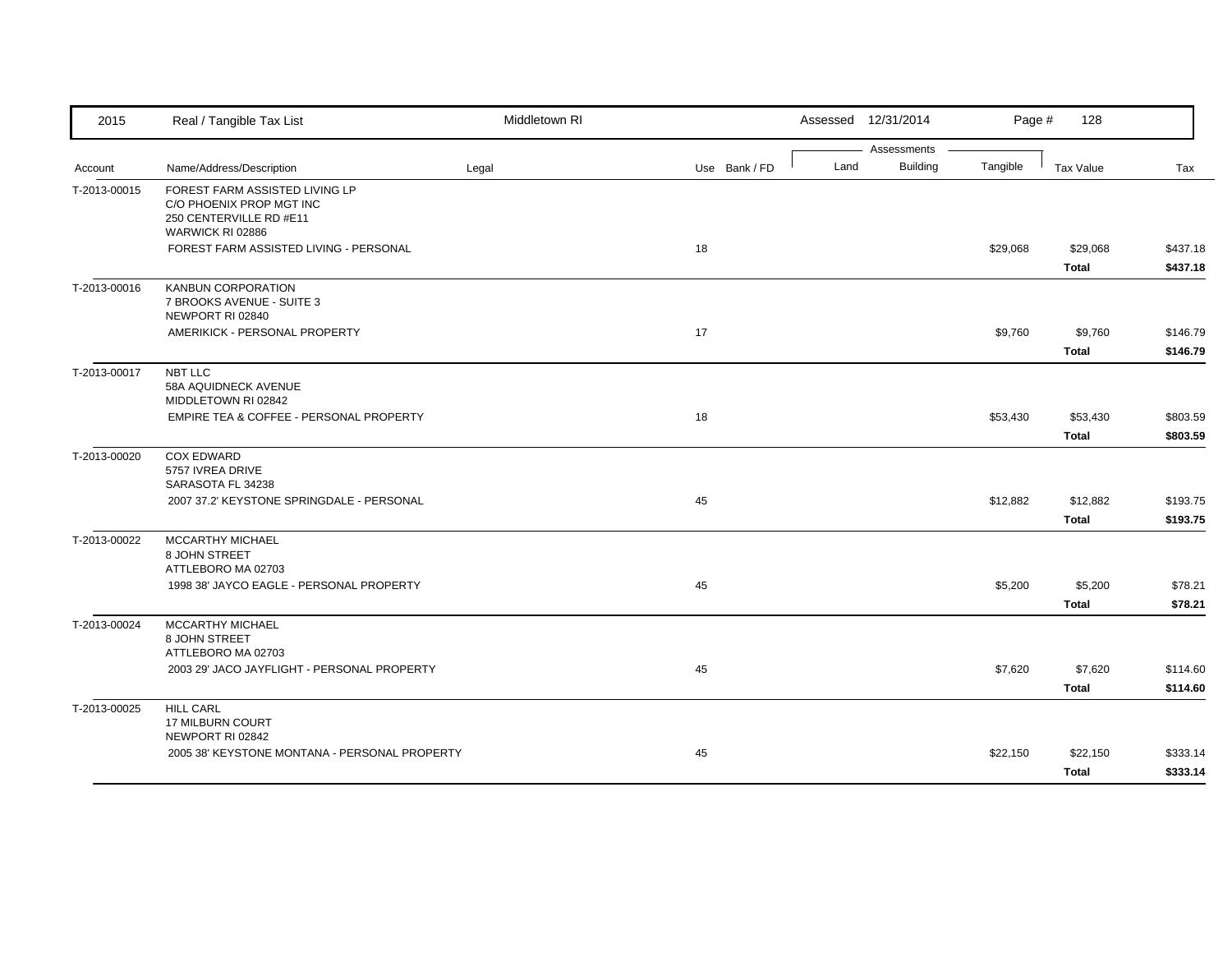| 2015         | Real / Tangible Tax List                                   | Middletown RI |               |      | Assessed 12/31/2014 | Page #   | 129          |          |
|--------------|------------------------------------------------------------|---------------|---------------|------|---------------------|----------|--------------|----------|
|              |                                                            |               |               |      | Assessments         |          |              |          |
| Account      | Name/Address/Description                                   | Legal         | Use Bank / FD | Land | <b>Building</b>     | Tangible | Tax Value    | Tax      |
| T-2013-00027 | <b>KOSINSKI MICHAEL</b>                                    |               |               |      |                     |          |              |          |
|              | 414 MITCHELLS LN<br>MIDDLETOWN RI 02842                    |               |               |      |                     |          |              |          |
|              | LITTLE CREEK LANDSCAPING - PERSONAL PROPERTY               |               | 18            |      |                     | \$51,430 | \$51,430     | \$773.51 |
|              |                                                            |               |               |      |                     |          | <b>Total</b> | \$773.51 |
|              |                                                            |               |               |      |                     |          |              |          |
| T-2013-00028 | <b>GRACE ROBERT W DC</b><br>88 VALLEY ROAD                 |               |               |      |                     |          |              |          |
|              | MIDDLETOWN RI 02842                                        |               |               |      |                     |          |              |          |
|              | GRACE CHIROPRACTIC - PERSONAL PROPERTY                     |               | 17            |      |                     | \$6,133  | \$6,133      | \$92.24  |
|              |                                                            |               |               |      |                     |          | <b>Total</b> | \$92.24  |
|              |                                                            |               |               |      |                     |          |              |          |
| T-2013-00029 | <b>MESTRINELLI CHARLES</b><br><b>42 MIXTER STREET</b>      |               |               |      |                     |          |              |          |
|              | MIDDLETOWN RI 02842                                        |               |               |      |                     |          |              |          |
|              | GREEN LAND LANDSCAPE LLC - PERSONAL PROPERTY               |               | 17            |      |                     | \$12,990 | \$12,990     | \$195.37 |
|              |                                                            |               |               |      |                     |          | <b>Total</b> | \$195.37 |
|              |                                                            |               |               |      |                     |          |              |          |
| T-2013-00031 | <b>BANK OF AMERICA NA</b><br>101 N TRYON ST- PERS PROP DPT |               |               |      |                     |          |              |          |
|              | NC1-001-03-80                                              |               |               |      |                     |          |              |          |
|              | CHARLOTTE NC 28255                                         |               |               |      |                     |          |              |          |
|              | BANK OF AMERICA NA - PERSONAL PROPERTY                     |               | 94            |      |                     | \$48,983 | \$48,983     | \$736.70 |
|              |                                                            |               |               |      |                     |          | <b>Total</b> | \$736.70 |
| T-2013-00032 | <b>ADT LLC</b>                                             |               |               |      |                     |          |              |          |
|              | ATTN: PROPERTY TAX DEPARMENT                               |               |               |      |                     |          |              |          |
|              | PO BOX 310773                                              |               |               |      |                     |          |              |          |
|              | BOCA RATON FL 33431-0773                                   |               |               |      |                     |          |              |          |
|              | ADT LLC - PERSONAL PROPERTY                                |               | 18            |      |                     | \$5,683  | \$5,683      | \$85.47  |
|              |                                                            |               |               |      |                     |          | <b>Total</b> | \$85.47  |
| T-2013-00033 | <b>CARDTRONICS USA INC</b>                                 |               |               |      |                     |          |              |          |
|              | 3250 BRIARPARK DRIVE                                       |               |               |      |                     |          |              |          |
|              | SUITE 400                                                  |               |               |      |                     |          |              |          |
|              | HOUSTON TX 77042                                           |               |               |      |                     |          |              |          |
|              | CARDTRONICS USA INC - PERSONAL PROPERTY                    |               | 18            |      |                     | \$1,260  | \$1,260      | \$18.95  |
|              |                                                            |               |               |      |                     |          | <b>Total</b> | \$18.95  |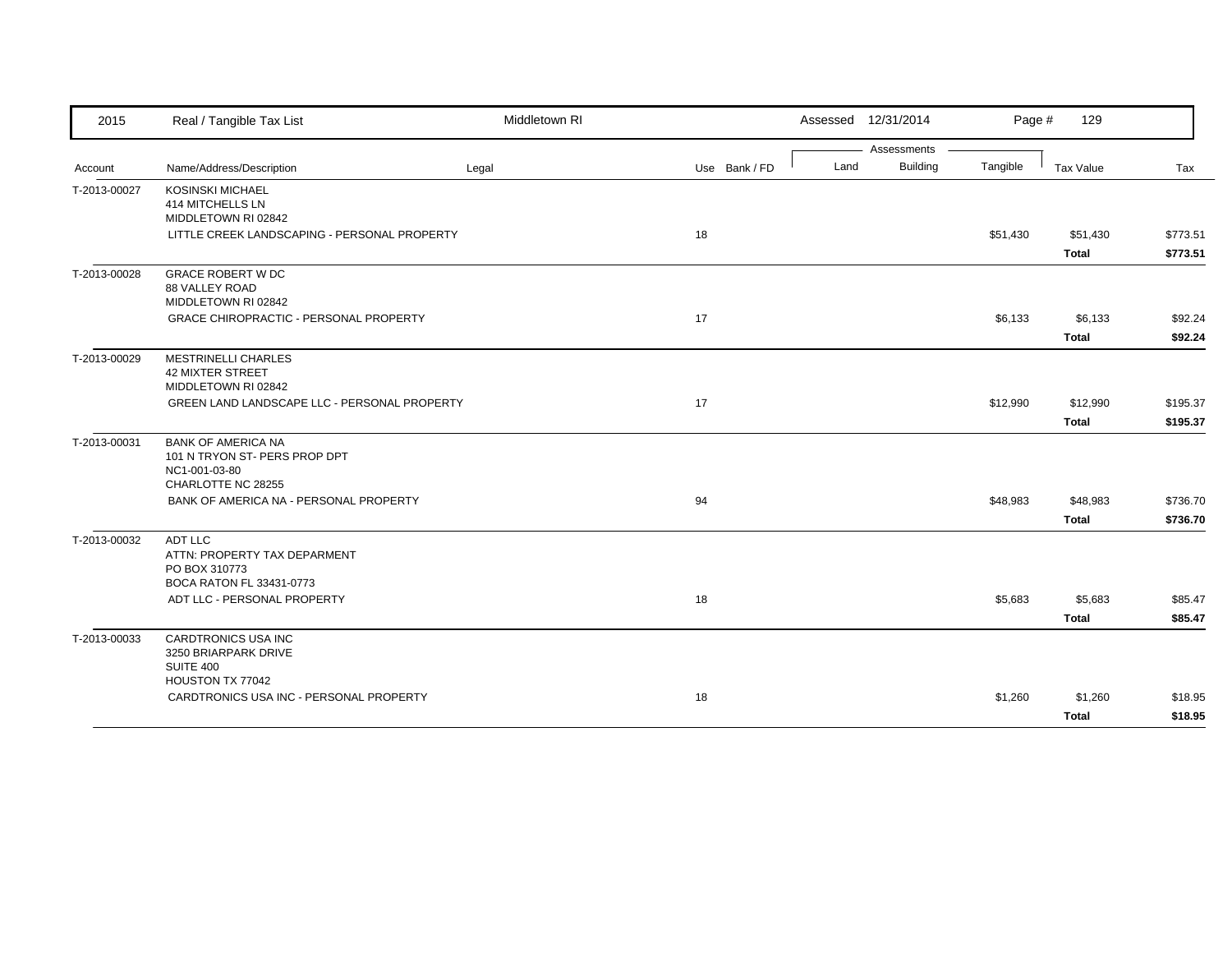| Assessments<br><b>Building</b><br>Tangible<br>Land<br>Name/Address/Description<br><b>Tax Value</b><br>Legal<br>Use Bank / FD<br>Account<br>NSC MANAGEMENT LLC<br>T-2013-00034<br>410 B EAST MAIN ROAD<br>MIDDLETOWN RI 02842<br>17<br>NEALS AUTO REPAIR - PERSONAL PROPERTY<br>\$11,115<br>\$11,115<br><b>Total</b><br>MCINTYRE NICOLE<br>T-2013-00035<br>936 AQUIDNECK AVENUE<br>MIDDLETOWN RI 02842<br>COLE & COMPANY HAIR STUDIO LLC - PERSONAL<br>17<br>\$1,710<br>\$1,710<br><b>Total</b><br><b>J &amp; S ENTERPRISES LLC</b><br>T-2013-00036<br>68 SOARES DR<br>PORTSMOUTH RI 02871<br>BOSS MAN BURGERS - PERSONAL PROPERTY<br>18<br>\$23,705<br>\$23,705<br><b>Total</b><br>WICKED GOOD SHAKES LLC<br>T-2013-00038<br><b>717 AQUIDNECK AVENUE</b><br>MIDDLETOWN RI 02842<br>WICKED GOOD SHAKES - PERSONAL PROPERTY<br>17<br>\$30,000<br>\$30,000<br><b>Total</b><br><b>COLLINS FAMILY LLC</b><br>T-2013-00039 | Tax<br>\$167.17<br>\$167.17 |
|----------------------------------------------------------------------------------------------------------------------------------------------------------------------------------------------------------------------------------------------------------------------------------------------------------------------------------------------------------------------------------------------------------------------------------------------------------------------------------------------------------------------------------------------------------------------------------------------------------------------------------------------------------------------------------------------------------------------------------------------------------------------------------------------------------------------------------------------------------------------------------------------------------------------|-----------------------------|
|                                                                                                                                                                                                                                                                                                                                                                                                                                                                                                                                                                                                                                                                                                                                                                                                                                                                                                                      |                             |
|                                                                                                                                                                                                                                                                                                                                                                                                                                                                                                                                                                                                                                                                                                                                                                                                                                                                                                                      |                             |
|                                                                                                                                                                                                                                                                                                                                                                                                                                                                                                                                                                                                                                                                                                                                                                                                                                                                                                                      |                             |
|                                                                                                                                                                                                                                                                                                                                                                                                                                                                                                                                                                                                                                                                                                                                                                                                                                                                                                                      |                             |
|                                                                                                                                                                                                                                                                                                                                                                                                                                                                                                                                                                                                                                                                                                                                                                                                                                                                                                                      |                             |
|                                                                                                                                                                                                                                                                                                                                                                                                                                                                                                                                                                                                                                                                                                                                                                                                                                                                                                                      |                             |
|                                                                                                                                                                                                                                                                                                                                                                                                                                                                                                                                                                                                                                                                                                                                                                                                                                                                                                                      |                             |
|                                                                                                                                                                                                                                                                                                                                                                                                                                                                                                                                                                                                                                                                                                                                                                                                                                                                                                                      |                             |
|                                                                                                                                                                                                                                                                                                                                                                                                                                                                                                                                                                                                                                                                                                                                                                                                                                                                                                                      |                             |
|                                                                                                                                                                                                                                                                                                                                                                                                                                                                                                                                                                                                                                                                                                                                                                                                                                                                                                                      | \$25.72                     |
|                                                                                                                                                                                                                                                                                                                                                                                                                                                                                                                                                                                                                                                                                                                                                                                                                                                                                                                      | \$25.72                     |
|                                                                                                                                                                                                                                                                                                                                                                                                                                                                                                                                                                                                                                                                                                                                                                                                                                                                                                                      |                             |
|                                                                                                                                                                                                                                                                                                                                                                                                                                                                                                                                                                                                                                                                                                                                                                                                                                                                                                                      |                             |
|                                                                                                                                                                                                                                                                                                                                                                                                                                                                                                                                                                                                                                                                                                                                                                                                                                                                                                                      |                             |
|                                                                                                                                                                                                                                                                                                                                                                                                                                                                                                                                                                                                                                                                                                                                                                                                                                                                                                                      | \$356.52                    |
|                                                                                                                                                                                                                                                                                                                                                                                                                                                                                                                                                                                                                                                                                                                                                                                                                                                                                                                      | \$356.52                    |
|                                                                                                                                                                                                                                                                                                                                                                                                                                                                                                                                                                                                                                                                                                                                                                                                                                                                                                                      |                             |
|                                                                                                                                                                                                                                                                                                                                                                                                                                                                                                                                                                                                                                                                                                                                                                                                                                                                                                                      |                             |
|                                                                                                                                                                                                                                                                                                                                                                                                                                                                                                                                                                                                                                                                                                                                                                                                                                                                                                                      |                             |
|                                                                                                                                                                                                                                                                                                                                                                                                                                                                                                                                                                                                                                                                                                                                                                                                                                                                                                                      | \$451.20                    |
|                                                                                                                                                                                                                                                                                                                                                                                                                                                                                                                                                                                                                                                                                                                                                                                                                                                                                                                      | \$451.20                    |
|                                                                                                                                                                                                                                                                                                                                                                                                                                                                                                                                                                                                                                                                                                                                                                                                                                                                                                                      |                             |
| 213 FISCHER CIRCLE                                                                                                                                                                                                                                                                                                                                                                                                                                                                                                                                                                                                                                                                                                                                                                                                                                                                                                   |                             |
| PORTSMOUTH RI 02871                                                                                                                                                                                                                                                                                                                                                                                                                                                                                                                                                                                                                                                                                                                                                                                                                                                                                                  |                             |
| EYE CARE FOR RI - PERSONAL PROPERTY<br>18<br>\$96,000<br>\$96,000                                                                                                                                                                                                                                                                                                                                                                                                                                                                                                                                                                                                                                                                                                                                                                                                                                                    | \$1,443.84                  |
| <b>Total</b>                                                                                                                                                                                                                                                                                                                                                                                                                                                                                                                                                                                                                                                                                                                                                                                                                                                                                                         | \$1,443.84                  |
| <b>BEACH LIQUORS, LLC</b><br>T-2013-00040                                                                                                                                                                                                                                                                                                                                                                                                                                                                                                                                                                                                                                                                                                                                                                                                                                                                            |                             |
| D/B/A BEACH LIQUORS<br>286 CHASES LN                                                                                                                                                                                                                                                                                                                                                                                                                                                                                                                                                                                                                                                                                                                                                                                                                                                                                 |                             |
| MIDDLETOWN RI 02842                                                                                                                                                                                                                                                                                                                                                                                                                                                                                                                                                                                                                                                                                                                                                                                                                                                                                                  |                             |
| BEACH LIQUORS - PERSONAL PROPERTY<br>18<br>\$20,743<br>\$20,743                                                                                                                                                                                                                                                                                                                                                                                                                                                                                                                                                                                                                                                                                                                                                                                                                                                      | \$311.97                    |
| <b>Total</b>                                                                                                                                                                                                                                                                                                                                                                                                                                                                                                                                                                                                                                                                                                                                                                                                                                                                                                         | \$311.97                    |
|                                                                                                                                                                                                                                                                                                                                                                                                                                                                                                                                                                                                                                                                                                                                                                                                                                                                                                                      |                             |
| T-2014-00001<br><b>MAURICIO JOEY LYNN</b><br>5 BLISS MINE ROAD                                                                                                                                                                                                                                                                                                                                                                                                                                                                                                                                                                                                                                                                                                                                                                                                                                                       |                             |
| MIDDLETOWN RI 02842                                                                                                                                                                                                                                                                                                                                                                                                                                                                                                                                                                                                                                                                                                                                                                                                                                                                                                  |                             |
| HAPPY DAYS - PERSONAL PROPERTY<br>17<br>\$16,089<br>\$16,089                                                                                                                                                                                                                                                                                                                                                                                                                                                                                                                                                                                                                                                                                                                                                                                                                                                         | \$241.98                    |
| <b>Total</b>                                                                                                                                                                                                                                                                                                                                                                                                                                                                                                                                                                                                                                                                                                                                                                                                                                                                                                         | \$241.98                    |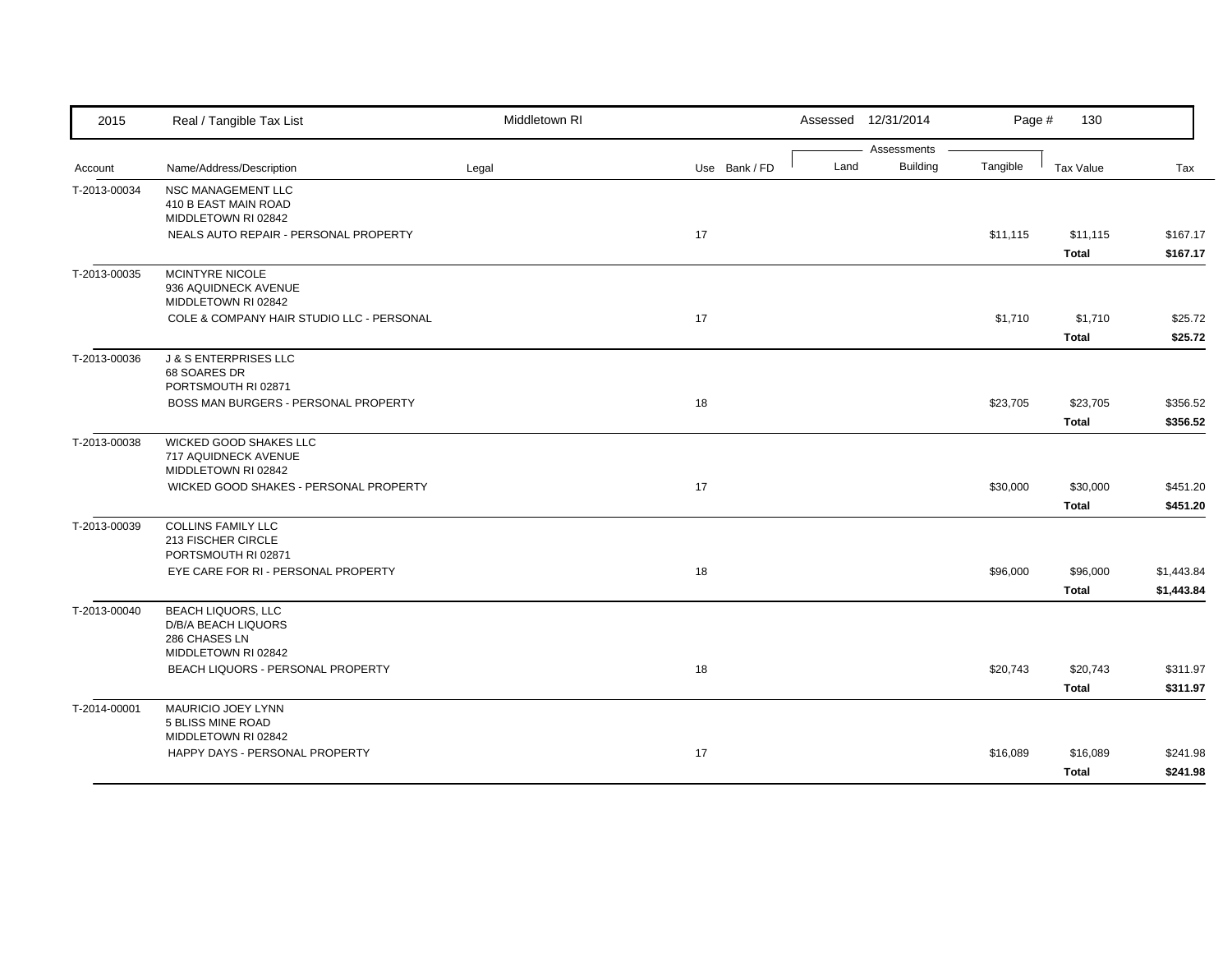| 2015         | Real / Tangible Tax List                                                                    | Middletown RI |               | Assessed 12/31/2014 |                 | Page #    | 131                       |                          |
|--------------|---------------------------------------------------------------------------------------------|---------------|---------------|---------------------|-----------------|-----------|---------------------------|--------------------------|
|              |                                                                                             |               |               |                     | Assessments     |           |                           |                          |
| Account      | Name/Address/Description                                                                    | Legal         | Use Bank / FD | Land                | <b>Building</b> | Tangible  | Tax Value                 | Tax                      |
| T-2014-00002 | <b>WAKEFIELD BARRY E</b><br>600 JEPSON LN<br>MIDDLETOWN RI 02842                            |               |               |                     |                 |           |                           |                          |
|              | WAKEFIELD PLUMBING - PERSONAL PROPERTY                                                      |               | 17            |                     |                 | \$15,000  | \$15,000<br><b>Total</b>  | \$225.60<br>\$225.60     |
| T-2014-00003 | ALDI INC (CONNECTICUT)<br>C/O RYAN TAX COMPLIANCE SERV<br>PO BOX 460049<br>HOUSTON TX 77056 |               |               |                     |                 |           |                           |                          |
|              | ALDI INC - LOC #SWN046 - PERSONAL PROPERTY                                                  |               | 18            |                     |                 | \$429,221 | \$429,221<br><b>Total</b> | \$6,455.48<br>\$6,455.48 |
| T-2014-00004 | TSA STORES INC #148<br>ATTN: TAX DEPARTMENT<br>1050 W HAMDEN AVE<br>ENGLEWOOD CO 80110      |               |               |                     |                 |           |                           |                          |
|              | SPORTS AUTHORITY - PERSONAL PROPERTY                                                        |               | 18            |                     |                 | \$603,170 | \$603,170<br><b>Total</b> | \$9,071.68<br>\$9,071.68 |
| T-2014-00005 | <b>COLVIN DAVID</b><br><b>BOX 523</b><br>OLD LYME CT 06371                                  |               |               |                     |                 |           |                           |                          |
|              | 1996 32' MALLARD BY FLEETWOOD - PERSONAL                                                    |               | 45            |                     |                 | \$4,680   | \$4,680<br><b>Total</b>   | \$70.39<br>\$70.39       |
| T-2014-00006 | <b>COSTA CASIMIRO</b><br>19 PINEWOOD ROAD<br>BOLTON MA 01740                                |               |               |                     |                 |           |                           |                          |
|              | 2003 36' DUTCHMAN - PERSONAL PROPERTY                                                       |               | 45            |                     |                 | \$8,978   | \$8,978<br><b>Total</b>   | \$135.03<br>\$135.03     |
| T-2014-00007 | ANDRADE NELSON C<br>24 ONEIL ST<br>HUDSON MA 01749-1607                                     |               |               |                     |                 |           |                           |                          |
|              | 2012 39' FOREST RIVER CAMPER - PERSONAL                                                     |               | 45            |                     |                 | \$26,820  | \$26,820<br><b>Total</b>  | \$403.37<br>\$403.37     |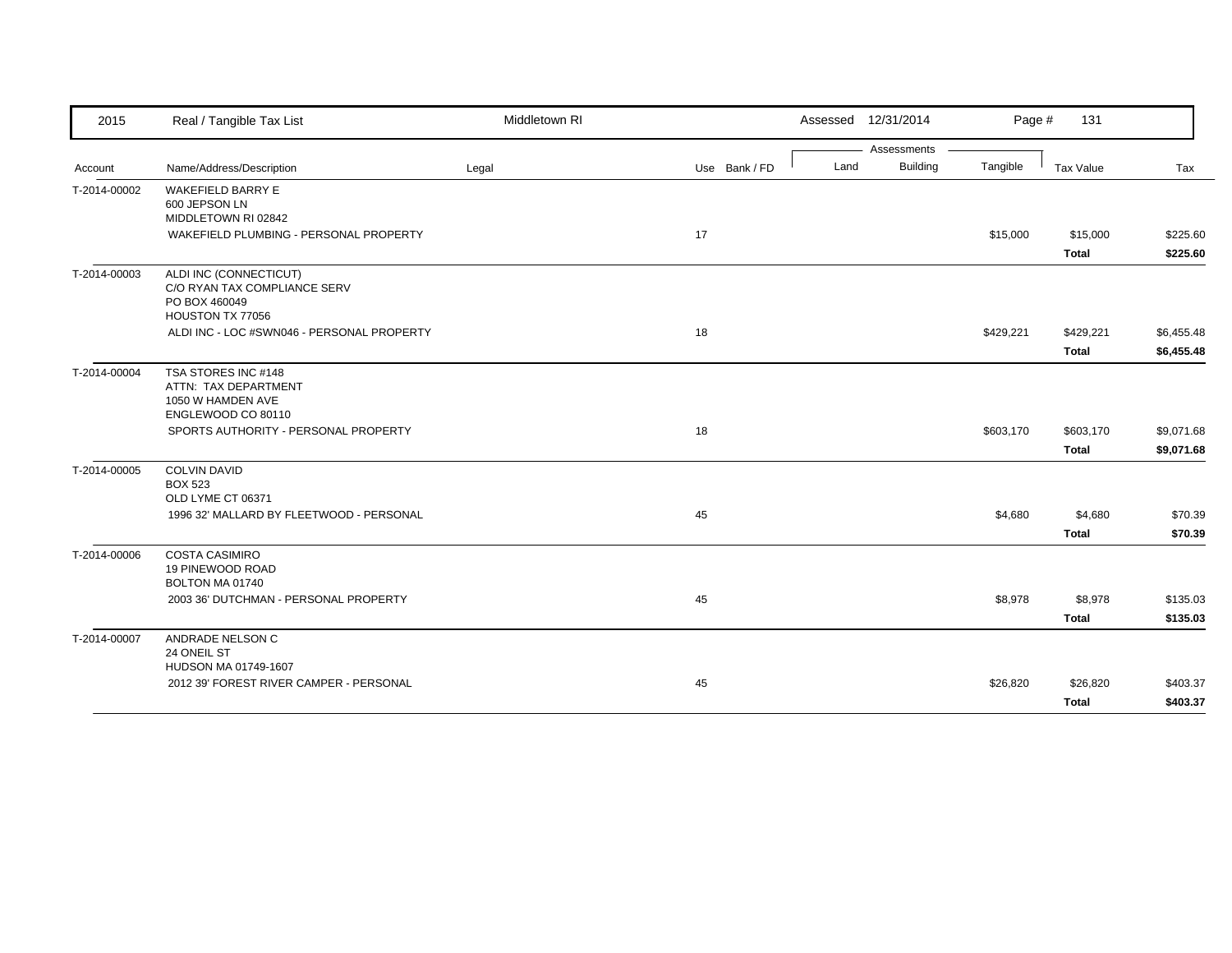| 2015         | Real / Tangible Tax List                                                                                      | Middletown RI |               |      | Assessed 12/31/2014            | Page #   | 132                      |                      |
|--------------|---------------------------------------------------------------------------------------------------------------|---------------|---------------|------|--------------------------------|----------|--------------------------|----------------------|
| Account      | Name/Address/Description                                                                                      | Legal         | Use Bank / FD | Land | Assessments<br><b>Building</b> | Tangible | <b>Tax Value</b>         | Tax                  |
| T-2014-00009 | <b>CRAIG JAMES</b><br>65 OREGON STREET<br>SPRINGFIELD MA 01118                                                |               |               |      |                                |          |                          |                      |
|              | 1988 35' TRAVEL VILLA - PERSONAL PROPERTY                                                                     |               | 45            |      |                                | \$3,300  | \$3,300<br><b>Total</b>  | \$49.63<br>\$49.63   |
| T-2014-00011 | MEDEIROS NELSON JR<br>39 BENNETT STREET<br>HUDSON MA 01749                                                    |               |               |      |                                |          |                          |                      |
|              | 2013 32' KEYSTONE SPRINTER - PERSONAL PROPERTY                                                                |               | 45            |      |                                | \$24,260 | \$24,260<br><b>Total</b> | \$364.87<br>\$364.87 |
| T-2014-00012 | MENDOZA GARY<br>32 WALDECK STREET<br>DORCHESTER MA 02124<br>2002 19' AIRSTREAM TRAILER - PERSONAL PROPERTY    |               | 45            |      |                                | \$5,270  | \$5,270                  | \$79.26              |
|              |                                                                                                               |               |               |      |                                |          | <b>Total</b>             | \$79.26              |
| T-2014-00013 | <b>MISIC BOJAN</b><br><b>43 UNION AVENUE</b><br>HARRISON NY 10528<br>2008 26' R-VISION SUPER SPORT - PERSONAL |               | 45            |      |                                | \$8,350  | \$8,350                  | \$125.58             |
|              |                                                                                                               |               |               |      |                                |          | <b>Total</b>             | \$125.58             |
| T-2014-00014 | SENTRY FINANCIAL CORPORATION<br>ONE UTAH CENTER<br>201 S MAIN STREET - STE 1400<br>SALT LAKE CITY UT 84111    |               |               |      |                                |          |                          |                      |
|              | SENTRY FINANCIAL CORPORATION - PERSONAL                                                                       |               | 18            |      |                                | \$3,465  | \$3,465<br><b>Total</b>  | \$52.11<br>\$52.11   |
| T-2014-00016 | <b>BLOOM LLC</b><br>33 MITCHELL'S LANE<br>MIDDLETOWN RI 02842                                                 |               |               |      |                                |          |                          |                      |
|              | BLOOM - PERSONAL PROPERTY                                                                                     |               | 17            |      |                                | \$11,032 | \$11,032<br><b>Total</b> | \$165.92<br>\$165.92 |
| T-2014-00017 | LOCKHEED MARTIN CORPORATION<br>PO BOX 61511<br>BUILDING 100 - ROOM U4632<br>KING OF PRUSSIA PA 19406          |               |               |      |                                |          |                          |                      |
|              | LOCKHEED MARTIN SPACE MISSION - PERSONAL                                                                      |               | 18            |      |                                | \$7,439  | \$7,439<br>Total         | \$111.88<br>\$111.88 |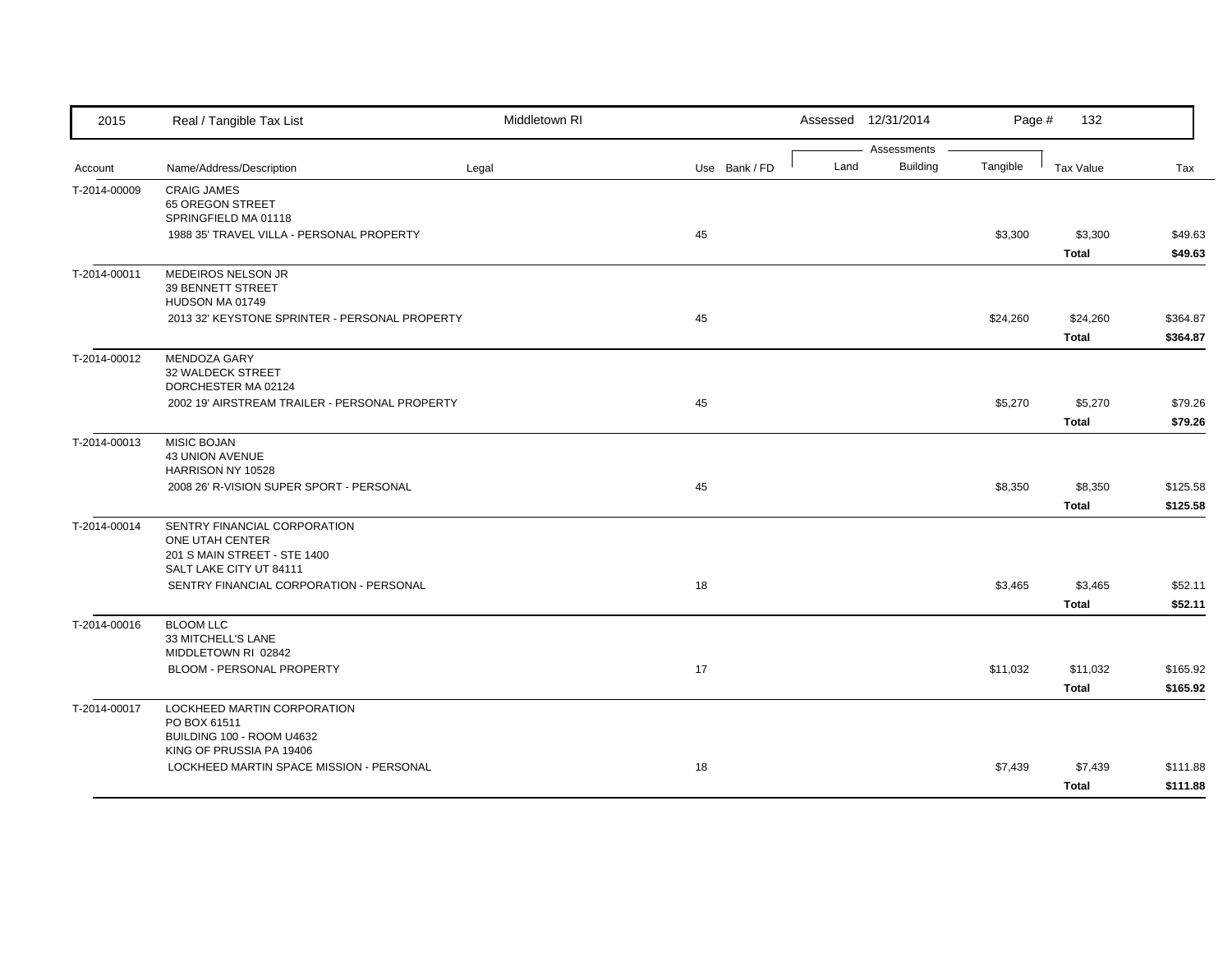| 2015         | Real / Tangible Tax List                                     | Middletown RI |               |      | Assessed 12/31/2014 | Page #    | 133          |            |
|--------------|--------------------------------------------------------------|---------------|---------------|------|---------------------|-----------|--------------|------------|
|              |                                                              |               |               |      | Assessments         |           |              |            |
| Account      | Name/Address/Description                                     | Legal         | Use Bank / FD | Land | <b>Building</b>     | Tangible  | Tax Value    | Tax        |
| T-2014-00019 | <b>CIT FINANCE LLC</b>                                       |               |               |      |                     |           |              |            |
|              | C/O RYAN LLC PROP TX COM<br>PO BOX 460790                    |               |               |      |                     |           |              |            |
|              | HOUSTON TX 77059                                             |               |               |      |                     |           |              |            |
|              | CIT FINANCE LLC - PERSONAL PROPERTY                          |               | 18            |      |                     | \$44,539  | \$44,539     | \$669.87   |
|              |                                                              |               |               |      |                     |           | <b>Total</b> | \$669.87   |
| T-2014-00020 | <b>BANC OF AMERICA LEASING &amp; CAP</b>                     |               |               |      |                     |           |              |            |
|              | PO BOX 105578                                                |               |               |      |                     |           |              |            |
|              | ATLANTA GA 30348                                             |               |               |      |                     |           |              |            |
|              | BANC OF AMERICA LEASING & CAP - PERSONAL                     |               | 18            |      |                     | \$13,418  | \$13,418     | \$201.81   |
|              |                                                              |               |               |      |                     |           | <b>Total</b> | \$201.81   |
| T-2014-00024 | WATERCO OF NEW ENGLAND INC                                   |               |               |      |                     |           |              |            |
|              | ADVANCED PROPERTY TAX COMP<br>1611 N INTERSTATE 35E - STE 42 |               |               |      |                     |           |              |            |
|              | CARROLLTON TX 75006-8616                                     |               |               |      |                     |           |              |            |
|              | WATERCO OF NEW ENGLAND INC - PERSONAL                        |               | 18            |      |                     | \$456     | \$456        | \$6.86     |
|              |                                                              |               |               |      |                     |           | <b>Total</b> | \$6.86     |
| T-2014-00026 | <b>GELCO CORPORATION</b>                                     |               |               |      |                     |           |              |            |
|              | PO BOX 35715                                                 |               |               |      |                     |           |              |            |
|              | PROPERTY TAX COMPLIANCE<br>BILLINGS MT 59107                 |               |               |      |                     |           |              |            |
|              | <b>GELCO CORPORATION - PERSONAL PROPERTY</b>                 |               | 18            |      |                     | \$618     | \$618        | \$9.29     |
|              |                                                              |               |               |      |                     |           | <b>Total</b> | \$9.29     |
| T-2014-00027 | CNC LLC                                                      |               |               |      |                     |           |              |            |
|              | ATTN: NICHOLAS PAOLO                                         |               |               |      |                     |           |              |            |
|              | 12 DONALD DR<br>MIDDLETOWN RI 02842                          |               |               |      |                     |           |              |            |
|              | FORCE NEWPORT CROSSFIT - PERSONAL PROPERTY                   |               | 17            |      |                     | \$5,805   | \$5,805      | \$87.31    |
|              |                                                              |               |               |      |                     |           | <b>Total</b> | \$87.31    |
| T-2014-00028 | ADVANCE STORES CO INC 107361                                 |               |               |      |                     |           |              |            |
|              | <b>RYAN LLC</b>                                              |               |               |      |                     |           |              |            |
|              | PO BOX 56607                                                 |               |               |      |                     |           |              |            |
|              | ATLANTA GA 30343<br>ADVANCED AUTO PARTS - PERSONAL PROPERTY  |               | 18            |      |                     | \$163,019 | \$163,019    | \$2,451.81 |
|              |                                                              |               |               |      |                     |           |              |            |
|              |                                                              |               |               |      |                     |           | <b>Total</b> | \$2,451.81 |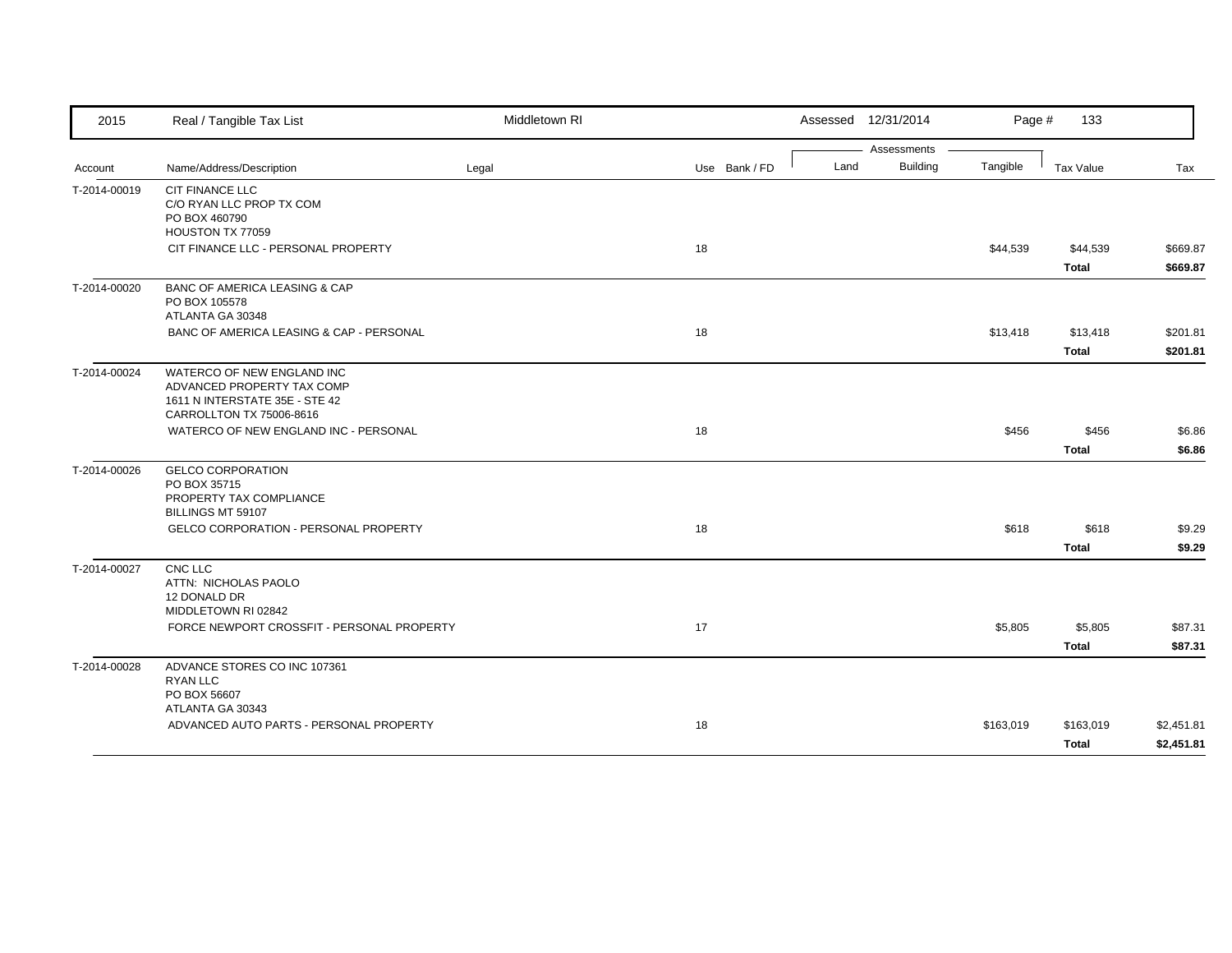| 2015         | Real / Tangible Tax List                                                                             | Middletown RI |               |      | Assessed 12/31/2014            | Page #   | 134                      |                      |
|--------------|------------------------------------------------------------------------------------------------------|---------------|---------------|------|--------------------------------|----------|--------------------------|----------------------|
| Account      | Name/Address/Description                                                                             | Legal         | Use Bank / FD | Land | Assessments<br><b>Building</b> | Tangible | Tax Value                | Tax                  |
| T-2014-00031 | CANON SOLUTIONS AMERICA INC<br>ATTN: TX DEPT<br>300 COMMERCE SQUARE BLVD<br>BURLINGTON NJ 08016      |               |               |      |                                |          |                          |                      |
|              | CANON SOLUTIONS AMERICA INC - PERSONAL                                                               |               | 18            |      |                                | \$22,972 | \$22,972<br><b>Total</b> | \$345.50<br>\$345.50 |
| T-2014-00032 | <b>CDK GLOBAL LLC</b><br>C/O ADVANTIX<br>200 WEST RIVER DRIVE<br>ST CHARLES IL 60174                 |               |               |      |                                |          |                          |                      |
|              | CDK GLOBAL LLC - PERSONAL PROPERTY                                                                   |               | 18            |      |                                | \$1,733  | \$1,733<br><b>Total</b>  | \$26.06<br>\$26.06   |
| T-2014-00033 | TYCO INTEGRATED SECURITY LLC<br>ATTN: PROPERTY TAX DEPT<br>PO BOX 5006<br>BOCA RATON FL 33431-0806   |               |               |      |                                |          |                          |                      |
|              | TYCO INTEGRATED SECURITY - PERSONAL PROPERTY                                                         |               | 18            |      |                                | \$1,626  | \$1,626<br><b>Total</b>  | \$24.46<br>\$24.46   |
| T-2014-00034 | PERKINS PAPER LLC<br>C/O ADVANCED PROP TX COMP<br>1611 N I-35E STE 428<br>CARROLLTON TX 75006-8616   |               |               |      |                                |          |                          |                      |
|              | PERKINS PAPER LLC - PERSONAL PROPERTY                                                                |               | 18            |      |                                | \$25,362 | \$25,362<br><b>Total</b> | \$381.44<br>\$381.44 |
| T-2014-00035 | <b>KEYBANK NATIONAL ASSOCIATION</b><br>66 SOUTH PEARL STREET<br>PO BOX 22055<br>ALBANY NY 12201-5055 |               |               |      |                                |          |                          |                      |
|              | KEYBANK NATIONAL ASSOCIATION - PERSONAL                                                              |               | 18            |      |                                | \$2,684  | \$2,684<br><b>Total</b>  | \$40.37<br>\$40.37   |
| T-2014-00036 | AIRGAS USA LLC, NO DIV<br><b>CORP TX DEPT</b><br>P O BOX 6675                                        |               |               |      |                                |          |                          |                      |
|              | RADNOR PA 19087<br>AIRGAS USA - PERSONAL PROPERTY                                                    |               | 18            |      |                                | \$8,820  | \$8,820<br><b>Total</b>  | \$132.65<br>\$132.65 |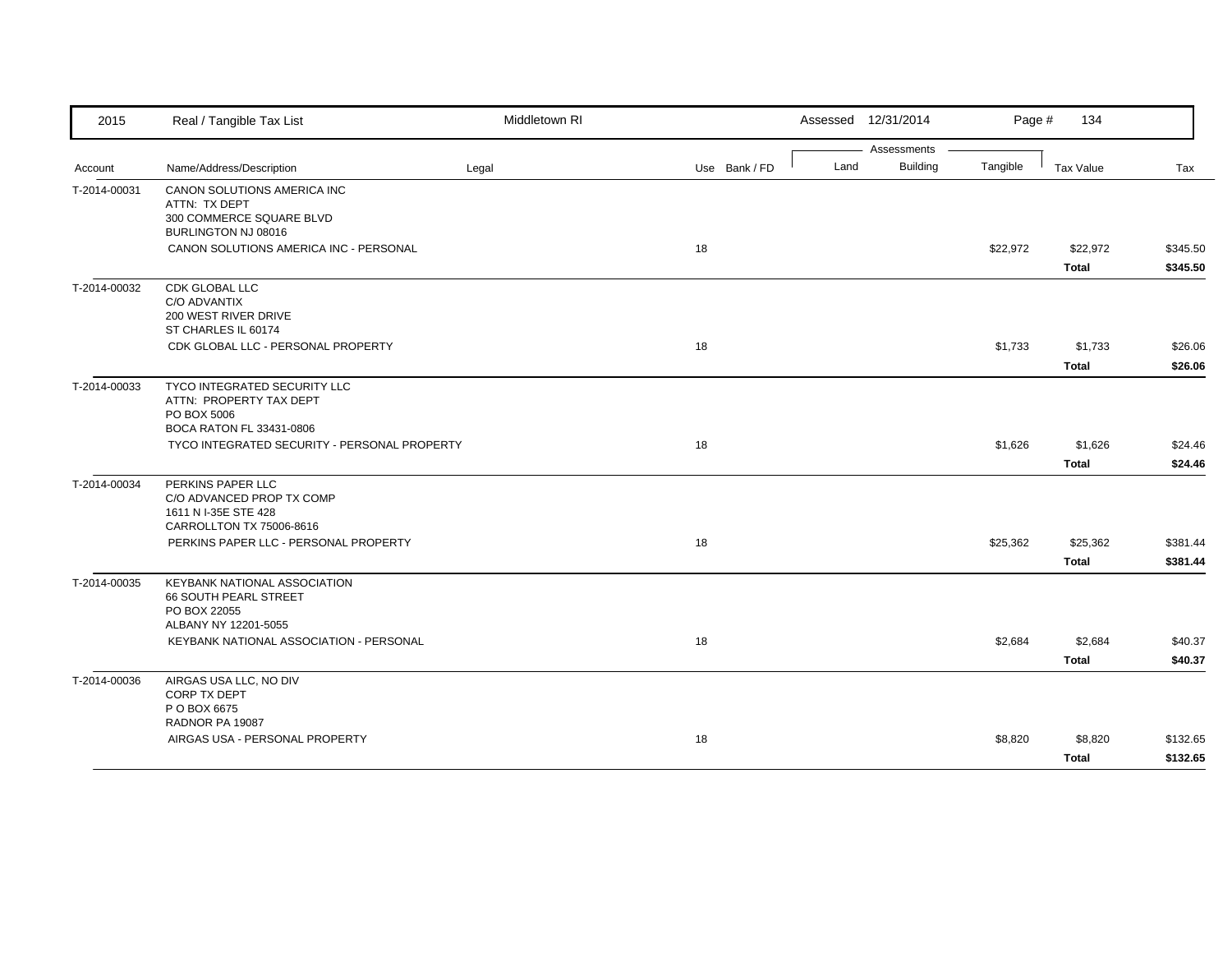| 2015         | Real / Tangible Tax List                                                                                 | Middletown RI |               |      | Assessed 12/31/2014 | Page #    | 135                       |                            |
|--------------|----------------------------------------------------------------------------------------------------------|---------------|---------------|------|---------------------|-----------|---------------------------|----------------------------|
|              |                                                                                                          |               |               |      | Assessments         |           |                           |                            |
| Account      | Name/Address/Description                                                                                 | Legal         | Use Bank / FD | Land | <b>Building</b>     | Tangible  | Tax Value                 | Tax                        |
| T-2014-00037 | INTERFACE SECURITY SYSTEMS LLC<br>3773 CORPORATE CTR DR<br>EARTH CITY MO 63045                           |               |               |      |                     |           |                           |                            |
|              | INTERFACE SECURITY SYSTEMS - PERSONAL                                                                    |               | 18            |      |                     | \$4,037   | \$4,037<br>Total          | \$60.72<br>\$60.72         |
| T-2014-00042 | <b>MAIN HOTEL LLC</b><br>P O BOX 2516<br>FALL RIVER MA 02722                                             |               |               |      |                     |           |                           |                            |
|              | HOMEWOOD SUITES - PERSONAL PROPERTY                                                                      |               | 18            |      |                     | \$940,000 | \$940,000<br><b>Total</b> | \$14,137.60<br>\$14,137.60 |
| T-2014-00043 | STEBENNE JAMIE<br>575 EAST MAIN ROAD<br>BOX 6<br>MIDDLETOWN RI 02842                                     |               |               |      |                     |           |                           |                            |
|              | JPS CONSTRUCTION & DESIGN LLC - PERSONAL                                                                 |               | 18            |      |                     | \$2,200   | \$2,200<br><b>Total</b>   | \$33.09<br>\$33.09         |
| T-2014-00044 | AW FOOD MART INC<br>C/O AMIR WAHIB<br>10 JT CONNELL HWY<br>NEWPORT RI 02842                              |               |               |      |                     |           |                           |                            |
|              | KENNEDYS GRILL & FOOD MART - PERSONAL                                                                    |               | 17            |      |                     | \$25,000  | \$25,000<br><b>Total</b>  | \$376.00<br>\$376.00       |
| T-2015-00001 | GE EQUIP SMALL TICKET LLC<br><b>SERIES 2013-1</b><br>PO BOX 35715 - PROPERTY TAX CO<br>BILLINGS MT 59107 |               |               |      |                     |           |                           |                            |
|              | GE EQUIP SMALL TICKET LLC - PERSONAL PROPERTY                                                            |               | 18            |      |                     | \$92,215  | \$92,215<br><b>Total</b>  | \$1,386.91<br>\$1,386.91   |
| T-2015-00002 | SCIENCE APPLICATIONS INTL CORP<br>PT COMPLIANCE SERVICES<br>PO BOX 80615<br>INDIANAPOLIS IN 46280        |               |               |      |                     |           |                           |                            |
|              | SAIC - PERSONAL PROPERTY                                                                                 |               | 18            |      |                     | \$42,908  | \$42,908<br><b>Total</b>  | \$645.34<br>\$645.34       |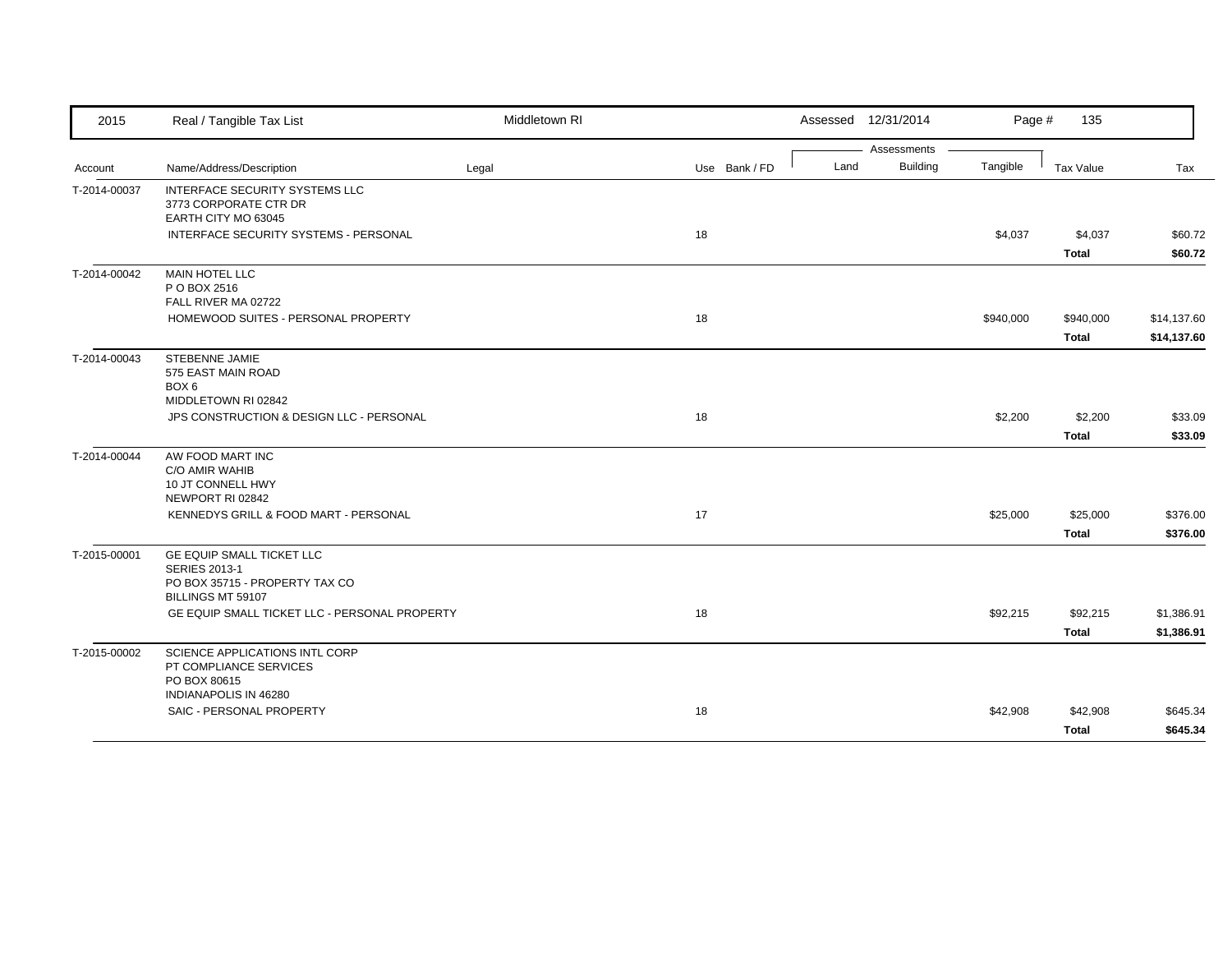| 2015         | Real / Tangible Tax List                   | Middletown RI |               |      | Assessed 12/31/2014 | Page #      | 136          |             |
|--------------|--------------------------------------------|---------------|---------------|------|---------------------|-------------|--------------|-------------|
|              |                                            |               |               |      | Assessments         |             |              |             |
| Account      | Name/Address/Description                   | Legal         | Use Bank / FD | Land | <b>Building</b>     | Tangible    | Tax Value    | Tax         |
| T-2015-00004 | <b>BANK NEWPORT</b><br>P.O. BOX 450        |               |               |      |                     |             |              |             |
|              | NEWPORT RI 02840                           |               |               |      |                     |             |              |             |
|              | BANKNEWPORT - PERSONAL PROPERTY            |               | 18            |      |                     | \$3,676,484 | \$3,676,484  | \$55,294.32 |
|              |                                            |               |               |      |                     |             | <b>Total</b> | \$55,294.32 |
|              |                                            |               |               |      |                     |             |              |             |
| T-2015-00005 | <b>CREA SATIRIA</b><br>36 AQUIDNECK AVENUE |               |               |      |                     |             |              |             |
|              | MIDDLETOWN RI 02842                        |               |               |      |                     |             |              |             |
|              | RHEA'S CAFE - PERSONAL PROPERTY            |               | 17            |      |                     | \$22,000    | \$22,000     | \$330.88    |
|              |                                            |               |               |      |                     |             |              |             |
|              |                                            |               |               |      |                     |             | <b>Total</b> | \$330.88    |
| T-2015-00006 | <b>XEROX SERVICES</b>                      |               |               |      |                     |             |              |             |
|              | TAX DEPARTMENT XRX2-040A<br>PO BOX 474     |               |               |      |                     |             |              |             |
|              | WEBSTER MA 14580                           |               |               |      |                     |             |              |             |
|              | XEROX SERVICES - PERSONAL PROPERTY         |               | 18            |      |                     | \$5,009     | \$5,009      | \$75.34     |
|              |                                            |               |               |      |                     |             | <b>Total</b> | \$75.34     |
|              |                                            |               |               |      |                     |             |              |             |
| T-2015-00008 | QUENCH USA INC<br>2001 MARKET STREET       |               |               |      |                     |             |              |             |
|              | SUITE 700                                  |               |               |      |                     |             |              |             |
|              | PHILADELPHIA PA 19103                      |               |               |      |                     |             |              |             |
|              | QUENCH USA INC - PERSONAL PROPERTY         |               | 18            |      |                     | \$395       | \$395        | \$5.94      |
|              |                                            |               |               |      |                     |             | <b>Total</b> | \$5.94      |
| T-2015-00009 | <b>SS MIDDLETOWN LLC</b>                   |               |               |      |                     |             |              |             |
|              | C/O PTA S1#12601                           |               |               |      |                     |             |              |             |
|              | PO BOX 320099                              |               |               |      |                     |             |              |             |
|              | ALEXANDRA VA 22320                         |               |               |      |                     |             |              |             |
|              | SIMPLY SELF STORAGE - PERSONAL PROPERTY    |               | 18            |      |                     | \$4,346     | \$4,346      | \$65.36     |
|              |                                            |               |               |      |                     |             | <b>Total</b> | \$65.36     |
| T-2015-00010 | <b>BACK OF THE BUS LLC</b>                 |               |               |      |                     |             |              |             |
|              | 21 VALLEY ROAD                             |               |               |      |                     |             |              |             |
|              | MIDDLETOWN RI 02842                        |               |               |      |                     |             |              |             |
|              | IDA'S RESTAURANT - PERSONAL PROPERTY       |               | 17            |      |                     | \$131,464   | \$131,464    | \$1,977.22  |
|              |                                            |               |               |      |                     |             | <b>Total</b> | \$1,977.22  |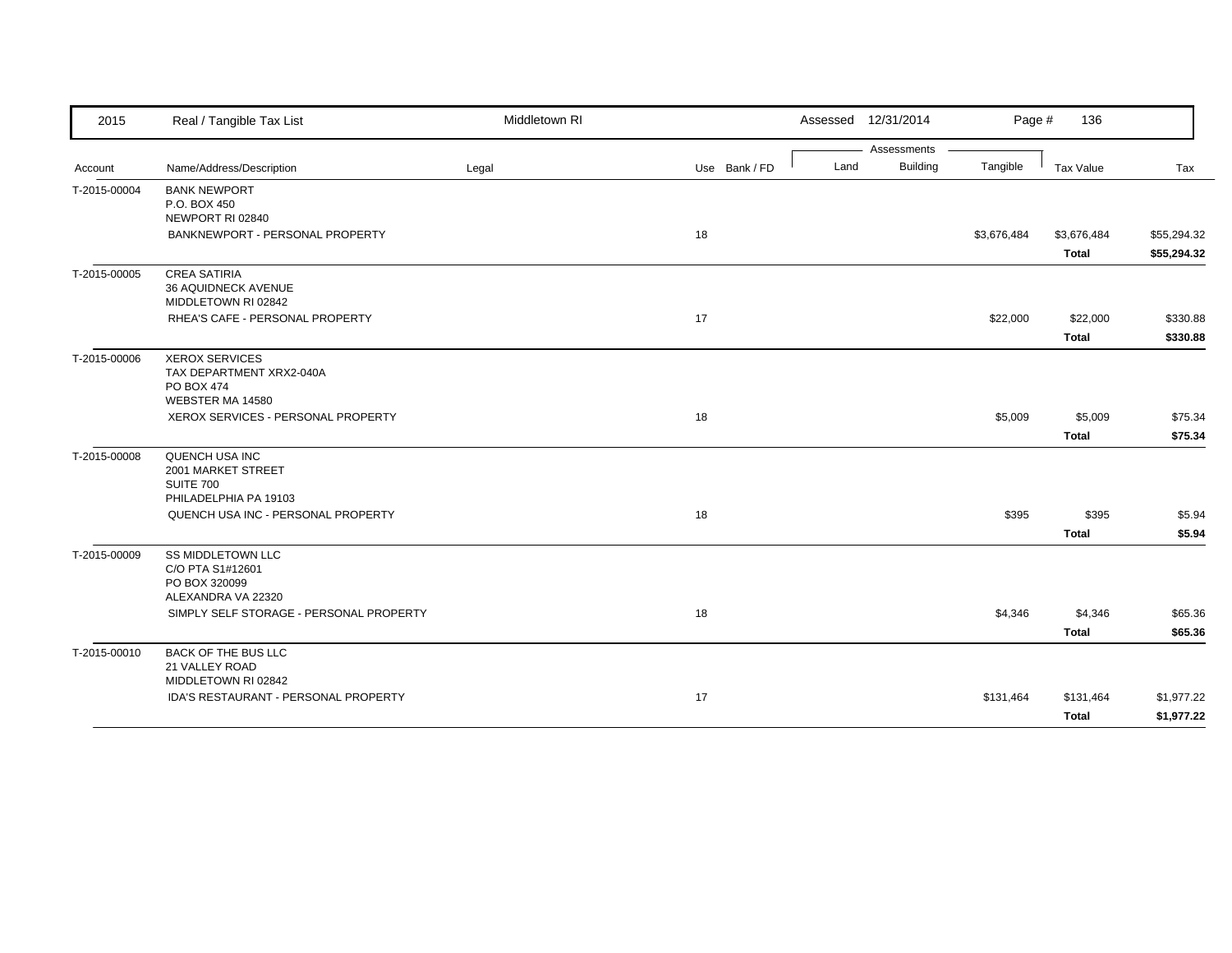| 2015         | Real / Tangible Tax List                          | Middletown RI |               |      | Assessed 12/31/2014            | Page #    | 137                   |                  |
|--------------|---------------------------------------------------|---------------|---------------|------|--------------------------------|-----------|-----------------------|------------------|
| Account      | Name/Address/Description                          | Legal         | Use Bank / FD | Land | Assessments<br><b>Building</b> | Tangible  | Tax Value             | Tax              |
|              | <b>NIELSEN AUDIO INC</b>                          |               |               |      |                                |           |                       |                  |
| T-2015-00012 | <b>RYAN LLC</b>                                   |               |               |      |                                |           |                       |                  |
|              | PO BOX 4900 - DEPT 380                            |               |               |      |                                |           |                       |                  |
|              | SCOTTSDALE AZ 85261                               |               | 18            |      |                                |           |                       |                  |
|              | NIELSEN AUDIO INC - PERSONAL PROPERTY             |               |               |      |                                | \$367     | \$367<br><b>Total</b> | \$5.52<br>\$5.52 |
| T-2015-00013 | COMPUTER SCIENCES CORPORATION                     |               |               |      |                                |           |                       |                  |
|              | <b>RYAN LLC</b><br>PO BOX 4900 - DEPT 655         |               |               |      |                                |           |                       |                  |
|              | SCOTTSDALE AZ 85261-4900                          |               |               |      |                                |           |                       |                  |
|              | COMPUTER SCIENCES CORPORATION - PERSONAL          |               | 18            |      |                                | \$3,648   | \$3,648               | \$54.87          |
|              |                                                   |               |               |      |                                |           | <b>Total</b>          | \$54.87          |
| T-2015-00014 | MAC-GRAY SERVICES INC                             |               |               |      |                                |           |                       |                  |
|              | RYAN TAX COMPLIANCE SERVICES<br>PO BOX 460049     |               |               |      |                                |           |                       |                  |
|              | HOUSTON TX 77056                                  |               |               |      |                                |           |                       |                  |
|              | MAC-GRAY SERVICES INC - PERSONAL PROPERTY         |               | 18            |      |                                | \$16,348  | \$16,348              | \$245.87         |
|              |                                                   |               |               |      |                                |           | <b>Total</b>          | \$245.87         |
| T-2015-00015 | HESS RETAIL STORES LLC                            |               |               |      |                                |           |                       |                  |
|              | ATTN: TAX DEPARTMENT<br>ONE HESS PLAZA            |               |               |      |                                |           |                       |                  |
|              | WOODBRIDGE NJ 07095                               |               |               |      |                                |           |                       |                  |
|              | HESS #2822 - PERSONAL PROPERTY                    |               | 18            |      |                                | \$117,135 | \$117,135             | \$1,761.71       |
|              |                                                   |               |               |      |                                |           | <b>Total</b>          | \$1,761.71       |
| T-2015-00016 | NEWPORT HOBBY HOUSE LTD<br>2-4 CODDINGTON HIGHWAY |               |               |      |                                |           |                       |                  |
|              | MIDDLETOWN RI 02842                               |               |               |      |                                |           |                       |                  |
|              | THE NEWPORT HOBBY HOUSE - PERSONAL PROPERTY       |               | 17            |      |                                | \$3,092   | \$3,092               | \$46.50          |
|              |                                                   |               |               |      |                                |           | <b>Total</b>          | \$46.50          |
| T-2015-00017 | <b>JONES HEIDI</b>                                |               |               |      |                                |           |                       |                  |
|              | 41 DIXON STREET<br>NEWPORT RI 02840               |               |               |      |                                |           |                       |                  |
|              | HEIDI'S FITNESS STUDIO - PERSONAL PROPERTY        |               | 17            |      |                                | \$9,025   | \$9,025               | \$135.74         |
|              |                                                   |               |               |      |                                |           | <b>Total</b>          | \$135.74         |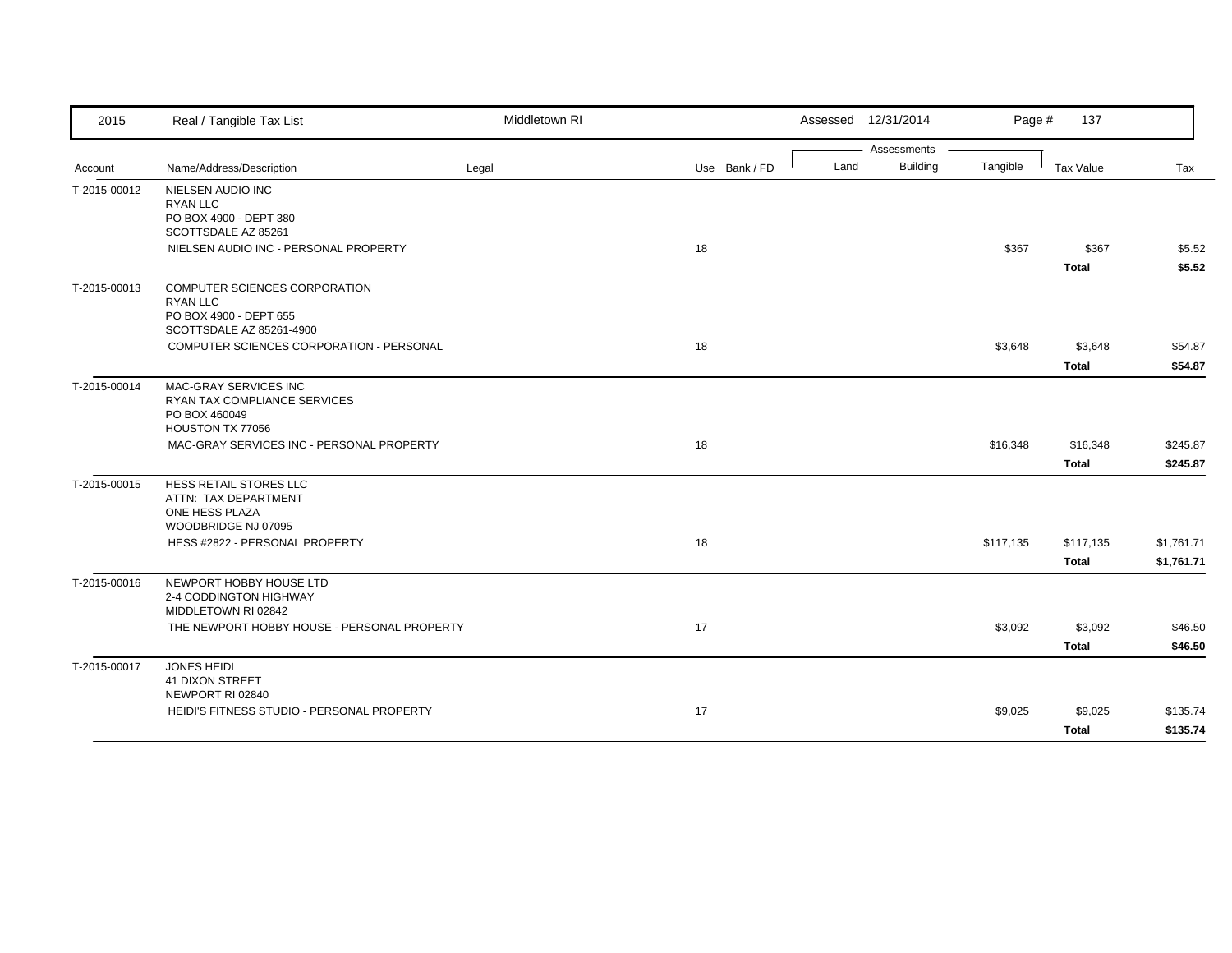| 2015         | Real / Tangible Tax List                               | Middletown RI |               |      | Assessed 12/31/2014            | Page #    | 138          |            |
|--------------|--------------------------------------------------------|---------------|---------------|------|--------------------------------|-----------|--------------|------------|
| Account      | Name/Address/Description                               | Legal         | Use Bank / FD | Land | Assessments<br><b>Building</b> | Tangible  | Tax Value    | Tax        |
|              |                                                        |               |               |      |                                |           |              |            |
| T-2015-00018 | ADVANCE ACCEPTANCE/ALL LINES<br>PO BOX 2068            |               |               |      |                                |           |              |            |
|              | <b>MINOT MD 58702</b>                                  |               |               |      |                                |           |              |            |
|              | ADVANCE ACCEPTANCE/ALL LINES - PERSONAL                |               | 18            |      |                                | \$2,546   | \$2,546      | \$38.29    |
|              |                                                        |               |               |      |                                |           | <b>Total</b> | \$38.29    |
| T-2015-00019 | <b>GREAT AMERICAN FINANCIAL SRVCS</b>                  |               |               |      |                                |           |              |            |
|              | 625 1ST STREET SE<br><b>STE 800</b>                    |               |               |      |                                |           |              |            |
|              | CEDAR RAPIDS IA 52401                                  |               |               |      |                                |           |              |            |
|              | <b>GREAT AMERICAN FINANCIAL SRVCS - PERSONAL</b>       |               | 18            |      |                                | \$80,232  | \$80,232     | \$1,206.69 |
|              |                                                        |               |               |      |                                |           | <b>Total</b> | \$1,206.69 |
| T-2015-00020 | LIN ENTERPRISES LLC                                    |               |               |      |                                |           |              |            |
|              | 872 WEST MAIN ROAD                                     |               |               |      |                                |           |              |            |
|              | MIDDLETOWN RI 02842                                    |               |               |      |                                |           |              |            |
|              | YUMI GARDEN BUFFET - PERSONAL PROPERTY                 |               | 18            |      |                                | \$171,822 | \$171,822    | \$2,584.20 |
|              |                                                        |               |               |      |                                |           | <b>Total</b> | \$2,584.20 |
| T-2015-00021 | US BANK NATIONAL ASSOCIATION                           |               |               |      |                                |           |              |            |
|              | 1310 MADRID STREET<br>SUITE 100                        |               |               |      |                                |           |              |            |
|              | MARSHALL MN 56258                                      |               |               |      |                                |           |              |            |
|              | US BANK NATIONAL ASSOCIATION - PERSONAL                |               | 18            |      |                                | \$45,284  | \$45,284     | \$681.07   |
|              |                                                        |               |               |      |                                |           | <b>Total</b> | \$681.07   |
| T-2015-00022 | FARM CREDIT LEASING SRVCS CORP                         |               |               |      |                                |           |              |            |
|              | ATTN: TAX DEPARTMENT                                   |               |               |      |                                |           |              |            |
|              | 5500 SOUTH QUEBEC STREET<br>GREENWOOD VILLAGE CO 80111 |               |               |      |                                |           |              |            |
|              | FARM CREDIT LEASING SVCS CORP - PERSONAL               |               | 18            |      |                                | \$17,321  | \$17,321     | \$260.51   |
|              |                                                        |               |               |      |                                |           |              |            |
|              |                                                        |               |               |      |                                |           | Total        | \$260.51   |
| T-2015-00023 | <b>JAMS PIZZERIA LLC</b><br>872 WEST MAIN ROAD         |               |               |      |                                |           |              |            |
|              | MIDDLETOWN RI 02842                                    |               |               |      |                                |           |              |            |
|              | PIEZONI'S - PERSONAL PROPERTY                          |               | 18            |      |                                | \$58,899  | \$58,899     | \$885.84   |
|              |                                                        |               |               |      |                                |           | <b>Total</b> | \$885.84   |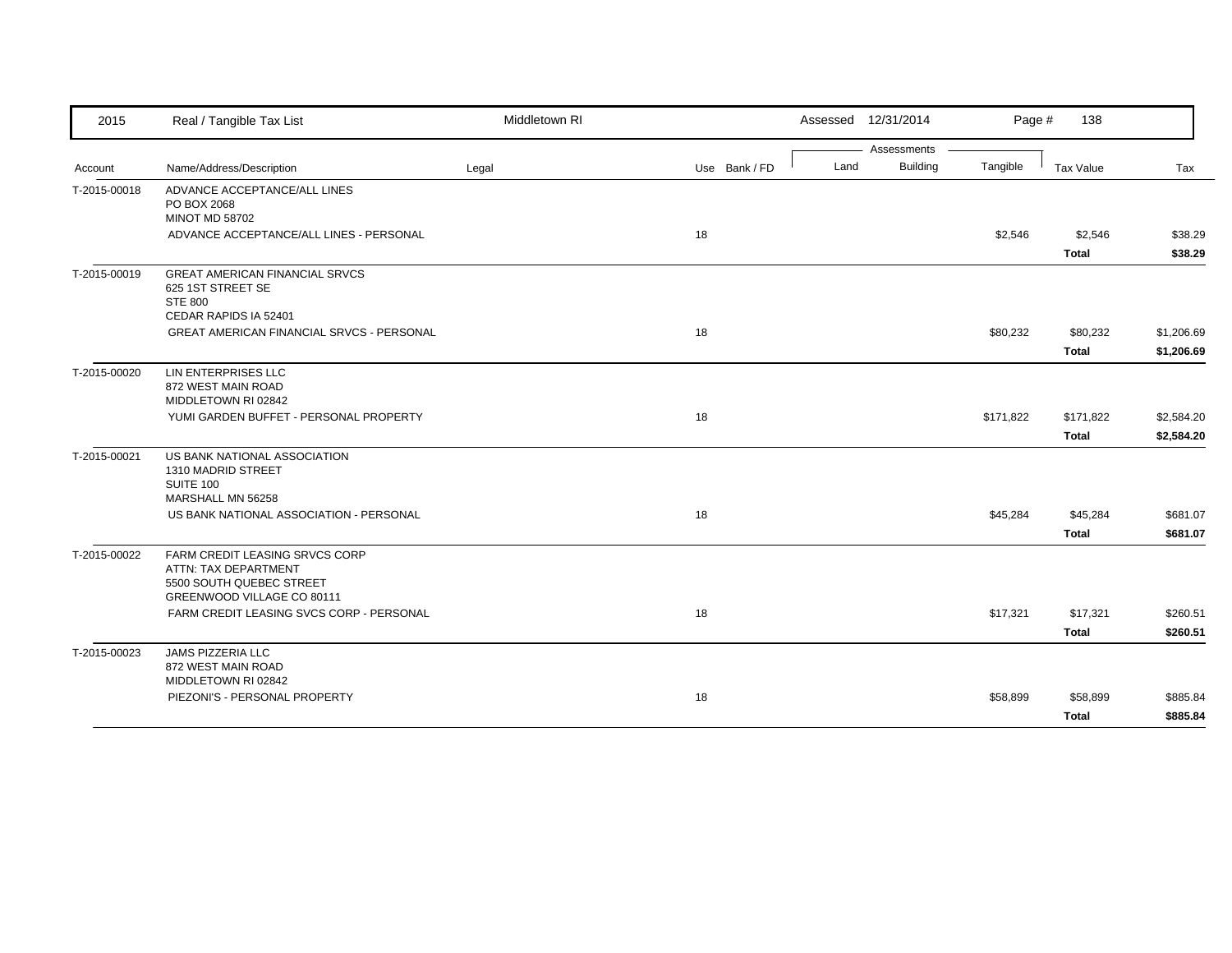| 2015         | Real / Tangible Tax List                                                                                                                    | Middletown RI |               |      | Assessed 12/31/2014            | Page #   | 139                      |                      |
|--------------|---------------------------------------------------------------------------------------------------------------------------------------------|---------------|---------------|------|--------------------------------|----------|--------------------------|----------------------|
| Account      | Name/Address/Description                                                                                                                    | Legal         | Use Bank / FD | Land | Assessments<br><b>Building</b> | Tangible | Tax Value                | Tax                  |
| T-2015-00024 | MACQUARIE EQUIP FINANCE & SUB<br>2285 FRANKLIN ROAD<br>PO BOX 2017<br>BLOOMFIELD HILLS MI 48302<br>MACQUARIE EQUIP FINANCE & SUB - PERSONAL |               | 18            |      |                                | \$12,278 | \$12,278                 | \$184.66             |
|              |                                                                                                                                             |               |               |      |                                |          | Total                    | \$184.66             |
| T-2015-00026 | CIT TECHNOLOGY FINANCING SRVS<br>RYAN LLC TAX COMPLIANCE<br>PO BOX 460709<br>HOUSTON TX 77056                                               |               |               |      |                                |          |                          |                      |
|              | CIT TECHNOLOGY FINANCING SRVS - PERSONAL                                                                                                    |               | 18            |      |                                | \$4,824  | \$4,824<br><b>Total</b>  | \$72.55<br>\$72.55   |
| T-2015-00027 | CIT FINANCE LLC<br>RYAN LLC TAX COMPLIANCE<br>PO BOX 460709<br>HOUSTON TX 77056                                                             |               |               |      |                                |          |                          |                      |
|              | CIT FINANCE LLC - PERSONAL PROPERTY                                                                                                         |               | 18            |      |                                | \$20,361 | \$20,361<br><b>Total</b> | \$306.23<br>\$306.23 |
| T-2015-00029 | ROETTINGER WALTER MD<br>294 VALLEY ROAD<br>UNIT <sub>4</sub><br>MIDDLETOWN RI 02842                                                         |               |               |      |                                |          |                          |                      |
|              | WALTER ROETTINGER MD INC - PERSONAL PROPERTY                                                                                                |               | 18            |      |                                | \$23,932 | \$23,932<br><b>Total</b> | \$359.94<br>\$359.94 |
| T-2015-00030 | <b>SB NEWPORT LLC</b><br>30 THAYER AVENUE<br>NARRAGANSETT RI 02882                                                                          |               |               |      |                                |          |                          |                      |
|              | STUDIO BARRE NEWPORT - PERSONAL PROPERTY                                                                                                    |               | 18            |      |                                | \$57,599 | \$57,599<br>Total        | \$866.29<br>\$866.29 |
| T-2015-00031 | <b>KRENSAVAGE CORP</b><br>936 AQUIDNECK AVENUE<br>MIDDLETOWN RI 02842                                                                       |               |               |      |                                |          |                          |                      |
|              | LASERSKIN & VEIN CENTER - PERSONAL PROPERTY                                                                                                 |               | 18            |      |                                | \$4,660  | \$4,660<br><b>Total</b>  | \$70.09<br>\$70.09   |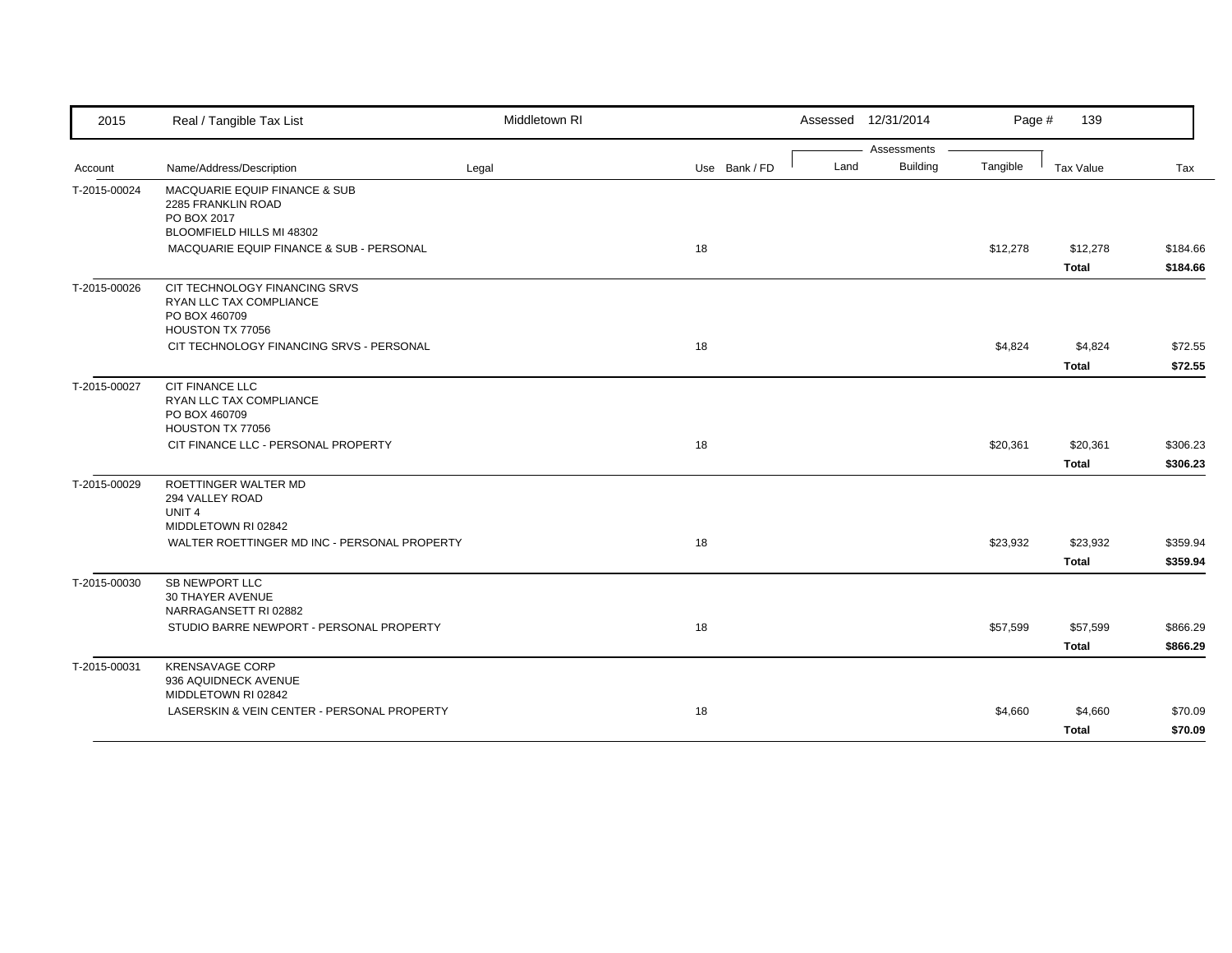| 2015         | Real / Tangible Tax List                                    | Middletown RI |               |      | Assessed 12/31/2014            | Page #   | 140          |          |
|--------------|-------------------------------------------------------------|---------------|---------------|------|--------------------------------|----------|--------------|----------|
|              | Name/Address/Description                                    |               | Use Bank / FD | Land | Assessments<br><b>Building</b> | Tangible | Tax Value    | Tax      |
| Account      |                                                             | Legal         |               |      |                                |          |              |          |
| T-2015-00032 | GE EQUIPMENT SMALL TICKET LLC<br>PO BOX 35715               |               |               |      |                                |          |              |          |
|              | PROPERTY TAX CAMPLIANCE                                     |               |               |      |                                |          |              |          |
|              | BILLINGS MT 59107                                           |               |               |      |                                |          |              |          |
|              | GE EQUIPMENT SMALL TICKET LLC - PERSONAL                    |               | 18            |      |                                | \$65,344 | \$65,344     | \$982.77 |
|              |                                                             |               |               |      |                                |          | <b>Total</b> | \$982.77 |
| T-2015-00033 | <b>RM FOLY INC</b><br>ADVANCED PROPERTY TAX                 |               |               |      |                                |          |              |          |
|              | 1611 N INTERSTATE 35E-STE 428                               |               |               |      |                                |          |              |          |
|              | CARROLLTON TX 75006-8616                                    |               |               |      |                                |          |              |          |
|              | RM FOLEY INC - PERSONAL PROPERTY                            |               | 18            |      |                                | \$2,178  | \$2,178      | \$32.76  |
|              |                                                             |               |               |      |                                |          | <b>Total</b> | \$32.76  |
| T-2015-00035 | NAWAZ ZOHAIB                                                |               |               |      |                                |          |              |          |
|              | 275 WEST MAIN ROAD<br>MIDDLETOWN RI 02842                   |               |               |      |                                |          |              |          |
|              | GLAM NAIL SALON - PERSONAL PROPERTY                         |               | 17            |      |                                | \$5,000  | \$5,000      | \$75.20  |
|              |                                                             |               |               |      |                                |          | <b>Total</b> | \$75.20  |
| T-2015-00036 | <b>MAGILL SHARILYN</b>                                      |               |               |      |                                |          |              |          |
|              | 42 VALLEY ROAD                                              |               |               |      |                                |          |              |          |
|              | MIDDLETOWN RI 02842<br>SERENITY DAY SPA - PERSONAL PROPERTY |               | 17            |      |                                | \$22,600 | \$22,600     | \$339.90 |
|              |                                                             |               |               |      |                                |          | <b>Total</b> | \$339.90 |
| T-2015-00037 | FITZGERALD JOHN                                             |               |               |      |                                |          |              |          |
|              | 299 WEST MAIN ROAD                                          |               |               |      |                                |          |              |          |
|              | MIDDLETOWN RI 02842                                         |               |               |      |                                |          |              |          |
|              | SPAVANA - PERSONAL PROPERTY                                 |               | 17            |      |                                | \$3,823  | \$3,823      | \$57.50  |
|              |                                                             |               |               |      |                                |          | <b>Total</b> | \$57.50  |
| T-2015-00038 | <b>CONLEY APRIL</b><br>488 GREEN END AVENUE                 |               |               |      |                                |          |              |          |
|              | APT C                                                       |               |               |      |                                |          |              |          |
|              | MIDDLETOWN RI 02842                                         |               |               |      |                                |          |              |          |
|              | LOCKSTAR SALON - PERSONAL PROPERTY                          |               | 17            |      |                                | \$5,000  | \$5,000      | \$75.20  |
|              |                                                             |               |               |      |                                |          | Total        | \$75.20  |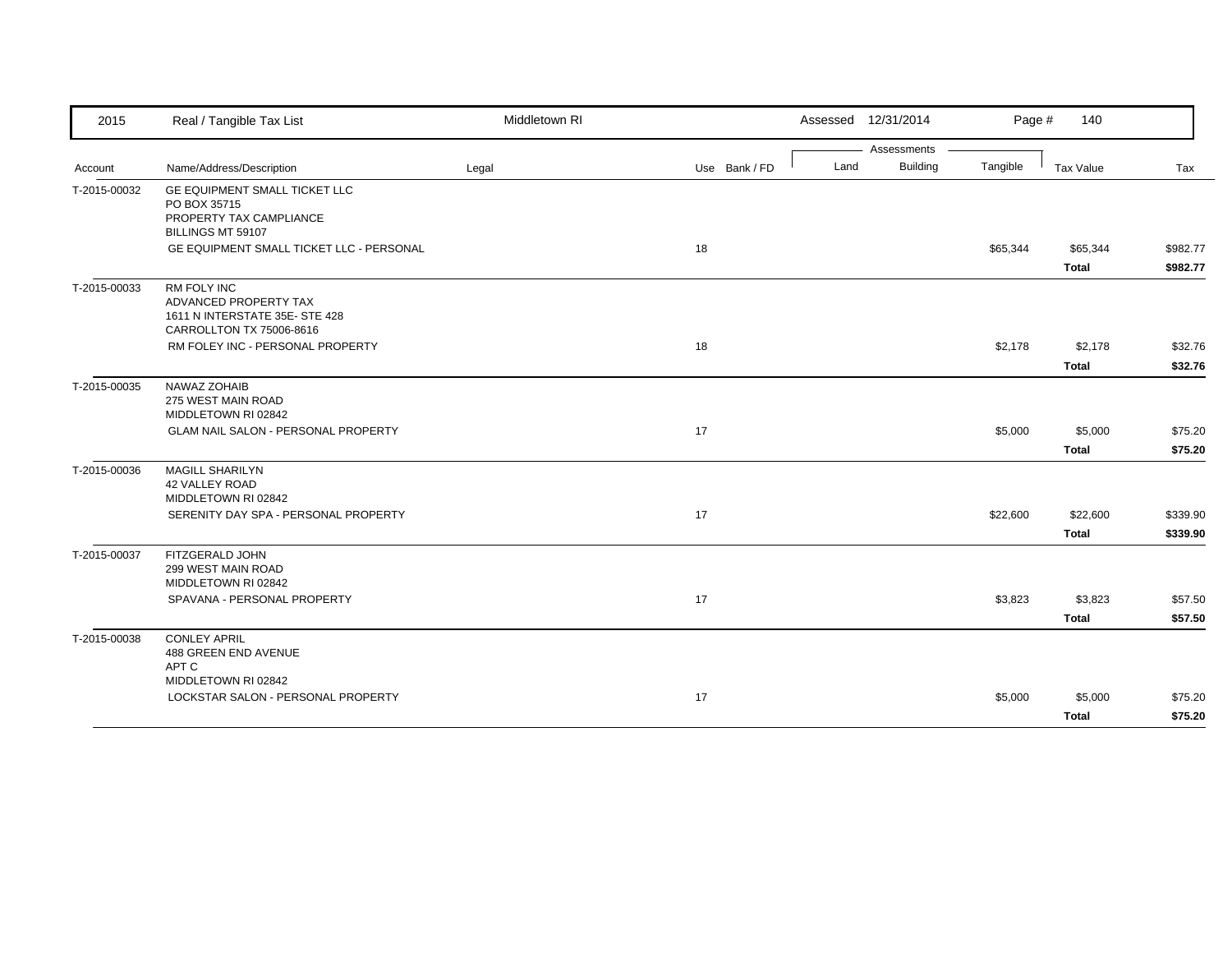| 2015         | Real / Tangible Tax List                                                                                  | Middletown RI |               |      | Assessed 12/31/2014 | Page #   | 141          |          |
|--------------|-----------------------------------------------------------------------------------------------------------|---------------|---------------|------|---------------------|----------|--------------|----------|
|              |                                                                                                           |               |               |      | Assessments         |          |              |          |
| Account      | Name/Address/Description                                                                                  | Legal         | Use Bank / FD | Land | <b>Building</b>     | Tangible | Tax Value    | Tax      |
| T-2015-00040 | MUNCY JEREMY L<br>50 MAPLEWOOD ROAD<br>MIDDLETOWN RI 02842                                                |               |               |      |                     |          |              |          |
|              | MUNCY'S BARBER SHOP - PERSONAL PROPERTY                                                                   |               | 17            |      |                     | \$3,000  | \$3,000      | \$45.12  |
|              |                                                                                                           |               |               |      |                     |          | <b>Total</b> | \$45.12  |
| T-2015-00041 | VN HOUSING CORPORATION<br>50 WASHINGTON SQUARE<br>NEWPORT RI 02840                                        |               |               |      |                     |          |              |          |
|              | VILLA NIA - PERSONAL PROPERTY                                                                             |               | 18            |      |                     | \$1,575  | \$1,575      | \$23.69  |
|              |                                                                                                           |               |               |      |                     |          | <b>Total</b> | \$23.69  |
| T-2015-00042 | WEST HOUSE CORPORATION<br>C/O PHOENIX PROPERTY MANAGMENT<br>250 CENTERVILLE ROAD #E11<br>WARWICK RI 02886 |               |               |      |                     |          |              |          |
|              | WEST HOUSE - PERSONAL PROPERTY                                                                            |               | 18            |      |                     | \$15,584 | \$15,584     | \$234.38 |
|              |                                                                                                           |               |               |      |                     |          | <b>Total</b> | \$234.38 |
| T-2015-00043 | <b>ASHTON MARK</b><br>580 THAMES STREET<br>NEWPORT RI 02840                                               |               |               |      |                     |          |              |          |
|              | 2014 30' HOMESTEADER - PERSONAL PROPERTY                                                                  |               | 45            |      |                     | \$8,500  | \$8,500      | \$127.84 |
|              |                                                                                                           |               |               |      |                     |          | <b>Total</b> | \$127.84 |
| T-2015-00044 | <b>BRYANT STEVEN</b><br>122 EAST CHARLTON ROAD<br>SPENCER MA 01562                                        |               |               |      |                     |          |              |          |
|              | 2000 34' SUNNY BROOK - PERSONAL PROPERTY                                                                  |               | 45            |      |                     | \$7,030  | \$7,030      | \$105.73 |
|              |                                                                                                           |               |               |      |                     |          | <b>Total</b> | \$105.73 |
| T-2015-00045 | <b>TECHNICOLOR USA</b><br>C/O DUCHARME MCMILLEN & ASSOC<br>PO BOX 80615                                   |               |               |      |                     |          |              |          |
|              | INDIANAPOLIS IN 46280                                                                                     |               |               |      |                     |          |              |          |
|              | - TANGIBLE PROPERTY                                                                                       |               | 18            |      |                     | \$4,950  | \$4,950      | \$74.45  |
|              |                                                                                                           |               |               |      |                     |          | <b>Total</b> | \$74.45  |